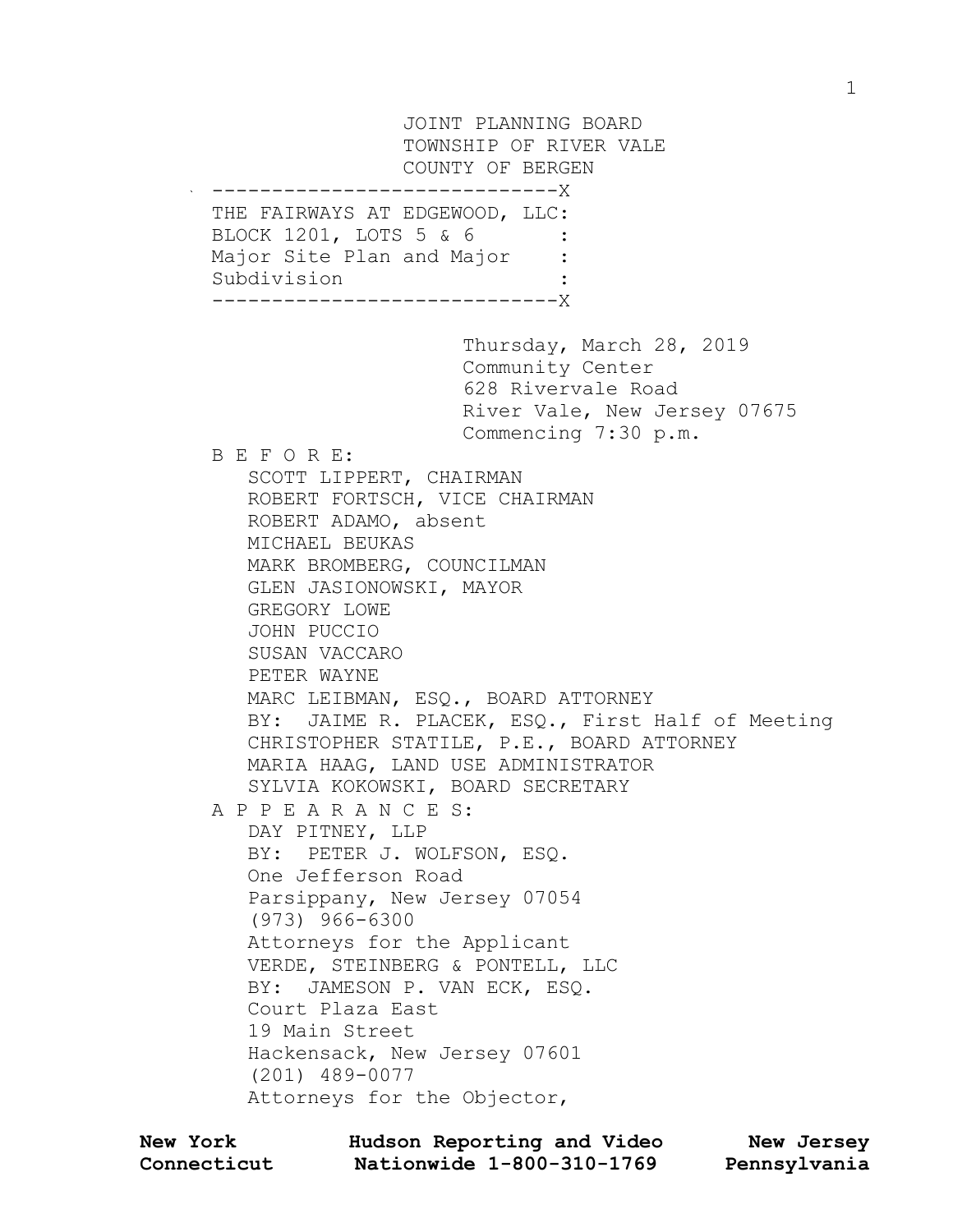| $\mathbf 1$    | WITNESSES                               |            |
|----------------|-----------------------------------------|------------|
| $\overline{2}$ | CROSS<br>DIRECT<br>REDIRECT             | PAGE       |
|                | DAPHNE GALVIN                           |            |
| 3              | 5<br>BY:<br>MR. WOLFSON                 |            |
|                | 65<br>BY: MR. VAN ECK                   |            |
| 4              | BY: THE PUBLIC                          | 15         |
|                | CHARLES GARRISON                        |            |
| 5              | 521 Piermont Road                       |            |
| 6              | FRAN DARSA                              | 16         |
|                | 23 Holiday Court                        |            |
| 7              |                                         |            |
|                | CYNTHIA SOROKA-DUNN                     | 20         |
| 8              | 85 Whitman Street, Haworth              |            |
| $\mathsf 9$    | FLORENCE MORGENSTEIN                    | 23         |
|                | 9 Holiday Court                         |            |
| 10             |                                         |            |
|                | CINDY TORRES                            | 26         |
| 11             | 452 Old Tappan Road, Old Tappan         |            |
| 12             | RUDY JAEGER                             | 30         |
|                | 48 James Street, Westwood               |            |
| 13             |                                         |            |
|                | LAWRENCE FRIEDHOFF                      | 32         |
| 14             | 525 Rivervale Road                      |            |
| 15             | JAMES D'ALESSANDRO                      | 33         |
|                | 40 Holiday Court                        |            |
| 16             |                                         |            |
|                | <b>JOHN VEDRAL</b>                      | 53         |
| 17             | 128 Terbell Parkway                     |            |
| 18             | STEPHANIE MUSKA                         | 54         |
|                | 867 Rivervale Road                      |            |
| 19             |                                         |            |
|                | 94<br>KARL PEHNKE                       |            |
| 20             | 95<br>BY: MR. WOLFSON                   |            |
| 21             | THE PUBLIC<br>BY:                       | 131<br>131 |
|                | MARLA LAWRENCE<br>FLORENCE MORGENSTEIN  | 134        |
| 22             | DANA CATANESE                           | 138        |
|                | CHARLES GARRISON                        | 142        |
| 23             | EXHIBITS                                |            |
|                |                                         | PAGE       |
| 24             |                                         |            |
|                | A-4 Id.<br>Plan, by Partner Engineering | 110        |
| 25             | And Science, Inc., 61 pages             |            |
|                |                                         |            |

| <b>New York</b> | Hudson Reporting and Video | New Jersey   |
|-----------------|----------------------------|--------------|
| Connecticut     | Nationwide 1-800-310-1769  | Pennsylvania |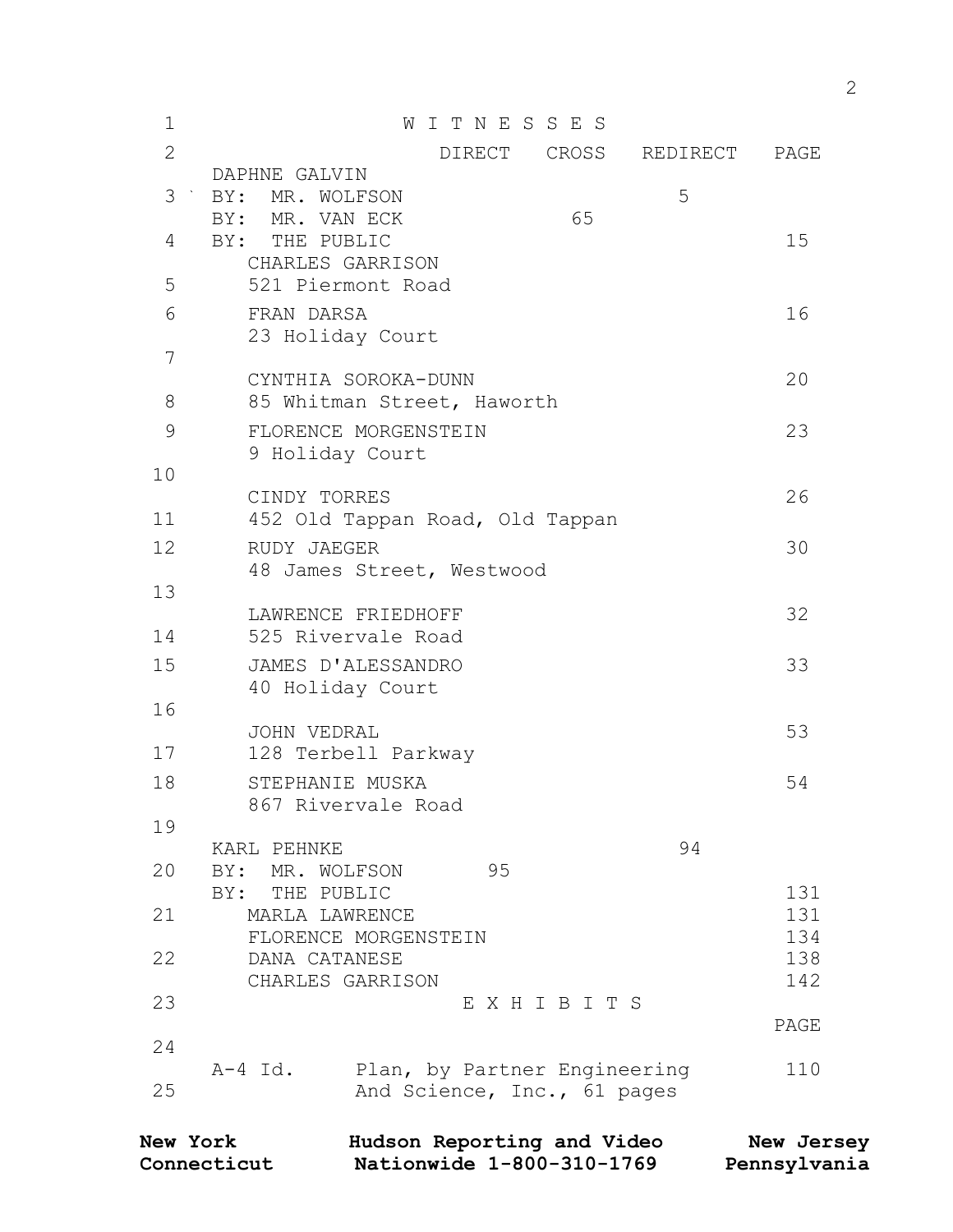| $\mathbf 1$   | CHAIRMAN LIPPERT: Welcome, everyone. This is           |
|---------------|--------------------------------------------------------|
| 2             | the special meeting of the River Vale Joint Planning   |
| $\mathcal{S}$ | Board for Thursday, March 28th, beginning at 7:30 p.m. |
| 4             | although it's close to 7:35, unfortunately.            |
| 5             | Provisions set forth in the Open Public Meetings Act,  |
| 6             | notifications of this meeting have been sent to all    |
| 7             | officially appointed township newspapers and notices   |
| $8\,$         | posted at the River Vale municipal office. Let's       |
| 9             | start with the salute to the Flag.                     |
| 10            | (Flag Salute)                                          |
| 11            | Everybody please turn your cell phones off or put them |
| 12            | on mute. Thank you.                                    |
| 13            | Let's have a roll call please.                         |
| 14            | MS. HAAG: Mr. Lowe.                                    |
| 15            | MR. LOWE: Here.                                        |
| 16            | MS. HAAG: Mr. Beukas.                                  |
| 17            | MR. BEUKAS: Here.                                      |
| 18            | MS. HAAG: Mr. Adamo.                                   |
| 19            | Mr. Bromberg.                                          |
| 20            | COUNCILMAN BROMBERG: Here.                             |
| 21            | MS. HAAG: Mayor Jasionowski.                           |
| 22            | MAYOR JASIONOWSKI: Here.                               |
| 23            | MS. HAAG: Mr. Fortsch.                                 |
| 24            | MR. FORTSCH: Here.                                     |
| 25            | MS. HAAG: Mr. Wayne.                                   |

| New York    | Hudson Reporting and Video | New Jersey   |
|-------------|----------------------------|--------------|
| Connecticut | Nationwide 1-800-310-1769  | Pennsylvania |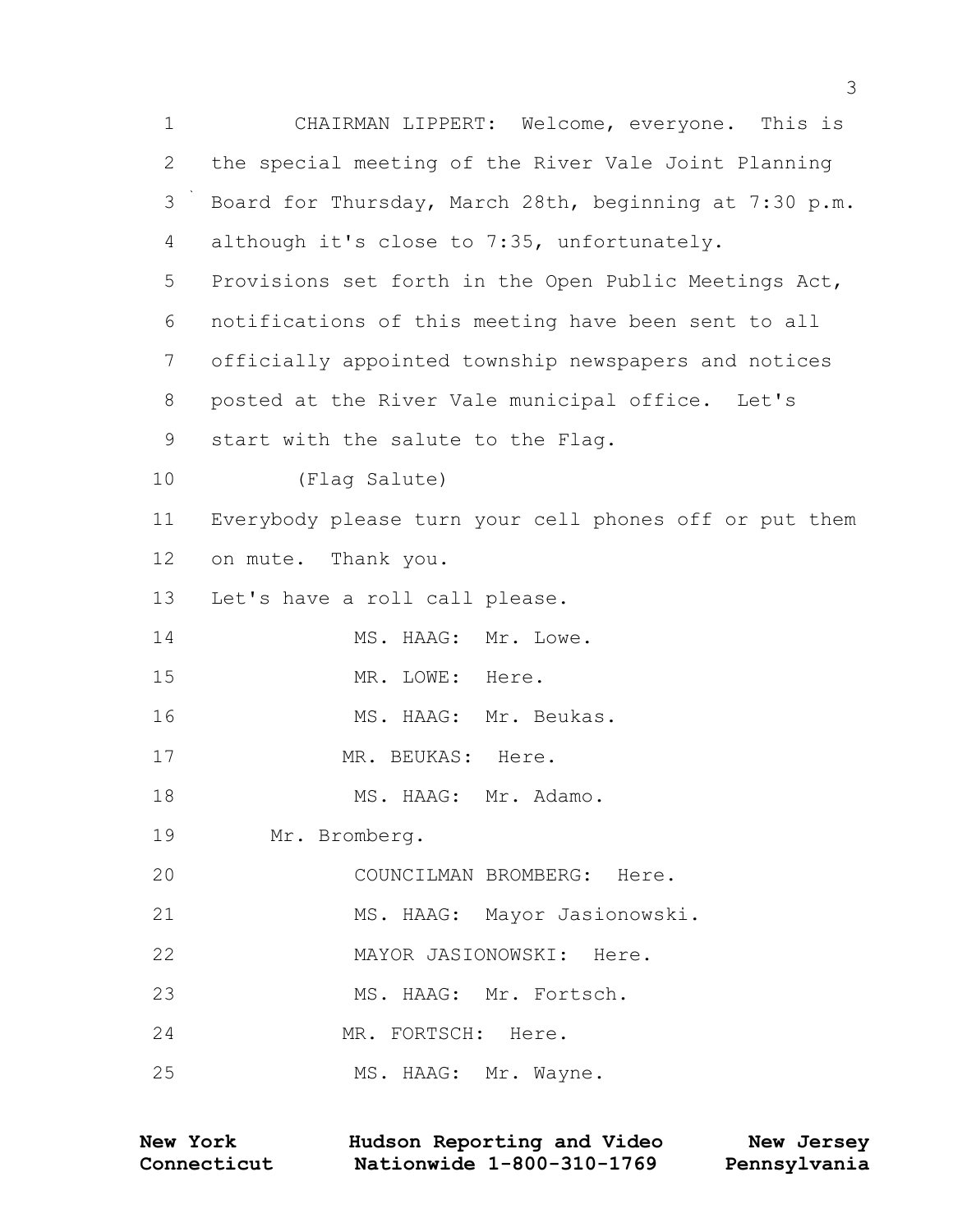Mr. Puccio.

| $\mathbf{2}$    | MR. PUCCIO: Here.                                      |
|-----------------|--------------------------------------------------------|
| 3               | MS. HAAG: Mr. Lippert.                                 |
| $\overline{4}$  | CHAIRMAN LIPPERT: Here.                                |
| 5               | MS. HAAG: Ms. Vaccaro.                                 |
| $6\,$           | MS. VACCARO: Here.                                     |
| 7               | MS. HAAG: Mr. Placek.                                  |
| $8\,$           | MR. PLACEK: Here.                                      |
| $\mathcal{G}$   | MS. HAAG: Mr. Statile.                                 |
| 10              | MR. STATILE: Here.                                     |
| 11              | CHAIRMAN LIPPERT: Okay. That brings us                 |
| 12 <sup>°</sup> | to our application tonight which is the Fairways at    |
| 13              | Edgewood LLC, Block 1201, Lots 5 and 6, major site     |
| 14              | plan and major subdivision.                            |
| 15              | Mr. Wolfson.                                           |
| 16              | MR. WOLFSON: Thank you, Mr. Chairman,                  |
| 17              | Board Members, Board Professionals, Peter Wolfson on   |
| 18              | behalf of the applicant for the continuation of this   |
| 19              | hearing.                                               |
| 20              | May I be seated?                                       |
| 21              | CHAIRMAN LIPPERT: Of course. Do me a                   |
| 22              | favor and tell us what you, who you intend to present, |
| 23              | what you expect to get accomplished tonight.           |
| 24              | MR. WOLFSON: I'm happy to.                             |
| 25              | You'll recall that we had our engineer, Daphne         |
|                 |                                                        |

| <b>New York</b> | Hudson Reporting and Video | New Jersey   |
|-----------------|----------------------------|--------------|
| Connecticut     | Nationwide 1-800-310-1769  | Pennsylvania |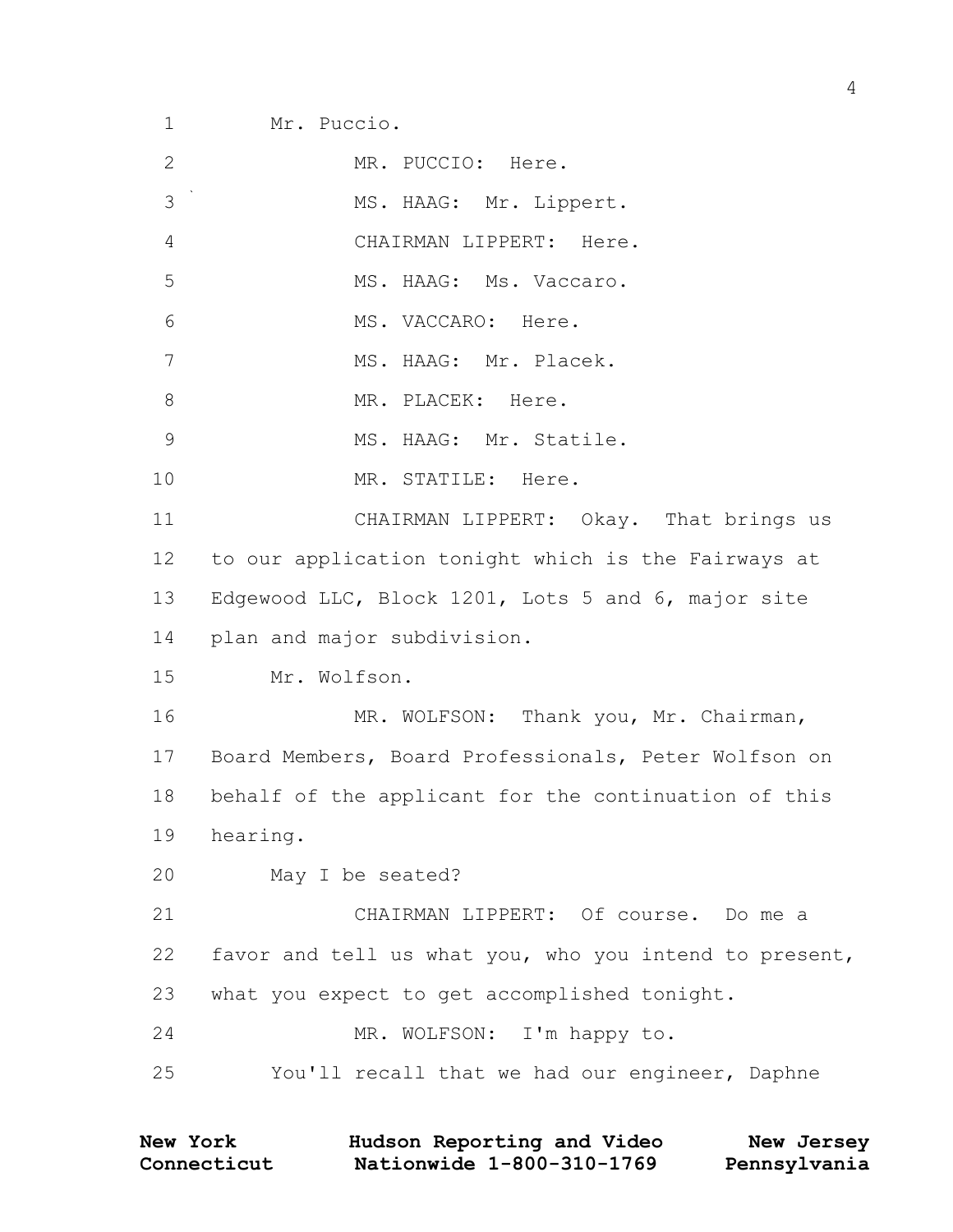Galvin, here last time and she was towards the end of cross-examination. If it pleases the Board, we thought we would do a little bit of redirect to just get some facts on the record for some issues that were raised at the hearing quickly and then hopefully complete her cross and then we were going to bring Karl Pehnke, our traffic expert, up. And we also have Adam Alexander, Partner Architectural Group, who is our landscape architect. CHAIRMAN LIPPERT: Please proceed. 11 MR. WOLFSON: I would like to recall Daphne Galvin. CHAIRMAN LIPPERT: And she has previously been sworn. 15 MR. WOLFSON: She has. REDIRECT EXAMINATION BY MR. WOLFSON: 17 O Good evening. 18 A Good evening. MR. WOLFSON: I just want to lead you through some of the issues that were raised at the last hearing to get these facts on the record and we made the announcement at the last session that although Daphne was qualified as a planner, we're going to bring a planner back, an additional witness back at the end of the hearing.

**Connecticut Nationwide 1-800-310-1769 Pennsylvania New York Hudson Reporting and Video New Jersey**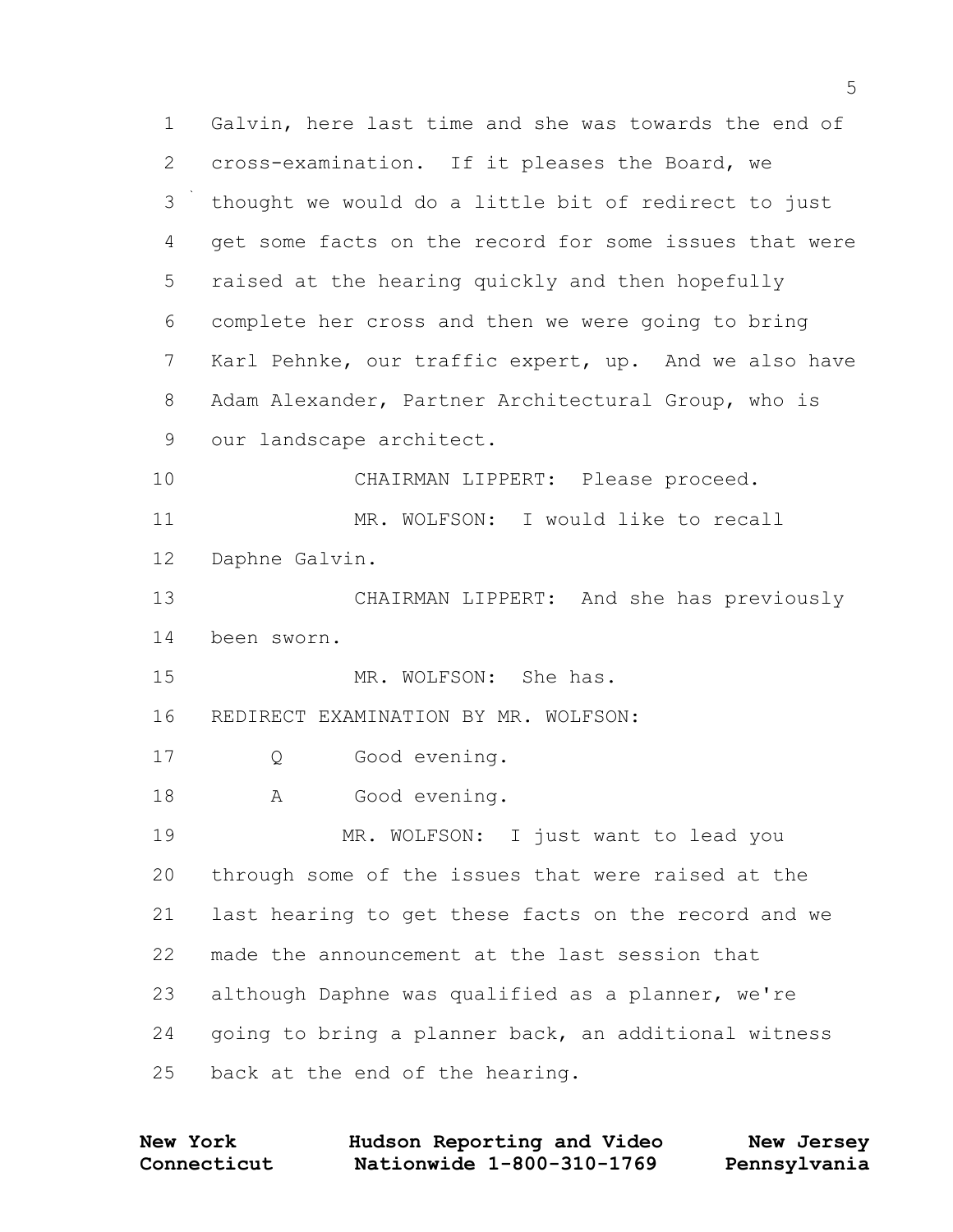And to the extent that any of the variances that have been asserted as necessary in connection with the design are still open and if we need to and the Board thinks we need to, we will provide planning testimony at that point.

 So Daphne is going to put some short background information down as an engineer.

 Q Okay. The last time you testified you indicated that you had done an analysis of the percentage of the site that was landscaped and that we exceeded the 30 percent minimum requirement.

12 A That's correct.

 Q Okay. Since then did you have a chance to further look at that and refine the calculations?

15 A Yes, we have.

 Q And what percentage are you now in excess of for that design?

 A Yes. We refined the calculation based on the definition in the ordinance and we are now at minimum 40 percent for the landscaping as proposed.

 Q Great. And there was some question about the building and the impervious coverage for the individual lots.

 Did you have a chance to look at that? A Yes.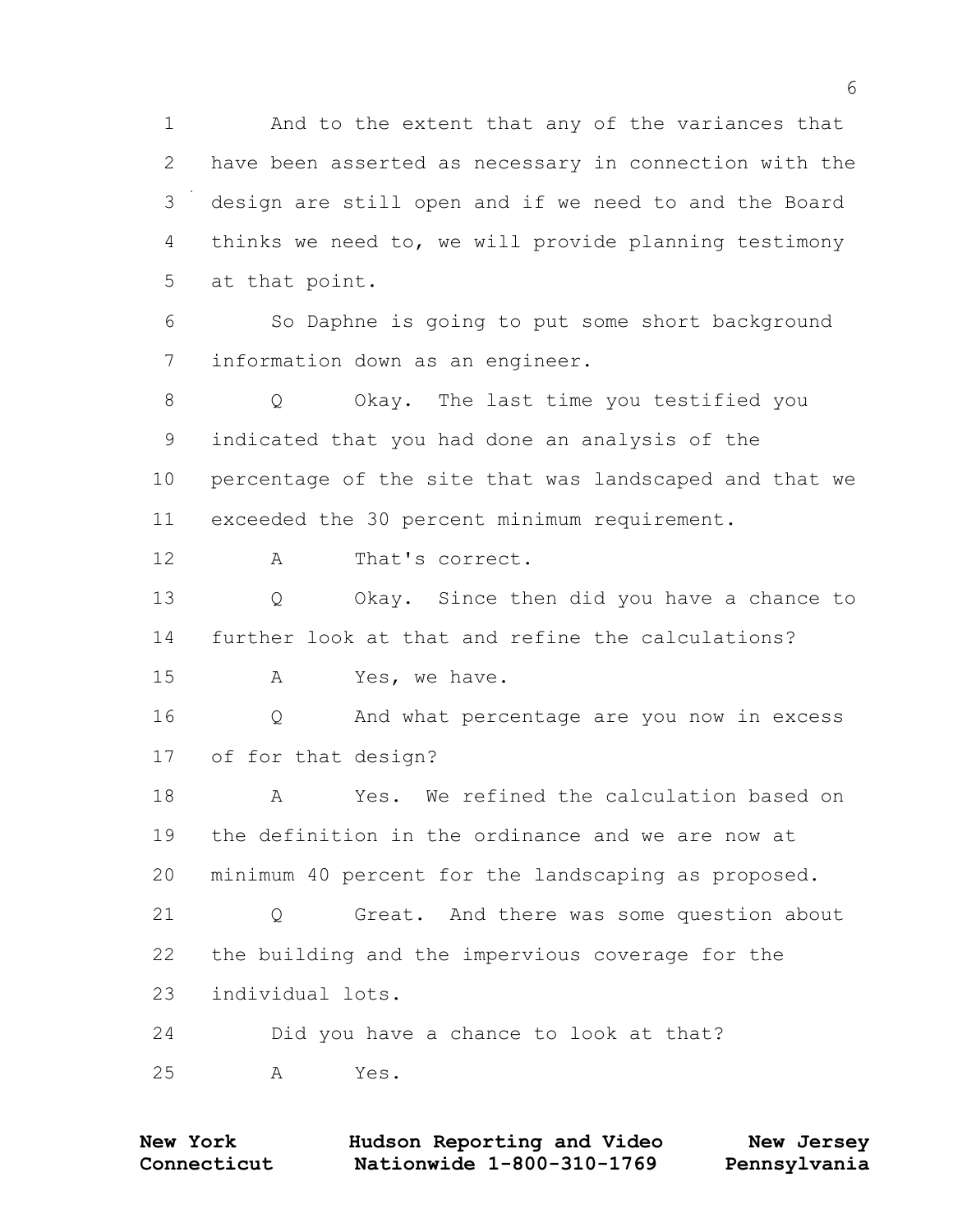1 O Starting with the main residential lot, 2 how many acres is that?

3 A The residential lot is 43.09 acres. 4 Q Okay. Of that acreage what percentage is 5 occupied by buildings?

6 A The buildings are 9.2 acres is, which is 7 21.4 percent. The other impervious coverages on that 8 lot 13.2 acres which is 30.6 percent. So the total 9 impervious on the main lot is 22.4 acres or 52 10 percent.

11 Q Let's turn to the COAH lot. Can you go 12 through that same analysis for us?

13 A Sure. The size of the COAH lot is 1.31 14 acres, the building coverage proposed .22 acres which 15 is 17 percent. The other impervious surfaces are .45 16 acre 34.4 percent bringing the total impervious 17 surface 0.67 acres of 51 percent.

18 Q And, finally, how about the building 19 impervious coverage for the golf course and 20 maintenance lot?

21 A The total acreage for that lot is 115.65 22 acres. The building coverage on that lot is 1.55 23 acres which is 1.3 percent and the total of the other 24 impervious surfaces is 1.4 acres or 9.8 percent 25 bringing the grand total of impervious surfaces to

| <b>New York</b> | Hudson Reporting and Video | New Jersey   |
|-----------------|----------------------------|--------------|
| Connecticut     | Nationwide 1-800-310-1769  | Pennsylvania |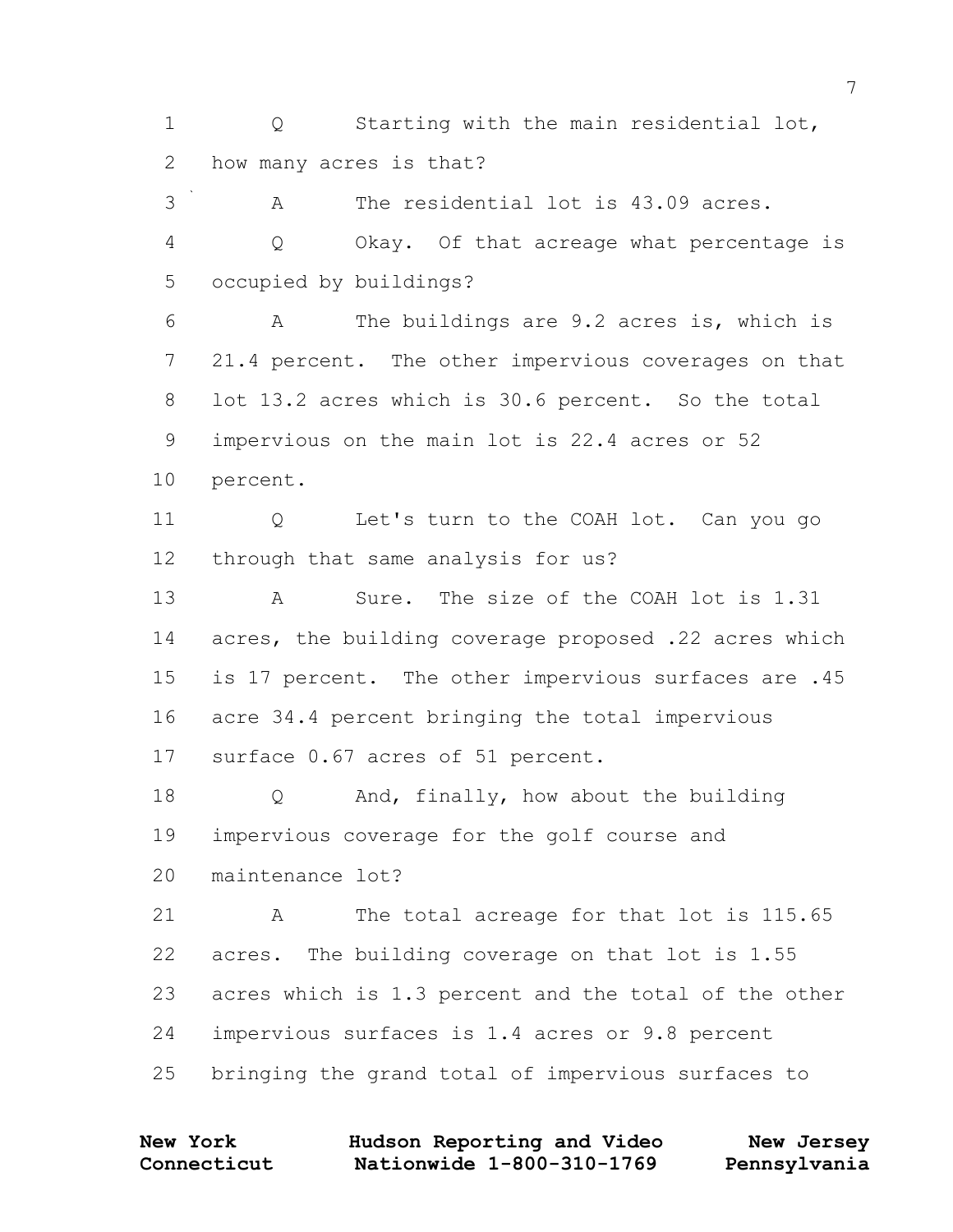12.9 acres or 11.2 percent.

 Q Okay. Thank you. There was some discussion about accessory buildings existing on the site as of today as well as what would be there when the project is completed.

 Can you lead us through the accessory buildings on the site today?

8 A Sure. There are a total of 10 accessory buildings on the site today. Four of those are maintenance buildings. The one maintenance building is 5,246 square feet. The second maintenance building is 4,084 square feet. The third maintenance building is 3,137 square feet and the last maintenance building is 491 square feet. There's also a pump house 15 building that is approximately 1,389 square feet, a second pump house building which is 555 square feet. The midway building is 10,893 square feet. The second midway building between the clubhouse and the first building, 6,793 square feet.

 And then there are two accessory structures associated with the pool. The first one is 626 square feet and the second one is 365 square feet.

 Q And is it proposed that the four maintenance buildings will be removed as part of the project?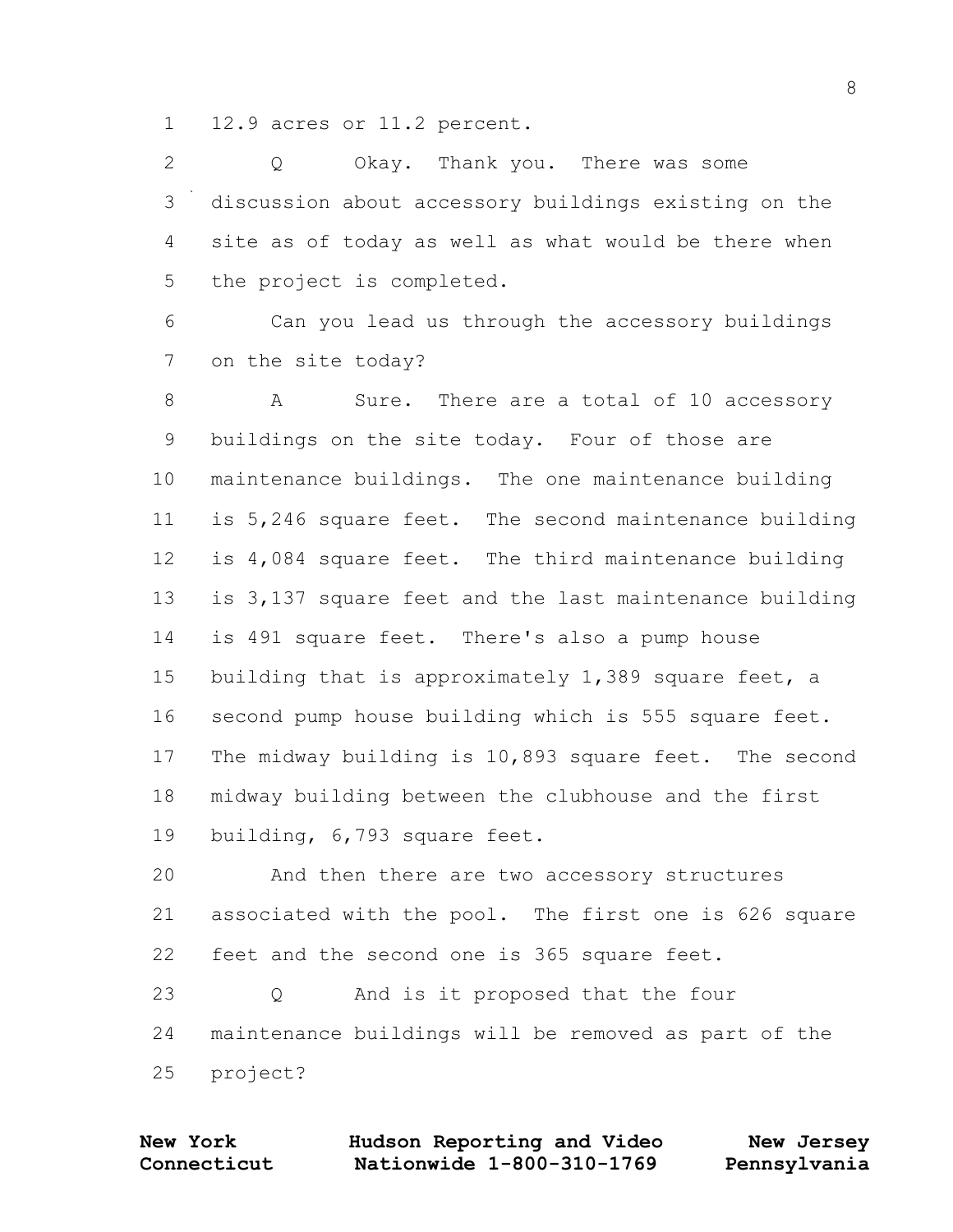A Yes. The four existing maintenance buildings which are located in the back corner of the residential area are being removed.

 Q And how many new accessory structures are proposed as part of the project?

 A There's a total of three new accessory structures proposed, two maintenance buildings which access off of Piermont Road which I provided testimony for last time and then the gatehouse structure at the main entrance on Rivervale Avenue. That's the three new accessory structures.

12 0 And our architect is going to provide some additional testimony on the structures and the operations of the structures?

A Correct.

 Q So at the end of the day when the project is approved, is there a net decrease in number of accessory building?

 A There's a net decrease of one accessory building.

 Q Please identify the location of the bulk term storage area.

 A Behind the second maintenance building off of Piermont Road.

Q What is the size of that area?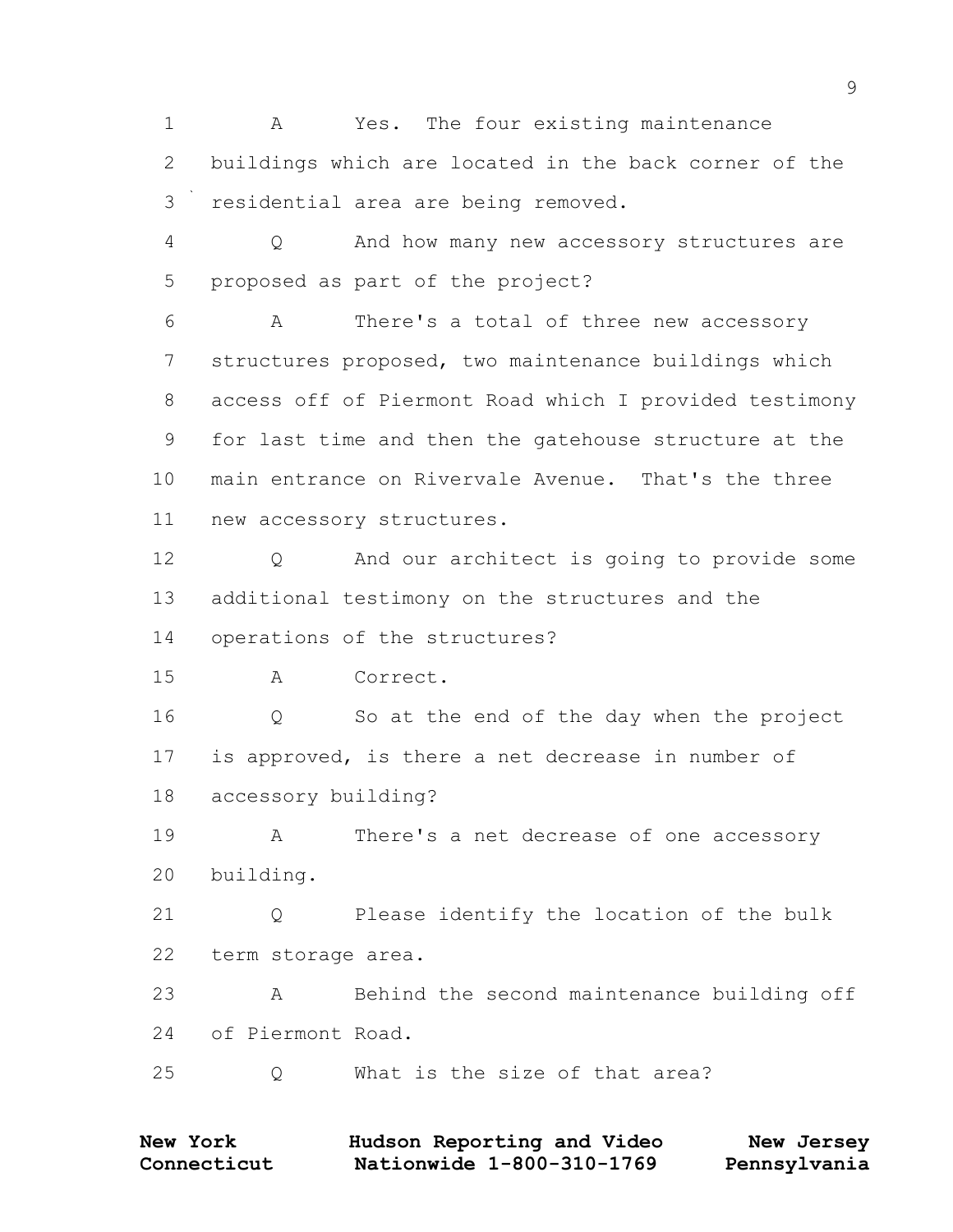1 A 1,659 square feet. Q What is the distance from the right of way to the nearest proposed accessory structure? A That would be the proposed maintenance building off of Piermont Road, 106 feet from the right of way line. Q What's the distance from the right of way to the proposed gatehouse? A Over at River Vale that distance is 165 square feet. 11 Q I'm sorry. One -- A 165 feet. Q Is there a minimum opaque landscape buffer provided along the frontage? A Yes. 16 MR. WOLFSON: And we have our landscape architect here tonight. As I indicated, he would be prepared to provide further testimony regarding that. Q Will the subdivision line be revised for the, will one of the subdivision lines for COAH be revised? A Yes. The proposed westerly line of the COAH building will be modified to eliminate the jog in the line so it would be one straight line for the rest of the property line.

**Connecticut Nationwide 1-800-310-1769 Pennsylvania New York Hudson Reporting and Video New Jersey**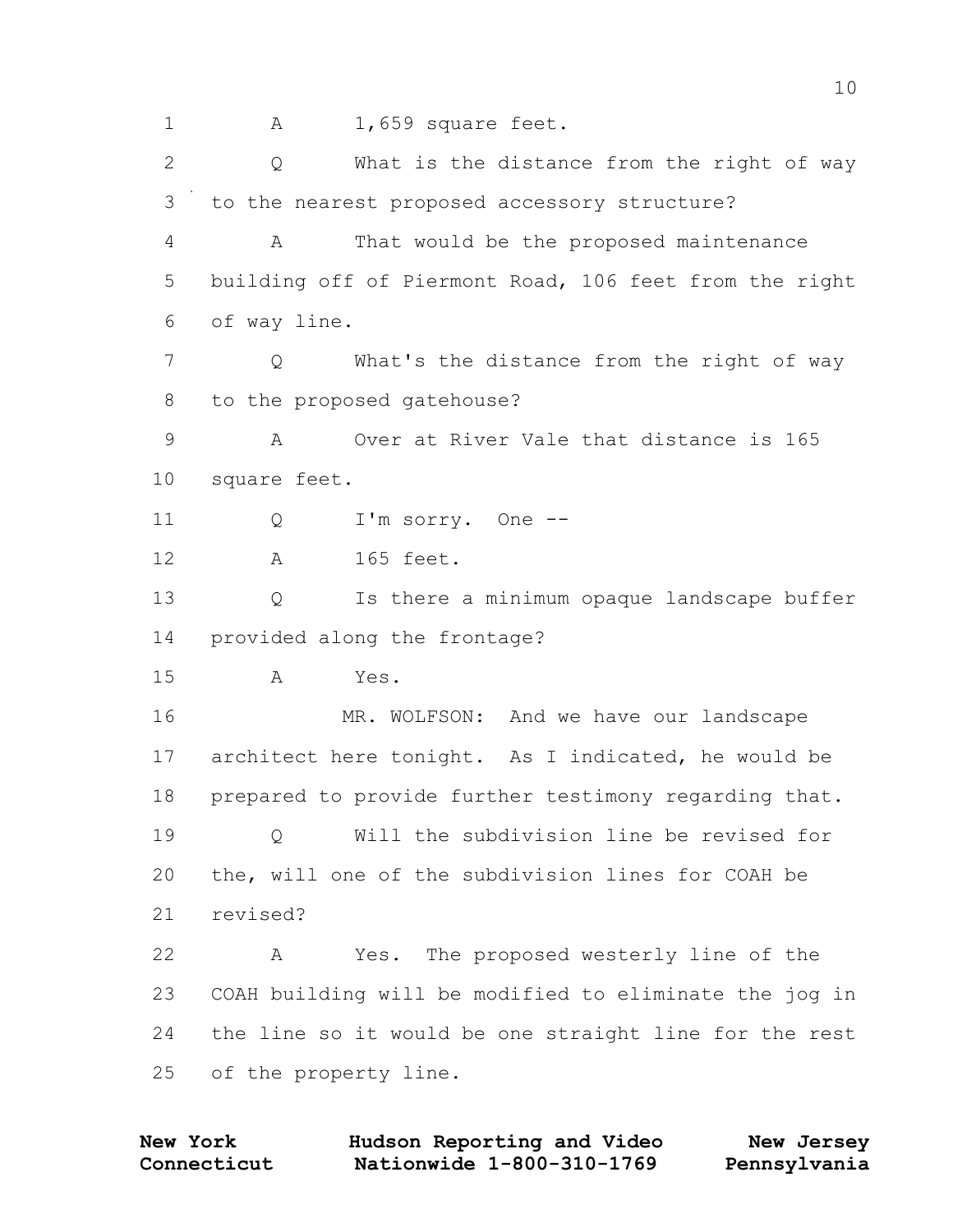Q Since the last hearing did you submit individual zone tables for the two lots as well as the combined zone table that already had been submitted? A Yes. Q Okay. Since the last hearing, you indicated at the last session that the applicant would agree with, by my estimate, 90 percent or more of the suggestions and requests in Mr. Statile's review letter. Since then has the applicant been consulting with you to come up with additional items that they can agree with? A Yes. Q Can you run through those, please? A Sure. Along Piermont Road a portion of the existing pedestrian bike path is only 3 feet wide. That exists between Mark Lane and the westerly end of the property. We are going to increase the width of that path,

 reconstruct it so it's 7 feet wide which is consistent with the balance of the path that runs from River Vale and then along Piermont until Mark Lane, and extended all the way down to the westerly end of the property. Mr. Statile has agreed that any permits necessary for that construction relative to the buffer

**Connecticut Nationwide 1-800-310-1769 Pennsylvania New York Hudson Reporting and Video New Jersey**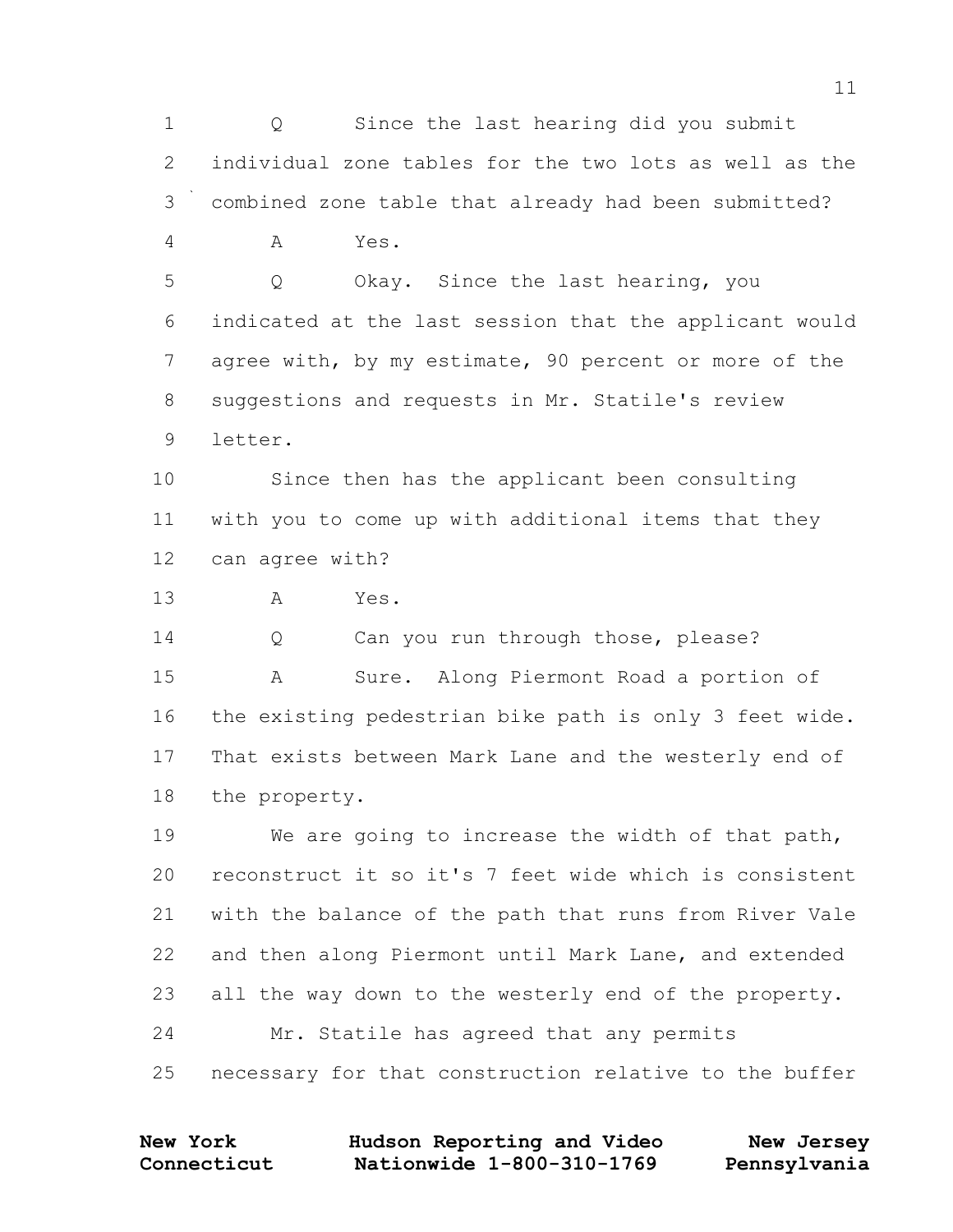area will be obtained by his office.

 The second item is that the trash enclosure associated with the COAH building was originally proposed to be white vinyl.

 Mr. Statile had requested it be a masonry structure and we're going to modify it to be a masonry structure.

 The third item is relative to the length of the driveways that we was originally proposed as it relates to the sidewalk location in the townhouse development.

 Mr. Statile was looking for a longer driveway so what we've done is we've modified the location of the sidewalk relative to the curb and are proposing a minimum of a 20 foot long driveway for each of the town house units. And that's, we can accommodate that by increasing the sidewalk width to 5 1/2 feet as measured from face of curb to the sidewalk.

 The last item brought up by one of the Board Members is the issue about some washout areas, the tennis court along Rivervale Road and we'll regrade that area to as well.

23 MR. WOLFSON: Thank you. Mr. Chairman, Board Members, you will recall there was extensive cross-examination of Daphne's

| <b>New York</b> | Hudson Reporting and Video | New Jersey   |
|-----------------|----------------------------|--------------|
| Connecticut     | Nationwide 1-800-310-1769  | Pennsylvania |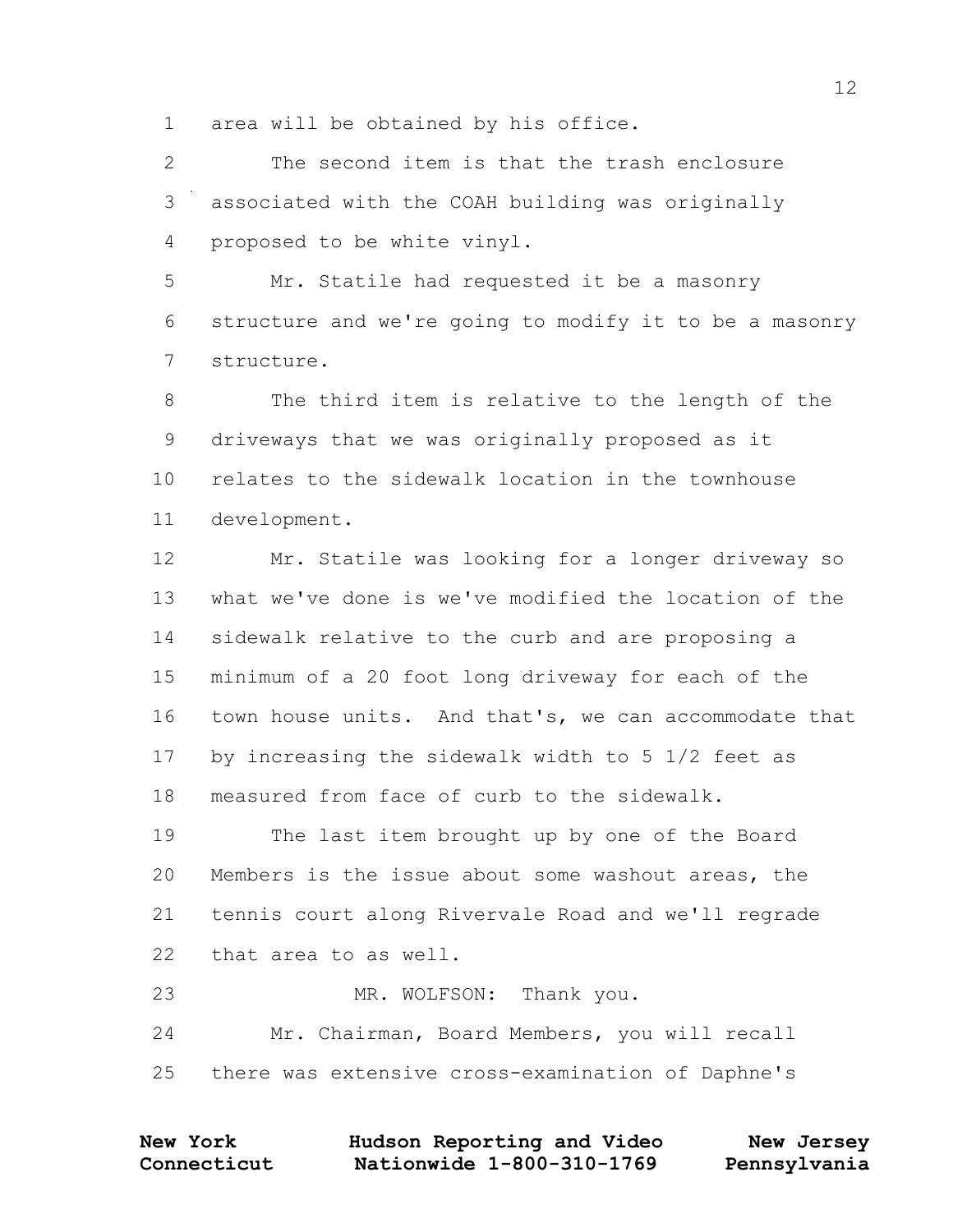prior testimony. At this point we would like to open her up for testimony on this for cross-examination. CHAIRMAN LIPPERT: Well, first I want to hear from Mr. Statile before we do that. MR. WOLFSON: Okay. MR. STATILE: Yes. Mr. Chairman and members of the Board and members of the audience, I have met with the applicant's professional engineer as well as the representative of the applicant to go over the report and come up with concessions on a number of the items which I brought up to the Board. I think we're 90 percent there. Basically we have a few things, housekeeping, to take care of with respect to that. The County Planning Board approval which actually controls Piermont Avenue and Rivervale Road. I made suggestions. I worked with Eric Timsack on technical improvements that have to be made across the State and the County. I have to catch up with the Board on this. I think the applicant's engineer just wrote up a bunch of refined impervious coverages. I also received a copy of the revised bulk table. I think those numbers she went over very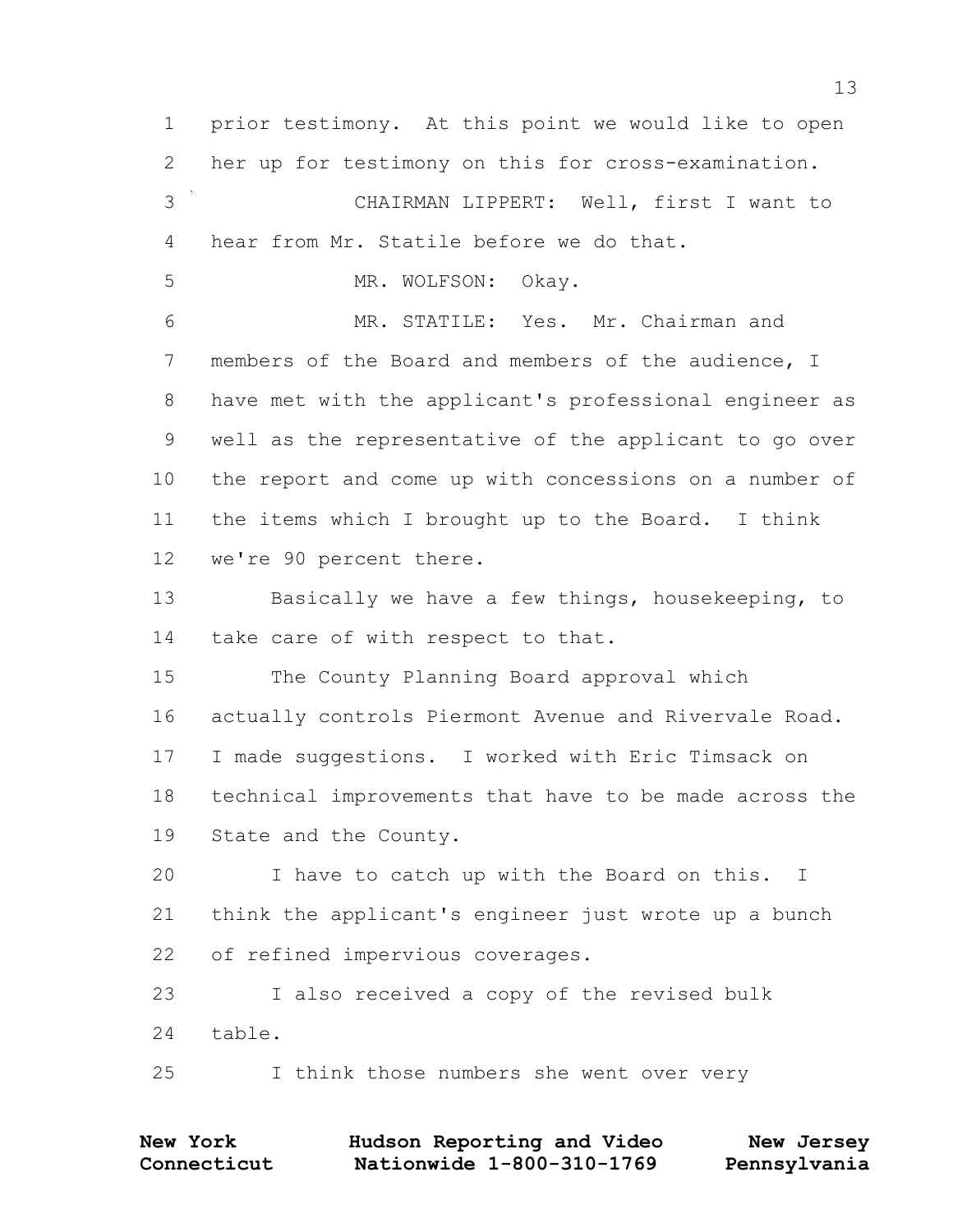quickly, have been reflected on the bulk table and the plans so we have it more or less property. I was trying to scribble it down. She speaks faster than I do. CHAIRMAN LIPPERT: I don't buy that. MR. STATILE: Anyway, that's that. Meanwhile the office of the professional planner, she's prepared a draft planning report. She's still working on it with our staff. We should have that for you probably by next week assuming in time for the applicant's planner to testify. And we may actually get-together to make sure 13 both the planners are on the same, same footing basically. In terms of the application, no surprises for the Board and audience as swell. 16 So all the things we asked for whiting for the fire trucks. We conceded to that as well. Some more sidewalks, improve the, it's next to the county road. We're 50 percent there. CHAIRMAN LIPPERT: How are we going to resolve the remaining 10 percent? MR. STATILE: I'll work with the applicant. Don't worry about that. CHAIRMAN LIPPERT: That's still work in progress.

| <b>New York</b> | Hudson Reporting and Video | New Jersey   |
|-----------------|----------------------------|--------------|
| Connecticut     | Nationwide 1-800-310-1769  | Pennsylvania |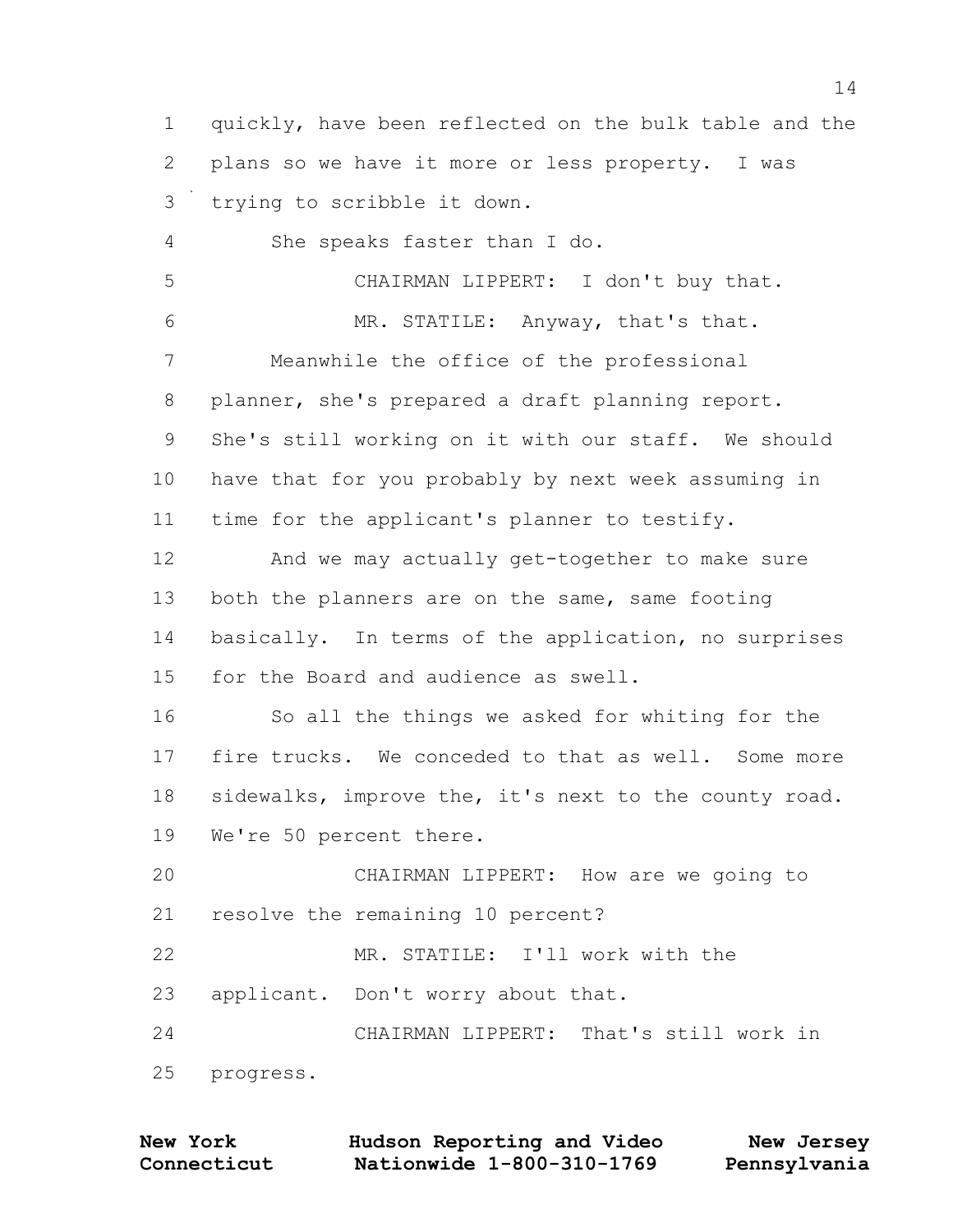| $\mathbf{1}$ | MR. STATILE: Yes.                                      |
|--------------|--------------------------------------------------------|
| $\mathbf{2}$ | CHAIRMAN LIPPERT: So what I, what I'd                  |
| 3            | like to do now is, we'll open it up to the public to   |
| 4            | allow for questions to this witness. The questions     |
| 5            | should really be limited to the testimony that she     |
| 6            | just gave now because she's already been               |
| 7            | cross-examined extensively on her other testimony.     |
| $8\,$        | So if anyone wants to ask this witness any             |
| 9            | questions, come on up to the podium and identify       |
| 10           | yourself for the record.                               |
| 11           | MR. GARRISON: Charles Garrison, G A R R I              |
| 12           | S O N, 541 Piermont Avenue, River Vale.                |
| 13           | I think the question is a proper question but I        |
| 14           | get into the buildings, the buildings being on the     |
| 15           | site remaining, being removed. Are any of them used    |
| 16           | to house personnel at any time during the week?        |
| 17           | MR. WOLFSON: So we're going to have                    |
| 18           | testimony as to what happens in the buildings with a   |
| 19           | future witness.                                        |
| 20           | MR. GARRISON: You understand the building              |
| 21           | I'm talking about, the accessory buildings that you're |
| 22           | talking about where lawn movers are kept.              |
| 23           | MR. WOLFSON: I understand the question.                |
| 24           | The engineer testified as to the square footages       |
| 25           | which is an inquiry which was made at the last session |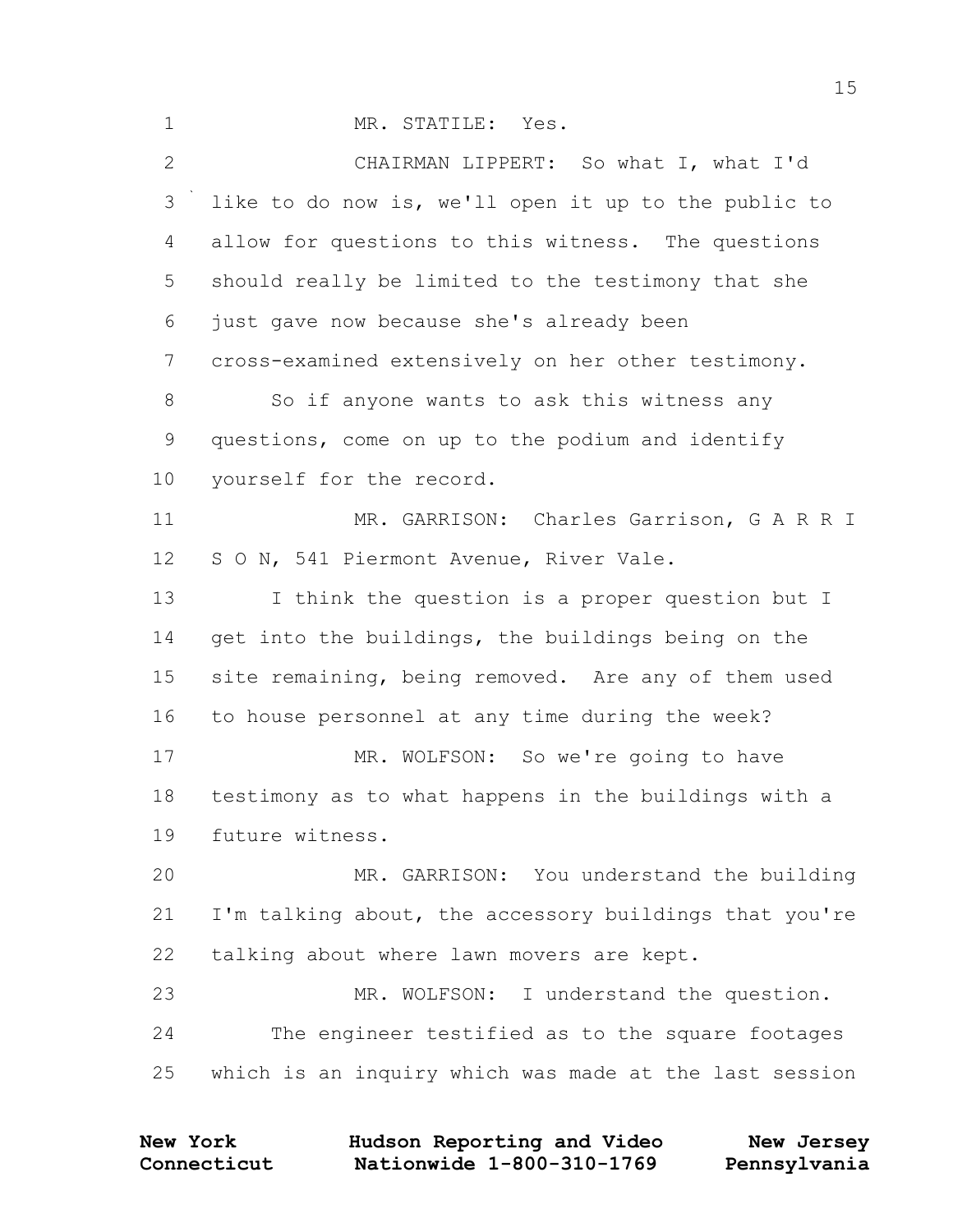and I indicated we're going to be bringing our architect to testify as to the operations within the buildings. MR. GARRISON: Clearly is there any human beings going to be in there at any time during the week? Thank you. That's my question. CHAIRMAN LIPPERT: Okay. Let's remember to ask that of the architect. Anyone else? 11 MS. DARSA: Francine Darsa, D A R S A, 23 Holiday Court, River Vale. I didn't get a chance to ask this question so I'm going to pose it now. Toward the end of your discussion you came out and said that the impervious allowance was based on the entire 27 hole golf course. Is that correct? THE WITNESS: There's a question about whether the impervious coverages should be assigned on an individual lot basis or based on the entire 187 acres. That's what you're referring to. **Is that correct?**  MS. DARSA: Well, what I remember you saying to someone else, I had already asked my question and I wasn't allowed to get back up here.

| <b>New York</b> | Hudson Reporting and Video | New Jersey   |
|-----------------|----------------------------|--------------|
| Connecticut     | Nationwide 1-800-310-1769  | Pennsylvania |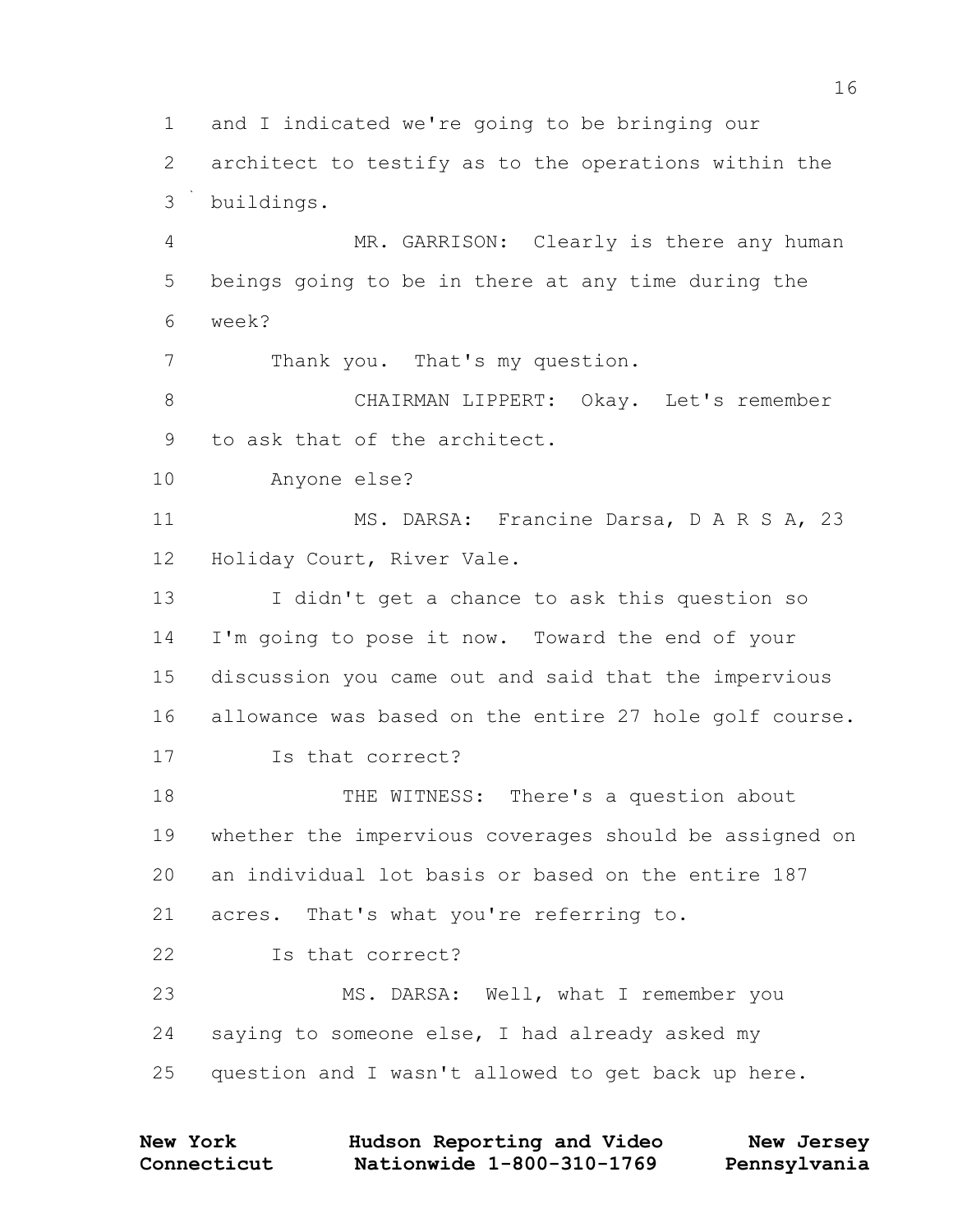When you said that the impervious allowance was based not just on the nine holes which is what we feel that it should be based on, certainly when you have 18 more holes it doesn't seem right that their impervious allowance should be based on that when they're concerned with this development.

 So my question again is, the numbers and percentages that you're quoting is the impervious allowance based on the entire golf course?

10 MR. WOLFSON: If I may, Ms. Darsa, I think you're looking for a conclusion of the nature of a planning and he'll answer. So I'd like to defer that to our planner.

 FEMALE SPEAKER: Answer the question. FEMALE SPEAKER: Answer the question,

please.

 CHAIRMAN LIPPERT: You know, I, I don't need everybody yelling from the audience. We're going to conduct this meeting with some decorum. You'll get a chance to ask your questions. If you don't like the answers that you hear you can ask more questions for you  $-$  MR. WOLFSON: Can I make a statement -- excuse me.

CHAIRMAN LIPPERT: Or you can make a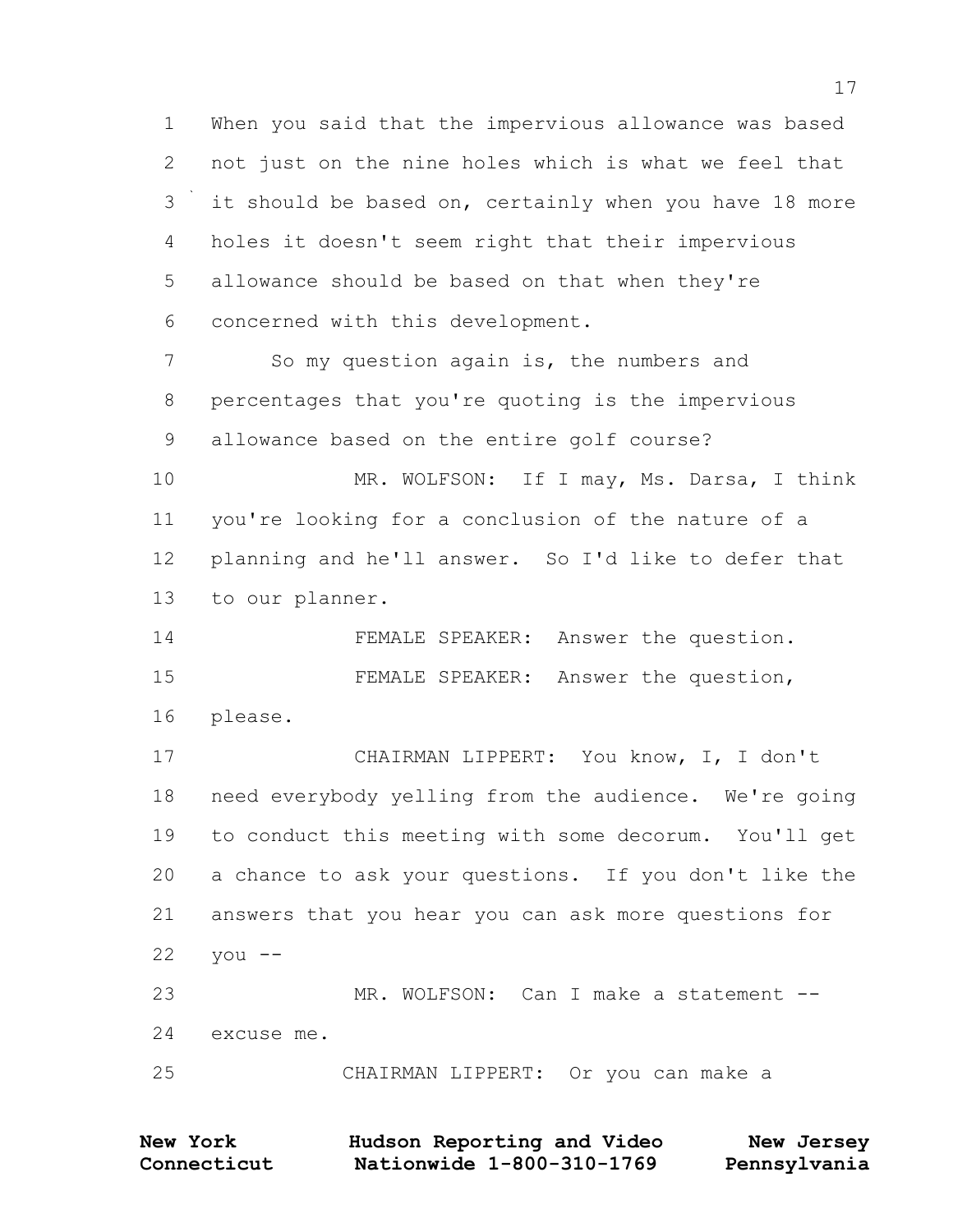statement at the end. But I don't need on-going commentary from the audience about, about the back and forth with the witness with someone that's asking a question. So that's not going to be tolerated. 5 So, Daphne, can you answer that question? THE WITNESS: I just provided testimony as to the breakdown. 8 MS. DARSA: But that's not -- CHAIRMAN LIPPERT: No. No. No. You're not letting her answer. You have to let her answer. 11 THE WITNESS: I now, just earlier tonight, provided the numbers, the impervious for those 13 individual lots, the three separate lots; the town house development lot, the COAH lot and the remaining golf course lot. 16 MS. DARSA: But that's, that's, that answer may be different than what you told us a month ago because in your words you said, after I sat down, someone asked you a question, I don't know how many, and I'm not asking anybody to answer, I don't know how many people heard you say that the allowance was based, your allowance that you talked about last time is based on the entire 20, whatever, 27 holes. THE WITNESS: I don't recall the number I provided to you.

**New York Hudson Reporting and Video New Jersey**

**Connecticut Nationwide 1-800-310-1769 Pennsylvania**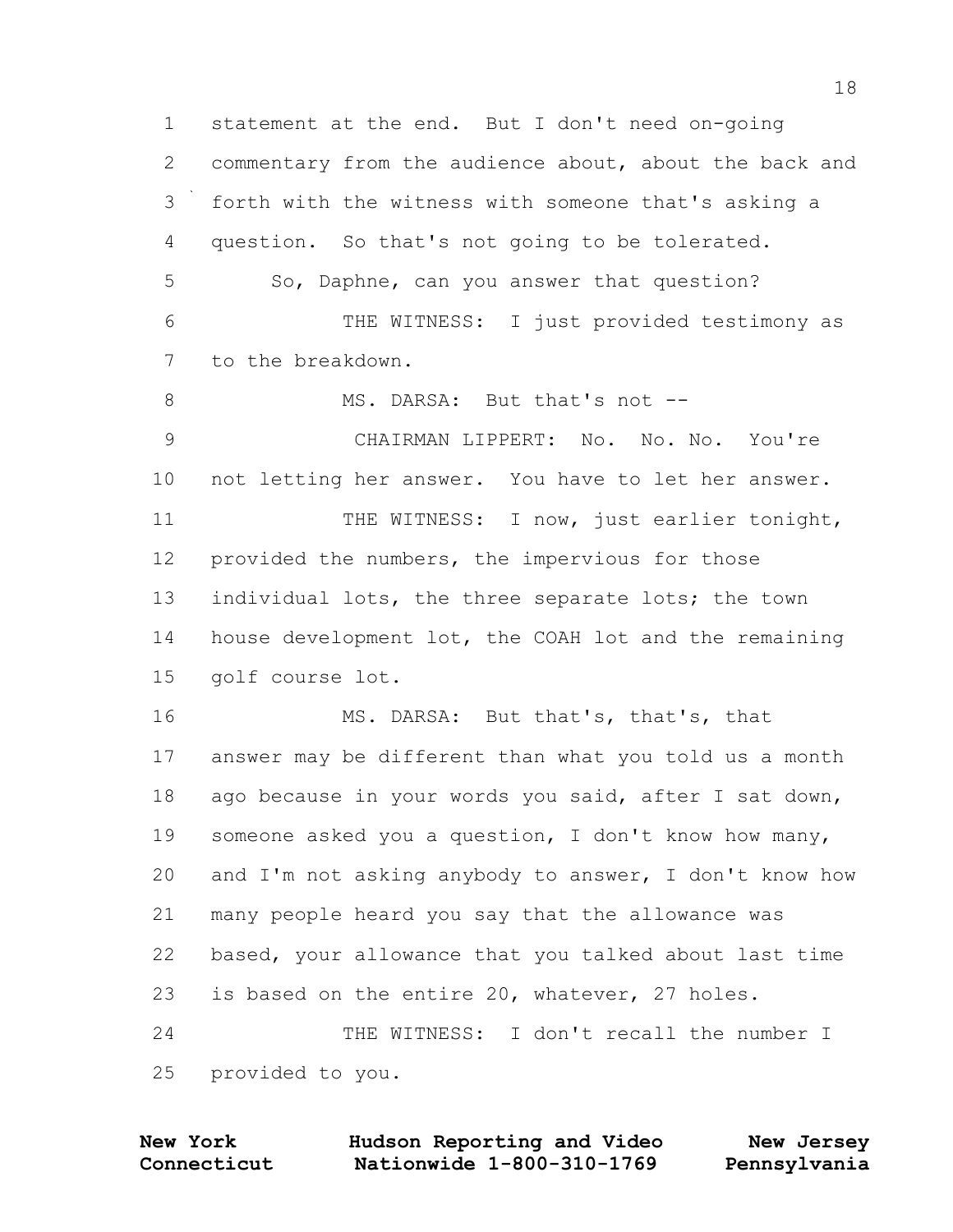1 MS. DARSA: Well, we can look at the 2 testimony. I mean we have transcripts. 3 Correct? 4 MR. WOLFSON: So I wrote down your 5 question just as I wrote down the last one and I 6 promise that I will pose that to the planner and give 7 you an answer. 8 MS. DARSA: You understand it is very 9 frustrating for us to hear something a month ago and 10 now, if I pose the same question to the same person, 11 all of a sudden, we can't get the answer. 12 So I'm just, you know, letting everyone know 13 that it's frustrating. 14 CHAIRMAN LIPPERT: We're going to get you 15 an answer to that question. 16 MS. DARSA: Okay. That's fine. 17 CHAIRMAN LIPPERT: And if we don't get you 18 an answer, you will remind us that we did not and 19 you'll make sure that we do. 20 Anyone else? 21 MS. SOROKA-DUNN: My name is Cynthia 22 Soroka-Dunn and I live at 85 Whitman Street in 23 Haworth. 24 This is the first time I've heard about this and 25 I heard this maybe on Facebook and I just wanted to

| <b>New York</b> | Hudson Reporting and Video | New Jersey   |
|-----------------|----------------------------|--------------|
| Connecticut     | Nationwide 1-800-310-1769  | Pennsylvania |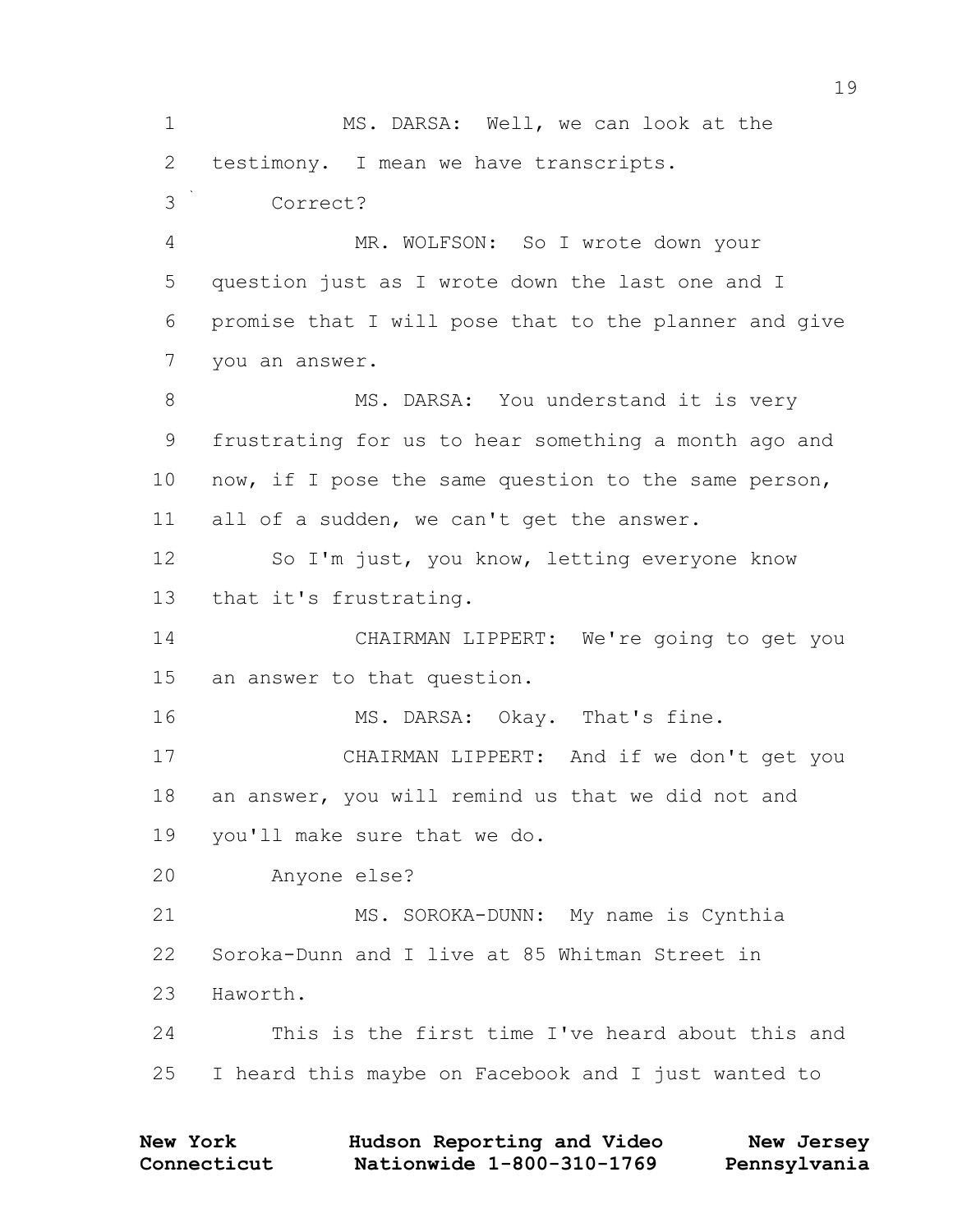ask you, based on what I see and what I hear, some of the impervious and impervious situations are going to possibly be effecting drinking water. And that was something that I wanted to find out about, if that is the case because it's supposed to be runoff into the Hackensack River and I want to find out if that is the case or not.

8 That's the first question.

 THE WITNESS: Yes. The runoff goes ultimately into the Hackensack River. And the storm water management design which handles and treats the runoff of those impervious surfaces has been designed in accordance with the New Jersey Department of Environmental Protection storm water management standards. 16 MS. SOROKA-DUNN: Okay. Will -- CHAIRMAN LIPPERT: Excuse me. I'm not sure. Did you say you live in Haworth? MS. SOROKA-DUNN: Yes. I live in Bergen County. CHAIRMAN LIPPERT: All right. Go ahead. MS. SOROKA-DUNN: Okay. So that was the first question that I had and, you know, because, you know, I come into this town every once in a while. And I just wanted to find out if drinking water in

| <b>New York</b> | Hudson Reporting and Video | New Jersey   |
|-----------------|----------------------------|--------------|
| Connecticut     | Nationwide 1-800-310-1769  | Pennsylvania |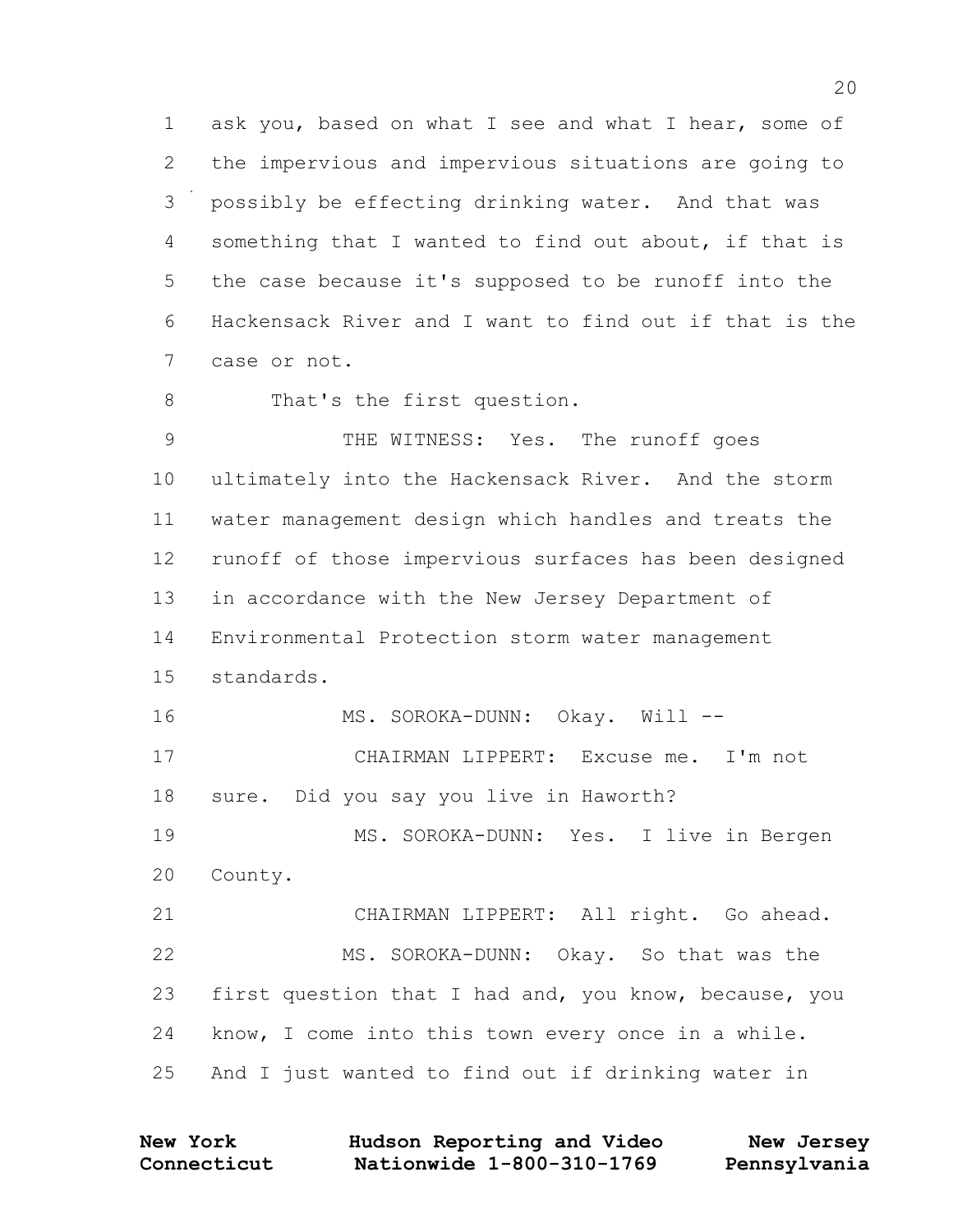this area is going to be effected by this plan as have been done in the plan over -- CHAIRMAN LIPPERT: Please ask questions. This is not the time to -- MS. SOROKA-DUNN: You just said I could. CHAIRMAN LIPPERT: I said you could ask questions not make speeches. Ask a question. 8 MS. SOROKA-DUNN: Mr., what is it? CHAIRMAN LIPPERT: Pardon me. MS. SOROKA-DUNN: How do you pronounce your last name? CHAIRMAN LIPPERT: Lippert. MS. SOROKA-DUNN: Mr. Lippert, I'm only going to make a couple small things and then I'll ask the last question. Okay. CHAIRMAN LIPPERT: No. Ask questions. 17 MS. SOROKA-DUNN: Why? This is a public meeting and you're supposed to be able to be allowed to say what we feel. CHAIRMAN LIPPERT: Let me say what I've said. You weren't present at any other meetings. MS. SOROKA-DUNN: Okay. CHAIRMAN LIPPERT: What I stated at all the other meetings, at the end of all of the testimony of all the applicant's witnesses, everybody from the

| <b>New York</b> | Hudson Reporting and Video | New Jersey   |
|-----------------|----------------------------|--------------|
| Connecticut     | Nationwide 1-800-310-1769  | Pennsylvania |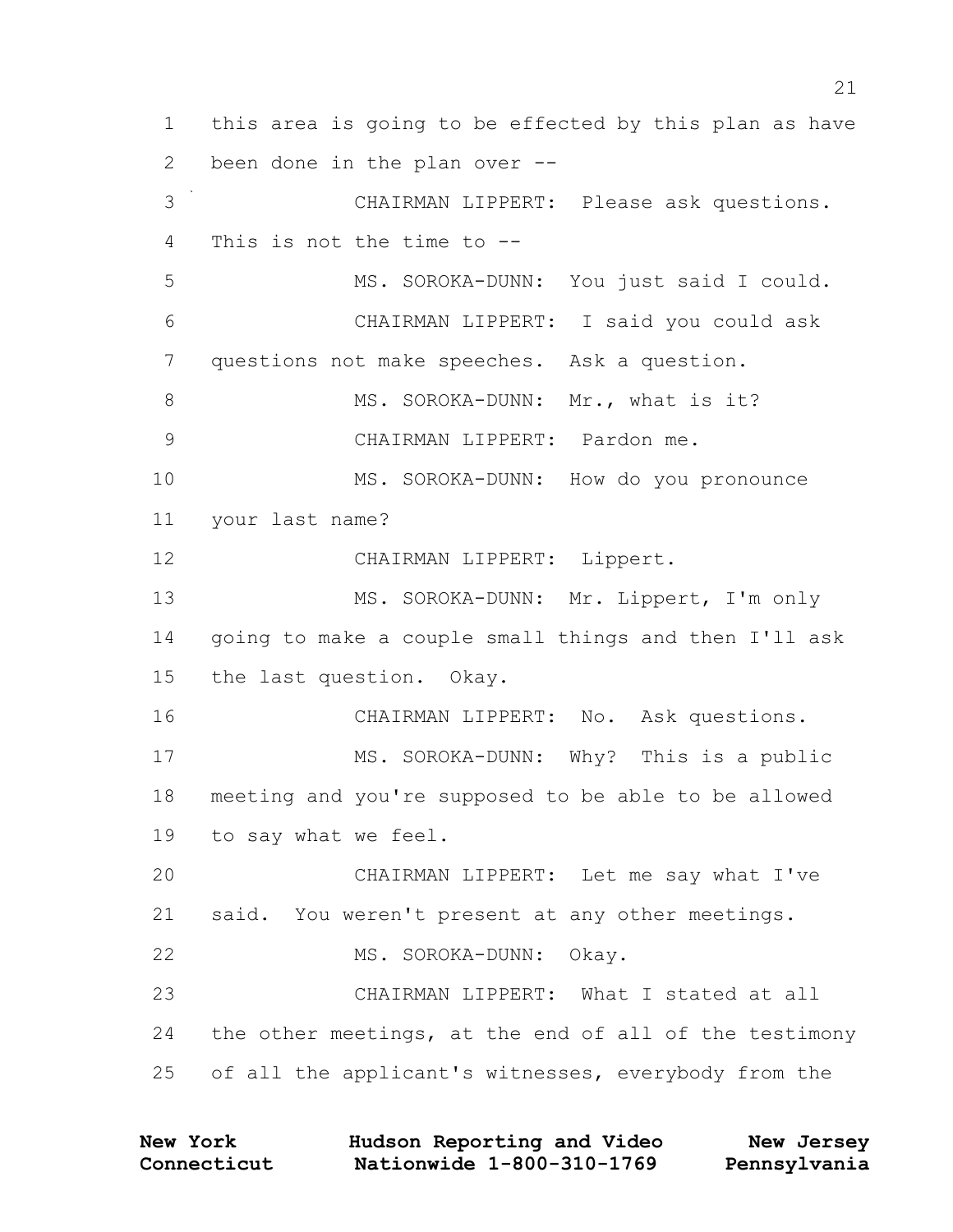public will get a chance to make a statement and state what they like.

 Now is the time to ask questions of a witness. So if you have questions of the testimony that this witness just gave, now is the time to do that. If you do not have any questions then you should wait until the end when it's time for people to make their statements.

 MS. SOROKA-DUNN: Okay. Then I'll ask one other question. And that question is about the situation, once this building is being done or however, what has been done to signify the issue with any endangered animals or any other animals present on the property in terms of respecting the situation that is with them or what is going on with that.

 THE WITNESS: There was an Environmental Impact Statement submitted in support of the application and the application has also, the project has also been the subject of a wetland delineation and a NJDEP flood hazard area verification. And that verification was a confirmation of a 300 foot riparian buffer along with Holdrum and River Vale Brooks.

 We are not proposing any disturbances within those buffers except to the extent of the sidewalk being constructed along Piermont. So there is no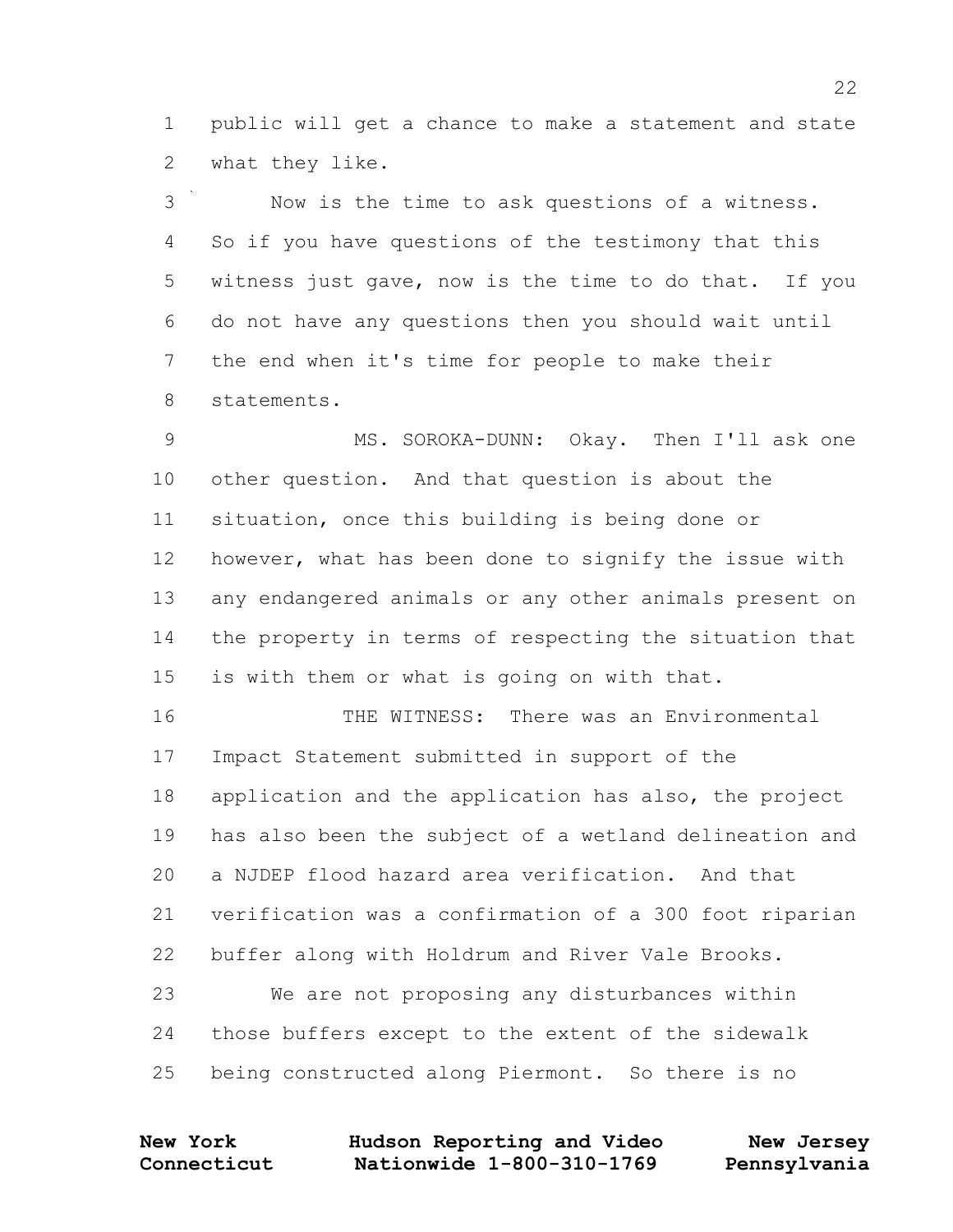disturbance to that level.

2 MS. SOROKA-DUNN: Okay. Thank you very much. CHAIRMAN LIPPERT: Anyone else? 5 MS. MORGENSTEIN: Florence Morganstein, 9 Holiday Court, M O R G E N S T E I N. I was not at the last meeting but I have two questions. One, what is the capacity of the two holding ponds? THE WITNESS: Which holding tanks are you referring to? 12 MS. MORGENSTEIN: The holding tanks for the overflow of water. 14 THE WITNESS: The basins, the storm water management basins. 16 MS. MORGENSTEIN: Whatever -- that's what they're called? 18 THE WITNESS: Yes. 19 MR. VAN ECK: Okay. What are the capacity for those? 21 THE WITNESS: The capacity of the two -- actually the three basins is approximately 15 acre feet. In other words, if you have one foot of water and spread it over 15 acres, that's how much water. 25 MS. MORGENSTEIN: Okay.

**Connecticut Nationwide 1-800-310-1769 Pennsylvania New York Hudson Reporting and Video New Jersey**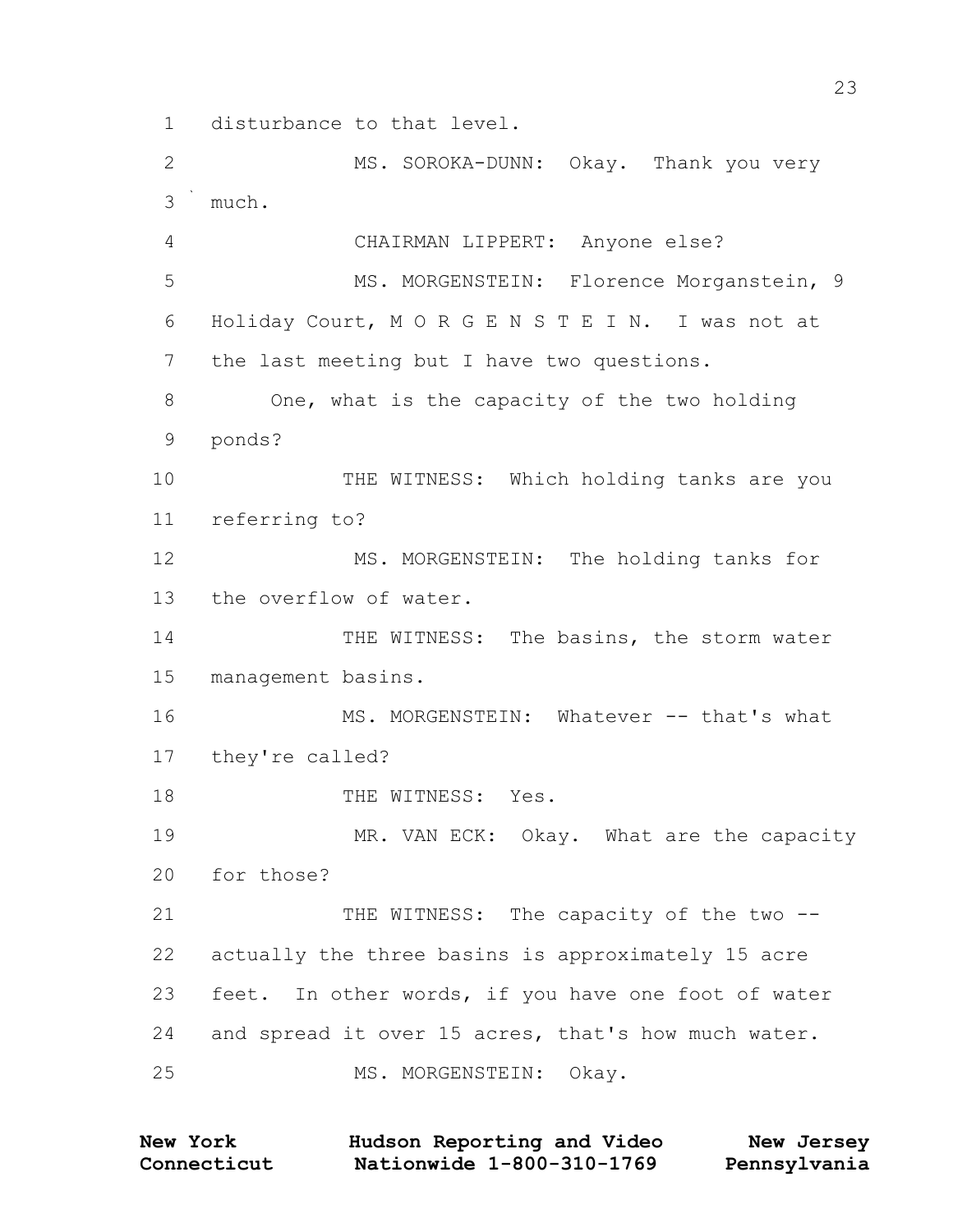1 MR. STATILE: Daphne, why don't you put it in different terms. MS. MORGENSTEIN: Thank you. I would appreciate it.

 MR. STATILE: To help you out and the audience put it in terms of the types of design storms.

8 THE WITNESS: Okay. So the storm water management system is designed to address various storm events as required by DEP storm water standards. Those storm events are two year event, the 10 year event and the hundred year event. Correct. All right.

14 MS. MORGENSTEIN: So that's what it means if there's a...

 THE WITNESS: Yes. So the basins have been designed to accommodate the hundred year event. In fact, there's been a reduction in flow for the existing conditions, with the proposed condition with the storm water management system.

21 MS. MORGENSTEIN: So have you done any studies south of Piermont Avenue where the brook that's already there overflows in the rain and all over the ground of Holiday Farms is soaked beyond. Have you done any studies past what's on your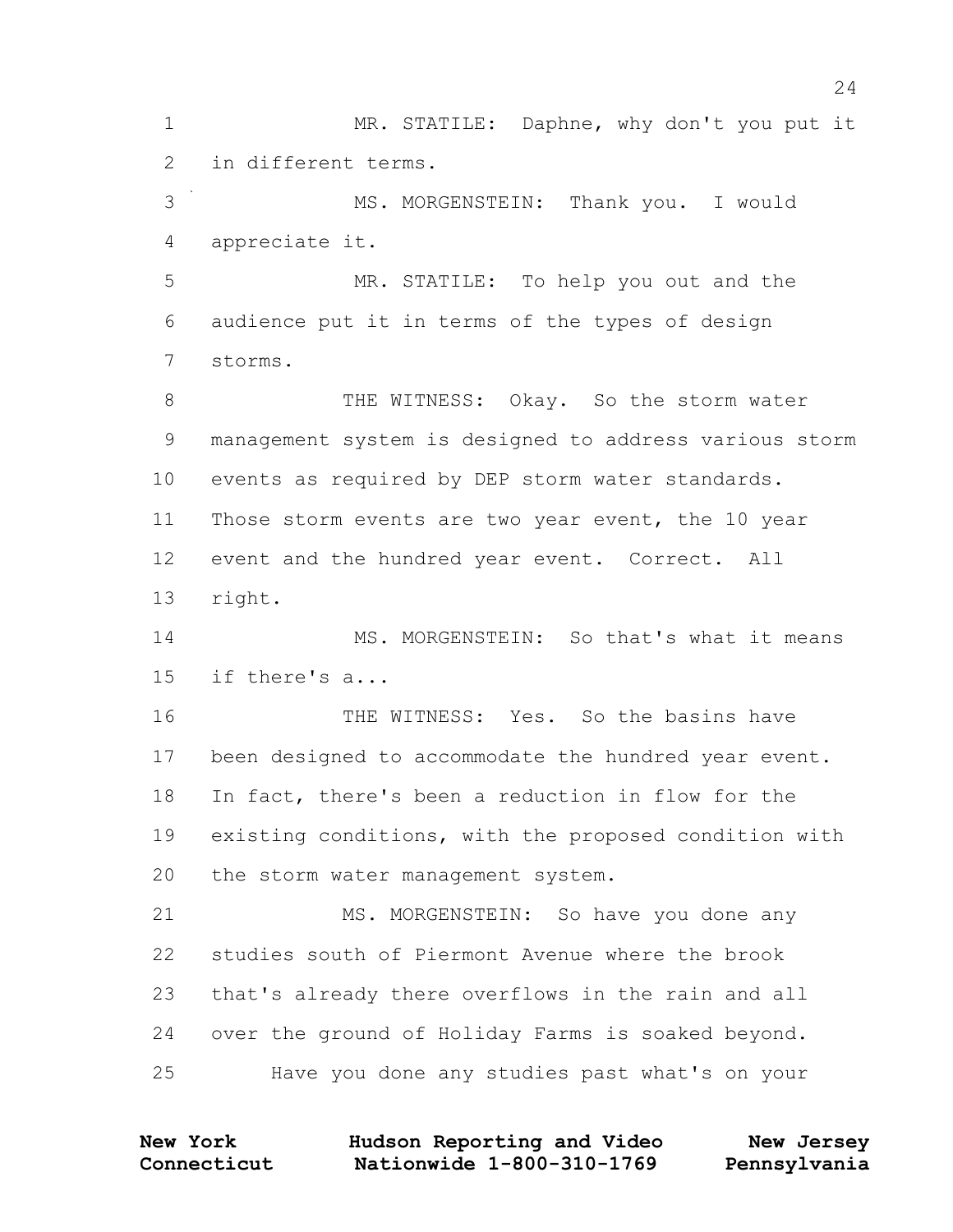map there?

2 THE WITNESS: No. MS. MORGENSTEIN: Is there a possibility to do a study to see what the effects of that might be on that community? THE WITNESS: WE have provided a design that's in accordance with the State storm water management standards. MS. MORGENSTEIN: And I have one other question which I wasn't here at the last meeting but I was told that you were asked if you are aware of all the underground streams that exist both on your property and the Holiday Farms' property. Are you aware of those streams that run underground through both properties? 16 THE WITNESS: No. 17 MS. MORGENSTEIN: You're not aware of that? 19 THE WITNESS: No. 20 MS. MORGENSTEIN: And is there any project to study that to see the effects because if the water can't go anywhere, it's going to go down stream. Correct? THE WITNESS: There's no study proposed at this time.

| <b>New York</b> | Hudson Reporting and Video | New Jersey   |
|-----------------|----------------------------|--------------|
| Connecticut     | Nationwide 1-800-310-1769  | Pennsylvania |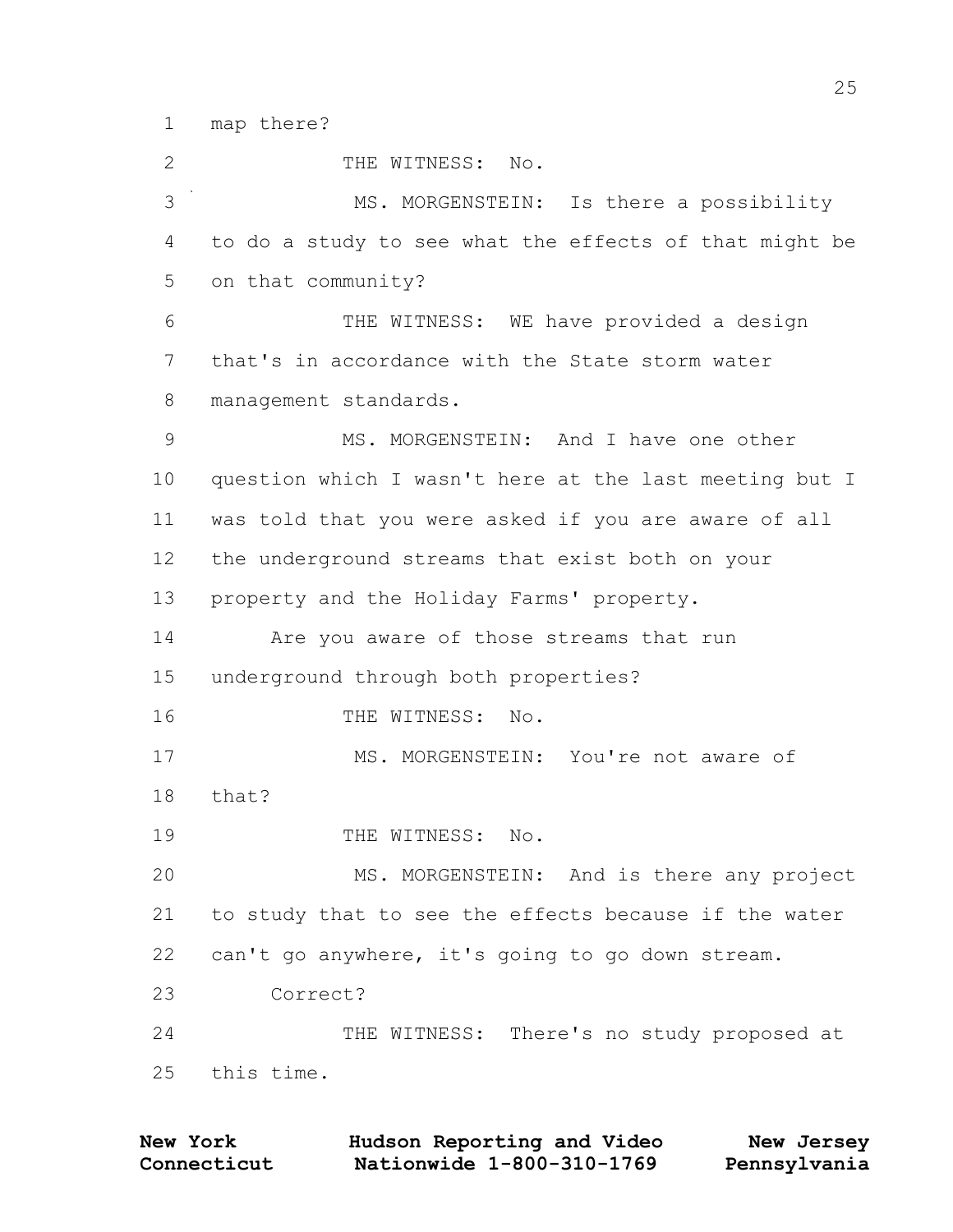MS. MORGENSTEIN: And is there a map at town hall that shows what the underground streams are in your area? THE WITNESS: I don't know. MS. MORGENSTEIN: Would you possibly be considered looking at that? THE WITNESS: If the information is available at the town, we would look at it. 9 MS. MORGENSTEIN: Thank you. CHAIRMAN LIPPERT: Anyone else? MS. TORRES: Hello. Cindy Torres, T O R R E S, 452 Old Tappan Road in Old Tappan. My question does sort of follow along the same line as her questioning. I was also wondering if you guys had studied at all, you know, the water or how the water would follow or the storm, storm drains would follow east of Rivervale Road along the proposed property line. 19 MR. WOLFSON: Mr. Chairman, Daphne is going to answer but at some point these questions are repetitive. In my opinion, Daphne provided comprehensive answers. CHAIRMAN LIPPERT: I know but what I would like the witness to do, if you could just briefly explain what you are required to do and, and, I think

| <b>New York</b> | Hudson Reporting and Video | New Jersey   |
|-----------------|----------------------------|--------------|
| Connecticut     | Nationwide 1-800-310-1769  | Pennsylvania |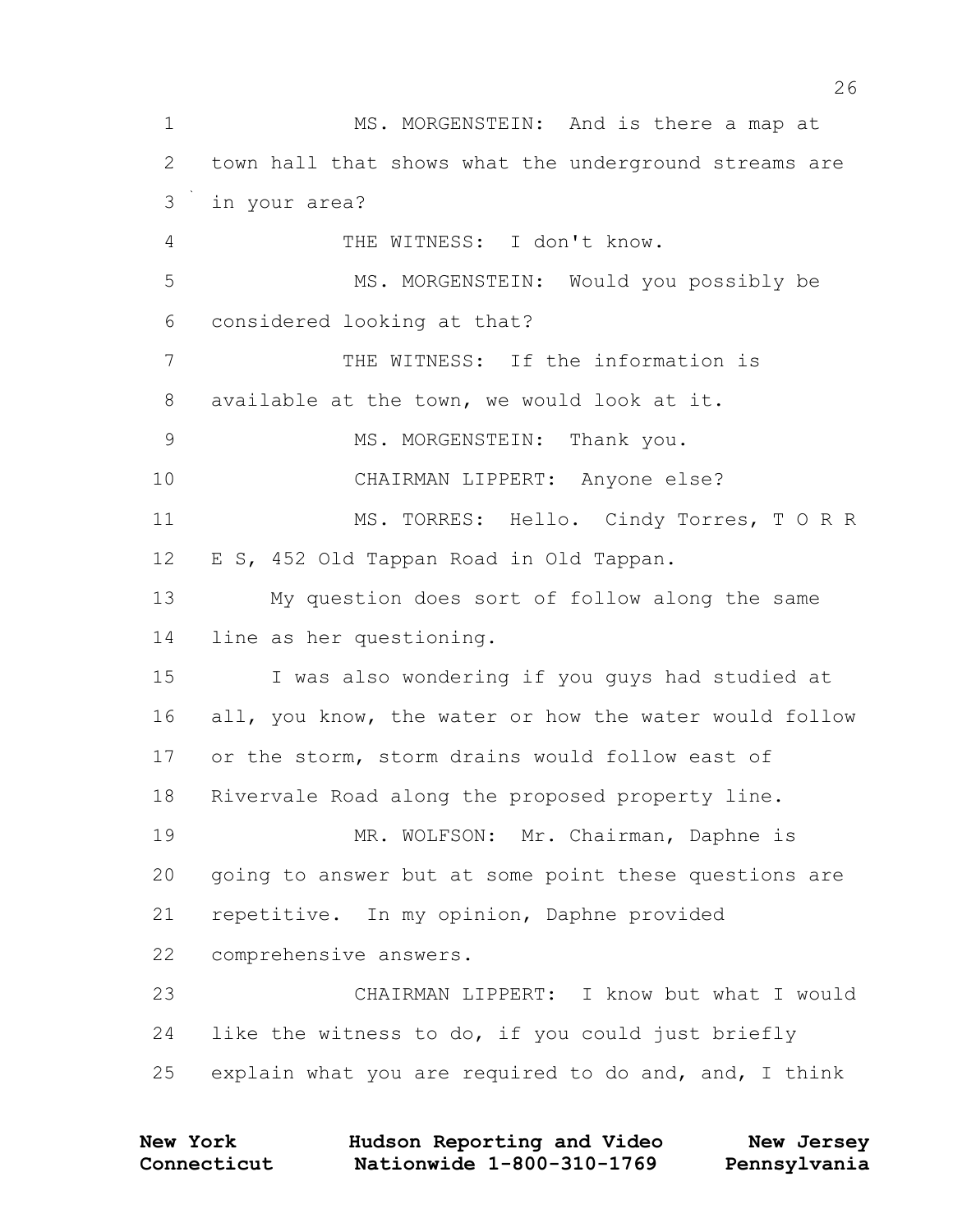your testimony was that as a result of the storm water design there's going to be less runoff than there is today from the site. Correct? THE WITNESS: Correct. CHAIRMAN LIPPERT: And explain what the law requires you to do briefly and just elaborate on that, please. 9 THE WITNESS: Sure. CHAIRMAN LIPPERT: I think maybe that would help. 12 THE WITNESS: The State storm water management standards require that we address three items in the storm water management design, water quality, water quantity and groundwater recharge. The project is exempt from groundwater recharge requirement because it's located in Planning Area No. 18 1 that has been previously developed. With respect to water quality, we're providing water quality in the proposed storm water management basin. We are also providing water quantity in the storm water basins. The water quantity parameters, usually the one that's the most obvious because that's where there's concern about increase in storm water impact on other properties. We are required by the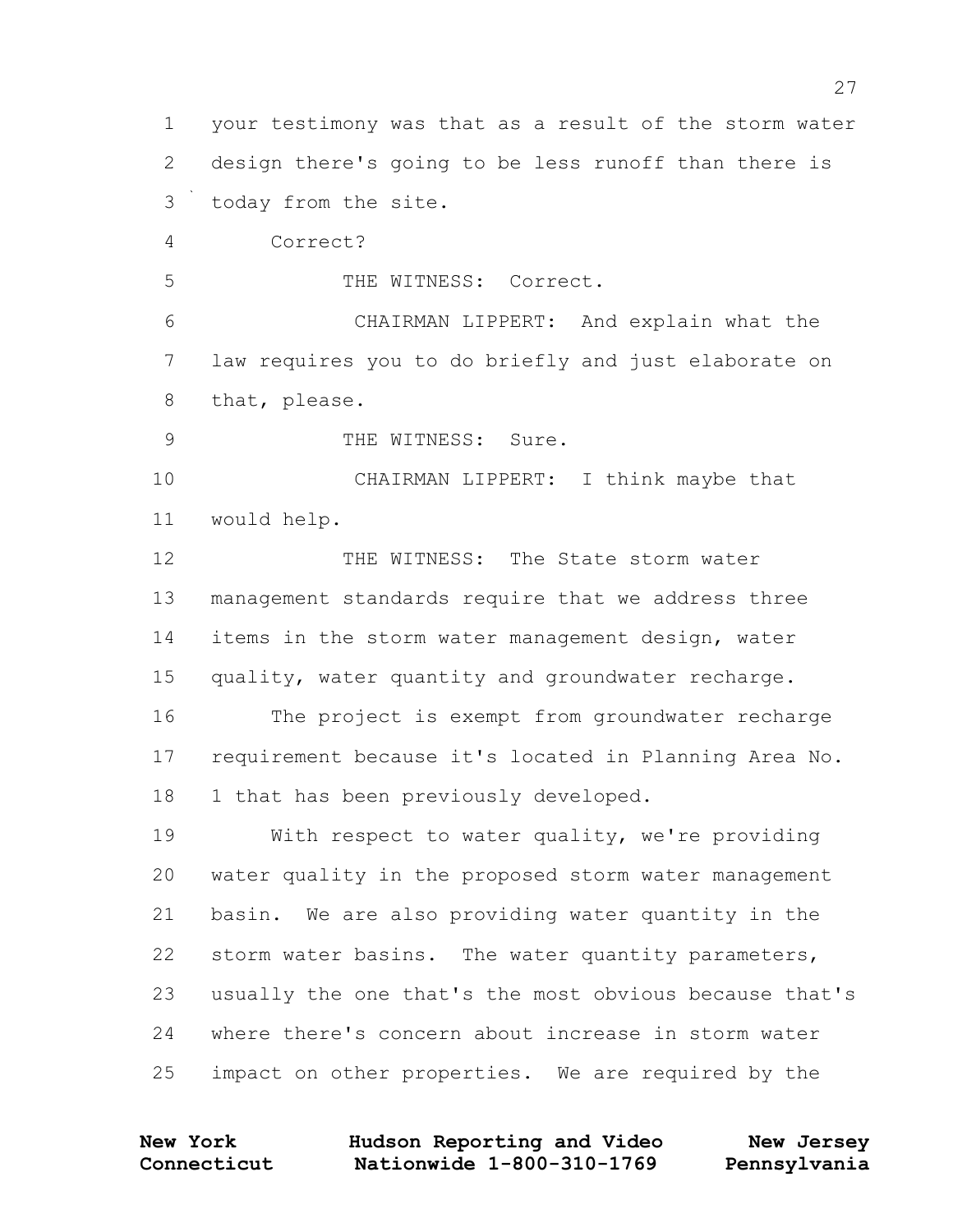standards to actually reduce the discharge rate from the site to below the existing conditions.

 So in the two year storm which is the smaller storm, we have to reduce it to 50 percent of the existing flow. In the 10 year storm, we have to reduce it to 75 percent of the existing flow. And in the hundred year storm we have to reduce it to 80 percent of the existing flow. So every storm we are reducing the discharge rate from the site.

 MS. TORRES: Okay. From the site. Would you be able to explain in layman's terms or a little bit more simply, you know, if I would give you an example? I'm a new home owner to the area and my home does not qualify for as part of the hundred year, you know, flood plain. I have owned the home for less than three years and in 1 1/2 years, I live less than 17 200 feet from the proposed entrance to the driveway, I believe. And the water from Hackensack River has reached our driveway twice. So, for me, it is a very large concern.

 So my question to you is, with those numbers that you're proposing, even though you are technically, I assume, reducing the amount, would you believe that there would still, would that effect that in any way or would you -- are you saying you would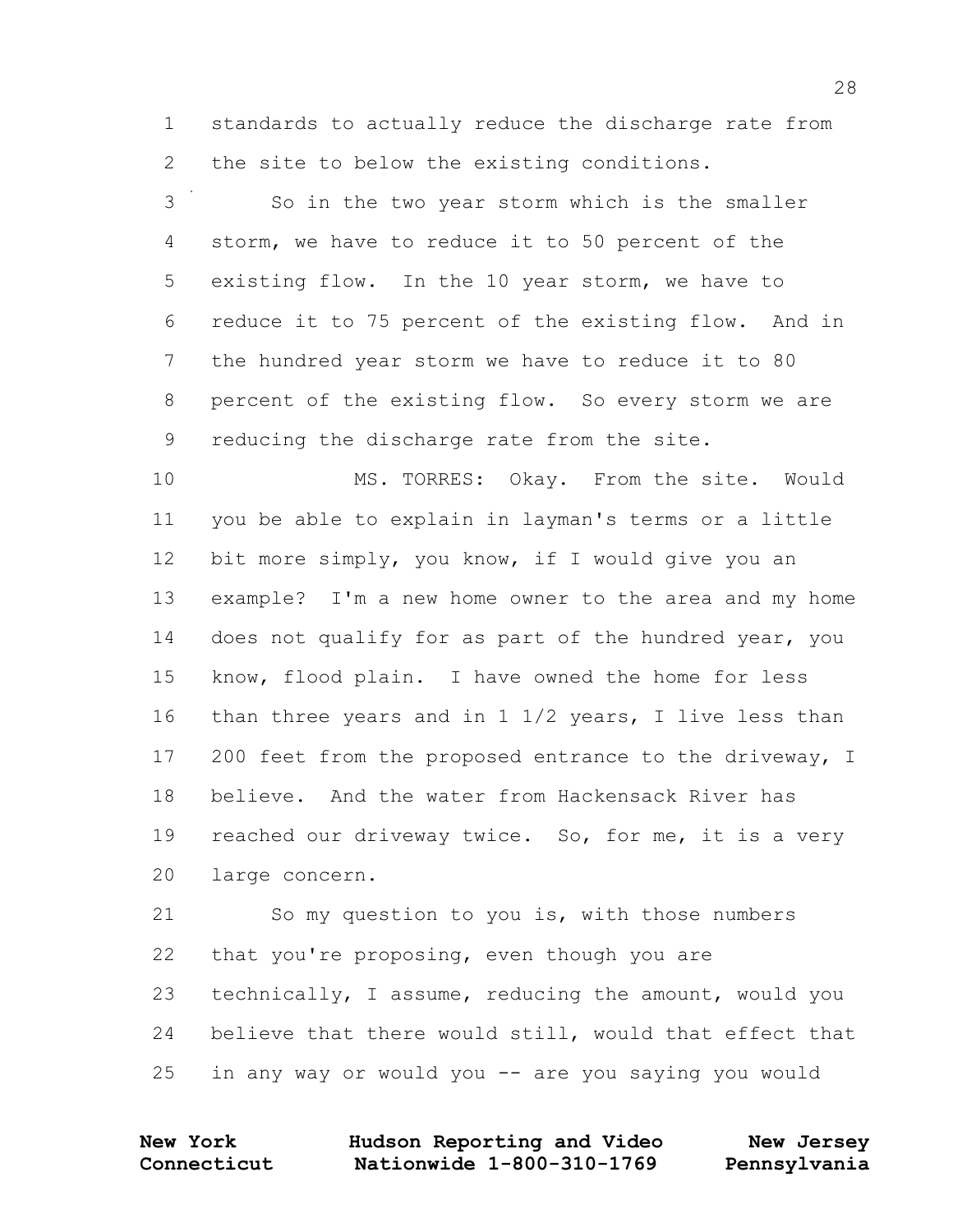reduce the amount of storm water that I would be seeing potentially?

 THE WITNESS: We don't expect this project to have a negative impact on adjoining property from that stream below us which I believe is where you are. MS. TORRES: We're east so -- 7 THE WITNESS: East of? 8 MS. TORRES: Rivervale Road. 9 THE WITNESS: Oh, okay. So with respect to Rivervale Road -- I'm sorry. I thought you were at the other end with respect to the Rivervale Road. We have actually redirected some of the existing flows that would go into the River Vale storm sewer system. We directed those into the proposed storm water management system at the other end of the site so we are reducing the flows to River Vale also. MS. TORRES: That's why there's a lot of concern for -- 19 THE WITNESS: I apologize for the location. MS. TORRES: Okay. Mr. Lippert, I have another question for you. My question would simply be, since I wasn't here at the last meeting as well, at what point would it be 25 okay to address questions or if  $-$ - did that happen

| <b>New York</b> | Hudson Reporting and Video | New Jersey   |
|-----------------|----------------------------|--------------|
| Connecticut     | Nationwide 1-800-310-1769  | Pennsylvania |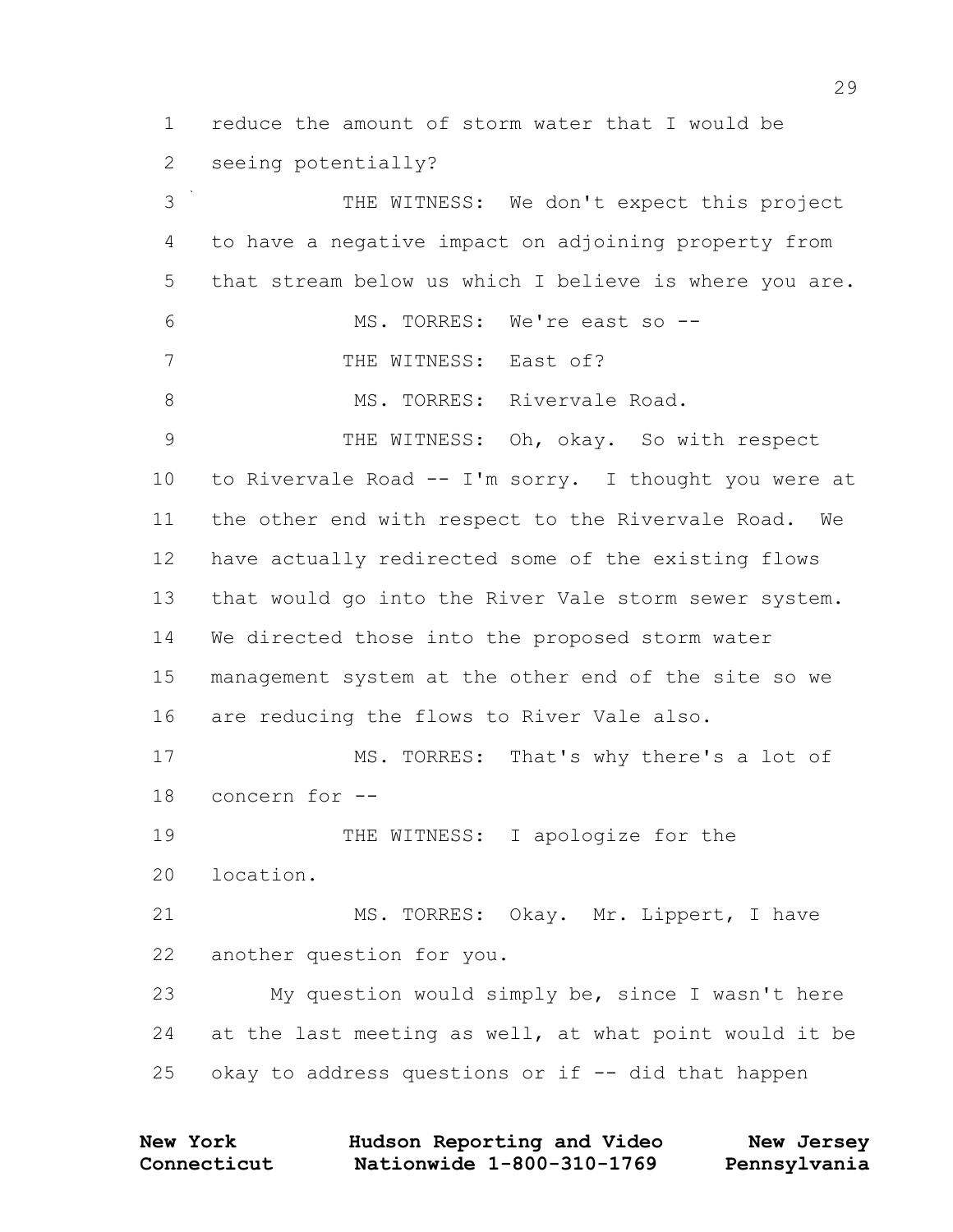before or will that happen in the future with regard to things like property values and questions like that?

 CHAIRMAN LIPPERT: Well, property values really aren't relevant in a zoning application. It's not relevant.

7 I, I suspect, though, since you weren't here I'll tell you this, that there was testimony about the pricing of these units were going to be and they're 10 going to be rather expensive. So, as a layman, without any particular expertise in property values, I would say that that would tend to have a good effect upon the surrounding properties and not a bad one. 14 But, you know, you're free to, to --15 MS. TORRES: Figure that out. 16 Where would I find the, you know, the notes from that or the -- what was discussed? CHAIRMAN LIPPERT: Well, the minutes are on the website. Right. MS. TORRES: The minutes are on the website. CHAIRMAN LIPPERT: Yep. MS. TORRES: Okay. Great. I appreciate it. Thank you. MR. JAEGER: Rudy Jaeger, J A E G E R.

**Connecticut Nationwide 1-800-310-1769 Pennsylvania New York Hudson Reporting and Video New Jersey**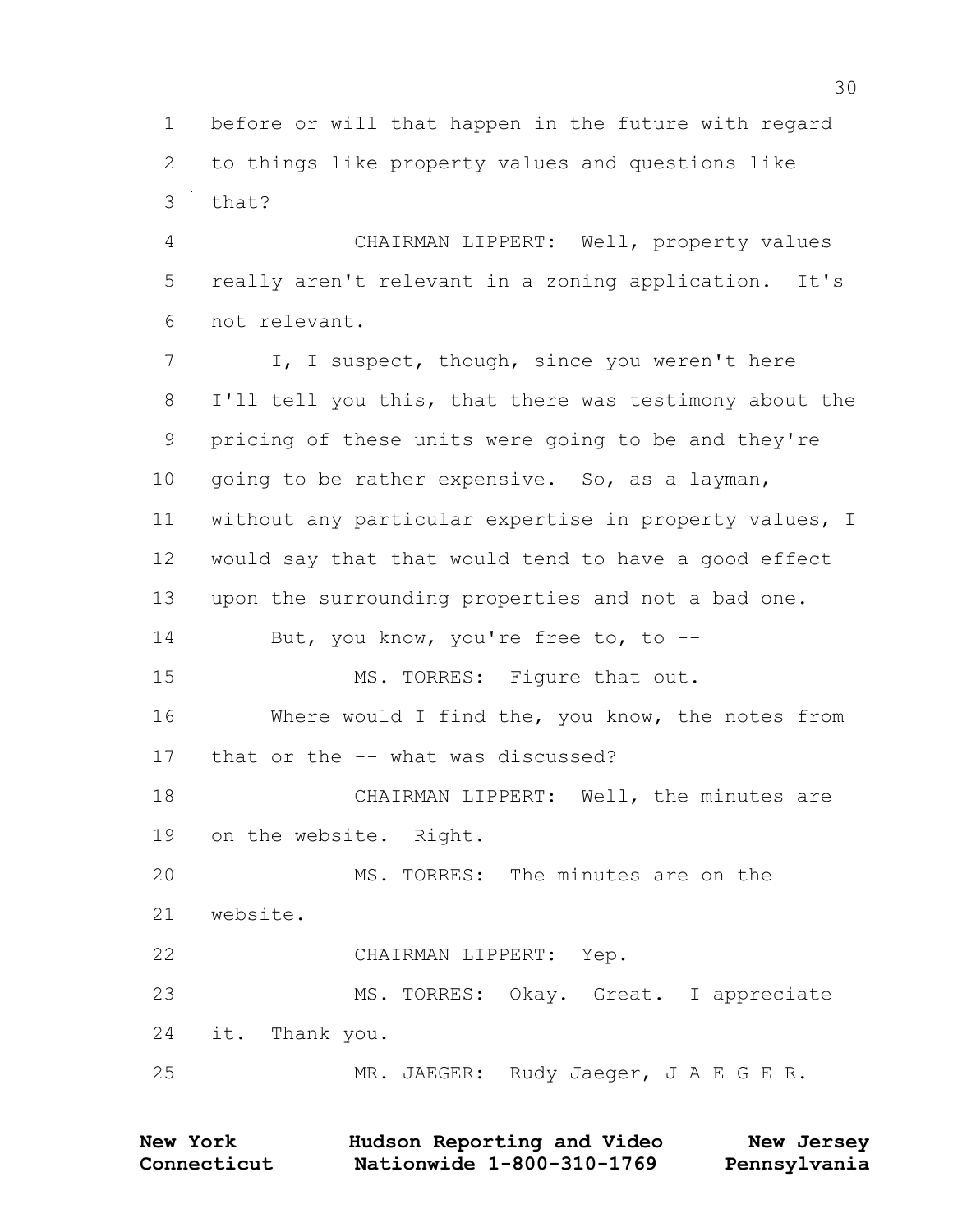CHAIRMAN LIPPERT: And your address, sir. MR. JAEGER: MY address is 48 James Street in Westwood and I own the property at 3 Holiday Court in River Vale.

 My attendance at the last meeting was deficient. I apologize for whatever I might have missed.

 The question I have as a home owner, south of the property, have you, and I'm sure the DEP has covered this in the plan as well, the water table in the basement of my unit is within a foot of the floor. And my question will be to you that what impact will the efforts you're going to make have on that water table in my residence?

 MR. WOLFSON: Mr. Chairman, that's been asked by other residents and I think it's been fully answered.

 CHAIRMAN LIPPERT: If you could just briefly answer it.

Look, see if you can answer the question.

 THE WITNESS: Without knowing any of the details of your property, I'll repeat my response before is that we do not expect this project to have a negative impact on the down stream properties. MR. JAEGER: And I would ask the following

question.

| <b>New York</b> | Hudson Reporting and Video | New Jersey   |
|-----------------|----------------------------|--------------|
| Connecticut     | Nationwide 1-800-310-1769  | Pennsylvania |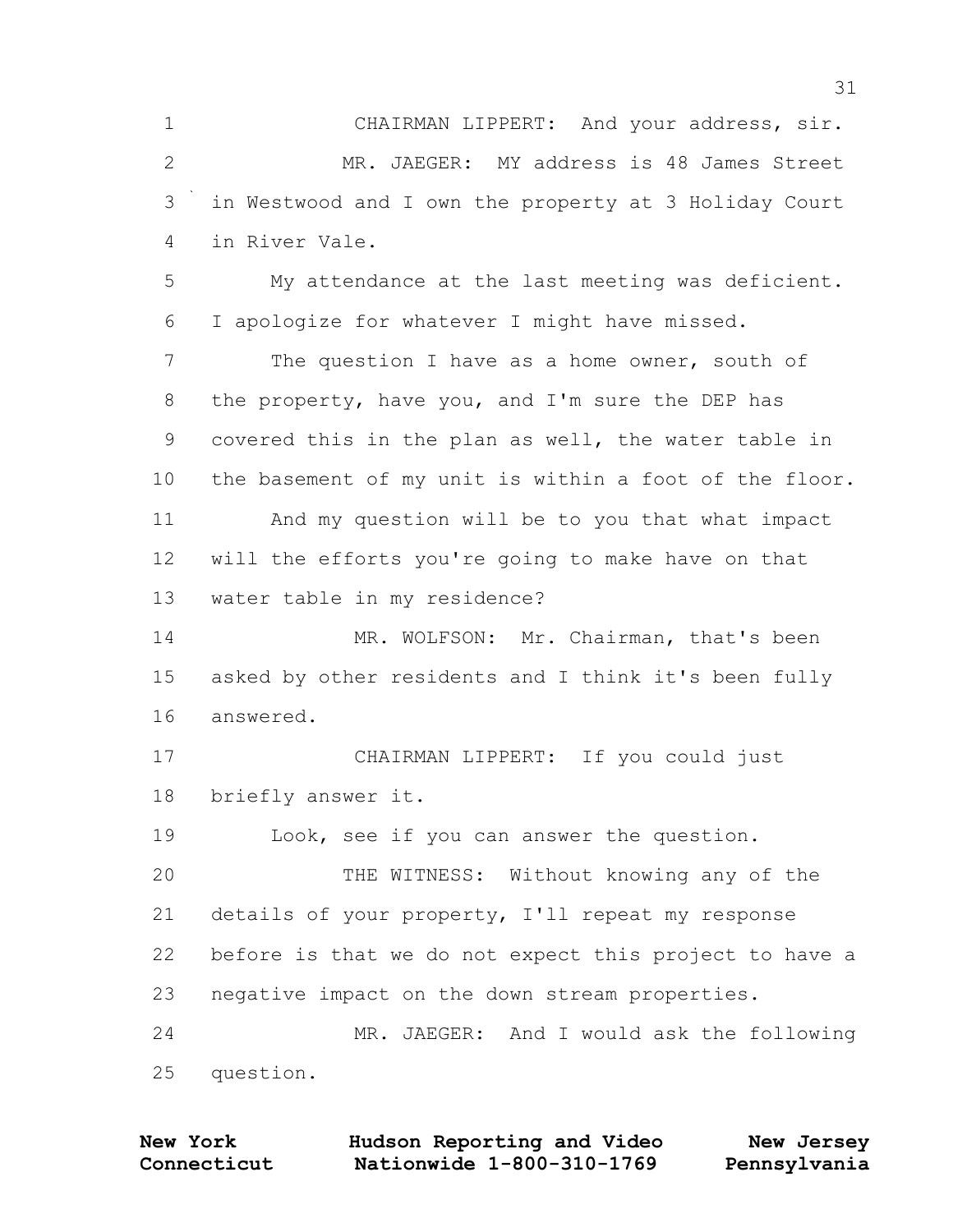With your expectation and the joyous one it might be, if you are wrong and I am impacted adversely, do I have any recourse? CHAIRMAN LIPPERT: That's a legal question that she's not qualified to answer. MR. JAEGER: I apologize for stepping out of my realm. CHAIRMAN LIPPERT: I, I understand your concerns. But that's not in the purview of this witness's expertise. MR. JAEGER: To the extent the, the DEP has given the blessing to your runoff proposal, the water you're now going to divert to the stream on the west or the river on the right. To the extent that groundwater recharge is not part of your obligation, I am concerned about groundwater recharge because that's what's coming to my basement. You did go over square footages that I could 19 not, even with my memory catch. But, ultimately, my concern is to the pervious and impervious and the water removal. So I will leave it with that comment and not go further with my question. MR. FRIEDHOFF: My name is Lawrence Freidhoff, F R I E D H O F F. I reside at 525

| <b>New York</b> | Hudson Reporting and Video | New Jersey   |
|-----------------|----------------------------|--------------|
| Connecticut     | Nationwide 1-800-310-1769  | Pennsylvania |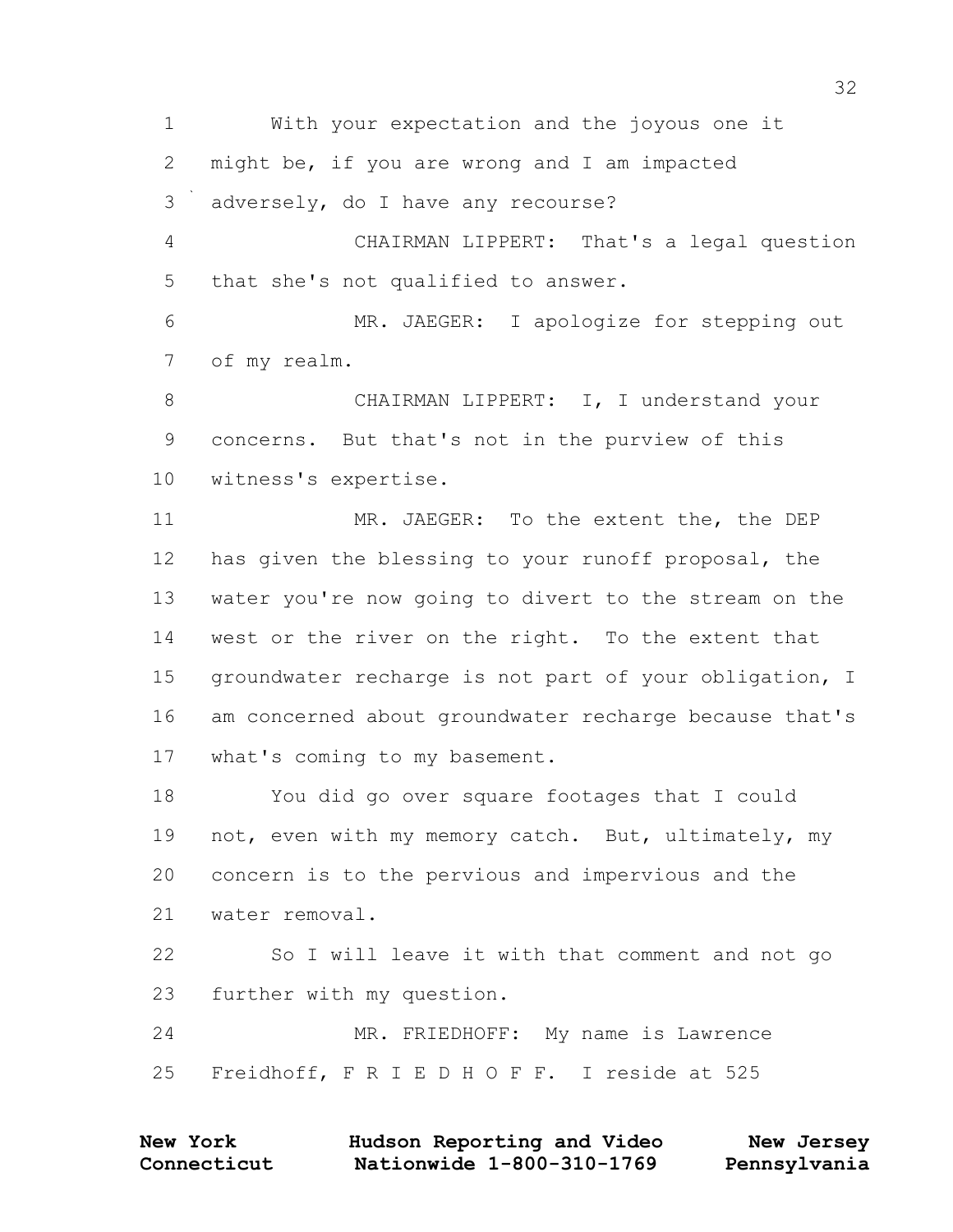1 Rivervale Road.

2 I'm sorry. I'm just going to ask you also to 3 repeat some of the numbers that you gave before. I 4 apologize. I didn't get them down. 5 You said the detention basins which are all on 6 the west side of the property. 7 Correct? 8 THE WITNESS: Yes. 9 MR. JAEGER: They hold 15 acre units of 10 water? 11 THE WITNESS: Yes. 12 MR. JAEGER: And how many acres is the 13 proposed development site? 14 THE WITNESS: The proposed development 15 site, the area being disturbed is approximately 50 16 acres. 17 MR. JAEGER: Okay. So that's about a 18 third. The 15 acres is about a third of that. 19 And what proportion of that is impervious? 20 THE WITNESS: Just over 50 percent. 21 MR. FRIEDHOFF: Thank you. 22 CHAIRMAN LIPPERT: Anyone else? 23 MR. D'ALESSANDRO: James D'Alessandro, 24 D ' A L E S S A N D R O, 40 Holiday Court in River 25 Vale.

| <b>New York</b> | Hudson Reporting and Video | New Jersey   |
|-----------------|----------------------------|--------------|
| Connecticut     | Nationwide 1-800-310-1769  | Pennsylvania |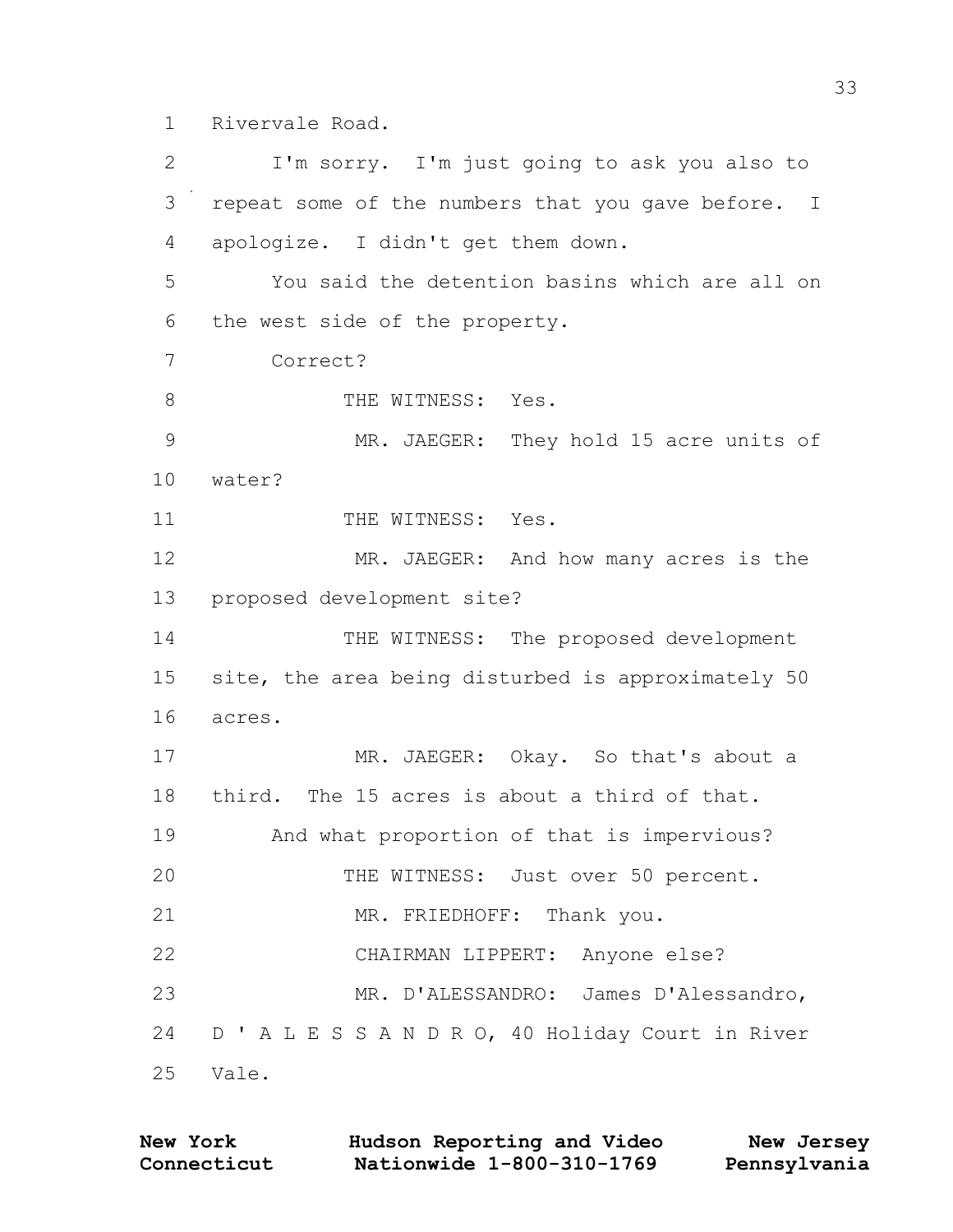You mentioned the existing conditions, the existing flow. How did you determine the existing flow? THE WITNESS: The existing? MR. D'ALESSANDRO: Yes, storm water flow. THE WITNESS: We did an analysis based on the existing conditions and determined what the existing flow would be generally to the Holdrum Brook and also to Rivervale Road. MR. D'ALESSANDRO: And what does that mean? What did you look at? Did you go to the site and walk around. 13 THE WITNESS: Yes. MR. D'ALESSANDRO: And look at how the water flowed? THE WITNESS: Yeah. We had detailed topographic surveys prepared and detailed storm water management analysis determine what the existing flows are at certain points. MR. D'ALESSANDRO: What's your definition of topology? What's your definition of topology? What's topology. 23 THE WITNESS: Topography? MR. D'ALESSANDRO: Topography. I'm sorry. THE WITNESS: Topography is the ground

| <b>New York</b> | Hudson Reporting and Video | New Jersey   |
|-----------------|----------------------------|--------------|
| Connecticut     | Nationwide 1-800-310-1769  | Pennsylvania |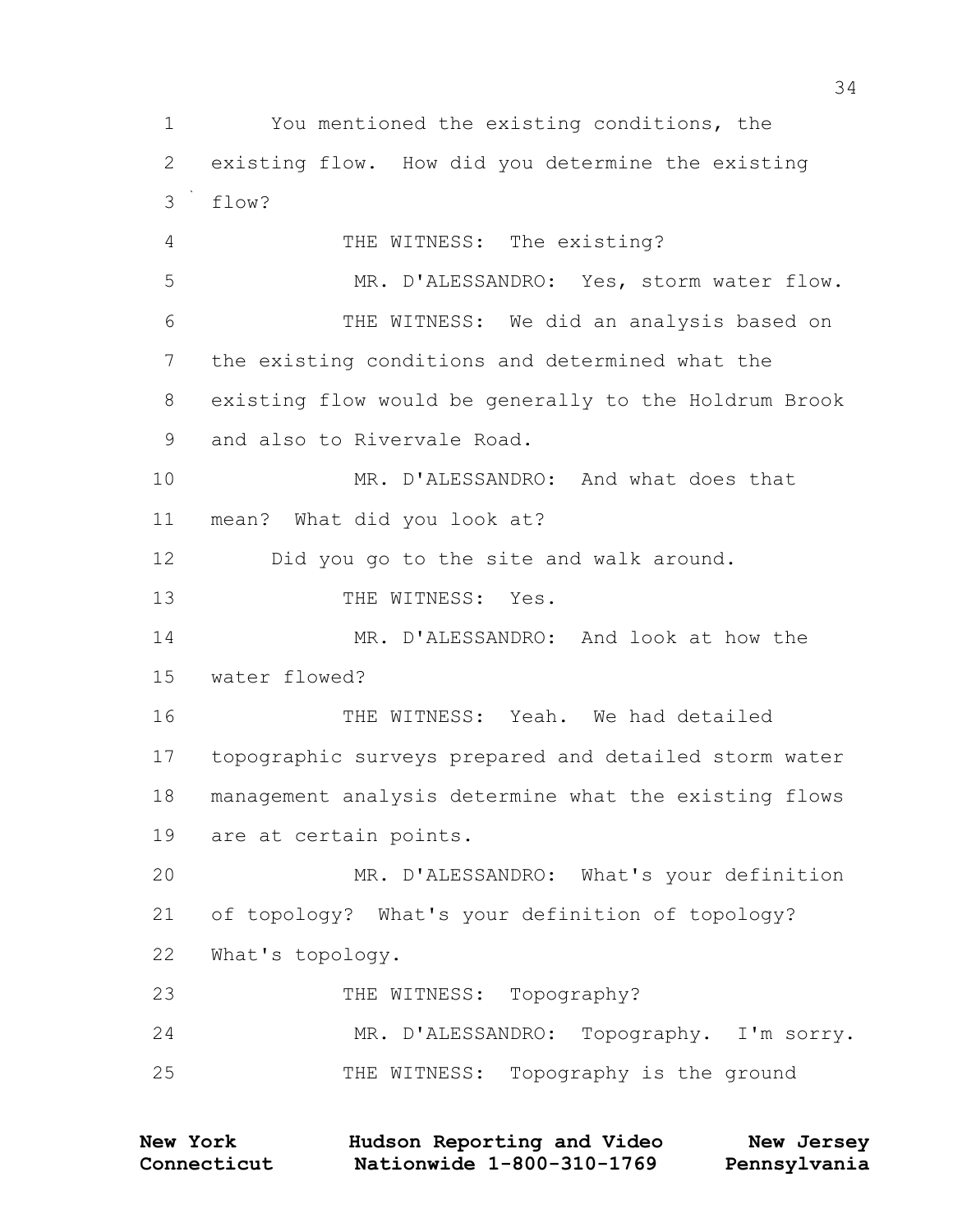surface of the property. There are elevations associated with those ground surfaces and it's going to do with steep slope, flat slope, vegetated, wooded, grassed, impervious, all the surface conditions as well as the slopes. MR. D'ALESSANDRO: And are you a topologist? CHAIRMAN LIPPERT: She's an engineer. 9 THE WITNESS: No. MR. D'ALESSANDRO: I'm asking if she's also a topologist. I know she's an engineer. THE WITNESS: I'm, I'm not sure there is a topologist but I'm an engineer and I'm qualified to discuss topographic conditions. MR. D'ALESSANDRO: From an engineering point of view? 17 THE WITNESS: Correct. MR. D'ALESSANDRO: Did a topologist review your report? 20 THE WITNESS: No. MR. WOLFSON: She's already testified -- excuse me. She's already testified -- excuse me. CHAIRMAN LIPPERT: Let him make his objection. MR. WOLFSON: She's already testified that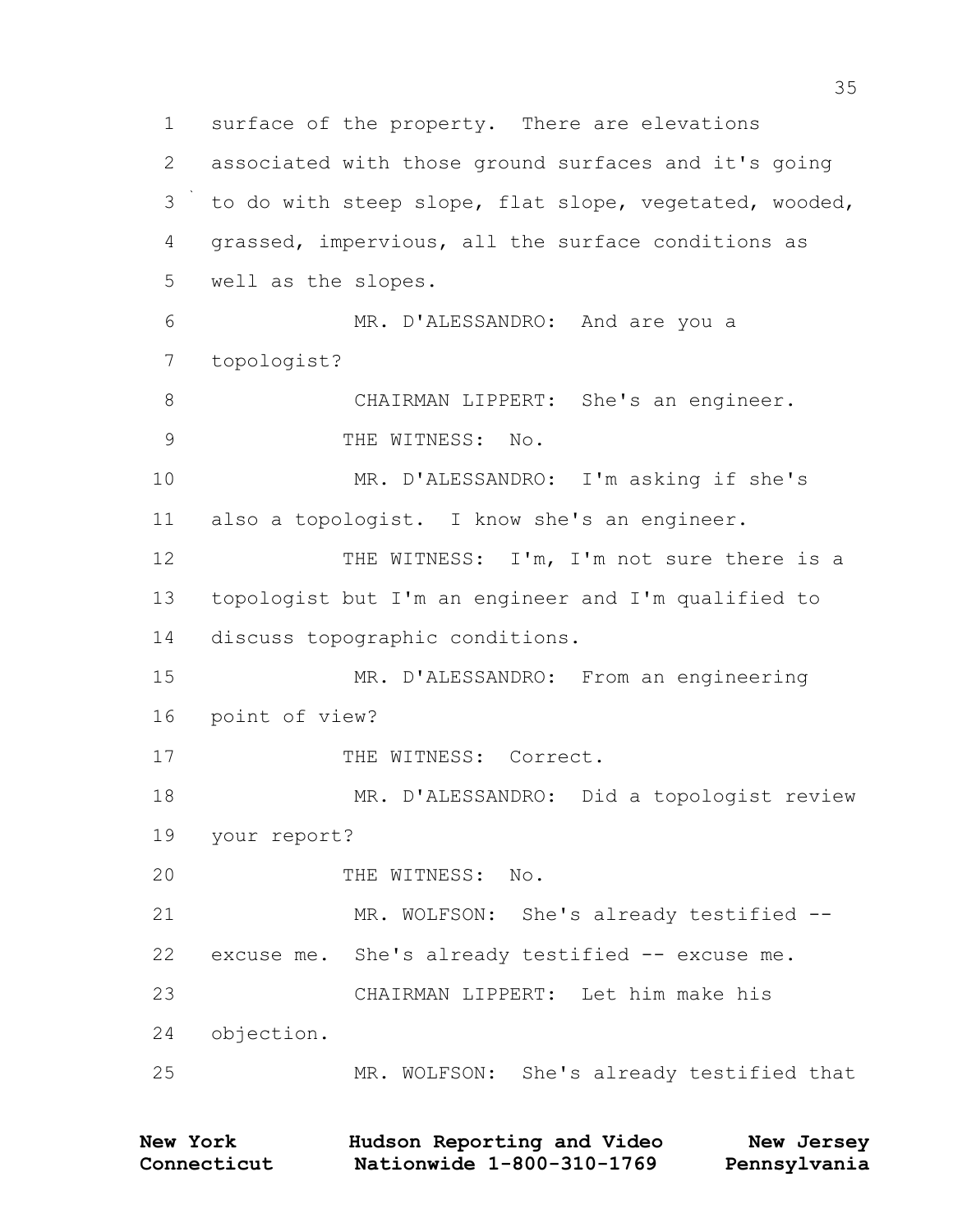this is within her area of expertise and that she's qualified to discuss it. So you're now raising a question regarding apparently a professional that may or may not exist as a category. So she testified about her abilities and qualifications to answer your question. 7 MR. D'ALESSANDRO: And I'm asking her, are 8 there topologists in the Partner -- what's the name of your firm? 10 THE WITNESS: Partner Engineering. CHAIRMAN LIPPERT: I'm not going allow it. That's, that's just irrelevant. MR. D'ALESSANDRO: Why is it irrelevant when there is topology factors involved? CHAIRMAN LIPPERT: First of all, I'm not sure what topology is. MR. D'ALESSANDRO: That's a good question, isn't it? She's the -- wait a minute. Let me ask you a question. There's all kinds of attachments to this report that say the topography and analysis. What are they?

 CHAIRMAN LIPPERT: Were you here at the prior meetings?

MR. D'ALESSANDRO: Yes, I was.

CHAIRMAN LIPPERT: She has given extensive

**Connecticut Nationwide 1-800-310-1769 Pennsylvania New York Hudson Reporting and Video New Jersey**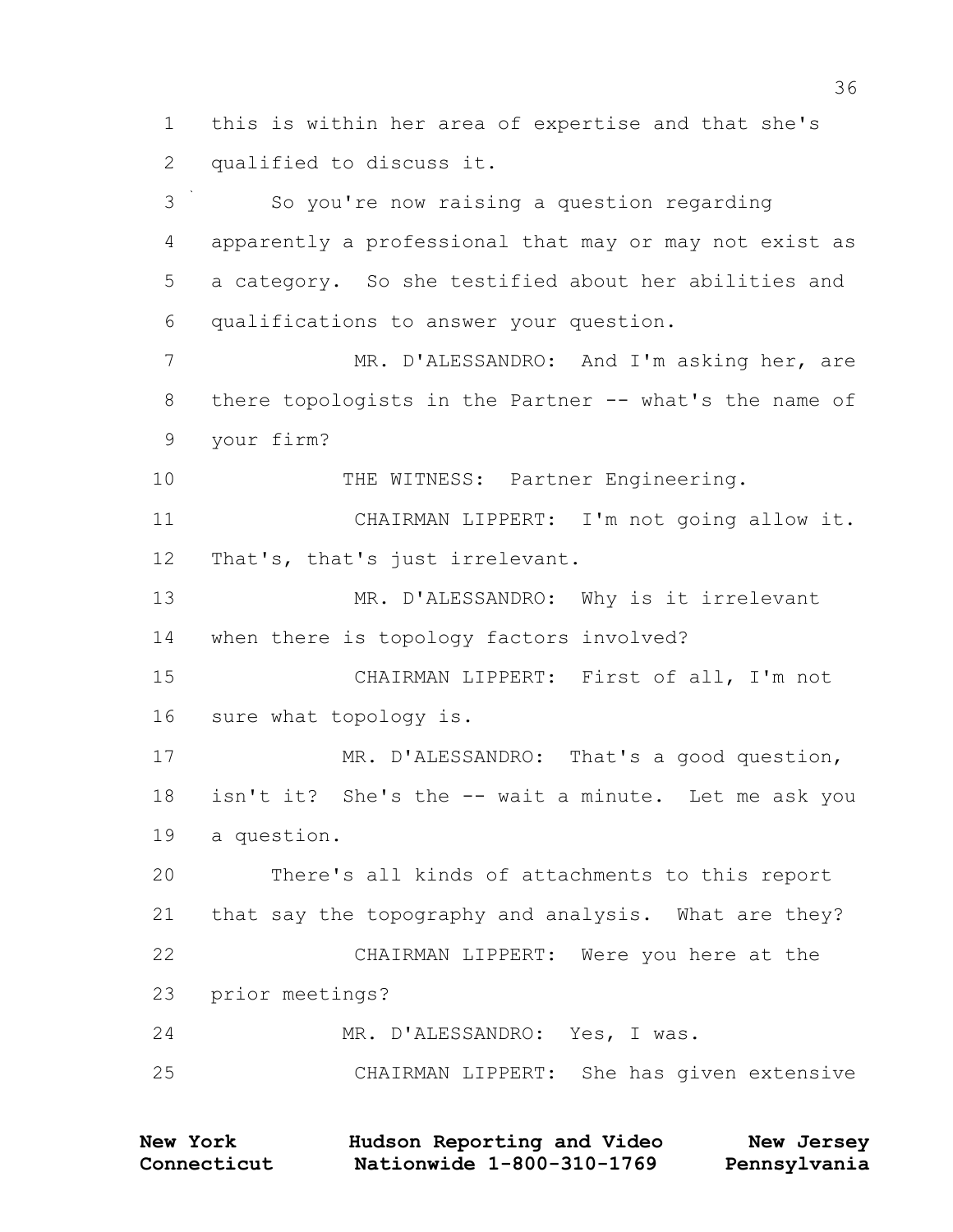testimony.

 MR. D'ALESSANDRO: She did not give extensive testimony.

 CHAIRMAN LIPPERT: Well, I think she has so I think you should ask another question. MR. D'ALESSANDRO: So you're not a topologist and the topologist never reviewed this. How do you determine what the present runoff is? Do you go in with a machine and measure the runoff? I'm asking. Let me ask the question. I don't know about this stuff. I'm trying to learn. 12 THE WITNESS: The analysis is a combination of existing conditions which include topographic conditions, surface cover, different rainfall events, based on the quantity of the rain that falls in the various events and we're able to estimate from that analysis what the existing runoff is to certain locations. MR. D'ALESSANDRO: And where do you get this rain information, precipitation data from? THE WITNESS: The DEP storm water standards. MR. D'ALESSANDRO: And is that anywhere in your report? THE WITNESS: There's reference to the

**Connecticut Nationwide 1-800-310-1769 Pennsylvania New York Hudson Reporting and Video New Jersey**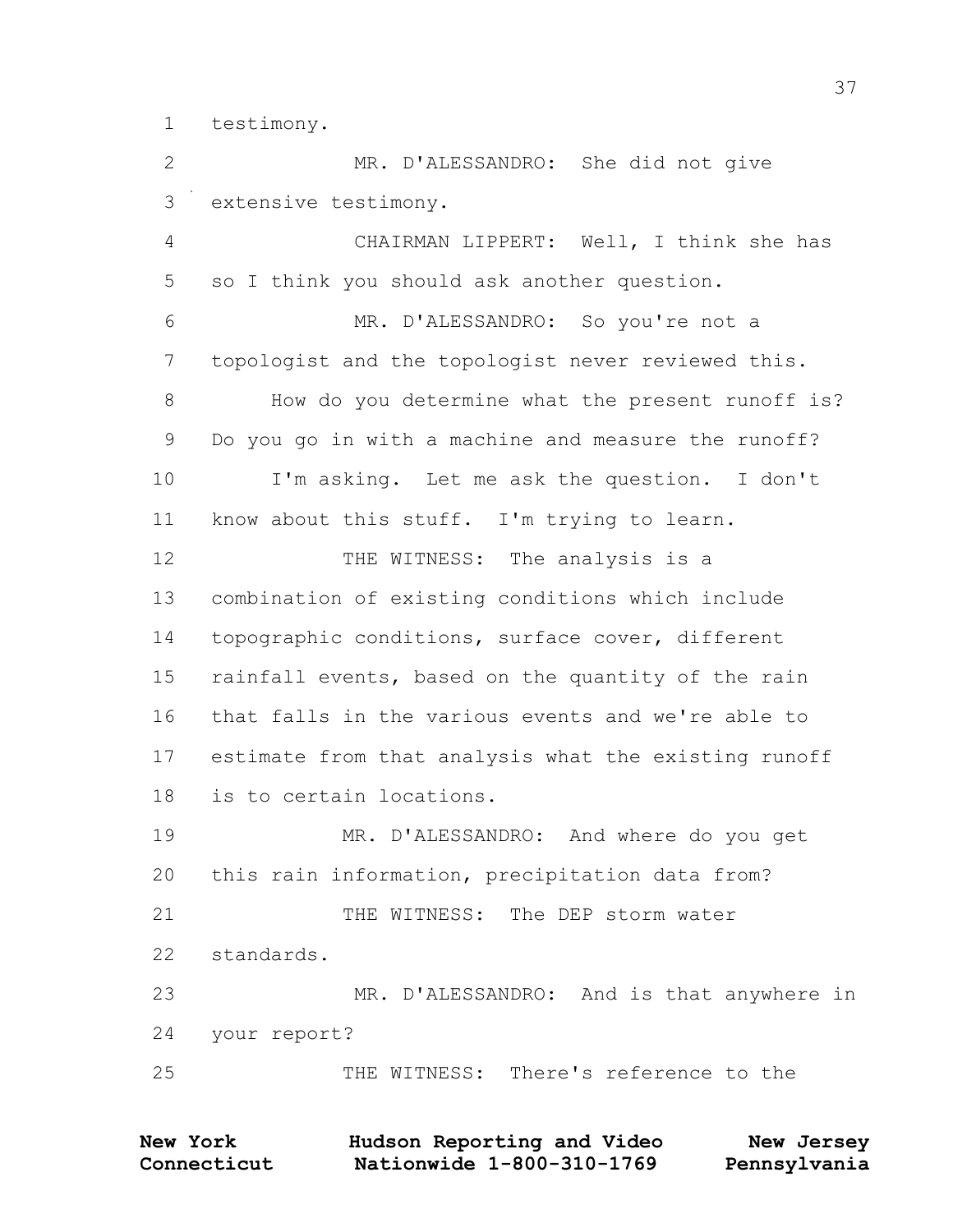fact that the report is based upon the requirements of the DEP storm water regulations.

 MR. D'ALESSANDRO: What does that mean? What are you looking at? What document are you looking at?

 What DEP information are you looking at, weather reports?

 THE WITNESS: There are two main documents that we utilize with the storm water management design. The first is storm water management regulations which is under NJAC 7:8, I believe. The second is a complementary document known as the best management practices, BMP, manual, is more a design oriented document that allows you to perform the design in accordance with the regulations. MR. D'ALESSANDRO: Are any of those

 documents provided in your report that you gave to the Board?

 THE WITNESS: Those documents themselves are not provided in the report. They're referenced in the report and they're available on-line for anybody who wants to see them.

 MR. D'ALESSANDRO: Did you rely on this to determine the current runoff, did you rely on this what looks to be something from the NOAA that was

**Connecticut Nationwide 1-800-310-1769 Pennsylvania New York Hudson Reporting and Video New Jersey**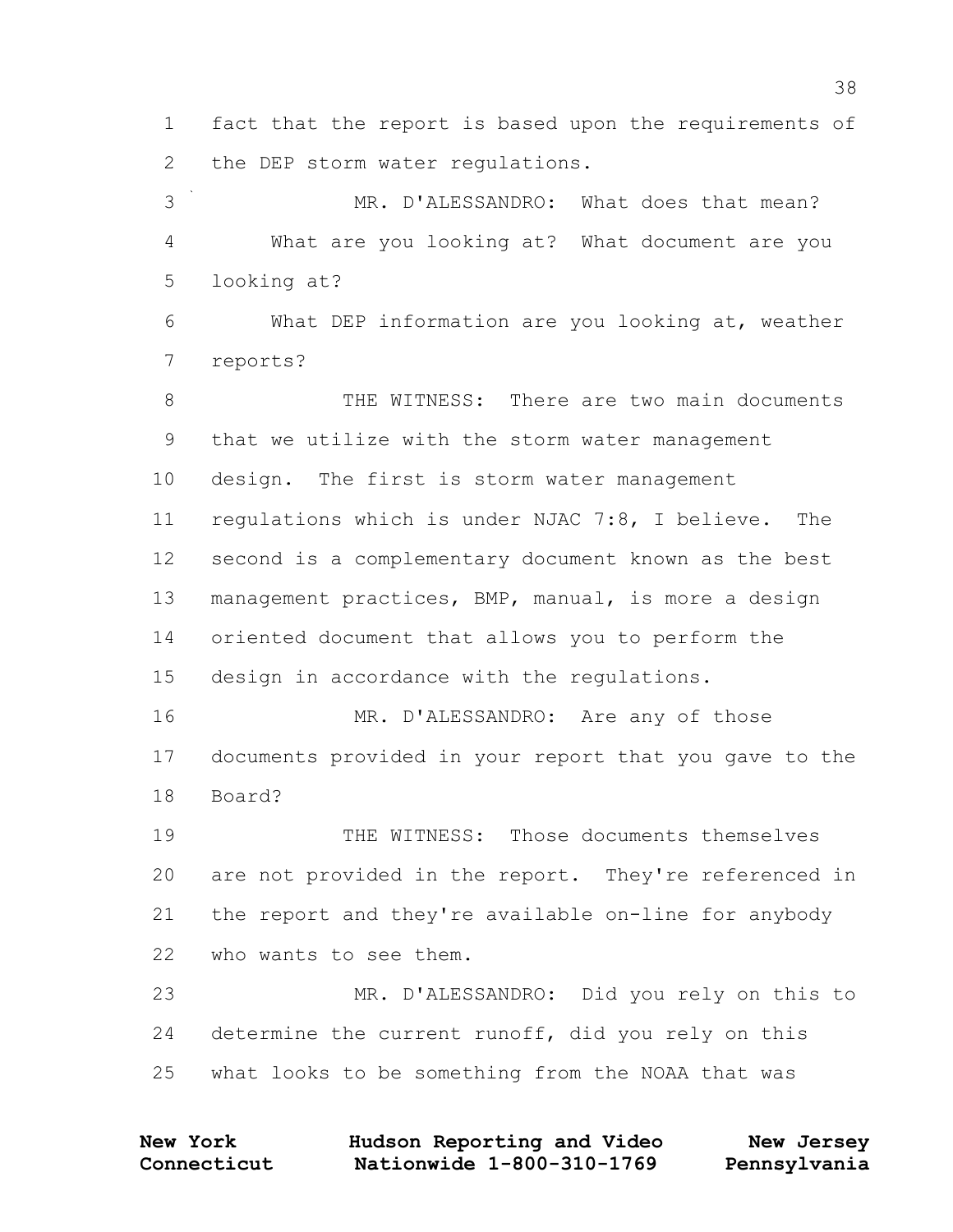1 attached to the report, from the weather service? 2 It's an exhibit in your report. 3 THE WITNESS: Oh, that's one of the parts 4 of the design criteria that we utilized. 5 MR. D'ALESSANDRO: What does that mean? 6 THE WITNESS: It's part of the design 7 analysis. 8 MR. D'ALESSANDRO: Did you use this 9 weather report to determine the runoff, the present 10 runoff rates? 11 THE WITNESS: It's -- I'm not sure exactly 12 what you're referring to. 13 MR. D'ALESSANDRO: Well, it's in your 14 report. 15 THE WITNESS: Well, I don't have my 16 report. 17 MR. WOLFSON: Mr. Chairman, she explained 18 in great detail what -- 19 MR. D'ALESSANDRO: She -- 20 MR. WOLFSON: Can I finish? 21 MR. D'ALESSANDRO: Yes, you may. 22 MR. WOLFSON: Thank you. 23 -- in great detail what goes into the analysis 24 including various treatises and regulations and 25 documents, policy documents from the DEP.

| <b>New York</b> | Hudson Reporting and Video | New Jersey   |
|-----------------|----------------------------|--------------|
| Connecticut     | Nationwide 1-800-310-1769  | Pennsylvania |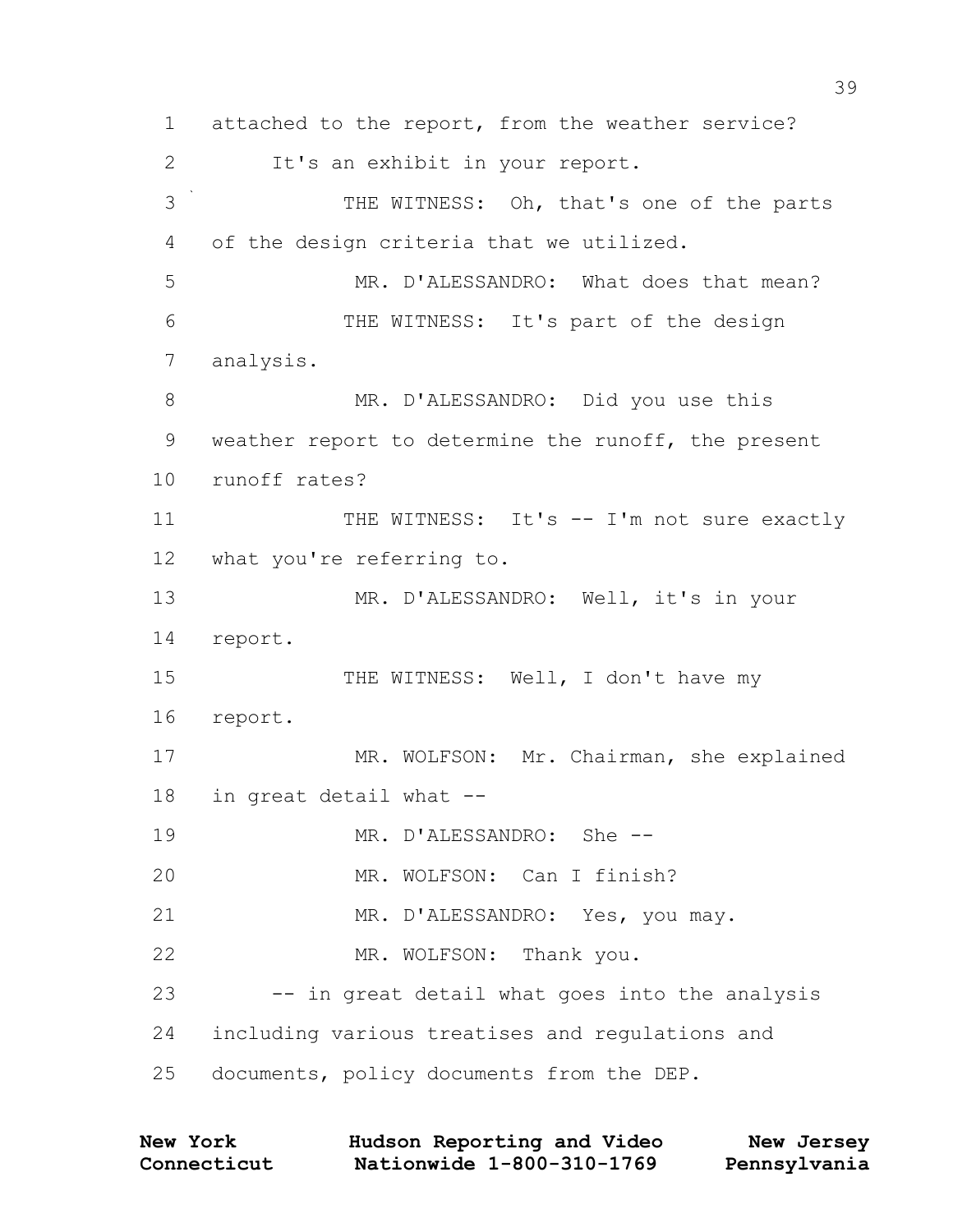1 MR. D'ALESSANDRO: I'm asking about a 2 specific document attached to her report. 3 CHAIRMAN LIPPERT: Mr. D'Alessandro. 4 MR. D'ALESSANDRO: I can't ask her about 5 this? 6 MR. LEIBMAN: If you're going to ask the 7 witness about the report, why don't you present the 8 report to her? 9 You're asking questions that are not clear and 10 you're asking the witness. 11 MR. WOLFSON: Thank you. I appreciate 12 that. She'll get her report. 13 MR. D'ALESSANDRO: I'm looking at this 14 document. It looks like it's a weather report from 15 the Woodcliff Lake weather station. 16 Could I ask you another question? 17 MR. WOLFSON: Let her answer this one 18 first. 19 THE WITNESS: So this chart is part of the 20 calculations that we utilize in actually designing 21 storm sewer piping that's proposed on the property. 22 Okay. 23 It's based on time of concentration and the 24 interval of the storm. I mentioned earlier the two 25 year storm, the 10 year storm, the 25 year storm.

| <b>New York</b> | Hudson Reporting and Video | New Jersey   |
|-----------------|----------------------------|--------------|
| Connecticut     | Nationwide 1-800-310-1769  | Pennsylvania |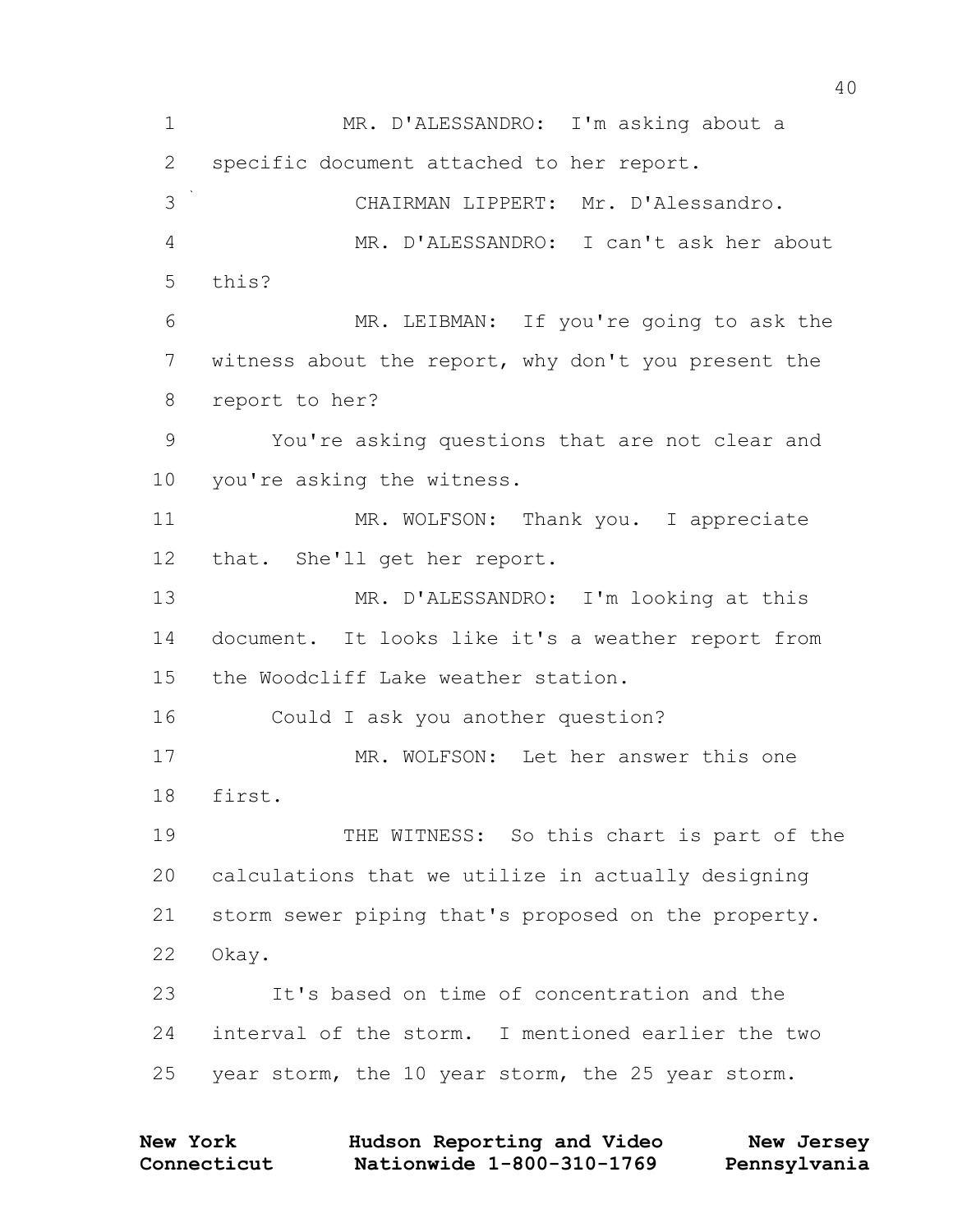1 Okay.

| 2     | MR. D'ALESSANDRO: So you used this report            |
|-------|------------------------------------------------------|
| 3     | as part of the analysis with regard to the two year  |
| 4     | event, the 10 year event and the hundred year event? |
| 5     | THE WITNESS: The storm sewer system is               |
| 6     | designed for the 25 year event. Right.               |
| 7     | MR. D'ALESSANDRO: And this says it's                 |
| $8\,$ | Atlas 14, Volume 2, Version 3. It does not have any  |
| 9     | date.                                                |
| 10    | Do you know the date of this Atlas that you,         |
| 11    | when this Atlas was published, that you used this    |
| 12    | information to design your retention system?         |
| 13    | THE WITNESS: I believe it was the, the               |
| 14    | chart that was available at the time we did the      |
| 15    | analysis. That was the current table at the time we  |
| 16    | did the analysis.                                    |
| 17    | MR. D'ALESSANDRO: And current meaning                |
| 18    | what?                                                |
| 19    | THE WITNESS: August.                                 |
| 20    | MR. D'ALESSANDRO: How current is the                 |
| 21    | NOAA -- you did this report August 31st, 2018.       |
| 22    | THE WITNESS: Correct.                                |
| 23    | MR. D'ALESSANDRO: And you signed off on              |
| 24    | it August 31st, 2018.                                |
| 25    | Correct?                                             |

| <b>New York</b> | Hudson Reporting and Video | New Jersey   |
|-----------------|----------------------------|--------------|
| Connecticut     | Nationwide 1-800-310-1769  | Pennsylvania |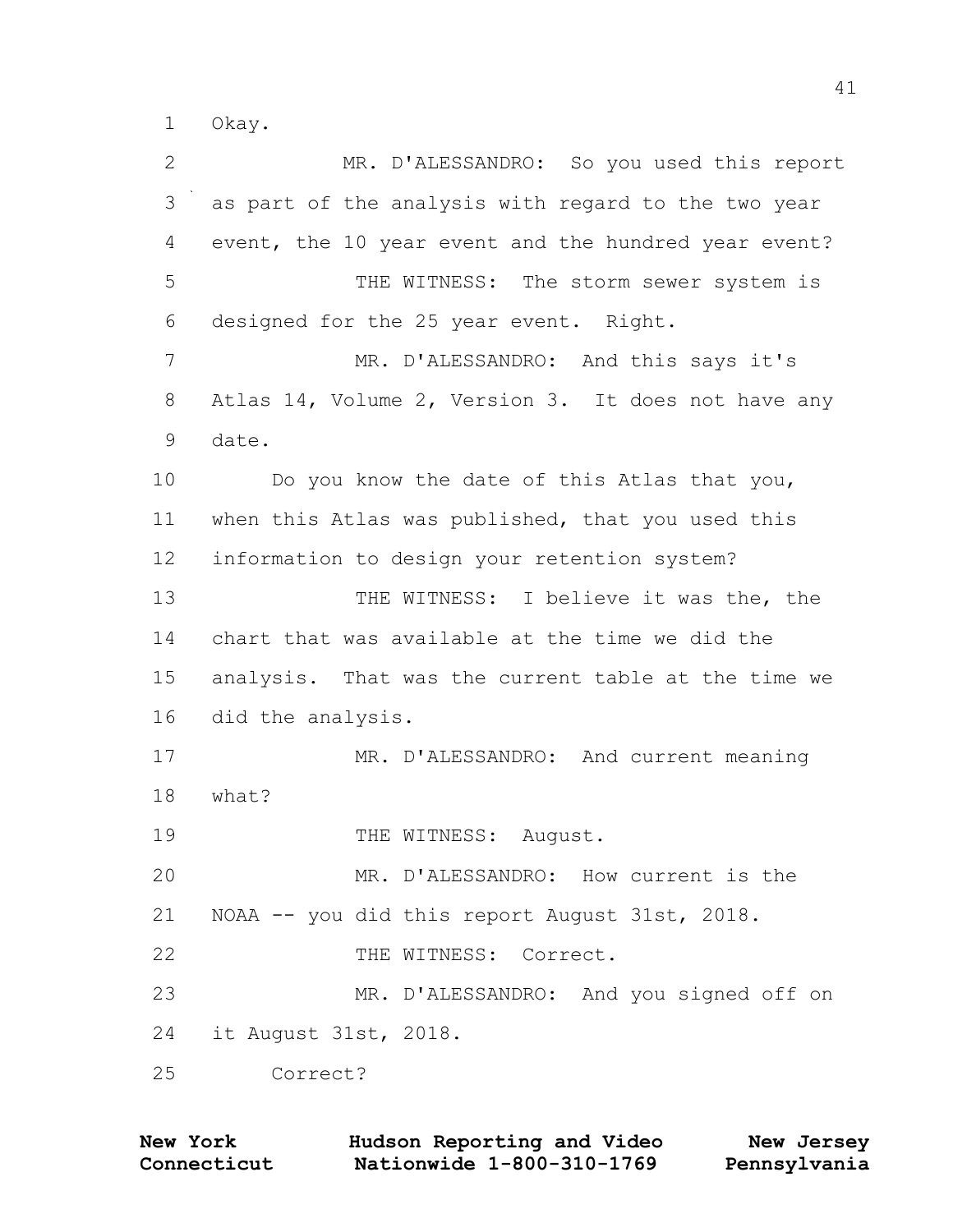1 THE WITNESS: Correct. MR. D'ALESSANDRO: Do you know what date these figures ran to? THE WITNESS: No. MR. D'ALESSANDRO: The previous August? THE WITNESS: I don't know. MR. D'ALESSANDRO: You don't know the year? 9 THE WITNESS: Correct. MR. D'ALESSANDRO: So this data could have been from 2010, 2011, 2012? MR. WOLFSON: She used the most current data available at the time she prepared the report. MR. D'ALESSANDRO: I'm trying to determine what current means, from August 31st, 2018? CHAIRMAN LIPPERT: That's her answer. What's your next question? 18 MR. D'ALESSANDRO: That's her answer. 19 It's current, whatever that means. CHAIRMAN LIPPERT: Ask your next question. MR. D'ALESSANDRO: Yeah. That's fine. That's fine. That's fine. You said you went to the scene and walked around? 24 THE WITNESS: Yes. MR. D'ALESSANDRO: How many times before

| <b>New York</b> | Hudson Reporting and Video | New Jersey   |
|-----------------|----------------------------|--------------|
| Connecticut     | Nationwide 1-800-310-1769  | Pennsylvania |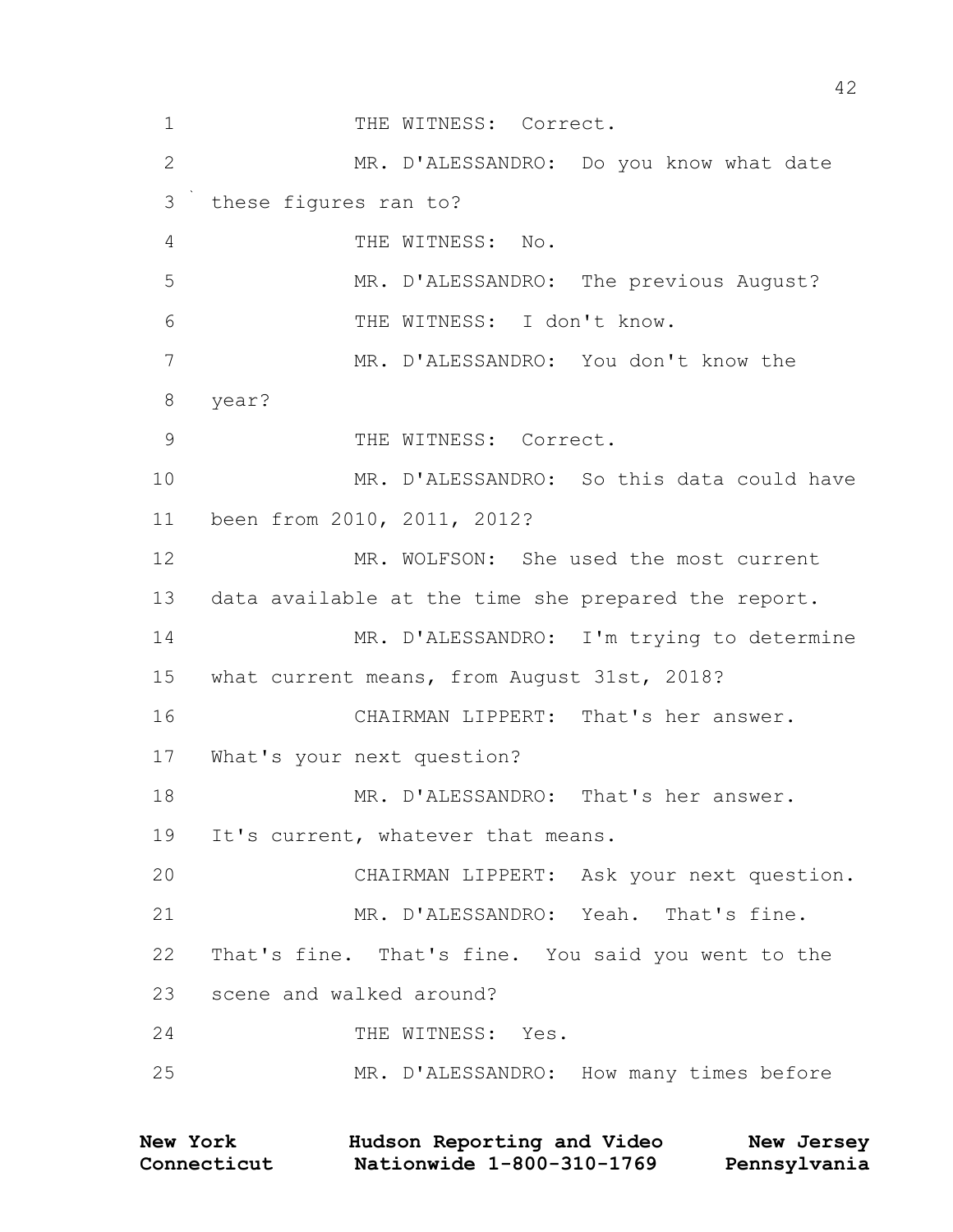you did this report? 2 THE WITNESS: I don't know, maybe three or four times. MR. D'ALESSANDRO: Three or four times. 5 And when would that have been? CHAIRMAN LIPPERT: Now that's irrelevant. Come on. 8 MR. D'ALESSANDRO: Why is it irrelevant? She did the report. CHAIRMAN LIPPERT: I suppose it was November 4th or October 30th? MR. D'ALESSANDRO: It makes a difference. CHAIRMAN LIPPERT: How? MR. D'ALESSANDRO: I want to know when she walked around the premises compared to when she signed the report. CHAIRMAN LIPPERT: Okay. So ask that question. 19 THE WITNESS: I don't recall the dates of my site inspections. MR. D'ALESSANDRO: Was anyone with you? MR. WOLFSON: What's the relevance of that? MR. D'ALESSANDRO: I just want to know who else.

| <b>New York</b> | Hudson Reporting and Video | New Jersey   |
|-----------------|----------------------------|--------------|
| Connecticut     | Nationwide 1-800-310-1769  | Pennsylvania |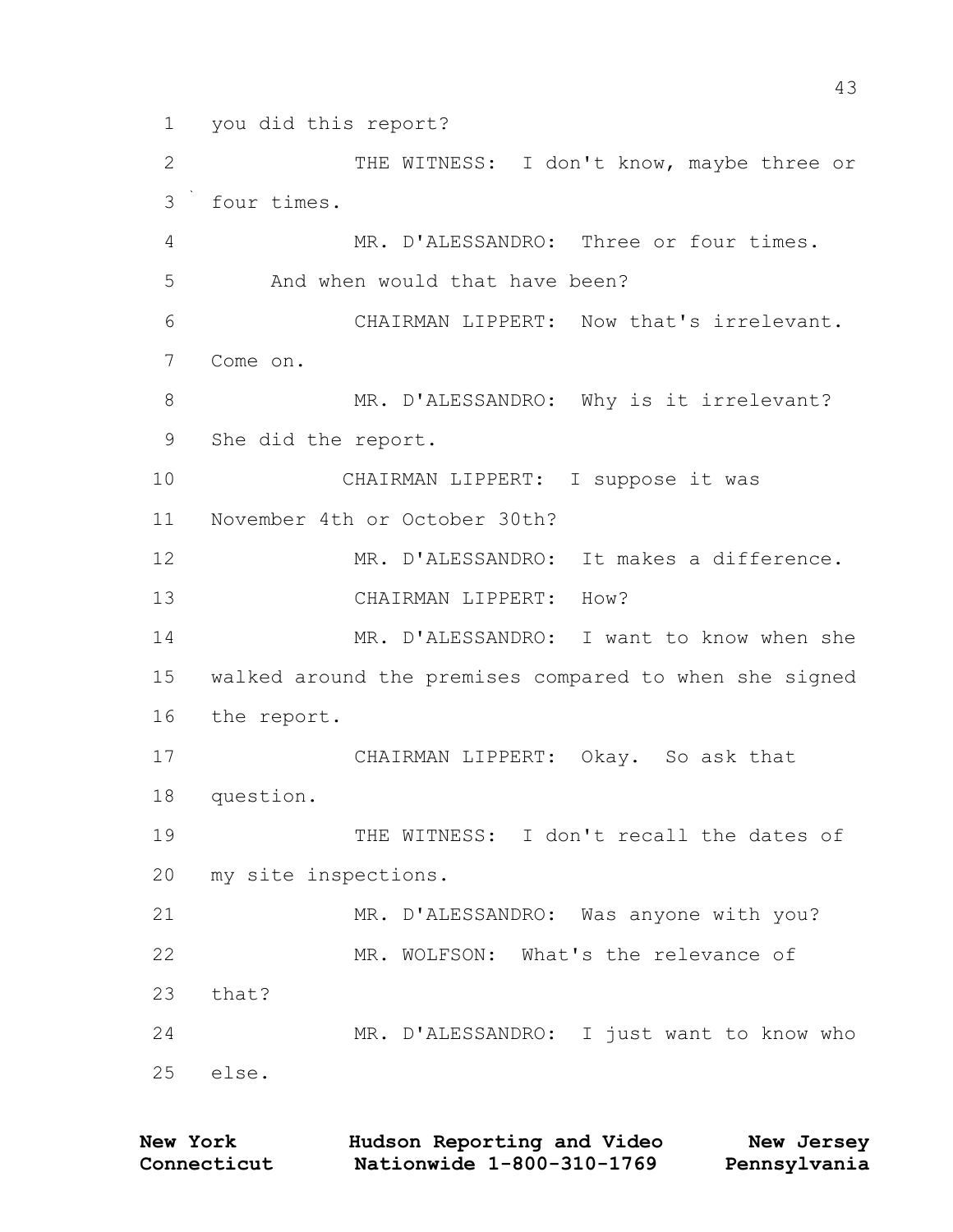1 MR. WOLFSON: That's irrelevant. CHAIRMAN LIPPERT: Let me just stop you. You're not here to just go ask idle questions. There has to be some focus to what you're asking. MR. D'ALESSANDRO: I would like to know -- all right. Let me ask this. Okay? CHAIRMAN LIPPERT: Idle questions. 8 MR. D'ALESSANDRO: I am withdrawing that question. What was the purpose of you walking around the golf course? THE WITNESS: To understand the existing conditions on the property. MR. D'ALESSANDRO: And what does that mean, to understand the existing conditions? CHAIRMAN LIPPERT: I think that's -- excuse me. Excuse me. I think that's self evident. If you're going to ask what does that mean, we're going to be here all night. MR. D'ALESSANDRO: Just -- so did you look at drainage areas? 22 THE WITNESS: Yes. MR. D'ALESSANDRO: And how many drainage areas did you find? THE WITNESS: In the existing conditions?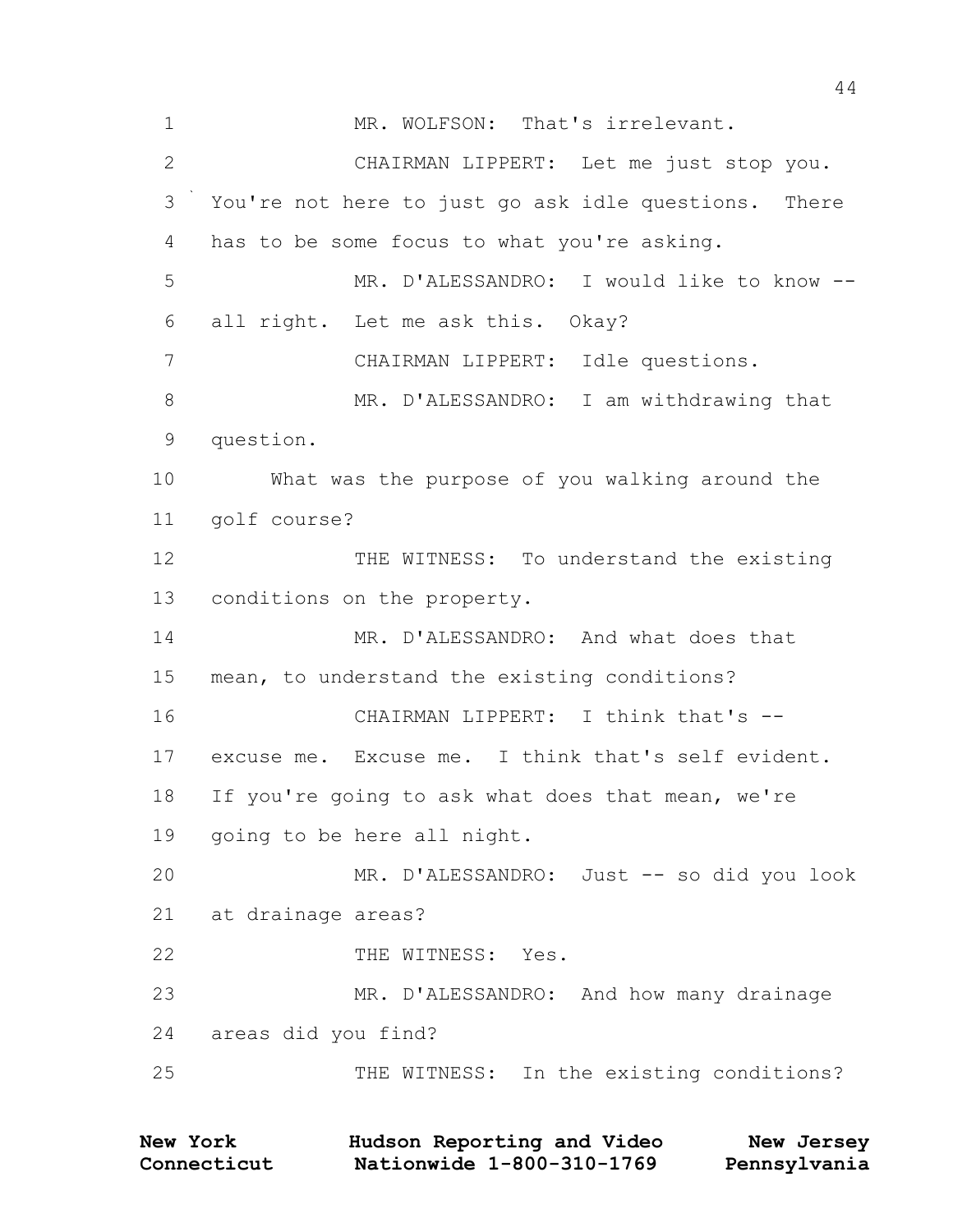MR. D'ALESSANDRO: Yeah. 2 THE WITNESS: Four. MR. D'ALESSANDRO: Did you take notes when you were making these, this analysis, walking the golf course? THE WITNESS: I probably had a topographic survey with me at the time of the site walk and probably jotted down some notes on the plan. MR. D'ALESSANDRO: Do those notes still exist? CHAIRMAN LIPPERT: Let me ask you a question, sir. How long do you expect this examination to take? MR. D'ALESSANDRO: I don't know. Let me, let me answer that question by saying very simply that I don't, I don't want to take a long time. CHAIRMAN LIPPERT: Well, you are. MR. D'ALESSANDRO: A lot depends on the answers. I'll take as long as -- CHAIRMAN LIPPERT: I'll give you till 8:30. MR. D'ALESSANDRO: I have till 8:30? CHAIRMAN LIPPERT: Yeah. MR. WOLFSON: Just for the record, it's 8:21 now.

| <b>New York</b> | Hudson Reporting and Video | New Jersey   |
|-----------------|----------------------------|--------------|
| Connecticut     | Nationwide 1-800-310-1769  | Pennsylvania |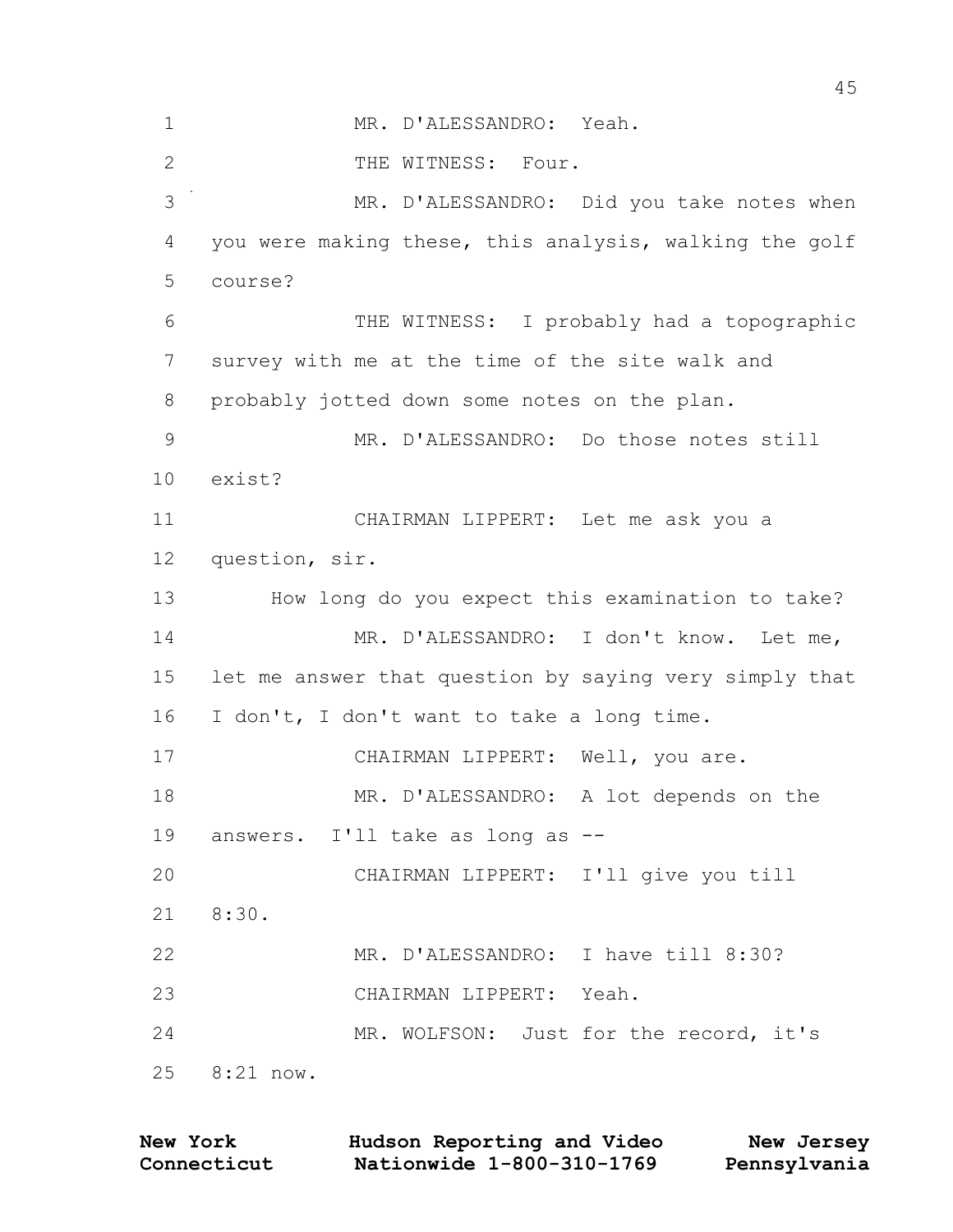1 MR. D'ALESSANDRO: And so you found four 2 drainage areas. 3 Is that correct? 4 THE WITNESS: Yes. 5 MR. D'ALESSANDRO: And how did you 6 determine how much water is running off into those 7 four drainage areas? 8 THE WITNESS: Based upon the topographic 9 mapping that we have available, we're able to 10 determine the limits of each of those drainage areas. 11 MR. D'ALESSANDRO: And those topographic 12 maps are based on the two, the 10 and the 25 year or 13 hundred year events? 14 THE WITNESS: No. The topographic survey 15 is based on a topographic mapping provided by the 16 project surveyor. 17 MR. D'ALESSANDRO: And who is the project 18 surveyor? 19 Will he testify or she testify? 20 THE WITNESS: No. 21 MR. D'ALESSANDRO: Would you provide your 22 notes or the topographic survey to Mr. Statile if he 23 asked for it? 24 THE WITNESS: The topographic survey was 25 provided with the initial submission of the

| New York    | Hudson Reporting and Video | New Jersey   |
|-------------|----------------------------|--------------|
| Connecticut | Nationwide 1-800-310-1769  | Pennsylvania |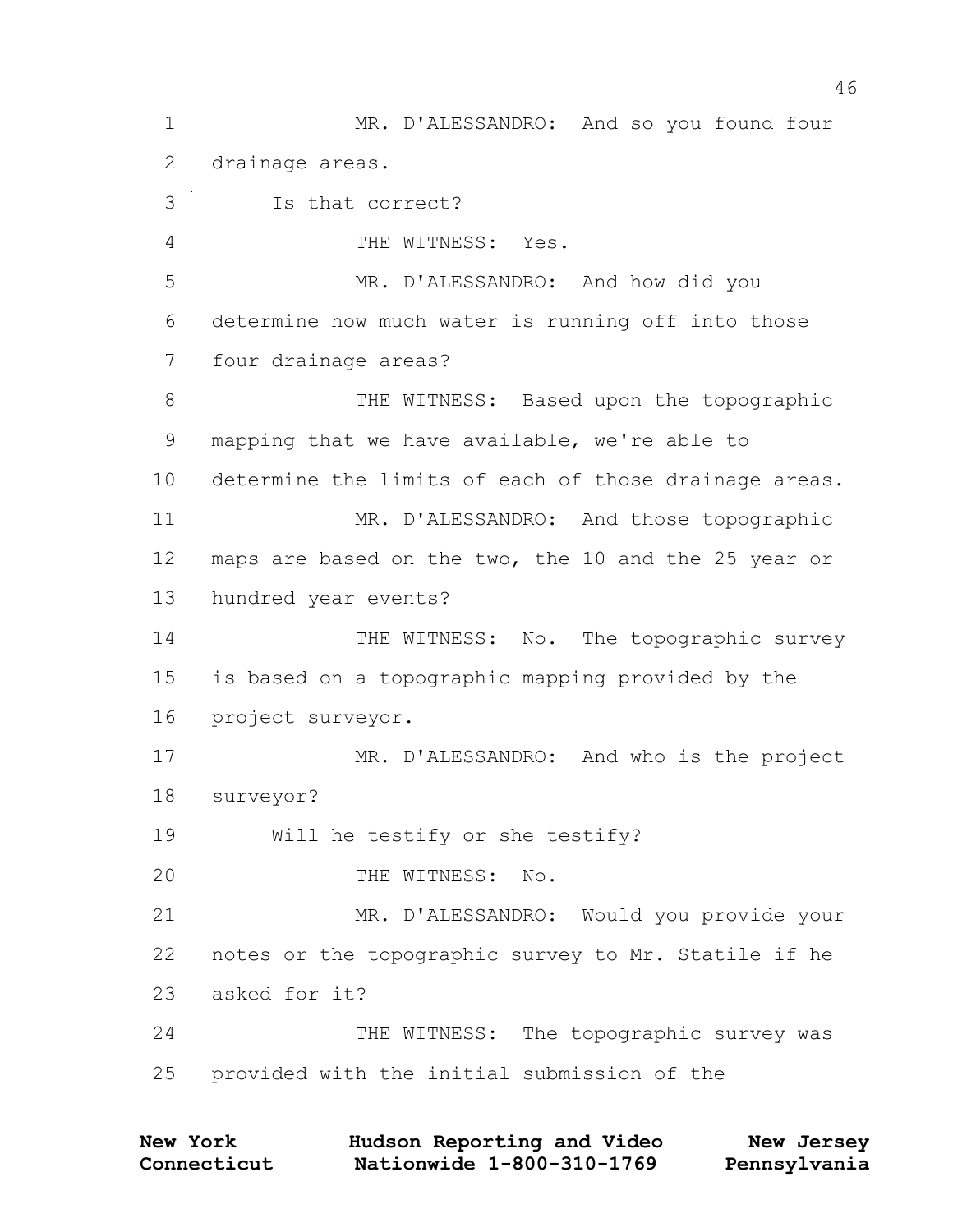application.

2 MR. D'ALESSANDRO: So it's, so which document is it then that is provided? Is it here in your report? THE WITNESS: No. It's a series of plan sheets that were submitted at the time of the initial application. MR. D'ALESSANDRO: And where are those plan sheets now? 10 THE WITNESS: In the Planning Board office. MR. D'ALESSANDRO: If there was a 5th drainage area that, that for some reason you didn't observe, how would that, how would that impact your findings and the design of the retention system? THE WITNESS: I don't know. I'm not aware of a 5th drainage area. MR. D'ALESSANDRO: How do you determine what the projected runoff would be? THE WITNESS: The projected runoff is based on the proposed conditions similar to the existing conditions. We look at surface cover. We look at travel routes for the drainage. We look at the piping design of the drainage and then we do the analysis as required by the DEP standards to size the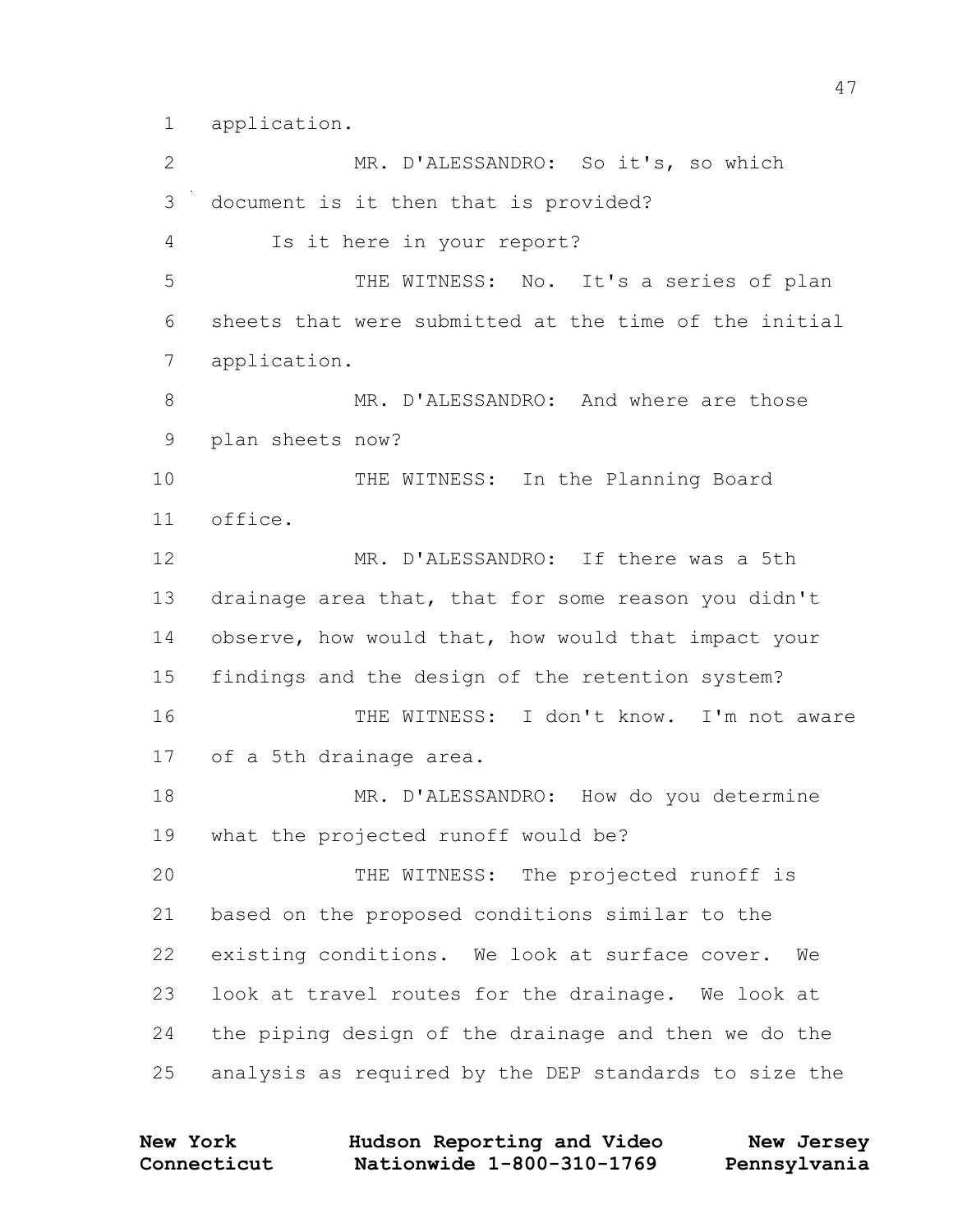1 facilities that we need to meet their requirements. 2 MR. D'ALESSANDRO: But the structure is 3 not, is not built yet. So the 50 acres are not 4 covered so it's not based on an actual analysis, 5 obviously. It has to be a projection. 6 THE WITNESS: Correct. 7 MR. D'ALESSANDRO: And, again, are these 8 just standards that are set up engineeringly that you 9 just look up 50 acres of town house development will 10 yield this runoff? 11 Is it, is that how it's done? 12 THE WITNESS: It's not quite that simple. 13 MR. D'ALESSANDRO: So can you give me the 14 preschool, kindergarten of what you look at to make 15 these determinations. 16 THE WITNESS: I think we -- I already 17 stated that we looked at proposed surface cover, we 18 look at the slopes, we look at the route that the 19 storm water travels to get to the storm water 20 management basins. It's a complex analysis. 21 MR. D'ALESSANDRO: It's, it's a complex. 22 And you say, you look at those elements, do you look  $23$  at  $-$ 24 Are there charts or records that you're looking 25 at? I'm trying to understand what you're looking at.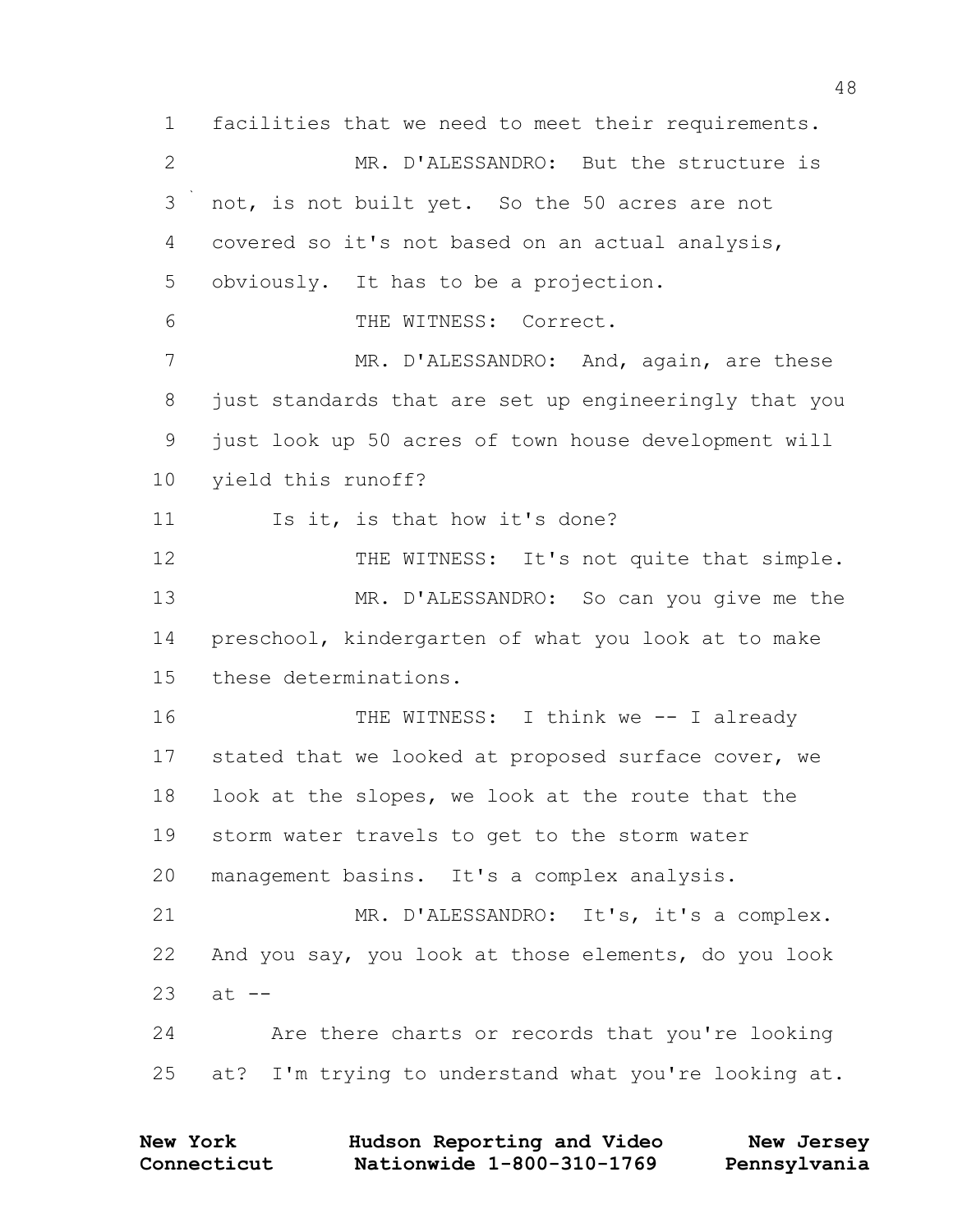1 THE WITNESS: Yes, similar to the chart you mentioned earlier. MR. D'ALESSANDRO: So you look at a series of charts for all of these various elements. THE WITNESS: Some of that information is available on charts, yes. MR. D'ALESSANDRO: Who prepares those charts? Where does that come from? THE WITNESS: In some cases they come from the DEP, in other cases they come from other resource documents that we utilize for the design we're working on similar, again, to the chart you're referring to. MR. D'ALESSANDRO: Did you design the, the system, ultimately you designed it? 15 THE WITNESS: My staff and I designed it, yes. 17 MR. D'ALESSANDRO: So your staff was involved in this as well. Correct? 20 THE WITNESS: Yes. 21 MR. D'ALESSANDRO: Not just you. What's -- I saw CFS as the runoff number or the runoff value. What does CFS stand for? THE WITNESS: Cubic feet per second.

**Connecticut Nationwide 1-800-310-1769 Pennsylvania New York Hudson Reporting and Video New Jersey**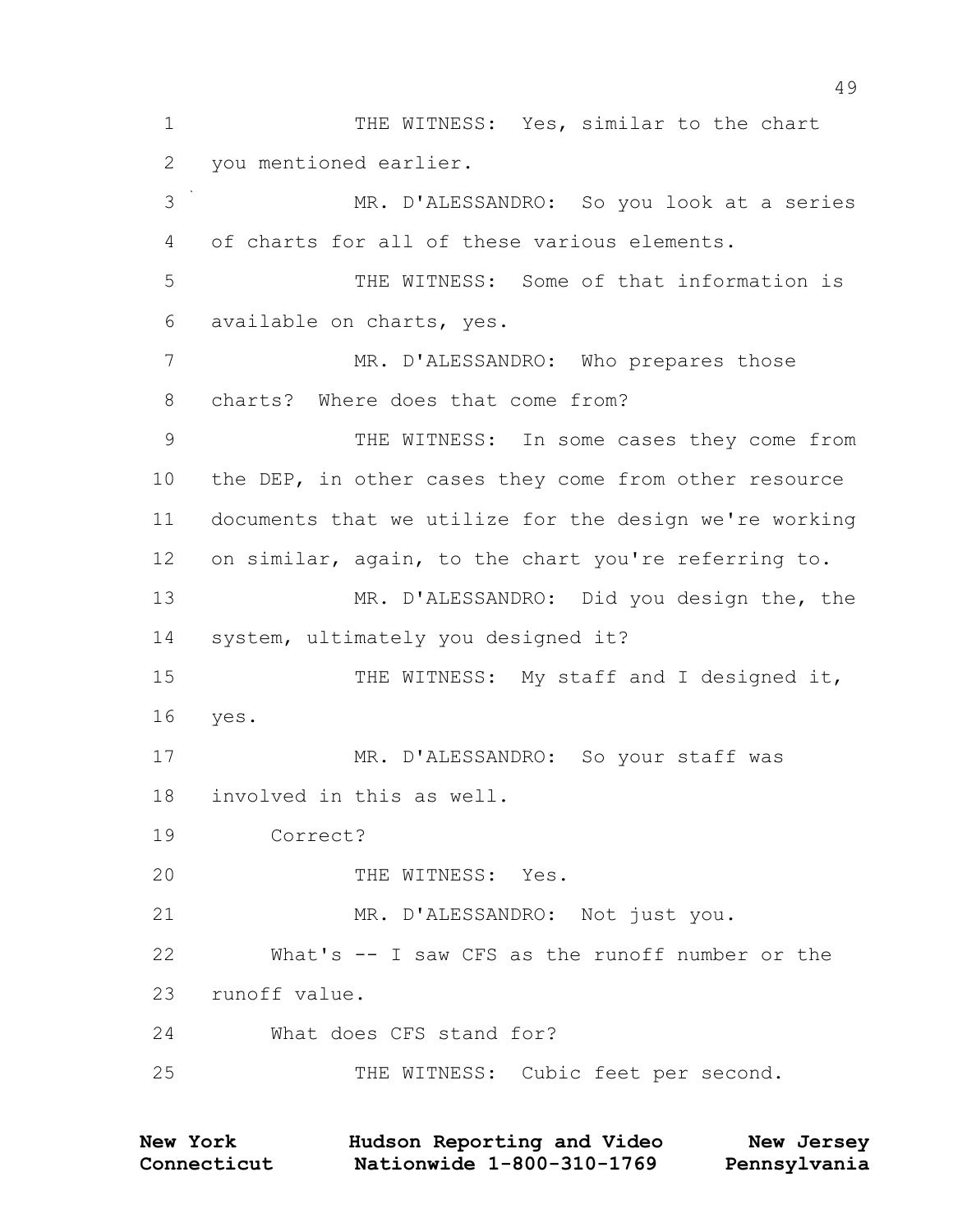MR. D'ALESSANDRO: And I also saw something called the rational method to do your analysis. What's the preschool version of rational method? THE WITNESS: The rational method is based on an equation known as Q equals CIA. Q is the flow, C, the flow in CFA, cubic feet per second. C is runoff coefficient which is determined by the surface cover. I, is the intensity of the rain event and A is the area that's tributary to that point where we're determining the flow. MR. D'ALESSANDRO: Are there other methods you can use? 14 THE WITNESS: Yes. MR. D'ALESSANDRO: Why weren't those other methods used? THE WITNESS: This is the standard method for this. This is the rational method which is the method utilized to perform the calculation for storm sewer pipe sizing. MR. D'ALESSANDRO: So, so the rational method is then the only method you're supposed to use? 23 THE WITNESS: It's, it's a very common method to use for storm sewer sizing for this type of project.

**Connecticut Nationwide 1-800-310-1769 Pennsylvania New York Hudson Reporting and Video New Jersey**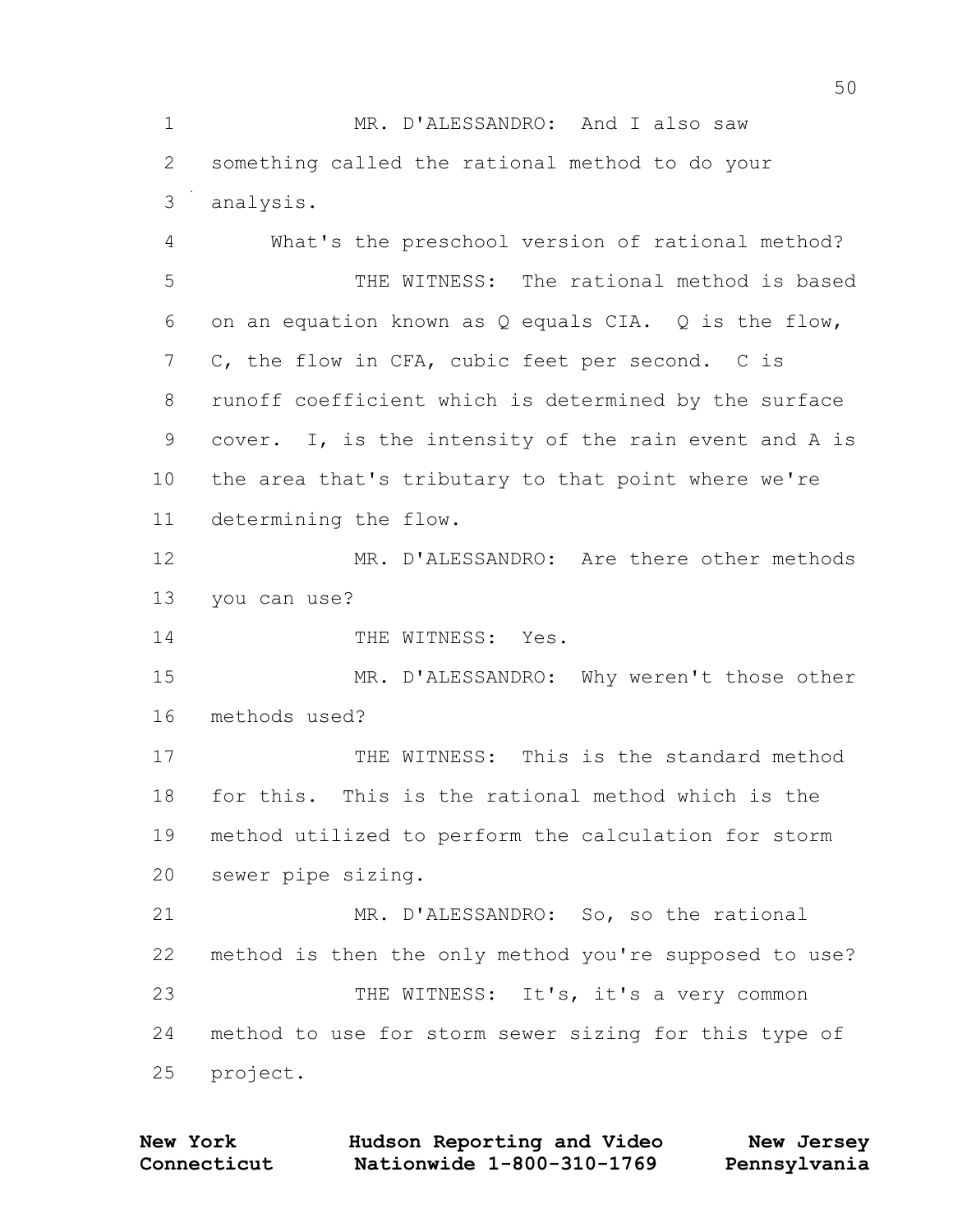MR. D'ALESSANDRO: What is TR55 calculation? THE WITNESS: TR55, technical release 55, that's another source document or research document that provides guidance for calculations associated with the storm water management basins, not the piping design but for the basins themselves. 8 MR. D'ALESSANDRO: And could you use another calculation or is that, again, the standard that everybody uses. 11 THE WITNESS: That's a typical approach for this type of storm water management system. MR. D'ALESSANDRO: Did you contemplate using any other standards? 15 THE WITNESS: No. MR. VAN ECK: There was a soil report at the end of your report. What was the purpose of that? 19 THE WITNESS: The soil report was utilized for trying to understand the seasonal high water table in the area of the proposed ponds. MR. D'ALESSANDRO: And who did the soil report? 24 THE WITNESS: AES. 25 MR. D'ALESSANDRO: Who are they?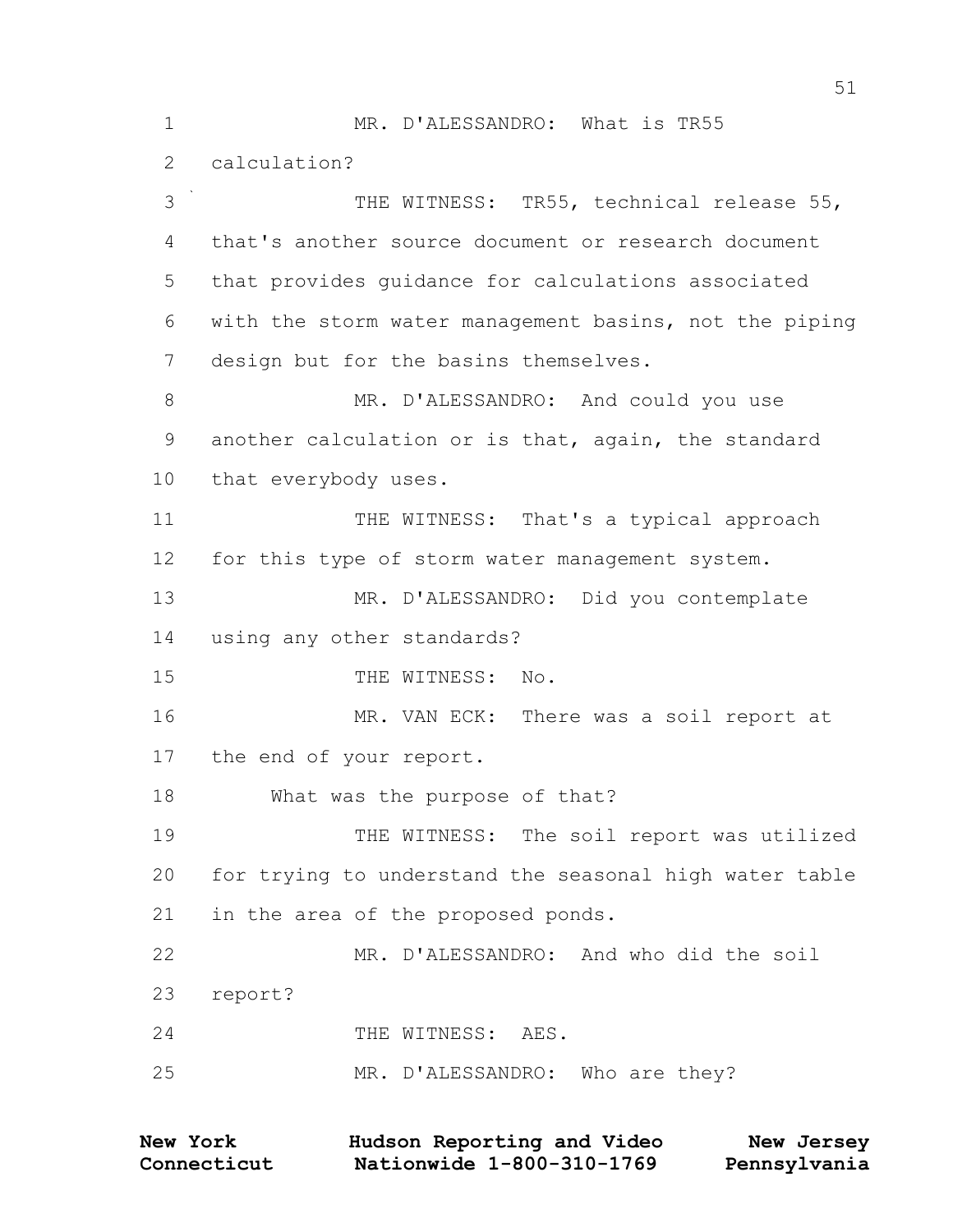1 THE WITNESS: Geotechnical consultant. MR. D'ALESSANDRO: So you had a soil specialist? THE WITNESS: A geotechnical consultant working for the applicant. MR. D'ALESSANDRO: And were you present when they took the soil samples that they took in? 8 THE WITNESS: No. MR. D'ALESSANDRO: When did you get their report. 11 THE WITNESS: When did I get it? MR. D'ALESSANDRO: Yeah. They must have reported back to you. 14 THE WITNESS: Correct. I -- at some point prior to preparing the calculations. MR. D'ALESSANDRO: So do you have any idea when that was? 18 THE WITNESS: No. MR. D'ALESSANDRO: I noticed that there are hydrographs attached to your report. When were they prepared? THE WITNESS: The hydrographs for the drainage calculations, those are part of the drainage analysis, yeah. MR. D'ALESSANDRO: And, again.

| <b>New York</b> | Hudson Reporting and Video | New Jersey   |
|-----------------|----------------------------|--------------|
| Connecticut     | Nationwide 1-800-310-1769  | Pennsylvania |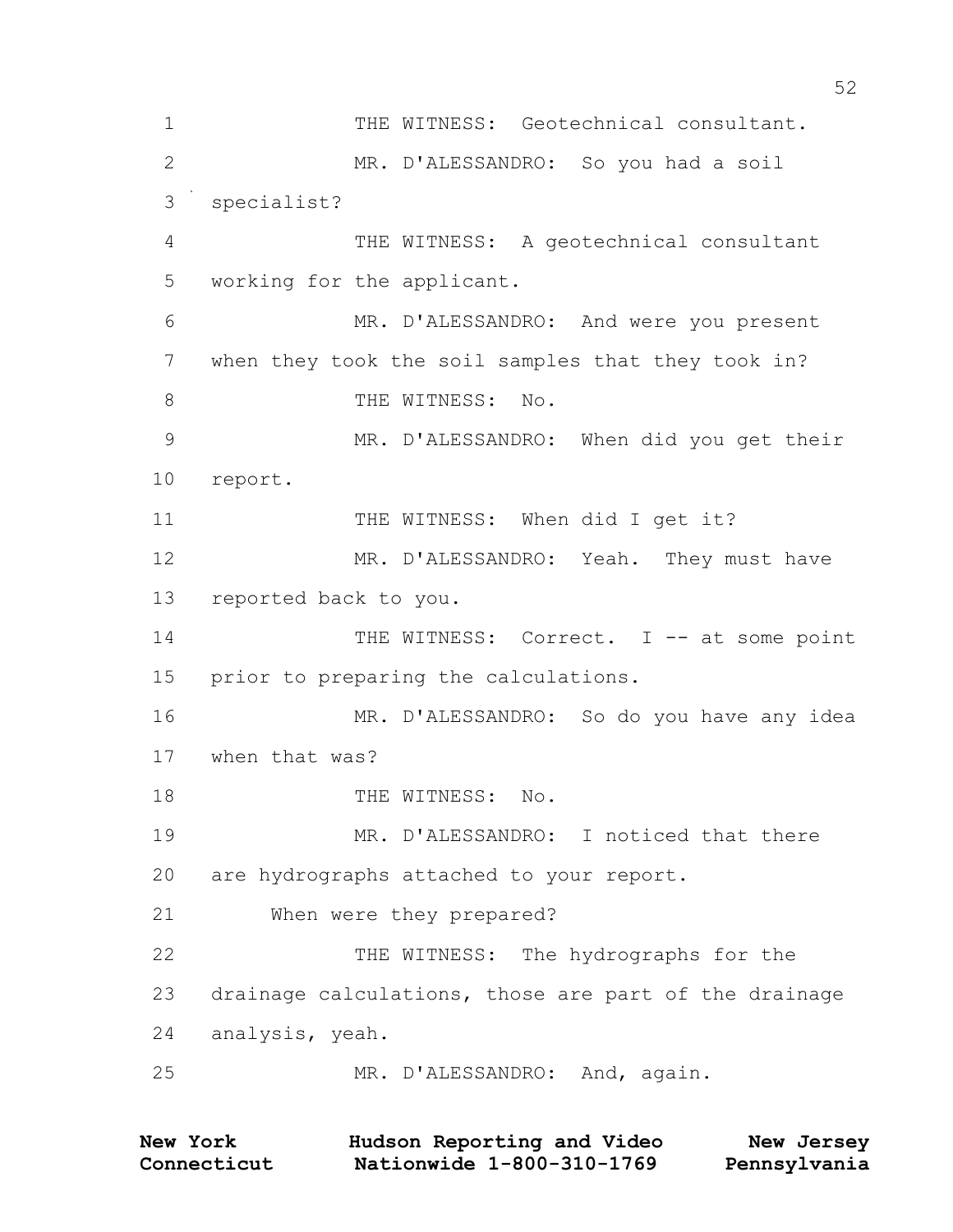1 THE WITNESS: Around August of last summer when we did the design. MR. D'ALESSANDRO: Because I notice they were dated September after the date of the report. THE WITNESS: I don't know. It could be an issue with the date on them. I can't explain the date, unless it was revised. No, I don't know. CHAIRMAN LIPPERT: It's 8:30. Last question. 11 MR. D'ALESSANDRO: My last question is, I'd like to ask more questions but I'll, I'll stop here. CHAIRMAN LIPPERT: Anyone else? Well, sir, you have already asked questions. MALE SPEAKER: It's related to something an answer. CHAIRMAN LIPPERT: No anyone else in the audience who has a question. Come on up. MR. VIDRAL: My name is John Vidral, V as in Victor E D R A L. I live at 128 Terbell Parkway in River Vale. At the last meeting I asked the expert witness about the coverage, impervious coverage of Lot B and I might not have been clear when I asked that question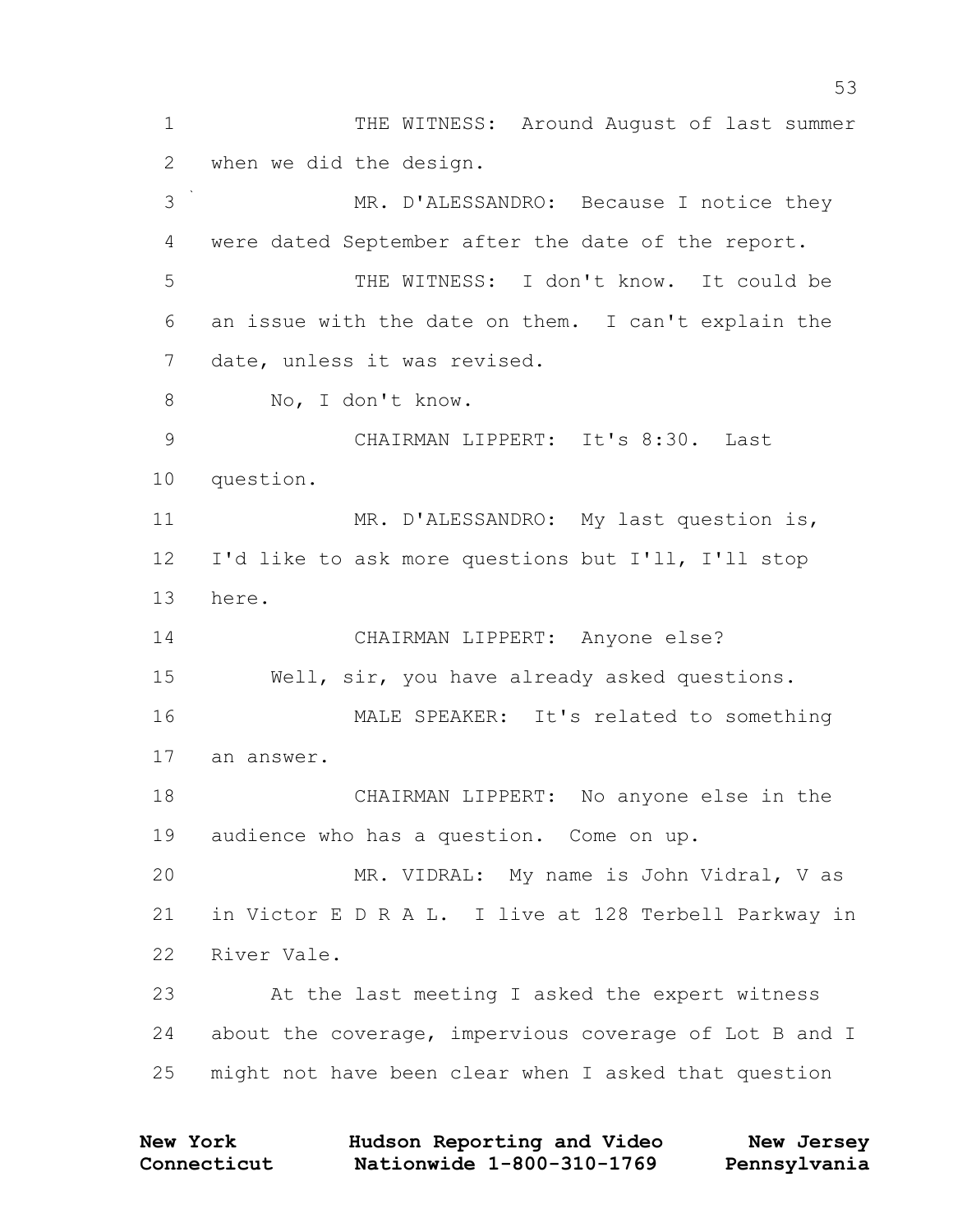because I was told that it would be less than 40 percent with or without sidewalks. I believe the expert witness has now clarified it. And perhaps my question wasn't clear.

 That overall less than 40 percent but she clarified it tonight with the new, that's called the 7 development of Lot B, is more than 40 percent. So I appreciate the clarification.

 My question is then has the township agreed to waiving the maximum 40 percent impervious coverage for Lot B and, if so, what is the maximum going to be permitted?

 CHAIRMAN LIPPERT: Well, the Township hasn't agreed to anything yet because we haven't decided the application. Okay.

Is a variance required for that, Chris?

17 MR. STATILE: It would be a design waiver. CHAIRMAN LIPPERT: Okay. So the Board would have to vote for a design waiver.

 MR. VIDRAL: Okay. So that was the question. It hasn't been waived yet.

CHAIRMAN LIPPERT: Not yet.

MR. VIDRAL: Okay. Thank you.

Anyone else?

| <b>New York</b> | Hudson Reporting and Video | New Jersey   |
|-----------------|----------------------------|--------------|
| Connecticut     | Nationwide 1-800-310-1769  | Pennsylvania |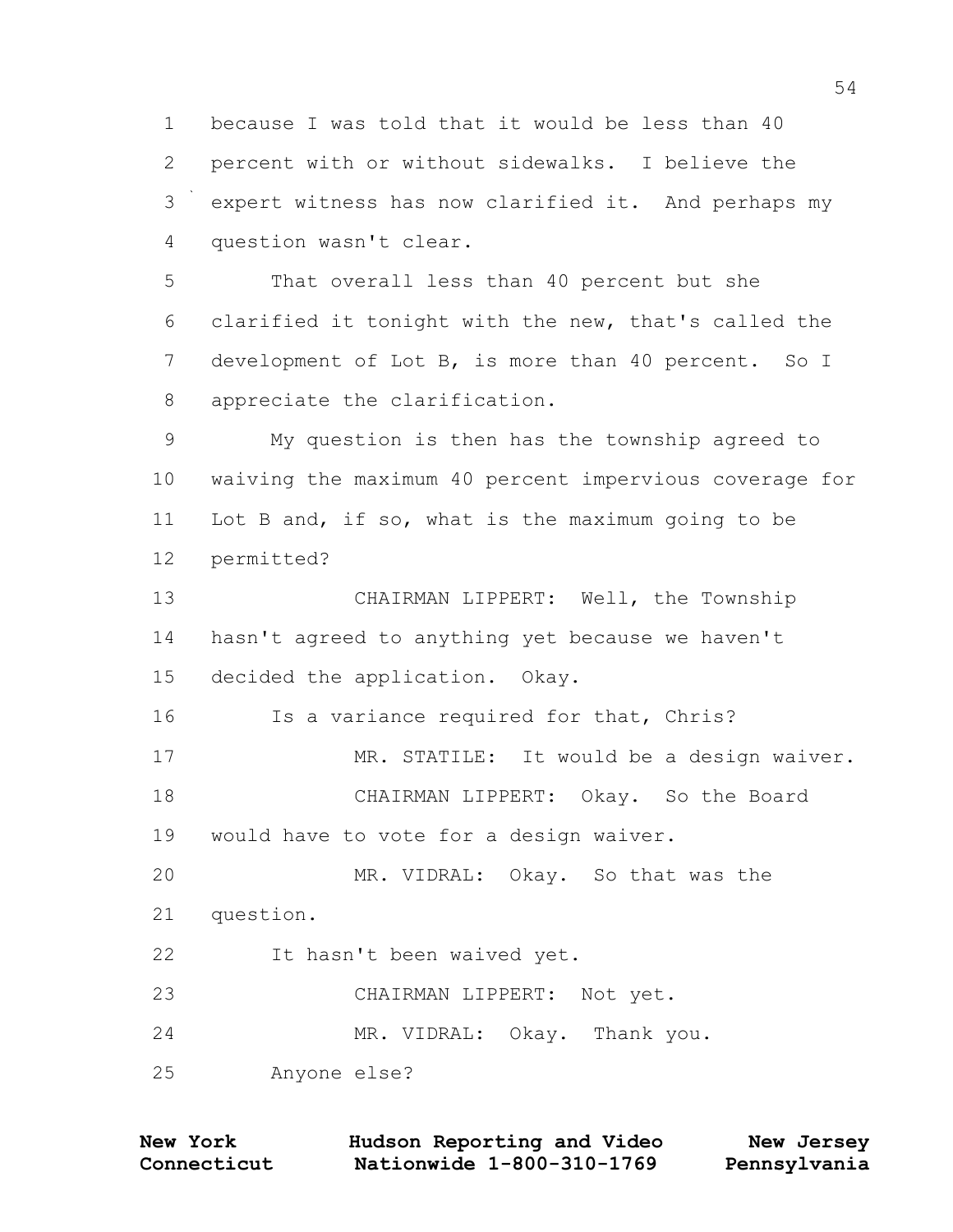MS. MUSKA: Hi. Stephanie Muska, M U S K A, 867 Rivervale Road, River Vale.

 I have a question about the condition of the property now only because we've had a record breaking year of rain. And I ask -- I'm going to ask my question. I just have a little bit of explanation as to why.

 The house that I live in is in River Vale next to a location that built six houses in Montvale. They built it a number of years ago but when they built it they took two houses on a large piece of land with a 12 lot of trees and put six or seven houses. And as they were building they were pumping out foundations. I was ignorant. I didn't know what was happening. I was just watching.

16 But that has now, with all of this rain, caused a problem on my property because there are rivers underneath or streams underneath the ground and now have caused a lot of issues.

 You're not aware of what is under there under the soil.

Correct?

23 THE WITNESS: Correct.

 MS. MUSKA: Okay. So do you have a plan as to what you will do with rivers that will

| <b>New York</b> | Hudson Reporting and Video | New Jersey   |
|-----------------|----------------------------|--------------|
| Connecticut     | Nationwide 1-800-310-1769  | Pennsylvania |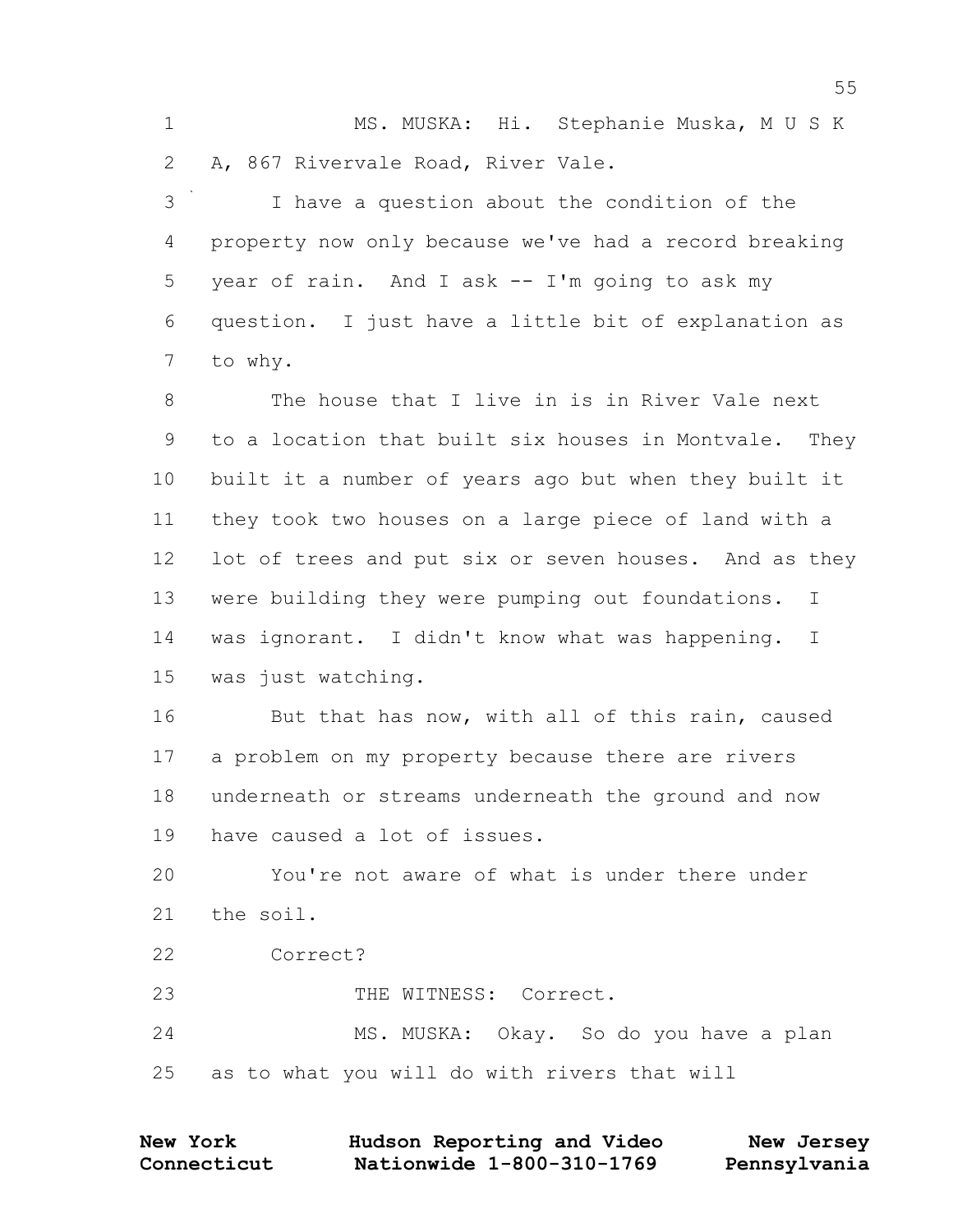inevitably pop up in River Vale and be under there?

 Do you have a plan of what you're going to do to prevent the rerouting of the water from causing issues in other places?

 MR. WOLFSON: First, just for the record, there have been unsworn statements from a number of members of the public that there are some underground streams. But in testimonies of the record, there's no proof of that.

 The witness has already answered the questions regarding conditions as they, of what the effect the storm water would be after the design construction of this storm water management system on surrounding properties. It's been asked multiple times and answered very patiently multiple times.

 CHAIRMAN LIPPERT: I don't think you're asking a new question.

18 MS. MUSKA: However, I do have a question maybe then you can point me in the right direction. How do I prove there is a river under my yard because my yard is flooded and like where do I go for that? CHAIRMAN LIPPERT: Chris, do you have the

inside for that?

MR. STATILE: Let me just explain to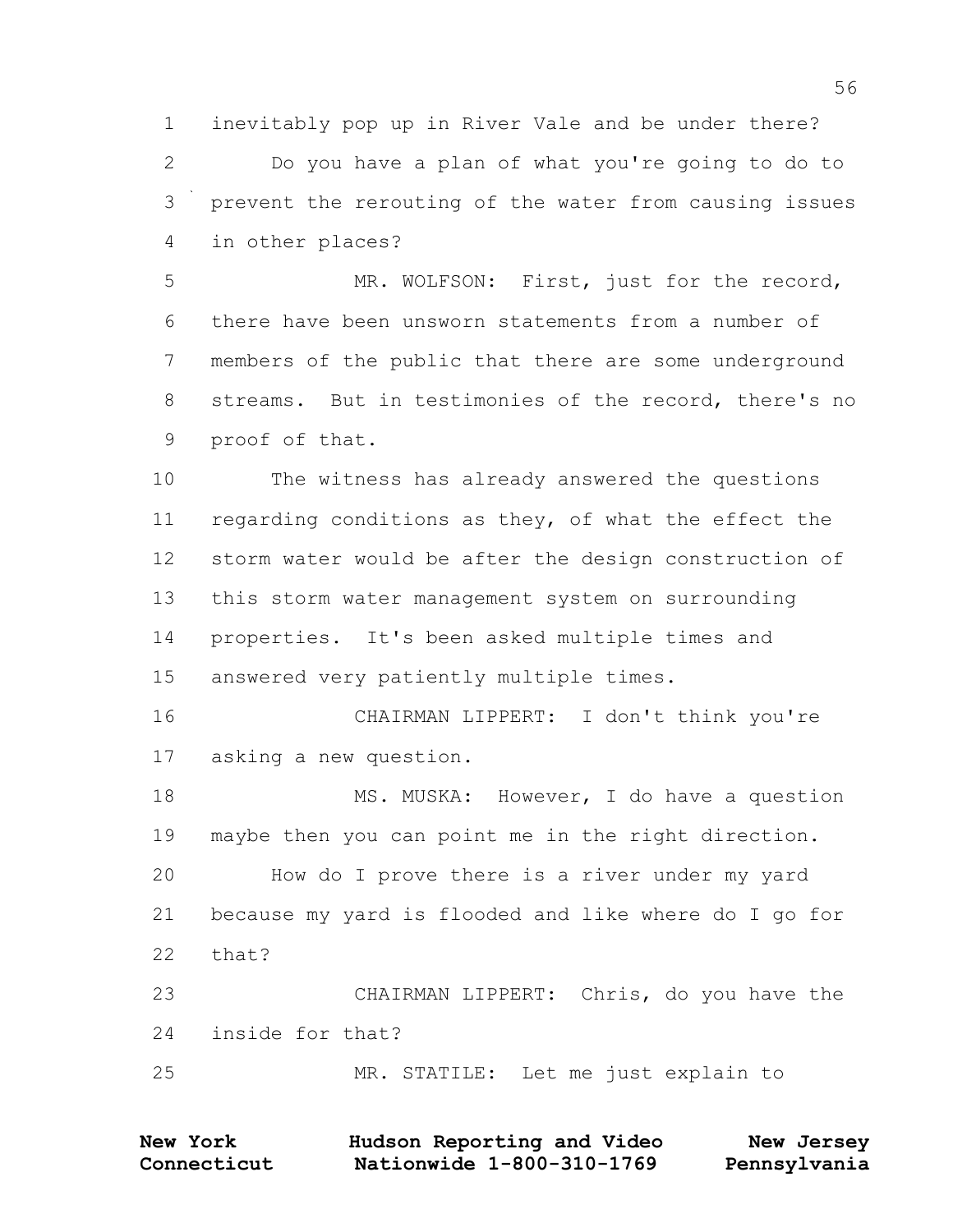1 everybody. I'm sure there is groundwater and streams 2 under every place, under this building here, under my 3 home. I pull water out of my well. There is 4 groundwater under every place under ground. Okay. 5 First, some is higher with the type of soils on

6 your property, sometimes it's, the soils end up, as 7 you say, in artesian well where the pressure pushes 8 water out of the ground, not that common. That's the 9 first thing.

10 Are there underground streams in River Vale on 11 the golf course? Probably. Sure.

12 Under your complex, under the apartment complex, 13 all over River Vale there's rivers and streams not 14 just streams, just groundwater and it does move, the 15 water does move slowly through the ground.

16 This year you're correct. We had 18 inches of 17 rain this last year, 2018. And as town engineer in 18 several the towns, a lot of drainage problems, not 19 that much. I knew about it because of mother nature, 20 here.

21 In your case how do you tell where your 22 underground stream, as you call it we just call it 23 groundwater -- you have to do test pits with a 24 backhoe, a Joy rig, drill a hole, see how far the 25 water is, drill a hole.

| <b>New York</b> | Hudson Reporting and Video | New Jersey   |
|-----------------|----------------------------|--------------|
| Connecticut     | Nationwide 1-800-310-1769  | Pennsylvania |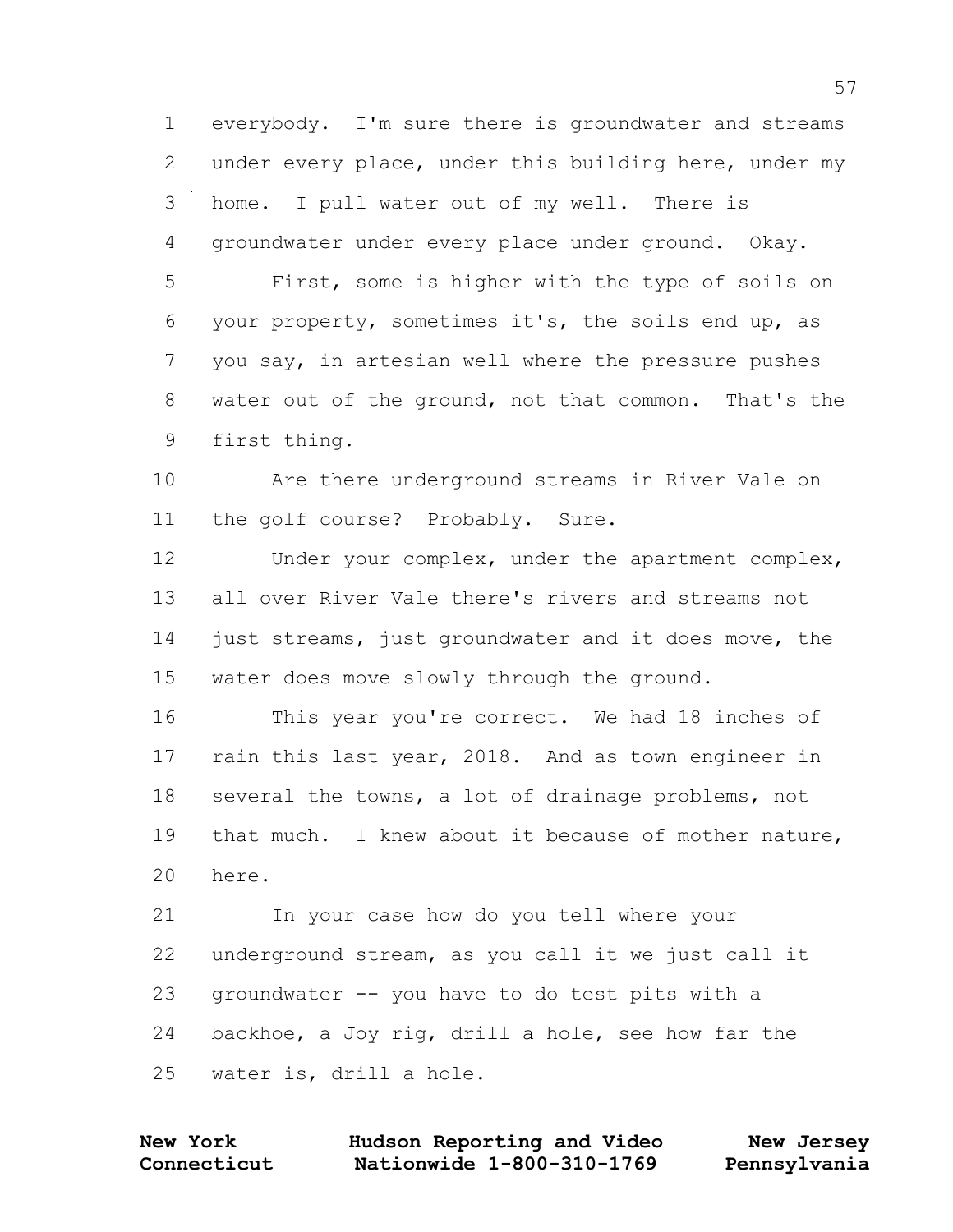MS. MUSKA: Okay. So now a little further question for that, since the study or your testimony -- what is it called that you're, that you wrote? THE WITNESS: Report. 5 MS. MUSKA: So the report was August. I don't know what the rain was like then. But is it possible that the amount of underground water is at the highest level where now would be the perfect time to see exactly how much is there so that you can make a more knowledgeable plan? 11 MR. WOLFSON: We, we have met all the legal requirements for analyzing storm water and we have designed a storm water management plan that informs. CHAIRMAN LIPPERT: Yeah. There's no information measuring it today would be any different than measuring it in August. MR. STATILE: As design professionals we have to follow standard protocol. We can't all -- have 7,000 engineers coming up with directions, ground water and surface water. So those analysis we have performed. It is dependent on how much rain we had last week, last year, two years. We have to follow charts and graphs provided to us. These are the average rain falls, last hundred years.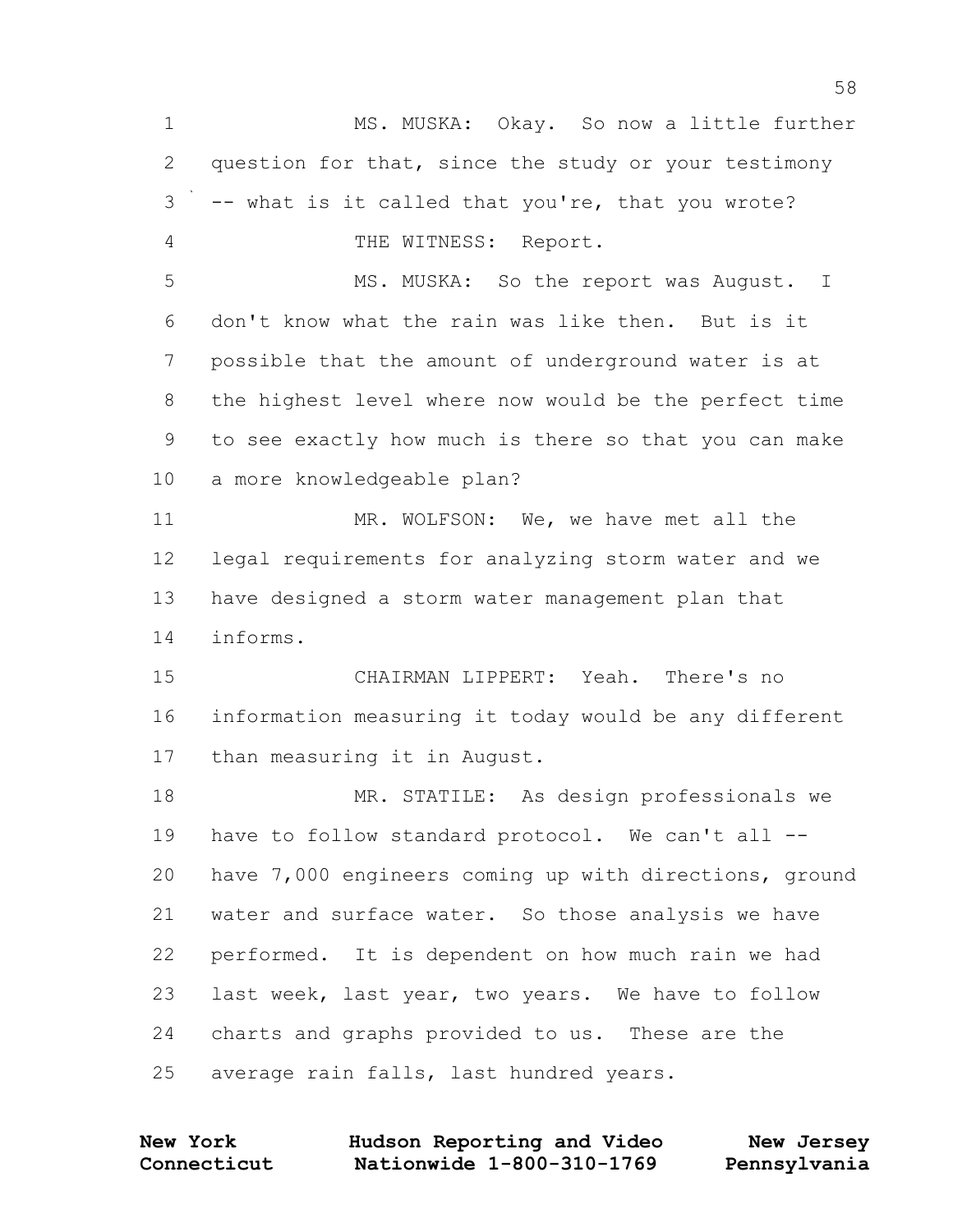Like, for example, when you design a dam, okay, how do you make sure the dam fills up with enough water. Well, you do a long, long range study and how, predict how big the dam is going to be, how much water can it actually capture in various rainstorms.

 Last year, because sometimes you got to go back 50 years or a hundred year rain storm and that's a form of design. So the materials that we are required to use by the State basically have done that work for us, have analyzed rainstorms. Every once in a while, a few years ago, they adjusted the rainfall intensity chart. They made a slight adjustment because the rain was more than they expected. The State did lift up, bolster some of their rainfall data and we had to follow those new charts. The State made us do that.

16 So, yes, we got a lot of rain last year. We may have a deficit for rain for the next five years. Then the next design, well, it hasn't rained that much in the last five years, let's reduce our design. We can't do that. You have to use the long term average. 21 I understand, I understand the problem with your property, of course, that you're concerned about. This witness can't sort of use a joystick, he's going to kind of guess; I think it rained a lot, let's change the design.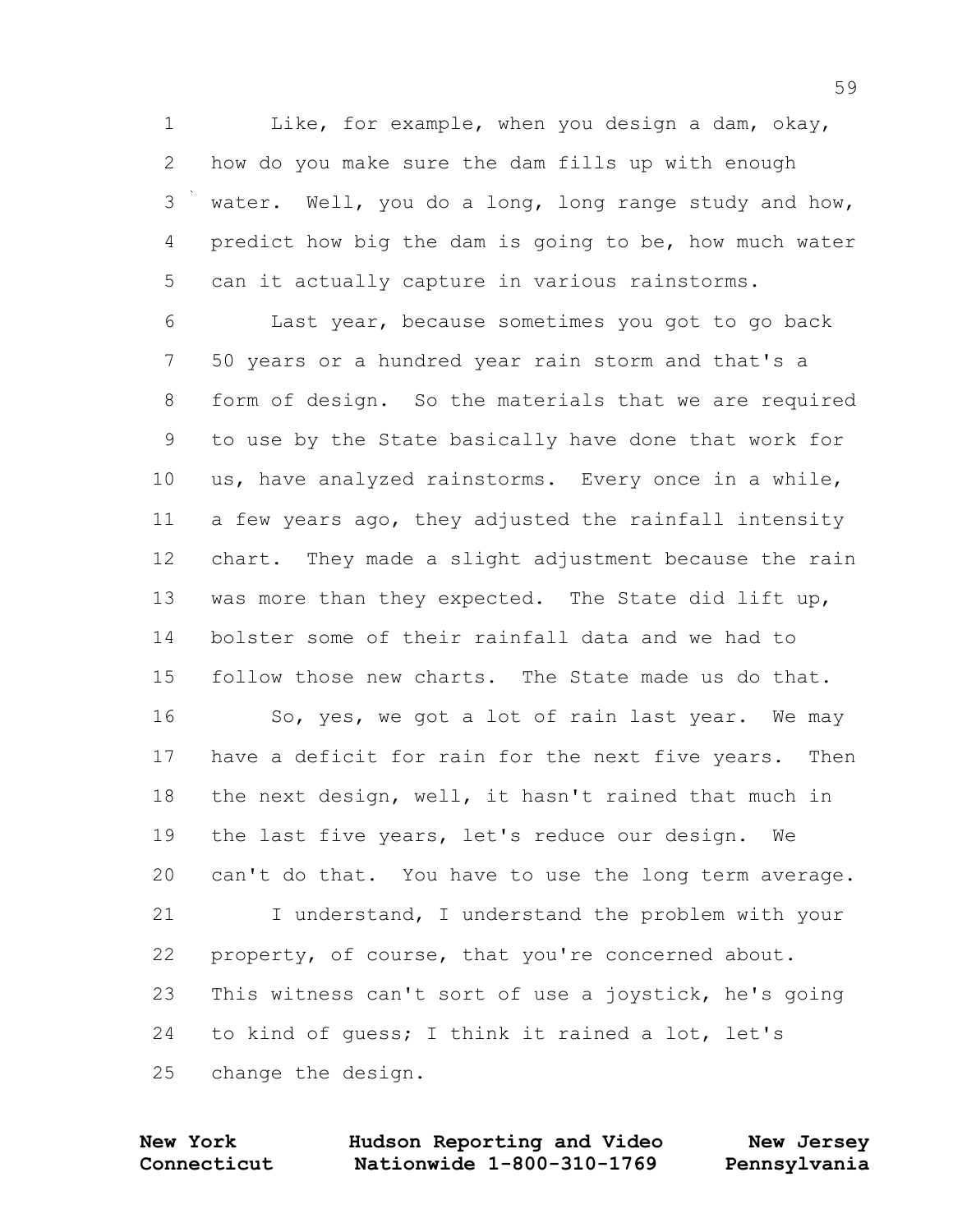Yes, you have to do due diligence to work on the property as he did down stream conditions, make sure we're getting cause and effect by the conditions. Other than that, we have to follow a standard protocol. Otherwise, of engineering actually so I hope that helps you somewhat.

 MS. MUSKA: Yeah. I'm just trying to allay fears. I know people down stream have a lot of fear of water and if you could help allay fears that they're experiencing that would help a lot with stress it seems.

 CHAIRMAN LIPPERT: Let me explain that we have an engineer professional who did studies and submitted them to our professional who reviewed the studies and has reviewed hundreds, maybe thousands of these studies and is the engineer in, in many municipalities in Bergen County and deals with these issues all the time. So he's vetted the work that the applicant's engineer has done and that's the way all of these developments proceed under the Land use Law. MR. STATILE: In fact, the applicant is going to make some changes because of the review comments we have, capacity, whether the ponds are set. So we vetted out with the applicant to make some changes to increase some of the capacity because we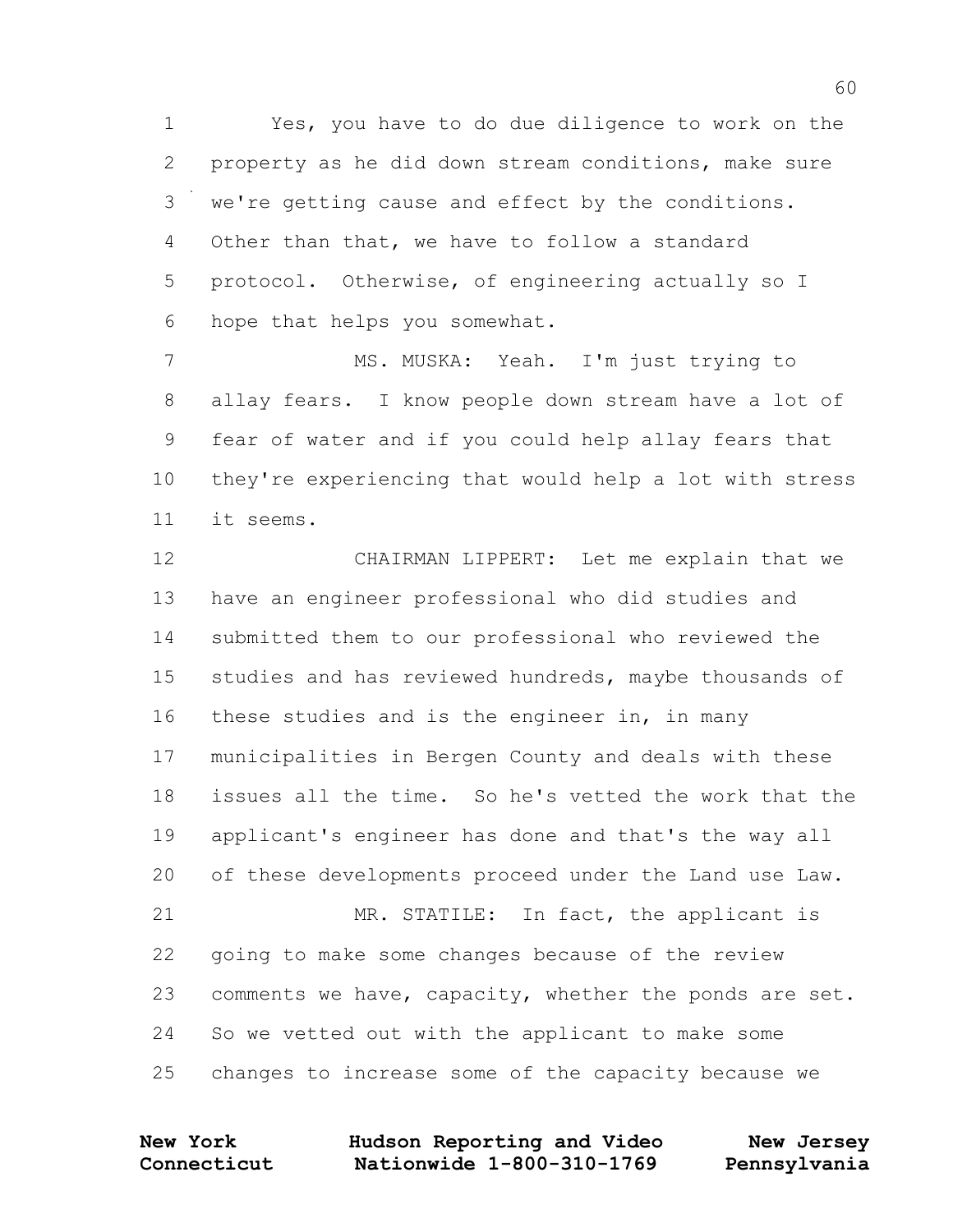saw, as we saw this develop.

 Thank you, Mr. Chairman. MS. MUSKA: Thanks. CHAIRMAN LIPPERT: Okay. 5 MS. MORGANSTEIN: Can I -- Florence Morganstein, 9 Holiday Court. Can I clarify that when I asked the question before that you did your studies up to Piermont. Now you said you looked down the stream. Holiday Farms is down stream but was I wrong you did not look past Piermont Avenue? 12 THE WITNESS: I looked past Piermont Avenue but we didn't analyze anything beyond Piermont Avenue. 15 MS. MORGANSTEIN: Are you aware that the majority of the units of Holiday Farms have sump pumps in their basements because of the water and the stream that runs on the west side of your property and our property? THE WITNESS: I was not aware that a majority of them have sump pumps, no. CHAIRMAN LIPPERT: You have to understand, all they're required to do is reduce. 24 MS. MORGANSTEIN: I --CHAIRMAN LIPPERT: Let me finish.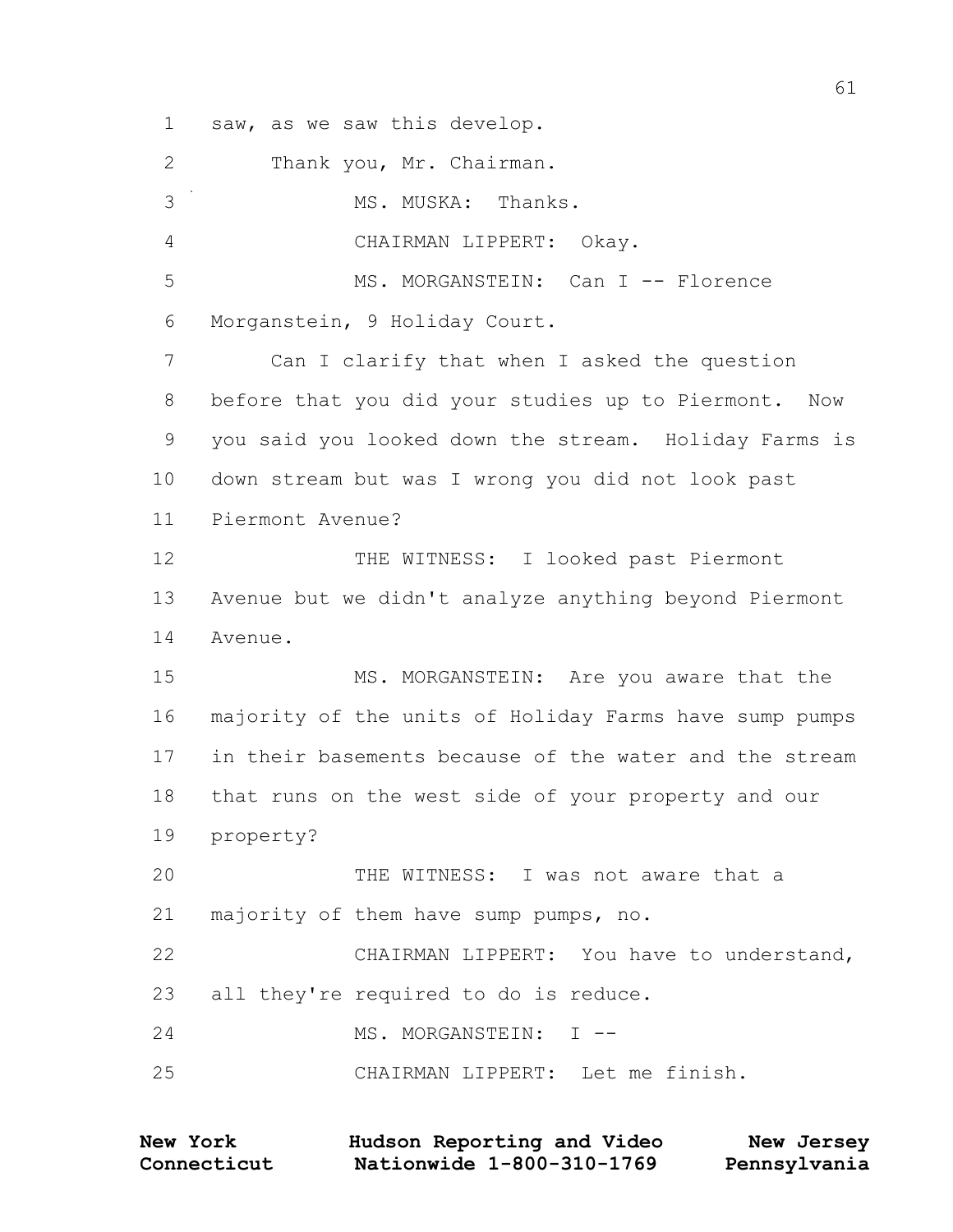1 MS. MORGANSTEIN: I'm listening. CHAIRMAN LIPPERT: You have to understand that what they're required to do by law is to reduce the runoff that exists today and that's what they have done. That's the requirement. And that's what they have done. That's the requirement. 7 MS. MORGANSTEIN: I think basically what 8 this lady before said there's intense fear -- CHAIRMAN LIPPERT: I understand. MS. MORGANSTEIN: Of what the value of their house will be from flooding. CHAIRMAN LIPPERT: That's a completely different issue. 14 MS. MORGANSTEIN: And of living with a basement full of water. CHAIRMAN LIPPERT: But, but you should take comfort in the fact that they have reduced the runoff from this site. MS. MORGANSTEIN: I just feel that the amount of development concentrated with concrete and with macadam is going to cause -- CHAIRMAN LIPPERT: We're going to get into statements at the end. 24 MS. MORGANSTEIN: Fine. Okay. FEMALE SPEAKER: Let her talk.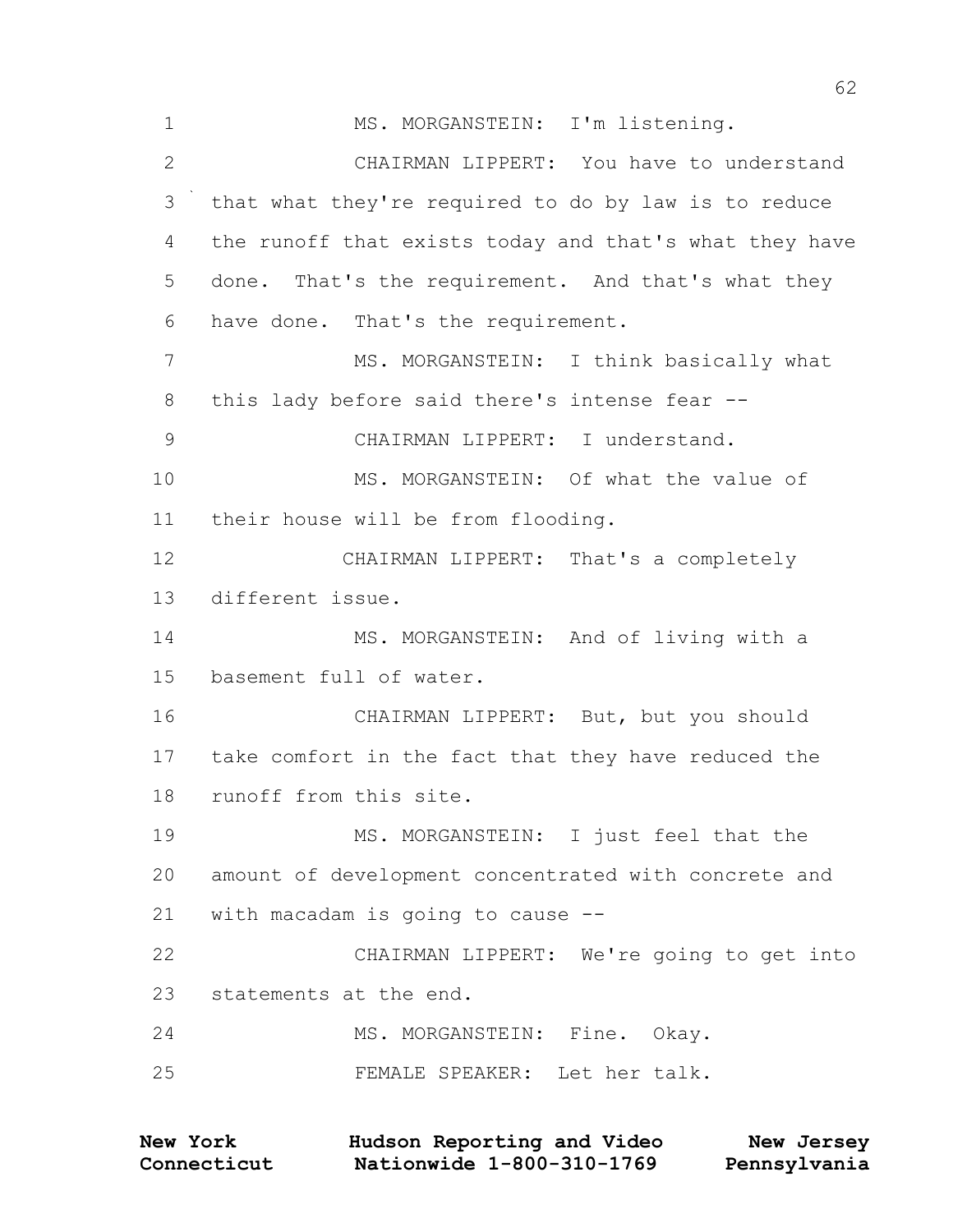CHAIRMAN LIPPERT: I think we're done with this witness now. FEMALE SPEAKER: That's not right. MR. FRIEDMAN: I have one brief question. CHAIRMAN LIPPERT: Last question. 6 MS. MORGANSTEIN: Thank you. Lawrence Friedman, 525 Rivervale Road. I just wanted to understand a little bit better. The retention ponds are designed for hundred year 10 whether -- right, but you said --11 THE WITNESS: Correct. MR. FRIEDMAN: You said that the piping system though is only designed for 25 years. So does that mean in 30 years we can expect the pipes to be overwhelmed? There's a reasonable probability. 17 THE WITNESS: No. MR. FRIEDMAN: Why would you design the pipes to be less than the pond? THE WITNESS: The pipes are designed to allow the flow generated in the 25 year storm to, to be transported through the pipes. It doesn't have to do with the longevity of the pipe system. It has to do with the amount of water that will run in the pipe system as a result of that storm.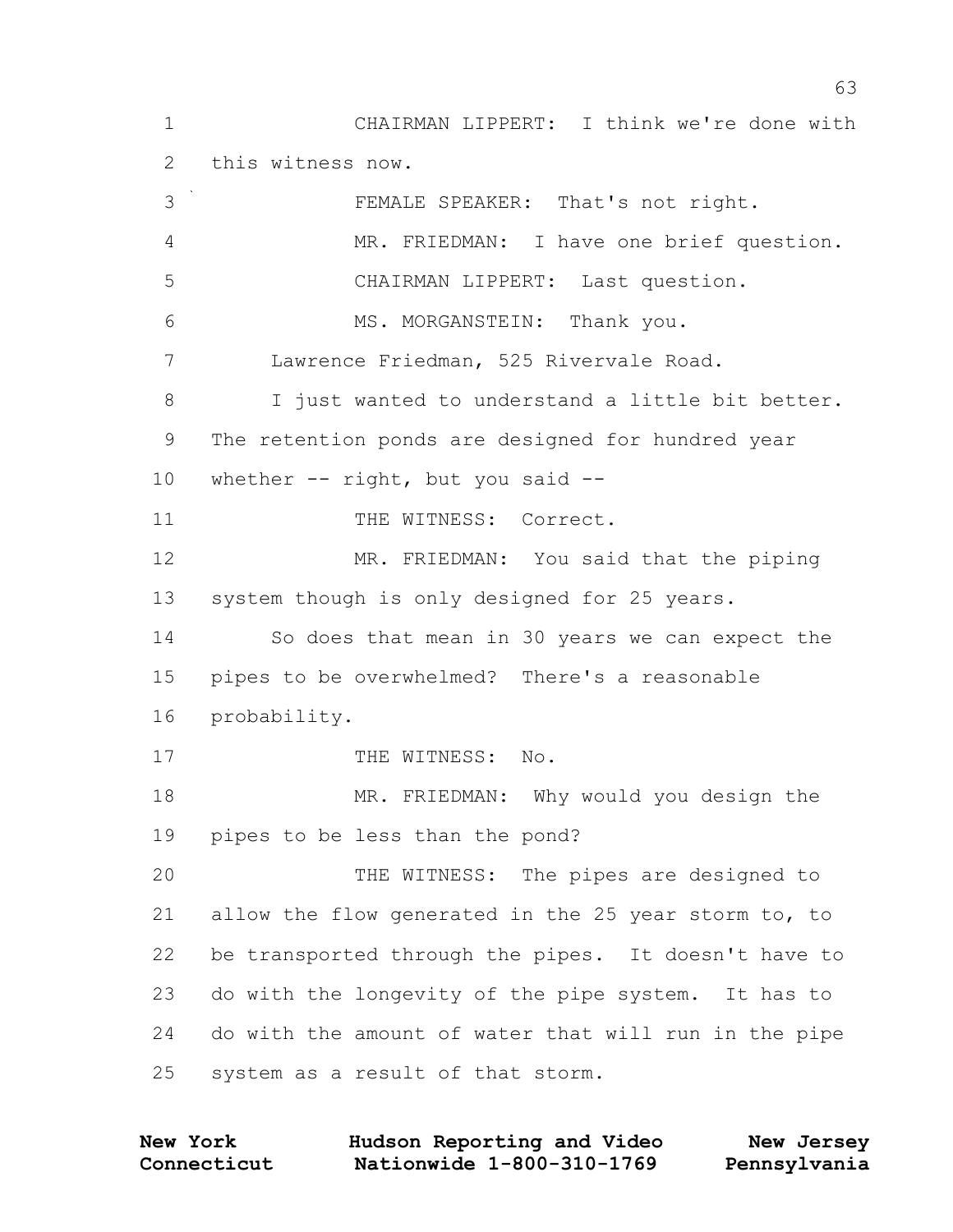MR. FRIEDMAN: Right. I understand the pipes are probably going to last a very long time. But in a 50 year storm then those pipes would be overwhelmed and the water wouldn't go into the ponds is what I understood you to say. So that's my question. 7 THE WITNESS: That's generally correct. 8 The storm that exceeds capacity of the system, the system would surcharge. 10 MR. FRIEDMAN: Thank you. CHAIRMAN LIPPERT: Okay. 12 FEMALE SPEAKER: I have a question. CHAIRMAN LIPPERT: No. We're done. Next. 15 MALE SPEAKER: Mr. Chairman. CHAIRMAN LIPPERT: Mr. Van Eck. MR. VAN ECK. Mr. Leibman, he indicated we would break at 8:45 because he was going to show up so you can certainly do that, maybe do a housekeeping issue first. Jameson Van Eck, Verde, Steinberg & Pontell on behalf of the River Vale at Holiday Farms condominium association town house section. So I do want to clarify and make that correction. I was previously just stating River Vale Holiday Farms condominium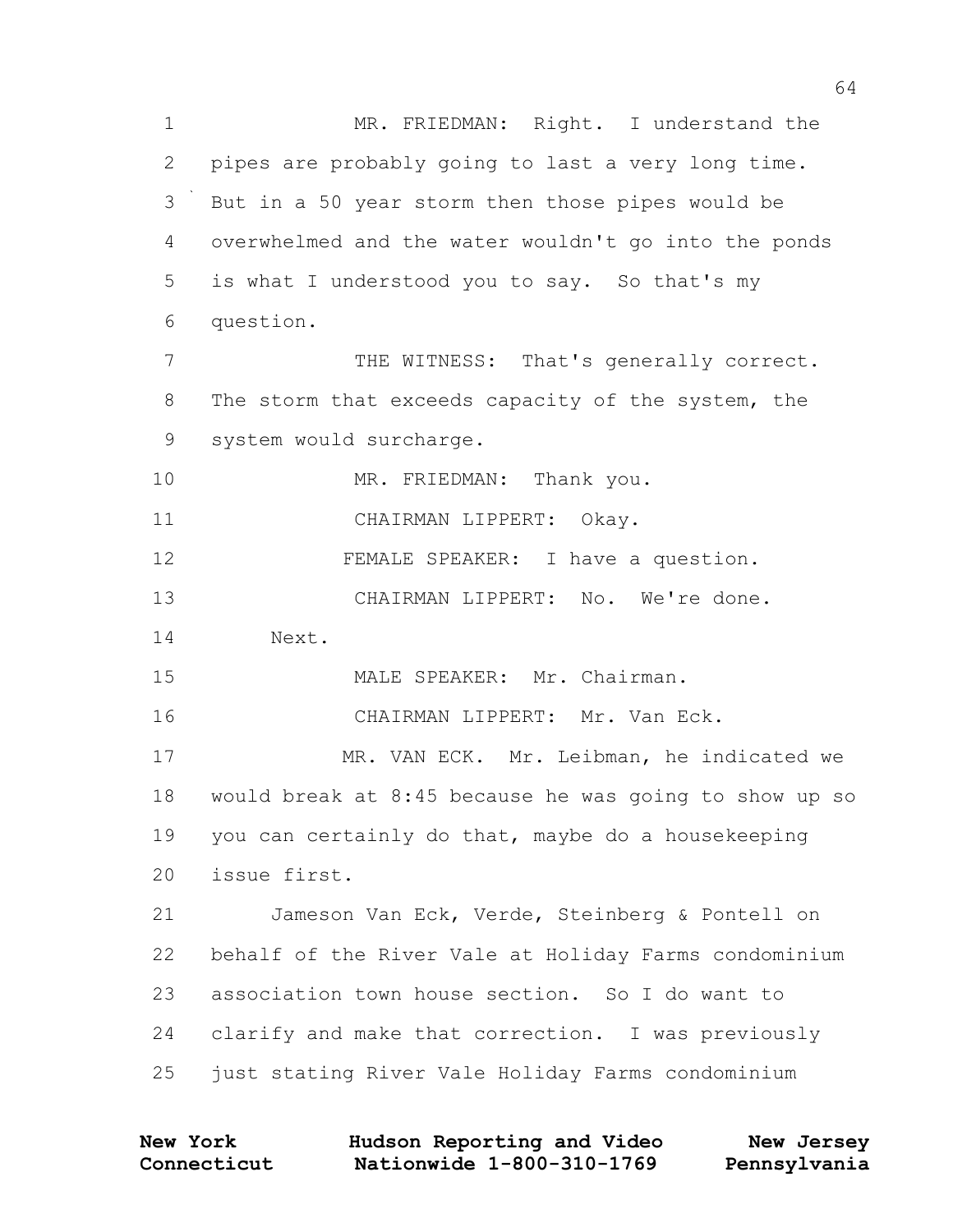association. I don't believe that's actually an entity or it's certainly not an entity that I represent.

 So I just represent the town house section which is comprised of 107 units which is the same 107 units I thought I was here speaking about. There is also an apartment section which is the mid rise building located in the back that is a separate condominium association and I am not here on their behalf.

 So I just want to make sure the record is clear on that point.

 CHAIRMAN LIPPERT: Okay. So you can ask questions of this witness but it should be limited testimony that she gave here tonight since you've already had a chance to cross-examine.

 MR. VAN ECK: Mr. Chairman, I was in the middle of my cross-examination, at the end, it was around 11:00 on the 28th so I certainly have a lot less storm water questions than I did last.

 CHAIRMAN LIPPERT: Let's try to move it along.

CROSS-EXAMINATION BY MR. VAN ECK:

23 Q Talking about Lot C, I know one of the follow-up issues that you and Mr. Statile we were going to discuss was whether you were going to lower

| <b>New York</b> | Hudson Reporting and Video | New Jersey   |
|-----------------|----------------------------|--------------|
| Connecticut     | Nationwide 1-800-310-1769  | Pennsylvania |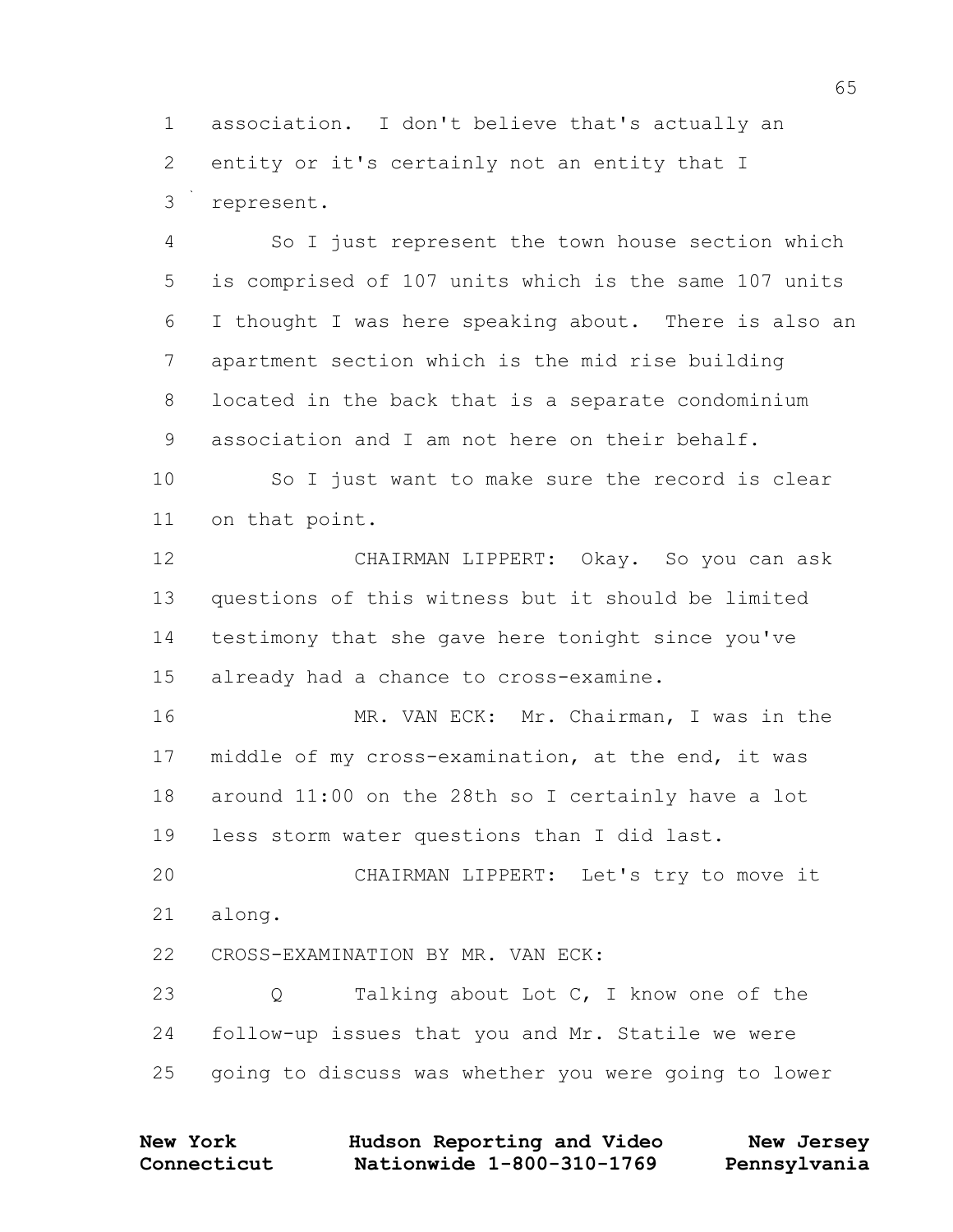1 the grade of Lot C, the affordable housing lot, to try to bring the heights of the buildings down. Have you had a chance to consider that at this point? A We're in the process of reviewing that right now but it appears we will be able to lower that area, lower the maintenance building and the town house building. Q There is a pump house on the Lot C. Do you know what that is for? A Yeah. That's the, that's connected to the irrigation system used for the golf course and will remain. Q So it's for the golf course but not related to the affordable housing? A Correct. Q There was some discussion in your testimony about the amenities. And I believe there were walking trails and some passive areas, sitting areas and such. Is that correct? A Correct. Q There was also talk maybe by, of Mr. Santola, that the goal is to try to drive people to 25 the golf course, to use those amenities.

| <b>New York</b> | Hudson Reporting and Video | New Jersey   |
|-----------------|----------------------------|--------------|
| Connecticut     | Nationwide 1-800-310-1769  | Pennsylvania |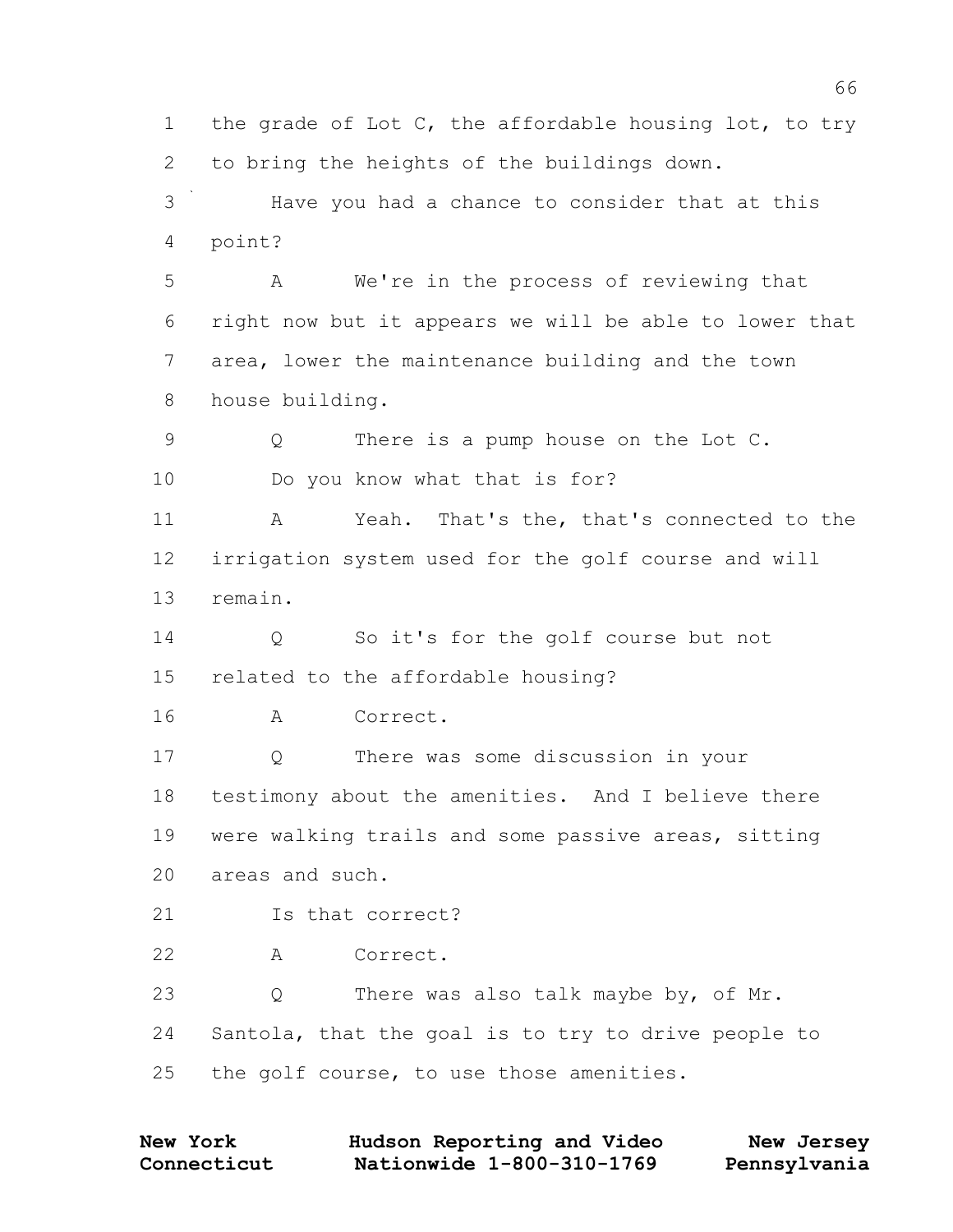Is that fair? CHAIRMAN LIPPERT: You know, this witness didn't testify about that. MR. VAN ECK: This is like a foundational question. She doesn't have to answer. CHAIRMAN LIPPERT: She didn't testify about goal and amenities. Q And consideration how pedestrians will flow from Lot B to the golf course. A From the town house lot to the golf course lot? There's a sidewalk system proposed within the development that brings everyone out to the main entry drive. At that point people can walk through the parking area over to the existing golf facility. Q There was also some talk that they could use golf carts to travel. Were there any golf paths being designed, cart paths from the town house lot to the golf course lot? A No separate golf cart paths. Q You had mentioned this evening that you had an opportunity to go back and confirm the landscaping for prior calculations to 30 percent requirement?

A Correct.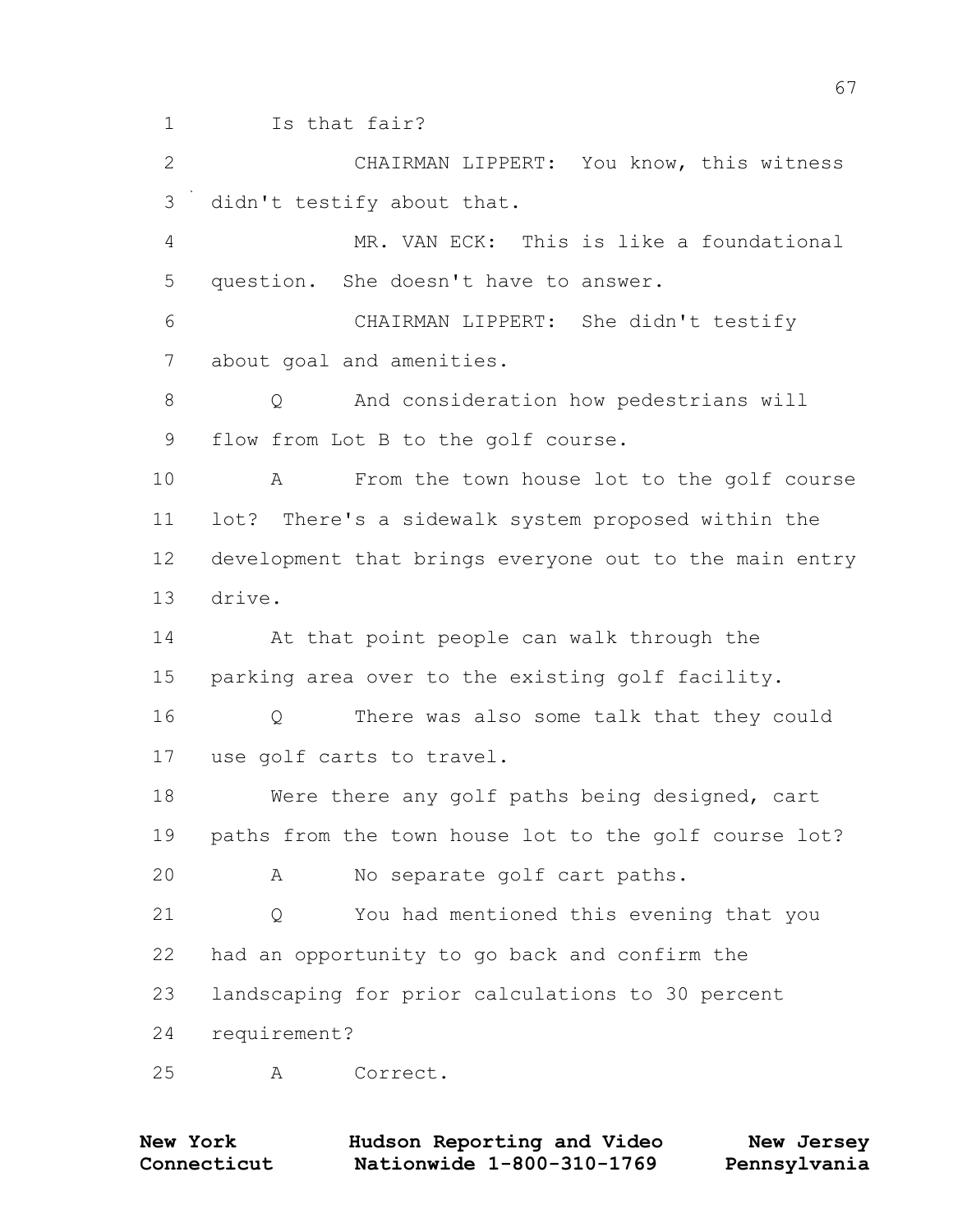Q And I believe you said it was now closer to 40 percent? A Correct. Q And you or your staff were personally involved in confirming those figures? A I worked with the applicant on preparing those figures, yes. Q I'll save a lot of this for the landscape architect but I do want to ask a few other questions to you. There was an open space plan that was submitted January 19th, 2018. Was that a plan you prepared? 14 A That was prepared between the applicant's office and my office. Q And the manner in which you calculated the open space or landscaping requirement, basically did the computer do it? Did you input the boundaries of what you considered to be landscaping and then allow the computer to generate the figures? A Generate the areas within those confines, yes. Q I believe one of the requirements of the ordinance was language about the landscaping

| <b>New York</b> | Hudson Reporting and Video | New Jersey   |
|-----------------|----------------------------|--------------|
| Connecticut     | Nationwide 1-800-310-1769  | Pennsylvania |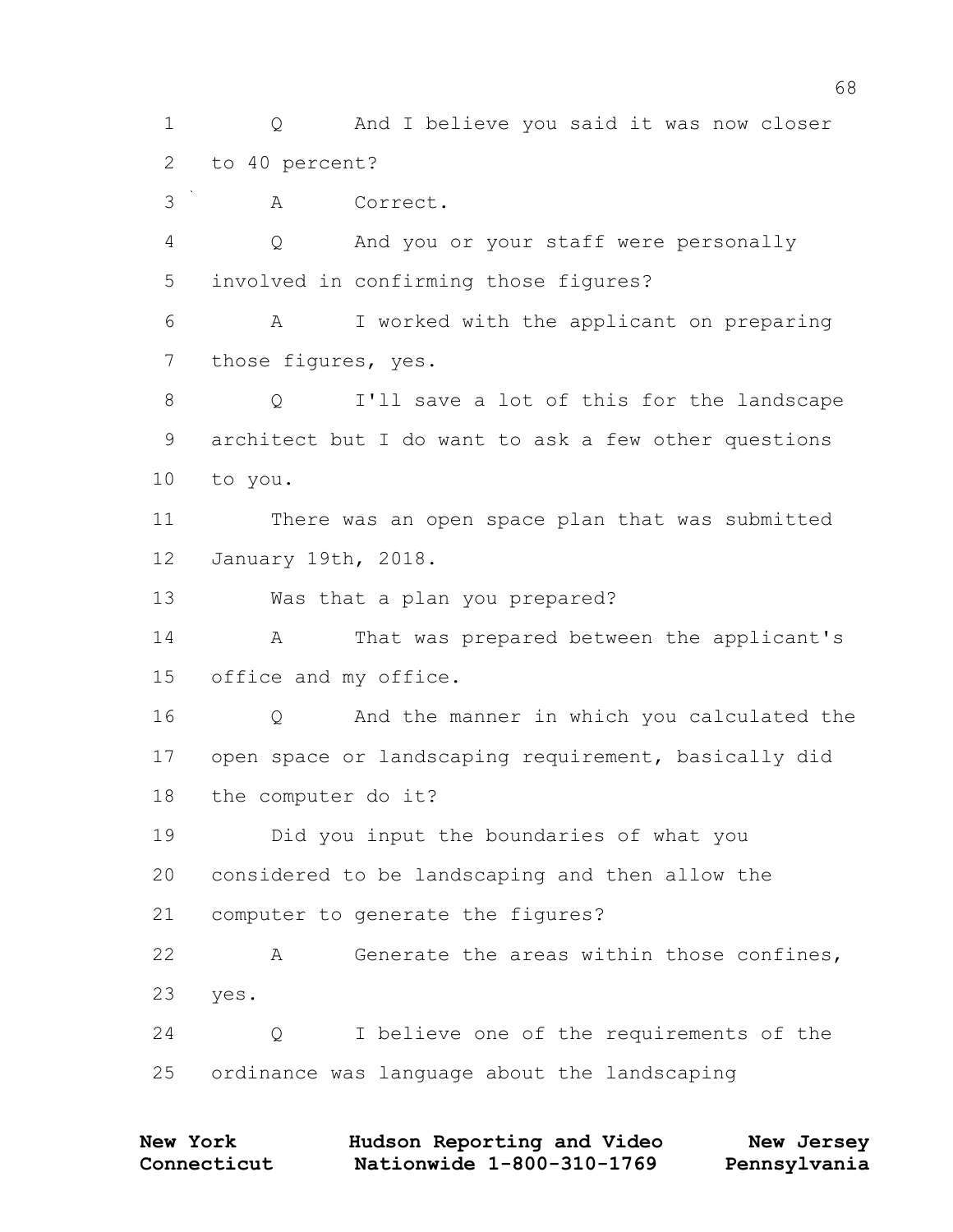requirement that said only tree pockets or landscape strips in excess of 25 square feet can be continued for landscaping. Is that fair? A Correct. Q Are you including any areas in your calculation outside of those requirements? A No. We did not include those areas that 9 were less than 25 square feet. Q Is that shown on the plan that you prepared, that January 19th plan? A The limits of the area that we included in the calculation are shown on that plan. Q Have you included any grass or lawn areas in your calculation? A Yes. 17 O How about sidewalks or walkways? A No. Q How about the jogging path that runs through the middle, is that included? A No. Q How about retaining walls, did you include any retaining walls? A I don't remember if the retaining walls were included. The retaining wall would be negligible

| New York    | Hudson Reporting and Video | New Jersey   |
|-------------|----------------------------|--------------|
| Connecticut | Nationwide 1-800-310-1769  | Pennsylvania |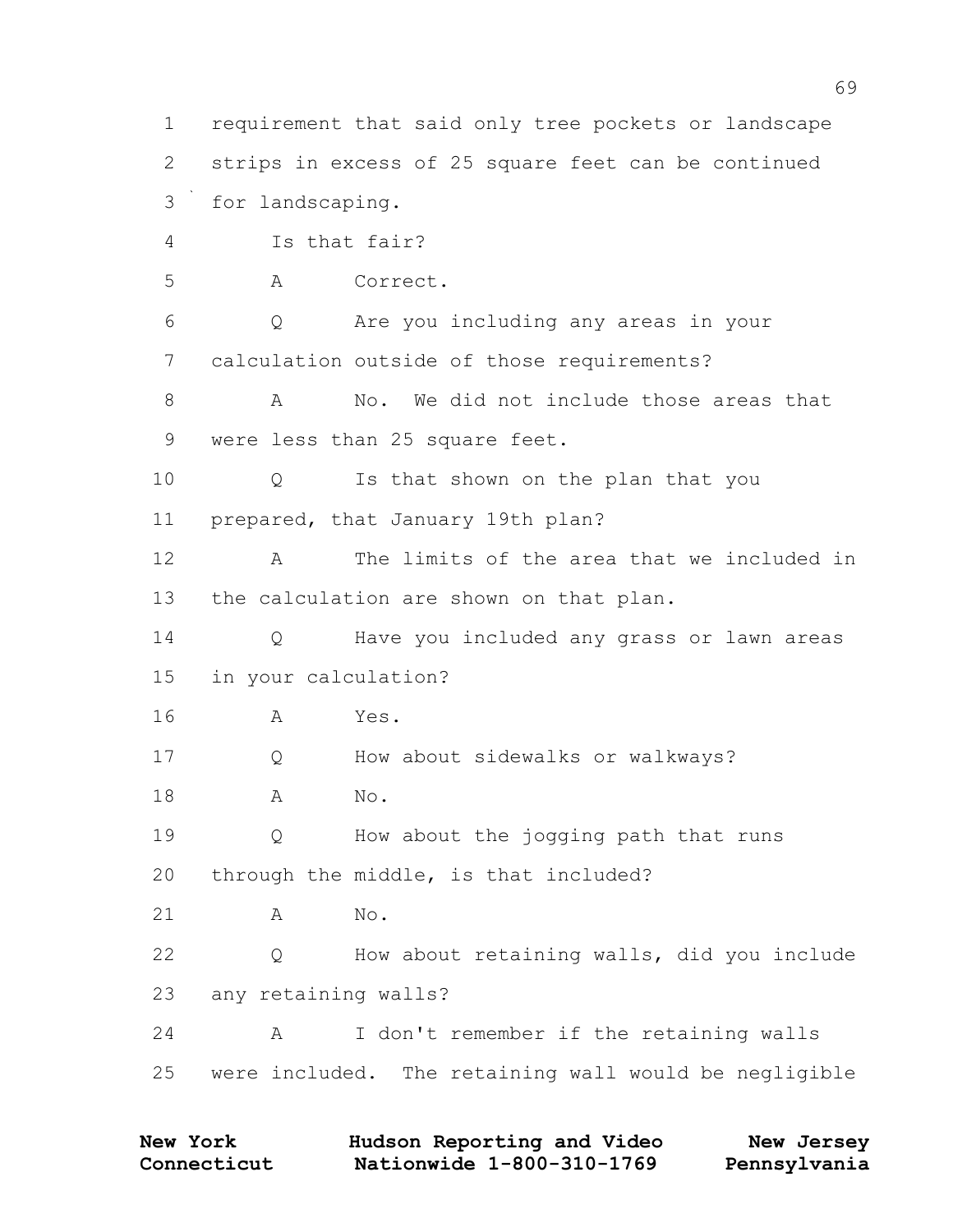amount of space if it was included.

 Q I think you also indicated there was a 25 foot landscape buffer that's supposed to be along the edges of the road. And I will also save most of those questions for the landscape architect but I want to address that. Do you know if the actual area for that 25 foot buffer has been delineated on your plan showing basically where it starts and where it ends? A It's not delineated. Q Would you agree with me that there is a requirement that the, in the ordinance that the landscape buffer starts from the property? 14 A I believe that's how it's worded. Q I believe you may have and you can clarify this evening, I don't want to put words in your mouth. I believe it was in the January hearing you said that you were measuring the landscape buffer from the edge of the road way. Do you know if they match up? A Yes, in some locations along Piermont Road the right-of-way is right along the edge of pavement. Q So things like the sidewalk and the bike path are actually on your client's property? A Correct.

**Connecticut Nationwide 1-800-310-1769 Pennsylvania New York Hudson Reporting and Video New Jersey**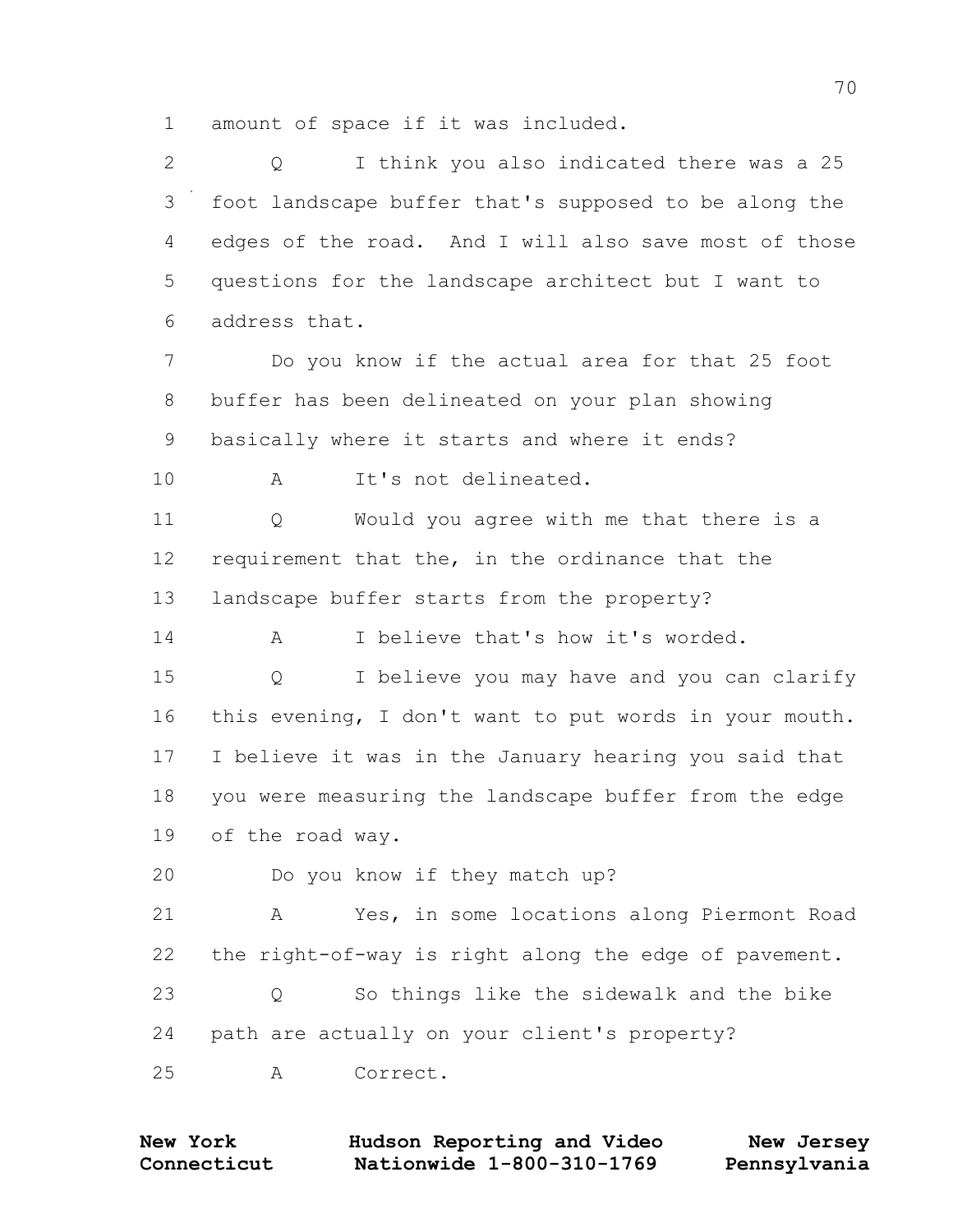Q I think you answered some of these already so bear with me as I could go over it. 3 MR. WOLFSON: Can you skip them? MR. VAN ECK: Look at my sheet and skip the questions? Q One of the issues I believe may still be open. Let me know the status. Was there was a request that there be curbing along Piermont Avenue and then have steel tree plates put in to protect the large trees? Has there been any further discussion or discussion or decision on whether you're going to do that? A There's been no change in the decision. Q So that's still an open question? A Yes. CHAIRMAN LIPPERT: You know, Mr. Van Eck, I'm sorry. I'm going to stop you because I think our reporter could use a break and so let's reconvene at 9:00. MR. VAN ECK: Thank you. CHAIRMAN LIPPERT: Thank you. (A recess is taken.) (Mr. Leibman arrived, Mr. Placek left.) CHAIRMAN LIPPERT: Okay. Thank you, everyone. We're back on the record. Mr. Van Eck is

| <b>New York</b> | Hudson Reporting and Video | New Jersey   |
|-----------------|----------------------------|--------------|
| Connecticut     | Nationwide 1-800-310-1769  | Pennsylvania |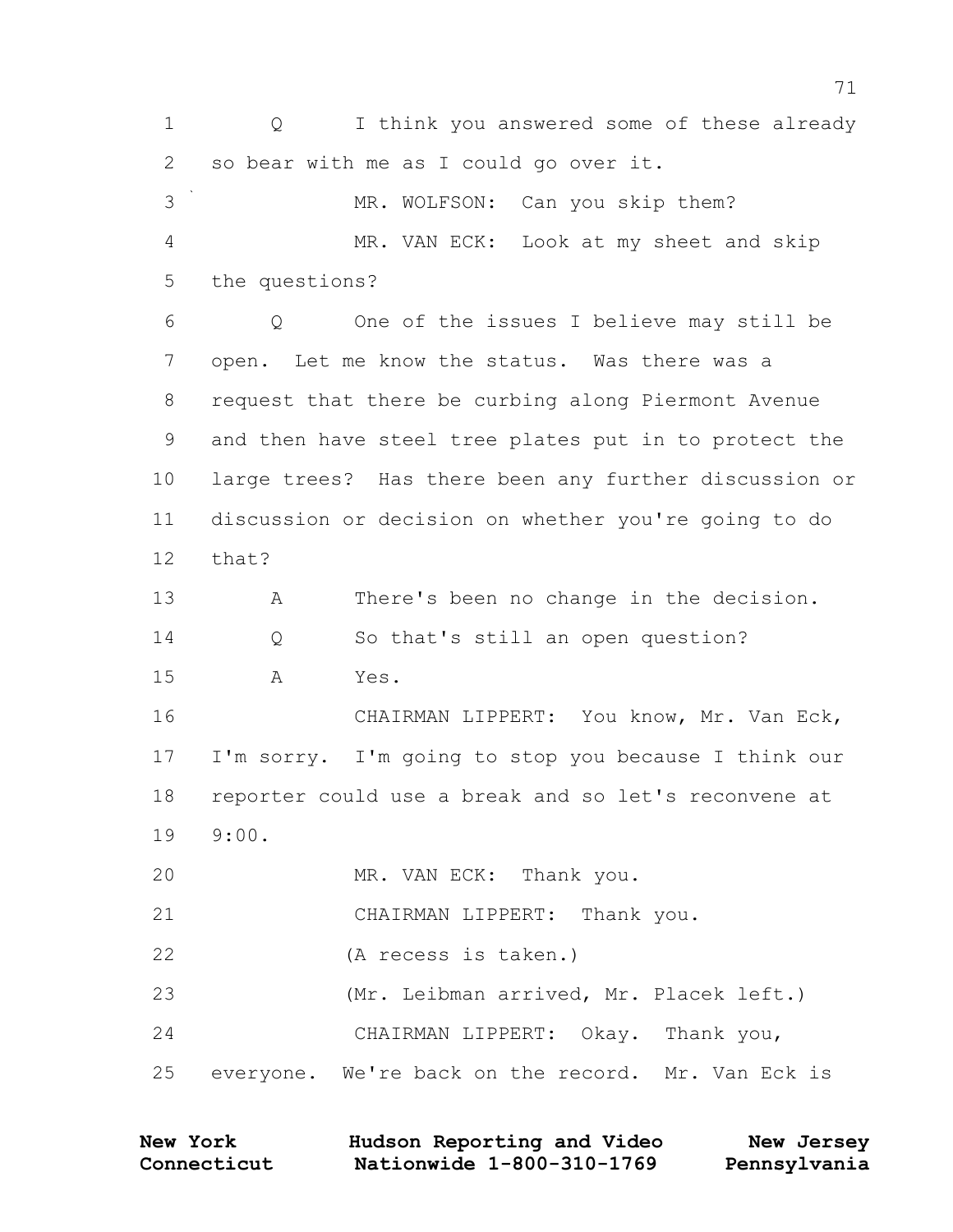1 up again.

| $\overline{2}$ | Roll call, please.                             |
|----------------|------------------------------------------------|
| 3              | MS. HAAG: Mr. Lowe.                            |
| 4              | MR. LOWE: Here.                                |
| 5              | MS. HAAG: Mr. Beukas.                          |
| 6              | MR. BEUKAS: Here.                              |
| 7              | MS. HAAG: Mr. Bromberg.                        |
| 8              | COUNCILMAN BROMBERG: Here.                     |
| 9              | MS. HAAG: Mayor Jasionowski.                   |
| 10             | MAYOR JASIONOWSKI: Here.                       |
| 11             | MS. HAAG: Mr. Fortsch.                         |
| 12             | MR. FORTSCH: Here.                             |
| 13             | MS. HAAG: Mr. Puccio.                          |
| 14             | MR. PUCCIO: Here.                              |
| 15             | MS. HAAG: Mr. Lippert.                         |
| 16             | CHAIRMAN LIPPERT: Here.                        |
| 17             | MS. HAAG: Mrs. Vaccaro.                        |
| 18             | MRS. VACCARO: Here.                            |
| 19             | MS. HAAG: Mr. Leibman.                         |
| 20             | MR. LEIBMAN: Here.                             |
| 21             | MS. HAAG: Mr. Statile.                         |
| 22             | MR. STATILE: Here.                             |
| 23             | CHAIRMAN LIPPERT: Okay.                        |
| 24             | MR. VAN ECK: Okay. Thank you.                  |
|                | 25 CONTINUED CROSS-EXAMINATION BY MR. VAN ECK: |

| <b>New York</b> | Hudson Reporting and Video | New Jersey   |
|-----------------|----------------------------|--------------|
| Connecticut     | Nationwide 1-800-310-1769  | Pennsylvania |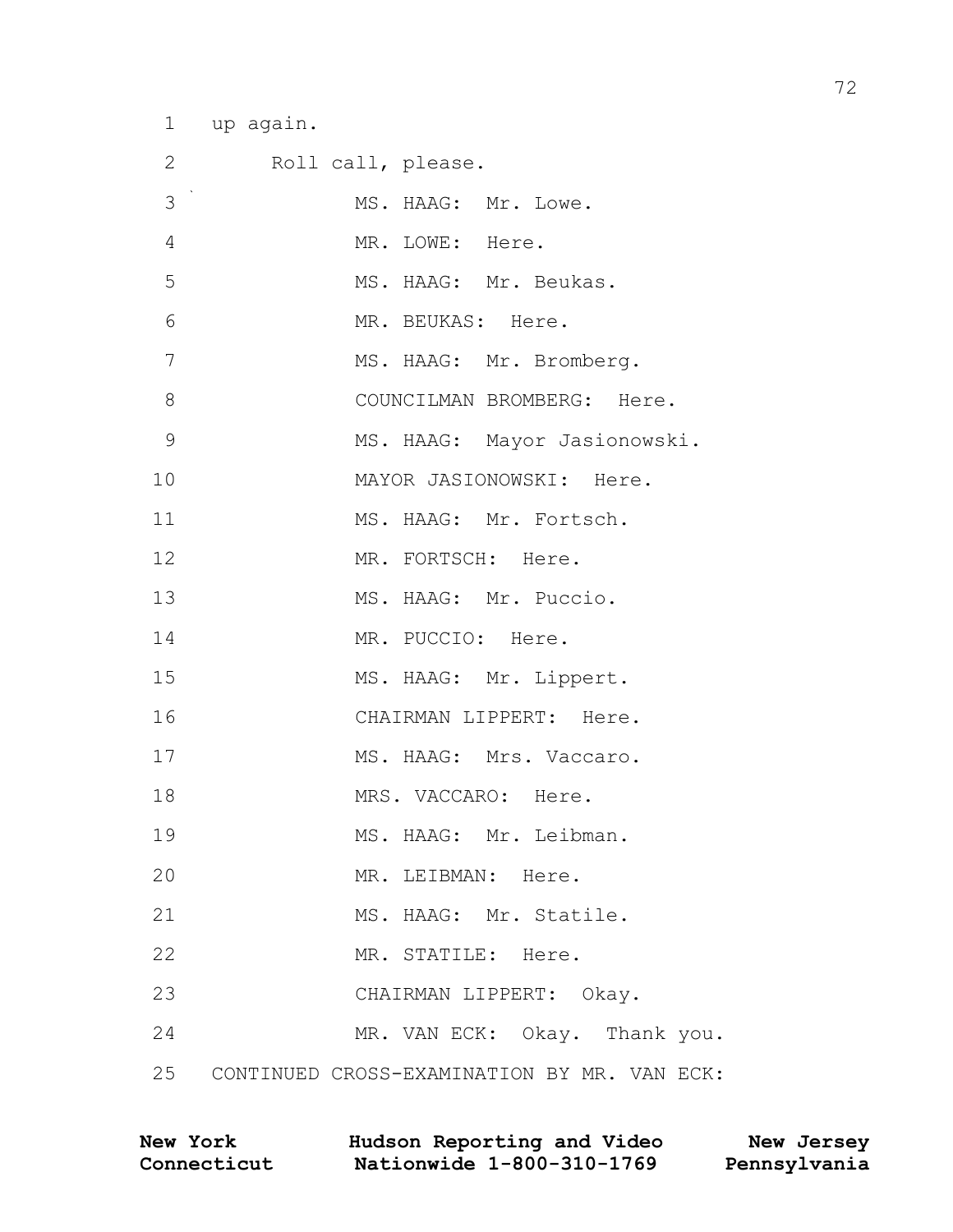Q I'm still following up on some of the discussions with Mr. Statile after the last meeting. Has there been a resolution of the soil sample issue, the LSRP issue? A I don't know. Q That's still open? A I think it's open. 8 MR. WOLFSON: Do you say you don't know because you're not directly involved in that? 10 THE WITNESS: Correct. I'm not directly involved. Q Another open item was the additional exit 13 or egress point that would be across Piermont, near Mark Lane. Has there been any decision whether that's going to be incorporated? A Yes. My understanding, that's going to be incorporated as an exit only. 18 O Also have the additional sidewalks that go out to the road? A Yes. Q Another final follow-up that I have on pie list was near the entrance to the town home community. There is like an island or median. I believe Mr. Statile wanted you to shift that, move that back. A Yes. He's asked us to pull back the nose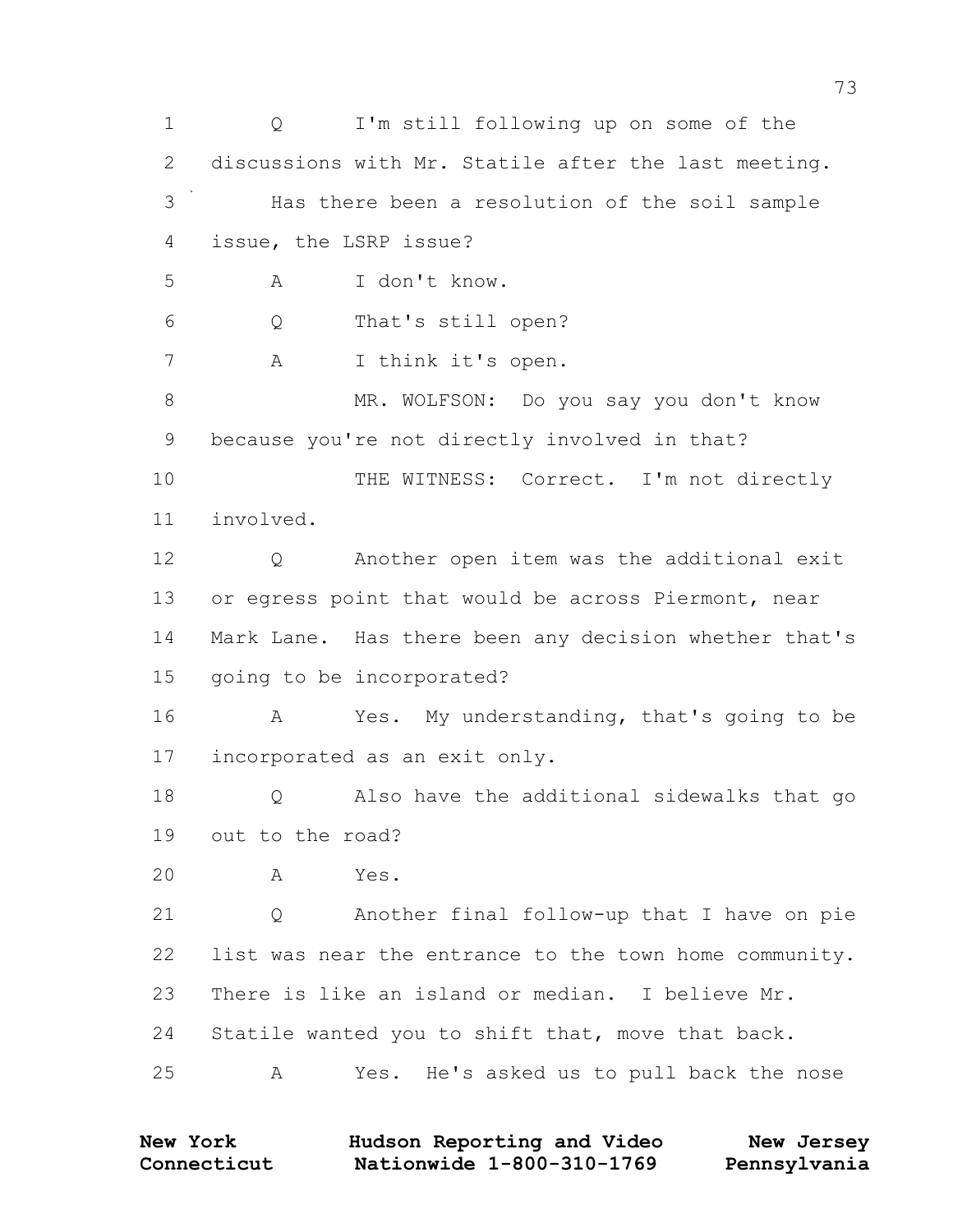of the aisle of the median. We'll do that. Q That is being done. When could we expect revised plans showing some of these changes? Have they been created already? A We have to work on revised plans right now. Q Do you know whether they would be submitted before the end of the process? A They will be submitted before the end of the process. 12 Q And the reason I ask is, there's a chance that some of this may impact the landscaping requirement as you had rows, you know, you are now moving. For instance, you're changing the sidewalk from 4 feet, you're pushing them to the edge of the pavement, maybe 5 1/2 feet. Some of those would impact storm water calculations. Is that fair to say that you will have to rerun some storm water numbers? A Yes. Q Could we expect that to be done before the end of the process? A Yes. Everything will be resubmitted at the same time.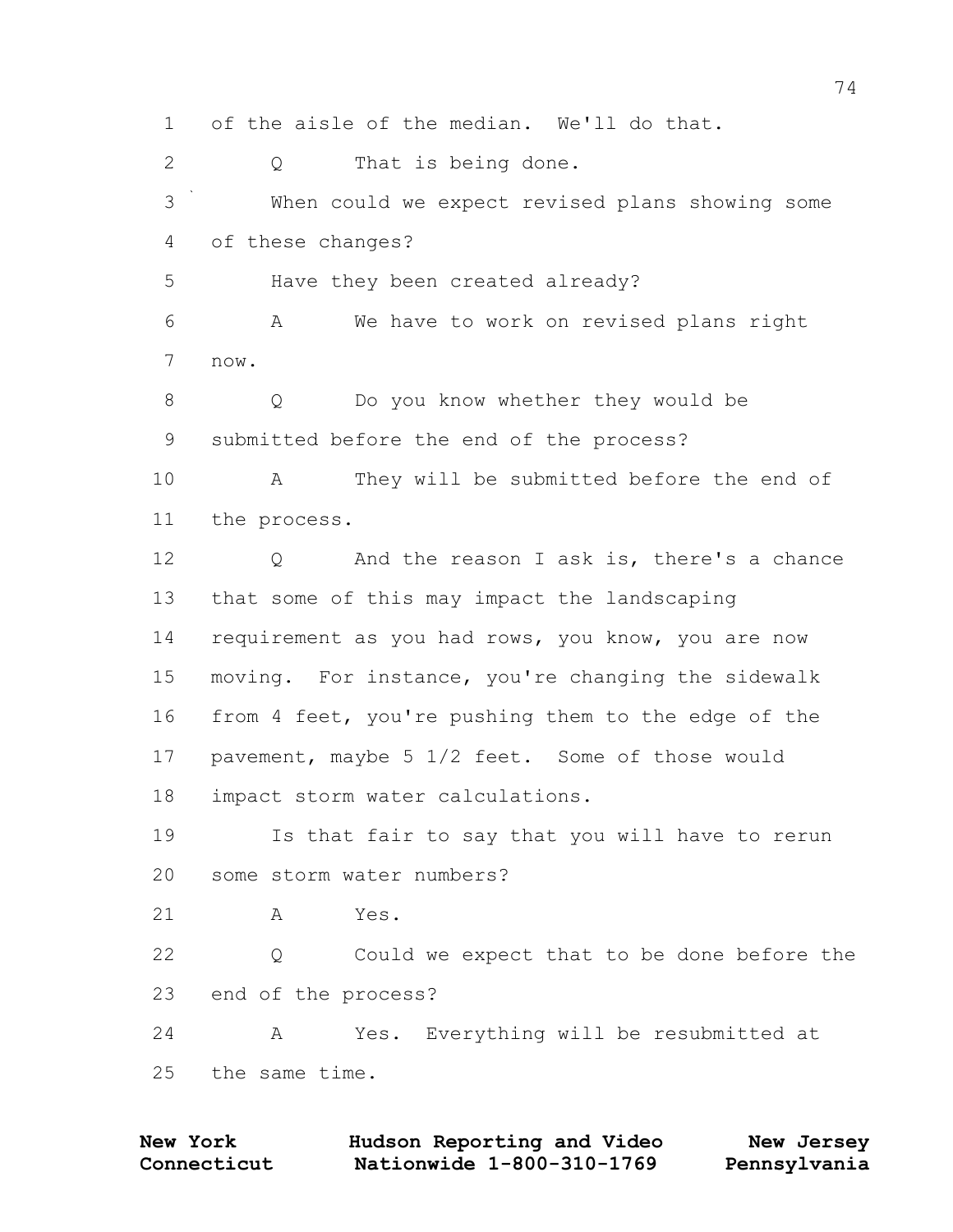Q Talk a little bit about storm water management. I think a lot of the questions have been answered so if I'm repeating myself just give me a nudge. There was talk that there was originally three basins and again tonight you mentioned three basins. Is this being changed to a two basin design? A Yes. As a result of the comments from Mr. Statile we're going to consolidate it down to two basins. Q Would you agree that that would change your storm water calculations, you would have to rerun the numbers? A Yes. Q So that will be done before the process so we can be sure that the new plan meets the requirements? A Yes. Q And you have not yet analyzed whether the new proposal meets the storm water requirements? A We're in the process of making revisions

 right now with the client with storm water standards. Q I believe you said the basins generally

 are going to hold about 4 feet of water. That's going to be used for irrigation purposes and that 4 feet is

| <b>New York</b> | Hudson Reporting and Video | New Jersey   |
|-----------------|----------------------------|--------------|
| Connecticut     | Nationwide 1-800-310-1769  | Pennsylvania |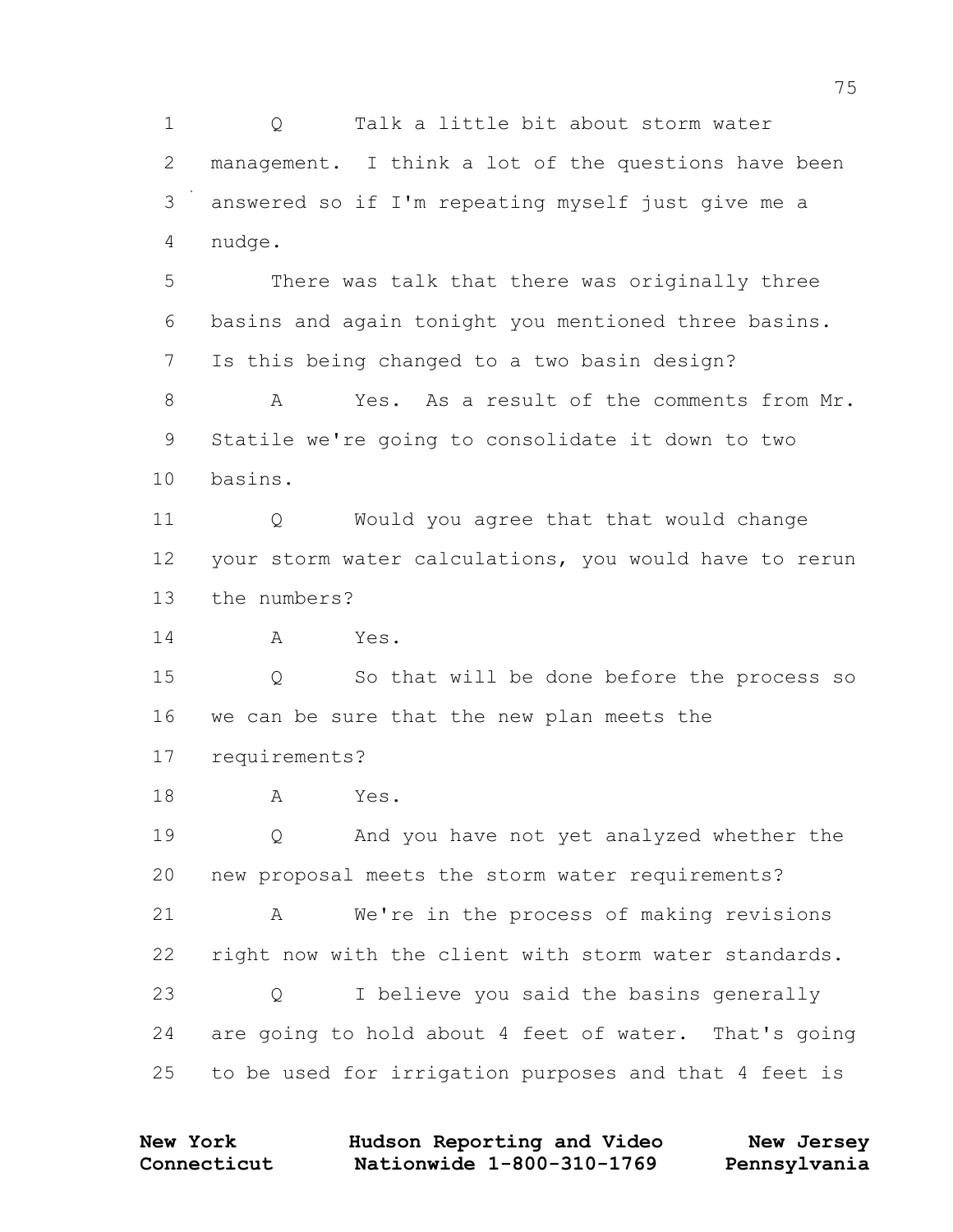2 something you don't have to count as part of the 3 system? 4 A It's part of the system in that it 5 provides the water quality function that we were 6 required to address. 7 Q And you indicated dilution so that helps 8 to dilute? 9 A Correct, it dilutes the pollutants out of 10 the storm water runoff. 11 Q What is the water quality goal? 12 A We have to meet an 80 percent TSS removal 13 which is total suspended solids. 14 Q So you have to remove 80 percent of the 15 suspended solids? 16 A Correct. 17 Q Do you know what the current suspended 18 solids are that go into the Holdrum Brook under 19 existing conditions? 20 A No. 21 Q So we don't know if it will actually be 22 better than current conditions or not for, for water 23 quality? 24 A I don't know. It will be meet DEP 25 standards for water quality treatment.

1 that part of the storm water system or is that

**Connecticut Nationwide 1-800-310-1769 Pennsylvania New York Hudson Reporting and Video New Jersey**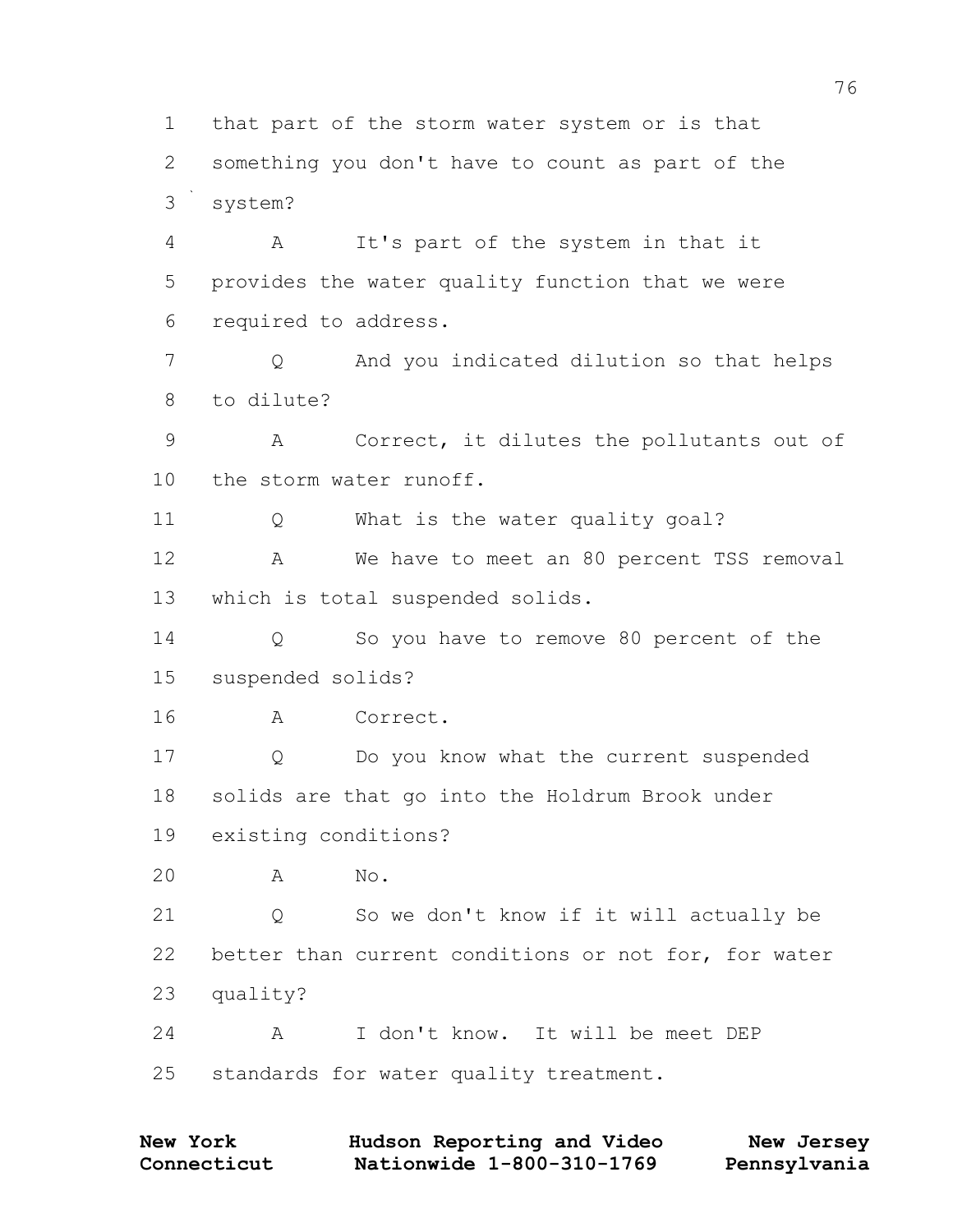Q As far as whether it's going to be a better water quality than current, you don't have that information? A Correct. Q This is an easy one. I couldn't -- I see where the two main basins were that were going to be combined. Can you just point out to me where the third basin is? A The third basin is behind the maintenance facility. Q So it's outline, it's the outline but it's not filled in like the others? 14 A Correct. Q And that is a detention or retention? A That's just a detention basin. Q And that will handle quality and quantity? A Correct. Q Is there any engineering reason you haven't put those basins on the town house lot, like the main basin for instance? I know it's on the golf course lot. Is there any reason you didn't want to put it on the town house lot? A One of the functions of the basin is to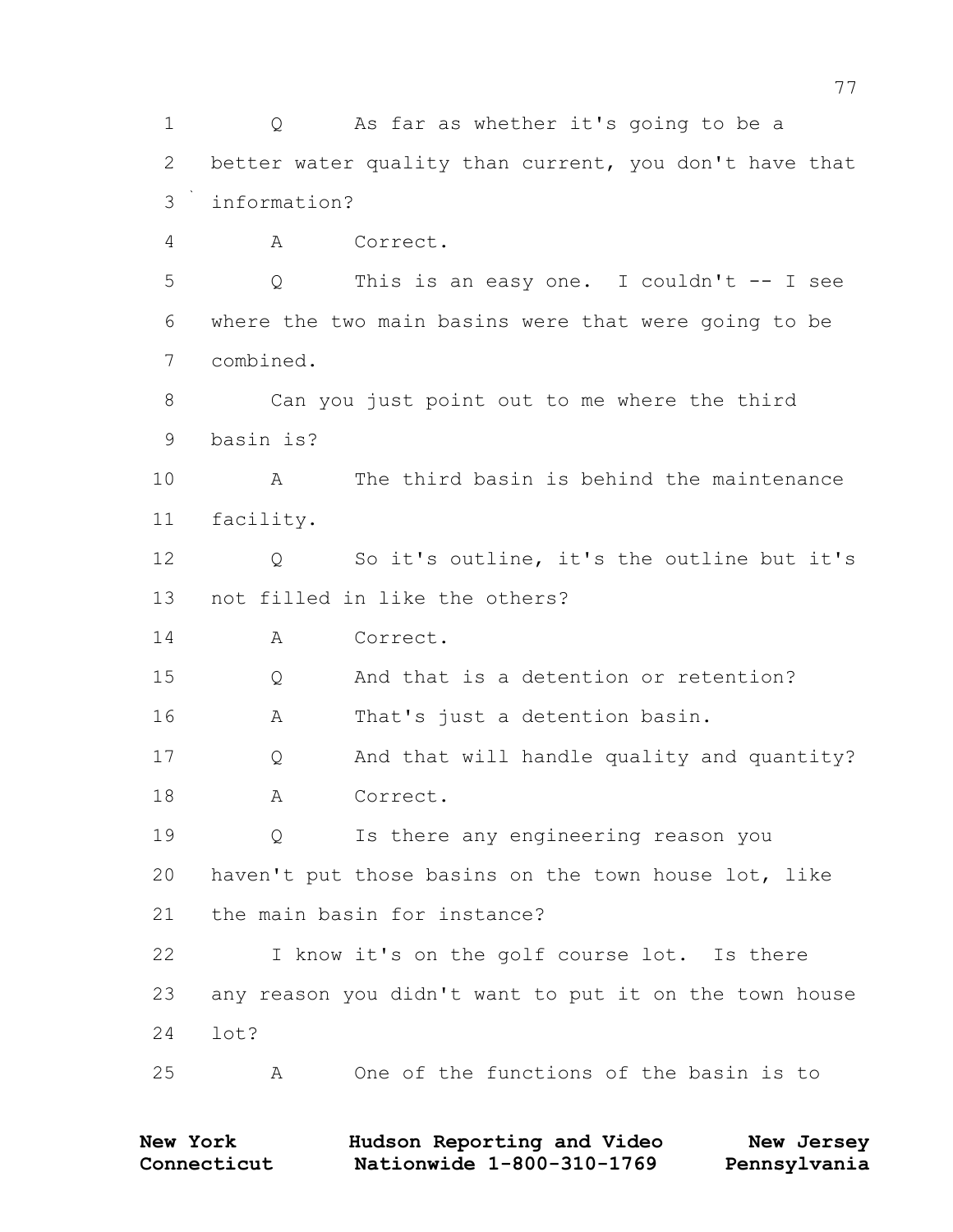provide irrigation for the golf course so the applicant determined that it was more appropriate to locate that facility on the golf course lot. Q Even though the primary purpose is for storm water management for the town house? A And irrigation for the golf course. 7 O The reason I bring that up, you would agree with me that one of the requirements of the storm water plan is maintenance component to the plan? A Yes. Q Have you established that plan yet, the maintenance plan? A We will prepare an operations and maintenance manual as required by the standards. Q Is that something that's going to be presented to this Board prior to approval or following approval? 18 A It can be submitted as part of the submission of the revised plans. Q Only because I represent a lot of condominium associations, there, this is really just for your benefit, they're going to need control over that basin because if something clogs, if something happens -- like, for instance, what happens if it is the association's responsibility and they don't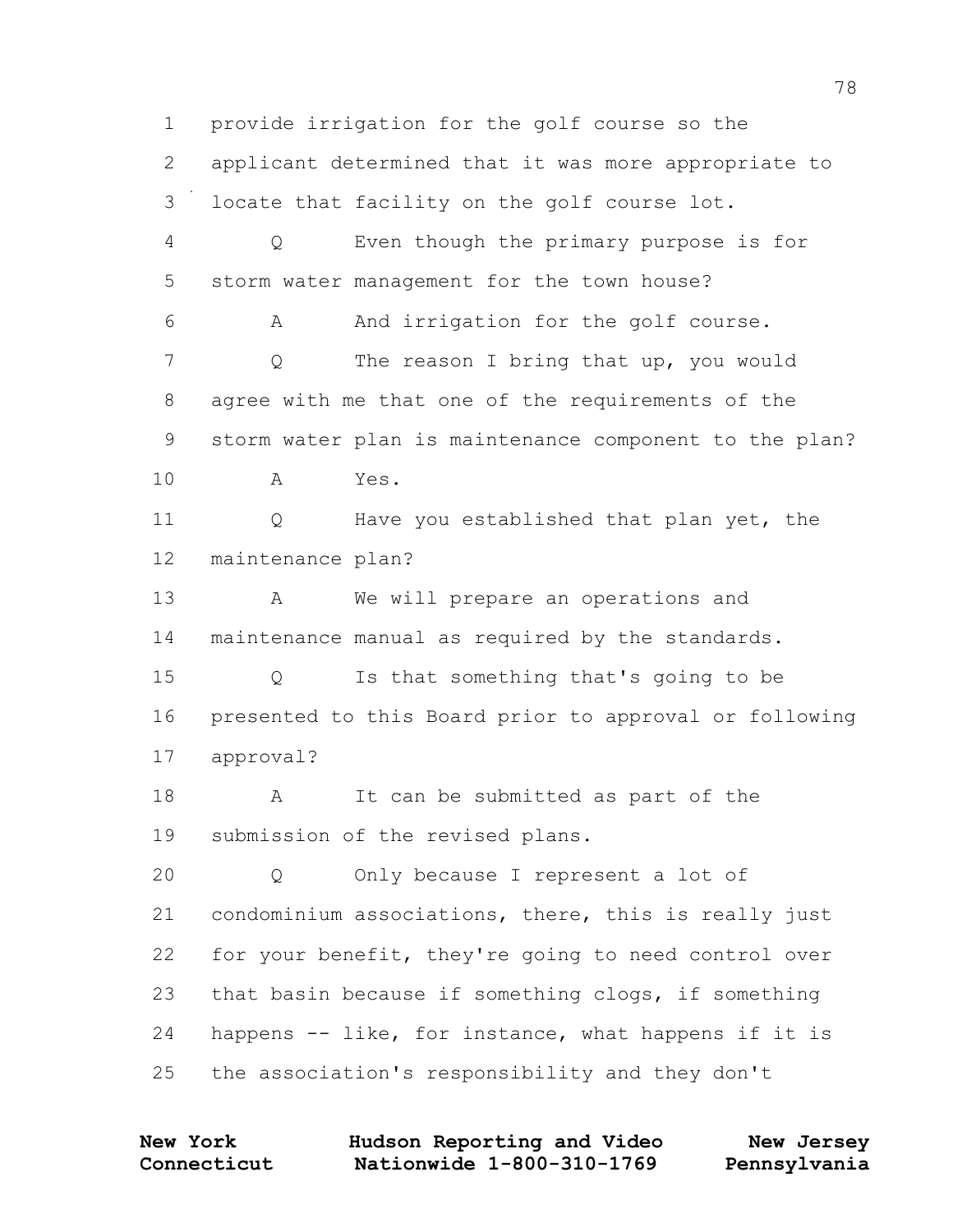maintain it, the regulations require the town step in or somebody else to maintain it or is --

A I don't know.

 Q That's not an engineering question? A No, it's a legal issue.

 Q Okay. Because that's obviously a concern that, you know, the system you're representing would be designed to function properly. What happens when it doesn't? So just a lawsuit between the condo association and the golf course. So to the extent you sort those out, it's to your benefit. So at this point we don't know if it's the golf course association that's doing maintenance?

 MR. SANTOLA: Steve Santola. I'm still under oath. The purpose of having the basin on the golf course lot so the home owners would not be burdened with the maintenance of the basin and to make sure the basin stays operational for irrigation.

 Honestly, there's lots of benefit for having the basin work all the time to be able to water the golf course and so our belief was that the golf club would be, would do a much better job maintaining the basin than the condominium association. It was strategic that it was done that way.

I do agree, however, we have to build it, if we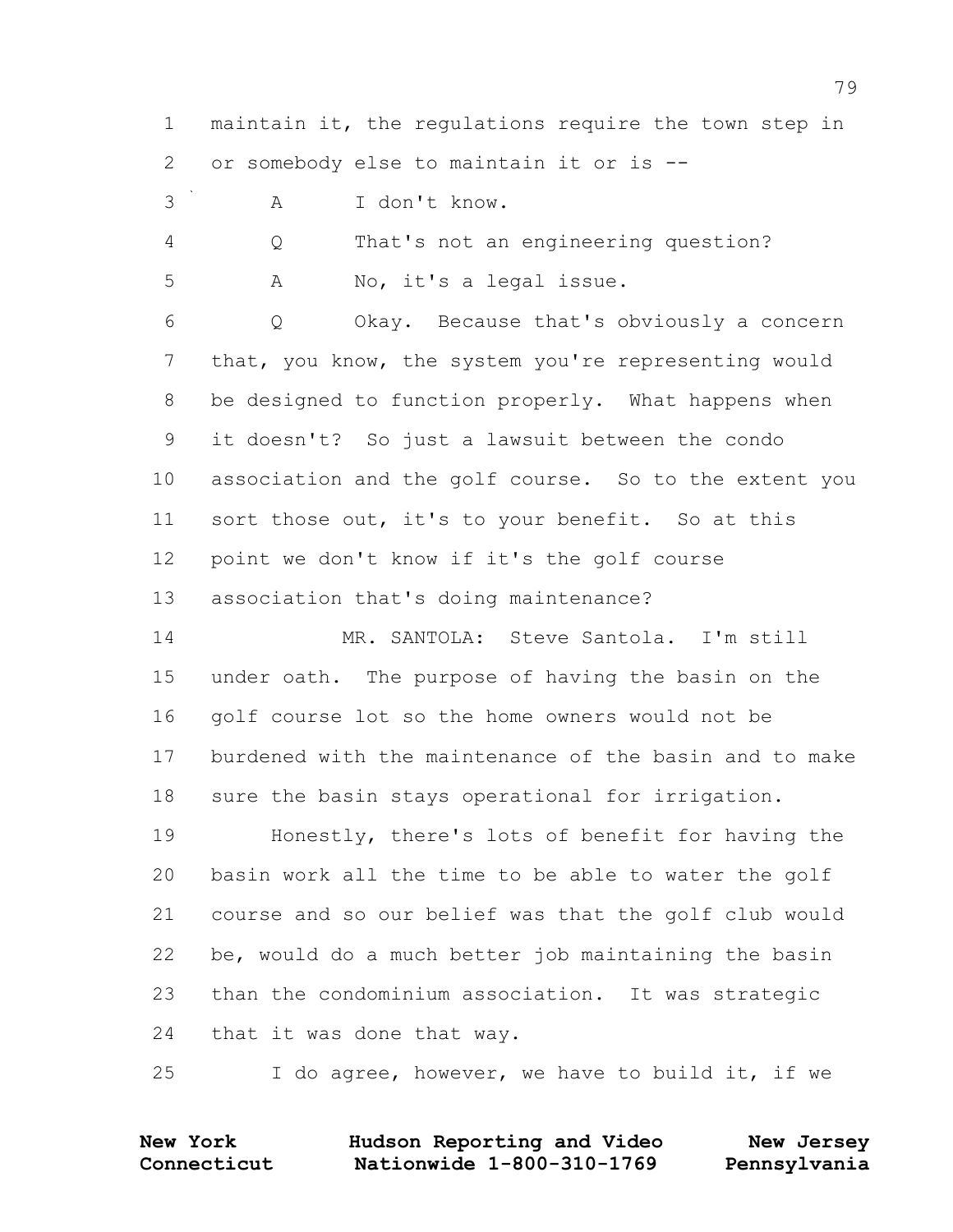1 get there, to the DCA documents. The condo association's ability, if the club were to fall down on its obligation, the basin working properly is a must and they must have some type of cross easements to get in and maintain the basin if the club doesn't. MR. VAN ECK: I appreciate that. As the owners, we do want to make sure someone is going to be maintaining that. MR. STATILE: Part of the maintenance plan as well. 11 Q Talk about water quantity. We have indicated water quantity, water quality, groundwater recharge and non structural tenants. Right. You would agree there are three different ways to prove that you meet the water quantity standards? A Yes. Q And is it fair to say you're utilizing the third option which basically says that you're managing 19 the rate, basically the rate, has to be certain percentages less than the prior rate based on the type of storm? 22 A That's correct. Q Did you do an analysis under the other two approaches? A No.

| <b>New York</b> | Hudson Reporting and Video | New Jersey   |
|-----------------|----------------------------|--------------|
| Connecticut     | Nationwide 1-800-310-1769  | Pennsylvania |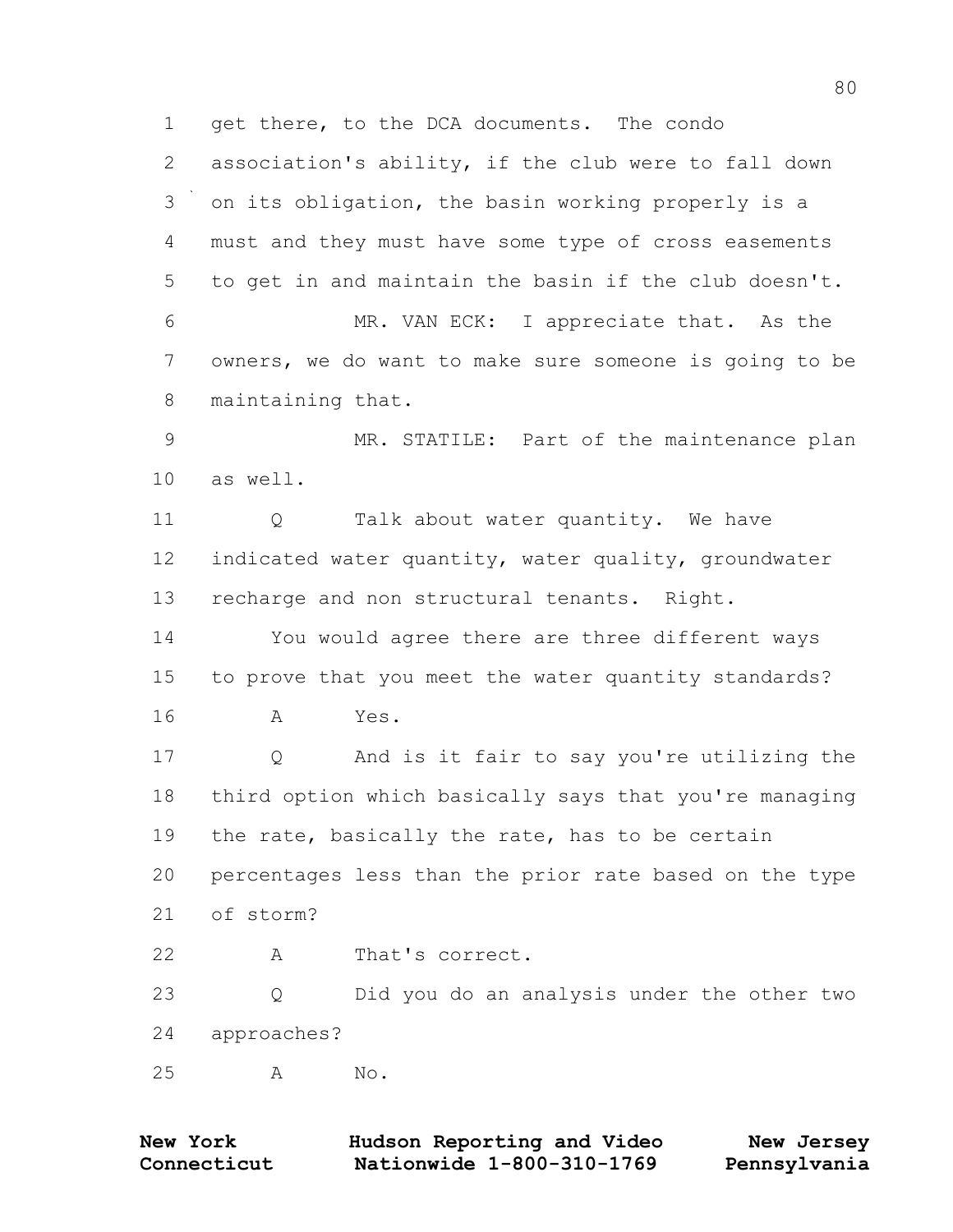1 Q So it's not that those failed and just chose to use the third one. You haven't reviewed those other options?

 A They were not the appropriate choices. Q Right. Option No. 2 says, and I'll read it for everyone, demonstrate hydrologic and hydraulic analysis, that there is no increase as compared to the preconstruction conditions and the peak runoff rates of the storm water leaving the site for the two, 10, 100 year storm events and that the increased volume and change of timing of the runoff will not increase flood damage at or down stream of the site.

 So you could see why we're concerned down stream. You indicated you have not analyzed the down stream.

 A Correct because we chose another option that's acceptable.

18 Q Why was Option 2 not acceptable? A Because we chose Option 3. Option 3 is allowed to be chosen. That's the option we felt appropriate for this design.

 Q I ask because I think I just said that it was inappropriate to use No. 2 but that's not what you're saying?

A Option 3 was the appropriate approach for

| <b>New York</b> | Hudson Reporting and Video | New Jersey   |
|-----------------|----------------------------|--------------|
| Connecticut     | Nationwide 1-800-310-1769  | Pennsylvania |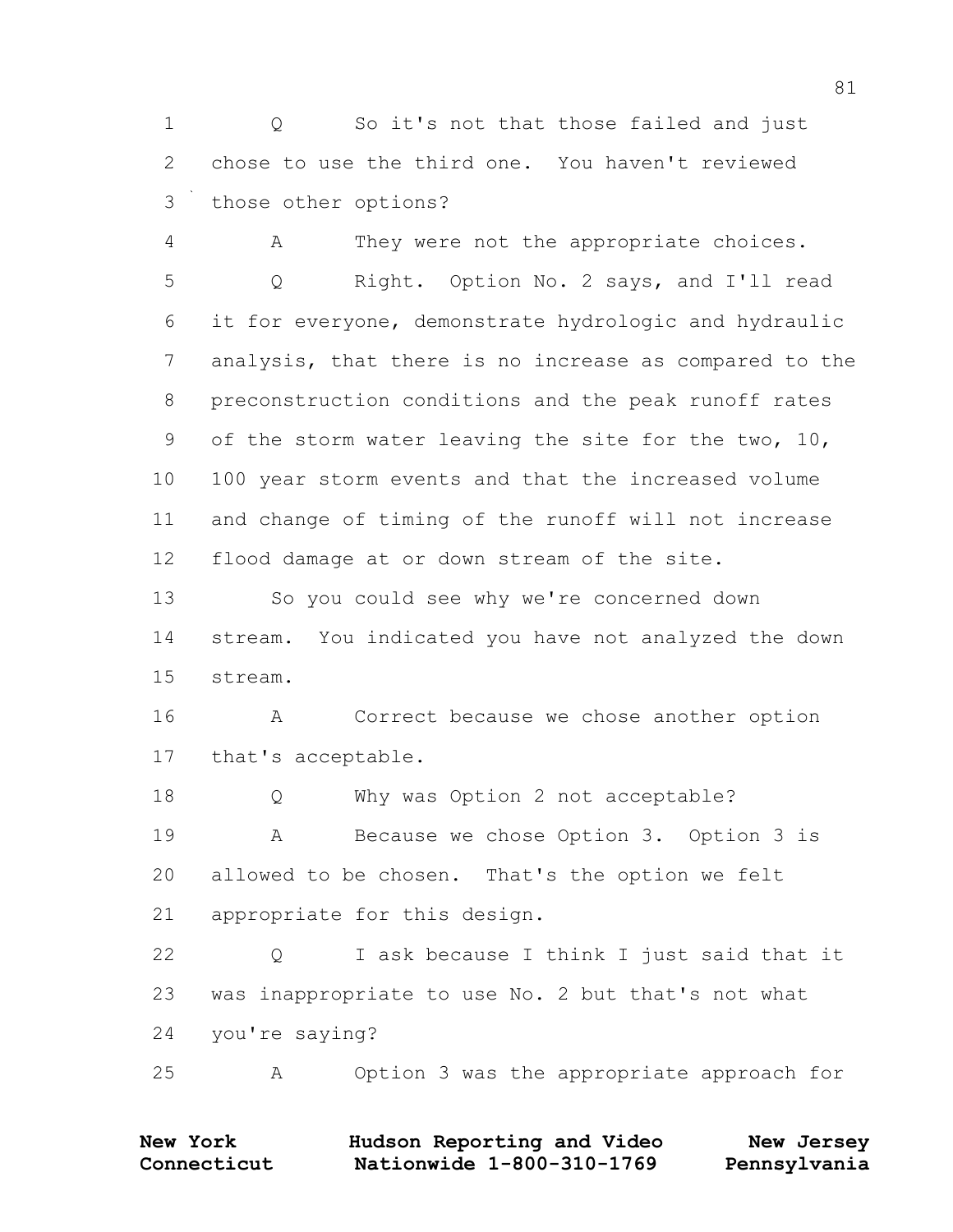this project.

| $\overline{2}$ | Again, you didn't do the other analysis,<br>Q         |
|----------------|-------------------------------------------------------|
| 3              | they didn't -- you just cherry picked No. 3. You just |
| 4              | started with No. 3 and used that approach?            |
| 5              | Because No. 3 was the appropriate option.<br>Α        |
| 6              | Why was three appropriate over the other<br>Q         |
| 7              | two options?                                          |
| $\,8\,$        | Because based on this type of development,<br>Α       |
| 9              | Option 3 was the correct choice.                      |
| 10             | Can you give me --<br>Q                               |
| 11             | From an engineering standpoint Option 3<br>A          |
| 12             | was the appropriate approach.                         |
| 13             | So you always use Option 3 when you do<br>Q           |
| 14             | storm water analysis?                                 |
| 15             | No.<br>Α                                              |
| 16             | Can you give me an example of a different<br>Q        |
| 17             | type of project where you used option No. 2, down     |
| 18             | stream coverage?                                      |
| 19             | A project that has a very minimal increase<br>A       |
| 20             | in impervious surface would be more appropriate for   |
| 21             | Option No. 2.                                         |
| 22             | You would agree with me, one of the goals<br>Q        |
| 23             | of storm water management is to prevent down stream   |
| 24             | flooding.                                             |
| 25             | Correct?                                              |

| <b>New York</b> | Hudson Reporting and Video | New Jersey   |
|-----------------|----------------------------|--------------|
| Connecticut     | Nationwide 1-800-310-1769  | Pennsylvania |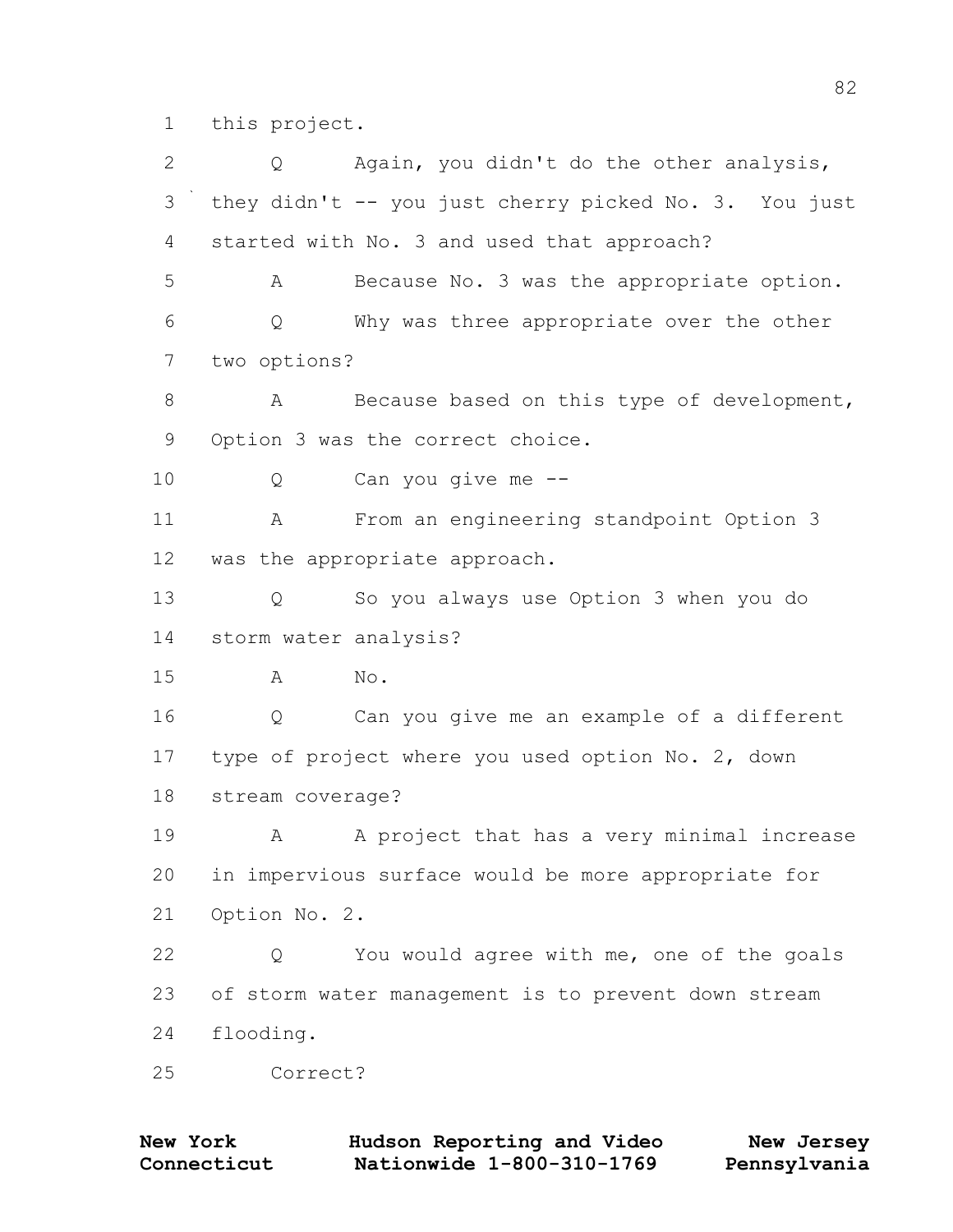1 A Correct.

 Q And you can't tell this Board whether that's going to be met or not?

 A Based on the fact that we have met the standard which is intended to meet the goals of storm water management design, it's our determination that we do not expect negative impact down stream.

8 Q Speaking about groundwater recharge --excuse me, I want to go back a second.

 You've indicated that the rate of storm water is going to be reduced?

A Correct.

 Q But that the volume of storm water will be increased.

Is that true?

A That's correct.

 Q And I believe this is from your report and I want to make sure it's right that the current volume of runoff is 9,776 cubic feet preconstruction and you're moving to 1,201,571 cubic feet.

 Is that fair to say for the hundred year storm? A I don't have the numbers in front of me but that sounds appropriate.

 Q And would that approximately give way to about 2.2 million additional gallons of water?

| <b>New York</b> | Hudson Reporting and Video | New Jersey   |
|-----------------|----------------------------|--------------|
| Connecticut     | Nationwide 1-800-310-1769  | Pennsylvania |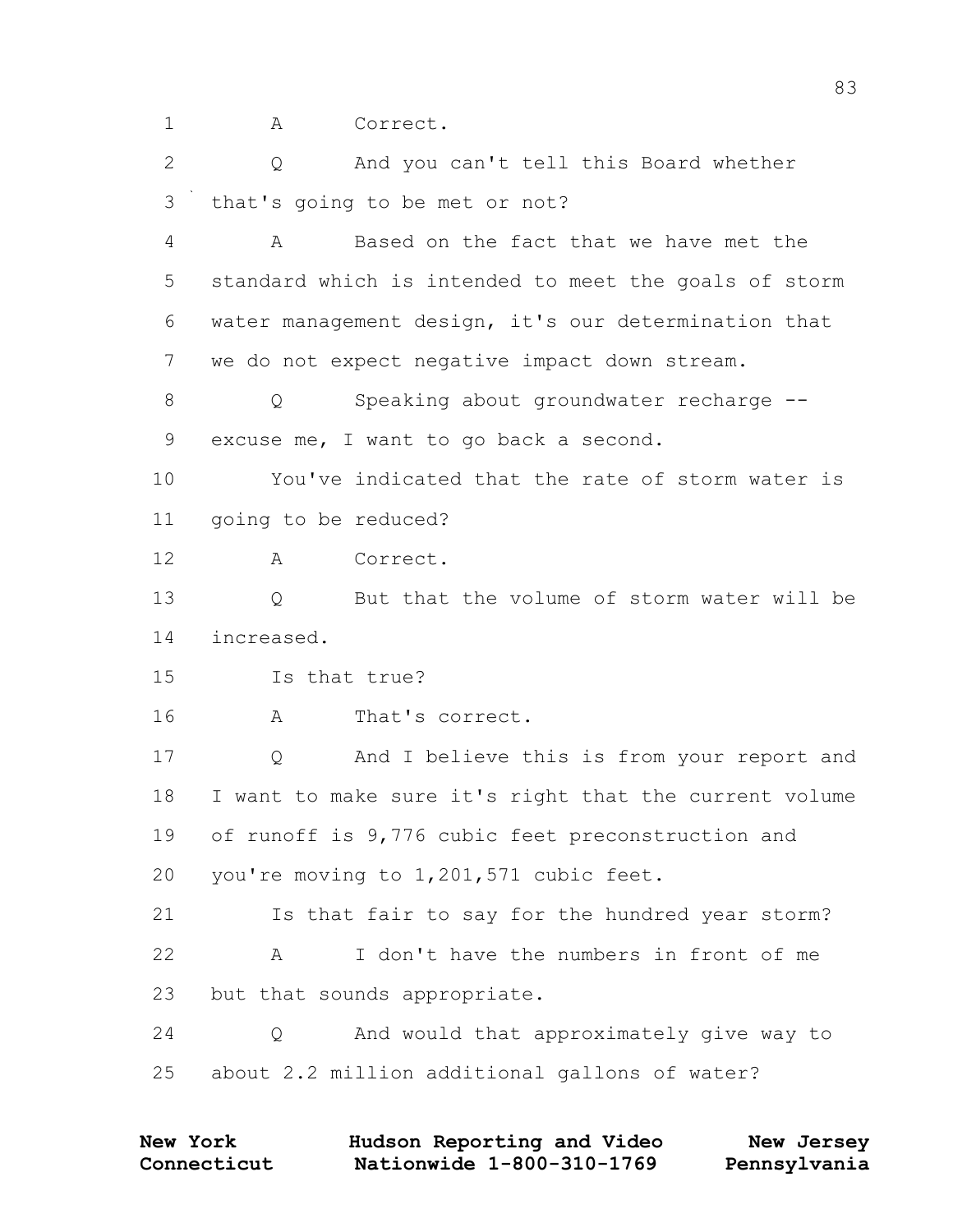1 A That sounds about right.

 Q Do you believe that the stream can handle that additional volume of water?

 A The analysis allows us to analyze based on the peak rate not the volume. That's part of the analysis.

 Q My question was, do you believe that the Holdrum Brook could handle the additional volume of water?

A Yes.

 Q But you haven't studied the stream or the down stream?

13 A No because the analysis actually based on the reductions is intended to address the fact that there's going to be an increase in volume. That's why you have the reduction in the rate.

 Q Groundwater recharge I think you've indicated that it's not applicable to the site?

19 A It's exempt from the requirement.

 Q Would you agree, though, that if it wasn't exempt that this site would actually infiltrate less groundwater than the current condition?

23 A No, I would not agree with that. A significant amount of the runoff from the site is going to be used to irrigate the balance of the golf

| <b>New York</b> | Hudson Reporting and Video | New Jersey   |
|-----------------|----------------------------|--------------|
| Connecticut     | Nationwide 1-800-310-1769  | Pennsylvania |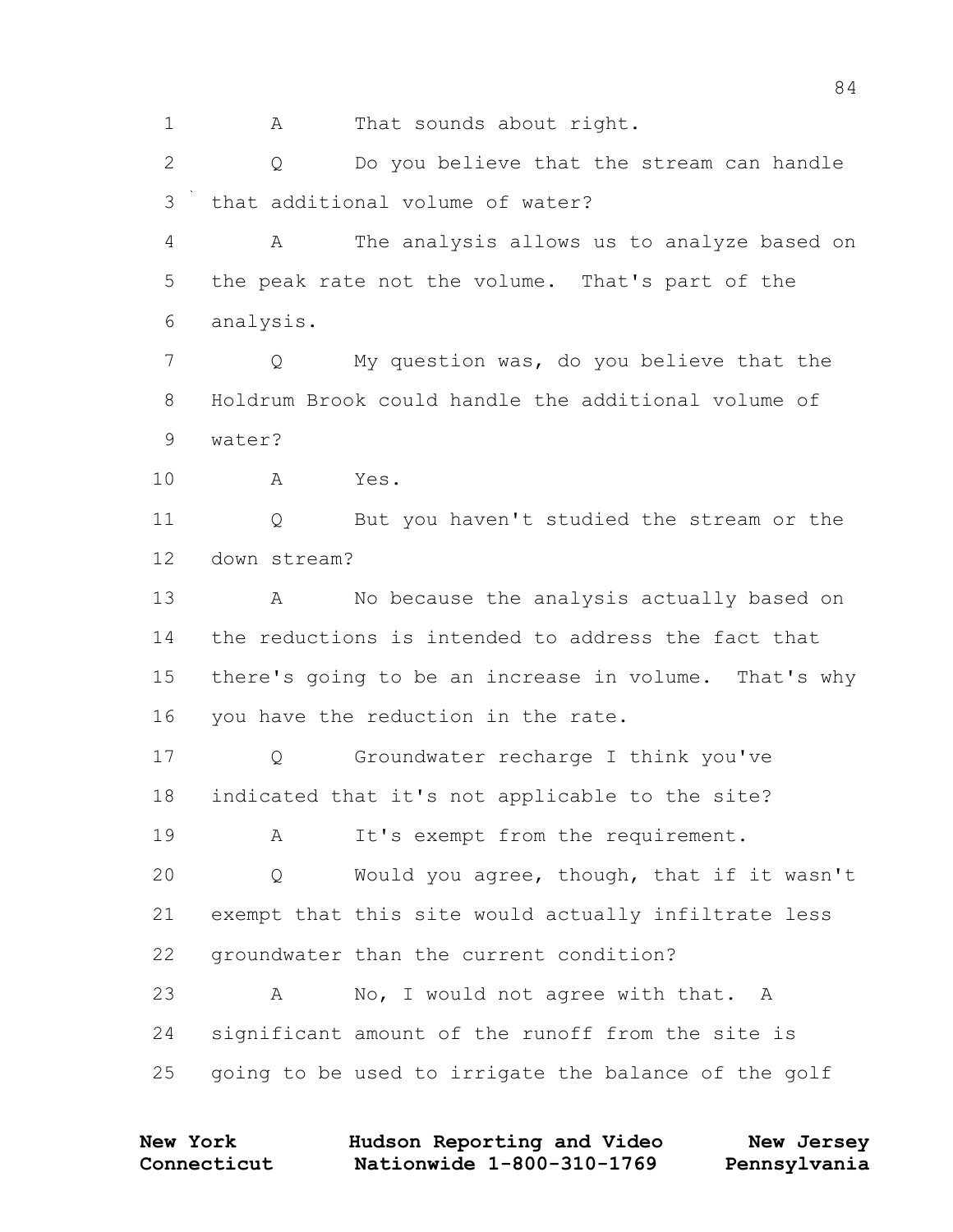course. That's groundwater recharge. They're not required to do that but we are providing recharge even though it's not required. Q On a different piece of property? A On, on the remaining piece of property. Q On Lot A? A Lot A. Q Have you done any analysis to see whether Lot A could handle additional water? It's going to have its own recharge capability based on the storm itself now you're adding to it. Did you do any analysis of that? A There's been no analysis but the intent is to allow to provide for irrigation that's currently being provided through potable water. Q You're trying to move from potable water to using this system? A Yes. Q One of the requirements also is to address non structural techniques to a maximum extent practical. Is that fair? I just want to go through your report on those different non structural techniques. The first one says that you need to protect areas that provide water quality benefits for areas

| <b>New York</b> | Hudson Reporting and Video | New Jersey   |
|-----------------|----------------------------|--------------|
| Connecticut     | Nationwide 1-800-310-1769  | Pennsylvania |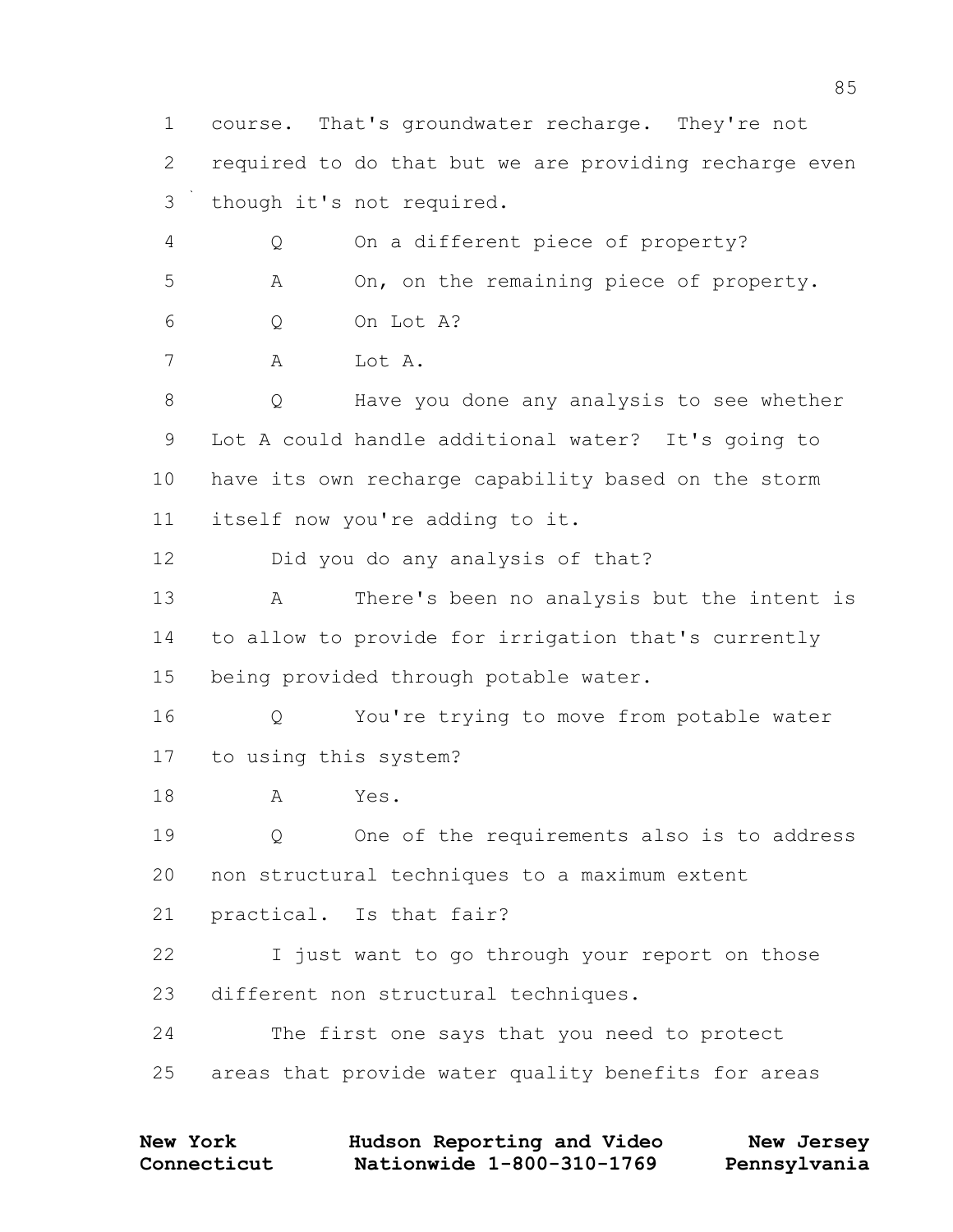particularly susceptible to erosion and sediment loss.

I'm on Page 6 of your report.

 I believe your explanation addresses the second part. You're going to deal with soil, shore up the surfaces, you're going to install impervious cover over it so you're handling, I agree, the soil erosion part of it.

 Are you protecting areas that provide water quality and if so how?

 A The primary areas in this case relative to water quality benefit would be the riparian zone associated with the Holdrum Brook. There's no disturbance within that riparian zone. So we are, so the water quality benefit that exits there now would be maintained.

 Q Are any of the outflow systems with basins, are they within those buffers or do they outflow prior to the buffer?

A Prior.

 Q And then the water naturally would flow through the buffer?

A Correct. As it does today.

Q Using existing channels?

A Correct.

Q The second item says to minimize

| <b>New York</b> | Hudson Reporting and Video | New Jersey   |
|-----------------|----------------------------|--------------|
| Connecticut     | Nationwide 1-800-310-1769  | Pennsylvania |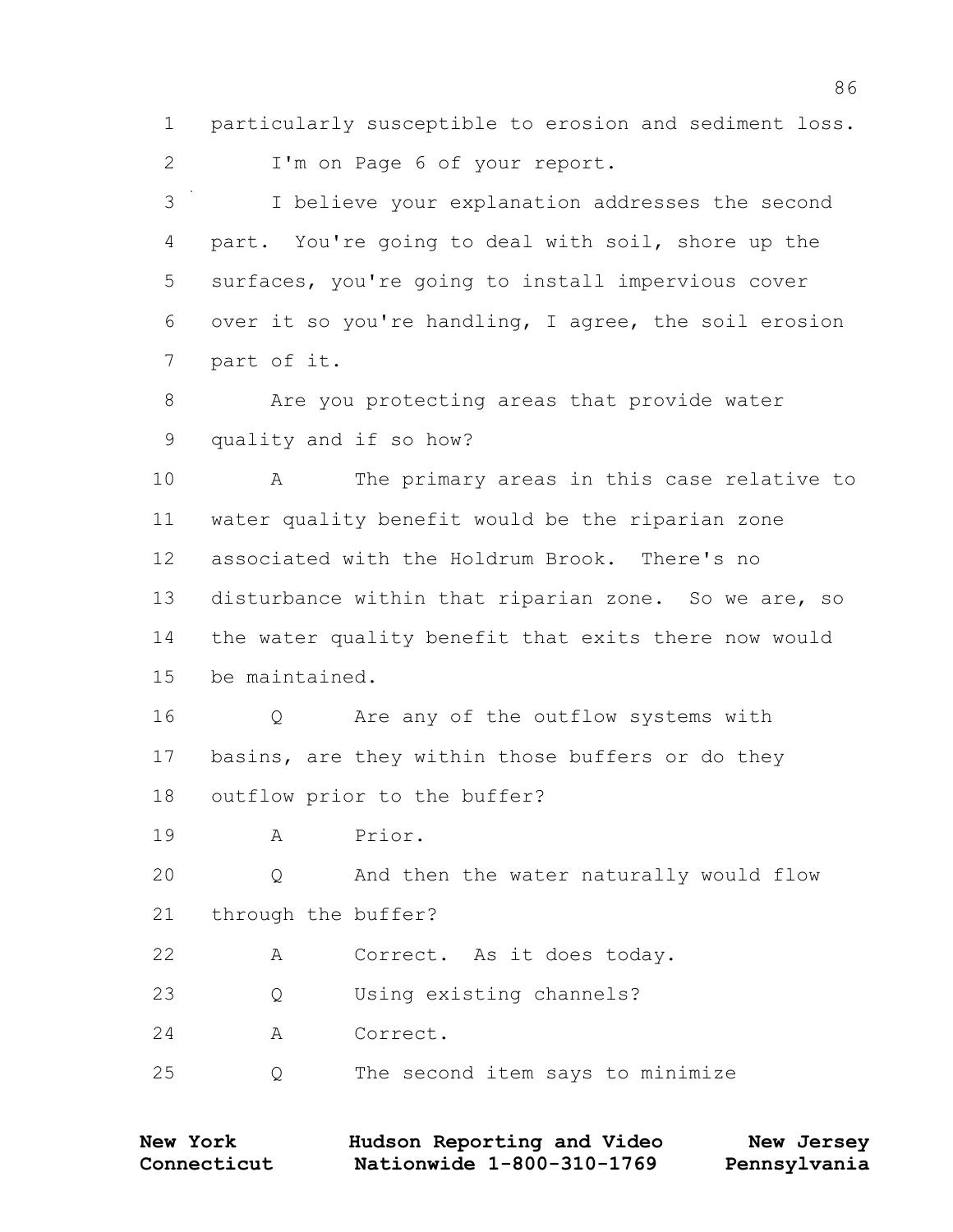impervious surface and break up or disconnect the flow of the runoff over the impervious surfaces. I believe you explained in your report how you try to minimize impervious surface making the road minimum size required.

Correct?

 A Correct, and eliminating sidewalk on the second side.

 Q So that eliminates some impervious surface.

 Have you undertaken any efforts to break up the flow of the impervious surfaces?

 A In this case because of the desire to utilize the storm water for irrigation, we really need to get as much of the storm water runoff as possible into the storm water management basin so that ws one of the goals of this design. This design is a little bit unique in that the storm water runoff was being reused to irrigate the golf course.

 Q So you couldn't -- there's the jogging path, that's not going to be a permeable surface, that's impervious? A That's solid.

 Q Parking areas, those couldn't be made impervious to absorb some of the water?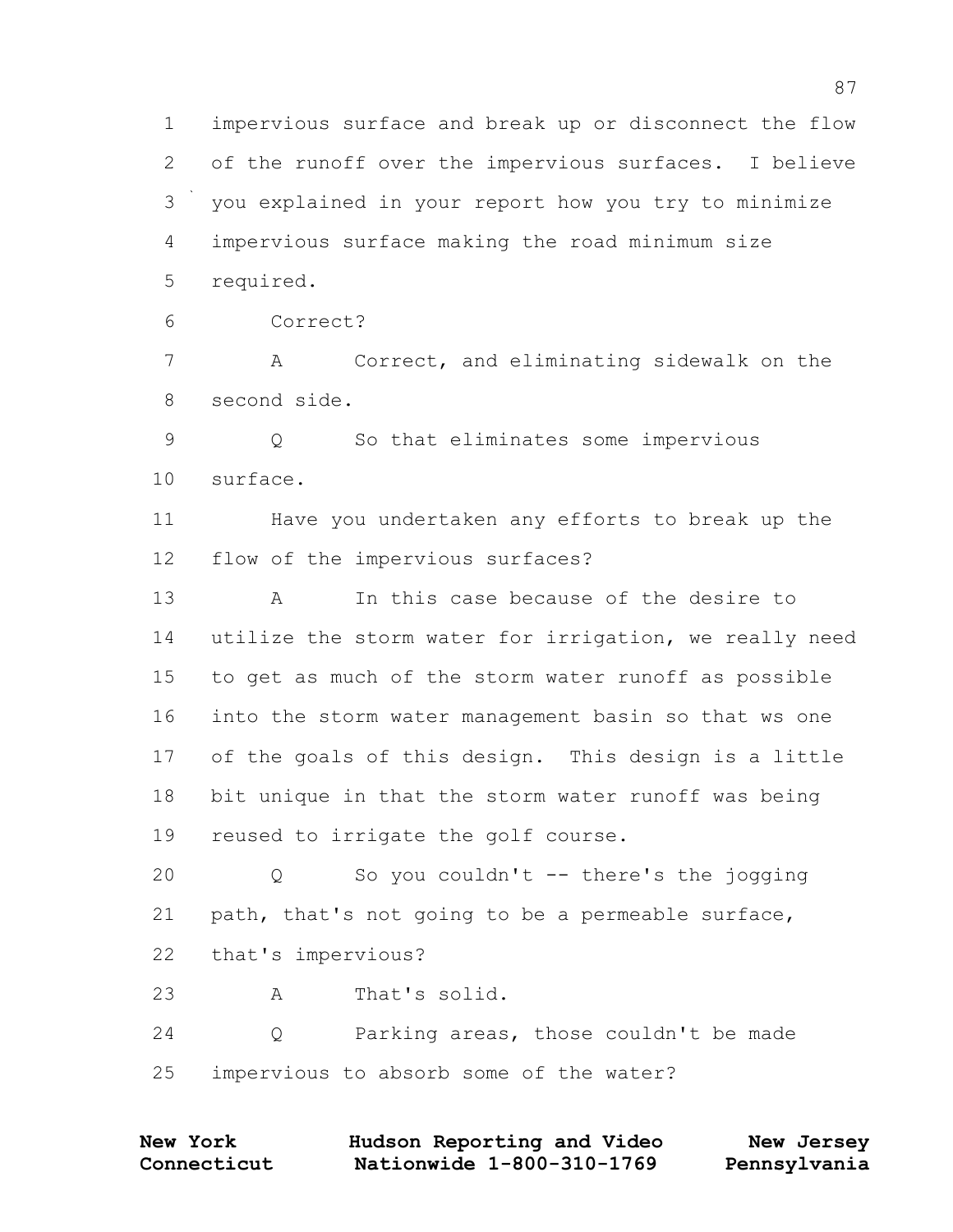1 A That's correct. We're trying to maximize the storm water runoff that lands in the storm water basin so, for irrigation.

 Q Is that a purpose of the storm water plan to maximize the private golf courses use of irrigation?

 A The, the intent to reuse the storm water runoff is actually very positive with respect to the goals and standards. Okay. So instead of simply discharging it's runoff into the stream, it's being recharged into the ground. It also eliminates the use of potable water. It reduces the need for potable water.

Q I'm going skip No. 3.

 No. 4 says minimize decrease in preconstruction time of concentration. Can you just very briefly describe what time of concentration is?

18 A Sure. Time of concentration is the amount of time it takes for a drop of rain to get to a collection point.

 Q And the goal is to have that take longer? A Correct. The longer it takes the less the runoff in general.

 Q And it has nothing to do with the saturation of the soil, not a maximum saturation that

| <b>New York</b> | Hudson Reporting and Video | New Jersey   |
|-----------------|----------------------------|--------------|
| Connecticut     | Nationwide 1-800-310-1769  | Pennsylvania |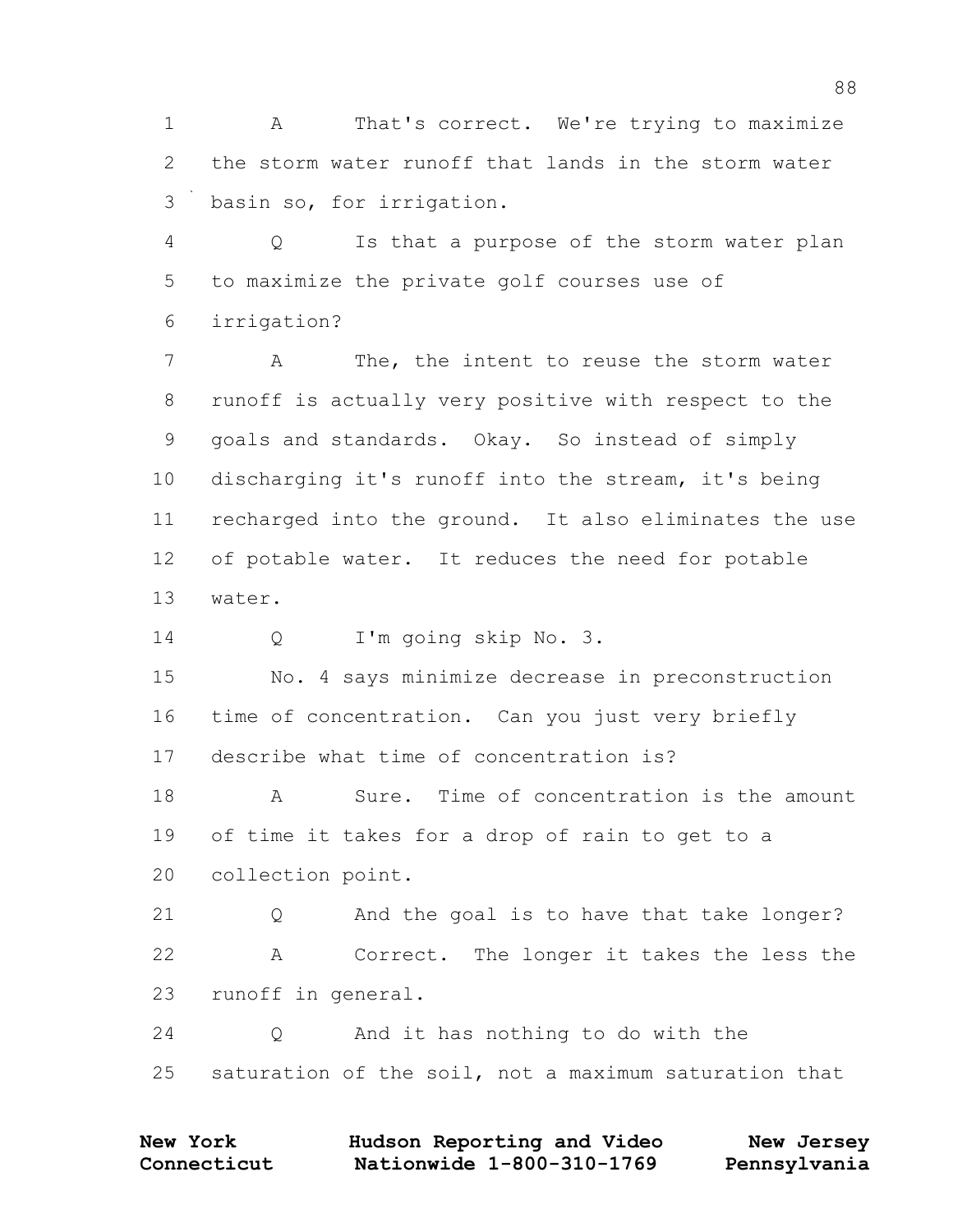happens at time of concentration so that it then starts to runoff?

 A No. It does have to do with what the surface cover is so the water flows slower over a grass surface than it does over paved surface so it effects the time.

7 O So here you're keeping that the same by taking grass and using grass?

 A In this case, again, since we're trying to maximize the amount of water that lands up in the pond we are able to utilize, in some locations, grass swales to transport the water. So that increases the time.

 Q No. 5 says to minimize land disturbance by clearing and grading.

 Right, there's going to be a lot of clearing and grading of the site?

18 A Well, with respect to clearing, there's very, actually limited vegetation out there in existing conditions so clearing existing vegetation is limited because there's not that much out there. It's pretty much a wide open golf course.

 There is regrading necessary to accommodate the project, yes.

Q Do you know how many trees are being

| <b>New York</b> | Hudson Reporting and Video | New Jersey   |
|-----------------|----------------------------|--------------|
| Connecticut     | Nationwide 1-800-310-1769  | Pennsylvania |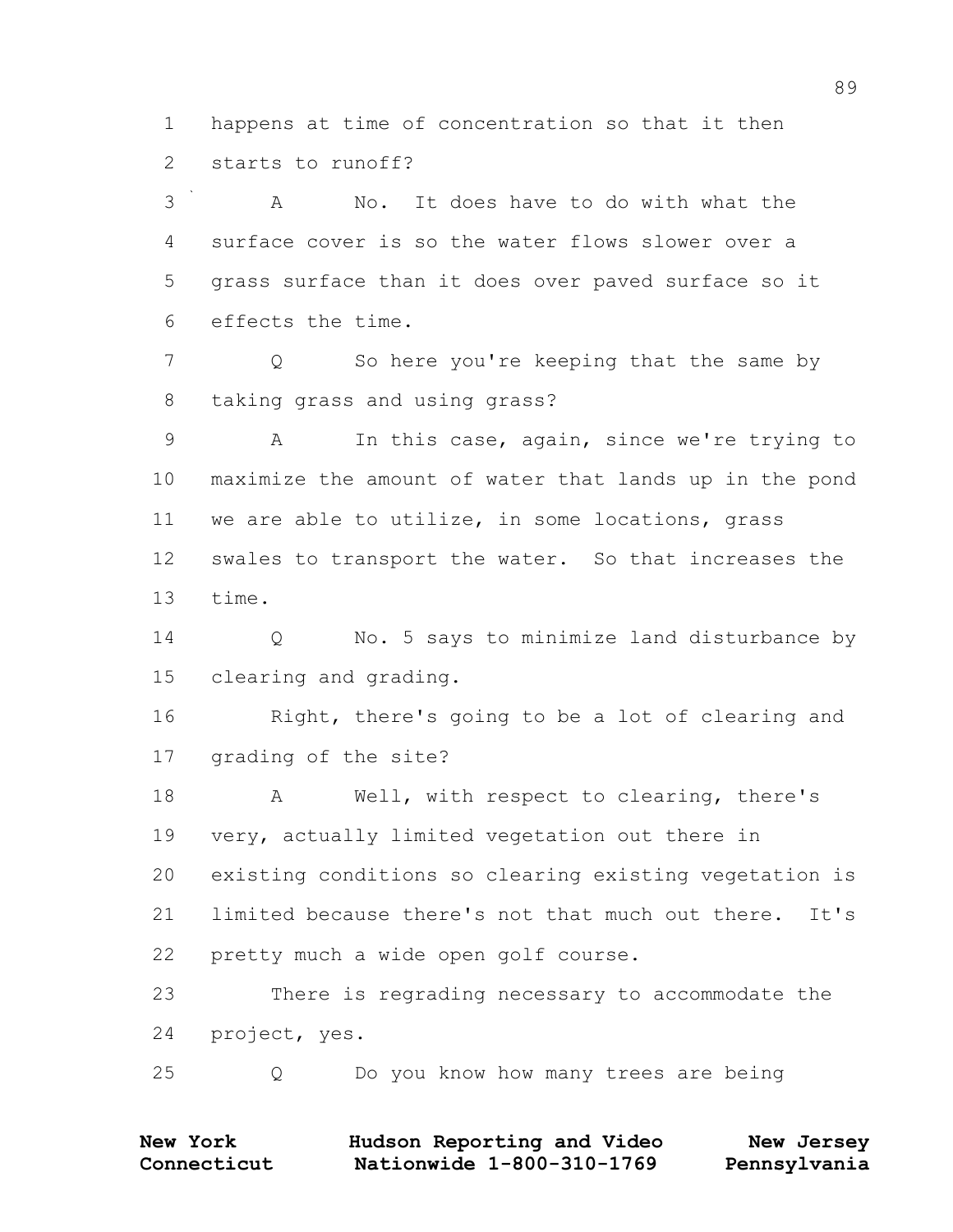removed as part of this project?

| $\mathbf{2}$   | I think that's, the landscape architect<br>A         |
|----------------|------------------------------------------------------|
| 3              | would know that. There's an analysis on the plans.   |
| $\overline{4}$ | I believe it's 230 some odd trees so there<br>Q      |
| 5              | will certainly be some clearing of vegetation.       |
| 6              | There's been an effort to try to maintain<br>Α       |
| 7              | some of the trees even within the development area.  |
| $8\,$          | Let's skip No. 6 and go to No. 7 which<br>Q          |
| 9              | talks about minimizing the use of lawns, fertilizers |
| 10             | and pesticides. I believe in one of the others you   |
| 11             | said you're going to use lawns to try to meet the    |
| 12             | standard. So do we meet this requirement, No. 7?     |
| 13             | There is, there is areas proposed as lawns<br>A      |
| 14             | because that's appropriate for this type of          |
| 15             | development. Further use of the fertilizers and      |
| 16             | pesticides I'll leave to the landscape architect.    |
| 17             | You have had enough on structural<br>Q               |
| 18             | techniques. You would agree the final component for, |
| 19             | certainly for the water basin, the storm water       |
| 20             | management basin is certain safety standards.        |
| 21             | Is that fair?                                        |
| 22             | Yes.<br>Α                                            |
| 23             | Has the design of the basin been finalized<br>Q      |
| 24             | and you can see the safety standards have been       |
| 25             | incorporated?                                        |

**Connecticut Nationwide 1-800-310-1769 Pennsylvania New York Hudson Reporting and Video New Jersey**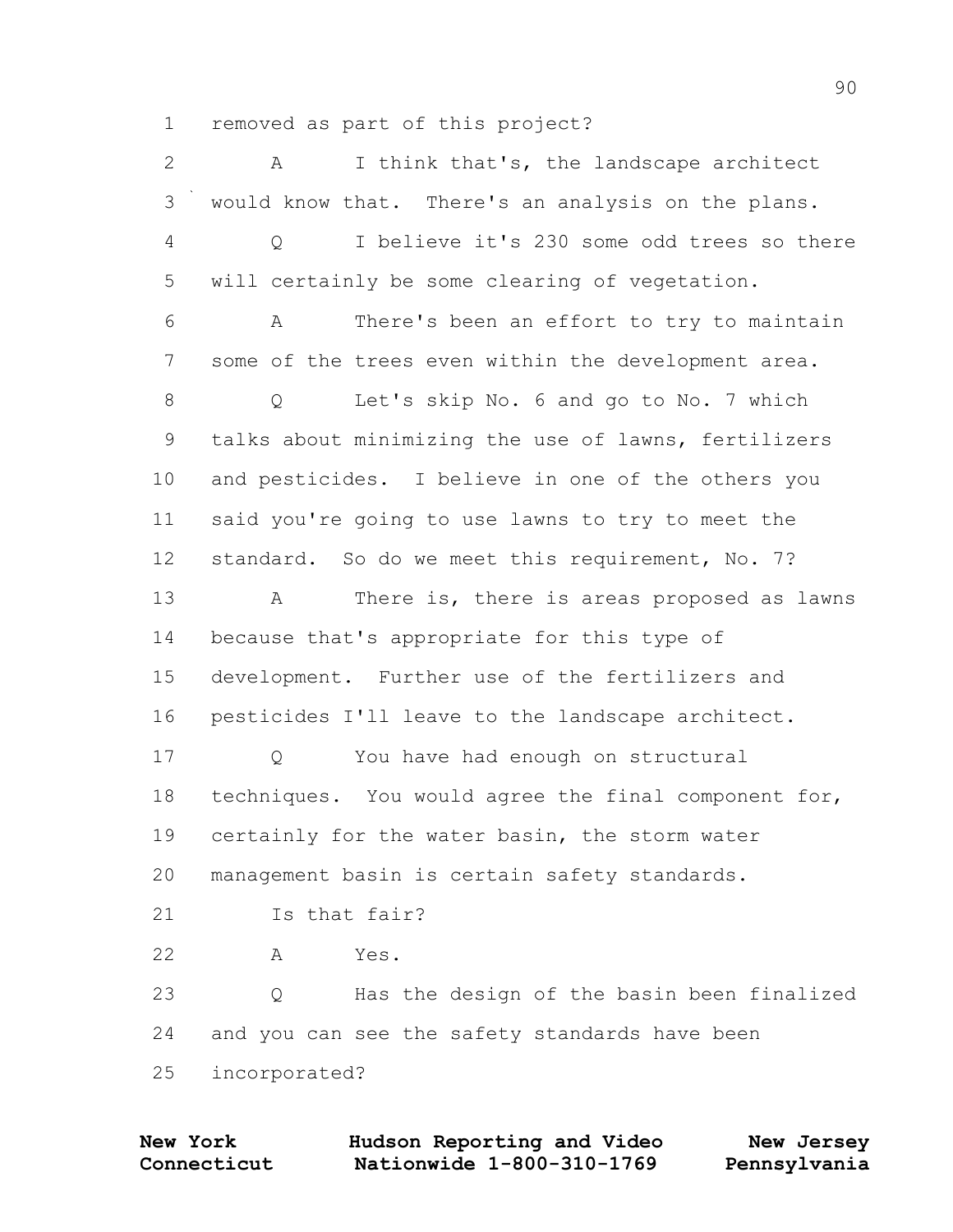A The basin is actually going to be modified based on comments from Mr. Statile. And the appropriate safety standards such as safety levels will be incorporated into the design. I believe, also, that we're going to install a fence around the basin. Q Are you going to have a step system supposed to be, the basin is supposed to be stepped so it allows people to escape? 10 A The safety/level is what the step, just another word for step. Q So there is room for that element in your current? A Yes. Q Very quick. Getting back to the landscape buffer area. Would you agree one of the requirements of the ordinance as part of the buffer is to use a 4 foot planted earthen berm? A I believe that's one of the options to be utilized. I refer anything relative to the landscape buffer to the landscape architect. Q Do you have any knowledge of whether there are berms proposed in the buffer area? A I think there are some berms along the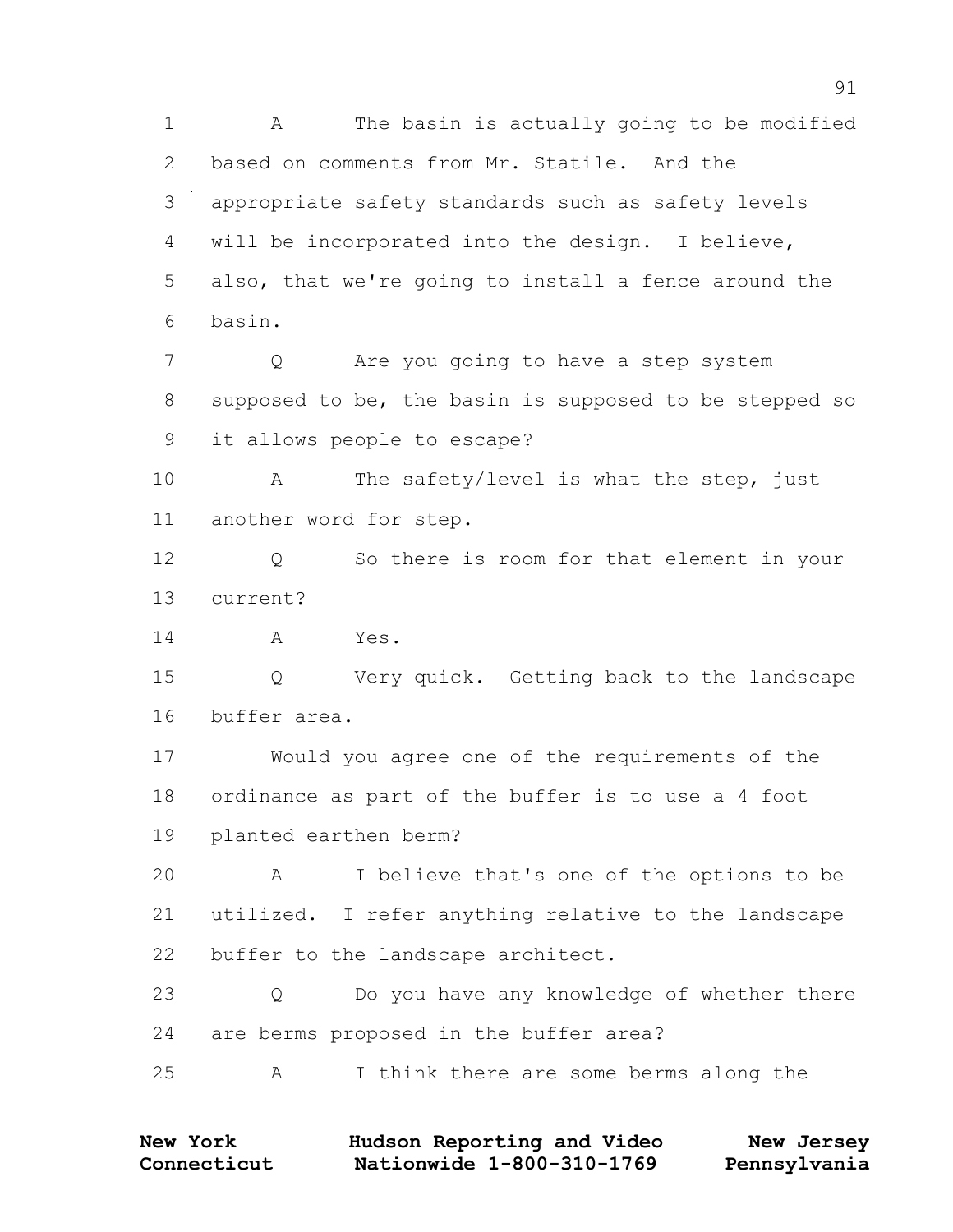1 buffer area along Piermont.

2 Q I'll address further questions to the 3 landscape architect.

4 A Yes.

5 Q I believe you have addressed this in 6 general and I just want to see if there's been an 7 update.

8 What is the water supply usage from Suez? 9 What's the anticipated usage?

10 A Oh, I don't know.

11 Q Okay. It's in your report and you're not 12 changing that. I think it was 50,000 gallons.

13 A There's no changes proposed and we 14 actually have our application pending with Suez.

15 Q Do we know whether that supply will be 16 available?

17 A Our understanding from Suez is that the 18 water is available.

19 Q And that will be provided prior to any 20 vote. It is important that essential things like 21 water supply, sewage have to be feasible in order for 22 a site plan to be granted so I want to make sure that 23 information is provided.

24 A That will be a condition of approval. 25 MR. WOLFSON: She's testified that she's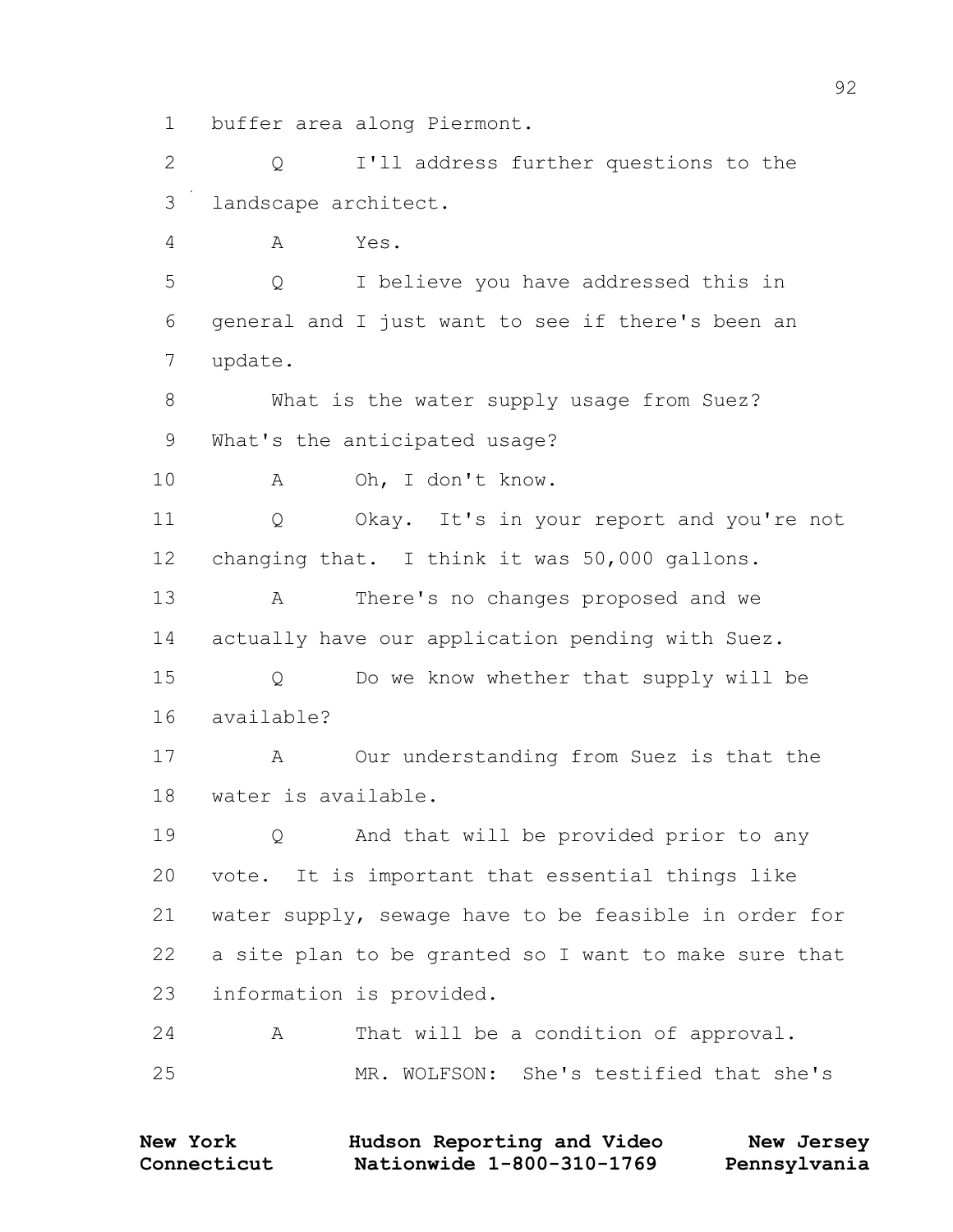been informed or we've been informed that that supply is available.

 MR. LEIBMAN: I'm sure if it's not you're not going to build the project. People who move in will want water. The same with thing with sewer requests. Is there a final approval? A There's no final approval. Q Is that pending or has it not been submitted? A No, it hasn't been submitted yet because we can't proceed with the next step in the process until we have site plan approval. Q All right. We're getting to the end of my list so I didn't take too long. The endangered species, I believe an environmental impact study has been presented you testified to earlier? A Yes. Q Are you qualified to testify to anything that's in that report about endangered species? A No. Q Do you know if Miss Jones, the biologist, is going to be appearing here to address those questions? A No.

| <b>New York</b> | Hudson Reporting and Video | New Jersey   |
|-----------------|----------------------------|--------------|
| Connecticut     | Nationwide 1-800-310-1769  | Pennsylvania |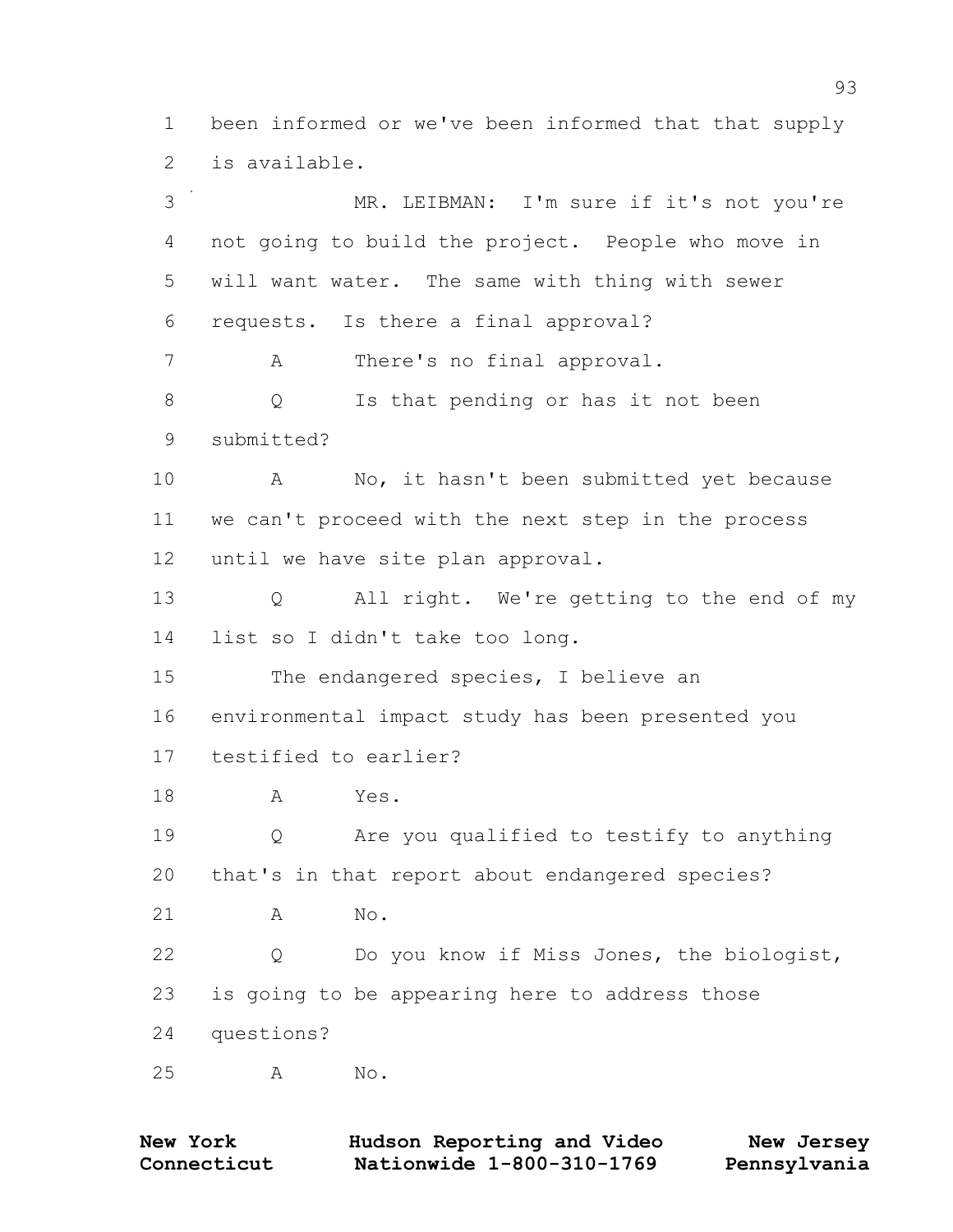1 0 I think she indicates that there are bald 2 eagle nests in the vicinity. 3 MR. WOLFSON: She's not going to be 4 available to testify. 5 MR. VAN ECK: Mrs. Jones. 6 Q From an engineering standpoint, are there 7 any restrictions on your development if there are 8 threatened or endangered species on the site? 9 A Not to my knowledge, not in the area that 10 we're proposing to develop. 11 Q So you've considered that as part of your 12 design? 13 A Yes. 14 MR. VAN ECK: That's all I have. 15 Thank you. 16 CHAIRMAN LIPPERT: Okay. Any Board 17 Members have any questions of this witness? 18 Seeing none, let's move along with the next 19 witness. 20 MR. WOLFSON: Thank you. I call Karl 21 Pehnke, our traffic expert. 22 MR. LEIBMAN: Raise your right hand to be 23 sworn. 24 Do you swear or affirm the testimony you're 25 about to give is the truth, the whole truth, nothing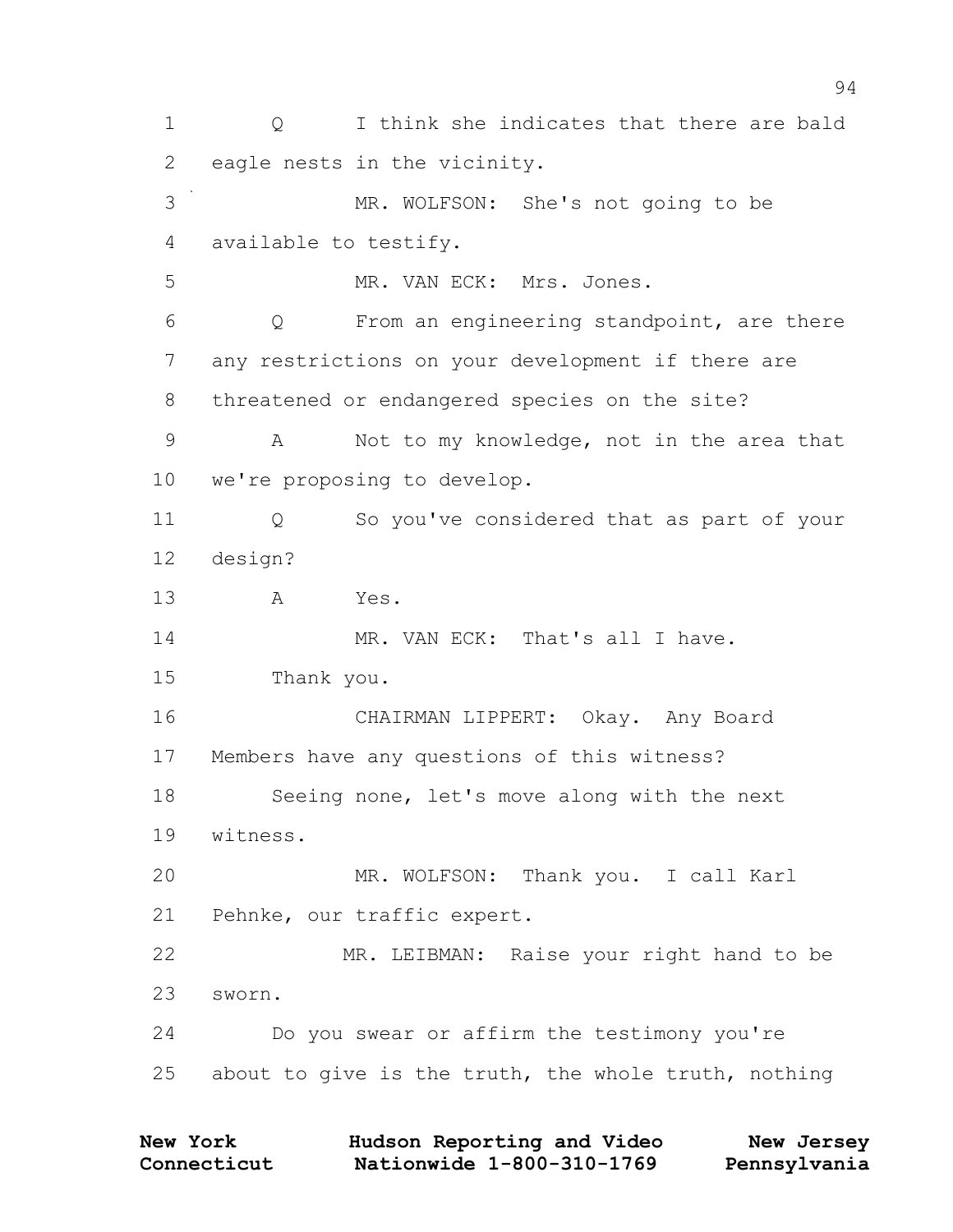but the truth so help you God?

2 THE WITNESS: Yes, I do. MR. LEIBMAN: Please state your name, spell your last name for the record and give us your business address. THE WITNESS: For the record my name is Karl with a K. Pehnke, P, as in Peter, E H N K E, Vice President with the Langan Engineering and Environmental Services located at 989 Lenox Drive, in Lawrenceville, New Jersey. DIRECT EXAMINATION BY MR. WOLFSON: 12 0 And for the benefit of the Board and the Public and the record, could you please give us a brief background of your education and professional experience? A Sure. I do hold a Bachelor of Science degree in civil engineering from Villa Nova University. I am a Registered Professional Engineer in the State of New Jersey as well as several other states. I've been registered in New Jersey since 1992. My area of expertise is traffic engineering which I've been practicing since I began my career. And I regularly appear before and testify before planning bodies and governing bodies throughout the State of New Jersey. And it is my first time here.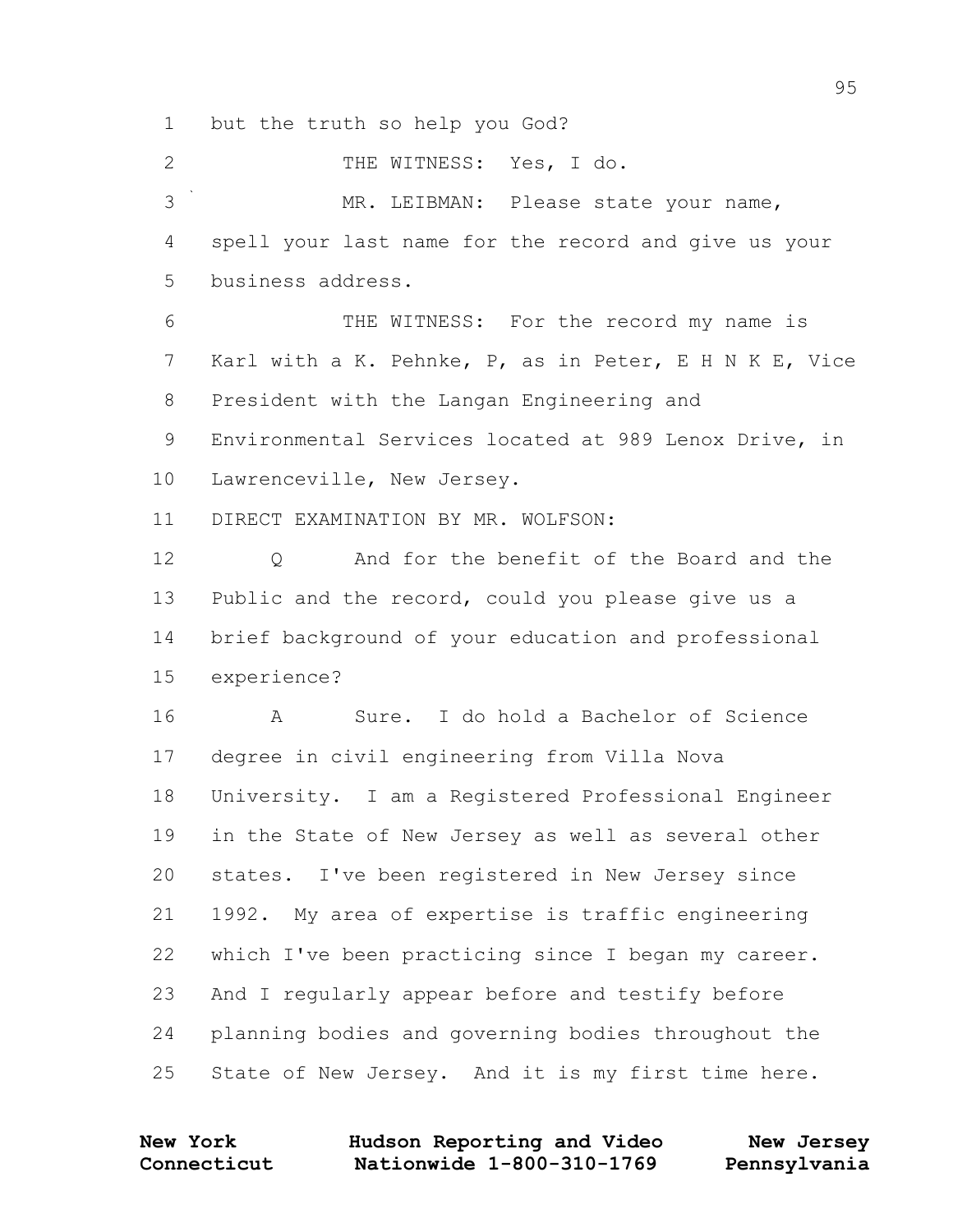CHAIRMAN LIPPERT: Thank you. We'll accept your credentials as a traffic expert. Q Karl, in connection with your retention by the applicant, did you perform a review of the application and the plans and come to a conclusion as to traffic related issues? A Yes. Q Can you lead the Board and public through your findings? A Certainly. So associated with this application I did prepare a Traffic Impact Study dated August 31st of 2018 that was submitted with the application. For the benefit of the public, just a few basics 15 on traffic impact studies and how they are prepared. Basically a Traffic Impact Study contains several components. It includes an inventory of the existing roadway system to understand the general lane geometry, the general roadway arrangement, the traffic control devices and regulatory devices that influence and control traffic patterns through a project area. A Traffic Impact Study also includes a sampling of existing traffic conditions on a roadway system to evaluate and understand the general magnitude of traffic flows along the roadways and through various

**Connecticut Nationwide 1-800-310-1769 Pennsylvania New York Hudson Reporting and Video New Jersey**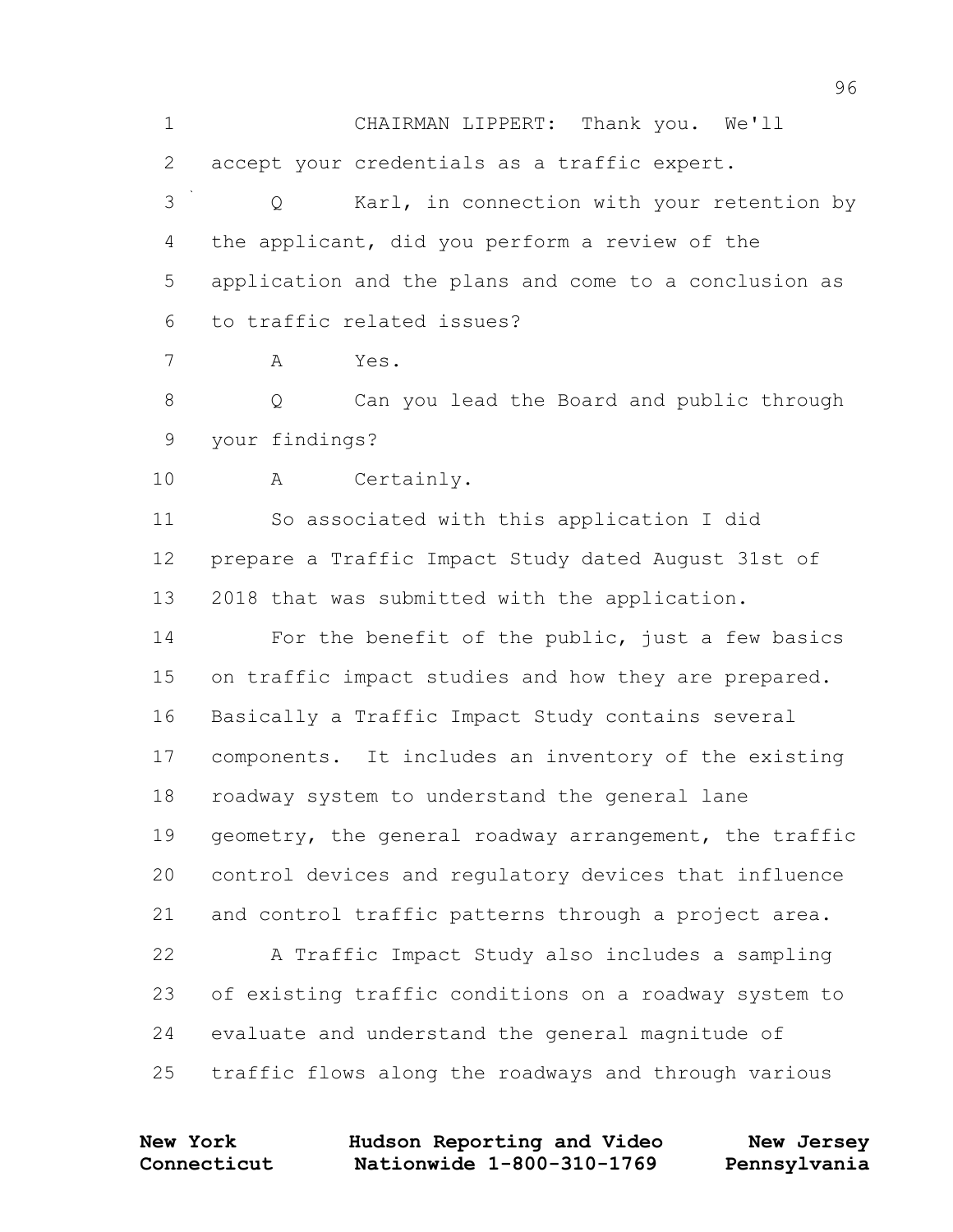intersections.

 And then the traffic study on projects specific 3 bases goes on to utilize industry accepted, nationally accepted and published data in order to prepare traffic projections as to the order of magnitude of traffic that may be generated by a new project whether it be a residential project, office project or retail project or, or whatnot.

 And then utilizing various techniques including demographic data and observations of the existing roadway patterns we develop an assignment of that traffic to the roadway system for the project.

 At the end of that process we utilize modeling procedures that are federally developed in order to evaluate the operations of the intersections, whether under a stop sign control, a yield control or traffic signal control, based upon the roadway's geometry and traffic control devices and basically come to the end

 of the process where utilizing that model, which is rather complex, resulting in a qualitative assignment of the flows of traffic and to keep things relatively simple the traffic engineering industry is, is really just elected to boil down all of the analysis results and computations to what amounts to a simple grade rating similar to a grade school report card of Level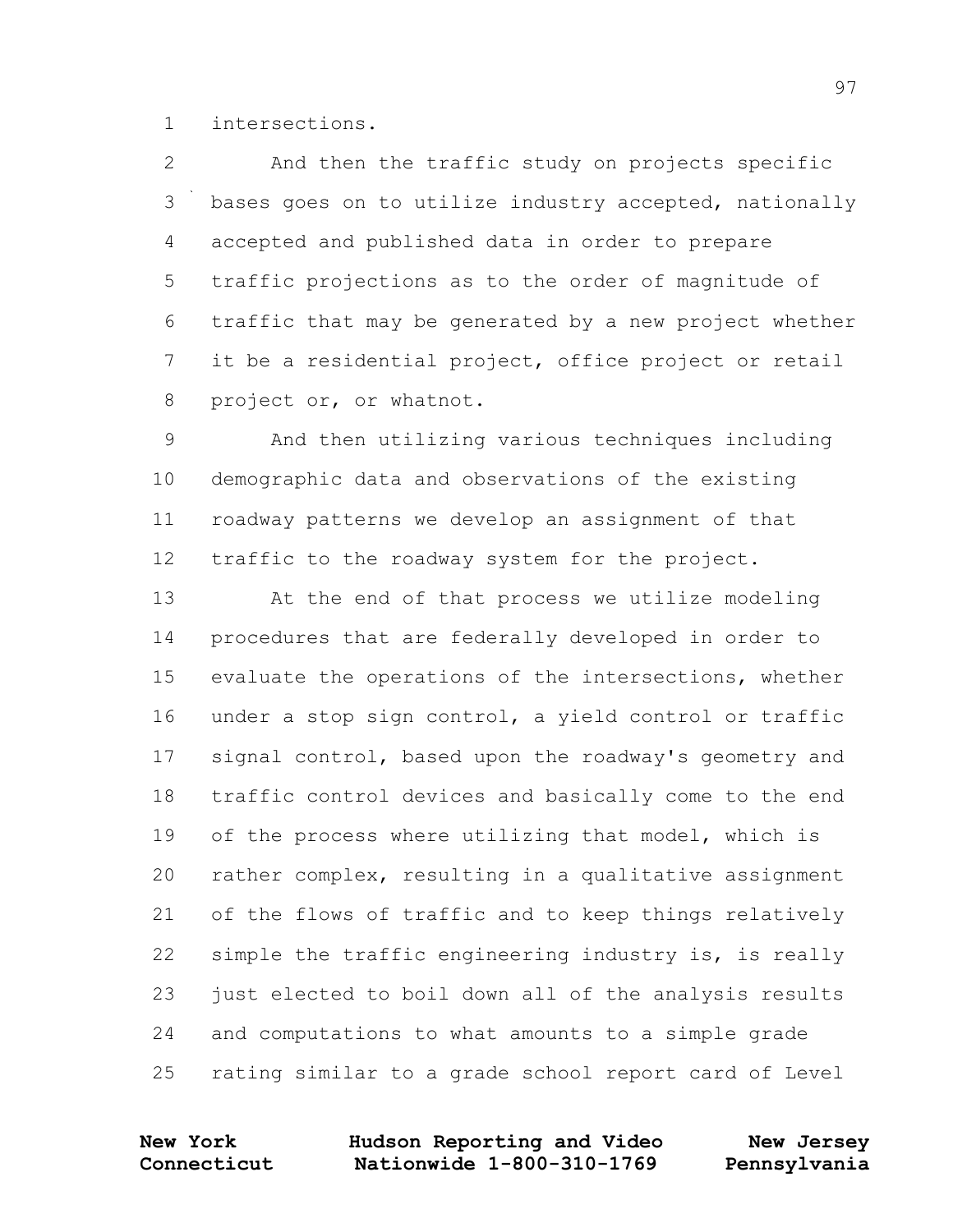of Service A through Level of Service F and, and use that in order to characterize the operations of the roadway.

 It is a little more complex than that because when you get into the lower Levels of Service which are typical in the State of New Jersey in the E., F., range, it doesn't mean everything is broken down and completely dead, still and stopped. It means there are heavier delays, potential cycle failures at a signal. We may wait a cycle or two of more to travel through and there may be queuing and so forth but that's all embodied in the results of the Traffic Impact Study.

 So in this particular case we did prepare a Traffic Impact Study at the outset of the project to prepare for preparation of study, we had the opportunity to do several things.

 We met with Bergen County at the outset since the adjacent roadway system that we are connecting to, both Rivervale Road and Piermont Avenue are under the jurisdiction of the Bergen County. So we wanted to have their input into the road system and establish the sections of the road and the intersections that they wanted us to study in this area based upon their knowledge and experience of the area.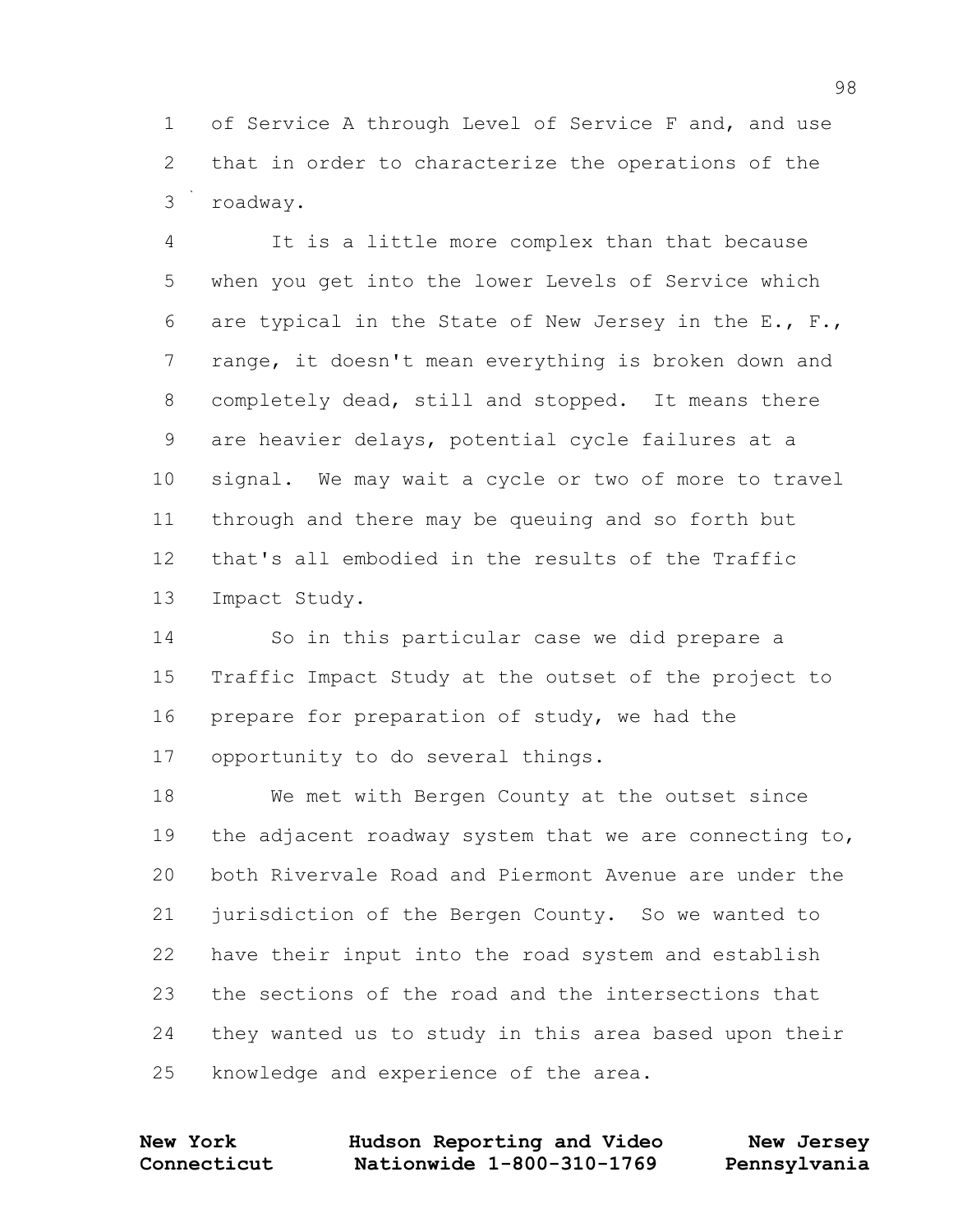In this particular case they were also able to provide us with some prior traffic data that they have collected in this area particularly at the intersection of Piermont Avenue and Rivervale Road and prior plan for improvements to that intersection that has, has been prior to our involvement with this project.

8 So I certainly have had the opportunity to visit the site and to observe the existing roadway conditions and traffic control devices to understand the operation, the conditions that exist out there.

 We obtain from the township three year's worth of accident data for the intersections under study and road sites under study to review those and see if there was anything in there dispositive of something that needed particular, to particularly be addressed from a safety standpoint.

 We also, during the process of the traffic study, had the opportunity to meet with the Board Engineer who is also very knowledgeable of the, of the area and received his input as to issues and concerns we should be aware of. And then, actually, attend a second meeting with Bergen County with the Board Engineer also in order to make sure everybody was considering the collective knowledge in the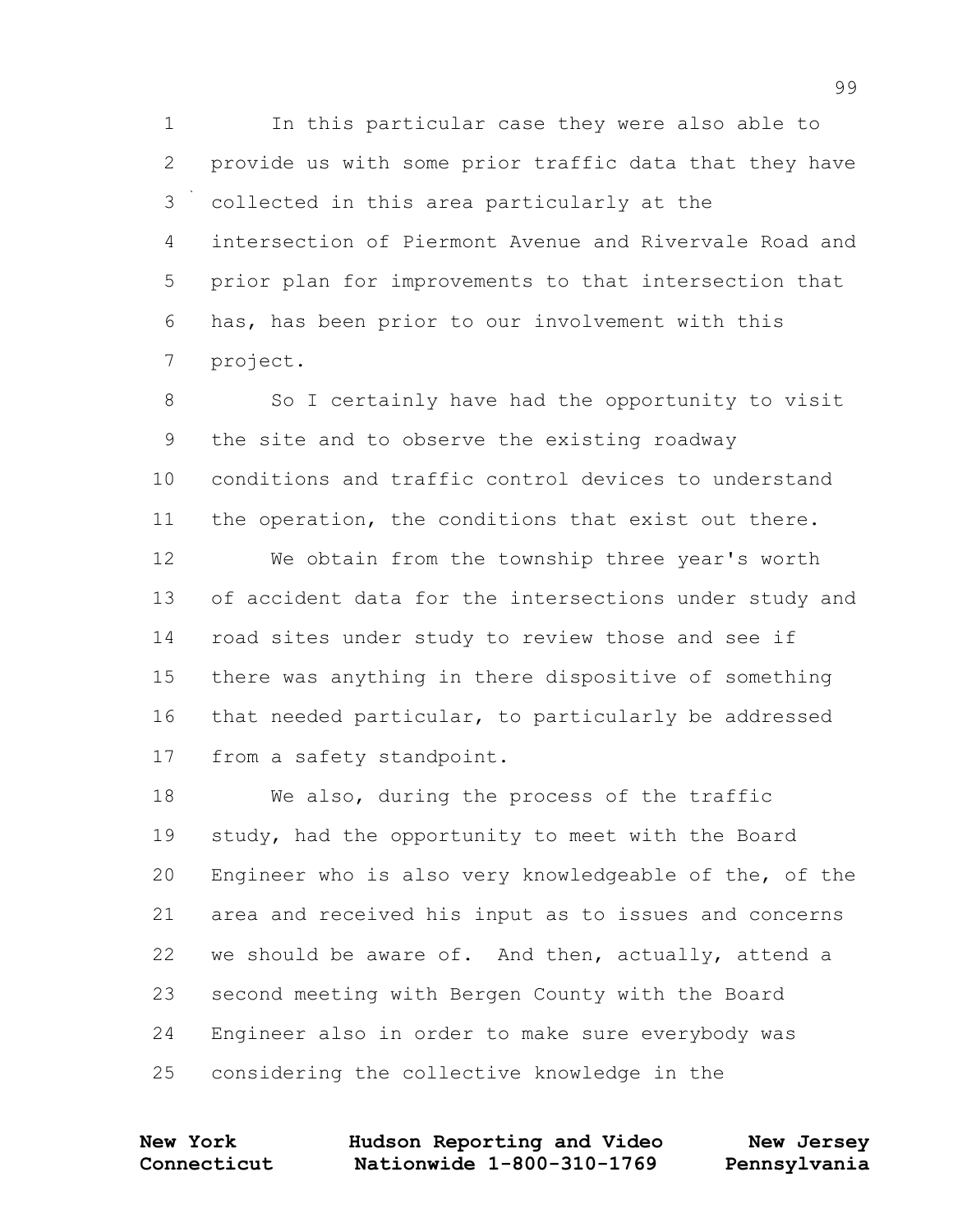preparation for this, for this application.

 With regard to the Traffic Impact Study itself, we did sample traffic volumes on the adjacent roadway system. That was done back in May of 2018. Those samplings were done utilizing what's known as miovision technology. This day and age -- it used to be that we would send somebody out, they would sit on the roadway with little clickers and monitor the traffic manually and write down what they observed in terms of traffic counts.

11 In this day and age we use miovision technology. That's basically a camera that gets installed at the intersections. It's focused on the intersection itself and is able to run a continuous monitoring of the traffic so we have a video recording of the occurrences in the traffic during that time frame. It's then processed and, and the traffic counts are developed from that data. It is a very accurate method to collect and obtain data.

 So that was done May 1st in 2018 between the hours of 7:00 to 9:00 a.m. and 2:00 to 6:00 p.m. which we chose because of the schools that are in the area. We looked at that afternoon turnover period in case there was something there we need to, to look at. In general what we're finding from the traffic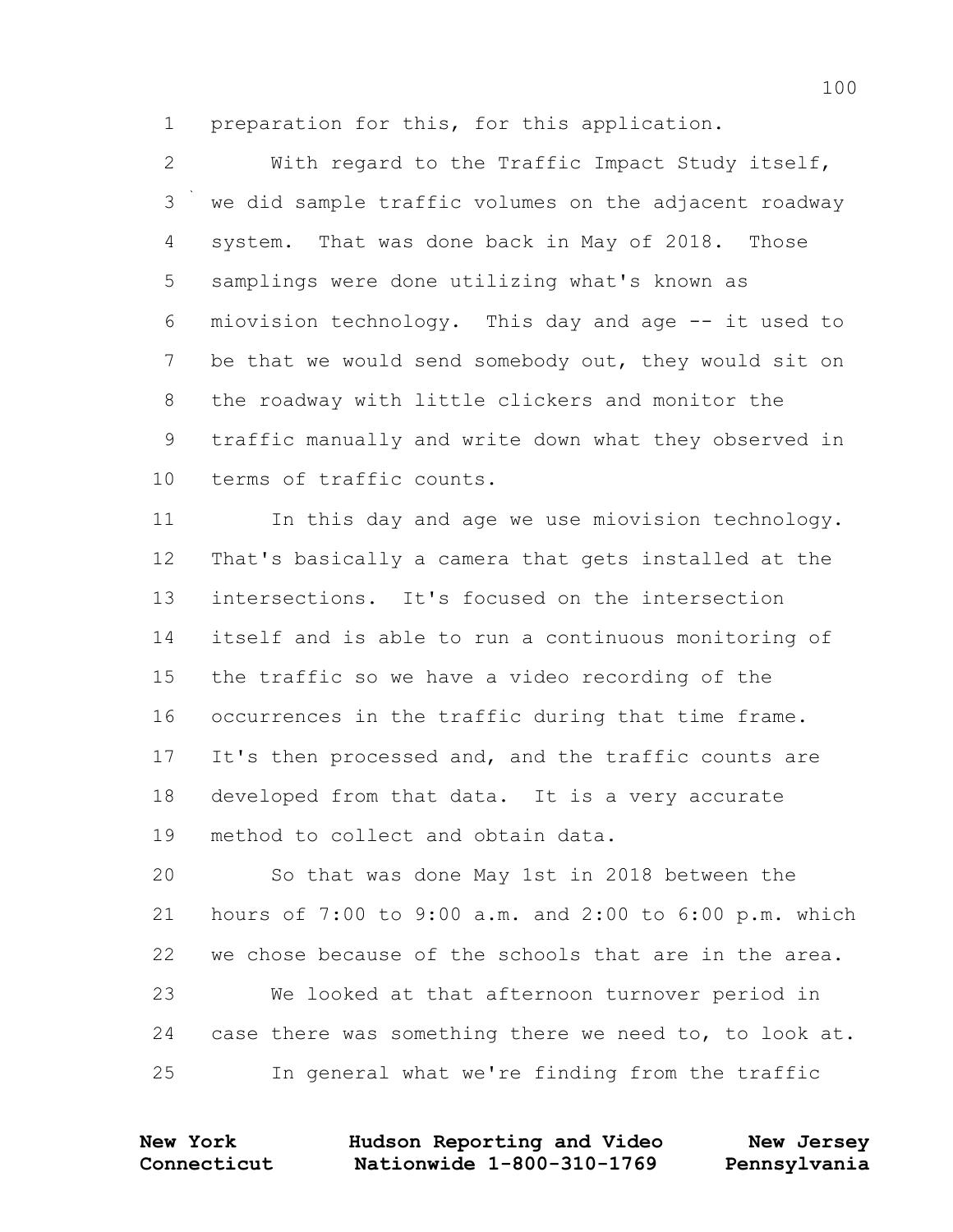count data is that the roadways do have, as we would anticipate the distinct roadway peaks when basically commuter hours of traffic reaches its highest point during a typical weekday hours and that's generally during from 7:15 to 8:15 in the morning hours and 5:00 to 6:00 in the evening hours. That could vary in a given day by 15 minutes.

8 But, in general, people are creatures of habit and what we find is that you can expect to go out there again and find generally those same peak hours. In terms of the traffic volumes itself, while it is a one day sampling which is consistent with what we do in the industry, it is a representative sampling of traffic flow that we are looking for.

 We do know that traffic does vary again on day-to-day. But, in general, the order of magnitude and the traffic patterns are relatively stable on a day-to-day basis.

 In this case Bergen County also had traffic volume data at the intersection of Piermont Avenue and Rivervale Road which we were able to review and compare to the data we collected in May and that data was both lower than and consistent with the data that we collected.

So the sampling we took was higher as I would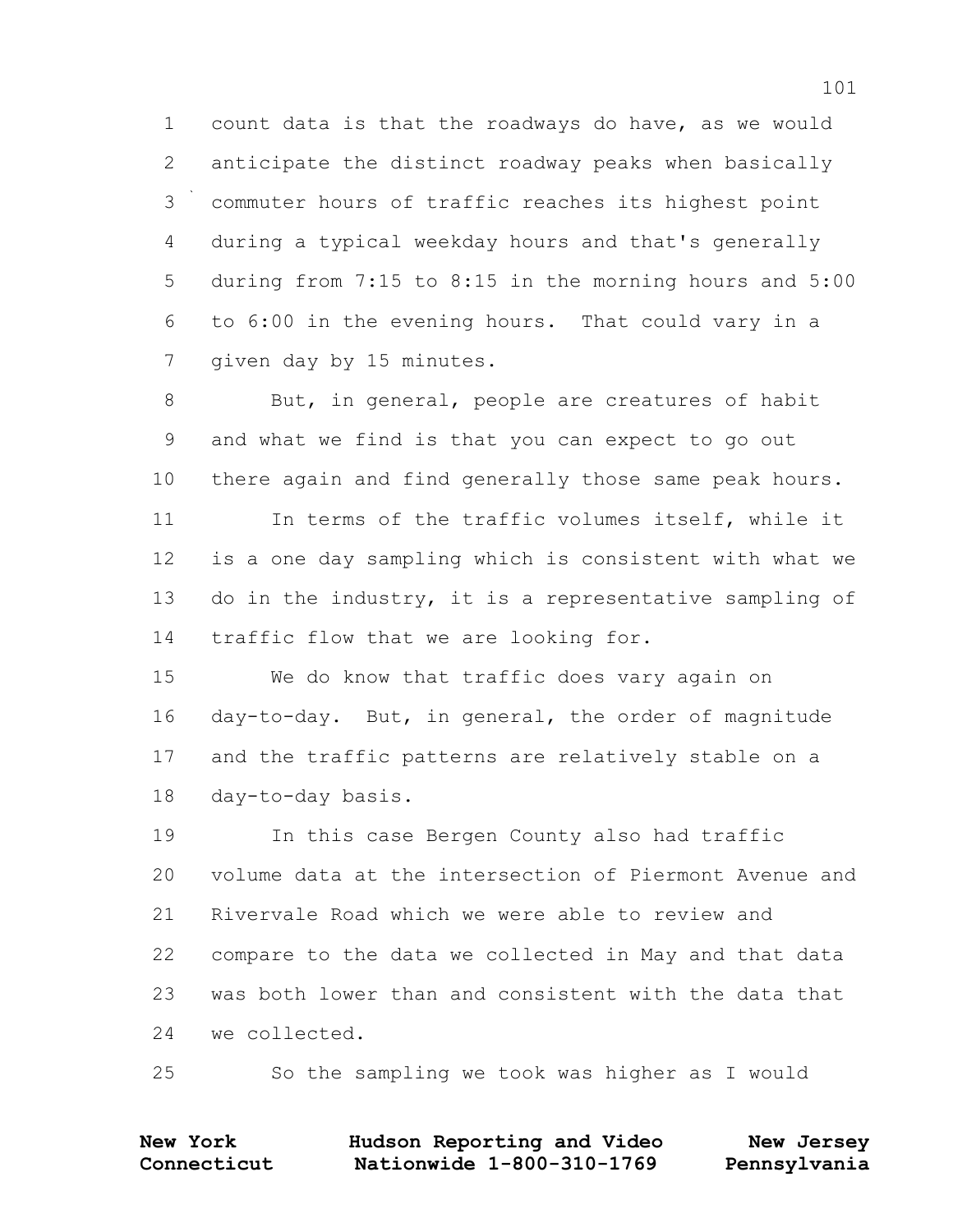have expected because that data was a little bit older but very similar to and definitely in terms of traffic patterns very consistent with what we saw so we believe we have a good snapshot of the general traffic flow on the roadway system.

 In preparing the Traffic Impact Study I also had the opportunity through the applicant to obtain a list of events that were occurring at Edgewood Country Club in May and June in order to see if there was any particular evenings that might be influenced by an event.

12 In general, most of the events that are occurring at the Edgewood Country Club at the time of preparation of study were primarily weekend events or evening Friday events. Most of the weekday events were golf related outings. On the day of our traffic counts it was their price/guest member day. But there were no other events that seemed to have any influence on the a.m. peak hour or p.m. peak hour during those two months that I looked at on the list.

 And, again, it's typical for the operations of the country club.

 Generally you would expect at a country club weekend activity where you have your larger events whether it be weddings or early member functions and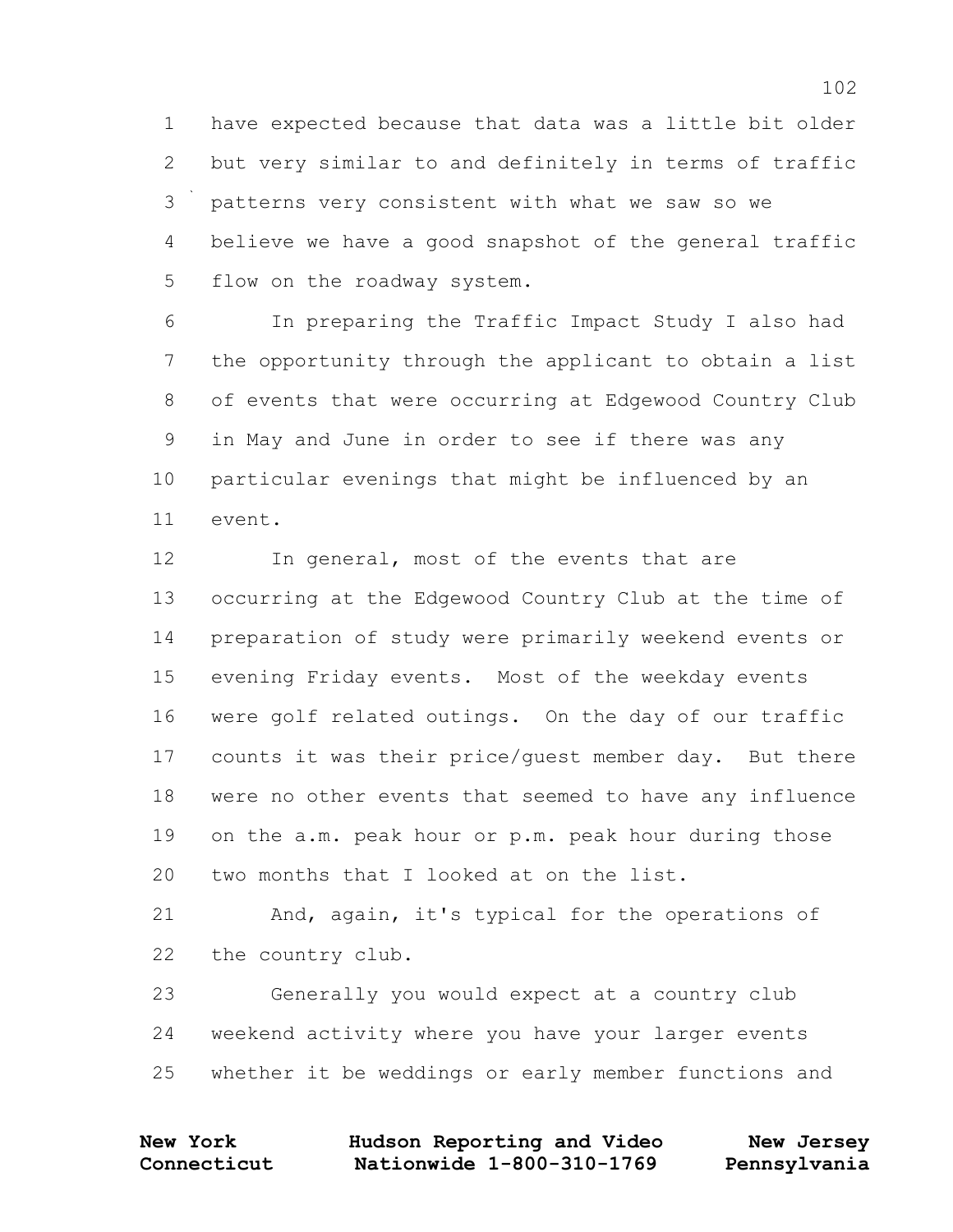the list seems to indicate Friday Evenings as being the only time where you might see Sweet 16s parties or Bar Mitzvahs or Bat Mitzvahs or something of that nature.

 During the weekdays the events to be related to around holidays where clam bakes would start in June and so forth so we did have the opportunity to look at that.

 I believe that the traffic volumes that we reported are a representative sampling of typical day-to-day operations on the roadway system.

 So in terms of them moving forward once we 13 sampled the traffic volumes, we do project that forward to a future design here.

 In this case for purposes of analysis we projected a total to the year 2021. That's done by applying the regional growth rate which is established by the State of New Jersey based upon trends and analysis and that's about a 1 1/2 percent year growth that we factor up the existing traffic to reflect growth.

 That growth is probably a little high for this area and I don't believe was evidenced in the Bergen County data comparison to our data.

With, with regard to the project and, obviously,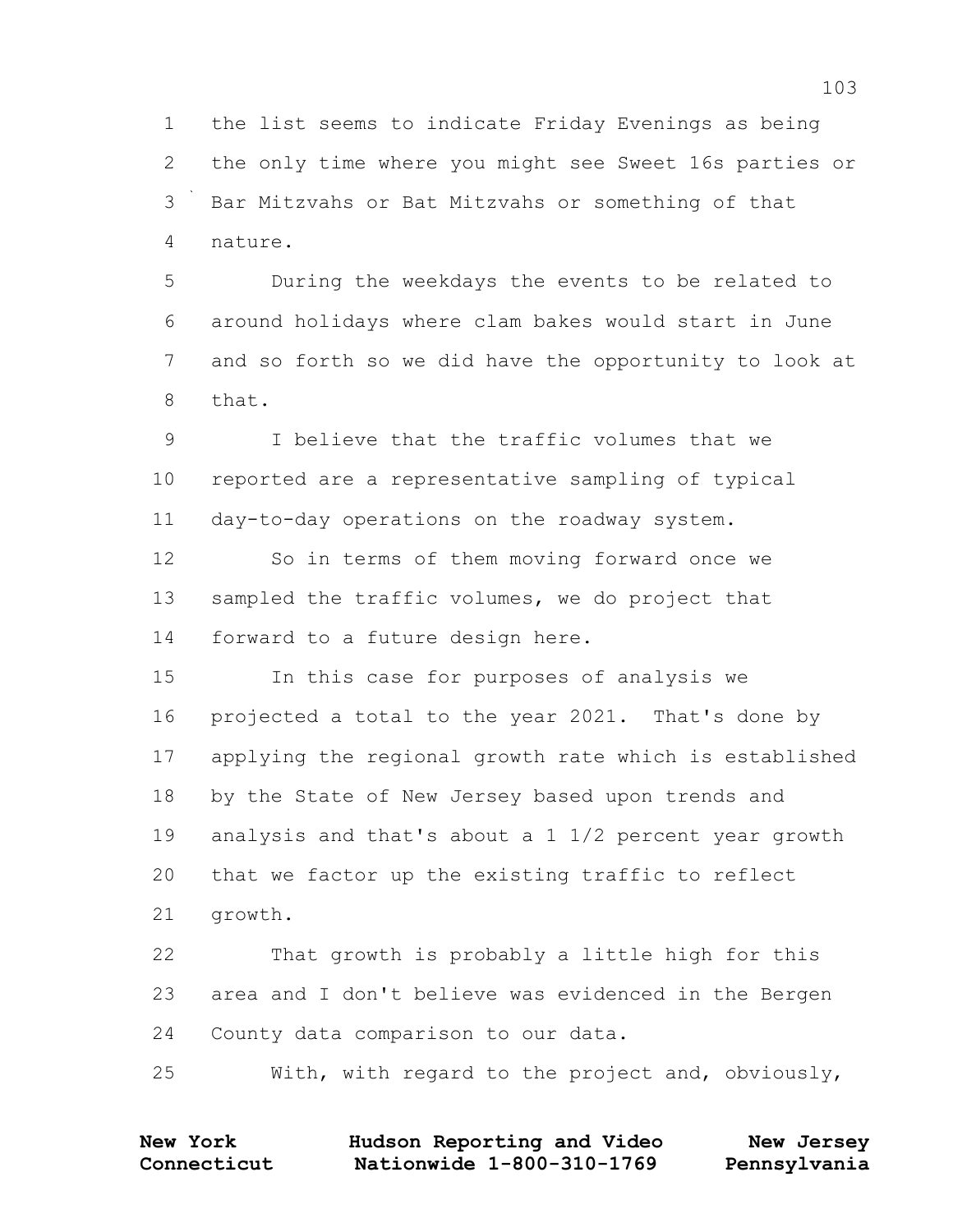any new project, whether it be a residential, retail, commercial project will add new traffic to the roadway system.

 In this case a residential project will add the typical traffic associated with a residential community including the formal day-to-day activity, particularly during the peak hours where people are going to and from work, school, entertainment, shopping trips and so forth in the evening hours.

 To project that level of traffic we utilize a document known as trip generation. It is published by the Institute of Transportation Engineers. It is a data base of traffic counts that have been taken for developments throughout the country including the State of New Jersey that is assembled and maintained by the Institute of Transportation Engineers. It is the accepted practice by all jurisdictional agencies, State agencies, government agencies in evaluating potential traffic flows associated with new development.

 Under the residential categories it is one of the more healthier data basis where a lot of data is included to help us understand the potential levels of traffic that would be generated from the project. So for this project to provide some numbers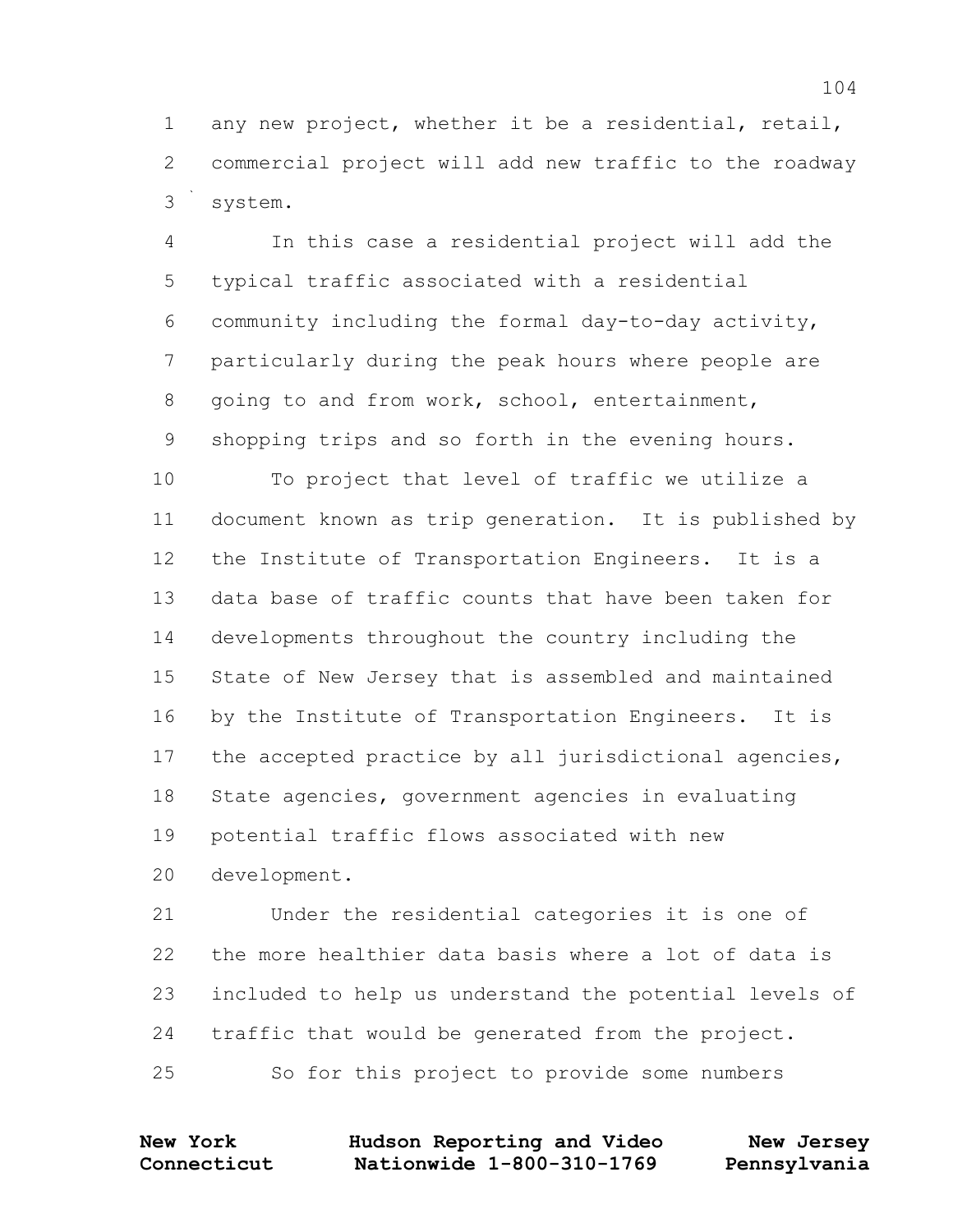which are documented in the Traffic Impact Study we would expect 249 units to generate approximately 27 entering vehicles in the morning and these are hourly volumes.

 We focus on the peak hour of the roadway as being the worse case scenarios and the times for 7 analysis periods. So between that 8:15 -- that 7:15 to 8:15 period we would estimate about 27 entering vehicles and 88 exiting vehicles.

 Of that approximately 12 vehicles are associated with the affordable housing component, the 24 units and the remaining 103 total vehicles are associated with the town house development.

 Similarly, in the evening, we would expect about 88 entering vehicles over the course of that hour from 5:00 to 6:00 p.m. and about 51 exiting vehicles. And of that, again, about 17 would enter and exit the affordable component of this project.

 Always get the question, is this a good data, is New Jersey different, have you analyzed New Jersey, the data base is representative. It is, again, used and published in probably the State of New Jersey. It is what is utilized by all engineers in design of communities but to give you maybe a little bit of a feel, it did have the ability to take a look at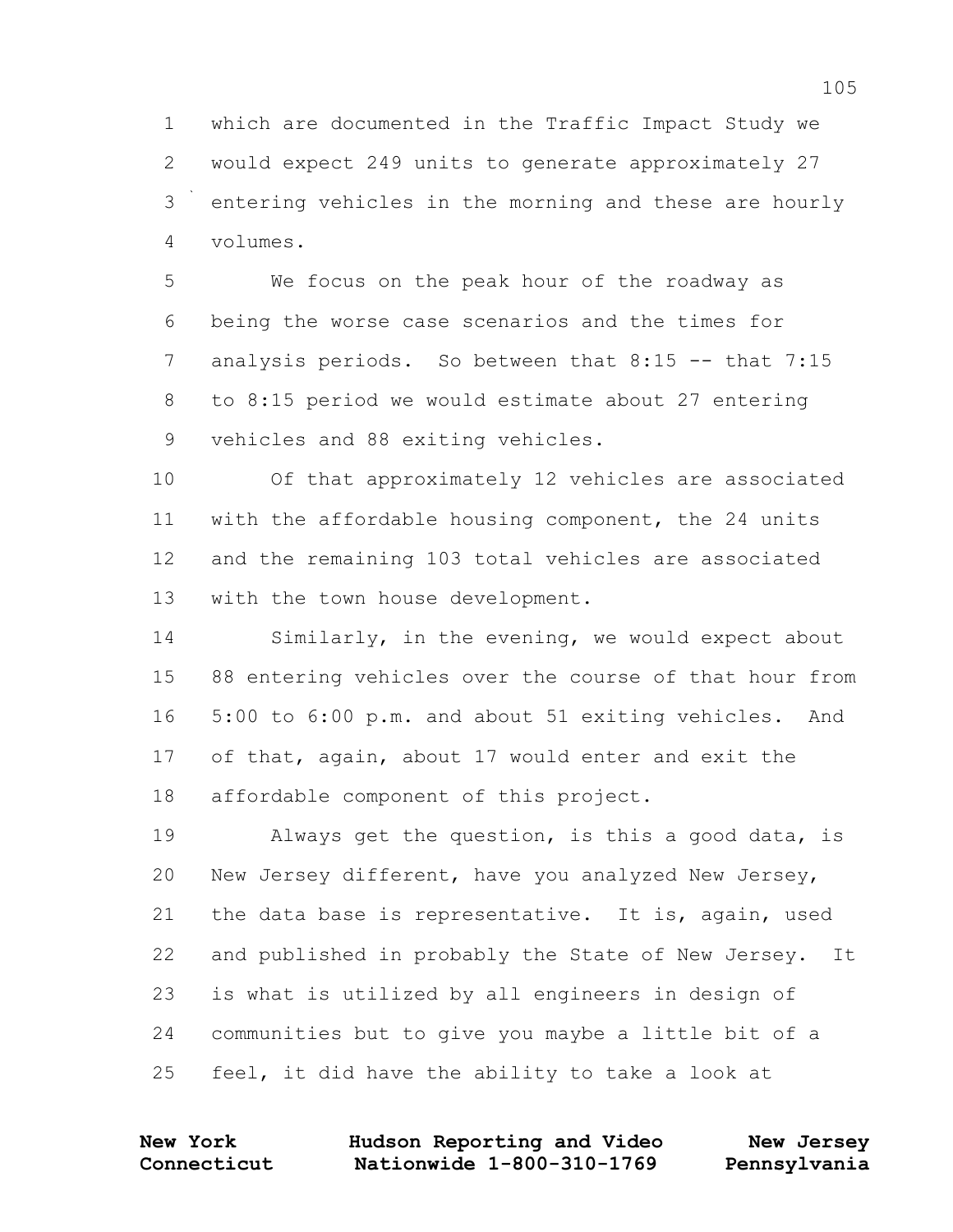Holiday Farms.

 Holiday Farms, by our understanding, has about 252 residential units in it. Not too much different than the total size of this project. So in the morning peak hour at Holiday Farms we observed 25 cars, over the course of that hour, enter that development as compared to the 27 cars we're projecting.

 78 cars exited that development over the course of that period as compared to the 88 vehicles that we are projecting.

12 In the evening hour, entering Holiday Farms, we observed 49 vehicles as compared to the 88 vehicles we 14 are projecting and in the evening hour, exiting Holiday Farms, we observed 38 vehicles as compared to the 51 vehicles that we projected.

 To go one step further I realized this afternoon 18 before I came up here that we had just monitored, back in 2018, a similar town house development in Princeton, actually in Princeton, known as Barclay Square with 220 residential town house units. I thought it was interesting data in that case. For the 220 units in the morning entering we observed 21 vehicles entering that development compared to the 27 vehicles we are projecting. And we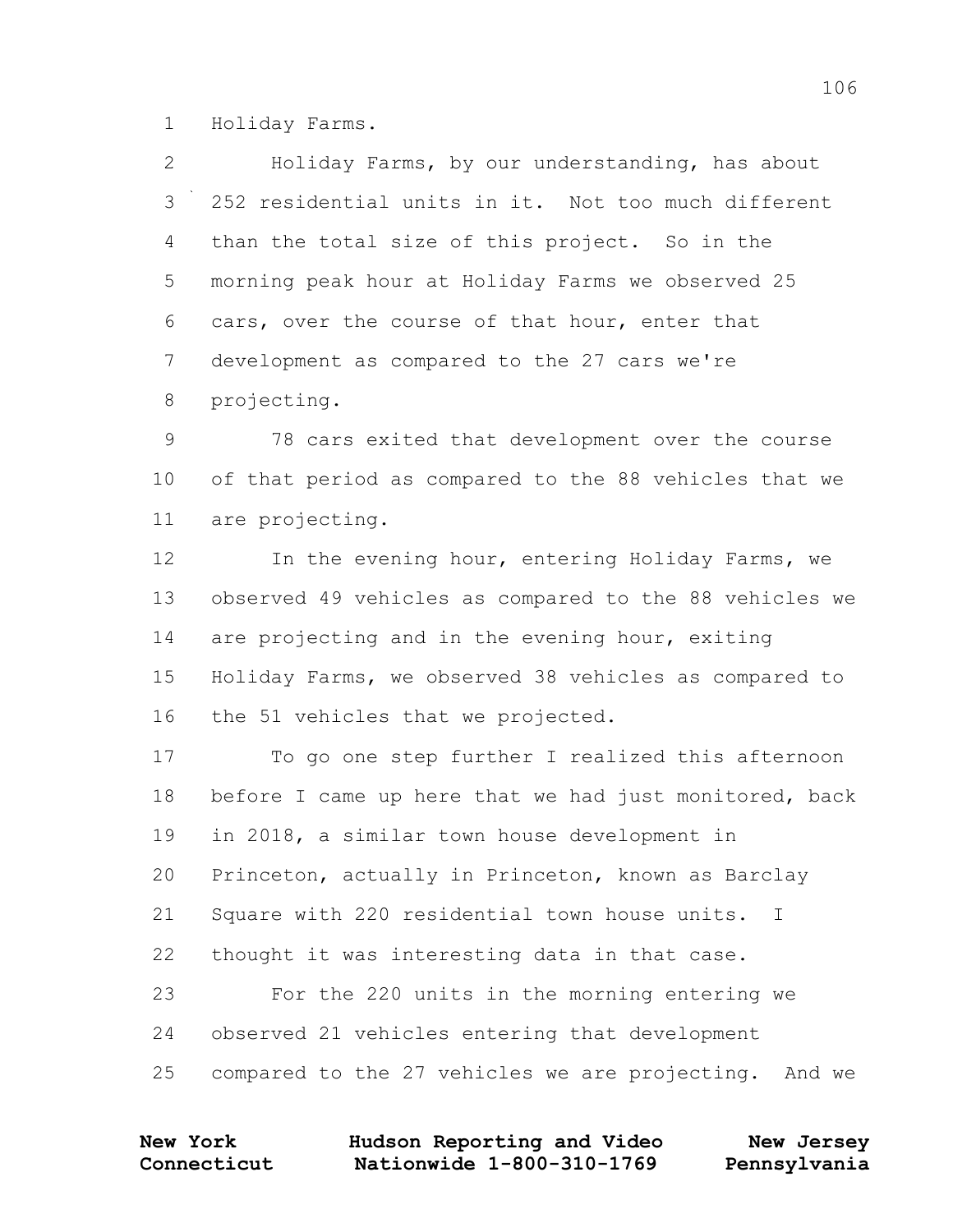observed 82 vehicles exiting that site in comparison to the 88 vehicles we are projecting.

 Lastly, in the p.m. peak hour at that facility we observed 74 vehicles entering as compared to the 88 vehicles we are projecting and exiting. In the p.m. peak hour we observed at Barclay Square 23 vehicles exiting as compared to the 51 vehicles that we have exiting here.

 I went through that because I thought it was important to give the Board a feel that the data we use as engineers is representative and, again, I'm well aware in doing this many nights that we, that the public is generally skeptical, quickly does the math, 249 units times how many people, it's got to be 5, 600, a thousand cars coming in and out. That's just not the case in terms of how traffic moves and flows into, into and out of communities.

18 So with regard to the project itself, as you are aware and as Ms. Galvin has discussed, access to the project is primarily from Rivervale Road, utilizing the existing access drive into the country club. That is a, from a traffic engineering standpoint a very good approach. We are sharing an access point. We are not creating a new point of conflict on Rivervale Road and we'll talk about the improvements in a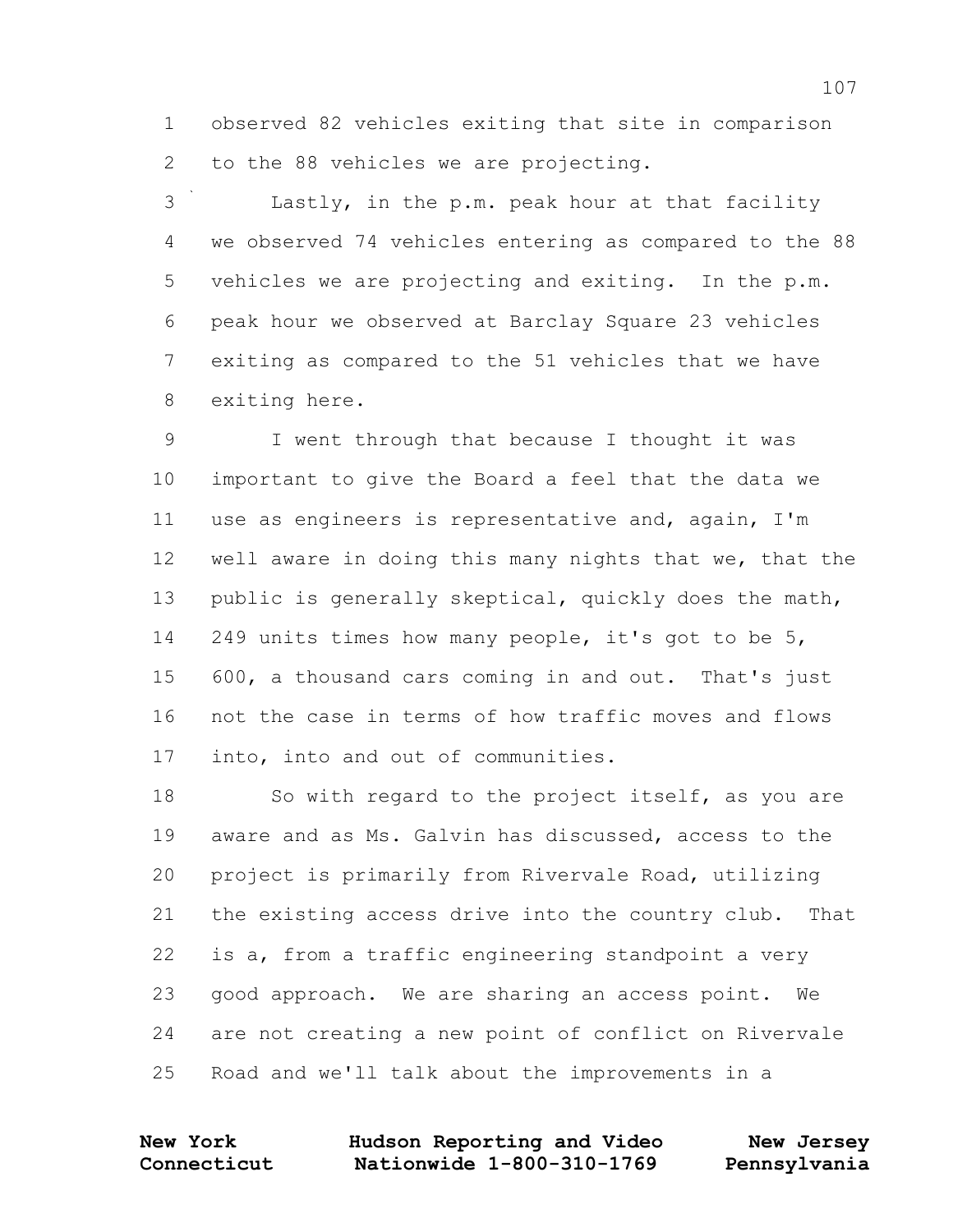moment.

 And, secondarily, the affordable housing is provided in access from Piermont Avenue. That access point is proposed to be opposite Holiday Farms. From a traffic engineering standpoint that location is selected in order, in accordance with good design practice. As engineers we want to align streets and driveways where possible and practical in order to avoid, again, introducing new points of conflict along a roadway system.

 In this case also, as you move to the east of this site, new driveways would start to fall except for Mark Lane would start to fall in front of residential homes and driveways which, if we can avoid it, it makes good sense. So we have proposed to align opposite Holiday Farms which is appropriate and in accordance with good engineering practice in aligning streets and driveways.

 One of the things I mentioned at the outset of this project is having the opportunity to have the input with Mr. Statile as well as Bergen County and one of the things that they alerted to us early on is the existing difficult conditions that exist at Piermont Avenue and Rivervale Road. There are -- obviously, everybody in this room is probably driven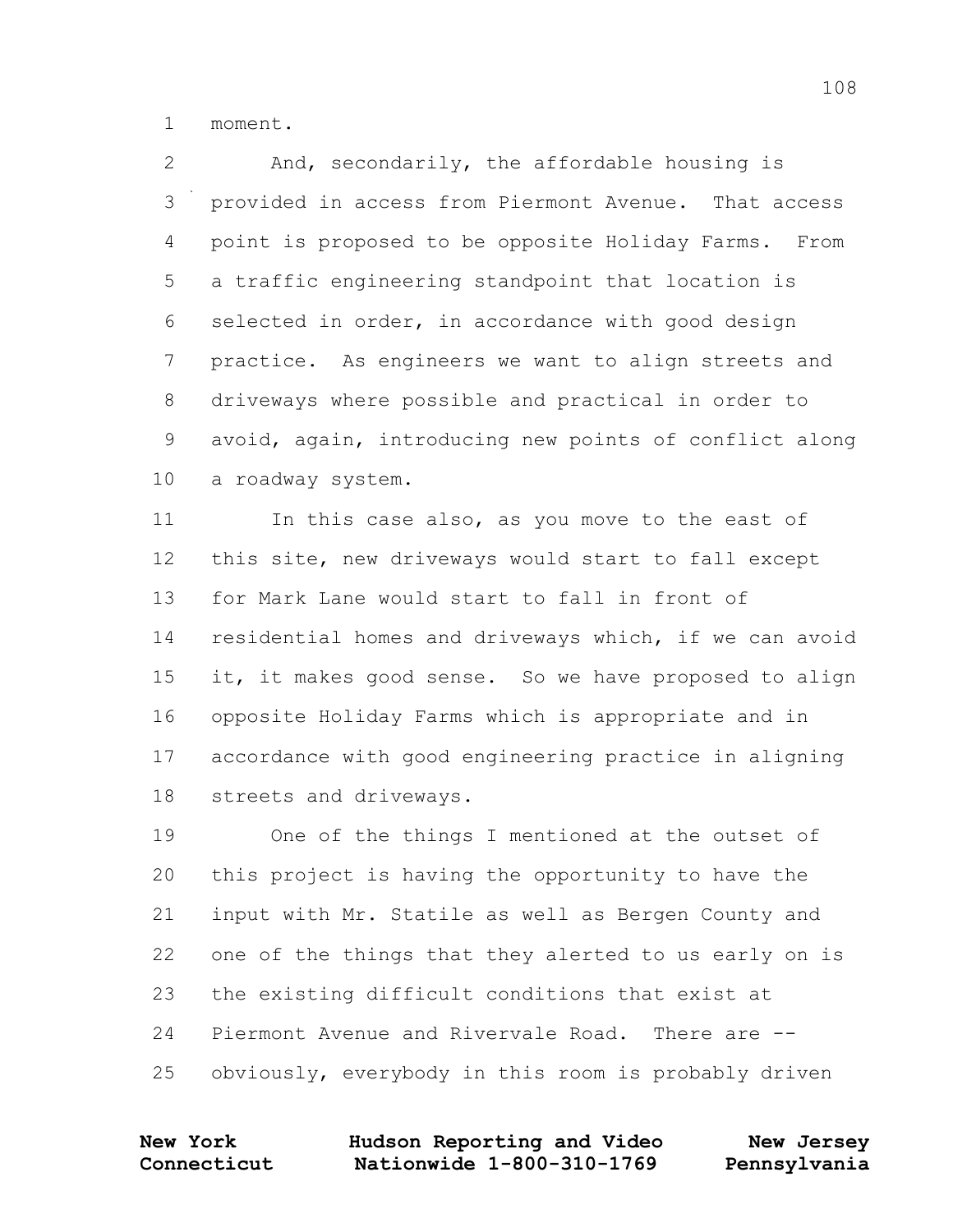through that intersection if not daily I'm sure quite frequently and is familiar with the conditions that occur there particularly along the Piermont Avenue approach during the peak hours, aware because of the unsignalized condition we did get long delays in attempting to turn onto Rivervale Road that can extend back quite a distance, at times as the peaks ebb and flow.

 And, as I indicated, the County has, in the past working with River Vale, looked at potential improvements at that intersection. The approvals that they had shared with us were rather extensive and impactful on many properties and residents on both sides of Rivervale Road and on Piermont Avenue.

15 However, as we started to work with the County and the County, it became evident that this project created an opportunity for the County to advance improvements to this intersection in that not only starts to address some of this existing conditions out there that are difficult but mitigate the project's traffic and provide for improvements at our site driveway on Rivervale Road.

 And basically that's by taking what they were previously planning and utilizing the lands from the country club to widen both Piermont Avenue and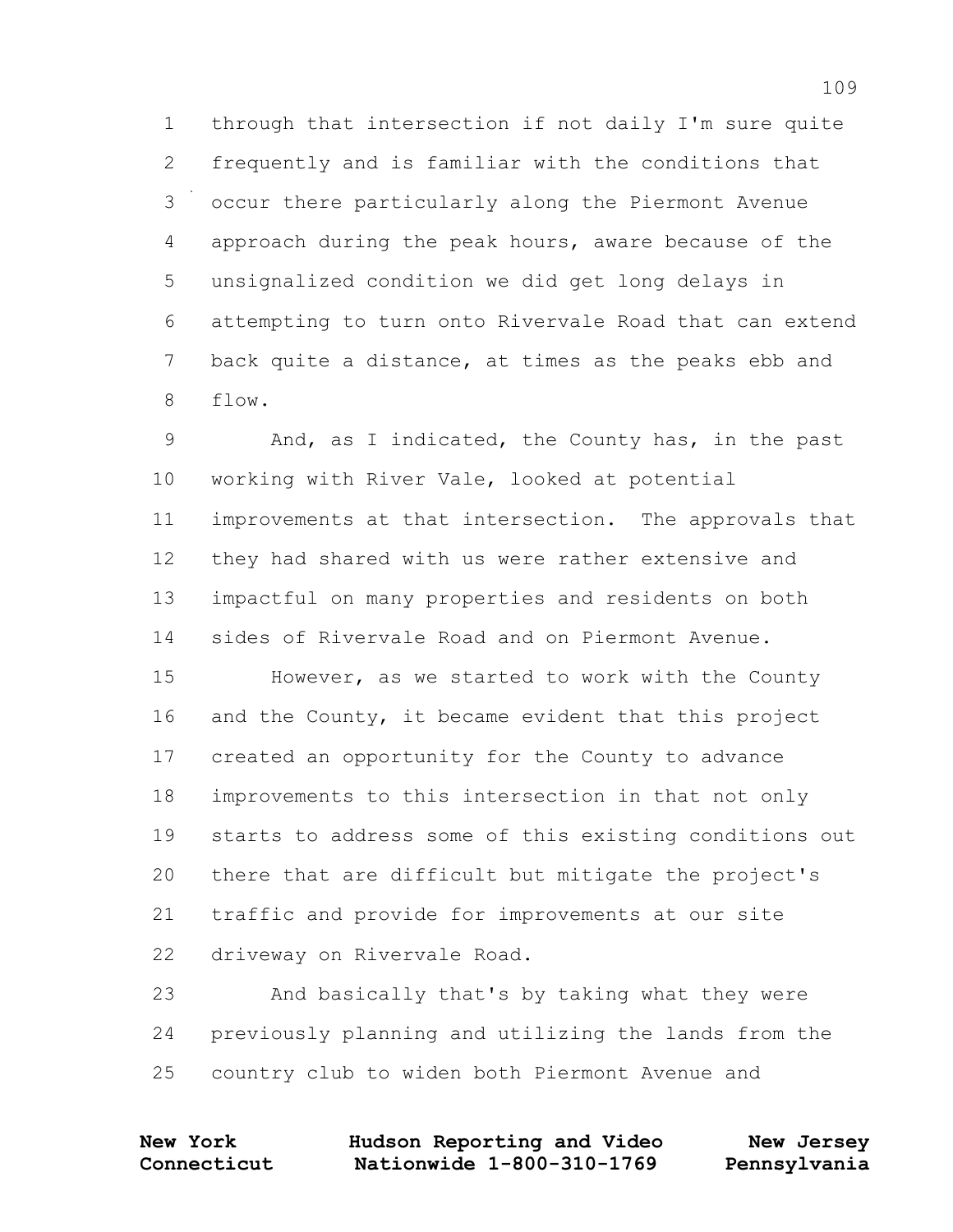Rivervale Road.

 I guess I'm going to enter into exhibit -- I don't know what number we're up to. MR. LEIBMAN: Why don't we mark A-1 and with today's date. Did you mark any exhibits in my absence. 7 THE WITNESS: We have A-2, A-3, A-4. 8 So I am going to mark this A-4, dated  $3/28$ . 9 MR. WOLFSON: Yes. 10 THE WITNESS: So A-4 is a plan prepared by Partner Engineering and Science, Inc.. It is entitled preliminary and final site plan, Fairways at Edgewood, County intersection improvements. CHAIRMAN LIPPERT: Could you say what sheet it is? THE WITNESS: Sheet 48 of 61. CHAIRMAN LIPPERT: And just to be clear, this is A-4. THE WITNESS: This is A-4. A So this plan was developed with the input of Bergen County and with some of the results of the traffic analysis. The plan was initially from a geometry standpoint conceptualized by the County and provided

| <b>New York</b> | Hudson Reporting and Video | New Jersey   |
|-----------------|----------------------------|--------------|
| Connecticut     | Nationwide 1-800-310-1769  | Pennsylvania |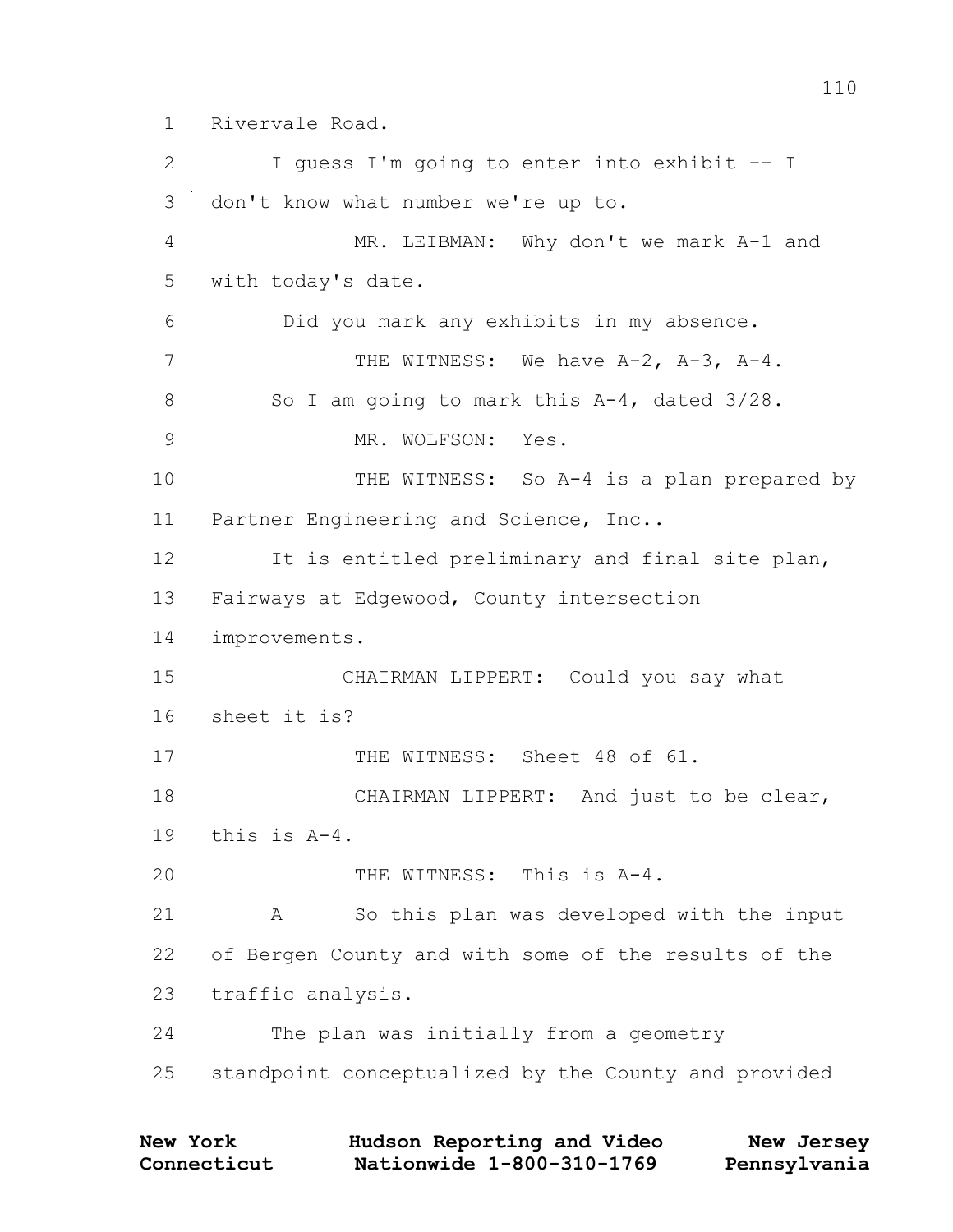to us as they would like to see a lane arrangement to address what was occurring out here and what our numbers would show.

 And it basically involves widening, I guess, oriented to the plan. So A-4 on the right-hand side of the plan starting in the upper right hand corner and traveling to the bottom of the plan shows Rivervale Road and then during the bottom left hand side running from the left side of the Board towards Rivervale Road is Piermont Avenue.

 So the County looked at the opportunity to accomplish the widening that they wanted to see happening and lane arrangements by utilizing our property to accommodate that in order to avoid the prior impacts that they were having on the adjacent residential properties.

 And there are a couple of components of this plan that have been developed in order to provide improved roadway geometry which provides for improved operations.

 The roadway geometry is also being established and set up in such a way that the County and the River Vale can follow with potential changes to the traffic control for the intersection to include traffic signalization so the intersection is being designed

| <b>New York</b> | Hudson Reporting and Video | New Jersey   |
|-----------------|----------------------------|--------------|
| Connecticut     | Nationwide 1-800-310-1769  | Pennsylvania |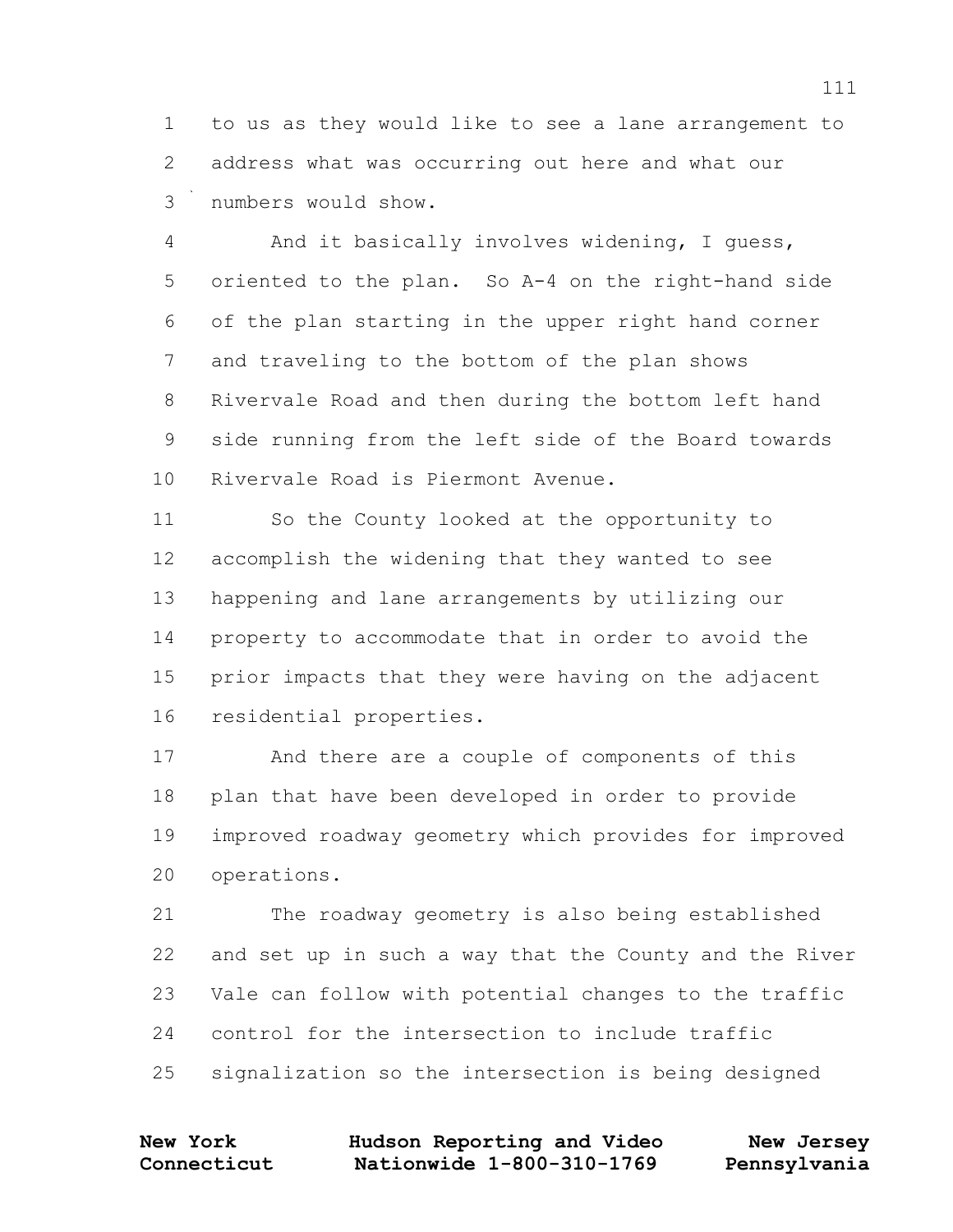ultimately to be able to accommodate that type of a traffic control plan change.

 So what the County has is on the Piermont Avenue approach to Rivervale Road, is to widen towards the north into the property and what will occur as you approach Rivervale Road instead of the one lane that occurs that is provided today, as you approach the lane, the intersection, the roadway will widen. It will taper open. And on the approach to River Vale they will now be a separate left turn lane and a separate right turn lane.

 CHAIRMAN LIPPERT: So you're saying people traveling to the east.

 A So eastbound traffic approaching the intersection will now be provided a separate left turn lane and a separate right turn lane.

 About 25 percent of the traffic coming up eastbound to the intersection is making a right so that traffic being separated from the left results in a reduction and separation of that traffic from the left turn lanes.

 More importantly, coming southbound on Rivervale Road with are widening, again, into the site frontage and as you pass the existing country club driveway the widening will result in the creation of a right turn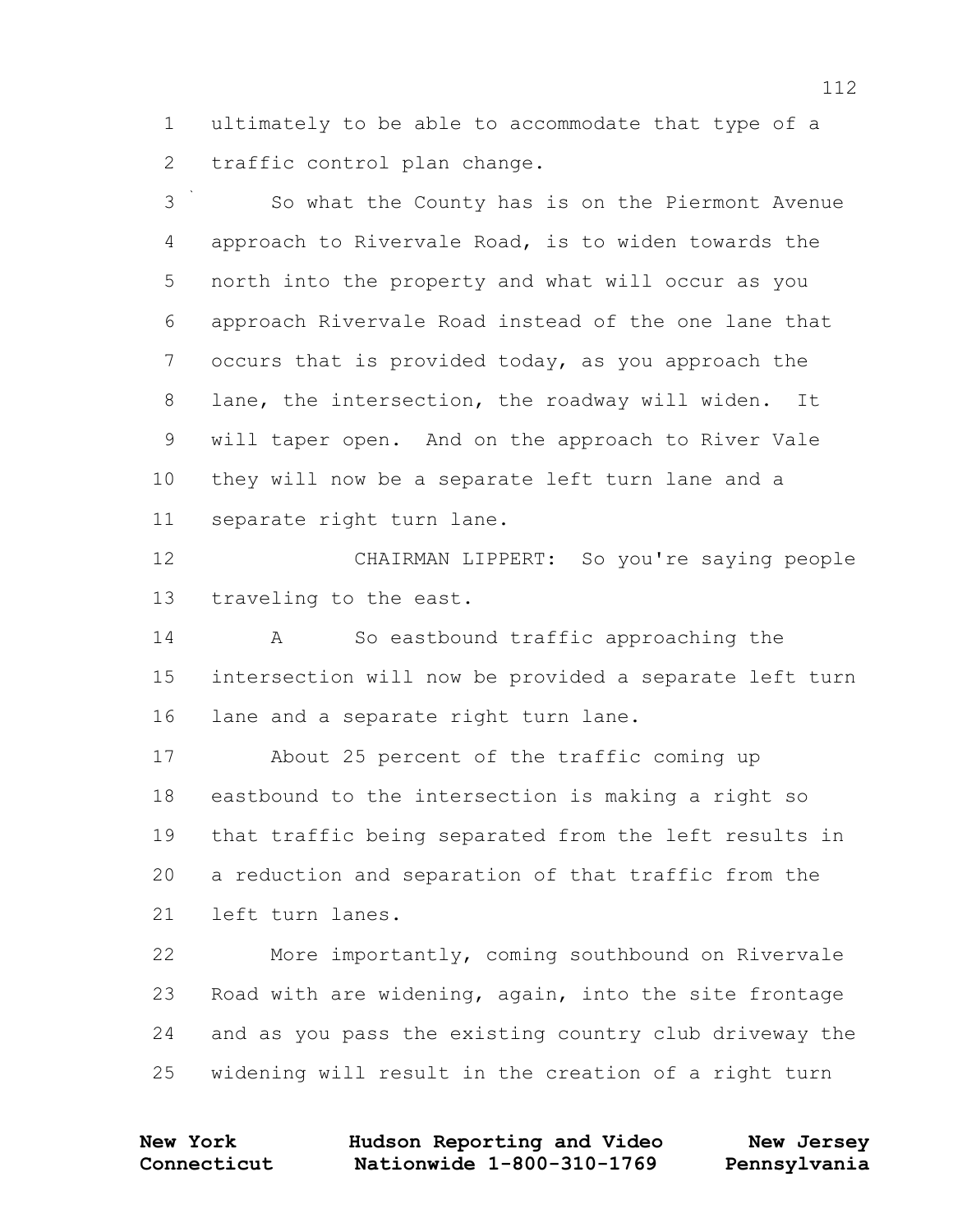slip ramp separate from the through lane that will have a channelizing island and be received in its own lane on Piermont Avenue which then would travel about 150 feet and taper in, back into the one lane.

 And that's been designed by the County to the standards that they want to see at this particular intersection consistent with what they've done at other locations.

 What, what effectively this has done is two things, one on the approach to, on the eastbound approach by creating the two lane approach we're obviously creating capacity increases to separate the 13 left turn and the right turn flow. But, more importantly, on the southbound approach, by separating and channelizing the very heavy right turn volume which right now is part of the thru flow, the one lane approach, the people that are looking to make a right or making a left will now be choosing their gap in the traffic flow against the reduced flow of the thru lane because the right turn volume would be more, will be channelized out of that gap acceptance.

 So, as a result, the current approach, which operates with very long delays at times and very long queues will experience a significant decrease, about 50 percent decrease in the delays that are experienced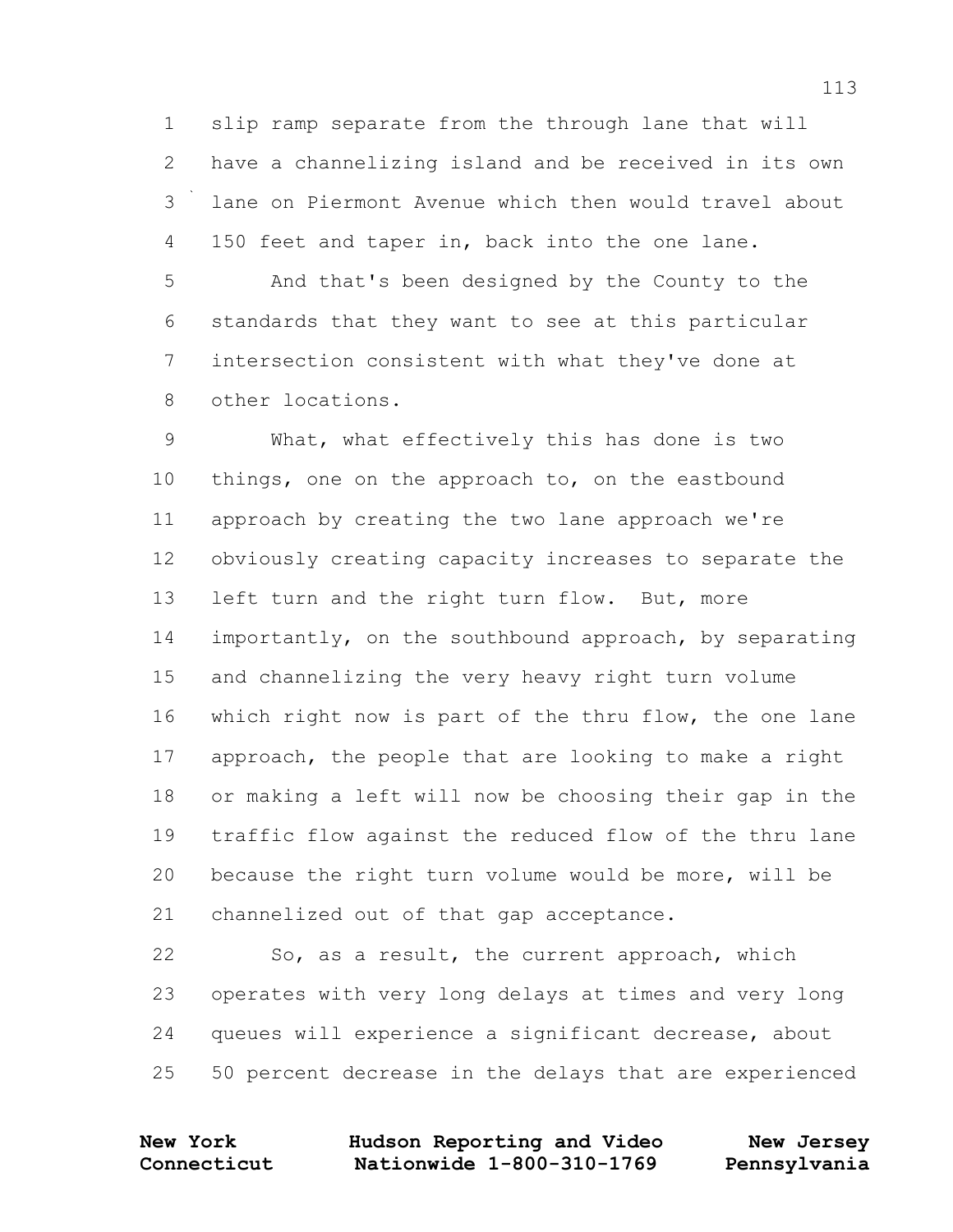out there and the queues that are being observed. CHAIRMAN LIPPERT: Speaking of the southbound traffic on Rivervale Road. THE WITNESS: The eastbound traffic coming up to the stop sign. So the eastbound approach can experiences heavy delays. Those delays will reduce, will be reduced by about 50 percent even with the additional traffic associated with this project.

 Separately, northbound on Rivervale Road, the widening will incorporate the addition of a separate left turn lane to accommodate left turning movements into the country club and the residential development separate from the through volumes.

 What that does is provide a safe storage area and eliminates the delays associated with a thru vehicle potentially queuing behind a left turning vehicle to keep the movement flowing properly along Rivervale Road.

 Lastly, associated with the improvements that we would be doing at Piermont and River Vale, we will be installing underground conduit in order to be receptive to future signalization installations so that there will not be future disruption and need to cut trenches and so forth through the pavement sections to install future conduits so we would be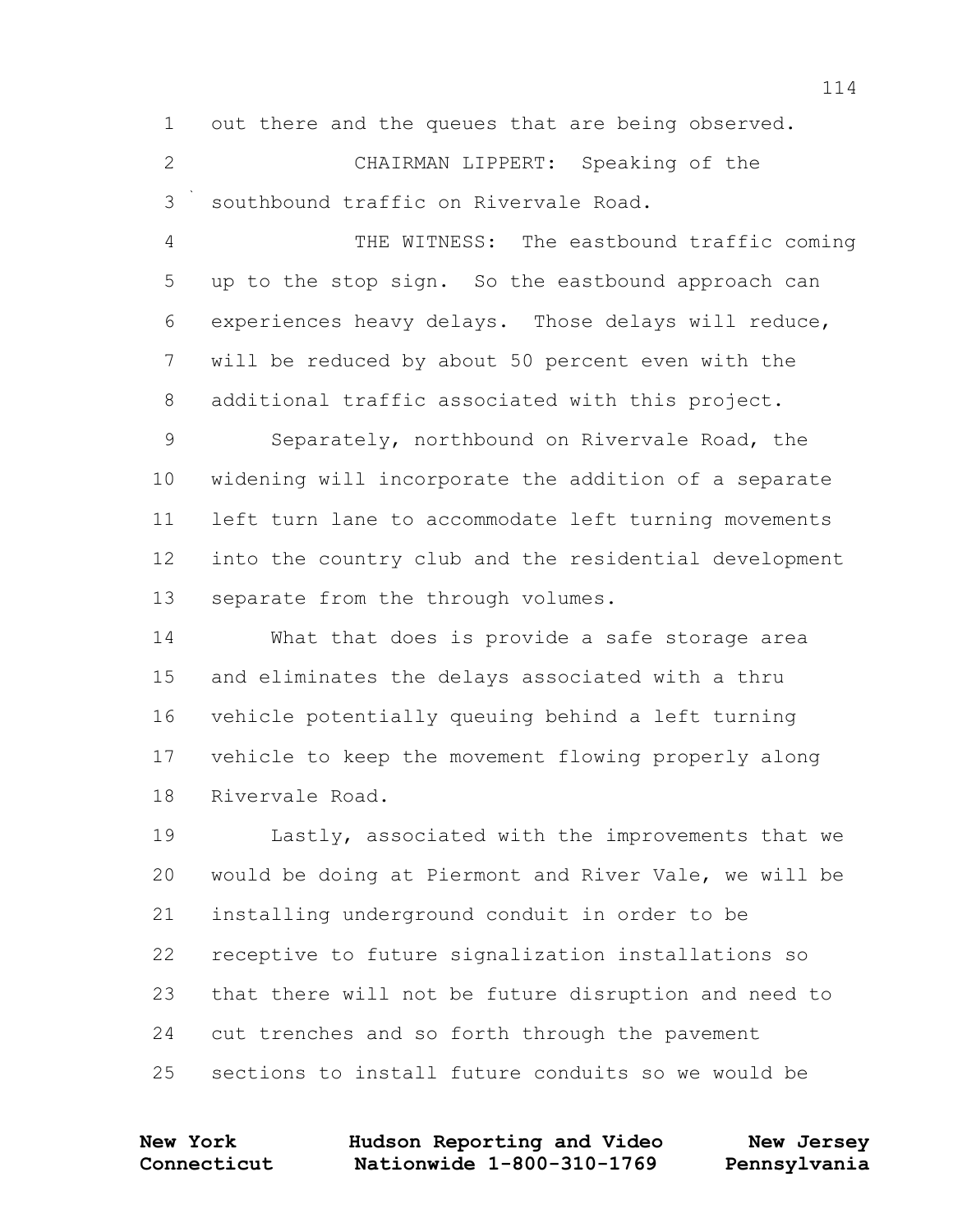installing the conduit at this point in time for the future signalization by Bergen County.

 We what also agreed to do is associated with pedestrian activity that we have occurring along the roadway and the crossing guards that are present during school hours is to install rapid flashing beacons, pedestrian activated rapid flashing beacons to improve the safety and the ability of the crossing guards to provide notification when there is crossings occurring from a pedestrian nature. CHAIRMAN LIPPERT: So those will be installed but the traffic signalization itself is deferred? 14 THE WITNESS: The traffic signalization will be something that can be considered by the Bergen County in the future. CHAIRMAN LIPPERT: Chris, do you want to weigh in on that, where that stands? 19 MR. STATILE: That's an impasse right now. CHAIRMAN LIPPERT: Right now we're talking about a traffic light at Rivervale Road and Piermont. MR. STATILE: The upland of the township would like to see the intersection signalized so it helps pedestrians, vehicles. The traffic engineer could probably agree or

| <b>New York</b> | Hudson Reporting and Video | New Jersey   |
|-----------------|----------------------------|--------------|
| Connecticut     | Nationwide 1-800-310-1769  | Pennsylvania |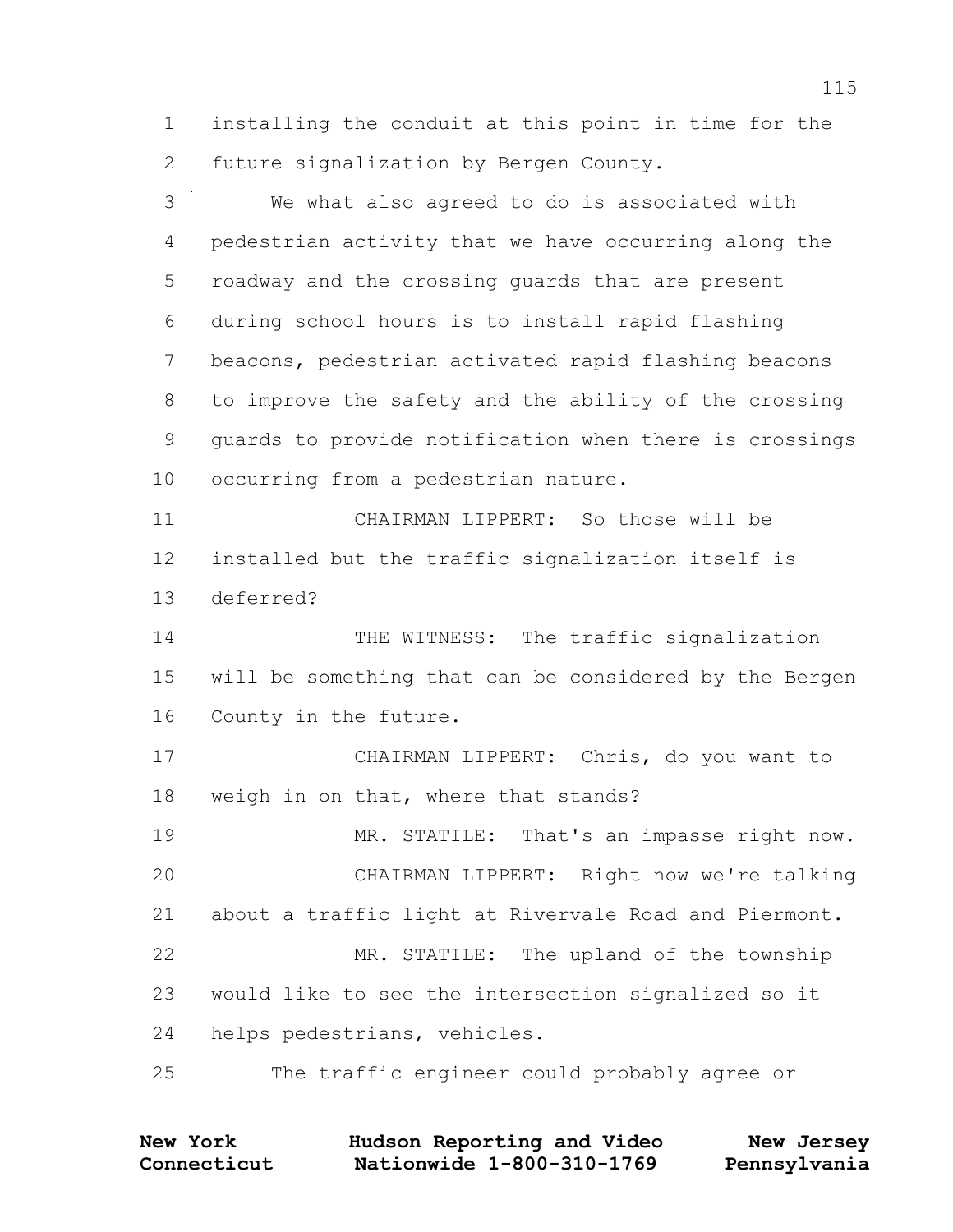disagree sometimes traffic lights cause more traffic than they solve. Traffic lights got to draw alongside acceptance. Anyway, working with Bergen County to get towards that installation, something that's going to be coming down the road not next year or the year after. I'm not sure when we expect that would be done. Perhaps the Mayor could help us in that regard with the County, of course.

 The flashing beacons are pushed by the application.

Correct?

12 THE WITNESS: Correct.

13 MR. STATILE: So the crossing guard wants to bring children across the intersection or walking with a dog, you press the button and have people move. Because, remember, the intersection crossing for a traffic signal, signalized intersection so there that would be a refuge island so no one would be standing out there four or five, waiting to cross. So the flashing beacon will assist you in that regard. Formal traffic signals of course obviously walk right across the intersection, refuge island on the other side. There's an absence of that. We have to provide beacons, a temporary measure until we get a

full signalized package.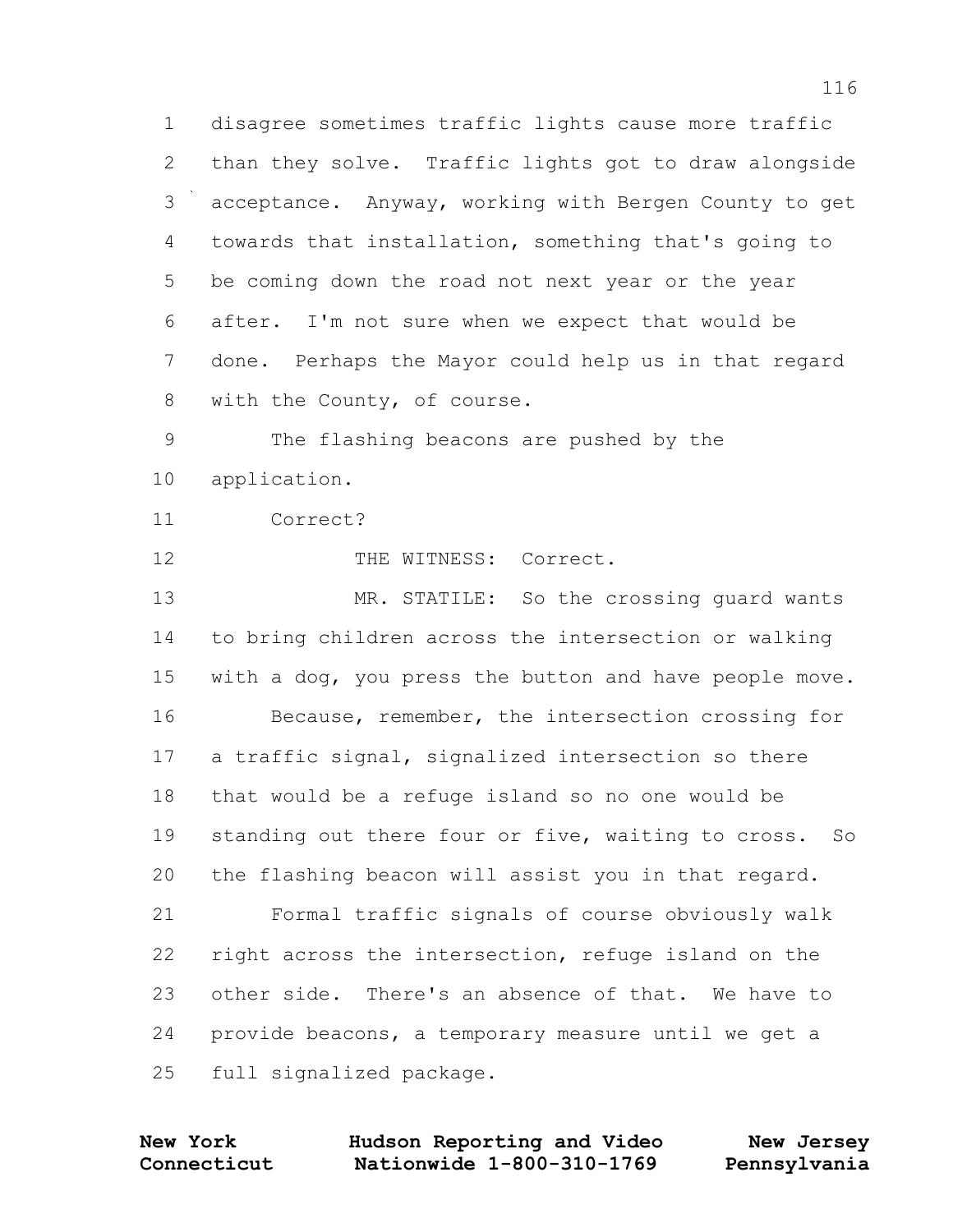CHAIRMAN LIPPERT: So we don't have any time table?

 MR. STATILE: The County Planning Board and traffic engineer would.

 MAYOR JASIONOWSKI: We have two requests in front of the County already through the police department's traffic expert. We requested two years ago to lower the speed limit on Piermont. Okay. Because we saw that as a significant need. That is still pending County approval.

 And we requested four years ago five years ago the traffic light.

 So we have constantly been badgering them for both because, and I'll get to the question of the witness, the road is a significant issue in town. There's no hiding from that.

 CHAIRMAN LIPPERT: Yeah. So everybody understands, we all live in River Vale. We have all had to make a left hand turn from River Vale to Piermont Road. We understand there are problems there especially for people living at Holiday Farms. We are trying to address that and we're hoping to make that better. I'm sure the applicant has some words to say about that.

MR. BEUKAS: Can I ask you a question?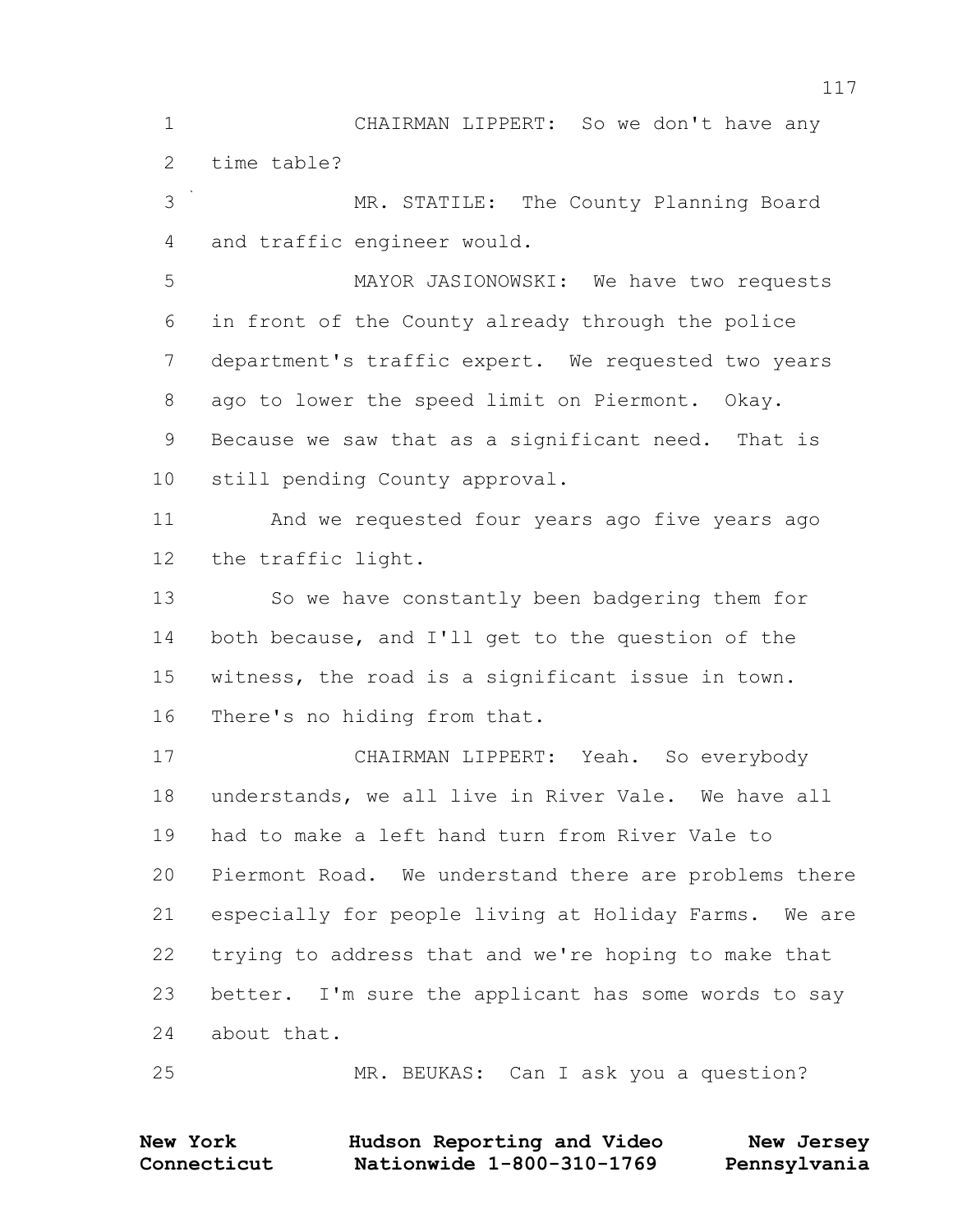1 THE WITNESS: Yes. MR. BEUKAS: In front of the Country Club on River Vale Road, is that impacted at all? That was recently installed. MR. STATILE: You mean Old Tappan Road? MR. BEUKAS: Yes. MR. STATILE: Some impact of traffic leaving the site. MR. BEUKAS: With respect to the functionality of that light, does that light stand? 11 MR. STATILE: That light stays, stays, yes. 13 THE WITNESS: Just to continue that, that intersection was incorporated in the Traffic Impact Study and, yes, there would be additional traffic flowing through the intersection, the intersection will continue to operate at the levels of service it does today and it will be a change to the operations of that traffic signal at Old Tappan and Rivervale Road. Before we go back to and talk about River Vale and Piermont we did, as I indicated, propose the affordable housing driveway opposite Holiday Farms. Again, from an engineering standpoint, that is an appropriate design. It is projected to operate at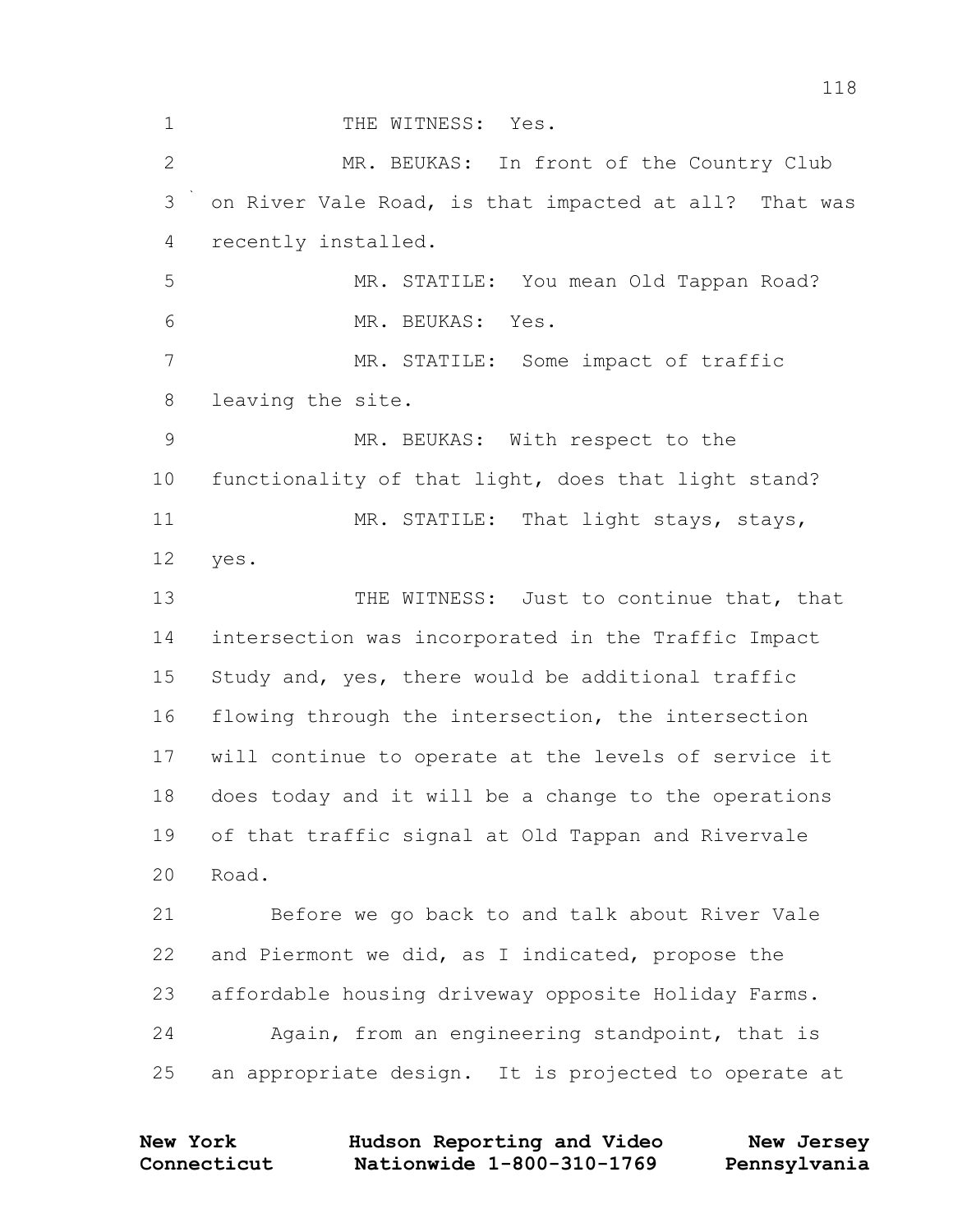good levels of service. With regard to try to give you maybe a sense of flow coming out of the affordables, in the morning we would expect about nine vehicles over the course of an hour. That's about one 5 vehicle every 6 to 7 minutes.

 So I would suggest to the Board and certainly from a traffic engineering standpoint it is not going to result in a perceptible change to the operation of that intersection and, again, its positioning the driveway in an appropriate location for people traveling along Piermont Avenue and exiting Holiday Farms to see, understanding and react as licensed drivers to the traffic conditions that we face everyday.

 As was previously testified to and had been asked by Mr. Statile in his review letters we are amenable to adding an additional egress drive and that would be located opposite Mark Lane. That driveway, while it's not needed as a solution for access to this project does provide an advantage by allowing traffic to come out the town house development without going through the intersection of Piermont and River Vale so that is just an added benefit. It would certainly be appropriate and similar to the Holiday Farms affordable housing to locate it opposite Mark Lane,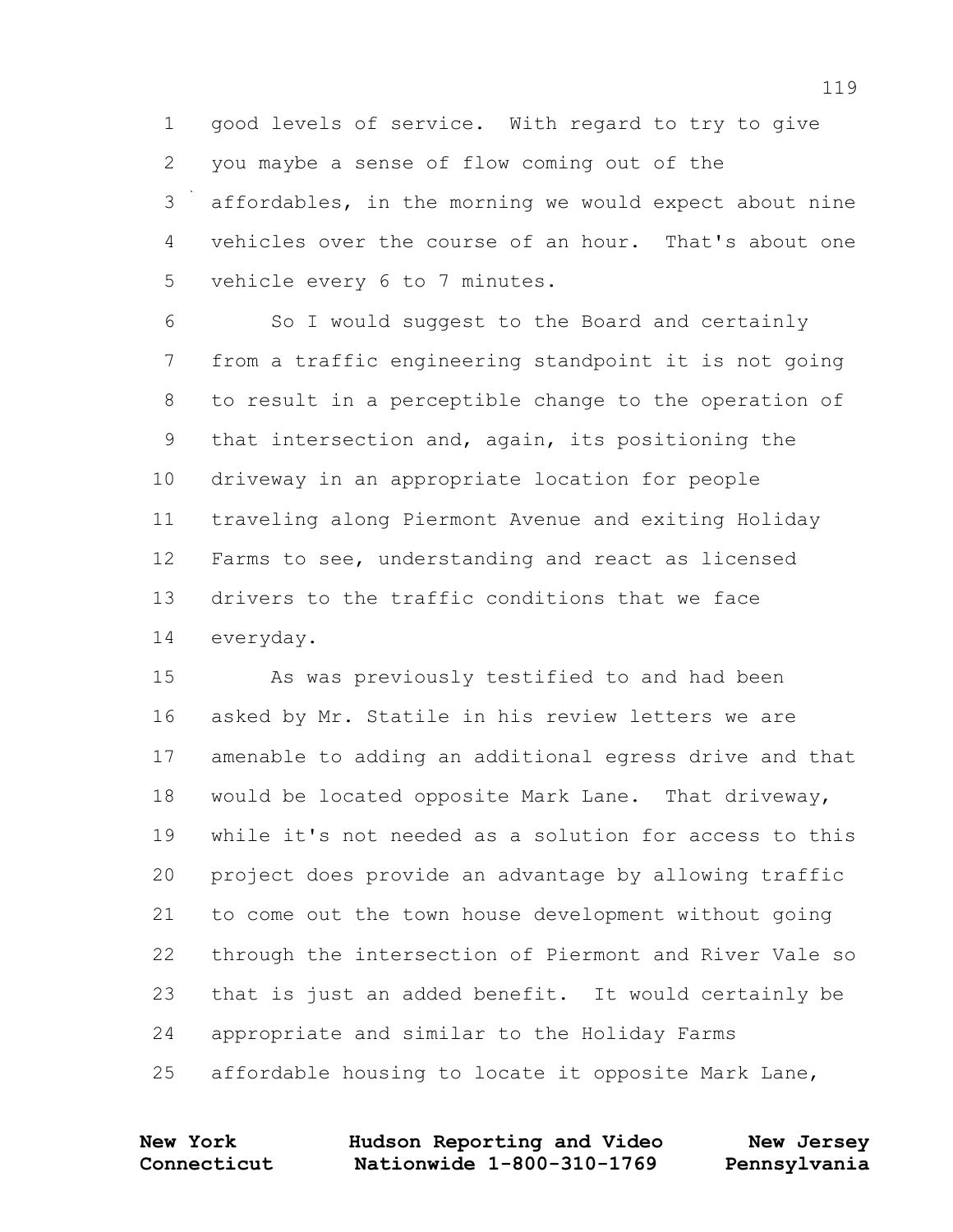again to avoid adding a new point of conflict along the roadway and maintaining an existing intersection so that can be done.

 And we would propose to do that and that driveway will also operate at good levels of service coming out of the application. So if the Board desires that to be done, the applicant is amenable to that, to that condition.

 You know, as I said, with regard to the improvements at Piermont and Rivervale, it is absolutely a significant improvement. It's a geometric improvement, a safety improvement. It absolutely mitigates the impacts associated with the additional traffic associated with this project.

 And our driveway improvements are absolutely going to provide for a safe and proper ingress and egress both to the existing country club and driveway.

 The applicant is not here as the solution to all the roadway improvements. We do understand that signalization may still be appropriate in the future.

 I do think the County wants to get the geometric improvements in place to see how that helps because, as Mr. Statile does inference signalization isn't always a panacea. It could have it's own problems associated with it. It could change the accident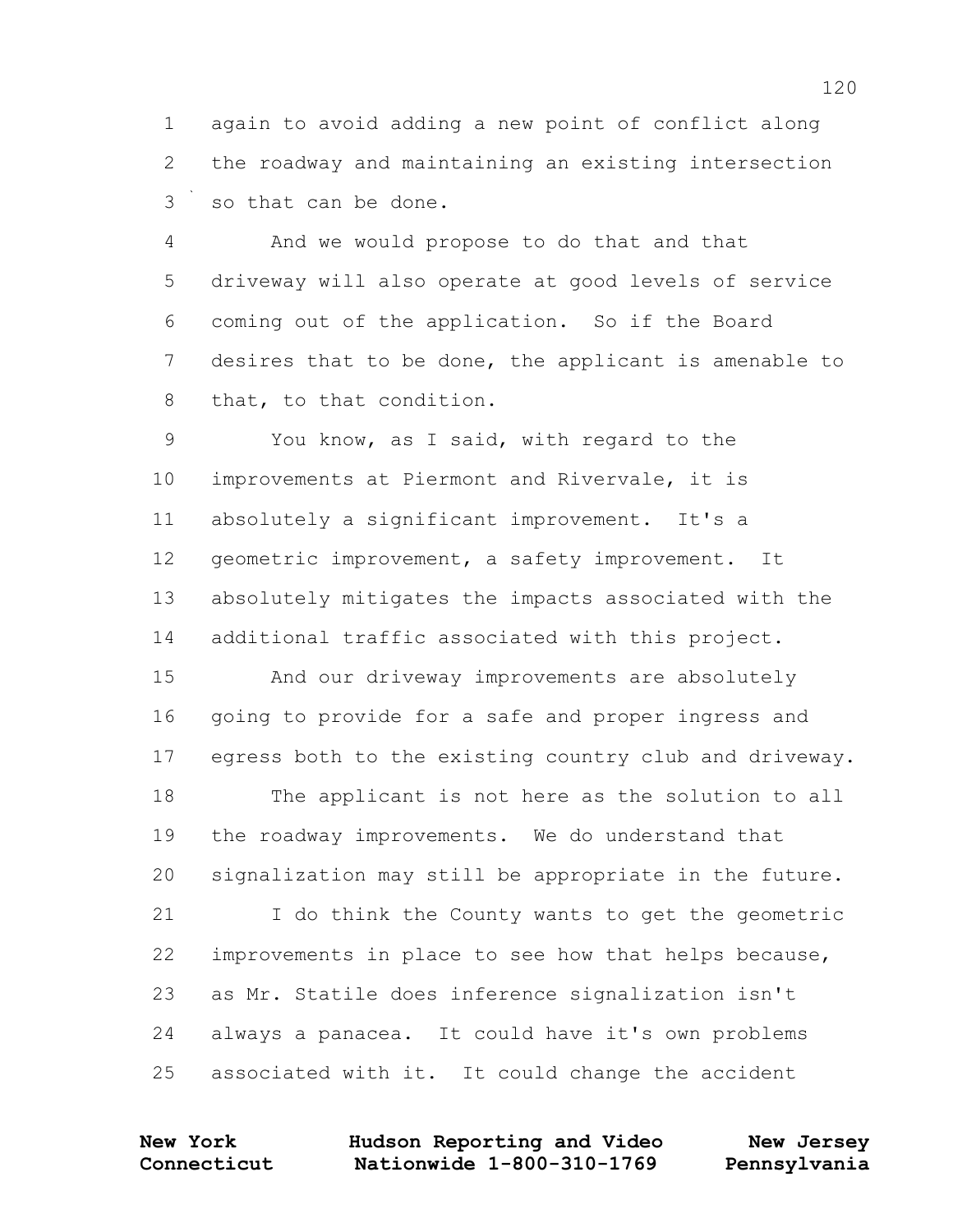safety hours, operations of an intersection so it's used -- it is wide. There are specific warrants and conditions and engineering studies utilized before a signal is considered and while one of the solutions is to, to geometric improvements prior to signalization. However, as I indicated, the developer is prepared to donate both the land and, of course, to construct the improvements for the County and set it up for signalization in the future. That signalization may require some further third party easements from the other quadrants of the intersection of the County and/or Borough may need to pursue. But the signal will be set up. The intersection will be set up for that.

 So, overall, from a traffic standpoint, the applicant is here with, in my opinion, a proposal for access and circulation that will work appropriately. 18 I won't run through the site layout again. I think Ms. Galvin has done a good job from my recollection of the testimony in discussing the internal circulation, the layout of the parking which is in accordance with the Residential Site Improvement Standards and, in my opinion, provides for a typical community layout that will function properly and

accommodate the movement of vehicles safely throughout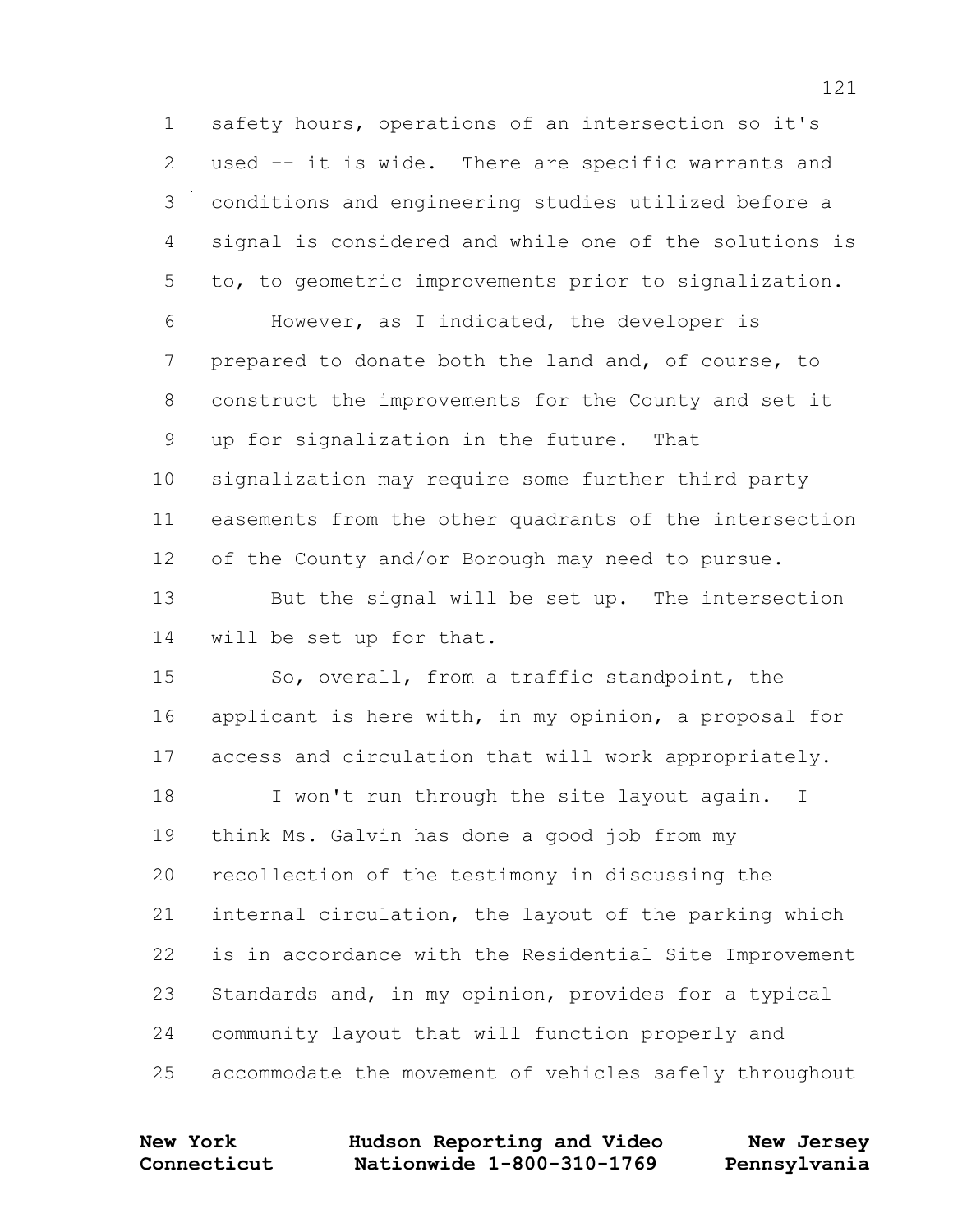the site.

| 2       | And the traffic study, as I said, does show that       |
|---------|--------------------------------------------------------|
| 3       | the improvements that we are prepared to make for the  |
| 4       | County will accommodate the traffic and mitigate our   |
| 5       | impacts and leave the roadway actually in a better     |
| 6       | condition than is, than it is today.                   |
| 7       | And, I think that summarizes it.                       |
| $\,8\,$ | I did indicate we did have an opportunity to           |
| 9       | review accident data during the course of this         |
| 10      | investigation. So we had obtained accident data from   |
| 11      | 2016 through current so that's three years of accident |
| 12      | data. In reviewing that data, quite frankly, there     |
| 13      | was nothing in there that was surprising to me or out  |
| 14      | of what I expected to see with regard to typical       |
| 15      | accidents at intersections.                            |
| 16      | Unfortunately, they do happen. But to give you         |
| 17      | some idea of what we did find over the course of three |
| 18      | years at Piermont Avenue South which is basically      |
| 19      | Holiday Farms and Piermont Avenue, there were two      |
| 20      | accidents one in 2017, which actually resulted, it was |
| 21      | a result of somebody that was, had their vision        |
| 22      | obscured by a truck that was parked on the shoulder.   |
| 23      | She came around the front of the truck and didn't see  |
| 24      | the person making the left turn at Holiday Farms so    |
| 25      | that was not related to geometry, not related to       |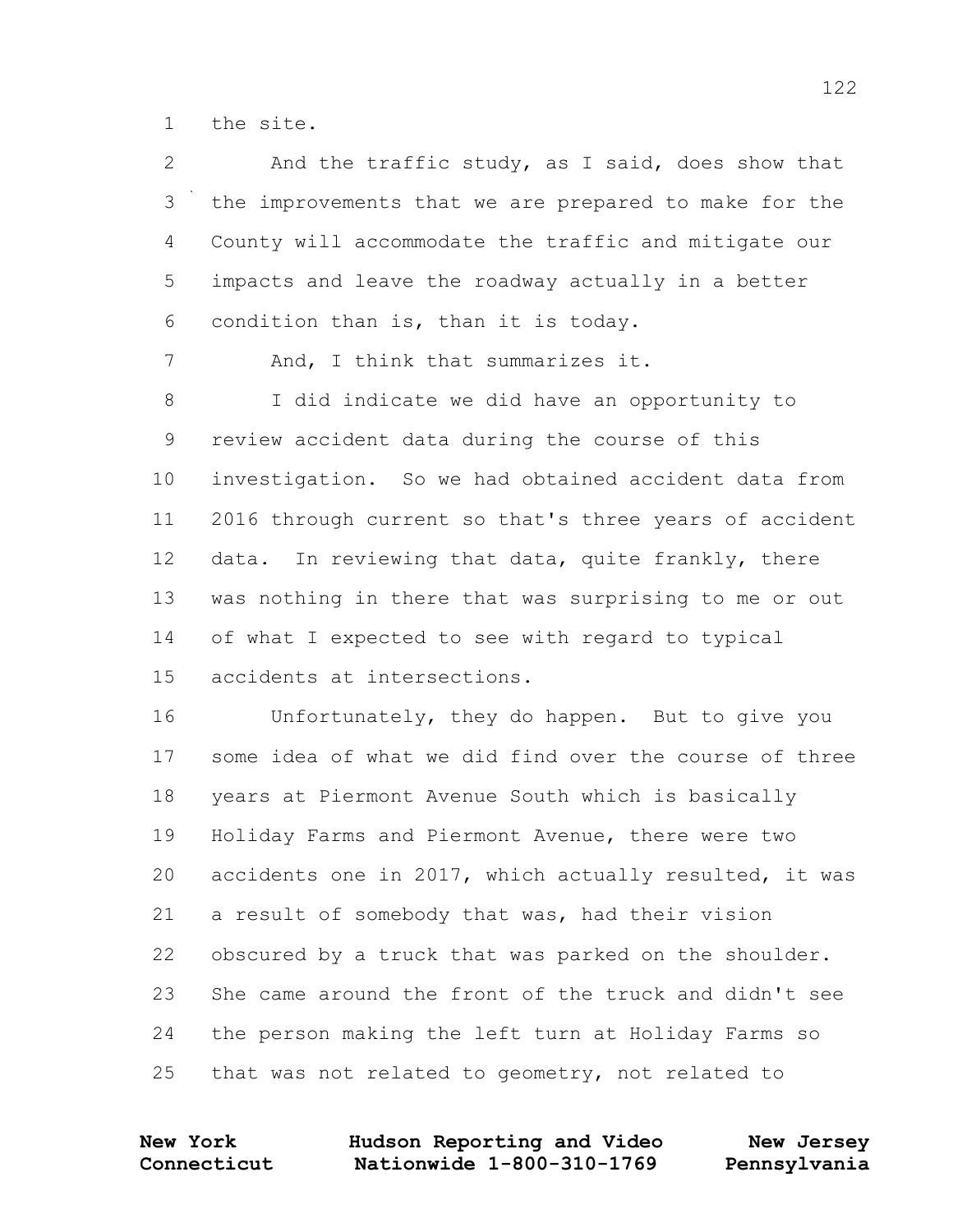whether it was a unique situation associated with driver error and there was a rear end accident, somebody not paying attention to somebody making a left in.

5 There are a few fixed objects, couple mailboxes got hit out there, people losing control of their car, driver error, a couple animal hits through the years at Old Tappan Road. I don't mean to make light of this. These are typical accidents you would see. Unfortunately, we, as engineers, can't solve all these because most of them are driver error.

 Old Tappan Road had about 160 in 2017 and four in 2018.

 And then at Rivervale and Piermont we expect there to be an accident situation. There was a series of accidents; in 2016 there was one, there was six in 2017 and three in 2018.

 In reviewing the accidents, again there's none of the accidents -- what we look at for as engineers to see if there was anything in those accidents that is suggesting a substandard condition, a sight line issue, something that is common to every accident that could be correctable by fixing a sight line or so forth. They're very varied. A good percentage of the accidents are really people not paying attention to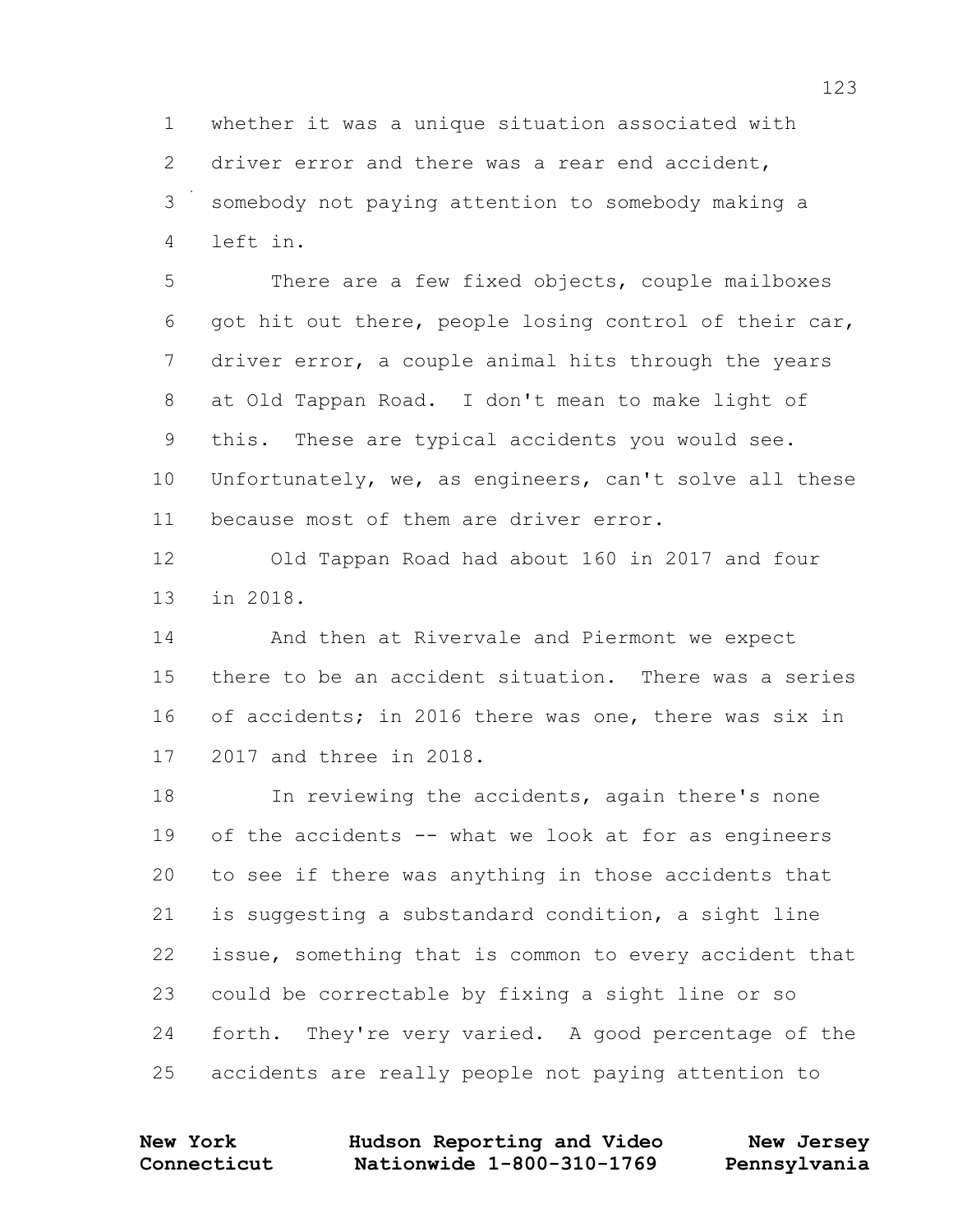the car in front of them on the eastbound approach and, and about bumping bumpers of rear end accidents as they're moving up on the stop signs and then a few of them related to somebody making a left when they presume somebody was making a right.

 So that was generally what we saw in the accident reports but none of them were correctable or indicating a sight line issue.

 Now I would suggest that the geometric improvements that are being proposed at this location, particularly the right turn channelization and the lane widening is going to probably improve that safety of that intersection particularly the accidents associated with people trying to judge if somebody is making a right on to Piermont so I can make my left or coming through.

 The channelization, that decision is going to be taken out. You'll now be able to clearly discern whether somebody is going through and continuing as a conflict versus making a right. That will help that, that particular situation.

 The intersection improvements are laid out. They are still subject to further detail design with the County. Things that we will be refining are to make sure we have all proper and safe sight lines at

| <b>New York</b> | Hudson Reporting and Video | New Jersey   |
|-----------------|----------------------------|--------------|
| Connecticut     | Nationwide 1-800-310-1769  | Pennsylvania |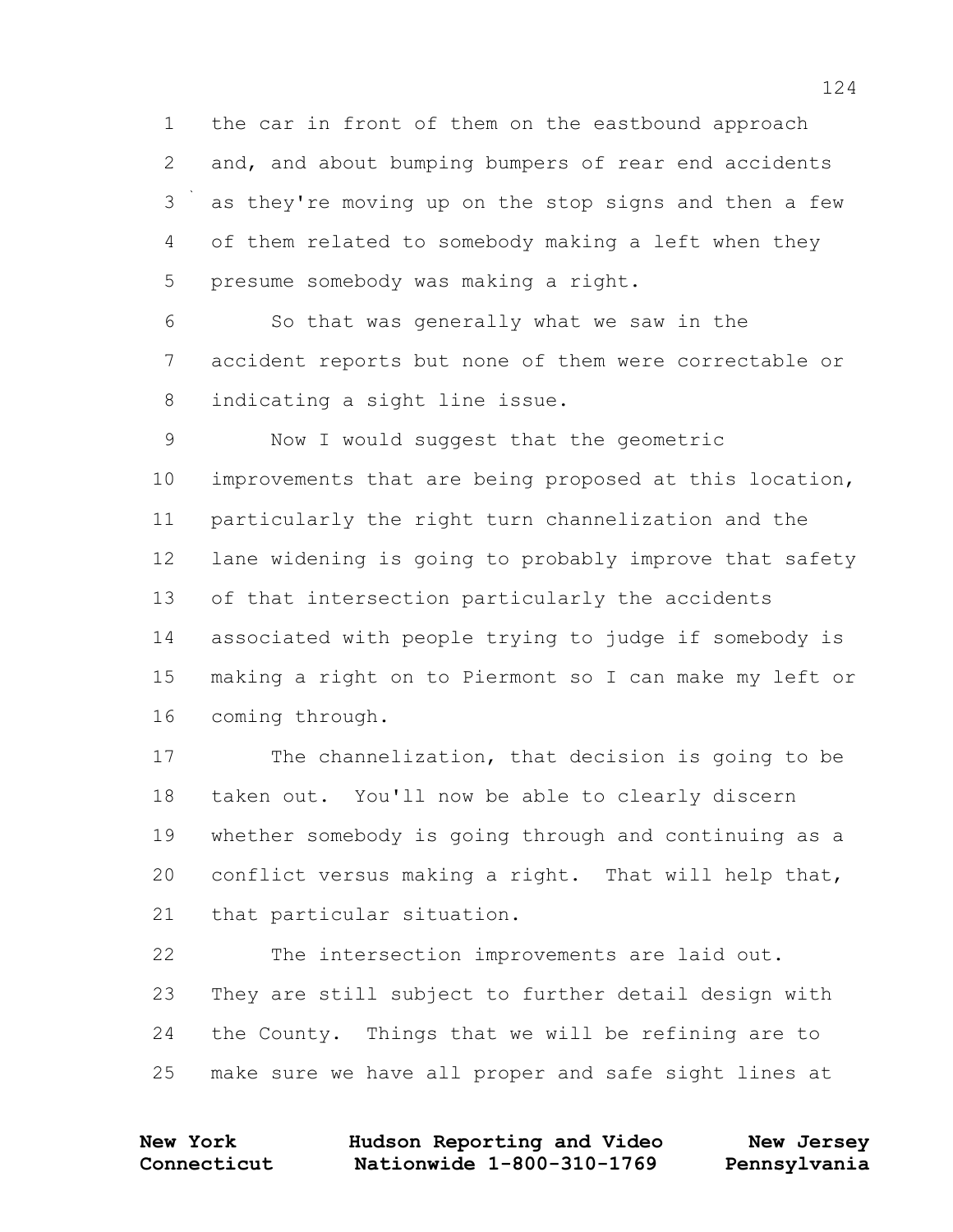our driveway at the intersection of Piermont and Rivervale and that our driveways are on Piermont.

 So all of that is, is in progress to be worked out, incorporating many of the things that have been discussed with regard to the pedestrian path and ultimately the input from the County with final design plans. It was all doable, it was all within our control and in my opinion would result in improving traffic conditions at this particular intersection and at our main driveway.

 CHAIRMAN LIPPERT: All right. What I want to do is, I'm going to take a five minute break to give our reporter, I mean five minutes because we're going to go to 10:45 because the Board has a little bit of other business to do. And I'll come back and open it to questions from the public of our traffic expert.

So let's take five minutes. Thanks.

(A recess is taken.)

 All right. We're back on the record and let's do roll call.

22 MS. HAAG: Mr. Lowe.

MR. LOWE: Here.

MS. HAAG: Mr. Beukas.

MR. BEUKAS: Here.

| <b>New York</b> | Hudson Reporting and Video | New Jersey   |
|-----------------|----------------------------|--------------|
| Connecticut     | Nationwide 1-800-310-1769  | Pennsylvania |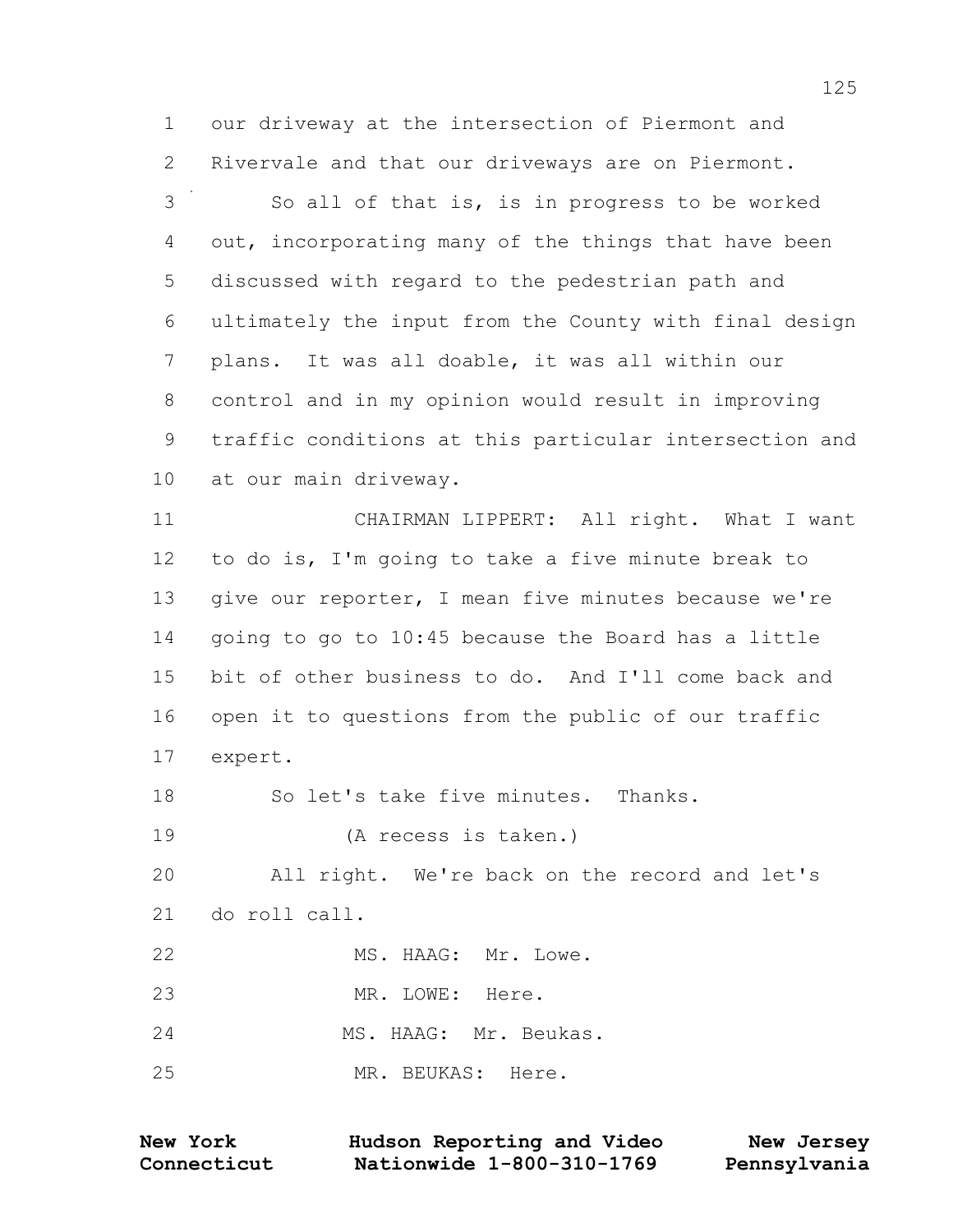| $\mathbf 1$    | MS. HAAG: Mr. Bromberg.                                |
|----------------|--------------------------------------------------------|
| $\overline{2}$ | COUNCILMAN BROMBERG: Here.                             |
| 3              | MS. HAAG: Mayor Jasionowski.                           |
| $\overline{4}$ | MAYOR JASIONOWSKI: Here.                               |
| 5              | MS. HAAG: Mr. Fortsch.                                 |
| 6              | VICE CHAIRMAN FORTSCH: Here.                           |
| 7              | MS. HAAG: Mr. Wayne.                                   |
| $8\,$          | Mr. Puccio.                                            |
| $\mathsf 9$    | MR. PUCCIO: Here.                                      |
| 10             | MS. HAAG: Mr. Lippert.                                 |
| 11             | MR. LIPPERT: Here.                                     |
| 12             | MS. HAAG: Ms. Vaccaro.                                 |
| 13             | MS. VACCARO: Here.                                     |
| 14             | MS. HAAG: Mr. Leibman.                                 |
| 15             | MR. LEIBMAN: Yep.                                      |
| 16             | MS. HAAG: Mr. Statile.                                 |
| 17             | MR. STATILE: Here.                                     |
| 18             | CHAIRMAN LIPPERT: Normally I would ask                 |
| 19             | the Board if, to post questions but I know people are  |
| 20             | staying here late so I would rather hear, in the time  |
| 21             | remaining, I would rather hear from the public so come |
| 22             | on up and ask questions.                               |
| 23             | MR. STATILE: Mr. Chairman, let me just                 |
| 24             | present something to the Board.                        |
| 25             | CHAIRMAN LIPPERT: Sorry.                               |
|                |                                                        |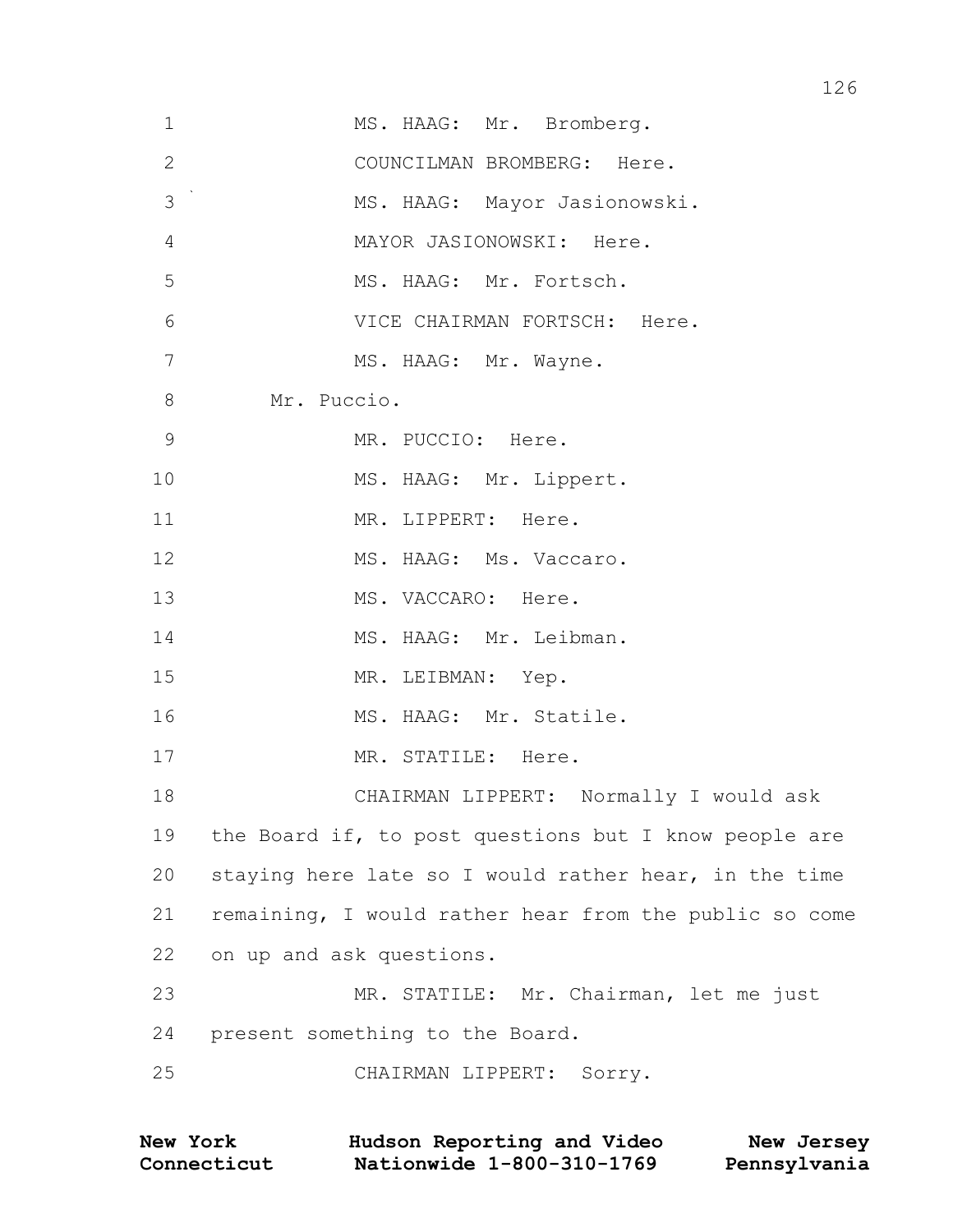MR. STATILE: That's fine. And the applicant has got this as well.

 What we did is to verify the applicant's trip generation model that they used. We used the same technology they do. We also took traffic counts at another development about twice the size of this development in that radius and that development has a greater mix of single family dwellings.

 We know traffic engineers generate more traffic. So we took the traffic counts -- I'll pass this out. We all have concern of traffic dealing with the development. We did our own engineering analysis.

 MR. LEIBMAN: Let's mark this into the record.

 CHAIRMAN LIPPERT: Does the applicant have this?

17 MR. WOLFSON: You gave me a copy last week.

 MR. LEIBMAN: So what's this labeled A-5. MR. WOLFSON: That's B.

 MR. LEIBMAN: We should get a B label. I think we have had B-1, we have a B-1 already so this would be B-2, B-2.

 MALE SPEAKER: Mr. Leibman, I think we are up to B-4.

| <b>New York</b> | Hudson Reporting and Video | New Jersey   |
|-----------------|----------------------------|--------------|
| Connecticut     | Nationwide 1-800-310-1769  | Pennsylvania |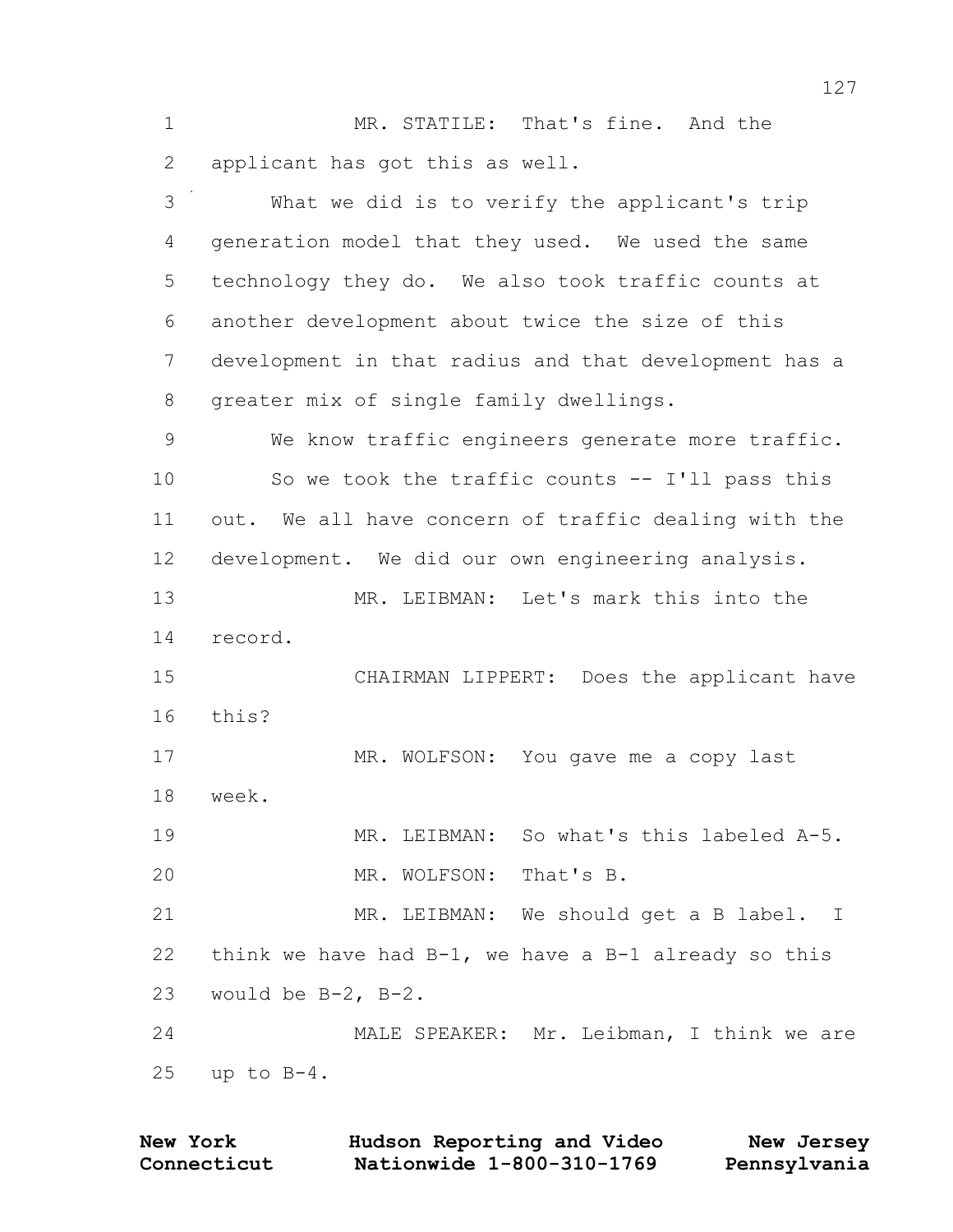MR. STATILE: Yes. 2 MS. HAAG: We have B-1, 2 and 3. MR. LEIBMAN: So we'll call it B-4, CPS. Okay. CHAIRMAN LIPPERT: Okay. Chris, the Mayor has a question. I want to ask you a question just before the public comes out because I'm not a traffic expert and I always rely on you and the Police Department when there's a lot of statistics being sent around and, you

 know, I'm glad we have this because, you know, I don't think it's a fair comparison to compare Holiday Farms to this development because of the mid rise, the mid rise, predominantly less vehicles.

 And, it is a unique street. I know the traffic 16 engineers want to hear that, right. But from my perspective as no a traffic engineer, as Mayor of the township, it has, it could have -- if the application is approved two town house developments, a swim club, two schools, I know it's not the applicant's problem but it's my problem. Right.

 So in your expert opinion, you know, based on what we provided here and what we saw, I mean, it does what we see.

Is that accurate, in your opinion, that there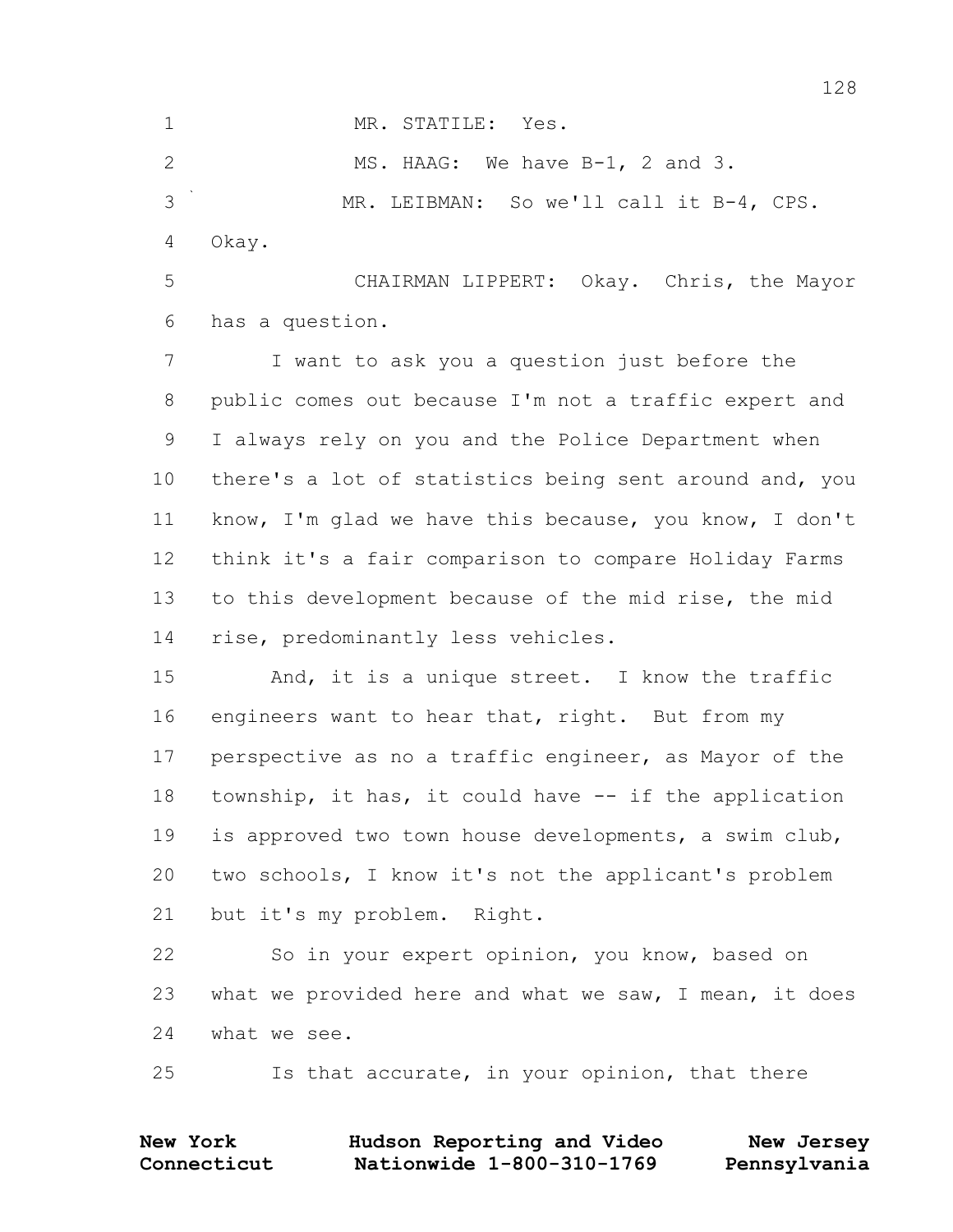will be a reduction in the traffic at that

intersection?

 MR. STATILE: A reduction, it will be an increase in Level of Service, reduction of the backup and queues. Level of Service meaning the, there would be less delay, A, B, C. And it will be, have more thru, the intersection will have more thru movement because the drivers have more breaks, at the intersection. Currently traffic, there's confusion in the intersection, approaching vehicles, you're not sure if they're going to turn, what they're going to do, this division of land use, driving queue as to what's happening which provides thru for the intersection. MAYOR JASIONOWSKI: You understand my concern. MR. STATILE: Absolutely. We're always concerned about traffic. MAYOR JASIONOWSKI: Thank you. MR. STATILE: As I said, this particular development, the Reserve in Oakland, twice the number of units. It has single family houses as well as town houses. So we use that as kind of a test to see whether or not the ITE manual which is what the applicants

| <b>New York</b> | Hudson Reporting and Video | New Jersey   |
|-----------------|----------------------------|--------------|
| Connecticut     | Nationwide 1-800-310-1769  | Pennsylvania |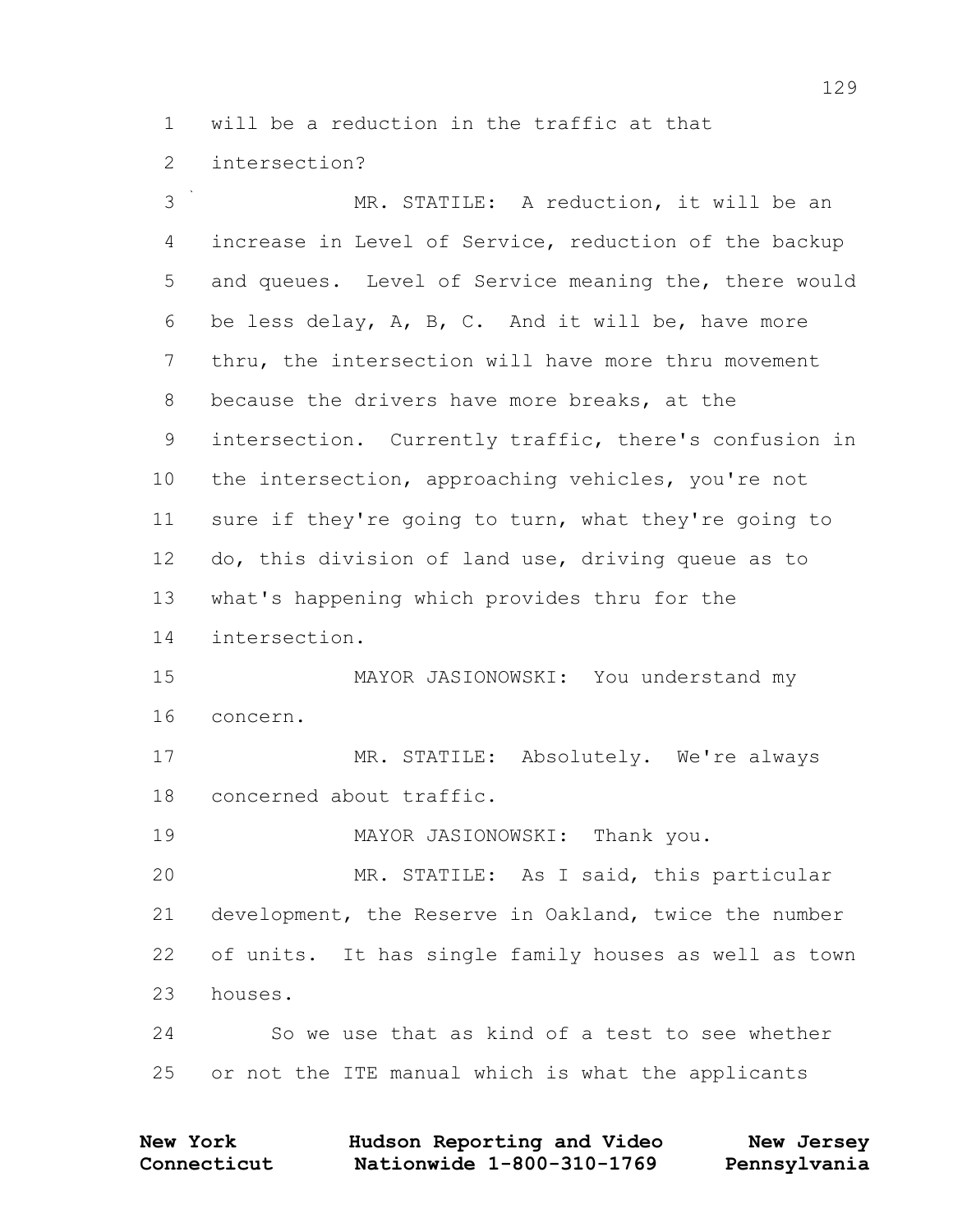use, accurately reflects traffic operations in New Jersey specifically in Bergen County specifically because the manual that we use takes traffic studies from all over the country consolidates them and comes up with average generations from different types of uses, gas stations, retail standards and town houses, et cetera. So this is really a Bergen County project, Bergen County county road that we actually checked.

 So if you look at the first page, keep it as simply as possible, the top of the, top line, top of the, the a.m. projected volume, the applicant had 52 vehicles coming in in the a.m., our analysis showed, our actual count showed we had 35 units contributing to, -- the applicant in this case is over, has over estimated the amount of vehicles coming in.

 In the p.m. the applicant projected that, 86 vehicles entering the site where our counts show 94. That's a little bit lower than what we actually found, really eight cars in an hour.

 On the volume of vehicles leaving the intersection in the a.m., the applicant projected 80 and our actual count showed 83 vehicles so it's pretty much -- it's pretty close. In the p.m. leaving the site the applicant projected 75 and we actually found 61 vehicles. So what it basically does is proves that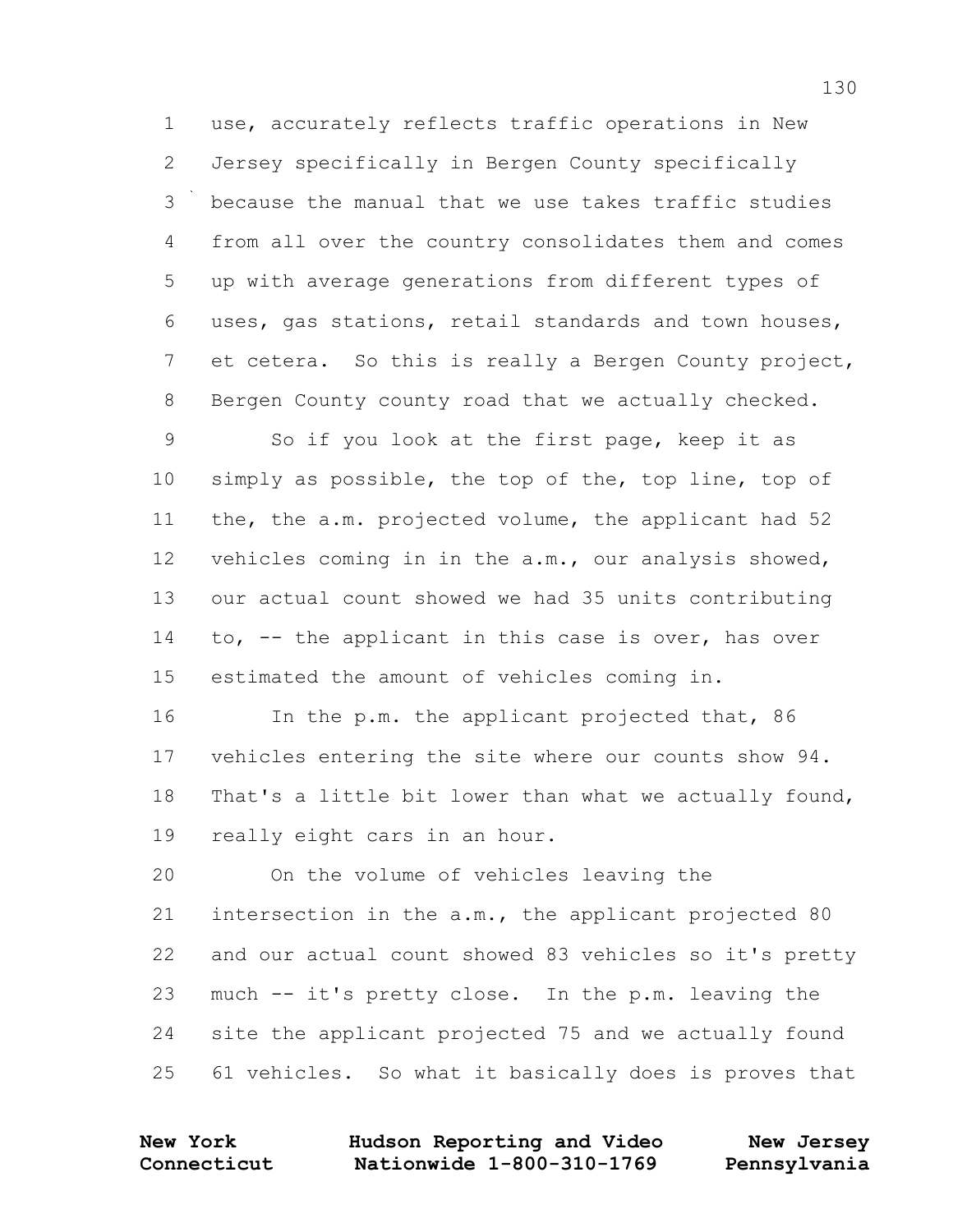the applicant was conservative in their analysis of the actual amount of vehicles being generated on the site. We wanted to make sure that was correct.

 What we -- we do manual counts because we also happen to have bus stops so we actually counted them with concern leaving the project because parents are taking kids up to the bus stop, waiting for the high school children, waiting for, but gives us a feel to get a number of students that were actually utilizing the larger development.

So that's my story in this matter.

 CHAIRMAN LIPPERT: So you've run a comparison, connected the applicant's data and you find that their data is actually conservative at that time, at that time is actually conservative.

 Okay. All right. Anyone, any questions of this witness? Come on up.

18 State your name and address, please.

 MS. LAWRENCE: Marla Lawrence, 25 Holiday Court. So I just want to know, I read the study. I'm not a traffic engineer. It just looks like my concern is making a left turn coming out of Holiday Farms onto Piermont heading west. So I may be looking at wrong numbers. It looks like we're going to go from an average of 2.7 second to almost between 18 and 20.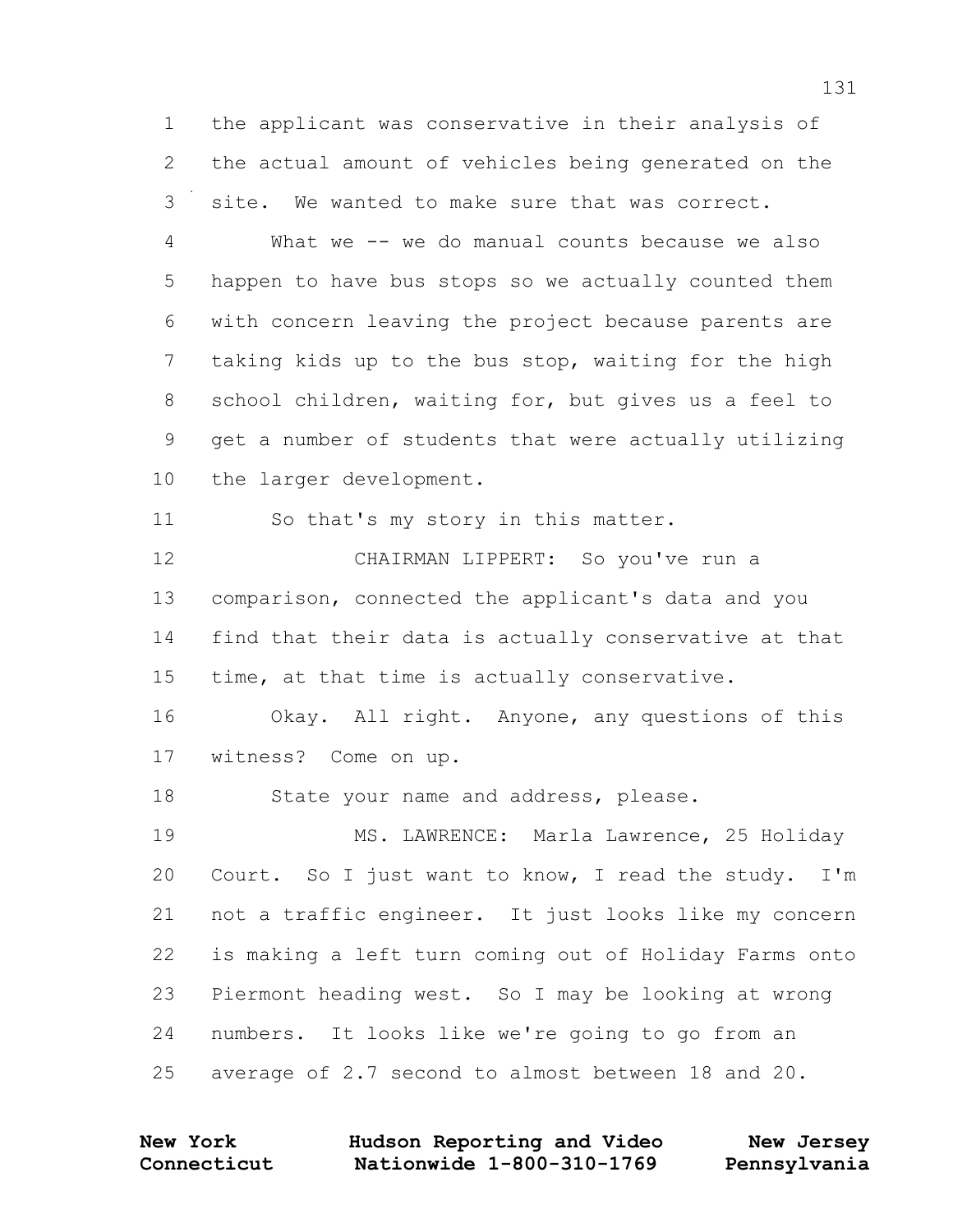1 I want to know, if you're going to update the document, across Mark Lane is going to have an egress and have people coming from the town house complex, coming and making a right onto Piermont which then actually adds important track and makes it more difficult to make a left coming out of Holiday Farms. THE WITNESS: So with the addition of that we would not change the analysis at Holiday Farms because, in effect, all it's doing is the traffic study already projected to come around Rivervale and onto Piermont would now just come right out, right across from Mark Lane so it's the same traffic passing. It's just going to not be along Rivervale and through the intersection.

 So the section from our driveway, the existing country club roadway driveway on Rivervale to the new intersection at Mark Lane would be relieved of probably about 30 to 40 vehicles per hour during the morning peak hour so there would be no change. MS. LAWRENCE: No change in number? 21 THE WITNESS: That would be passing, that would be projected to pass Holiday Farms. MS. LAWRENCE: Okay. Does it mean no, I know because say it's like two minutes, whatever, does

it mean they're just going to be more congestion in a

| <b>New York</b> | Hudson Reporting and Video | New Jersey   |
|-----------------|----------------------------|--------------|
| Connecticut     | Nationwide 1-800-310-1769  | Pennsylvania |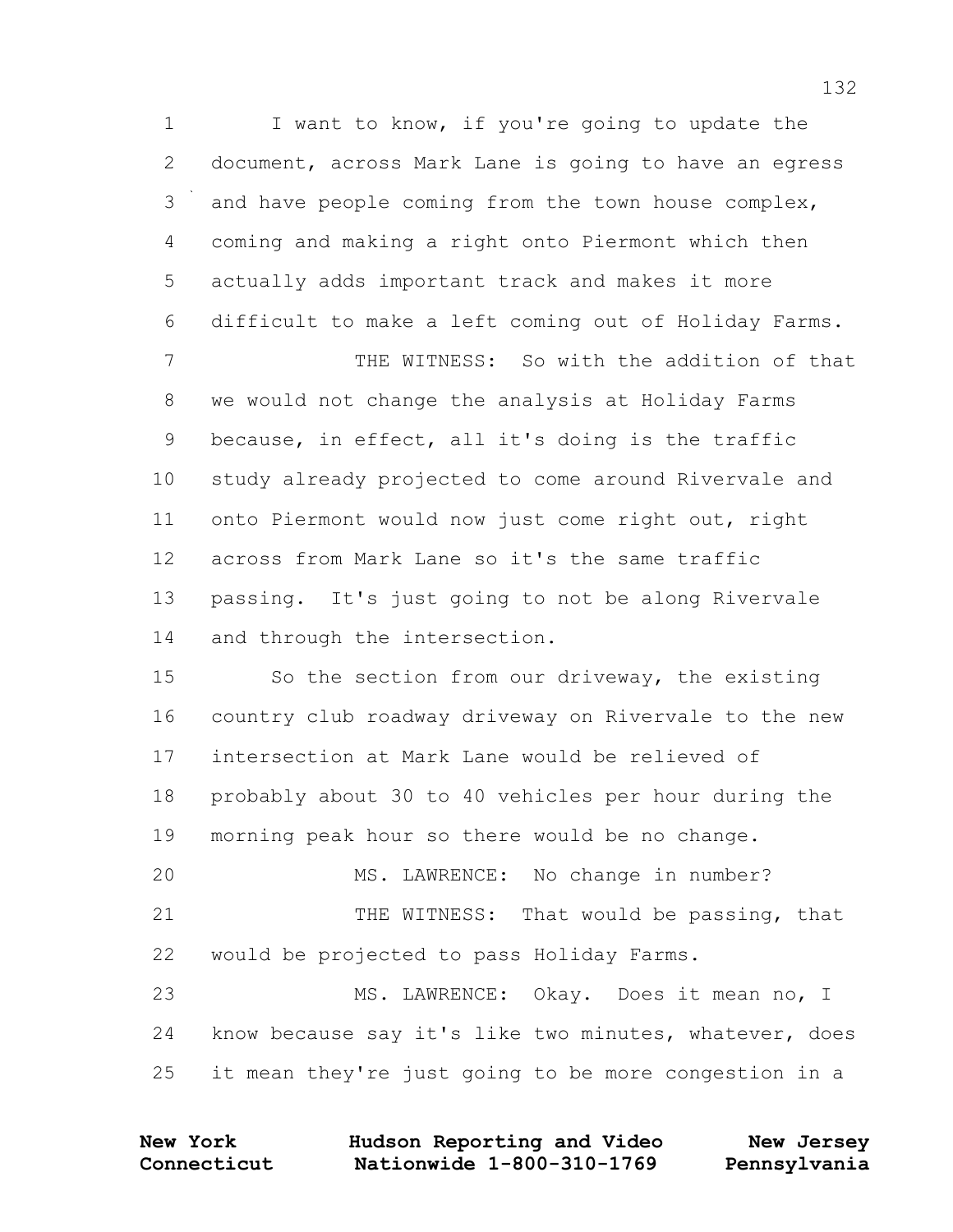shorter amount of time in that peak period between 7:00 and 8:00 a.m..

 THE WITNESS: No. MS. LAWRENCE: Because to you they don't have to know this, they're coming right out and making a right. 7 THE WITNESS: It doesn't change the amount of traffic that would be projected to be going across Holiday Farms. It actually will reduce the flow and improve the Level of Service operation at Piermont and Rivervale. MS. LAWRENCE: That I understand. I don't know if you understand my question. THE WITNESS: I do. Yeah. 15 MS. LAWRENCE: So it's now shorter. They have a more finite amount of time to actually go because they're not going all the way around so it's more finite in the crunch time period of the morning rush hour and school time. THE WITNESS: No, it doesn't change the distribution as to when they leave their homes over the course of an hour so it doesn't change the analysis. MS. LAWRENCE: Okay. Thank you.

CHAIRMAN LIPPERT: Chris, I take it you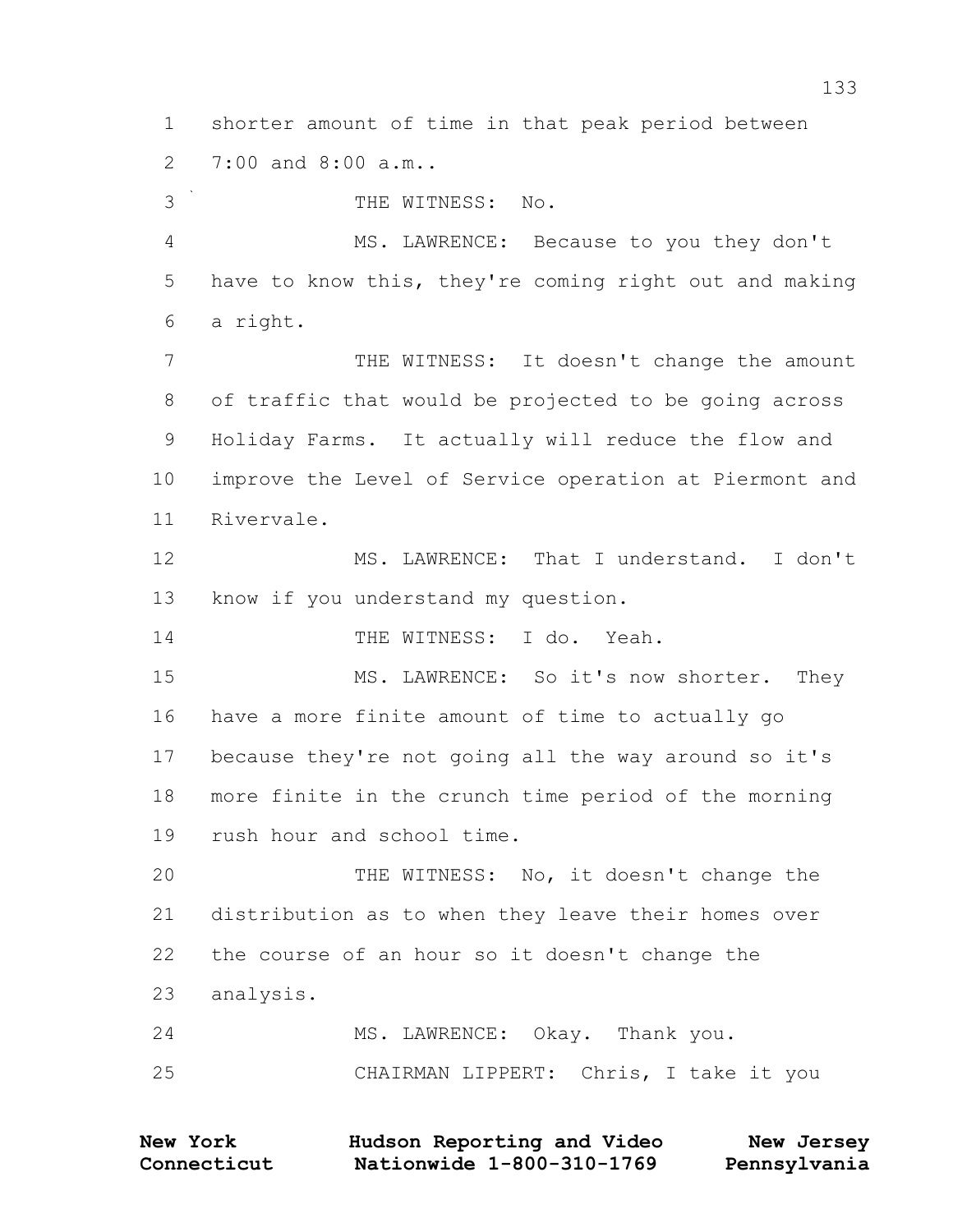just heard that exchange and you agree? MR. STATILE: Yes. Absolutely. That's correct. MS. MORGENSTEIN: Florence Morgenstein, M O R G E N S T E I N, Holiday Court. So my question is, you said there was going to be a left hand turn on Rivervale Road into the country club or the golf course area or the town houses. 9 THE WITNESS: Correct. MS. MORGENSTEIN: Will there be a left hand turn onto Piermont as you're coming south of Rivervale Road going north? There's no left hand turn to go onto Piermont only into the club? 15 THE WITNESS: Right. That's correct. The reason being is the County had previously looked at that. The problem is south of Piermont is, there is no right-of-way so at some point in time to do that the County looked at that in the past, you would actually have to obtain property from the home owners on both sides. In this case up here we own all the property along the west side so we're able to make the geometry work and shift over to get that left turn lane in. MS. MORGENSTEIN: Okay. That makes sense.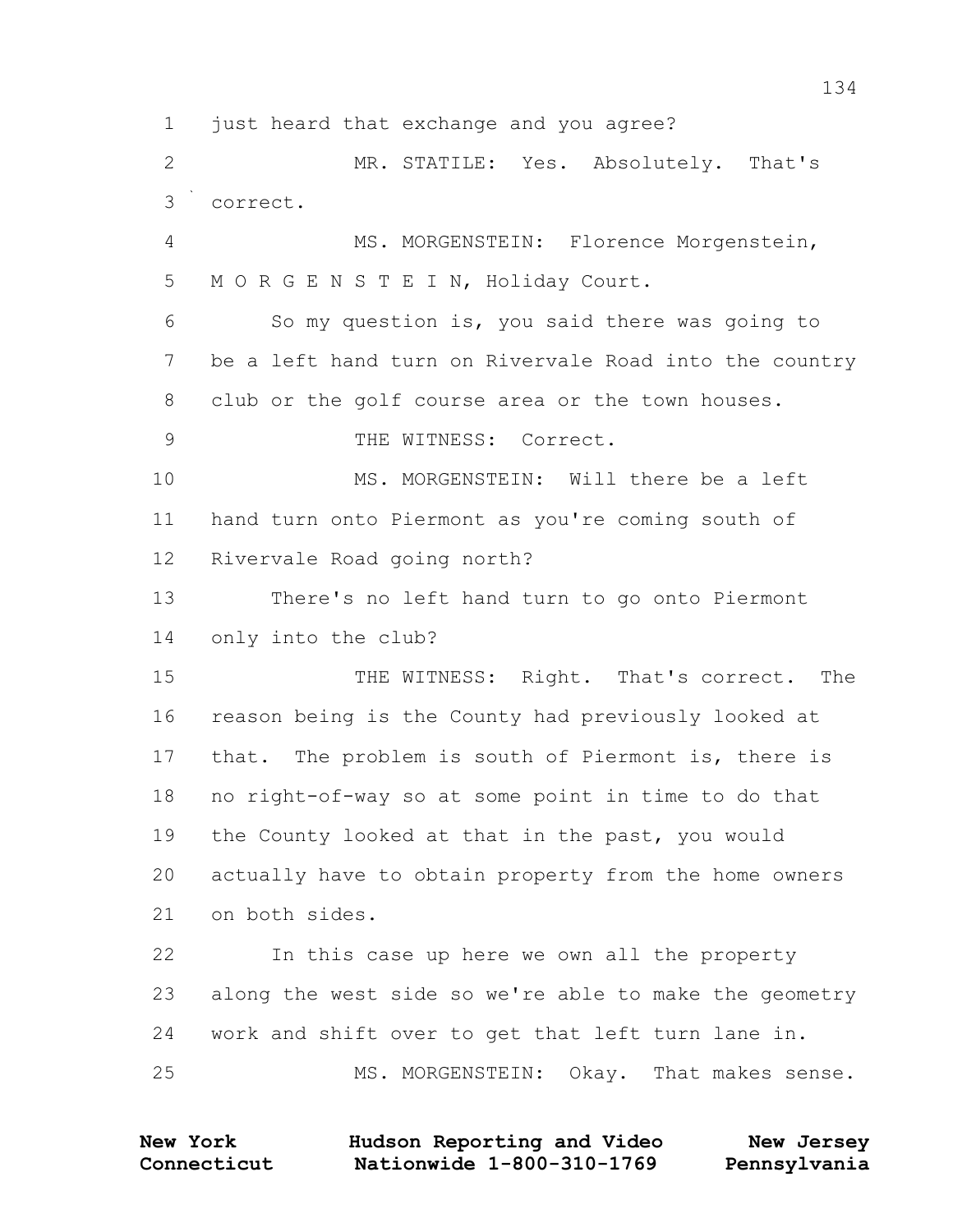And then you are definitely considering the Mark Lane exit or is that still up in the air?

 THE WITNESS: We are amenable to it as a recommendation of your Board professional and presumably the Board.

 MR. STATILE: The Fire Department. 7 THE WITNESS: The Fire Department and Police Department. We are under the assumption right now that is the direction the Board would like us to proceed in.

 MS. MORGENSTEIN: As a resident of Holiday Farms I respectfully request that you put that exit/entrance in. I think we all would appreciate that and that would show real good faith.

 Also you said you did a study in Princeton. What road was that coming out onto?

 THE WITNESS: Yeah. So I wanted to provide a reference like Mr. Statile did to an actual New Jersey count. So the project is known as Barclay Square. Barclay Square is part of a major development. It's actually in Plainsboro. It's done by Princeton University, the development. It is in a development known as Forest Hill Center, large mixed use development and Barclay Square actually connects to what's known as Seminary Drive which connects to U.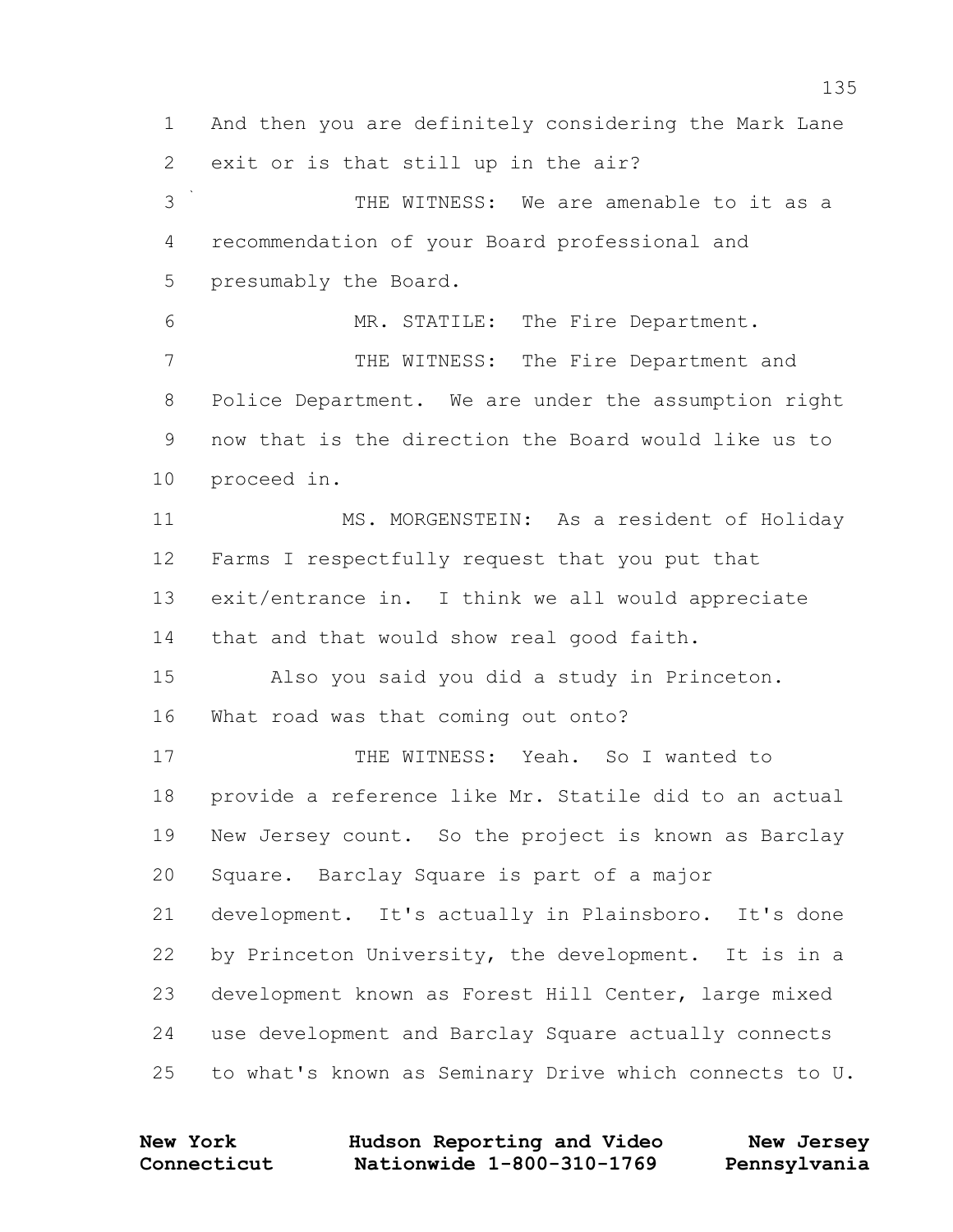S. Route 1. So it is a town house development, rather high end town house development serving that Plainsboro, Princeton community. MS. MORGENSTEIN: And isn't it true that Route 1 is two or three lanes in both directions, with lights at all the intersections that exit from that town house development? 8 THE WITNESS: That section of New Jersey is way different than this section of New Jersey. 10 MS. MORGENSTEIN: No, I know. Well, that's what I'm saying. So what I'm trying to point out in comparison to what you're talking about, we have literally two east/west roads Piermont and Prospect and one north/south, Rivervale Road. So it's not like going onto Route 1 where every intersection there's a light that delays traffic and the left turn and right turn lanes and roundabouts and all that. 19 THE WITNESS: With regard to how they flow is one thing. What we're interested in knowing is what does a town house community of 220 units generate. And that's the comparison, that's the data we selected and, and compared to and it's, it is a data point that is very comparable to this site.

MS. MORGENSTEIN: Just one more. How do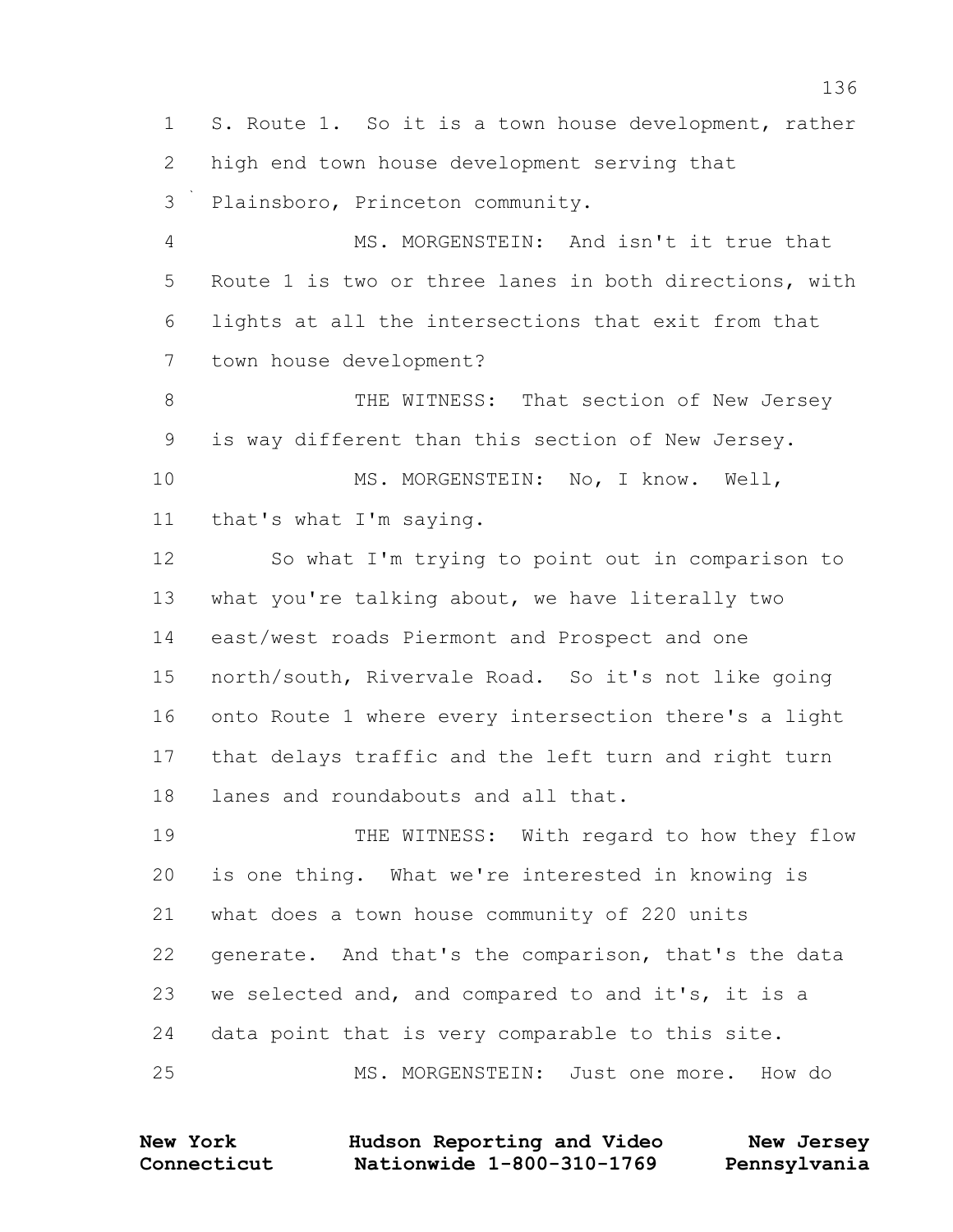you predict that there's only going to be seven cars coming out of the affordable housing?

 THE WITNESS: It's based upon the number of units, the 24 units proposed and the data base we use which are based upon counts of similar facilities. So we're able to -- the ITE data base basically -- let's say this facility was built and existing, what the ITE data base is no more than somebody going out there, counting that and it's submitted and it becomes part of the data base.

 For instance, as part of the on-going process 12 how to take the data I collected at Holiday Farms, I will submit that to ITE and that will become part of the data base and it's just a collection of traffic counts at similar residential communities that are gathered and made available to the engineering community.

18 MS. MORGENSTEIN: Okay. One more easy question.

 How many parking spaces are in the affordable housing which could accommodate -- what's the maximum cars that could be accommodated in that parking lot? THE WITNESS: Based upon regulations, the affordable housing is required to have 48 parking spaces and there is provided 48 parking spaces.

| <b>New York</b> | Hudson Reporting and Video | New Jersey   |
|-----------------|----------------------------|--------------|
| Connecticut     | Nationwide 1-800-310-1769  | Pennsylvania |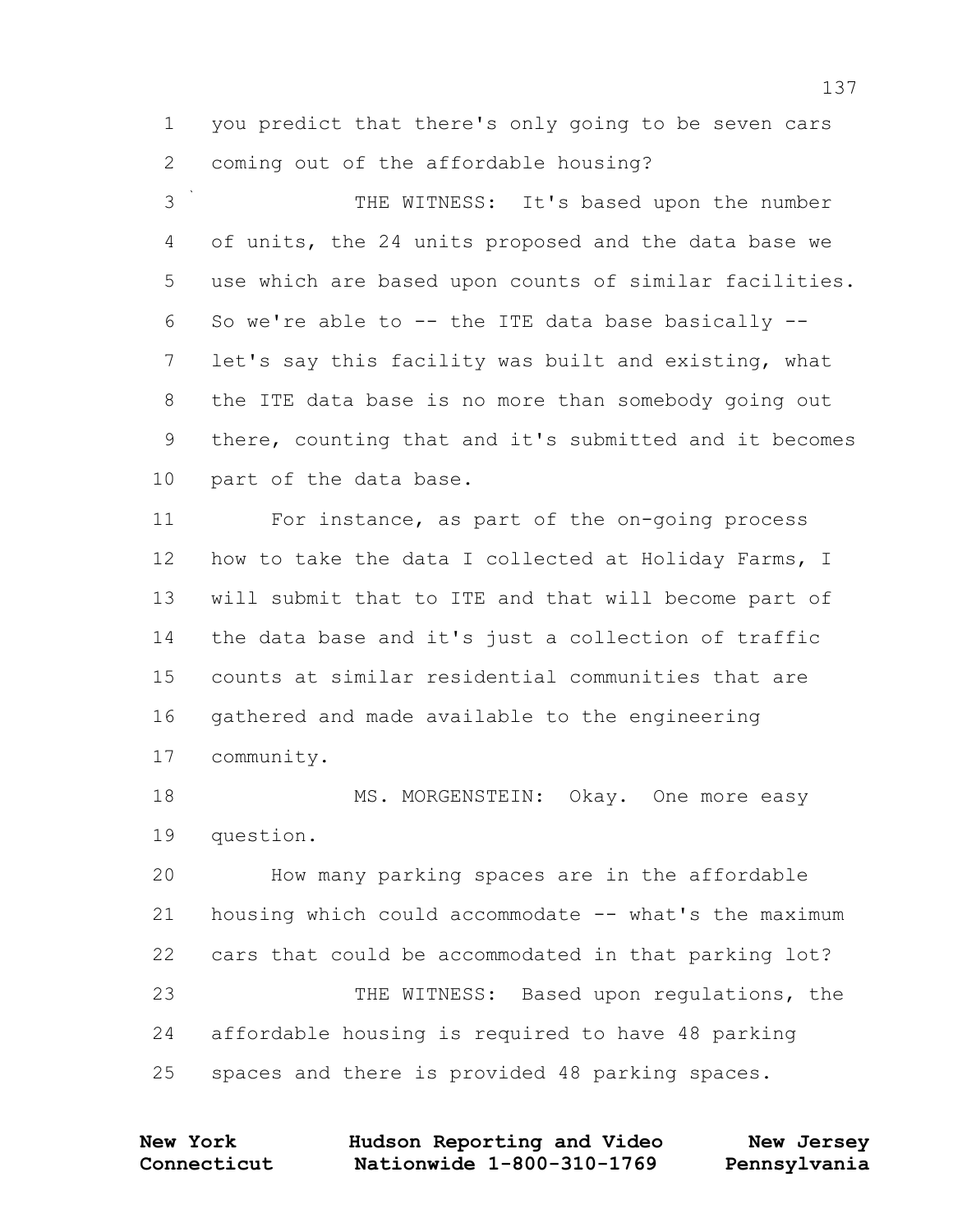1 MS. MORGENSTEIN: Okay. Thank you. 2 THE WITNESS: You're welcome. CHAIRMAN LIPPERT: Anyone else? MS. CATANESE: Dana Catanese, C A T A N E S E, 601 Piermont. So the question I have, several questions, is the hours of the study you did. You said 8:00 to 9:00 was the peak morning hours. THE WITNESS: So the surveys are done to isolate what we know as traffic engineers, roadways generally peak between 7:00 in the morning and 9:00 so we do our counts from that period. Your roads actually peak from 7:15 to 8:15 which, again, is typical and what I would have expected. In the afternoon we elected to do more than what we normally would count, from 4:00 to 6:00, because you have the high school and you have the middle school and we decided to count from 2:00 to 6:00. We have a whole series of school in the area so we extended the counts from 2:00 to 6:00 and what we found is the roadway was still peaking between 5:00 and 6:00 so there is an earlier peak, you know, when you expect some school activity but it's not as high as that 5:00 to 6:00 commuter hour. So we still use that for the design hour period.

**Connecticut Nationwide 1-800-310-1769 Pennsylvania New York Hudson Reporting and Video New Jersey**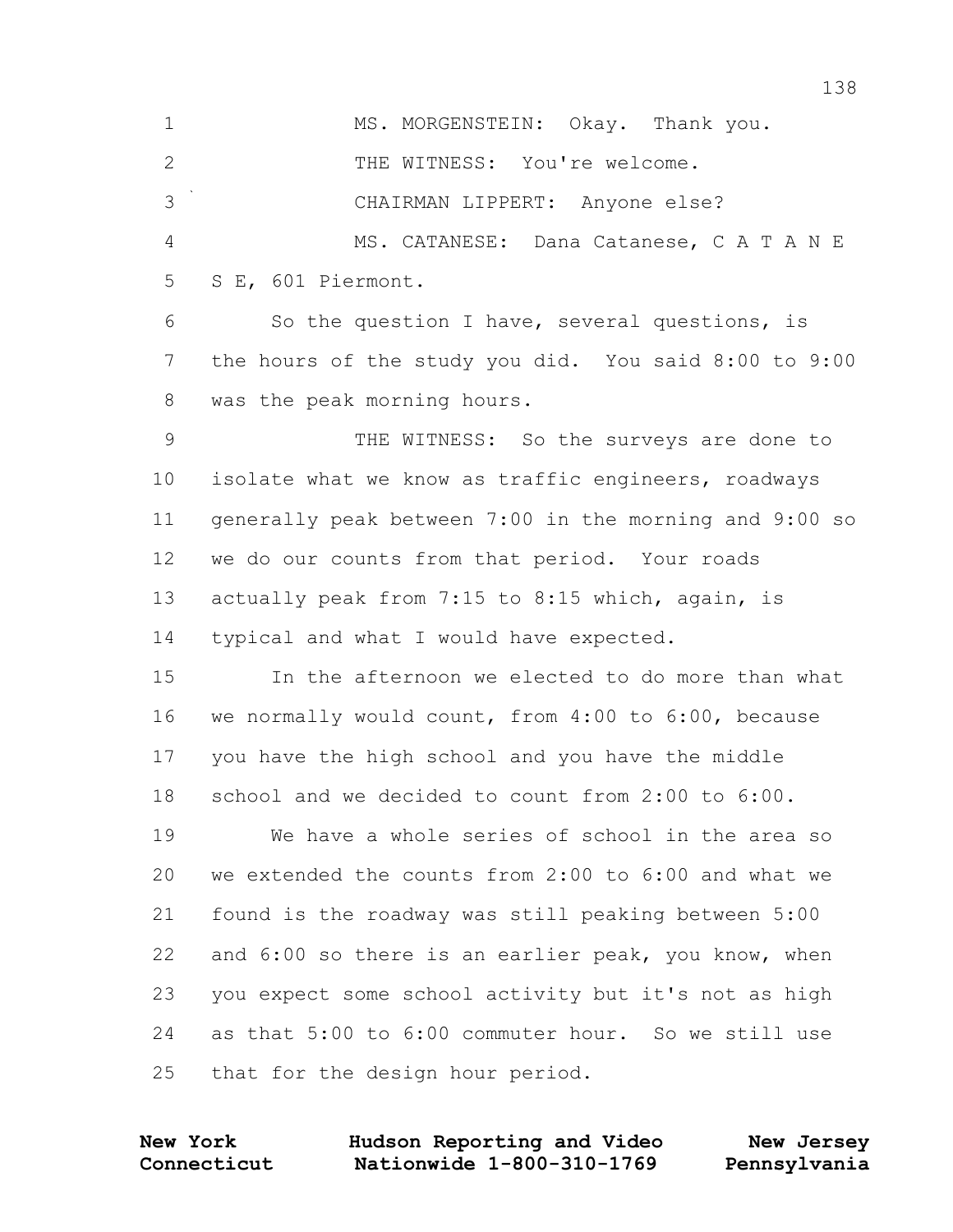MS. CATANESE: Okay. You're saying even the increase of potentially the families, the school hours. THE WITNESS: Would still be lower than the high peaks, yes. MS. CATANESE: Do you have any idea how many school age children would be moving in? 8 THE WITNESS: I would have to leave that -- I don't know. MS. CATANESE: Do you know where children in this development would be going to elementary school? 13 THE WITNESS: I don't know how your district works. MS. CATANESE: Can I ask the question? MR. LEIBMAN: This is traffic. He doesn't know about schools. 18 MS. CATANESE: Okay. So my -- MAYOR JASIONOWSKI: That will be a determination by the Board of Education. It's current but it hasn't always been that. So it has moved over the time. That will be a determination by the Board of Education based on population. But I will say that when, when we had these other developments in town so the ones on Poplar Road.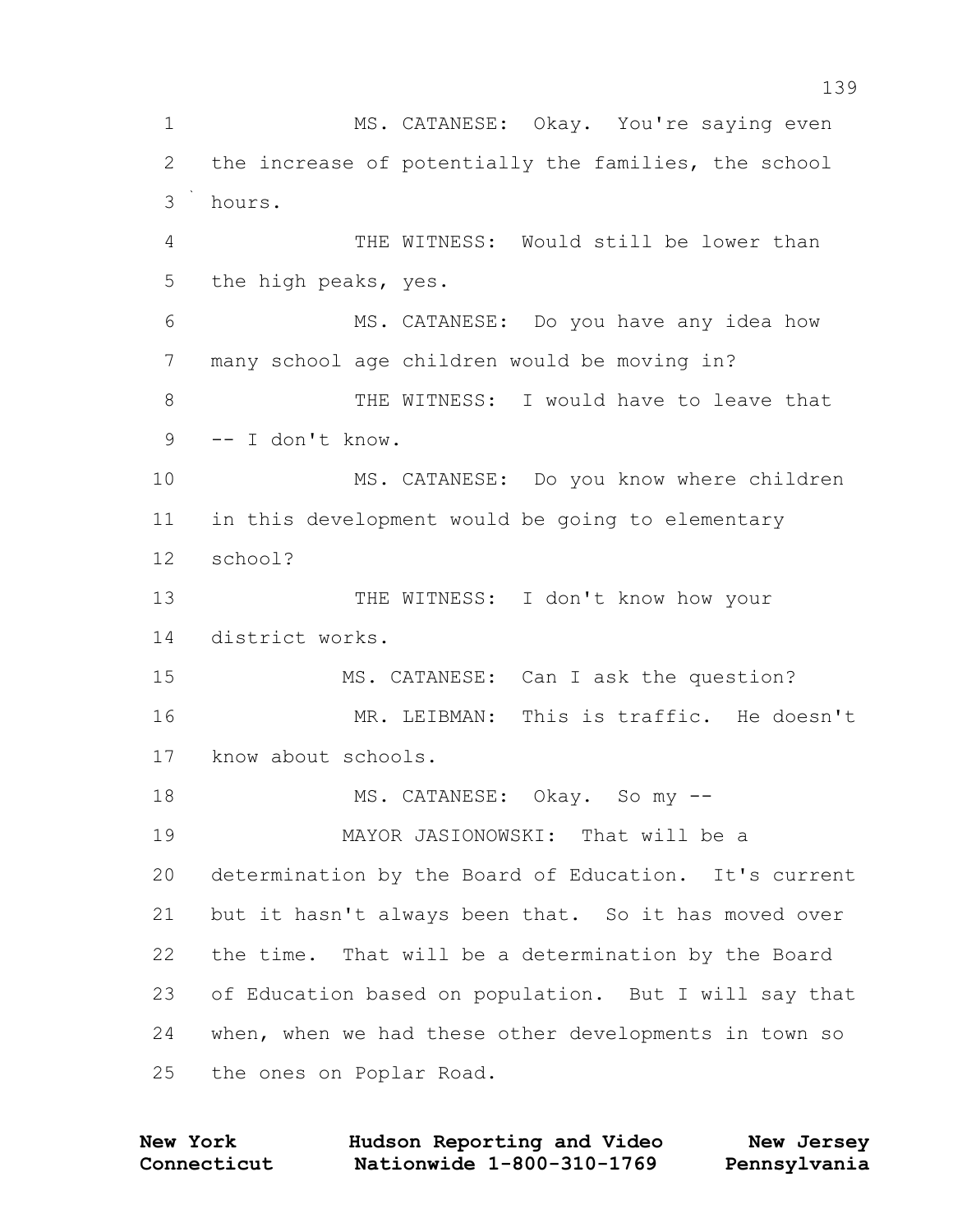MS. CATANESE: And the other one going up did also. MAYOR JASIONOWSKI: We know those were done. MS. CATANESE: The one that's being built in the River Vale Country Club. MAYOR JASIONOWSKI: No. No. The ones on Poplar Road years ago they added a total of 11 kids from K. through 12 and it was 156 units, around there. So really they didn't move the lines at all. 11 Right. So they kept everything and, you know, as of today it's Piermont north, right, north of Piermont. MS. CATANESE: And south of Piermont. MAYOR JASIONOWSKI: Is Roberge and Piermont north, the north side of Piermont is Woodside. MS. CATANESE: Correct. 18 MAYOR JASIONOWSKI: I'm more than happy to ask the superintendent if he has any intention of changing that. MS. CATANESE: That would be -- MAYOR JASIONOWSKI: I'll take that, I'll ask the superintendent if they plan on changing that. MS. CATANESE: And if there's any other large buildings going on in town is that additional

| New York    | Hudson Reporting and Video | New Jersey   |
|-------------|----------------------------|--------------|
| Connecticut | Nationwide 1-800-310-1769  | Pennsylvania |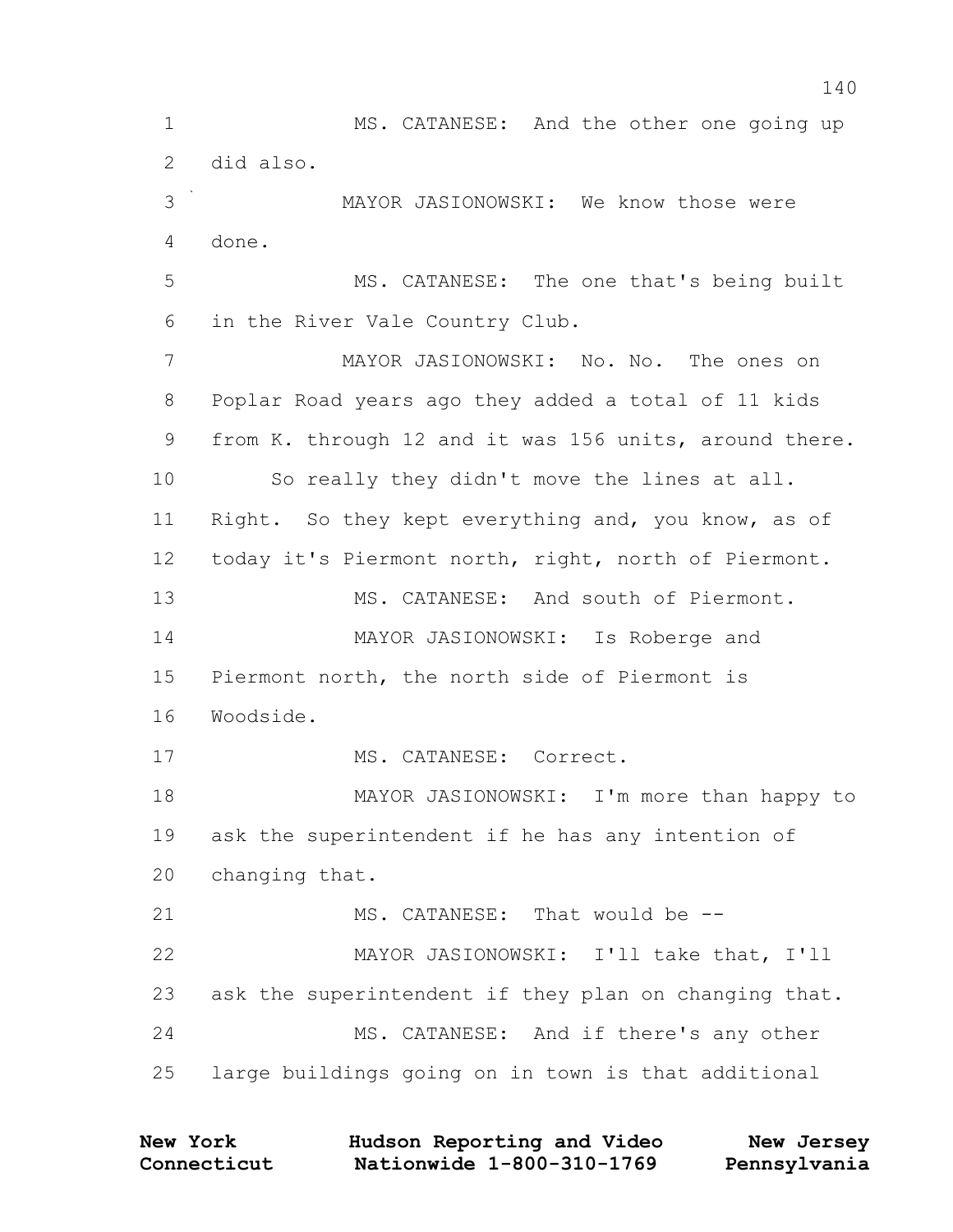changes?

 MS. CATANESE: The easement you talked about Piermont, the residents on Piermont, there is like four houses right by the corner before you turn. Could did you explain that? THE WITNESS: No. The project we're proposing will all be on property we control, no easements are required. What I was referencing is the County previously tried to lay out an improvement here that was actually obtaining easements. What I did reference is when the County proposes to signalize this intersection, there are likely going to be needed some additional easements for the location of foundations. MS. CATANESE: Can I look? It's hard to see exactly where you're pointing. 18 THE WITNESS: So when you design a traffic signal -- MS. CATANESE: So this is the existing? 21 THE WITNESS: Referring to A-4 on the southern side of Piermont Avenue what you see in the dashed, along that is the existing right-of-way line along the south side of the roadway. And there it is also pretty coincidental with the existing curb line

| <b>New York</b> | Hudson Reporting and Video | New Jersey   |
|-----------------|----------------------------|--------------|
| Connecticut     | Nationwide 1-800-310-1769  | Pennsylvania |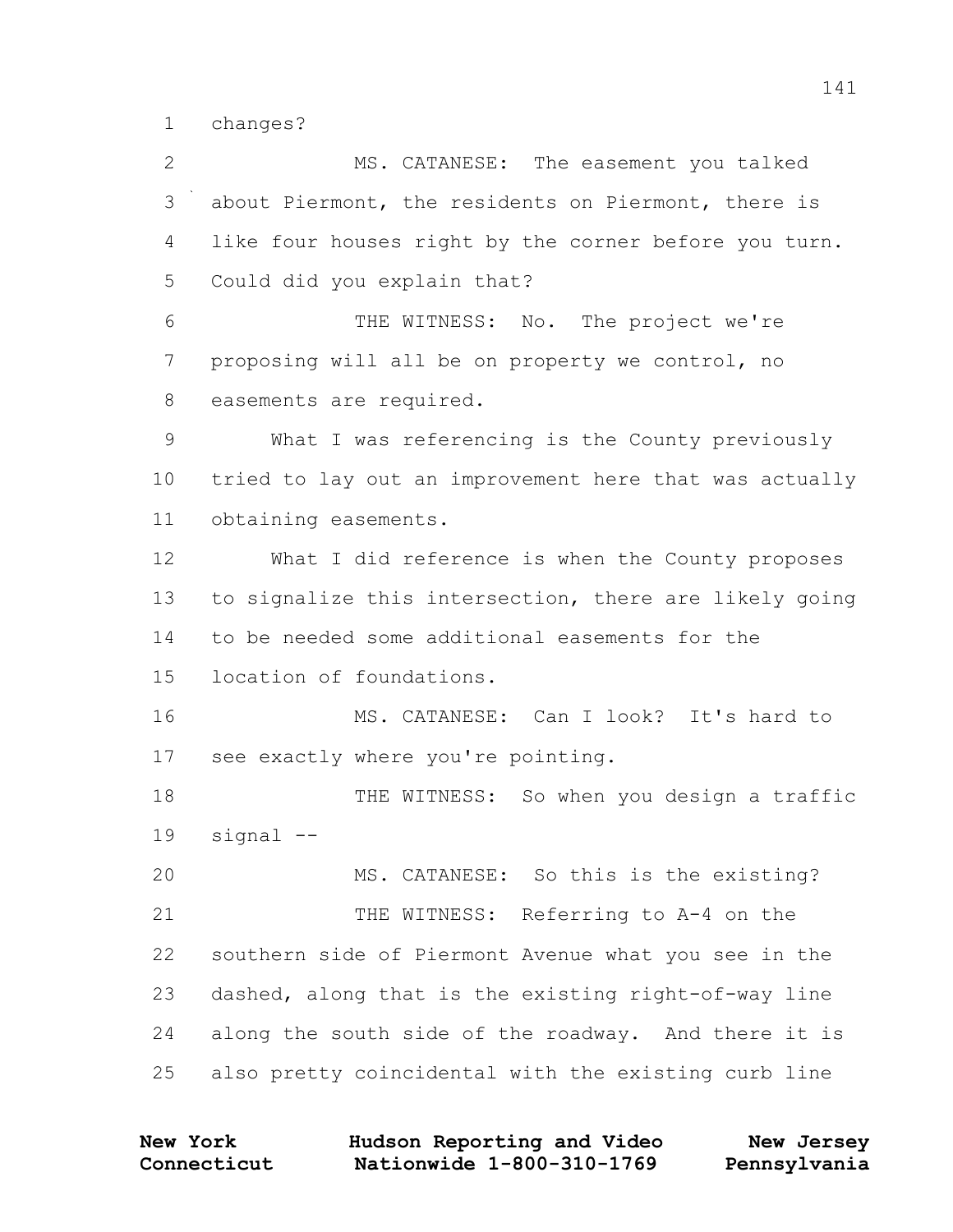and it's not moving.

2 MS. CATANESE: It's not moving. If the town and County were to provide a light it would most likely move? THE WITNESS: No. What would happen with a traffic signal basically we would need to find a location in each of the four quadrants where we need to install a foundation and signal pole, the general conditions of a traffic signal because the right-of-way is so tight at each of those quadrants there may be little easements needed beyond the existing right-of-way to encompass the foundations and the signal equipment and underground conduit at those locations so it's not a big imposition but there's certainly areas where it looks like in order to install that equipment it would exceed, it would need something outside the existing right-of-ways. 18 MS. CATANESE: Thank you. THE WITNESS: What we would be doing in the interim is putting in underground conduit, junction boxes and that we can do within the existing right-of-way so that it's there. CHAIRMAN LIPPERT: Anyone else? Okay. Then -- I'm sorry. MR. GARRISON: Charles Garrison, G A R R I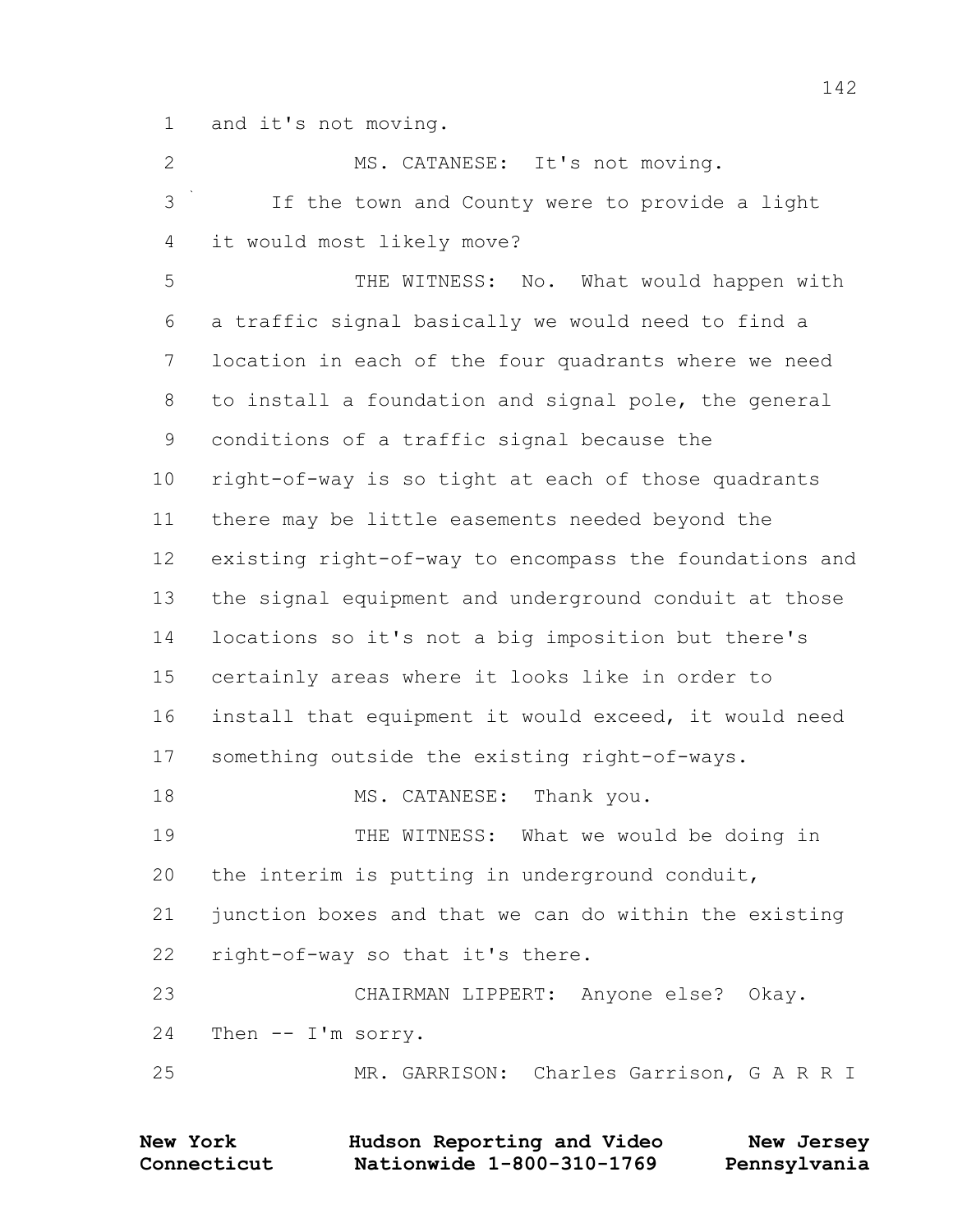S O N, 521 Piermont Avenue.

| $\overline{2}$ | Have you really alleviated any of the northbound       |
|----------------|--------------------------------------------------------|
| 3              | River Vale problem which wants to make a left turn     |
| 4              | onto Piermont as opposed to the eastbound Piermont     |
| 5              | wanting to turn northbound on Rivervale Road?          |
| 6              | THE WITNESS: Well, it does actually                    |
| 7              | alleviate a little bit because today, again, that      |
| $8\,$          | northbound approach has to choose against a combined   |
| $\mathsf 9$    | thru right turn lane.                                  |
| 10             | MR. GARRISON: Right.                                   |
| 11             | THE WITNESS: So now the way the County                 |
| 12             | asked us to lay this out is there is two receiving     |
| 13             | lanes. The right turn lane would come down into its    |
| 14             | own lane. So as somebody coming northbound that        |
| 15             | basically, going against, I think it's almost half the |
| 16             | volume, let me actually just check that. So it's even  |
| 17             | less because the majority of the traffic is making a   |
| 18             | right so, for instance, somebody coming north today    |
| 19             | that wants to make that left really sees, is seeing    |
| 20             | about 700, 800 cars an hour coming at them which is    |
| 21             | compounding of thru right now choosing a gap about 375 |
| 22             | cars so almost half the cars.                          |
| 23             | MR. GARRISON: Well, why do you -- the                  |
| 24             | same cars are going to go straight or peel off to the  |
| 25             | right and go on Piermont.                              |
|                |                                                        |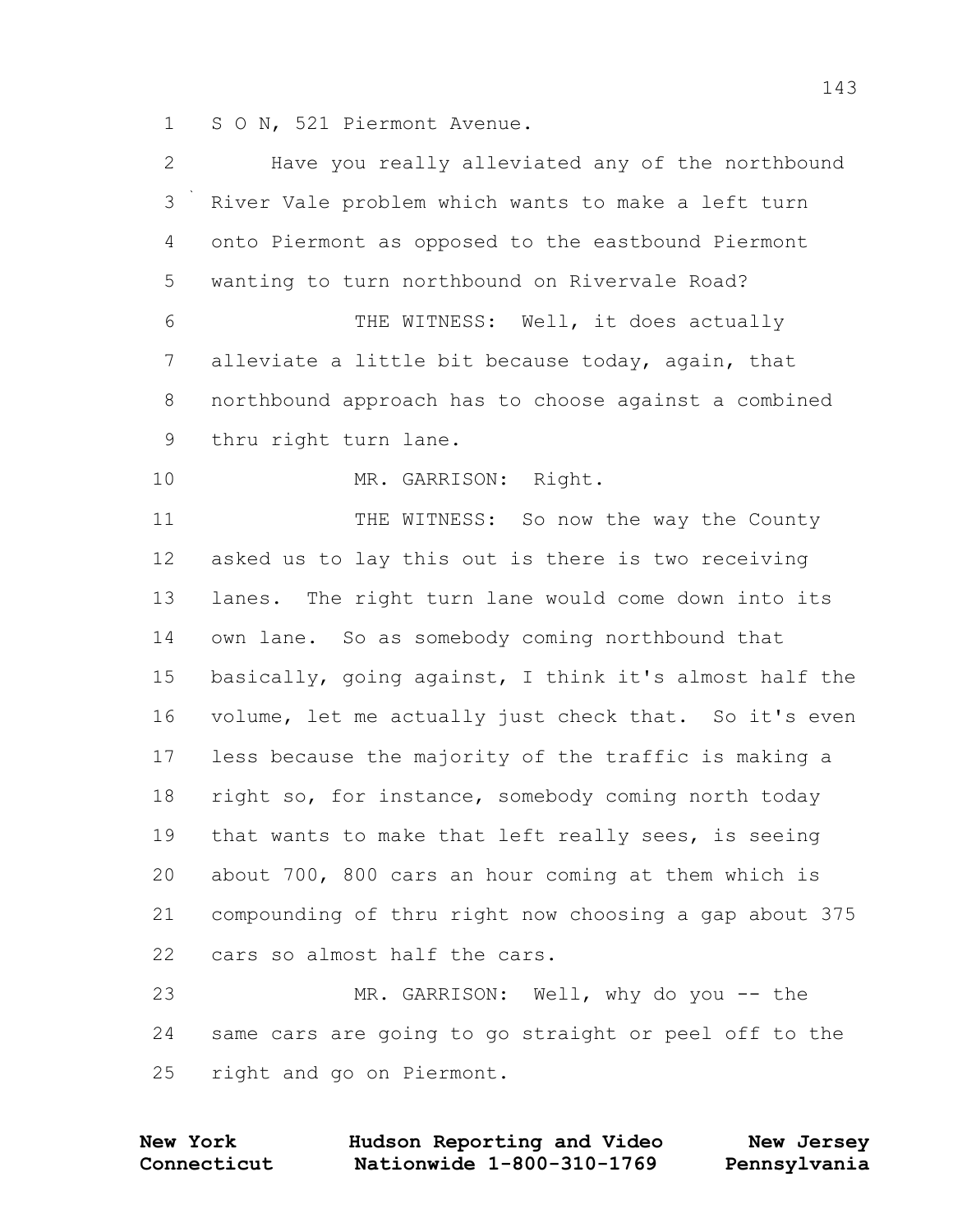1 THE WITNESS: Okay. But they come into their own lane so a vehicle northbound actually has the opportunity to turn into its own lane. MR. GARRISON: Yeah. But he's still got to worry about the southbound traffic. THE WITNESS: Then they merge together, yes. 8 MR. GARRISON: He can't even make the turn because he's got the southbound coming 40 miles an hour at him. 11 THE WITNESS: No. You've got two separate lanes so the right turn channelized comes into a lane and there's another lane out here so this vehicle can move into its own lane and the County specifically had us do that to operate that way. MR. GARRISON: You're ignoring the southbound thru traffic. 18 THE WITNESS: No. MR. GARRISON: You just ignore the southbound thru traffic? 21 THE WITNESS: Oh, the southbound thru traffic. MR. GARRISON: Who's going to worry about that? THE WITNESS: You always do.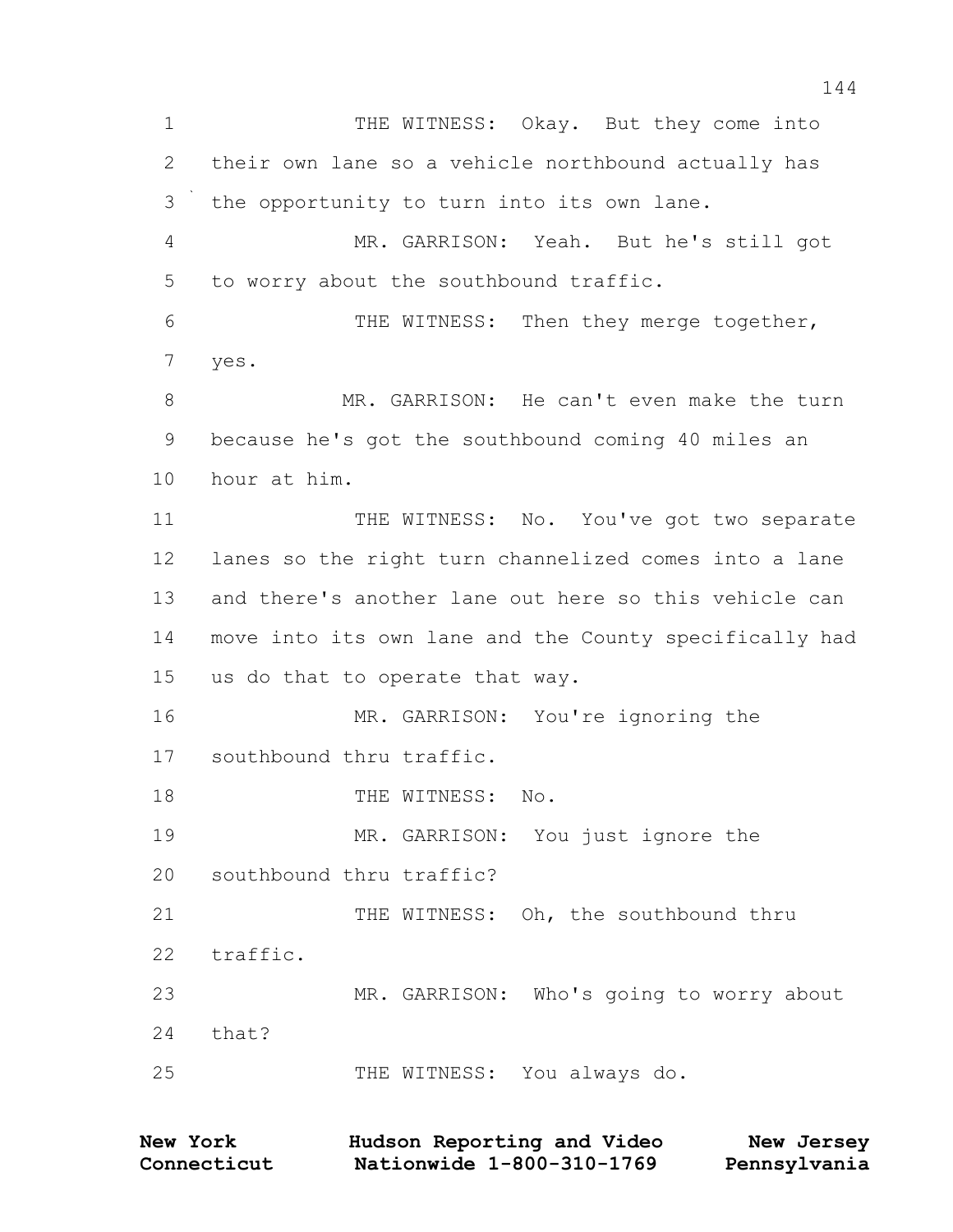1 MR. GARRISON: They see basically --2 THE WITNESS: What you've done is you improved your gap choices because the right turn volume which is the heavier volume is removed from the decision making. MR. GARRISON: But basically a little flexibility. But, again, eastbound on Piermont wanting to turn north has the same problem as the southbound thru traffic and the northbound River Vale that wants to turn into it. That nesting is -- 11 THE WITNESS: That traffic, that thru traffic and northbound traffic, what's different is that very heavy right which you're also trying to choose your gap against is now being channelized and will be able to understand it so, so your movement -- so what that does is it creates the faster movement on the left out. You're getting better gaps. MR. GARRISON: I was just going to say the southbound traffic for the most part is pretty good at directional signals, pretty good. So that gives the driver wanting to make that left turn a little bit of an edge. THE WITNESS: And this will just make it

that much more secure because it's not only somebody

| New York    | Hudson Reporting and Video | New Jersey   |
|-------------|----------------------------|--------------|
| Connecticut | Nationwide 1-800-310-1769  | Pennsylvania |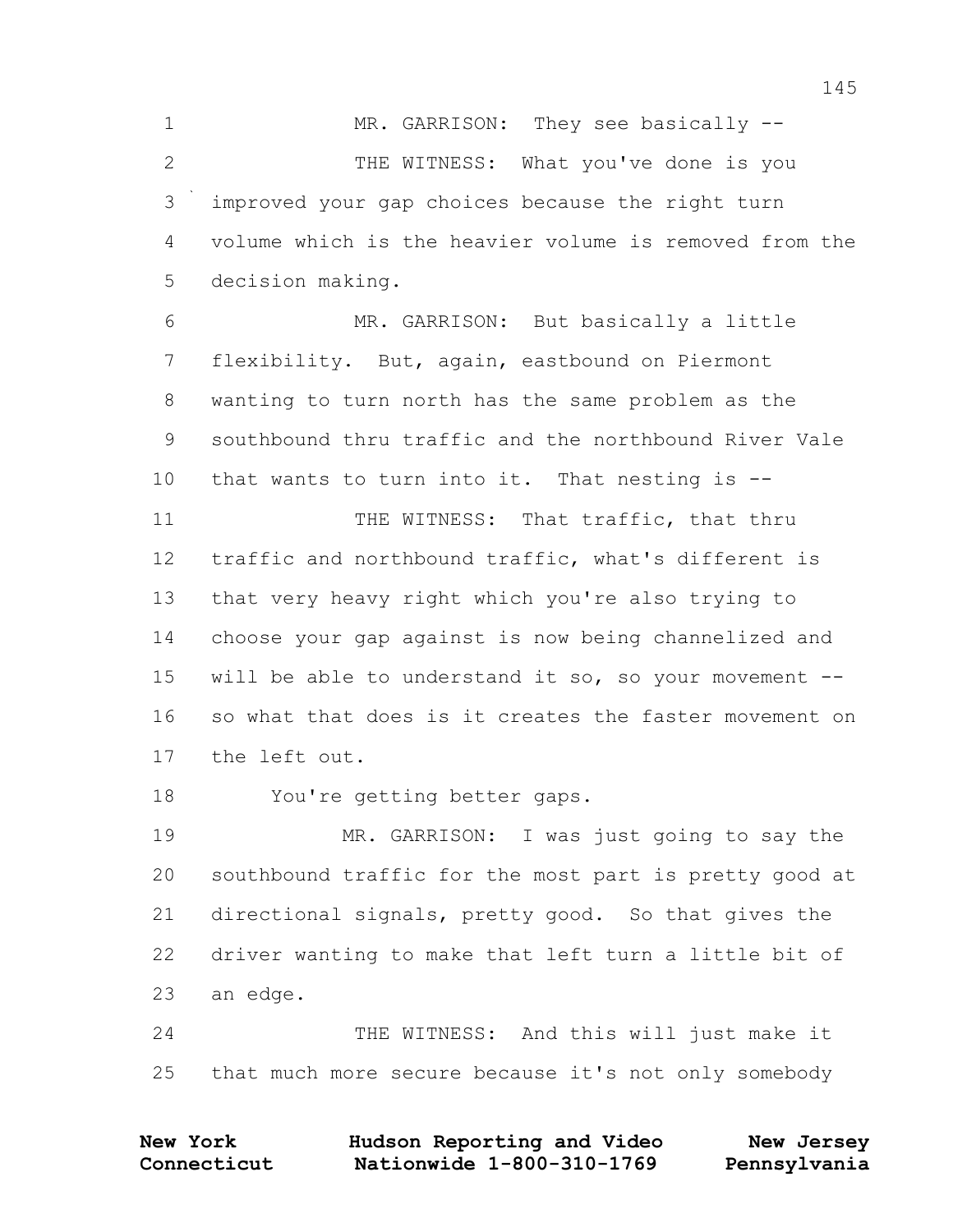trusting that somebody has got their right turn, he's now in his own lane and actually being channelized. MR. GARRISON: He can't change his mind and go straight. 5 THE WITNESS: Right. MR. GARRISON: Getting back to the exit off of the project down by the new one proposed across from Mark Lane -- 9 THE WITNESS: Yes. 10 MR. GARRISON: -- that's a full --11 MR. LEIBMAN: Can we cut the chitchat in the back. It's distracting. 13 MR. GARRISON: That's a full four way intersection, four roads if you want to call it that? THE WITNESS: It would be aligned with Mark Lane. What Mr. Statile requested is that we provide for right turns out at that location so you would be able to make a right out and that emergency vehicles and emergency vehicles could get in but regular vehicles would not be able to get in. MR. GARRISON: But basically is a right turn going to be recognized -- MR. STATILE: I don't have an objection making lefts.

| New York    | Hudson Reporting and Video | New Jersey   |
|-------------|----------------------------|--------------|
| Connecticut | Nationwide 1-800-310-1769  | Pennsylvania |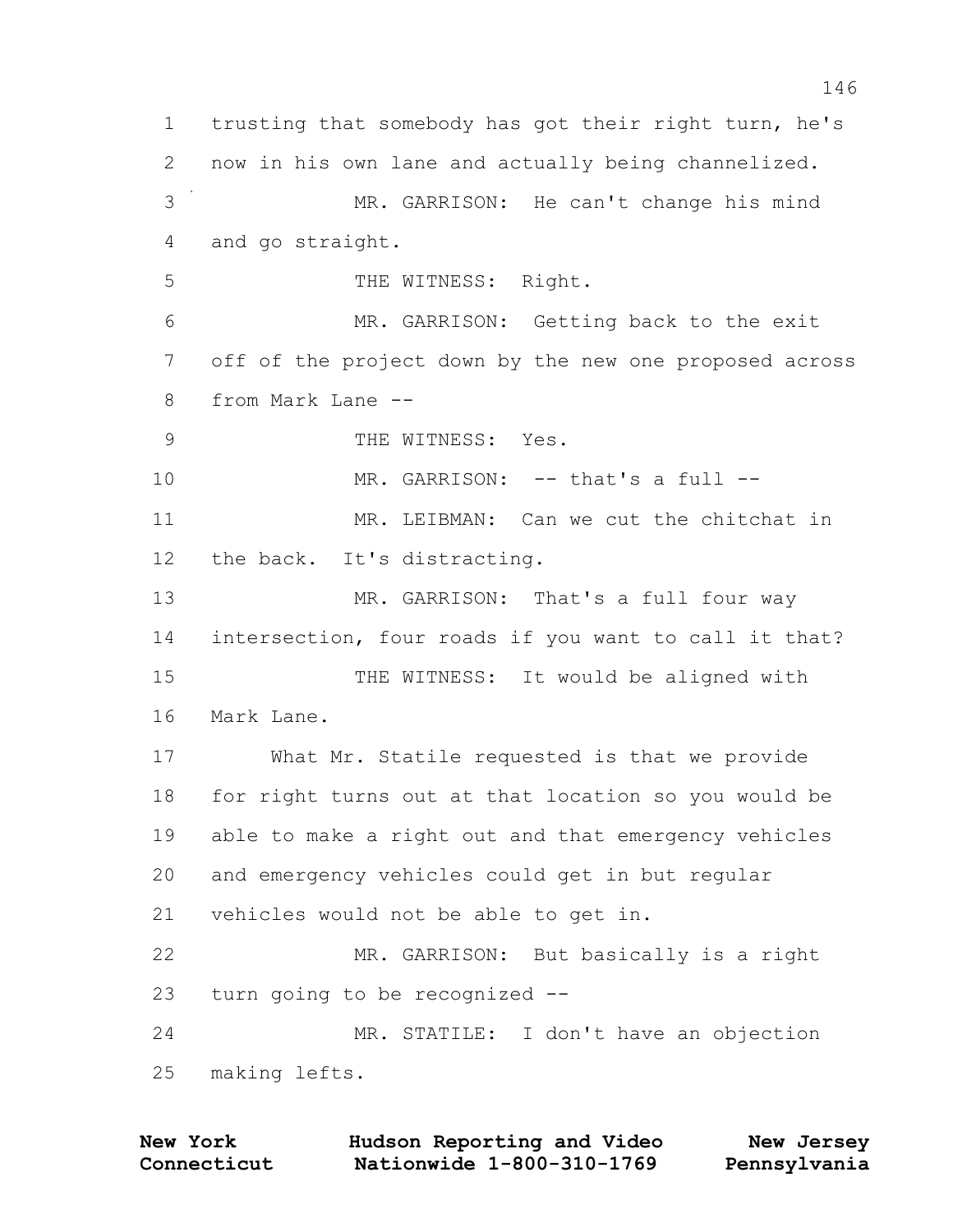1 THE WITNESS: I don't either and that's a final decision to the Board.

 MR. GARRISON: I think they're open to head-on collisions during the summertime when Mark Lane is packed with sports activities, soccer, people wanting to come at 3:00, 4:00, 5:00 in the afternoon. 7 THE WITNESS: That's why you align intersections so that you have a proper alignment and people can, as a licensed driver make the appropriate judgement that they're supposed to make and that's a typical four way intersection anywhere in the country. 12 MR. GARRISON: Appropriate, you know, right-of-way is always the guy on the right theoretically but basically east/west traffic is the right-of-way. 16 THE WITNESS: Yeah. In this case, east/west traffic is the right-of-way, yes. 18 MR. GARRISON: Going back to the number of people exiting during the rush hour, I think I have, you said morning trips would generate 88 exiting in the morning, between 7:00 and 9:00. Now do we know whether most of them are going to turn north or south? 24 THE WITNESS: No. So based upon our, our demographic analysis, 60 percent of our traffic wants

| <b>New York</b> | Hudson Reporting and Video | New Jersey   |
|-----------------|----------------------------|--------------|
| Connecticut     | Nationwide 1-800-310-1769  | Pennsylvania |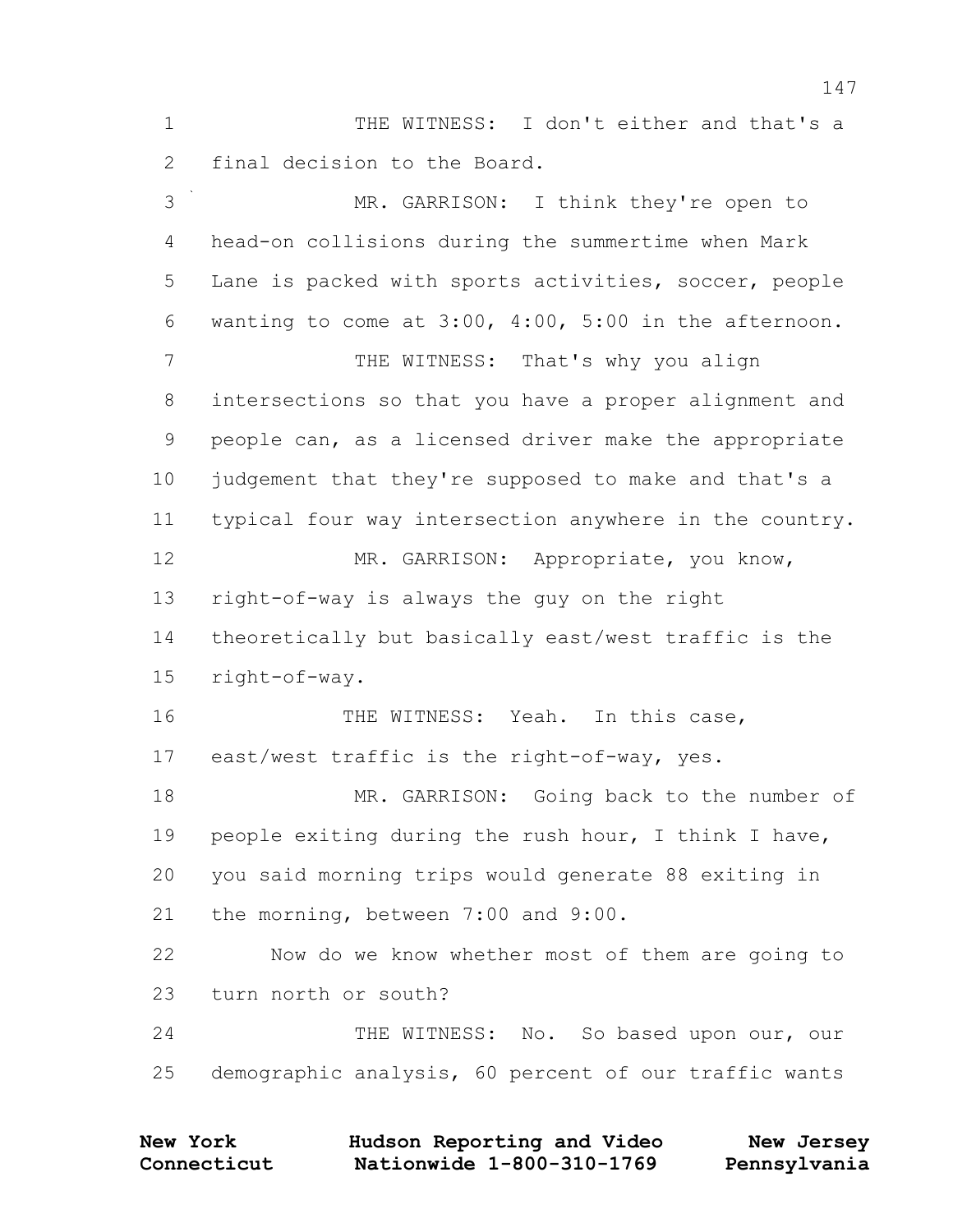to head to the west on Piermont.

MR. GARRISON: Okay.

 THE WITNESS: Approximately 8 percent of our traffic wants to head to the south on River Vale. Approximately 9 percent is heading on Old Tappan Road and the remaining about 23 percent is continuing north on Rivervale. And that's not too different than what your existing residential development and pattern seems to be suggesting.

10 MR. GARRISON: Right. Now, again, I know part of what the statement says that the proposed development will not significantly alter traffic operations in the area during peak hours. However, we are adding 88 vehicles coming, moving either north or south.

 THE WITNESS: You are adding 88 vehicles but also doing a very expensive and substantial roadway improvement so I'm not sitting here saying we're adding a development and there's no impact and everything is fine. We're at the table with a very significant improvement both at our driveway and at the intersection of Piermont and Rivervale.

 MR. GARRISON: Okay. Because traffic is quite an issue currently and it's not going to get any better statistics and, again, I don't know whether you

| <b>New York</b> | Hudson Reporting and Video | New Jersey   |
|-----------------|----------------------------|--------------|
| Connecticut     | Nationwide 1-800-310-1769  | Pennsylvania |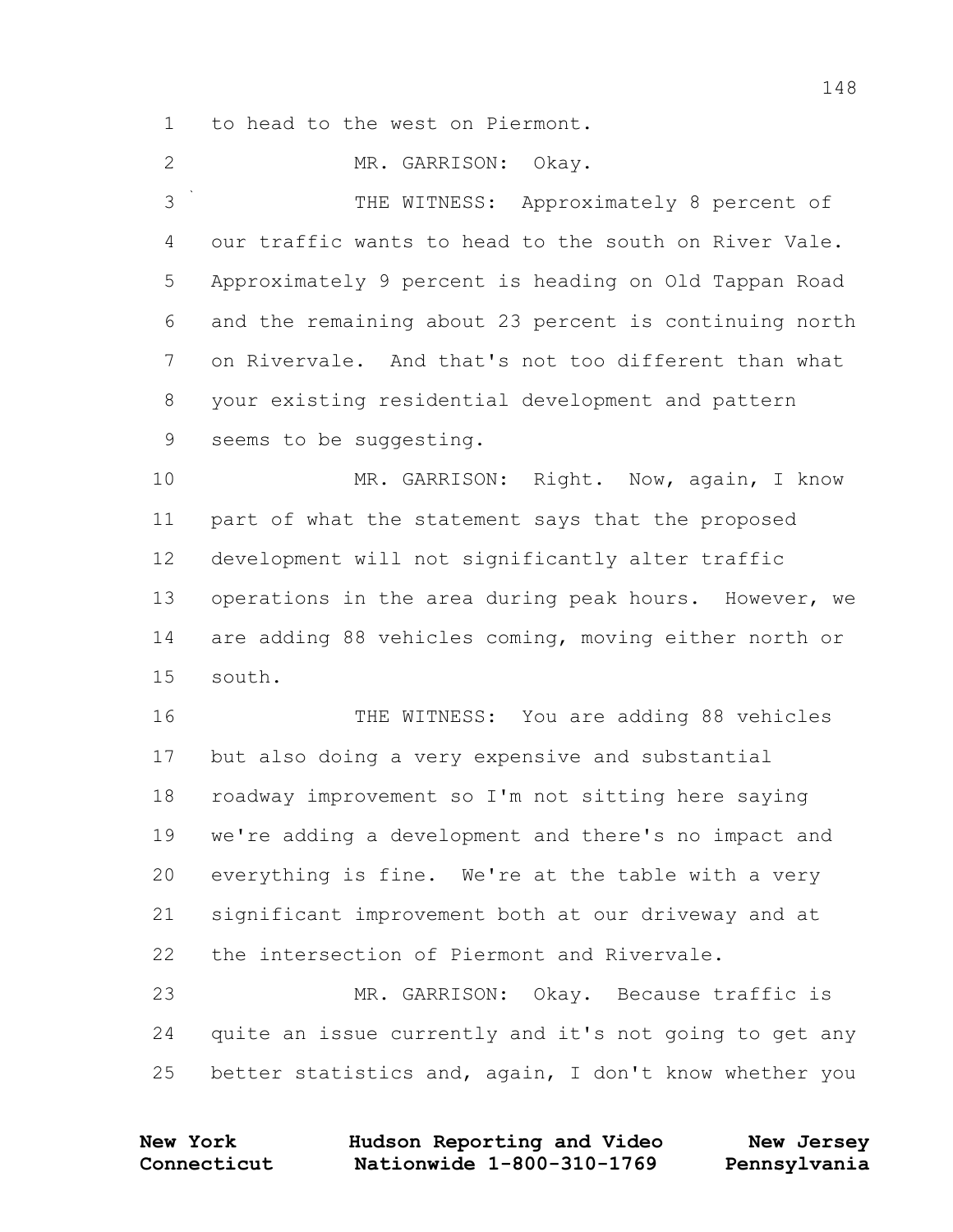generated the environmental impact study --

| $\sim$<br>WITNESS:<br>THE.<br>Νo |
|----------------------------------|
|----------------------------------|

- 3 MR. GARRISON: -- of August 31.
- THE WITNESS: No.

 MR. GARRISON: There's a section in here which under demographics which is on Page 5 goes on to state that the mean travel time to work in River Vale Township is 36.6 minutes which is approximately 20 percent higher than the figures of both Bergen County and New Jersey.

 Now right now I don't know where these people are going in 36 minutes. They're not going to the City but wherever they're traveling, wherever that determination is made, we're 20 percent higher for people getting out of our town. I can't believe that we're not going to impact that to a greater extent. These people try to go to work, wherever they're going.

 THE WITNESS: I'm not familiar with that statistic or basis or whether it's true or not. MR. GARRISON: It's a study submitted and I'm sure everybody has it. The other part, going back to the number of

 people exiting in the morning, what is the criteria 25 for  $-$  you said 200  $-$ - well, I'm going to use the

| <b>New York</b> | Hudson Reporting and Video | New Jersey   |
|-----------------|----------------------------|--------------|
| Connecticut     | Nationwide 1-800-310-1769  | Pennsylvania |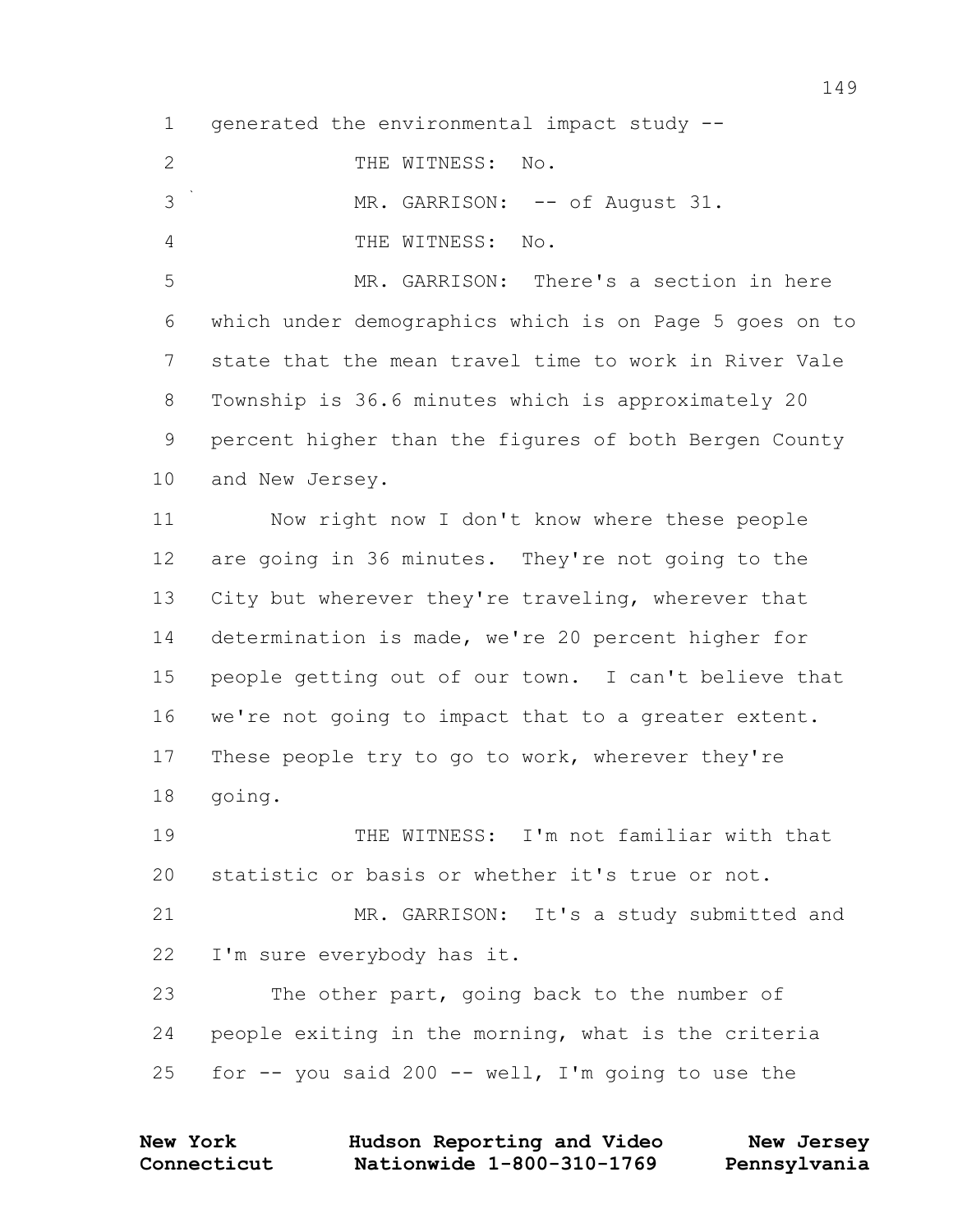residents, 225 homes. What's the number of vehicles that are going to be in that development, the number of vehicles determined?

 THE WITNESS: It's related, from a traffic engineering standpoint we've always related our data collection to units, to the number of units because it has always proven to be the best independent variable. So that is what the industry has chosen to use so for residential it's always been based upon the number of units, for retail it's based upon the gross lease area. So depending on the land use you've selected and used a consistent independent variable.

 CHAIRMAN LIPPERT: So we have gone past 11:45. Now I'm not cutting you off in the sense that in the next session feel free to ask more questions. MR. GARRISON: The next session we'll start off with traffic? CHAIRMAN LIPPERT: The Board hasn't asked 19 any questions yet. Any other questions, I'm quessing may have one or two questions.

MR. GARRISON: Fine.

CHAIRMAN LIPPERT: Let's end it.

MR. GARRISON: Do we have a date?

MR. LEIBMAN: We're going to talk about

scheduling right now. Let's talk about scheduling.

| <b>New York</b> | Hudson Reporting and Video | New Jersey   |
|-----------------|----------------------------|--------------|
| Connecticut     | Nationwide 1-800-310-1769  | Pennsylvania |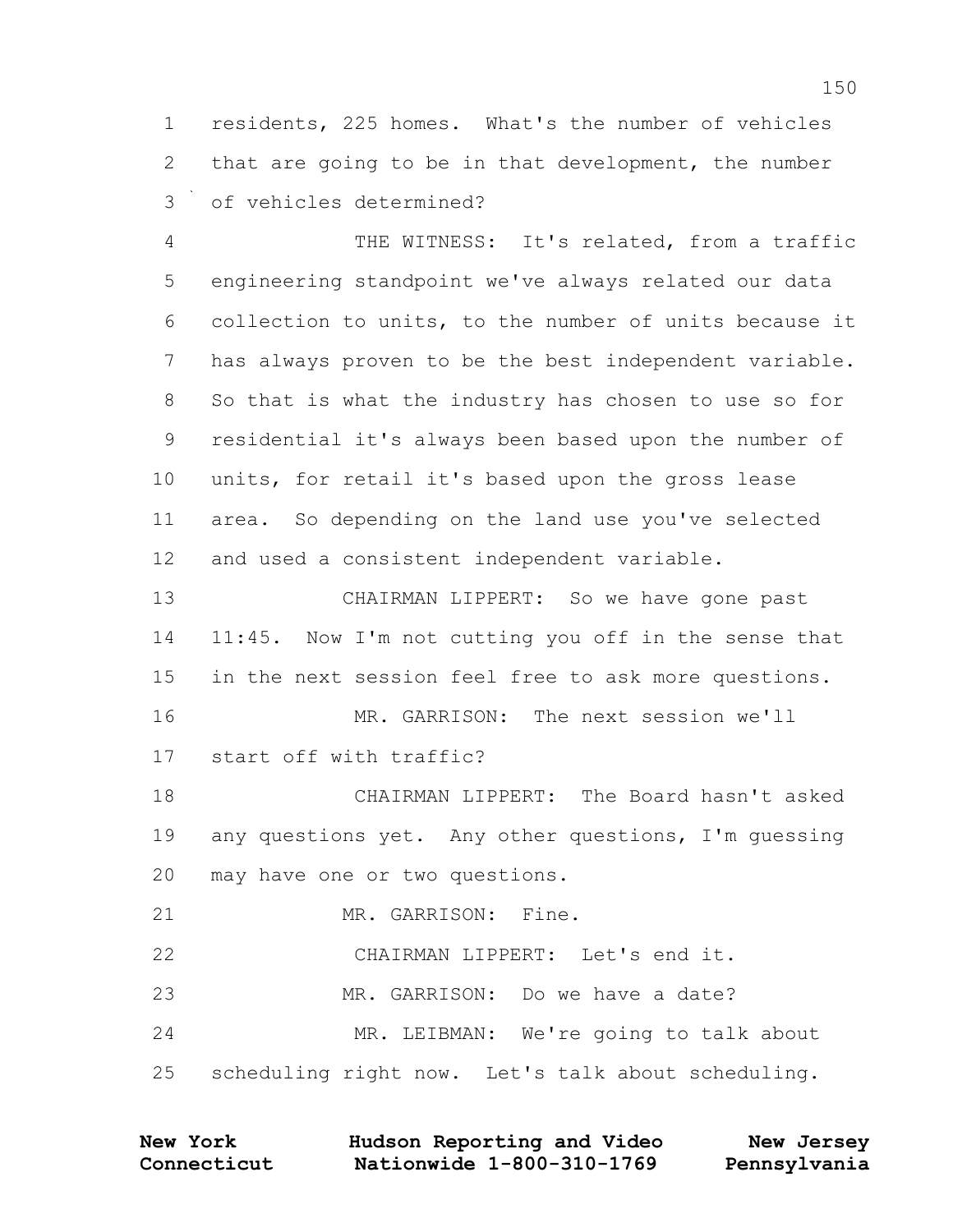1 MR. WOLFSON: So, Mr. Chairman, our understanding is that we're back here on the 4th in this room. And then there's a question as to the location on the 17th. I know that we were going to look and see whether this room would be available on the 17th. I don't know if that's been verified yet. 8 MR. LEIBMAN: I had an opportunity to speak with the Board secretary a little earlier about scheduling this room and I know we spoke about it a few weeks ago and I think it's smart that we try to stay here in case the crowd demands it. That would be a terrible waste of everybody's time to use Borough Hall. Maria, what are the dates? MS. HAAG: April 17th is not, this room is not available that night but we can do April 30th or May 2nd. MR. LEIBMAN: I can't do the 2nd. MS. HAAG: April 30th. MR. LEIBMAN: Yeah. 30th. CHAIRMAN LIPPERT: Is that all right? Is that okay? MR. STATILE: The planner can't make it that night, I can.

| <b>New York</b> | Hudson Reporting and Video | New Jersey   |
|-----------------|----------------------------|--------------|
| Connecticut     | Nationwide 1-800-310-1769  | Pennsylvania |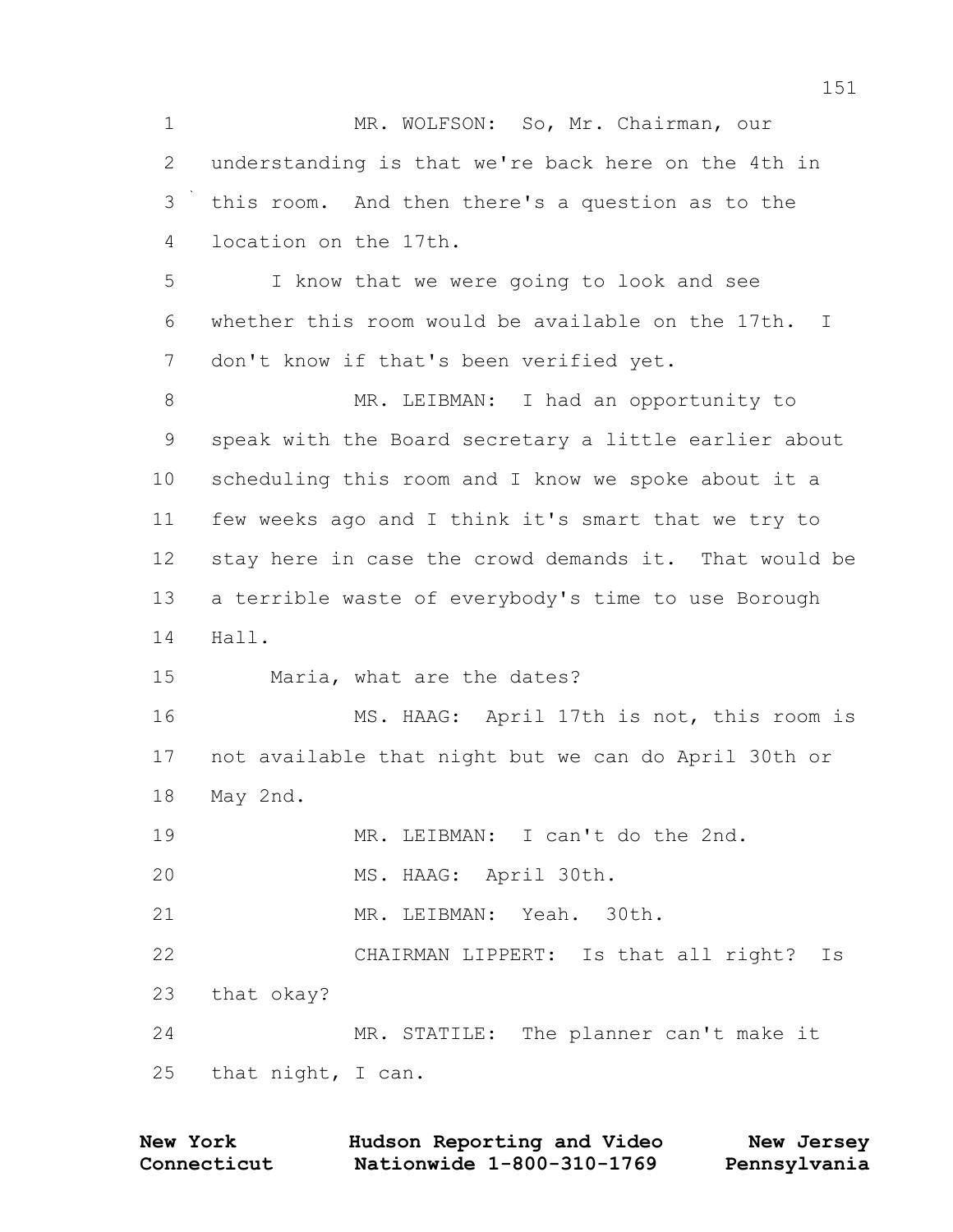1 MR. LEIBMAN: That's fine. Chris, so long as you're here. All right. So as of right now, for everybody who wants to leave, our next meeting on this application is going to be on April 4th at 7:30 p.m. in this room. And there will be no further notice. This is your notice. 8 MR. WOLFSON: And then, Mr. Chairman, we had coordinated some -- CHAIRMAN LIPPERT: Please. We're still conducting some business so please be quiet when you leave. MR. WOLFSON: We hat coordinated in our team some potential meeting dates in May. Could I just throw those out there. Perhaps if not tonight before the 4th check those out, the 7th, 8th and 14th. MR. LEIBMAN: I cannot do the 7th. 18 MS. HAAG: The regular meeting is the 15th. MS. HAAG: I have Thursday, May 16th available here. MR. LEIBMAN: All right. You know, let's not go crazy with this. We have a meeting next week. Why don't you drop me, Maria, an email with the dates?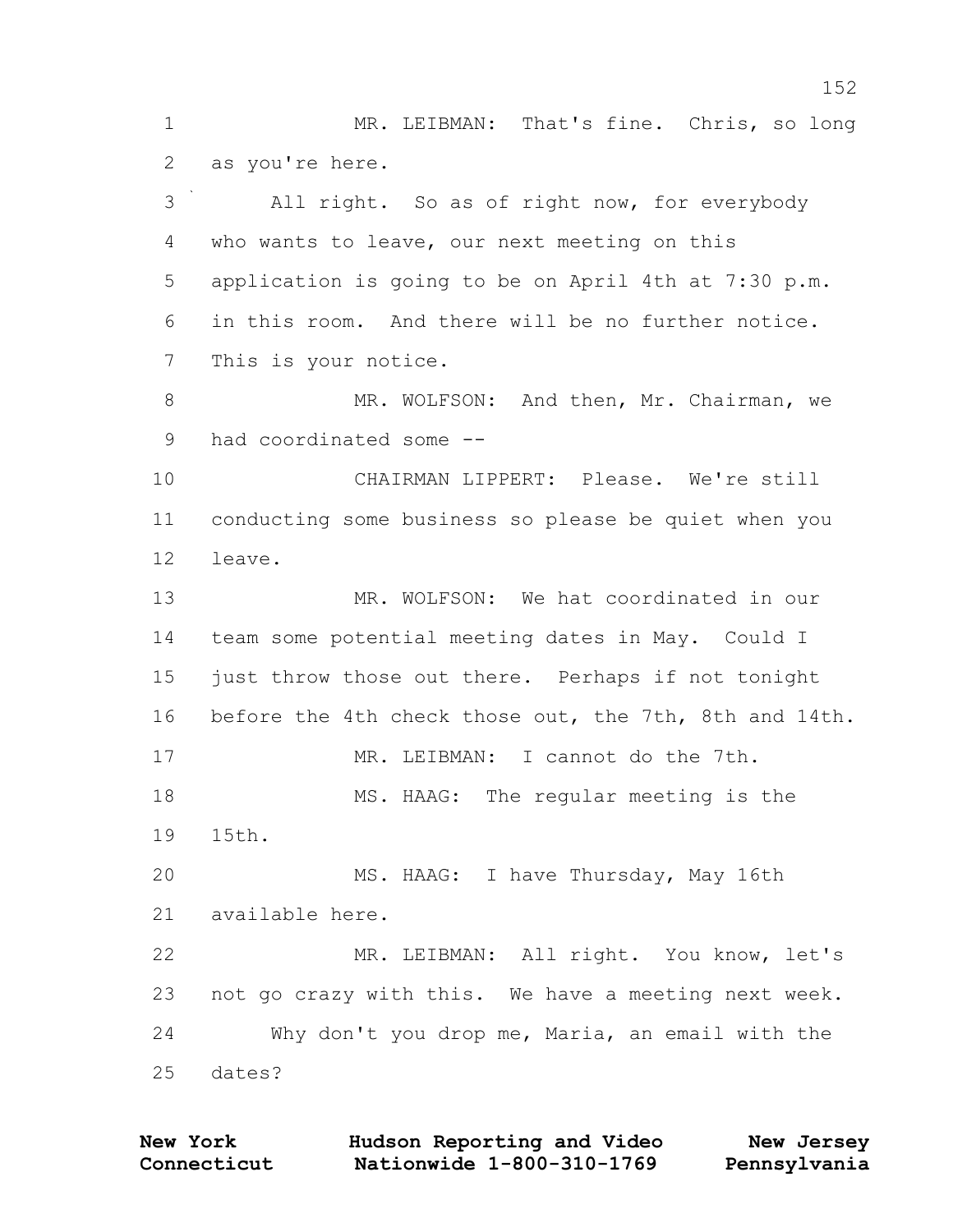| MR. LEIBMAN: And we'll try and circulate<br>CHAIRMAN LIPPERT: Before you leave, how |
|-------------------------------------------------------------------------------------|
|                                                                                     |
|                                                                                     |
|                                                                                     |
|                                                                                     |
|                                                                                     |
|                                                                                     |
|                                                                                     |
|                                                                                     |
| MR. WOLFSON: Yeah. I'm happy to grant an                                            |
|                                                                                     |
| MR. LEIBMAN: We're not going to finish                                              |
| the next meeting. Let's just go to April 4th for now.                               |
|                                                                                     |
|                                                                                     |
|                                                                                     |
| CHAIRMAN LIPPERT: Is that acceptable?                                               |
| MR. WOLFSON: Absolutely. We consent to                                              |
|                                                                                     |
|                                                                                     |
|                                                                                     |
|                                                                                     |
|                                                                                     |
|                                                                                     |
|                                                                                     |
|                                                                                     |
|                                                                                     |

| <b>New York</b> | Hudson Reporting and Video | New Jersey   |
|-----------------|----------------------------|--------------|
| Connecticut     | Nationwide 1-800-310-1769  | Pennsylvania |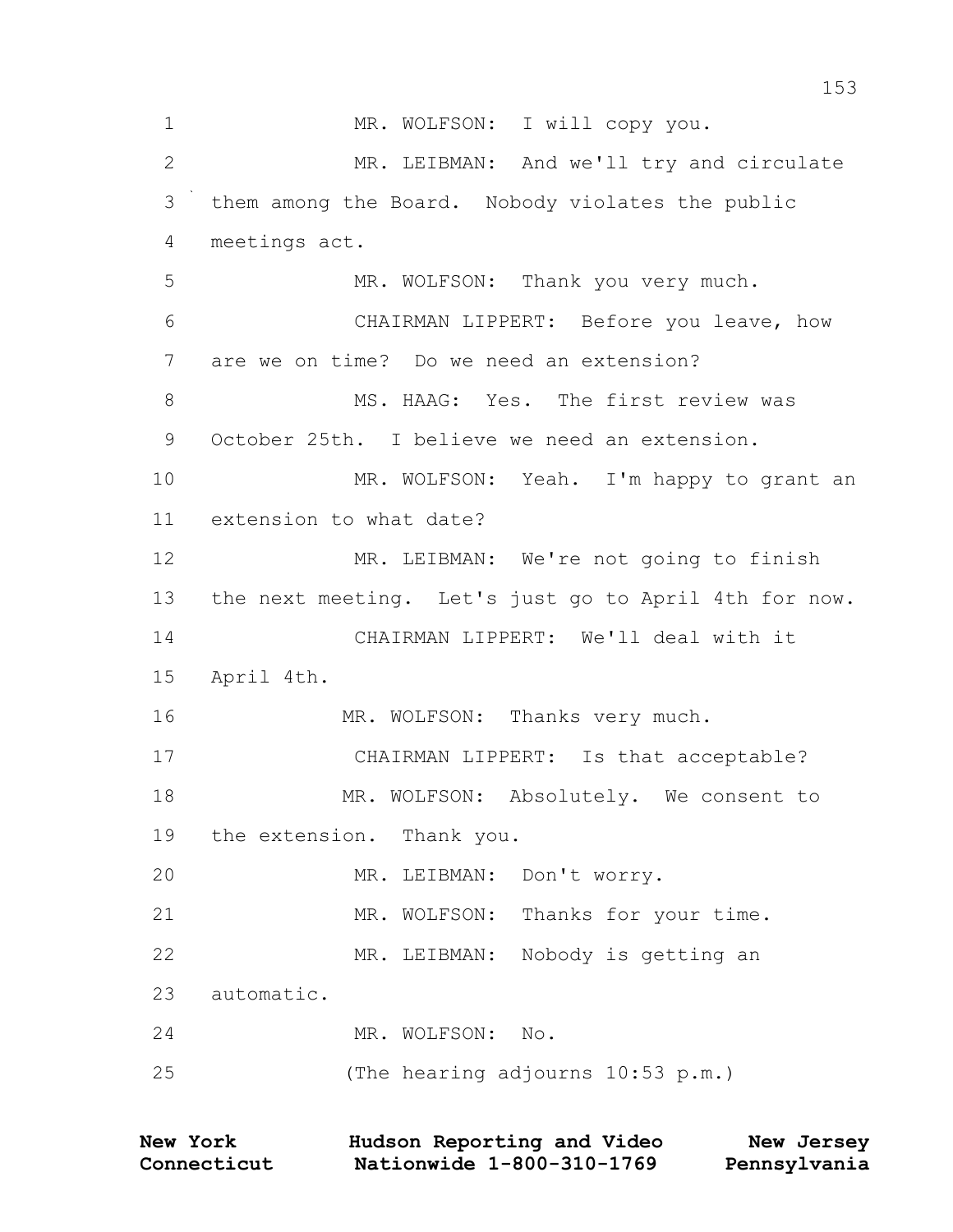| $\mathbf 1$  | CERTIFICATE                                            |
|--------------|--------------------------------------------------------|
| $\mathbf{2}$ | I CERTIFY that the foregoing is a true and             |
| 3            | accurate transcript of the testimony and proceedings   |
| 4            | as reported stenographically by me at the time, place  |
| 5            | and on the date herein before set forth.               |
| 6            | I DO FURTHER CERTIFY that I am neither a               |
| 7            | relative nor employee nor attorney or counsel of any   |
| 8            | of the parties to this action, and that I am neither a |
| 9            | relative nor employee of such attorney or counsel, and |
| 10           | that I am not financially interested in this action.   |
| 11           |                                                        |
| 12           |                                                        |
| 13           |                                                        |
| 14           |                                                        |
| 15           |                                                        |
| 16           |                                                        |
| 17           | DONNA LYNN J. ARNOLD, C.C.R.                           |
| 18           | LICENSE NO. XI00991                                    |
| 19           | MY COMMISSION EXPIRES 08/04/19                         |
| 20           |                                                        |
| 21           |                                                        |
| 22           |                                                        |
| 23           |                                                        |
| 24           |                                                        |
| 25           |                                                        |
|              |                                                        |

| <b>New York</b> | Hudson Reporting and Video | New Jersey   |
|-----------------|----------------------------|--------------|
| Connecticut     | Nationwide 1-800-310-1769  | Pennsylvania |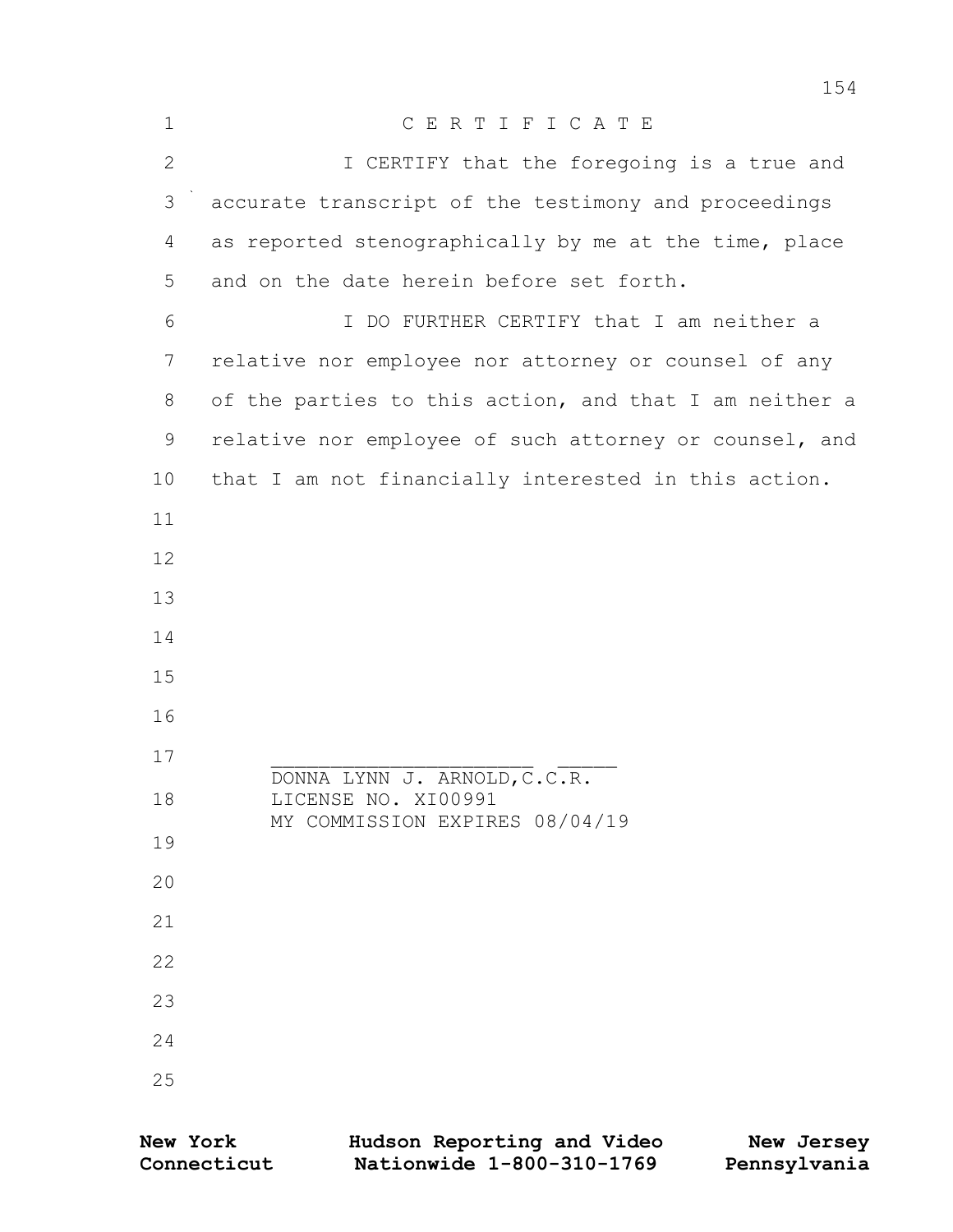| A                | 9:18,19 10:3           | <b>Adamo</b> 1:10 | 118:23 119:25        | 84:4 91:9              |
|------------------|------------------------|-------------------|----------------------|------------------------|
| A-1 110:4        | 15:21                  | 3:18              | 137:2,20,24          | alongside 116:2        |
| A-2 110:7        | accident 99:13         | add 104:2,4       | affordables          | alter 148:12           |
| A-3 110:7        | 120:25 122:9           | added 119:23      | 119:3                | amenable               |
| A-42:24 110:7,8  | 122:10,11              | 140:8             | afternoon            | 119:17 120:7           |
| 110:10,19,20     | 123:2,15,22            | adding 85:11      | 100:23 106:17        | 135:3                  |
| 111:5 141:21     | 124:7                  | 119:17 120:1      | 138:15 147:6         | amenities 66:18        |
| A-5 127:19       | accidents 122:15       | 148:14,16,19      | age 100:6,11         | 66:25 67:7             |
| a.m 100:21       | 122:20 123:9           | addition 114:10   | 139:7                | amount 28:23           |
| 102:19 130:11    | 123:16,18,19           | 132:7             | agencies 104:17      | 29:1 58:7              |
| 130:12,21        | 123:20,25              | additional 5:24   | 104:18,18            | 62:20 63:24            |
| 133:2            | 124:2,13               | 9:13 11:11        | ago 18:18 19:9       | 70:1 84:24             |
| abilities 36:5   | accommodate            | 73:12,18 83:25    | 55:10 59:11          | 88:18 89:10            |
| ability 80:2     | 12:16 24:17            | 84:3,8 85:9       | 117:8,11,11          | 130:15 131:2           |
| 105:25 115:8     | 89:23 111:14           | 114:8 118:15      | 140:8 151:11         | 133:1,7,16             |
| able 21:18 28:11 | 112:1 114:11           | 119:17 120:14     | agree 11:7,12        | amounts 97:24          |
| 37:16 46:9       | 121:25 122:4           | 140:25 141:14     | 70:11 75:11          | analysis $6:97:12$     |
| 66:6 79:20       | 137:21                 | address 24:9      | 78:8 79:25           | 34:6,18 36:21          |
| 89:11 99:1       | accommodated           | 27:13 29:25       | 80:14 82:22          | 37:12,17 39:7          |
| 100:14 101:21    | 137:22                 | 31:1,2 70:6       | 84:20,23 86:6        | 39:23 41:3,15          |
| 112:1 124:18     | accomplish             | 76:6 84:14        | 90:18 91:17          | 41:16 45:4             |
| 134:23 137:6     | 111:12                 | 85:19 92:2        | 115:25 134:1         | 47:25 48:4,20          |
| 145:15 146:19    | accomplished           | 93:23 95:5        | agreed 11:24         | 50:3 52:24             |
| 146:21           | 4:23                   | 109:19 111:2      | 54:9,14 115:3        | 58:21 80:23            |
| absence 110:6    | accurate 100:18        | 117:22 131:18     | ahead 20:21          | 81:7 82:2,14           |
| 116:23           | 128:25 154:3           | addressed 92:5    | air 135:2            | 84:4,6,13 85:8         |
| absent $1:10$    | accurately 130:1       | 99:16             | aisle 74:1           | 85:12,13 90:3          |
| absolutely       | acre 7:16 23:22        | addresses 86:3    | alerted 108:22       | 97:23 103:15           |
| 120:11,13,15     | 33:9                   | adds 132:5        | <b>Alexander</b> 5:8 | 103:19 105:7           |
| 129:17 134:2     | acreage $7:4,21$       | adjacent 98:19    | align 108:7,15       | 110:23 127:12          |
| 153:18           | acres 7:2,3,6,8,9      | 100:3 111:15      | 147:7                | 130:12 131:1           |
| absorb 87:25     | 7:14,14,17,22          | adjoining 29:4    | aligned 146:15       | 132:8 133:23           |
| accept 96:2      | 7:23,24 8:1            | adjourns $153:25$ | aligning $108:17$    | 147:25                 |
| acceptable       | 16:21 23:24            | adjusted 59:11    | alignment 147:8      | analyze 61:13          |
| 81:17,18         | 33:12,16,18            | adjustment        | allay $60:8,9$       | 84:4                   |
| 153:17           | 48:3,9                 | 59:12             | alleviate 143:7      | analyzed 59:10         |
| acceptance       | act 3:5 153:4          | <b>ADMINISTR</b>  | alleviated 143:2     | 75:19 81:14            |
| 113:21 116:3     | <b>action</b> 154:8,10 | 1:16              | allow 15:4 36:11     | 105:20                 |
| accepted 97:3,4  | activated 115:7        | advance 109:17    | 63:21 68:20          | analyzing 58:12        |
| 104:17           | activities 147:5       | advantage         | 85:14                | and/or $121:12$        |
| access 9:8       | activity $102:24$      | 119:20            | allowance 16:16      | animal $123:7$         |
| 107:19,21,23     | 104:6 115:4            | adversely 32:3    | $17:1,5,9$ 18:21     | animals $22:13$        |
| 108:3,3 119:19   | 138:23                 | AES 51:24         | 18:22                | 22:13                  |
| 121:17           | actual 48:4 70:7       | affirm $94:24$    | allowed 16:25        | announcement           |
| accessory 8:3,6  | 130:13,22              | affordable 66:1   | 21:18 81:20          | 5:22                   |
| 8:8,20 9:4,6,11  | 131:2 135:18           | 66:15 105:11      | allowing 119:20      | <b>answer</b> 17:12,14 |
|                  | Adam 5:8               | 105:18 108:2      | allows 38:14         | 17:15 18:5,10          |
|                  |                        |                   |                      |                        |

New York Connecticut Hudson Reporting and Video Nationwide 1-800-310-1769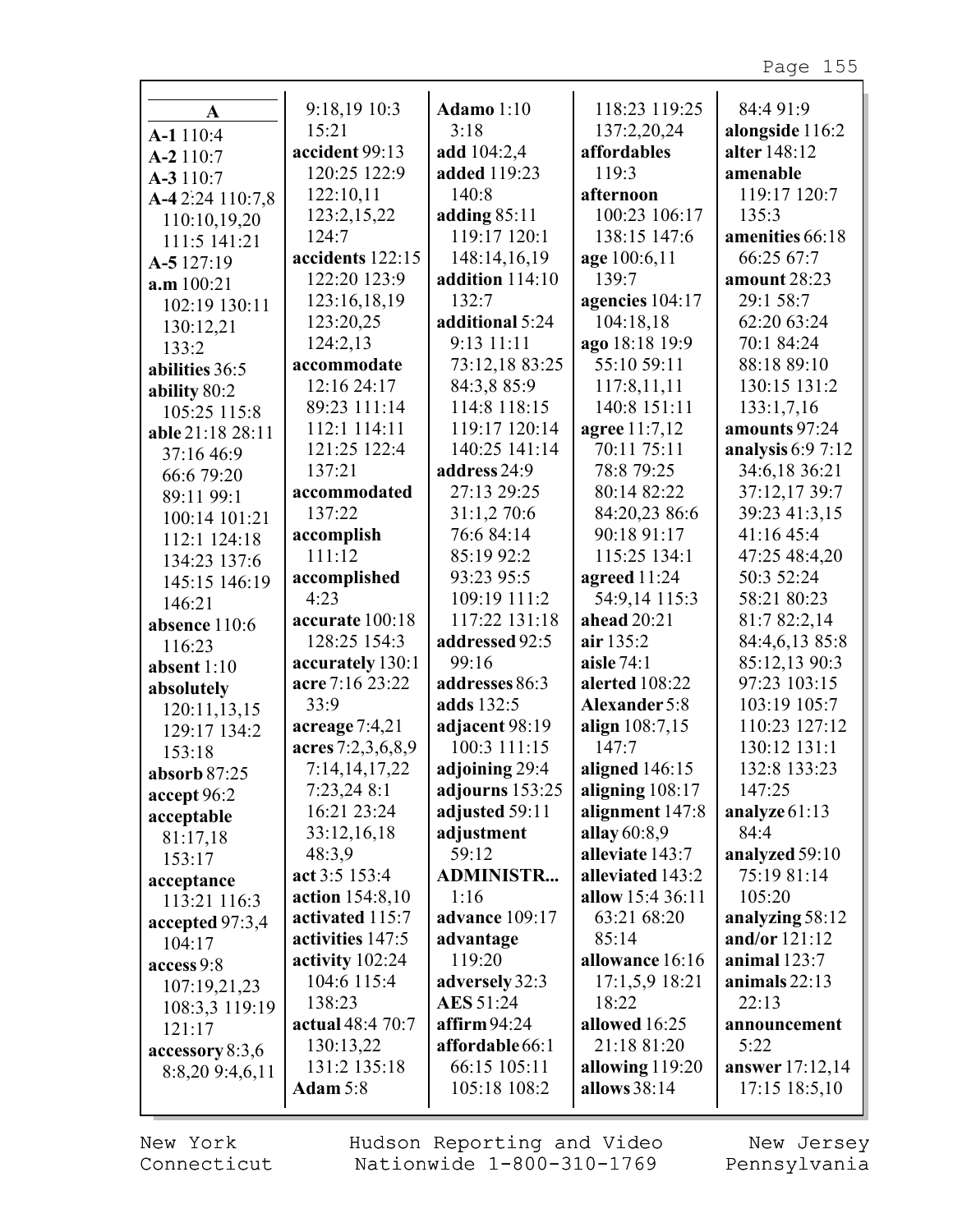| 18:10,17,20      | 30:5 47:1,7      | 148:5 149:8          | 53:25 56:14      | attorney $1:15,16$      |
|------------------|------------------|----------------------|------------------|-------------------------|
| 19:7,11,15,18    | 54:15 92:14      | April 151:16,17      | 61:7 73:25       | 154:7,9                 |
| 26:20 31:18,19   | 96:5,11,13       | 151:20 152:5         | 119:16 143:12    | <b>Attorneys</b> 1:21   |
| 32:5 36:6        | 100:1 116:10     | 153:13,15            | 150:18           | 1:25                    |
| 40:17 42:16,18   | 120:6 128:18     | architect 5:9        | asking 18:3,20   | audience 13:7           |
|                  |                  |                      |                  |                         |
| 45:15 53:17      | 152:5            | 9:12 10:17           | 35:10 36:7       | 14:15 17:18             |
| 67:5             | applying 103:17  | 16:2,9 68:9          | 37:10 40:1,9     | 18:2 24:6               |
| answered 31:16   | appointed 3:7    | 70:5 90:2,16         | 40:10 44:4       | 53:19                   |
| 56:10,15 71:1    | appreciate 24:4  | 91:22 92:3           | 56:17            | <b>August</b> 41:19,21  |
| 75:3             | 30:23 40:11      | <b>Architectural</b> | assembled        | 41:24 42:5,15           |
| answers 17:21    | 54:8 80:6        | 5:8                  | 104:15           | 53:1 58:5,17            |
| 26:22 45:19      | 135:13           | area 9:3,22,25       | asserted 6:2     | 96:12 149:3             |
| anticipate 101:2 | approach 51:11   | 12:1,22 21:1         | assigned 16:19   | automatic               |
| anticipated 92:9 | 81:25 82:4,12    | 22:20 26:3           | assignment       | 153:23                  |
|                  | 107:23 109:4     |                      |                  |                         |
| anybody 18:20    |                  | 27:17 28:13          | 97:11,20         | available 26:8          |
| 38:21            | 112:4,6,7,9      | 33:15 36:1           | assist 116:20    | 38:21 41:14             |
| Anyway 14:6      | 113:10,11,11     | 47:13,17 50:10       | associated 8:21  | 42:13 46:9              |
| 116:3            | 113:14,17,22     | 51:21 66:7           | 12:3 35:2 51:5   | 49:6 92:16,18           |
| apartment        | 114:5 124:1      | 67:15 69:12          | 86:12 96:11      | 93:2 94:4               |
| 57:12 65:7       | 143:8            | 70:7 90:7            | 104:5,19         | 137:16 151:6            |
| apologize 29:19  | approaches       | 91:16,24 92:1        | 105:10,12        | 151:17 152:21           |
| 31:6 32:6 33:4   | 80:24            | 94:9 95:21           | 114:8,15,19      | Avenue $9:10$           |
| apparently 36:4  | approaching      | 96:21 98:24,25       | 115:3 120:13     | 13:16 15:12             |
| appear 95:23     | 112:14 129:10    | 99:3,21 100:22       | 120:14,25        | 24:22 61:11,13          |
|                  |                  | 103:23 114:14        | 123:1 124:14     | 61:14 71:8              |
| appearing 93:23  | appropriate      |                      |                  |                         |
| appears 66:6     | 78:2 81:4,21     | 134:8 138:19         | association      | 98:20 99:4              |
| applicable 84:18 | 81:25 82:5,6     | 148:13 150:11        | 64:23 65:1,9     | 101:20 108:3            |
| applicant 1:21   | 82:12,20 83:23   | areas 12:20          | 79:10,13,23      | 108:24 109:3            |
| $4:18$ 11:6,10   | 90:14 91:3       | 44:21,24 46:2        | association's    | 109:14,25               |
| 13:9 14:23       | 108:16 118:25    | 46:7,10 66:19        | 78:25 80:2       | 111:10 112:3            |
| 52:5 60:21,24    | 119:10,24        | 66:20 68:22          | associations     | 113:3 119:11            |
| 68:6 78:2 96:4   | 120:20 147:9     | 69:6,8,14            | 78:21            | 122:18,19               |
| 102:7 117:23     | 147:12           | 85:25,25 86:8        | assume 28:23     | 141:22 143:1            |
| 120:7,18         | appropriately    | 86:10 87:24          | assuming $14:10$ | average 58:25           |
| 121:16 127:2     | 121:17           | 90:13 142:15         | assumption       | 59:20 130:5             |
| 127:15 130:11    | approval $13:15$ | ARNOLD,C             | 135:8            | 131:25                  |
|                  | 78:16,17 92:24   | 154:17               | Atlas 41:8,10,11 |                         |
| 130:14,16,21     |                  |                      |                  | avoid 108:9,14          |
| 130:24 131:1     | 93:6,7,12        | arrangement          | attached 39:1    | 111:14 120:1            |
| applicant's 13:8 | 117:10           | 96:19 111:1          | 40:2 52:20       | aware 25:11,14          |
| 13:21 14:11      | approvals        | arrangements         | attachments      | 25:17 47:16             |
| 21:25 60:19      | 109:11           | 111:13               | 36:20            | 55:20 61:15,20          |
| 68:14 127:3      | approved 9:17    | arrived 71:23        | attempting       | 99:22 107:12            |
| 128:20 131:13    | 128:19           | artesian 57:7        | 109:6            | 107:19 109:4            |
| applicants       | approximately    | asked 14:16          | attend 99:22     |                         |
| 129:25           | 8:15 23:22       | 16:24 18:19          | attendance 31:5  | B                       |
| application 4:12 | 33:15 83:24      | 25:11 31:15          | attention 123:3  | <b>B</b> 1:9 2:23 53:24 |
| 14:14 22:18,18   | 105:2,10 148:3   | 46:23 53:15,23       | 123:25           | 54:7,11 67:9            |
|                  |                  |                      |                  |                         |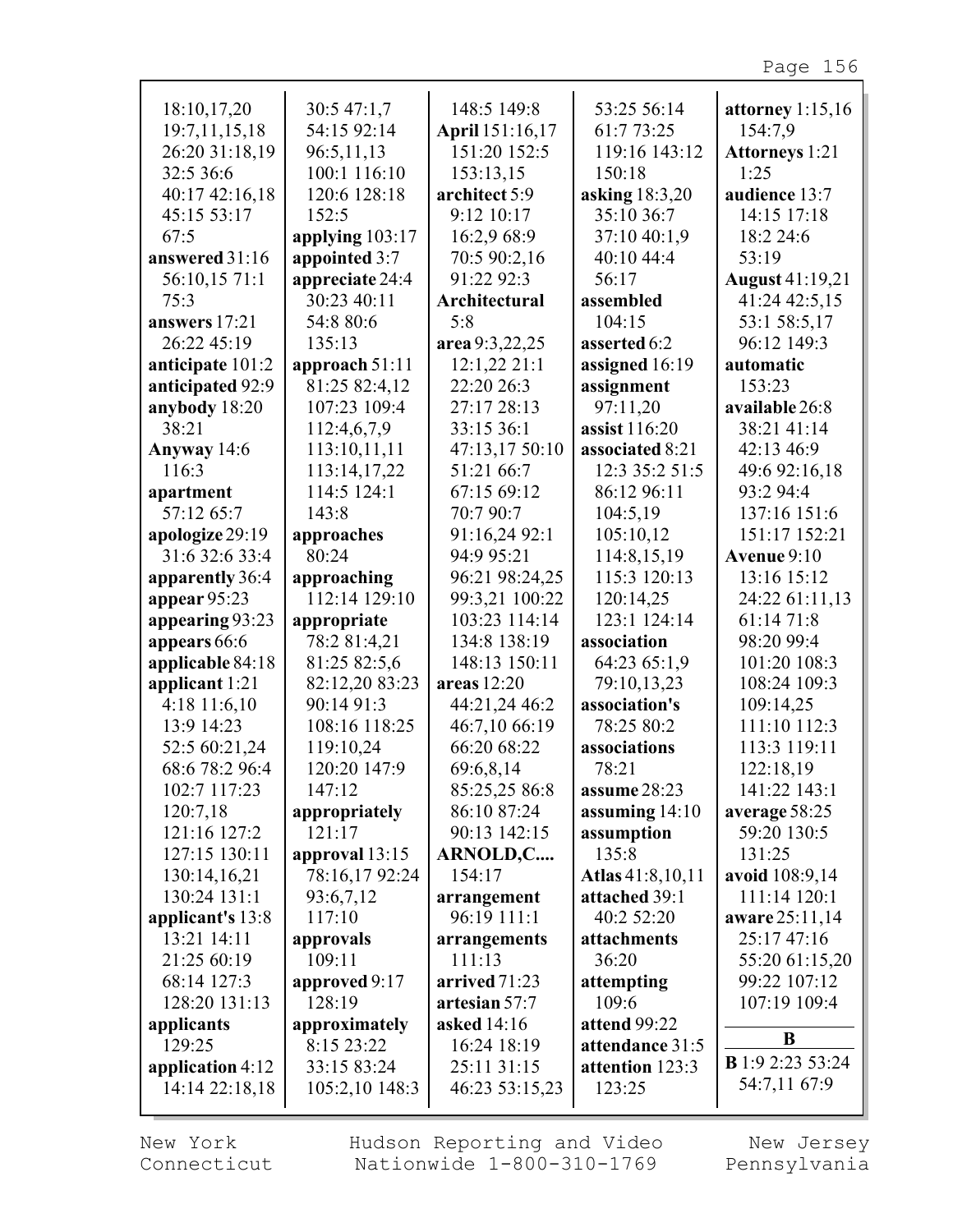| 127:20,21             | 82:8 83:4 84:4          | beginning 3:3           | bike 11:16 70:23        | 88:16                   |
|-----------------------|-------------------------|-------------------------|-------------------------|-------------------------|
| 129:6                 | 84:13 85:10             | behalf4:18              | biologist 93:22         | bring $5:6,24$          |
| B-1 127:22,22         | 91:2 97:17              | 64:22 65:9              | bit 5:3 28:12           | 66:2 78:7               |
| 128:2                 | 98:24 103:18            | beings $16:5$           | 55:6 63:8 75:1          | 116:14                  |
| <b>B-2</b> 127:23,23  | 128:22 137:3,5          | <b>belief</b> 79:21     | 87:18 102:1             | bringing $7:16,25$      |
| <b>B-4</b> 127:25     | 137:23 139:23           | <b>believe</b> 28:18,24 | 105:24 125:15           | 16:1                    |
| 128:3                 | 147:24 150:9            | 29:5 38:11              | 130:18 143:7            | brings $4:11$           |
| <b>Bachelor</b> 95:16 | 150:10                  | 41:13 54:2              | 145:22                  | 67:12                   |
| back 5:24,25 9:2      | basement 31:10          | 65:1 66:18              | blessing $32:12$        | broken 98:7             |
| 16:25 18:2            | 32:17 62:15             | 68:1,24 70:14           | <b>Block</b> 1:4 4:13   | <b>Bromberg</b> 1:11    |
| 52:13 59:6            | basements 61:17         | 70:15,17 71:6           | <b>BMP</b> 38:13        | 3:19,20 72:7,8          |
| 65:8 67:22            | <b>bases</b> 97:3       | 73:23 75:23             | <b>Board</b> 1:1,15,16  | 126:1,2                 |
| 71:25 73:24,25        | basically 13:13         | 83:17 84:2,7            | 1:173:34:17             | <b>brook</b> 24:22      |
| 83:9 91:15            | 14:14 59:9              | 86:3 87:2 90:4          | 4:175:26:3              | 34:8 76:18              |
| 100:4 106:18          | 62:7 68:17              | 90:10 91:4,20           | 12:19,24 13:7           | 84:8 86:12              |
| 109:7 113:4           | 70:9 80:18,19           | 92:5 93:15              | 13:11,15,20             | <b>Brooks</b> 22:22     |
| 118:21 125:15         | 96:16 97:18             | 102:4 103:9,23          | 14:15 38:18             | brought 12:19           |
| 125:20 146:6          | 100:12 101:2            | 149:15 153:9            | 47:10 54:18             | 13:11                   |
| 146:12 147:18         | 109:23 111:4            | benefit 78:22           | 78:16 83:2              | buffer $10:13$          |
| 149:23 151:2          | 122:18 130:25           | 79:11,19 86:11          | 94:16 95:12             | 11:25 22:22             |
| background 6:6        | 137:6 142:6             | 86:14 95:12             | 96:8 99:19,23           | 70:3,8,13,18            |
| 95:14                 | 143:15 145:1,6          | 96:14 119:23            | 107:10 111:9            | 86:18,21 91:16          |
| backhoe 57:24         | 146:22 147:14           | benefits 85:25          | 117:3 119:6             | 91:18,22,24             |
| backup 129:4          | basics $96:14$          | Bergen 1:2              | 120:6 125:14            | 92:1                    |
| <b>bad</b> 30:13      | <b>basin</b> 27:21 75:7 | 20:19 60:17             | 126:19,24               | buffers 22:24           |
| badgering             | 77:9,10,16,21           | 98:18,21 99:23          | 135:4,5,9               | 86:17                   |
| 117:13                | 77:25 78:23             | 101:19 103:23           | 139:20,22               | <b>build</b> 79:25 93:4 |
| <b>bakes</b> 103:6    | 79:15,17,18,20          | 108:21 110:22           | 147:2 150:18            | building 6:22           |
| balance 11:21         | 79:22 80:3,5            | 115:2,15 116:3          | 151:9 153:3             | 7:14,18,22              |
| 84:25                 | 87:16 88:3              | 130:2,7,8               | <b>bodies</b> 95:24,24  | 8:10,11,12,13           |
| bald $94:1$           | 90:19,20,23             | 149:9                   | <b>boil</b> 97:23       | 8:15,16,17,18           |
| <b>Bar</b> 103:3      | 91:1,6,8                | berm 91:19              | bolster 59:14           | 8:19 9:18,20            |
| <b>Barclay</b> 106:20 | basins $23:14,15$       | berms 91:24,25          | <b>Borough 121:12</b>   | 9:23 10:5,23            |
| 107:6 135:19          | 23:22 24:16             | best 38:12 150:7        | 151:13                  | 12:3 15:20              |
| 135:20,24             | 27:22 33:5              | better $63:8$           | <b>bottom</b> $111:7,8$ | 22:11 55:13             |
| <b>base</b> 104:13    | 48:20 51:6,7            | 76:22 77:2              | boundaries              | 57:2 65:7 66:7          |
| 105:21 137:4,6        | 75:6,6,10,23            | 79:22 117:23            | 68:19                   | 66:8                    |
| 137:8,10,14           | 77:6,20 86:17           | 122:5 145:18            | <b>boxes</b> 142:21     | buildings $7:5,6$       |
| based 6:18            | basis $16:20$           | 148:25                  | <b>break</b> 64:18      | 8:3,6,9,10,24           |
| 16:16,20 17:1         | 101:18 104:22           | Beukas 1:11             | 71:18 87:1,11           | $9:2,7$ 15:14,14        |
| 17:3,5,9 18:22        | 149:20                  | 3:16,1772:5,6           | 125:12                  | 15:18,21 16:3           |
| 18:23 20:1            | <b>Bat</b> 103:3        | 117:25 118:2,6          | breakdown 18:7          | 66:2 140:25             |
| 34:6 37:15            | beacon $116:20$         | 118:9 125:24            | breaking 55:4           | <b>built 48:3 55:9</b>  |
| 38:1 40:23            | beacons $115:7,7$       | 125:25                  | breaks 129:8            | 55:10,10 137:7          |
| 46:8,12,15            | 116:9,24                | beyond $24:24$          | <b>brief</b> 63:4 95:14 | 140:5                   |
| 47:21 48:4            | bear $71:2$             | 61:13 142:11            | briefly $26:24$         | bulk 9:21 13:23         |
| 50:5 80:20            | began $95:22$           | big 59:4 142:14         | 27:7 31:18              | 14:1                    |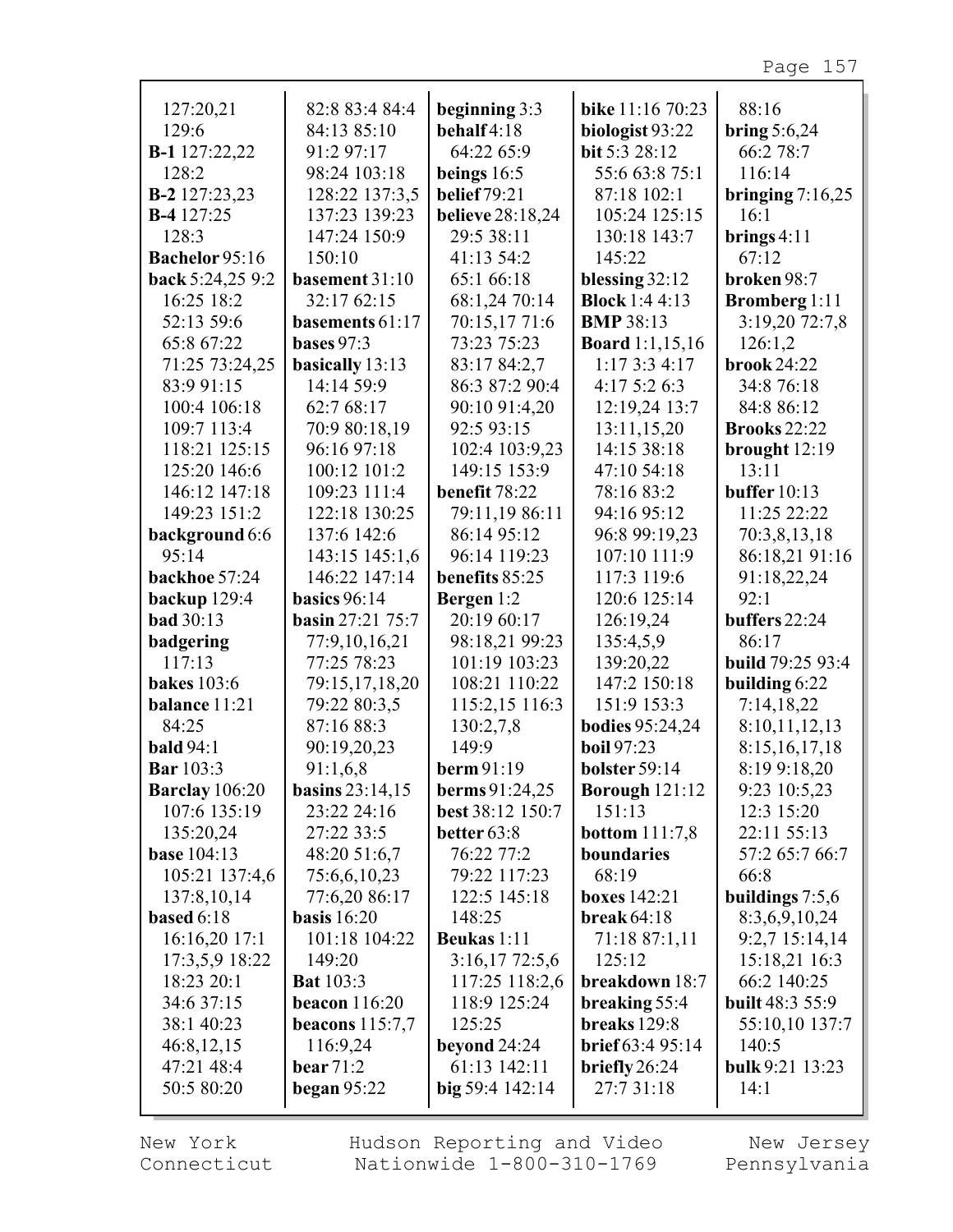| case 20:5,7<br>13:3,6 14:5,20<br>66:3 74:12<br>bumpers $124:2$<br>choosing $113:18$<br>57:21 86:10<br>14:24 15:2<br>bumping 124:2<br>change $59:25$<br>143:21<br><b>bunch</b> 13:21<br>87:13 89:9<br>16:8 17:17,25<br>71:13 75:11<br>chose 81:2,16,19<br>burdened 79:17<br>98:14 99:1<br>18:9 19:14,17<br>81:11 112:2<br>100:22<br>20:17,21 21:3<br>118:18 119:8<br>bus $131:5,7$<br>100:24 101:19<br>chosen 81:20<br>120:25 132:8<br>business 95:5<br>103:15 104:4<br>21:6,9,12,16<br>150:8<br>21:20,23 23:4<br>132:19,20<br>125:15 152:11<br>105:6 106:22<br><b>Chris</b> 54:16<br>107:16 108:11<br>26:10,19,23<br>133:7,20,22<br>56:23 115:17<br><b>button</b> 116:15<br>130:14 134:22<br>27:6,10 30:4<br>128:5 133:25<br>buy $14:5$<br>146:3<br>147:16 151:12<br>30:18,22 31:1<br>changed 75:7<br>152:1<br>C<br><b>CHRISTOPH</b><br>31:14,17 32:4<br>changes 60:22<br>cases 49:9,10<br>$C$ 1:18 50:7,7<br>32:8 33:22<br>Catanese 2:22<br>60:25 74:4<br>1:16<br>65:23 66:1,9<br>35:8,23 36:11<br>138:4,4 139:1<br><b>CIA</b> 50:6<br>92:13 111:23<br>129:6 138:4<br>139:6, 10, 15, 18<br>36:15,22,25<br>141:1<br>Cindy $2:10$<br>154:1,1<br>140:1,5,13,17<br>37:4 39:17<br>changing $74:15$<br>26:11<br>calculated 68:16<br>140:21,24<br>40:3 42:16,20<br>92:12 140:20<br>circulate 153:2<br>calculation 6:18<br>141:2,16,20<br>43:6, 10, 13, 17<br>140:23<br>circulation<br>50:19 51:2,9<br>142:2,18<br>44:2,7,16<br>channelization<br>121:17,21<br>69:7,13,15<br>City 149:13<br>45:11,17,20,23<br>catch 13:20<br>124:11,17<br>calculations<br>civil 95:17<br>32:19<br>53:9,14,18<br>channelized<br>6:1440:20<br>54:13,18,23<br>clam 103:6<br>categories<br>113:21 144:12<br>51:5 52:15,23<br>56:16,23 58:15<br>104:21<br>145:14 146:2<br>clarification<br>67:23 74:18<br>60:12 61:2,4<br>category 36:5<br>channelizing<br>54:8<br>75:12<br>cause 60:3 62:21<br>61:22,25 62:2<br>113:2,15<br>clarified $54:3,6$<br>call 3:13 57:22<br>116:1<br>62:9,12,16,22<br>channels 86:23<br>clarify $61:7$<br>57:22 72:2<br>63:1,5 64:11<br>64:24 70:15<br>caused 55:16,19<br>characterize<br>94:20 125:21<br>64:13,15,16<br>98:2<br>clear 40:9 53:25<br>causing 56:3<br>128:3 146:14<br>cell 3:11<br>65:12,16,20<br>54:4 65:10<br>Charles $2:4,22$<br>called 23:17<br>67:2,6 71:16<br>15:11 142:25<br>110:18<br>Center 1:7<br>50:2 54:6 58:3<br>71:21,24 72:16<br>135:23<br>chart 40:19<br>clearing 89:15<br>camera 100:12<br>certain 34:19<br>72:23 94:16<br>41:14 49:1,12<br>89:16,18,20<br>capability 85:10<br>37:18 80:19<br>59:12<br>90:5<br>96:1 110:15,18<br>capacity 23:8,19<br>112:12 114:2<br>charts 48:24<br>90:20<br>clearly 16:4<br>23:21 60:23,25<br>124:18<br>certainly 17:3<br>115:11,17,20<br>49:4,6,8 58:24<br>64:8 113:12<br>64:19 65:2,18<br>117:1,17<br>59:15<br>clickers 100:8<br>capture 59:5<br>90:5,19 96:10<br>125:11 126:6<br>check 143:16<br>client $75:22$<br>car 123:6 124:1<br>99:8 119:6,23<br>126:18,23,25<br>152:16<br>client's 70:24<br>card 97:25<br>clogs 78:23<br>142:15<br>127:15 128:5<br>checked 130:8<br>care 13:14<br><b>CERTIFY 154:2</b><br>close 3:4 130:23<br>131:12 133:25<br>cherry $82:3$<br>career $95:22$<br>children 116:14<br>154:6<br>138:3 142:23<br>closer $68:1$<br>cars 106:6,7,9<br>150:13,18,22<br>131:8 139:7,10<br>club 79:21 80:2<br>cetera $130:7$<br>107:15 130:19<br><b>CFA 50:7</b><br>151:1,22 152:8<br>chitchat 146:11<br>80:5 102:8,13<br>137:1,22<br>152:10 153:6<br>102:22,23<br>CFS 49:22,24<br>choice 82:9<br>143:20,22,22<br>Chairman 1:9<br>107:21 109:25<br>153:14,17<br>choices 81:4<br>143:24<br>$1:10$ 3:1 4:4,11<br>chance $6:13,24$<br>145:3<br>112:24 114:12<br>cart 67:18,20<br>16:13 17:20<br>4:16,215:10<br>choose 143:8<br>118:2 120:17<br>carts 67:17 |            |            |        |               |
|-------------------------------------------------------------------------------------------------------------------------------------------------------------------------------------------------------------------------------------------------------------------------------------------------------------------------------------------------------------------------------------------------------------------------------------------------------------------------------------------------------------------------------------------------------------------------------------------------------------------------------------------------------------------------------------------------------------------------------------------------------------------------------------------------------------------------------------------------------------------------------------------------------------------------------------------------------------------------------------------------------------------------------------------------------------------------------------------------------------------------------------------------------------------------------------------------------------------------------------------------------------------------------------------------------------------------------------------------------------------------------------------------------------------------------------------------------------------------------------------------------------------------------------------------------------------------------------------------------------------------------------------------------------------------------------------------------------------------------------------------------------------------------------------------------------------------------------------------------------------------------------------------------------------------------------------------------------------------------------------------------------------------------------------------------------------------------------------------------------------------------------------------------------------------------------------------------------------------------------------------------------------------------------------------------------------------------------------------------------------------------------------------------------------------------------------------------------------------------------------------------------------------------------------------------------------------------------------------------------------------------------------------------------------------------------------------------------------------------------------------------------------------------------------------------------------------------------------------------------------------------------------------------------------------------------------------------------------------------------------------------------------------------------------------------------------------------------------------------------------------------------------------------------------------------------------------------------------------------------------------------------------------------------------------------------------------------------------------------------------------------------------------------------------------------------------------------------------------------------------------------------------------------------------------------------------------------------------------------------------------------------------------------------------------------------------------------------------------------------------|------------|------------|--------|---------------|
|                                                                                                                                                                                                                                                                                                                                                                                                                                                                                                                                                                                                                                                                                                                                                                                                                                                                                                                                                                                                                                                                                                                                                                                                                                                                                                                                                                                                                                                                                                                                                                                                                                                                                                                                                                                                                                                                                                                                                                                                                                                                                                                                                                                                                                                                                                                                                                                                                                                                                                                                                                                                                                                                                                                                                                                                                                                                                                                                                                                                                                                                                                                                                                                                                                                                                                                                                                                                                                                                                                                                                                                                                                                                                                                                           |            |            |        |               |
|                                                                                                                                                                                                                                                                                                                                                                                                                                                                                                                                                                                                                                                                                                                                                                                                                                                                                                                                                                                                                                                                                                                                                                                                                                                                                                                                                                                                                                                                                                                                                                                                                                                                                                                                                                                                                                                                                                                                                                                                                                                                                                                                                                                                                                                                                                                                                                                                                                                                                                                                                                                                                                                                                                                                                                                                                                                                                                                                                                                                                                                                                                                                                                                                                                                                                                                                                                                                                                                                                                                                                                                                                                                                                                                                           |            |            |        |               |
|                                                                                                                                                                                                                                                                                                                                                                                                                                                                                                                                                                                                                                                                                                                                                                                                                                                                                                                                                                                                                                                                                                                                                                                                                                                                                                                                                                                                                                                                                                                                                                                                                                                                                                                                                                                                                                                                                                                                                                                                                                                                                                                                                                                                                                                                                                                                                                                                                                                                                                                                                                                                                                                                                                                                                                                                                                                                                                                                                                                                                                                                                                                                                                                                                                                                                                                                                                                                                                                                                                                                                                                                                                                                                                                                           |            |            |        |               |
|                                                                                                                                                                                                                                                                                                                                                                                                                                                                                                                                                                                                                                                                                                                                                                                                                                                                                                                                                                                                                                                                                                                                                                                                                                                                                                                                                                                                                                                                                                                                                                                                                                                                                                                                                                                                                                                                                                                                                                                                                                                                                                                                                                                                                                                                                                                                                                                                                                                                                                                                                                                                                                                                                                                                                                                                                                                                                                                                                                                                                                                                                                                                                                                                                                                                                                                                                                                                                                                                                                                                                                                                                                                                                                                                           |            |            |        |               |
|                                                                                                                                                                                                                                                                                                                                                                                                                                                                                                                                                                                                                                                                                                                                                                                                                                                                                                                                                                                                                                                                                                                                                                                                                                                                                                                                                                                                                                                                                                                                                                                                                                                                                                                                                                                                                                                                                                                                                                                                                                                                                                                                                                                                                                                                                                                                                                                                                                                                                                                                                                                                                                                                                                                                                                                                                                                                                                                                                                                                                                                                                                                                                                                                                                                                                                                                                                                                                                                                                                                                                                                                                                                                                                                                           |            |            |        |               |
|                                                                                                                                                                                                                                                                                                                                                                                                                                                                                                                                                                                                                                                                                                                                                                                                                                                                                                                                                                                                                                                                                                                                                                                                                                                                                                                                                                                                                                                                                                                                                                                                                                                                                                                                                                                                                                                                                                                                                                                                                                                                                                                                                                                                                                                                                                                                                                                                                                                                                                                                                                                                                                                                                                                                                                                                                                                                                                                                                                                                                                                                                                                                                                                                                                                                                                                                                                                                                                                                                                                                                                                                                                                                                                                                           |            |            |        |               |
|                                                                                                                                                                                                                                                                                                                                                                                                                                                                                                                                                                                                                                                                                                                                                                                                                                                                                                                                                                                                                                                                                                                                                                                                                                                                                                                                                                                                                                                                                                                                                                                                                                                                                                                                                                                                                                                                                                                                                                                                                                                                                                                                                                                                                                                                                                                                                                                                                                                                                                                                                                                                                                                                                                                                                                                                                                                                                                                                                                                                                                                                                                                                                                                                                                                                                                                                                                                                                                                                                                                                                                                                                                                                                                                                           |            |            |        |               |
|                                                                                                                                                                                                                                                                                                                                                                                                                                                                                                                                                                                                                                                                                                                                                                                                                                                                                                                                                                                                                                                                                                                                                                                                                                                                                                                                                                                                                                                                                                                                                                                                                                                                                                                                                                                                                                                                                                                                                                                                                                                                                                                                                                                                                                                                                                                                                                                                                                                                                                                                                                                                                                                                                                                                                                                                                                                                                                                                                                                                                                                                                                                                                                                                                                                                                                                                                                                                                                                                                                                                                                                                                                                                                                                                           |            |            |        |               |
|                                                                                                                                                                                                                                                                                                                                                                                                                                                                                                                                                                                                                                                                                                                                                                                                                                                                                                                                                                                                                                                                                                                                                                                                                                                                                                                                                                                                                                                                                                                                                                                                                                                                                                                                                                                                                                                                                                                                                                                                                                                                                                                                                                                                                                                                                                                                                                                                                                                                                                                                                                                                                                                                                                                                                                                                                                                                                                                                                                                                                                                                                                                                                                                                                                                                                                                                                                                                                                                                                                                                                                                                                                                                                                                                           |            |            |        |               |
|                                                                                                                                                                                                                                                                                                                                                                                                                                                                                                                                                                                                                                                                                                                                                                                                                                                                                                                                                                                                                                                                                                                                                                                                                                                                                                                                                                                                                                                                                                                                                                                                                                                                                                                                                                                                                                                                                                                                                                                                                                                                                                                                                                                                                                                                                                                                                                                                                                                                                                                                                                                                                                                                                                                                                                                                                                                                                                                                                                                                                                                                                                                                                                                                                                                                                                                                                                                                                                                                                                                                                                                                                                                                                                                                           |            |            |        |               |
|                                                                                                                                                                                                                                                                                                                                                                                                                                                                                                                                                                                                                                                                                                                                                                                                                                                                                                                                                                                                                                                                                                                                                                                                                                                                                                                                                                                                                                                                                                                                                                                                                                                                                                                                                                                                                                                                                                                                                                                                                                                                                                                                                                                                                                                                                                                                                                                                                                                                                                                                                                                                                                                                                                                                                                                                                                                                                                                                                                                                                                                                                                                                                                                                                                                                                                                                                                                                                                                                                                                                                                                                                                                                                                                                           |            |            |        |               |
|                                                                                                                                                                                                                                                                                                                                                                                                                                                                                                                                                                                                                                                                                                                                                                                                                                                                                                                                                                                                                                                                                                                                                                                                                                                                                                                                                                                                                                                                                                                                                                                                                                                                                                                                                                                                                                                                                                                                                                                                                                                                                                                                                                                                                                                                                                                                                                                                                                                                                                                                                                                                                                                                                                                                                                                                                                                                                                                                                                                                                                                                                                                                                                                                                                                                                                                                                                                                                                                                                                                                                                                                                                                                                                                                           |            |            |        |               |
|                                                                                                                                                                                                                                                                                                                                                                                                                                                                                                                                                                                                                                                                                                                                                                                                                                                                                                                                                                                                                                                                                                                                                                                                                                                                                                                                                                                                                                                                                                                                                                                                                                                                                                                                                                                                                                                                                                                                                                                                                                                                                                                                                                                                                                                                                                                                                                                                                                                                                                                                                                                                                                                                                                                                                                                                                                                                                                                                                                                                                                                                                                                                                                                                                                                                                                                                                                                                                                                                                                                                                                                                                                                                                                                                           |            |            |        |               |
|                                                                                                                                                                                                                                                                                                                                                                                                                                                                                                                                                                                                                                                                                                                                                                                                                                                                                                                                                                                                                                                                                                                                                                                                                                                                                                                                                                                                                                                                                                                                                                                                                                                                                                                                                                                                                                                                                                                                                                                                                                                                                                                                                                                                                                                                                                                                                                                                                                                                                                                                                                                                                                                                                                                                                                                                                                                                                                                                                                                                                                                                                                                                                                                                                                                                                                                                                                                                                                                                                                                                                                                                                                                                                                                                           |            |            |        |               |
|                                                                                                                                                                                                                                                                                                                                                                                                                                                                                                                                                                                                                                                                                                                                                                                                                                                                                                                                                                                                                                                                                                                                                                                                                                                                                                                                                                                                                                                                                                                                                                                                                                                                                                                                                                                                                                                                                                                                                                                                                                                                                                                                                                                                                                                                                                                                                                                                                                                                                                                                                                                                                                                                                                                                                                                                                                                                                                                                                                                                                                                                                                                                                                                                                                                                                                                                                                                                                                                                                                                                                                                                                                                                                                                                           |            |            |        |               |
|                                                                                                                                                                                                                                                                                                                                                                                                                                                                                                                                                                                                                                                                                                                                                                                                                                                                                                                                                                                                                                                                                                                                                                                                                                                                                                                                                                                                                                                                                                                                                                                                                                                                                                                                                                                                                                                                                                                                                                                                                                                                                                                                                                                                                                                                                                                                                                                                                                                                                                                                                                                                                                                                                                                                                                                                                                                                                                                                                                                                                                                                                                                                                                                                                                                                                                                                                                                                                                                                                                                                                                                                                                                                                                                                           |            |            |        |               |
|                                                                                                                                                                                                                                                                                                                                                                                                                                                                                                                                                                                                                                                                                                                                                                                                                                                                                                                                                                                                                                                                                                                                                                                                                                                                                                                                                                                                                                                                                                                                                                                                                                                                                                                                                                                                                                                                                                                                                                                                                                                                                                                                                                                                                                                                                                                                                                                                                                                                                                                                                                                                                                                                                                                                                                                                                                                                                                                                                                                                                                                                                                                                                                                                                                                                                                                                                                                                                                                                                                                                                                                                                                                                                                                                           |            |            |        |               |
|                                                                                                                                                                                                                                                                                                                                                                                                                                                                                                                                                                                                                                                                                                                                                                                                                                                                                                                                                                                                                                                                                                                                                                                                                                                                                                                                                                                                                                                                                                                                                                                                                                                                                                                                                                                                                                                                                                                                                                                                                                                                                                                                                                                                                                                                                                                                                                                                                                                                                                                                                                                                                                                                                                                                                                                                                                                                                                                                                                                                                                                                                                                                                                                                                                                                                                                                                                                                                                                                                                                                                                                                                                                                                                                                           |            |            |        |               |
|                                                                                                                                                                                                                                                                                                                                                                                                                                                                                                                                                                                                                                                                                                                                                                                                                                                                                                                                                                                                                                                                                                                                                                                                                                                                                                                                                                                                                                                                                                                                                                                                                                                                                                                                                                                                                                                                                                                                                                                                                                                                                                                                                                                                                                                                                                                                                                                                                                                                                                                                                                                                                                                                                                                                                                                                                                                                                                                                                                                                                                                                                                                                                                                                                                                                                                                                                                                                                                                                                                                                                                                                                                                                                                                                           |            |            |        |               |
|                                                                                                                                                                                                                                                                                                                                                                                                                                                                                                                                                                                                                                                                                                                                                                                                                                                                                                                                                                                                                                                                                                                                                                                                                                                                                                                                                                                                                                                                                                                                                                                                                                                                                                                                                                                                                                                                                                                                                                                                                                                                                                                                                                                                                                                                                                                                                                                                                                                                                                                                                                                                                                                                                                                                                                                                                                                                                                                                                                                                                                                                                                                                                                                                                                                                                                                                                                                                                                                                                                                                                                                                                                                                                                                                           |            |            |        |               |
|                                                                                                                                                                                                                                                                                                                                                                                                                                                                                                                                                                                                                                                                                                                                                                                                                                                                                                                                                                                                                                                                                                                                                                                                                                                                                                                                                                                                                                                                                                                                                                                                                                                                                                                                                                                                                                                                                                                                                                                                                                                                                                                                                                                                                                                                                                                                                                                                                                                                                                                                                                                                                                                                                                                                                                                                                                                                                                                                                                                                                                                                                                                                                                                                                                                                                                                                                                                                                                                                                                                                                                                                                                                                                                                                           |            |            |        |               |
|                                                                                                                                                                                                                                                                                                                                                                                                                                                                                                                                                                                                                                                                                                                                                                                                                                                                                                                                                                                                                                                                                                                                                                                                                                                                                                                                                                                                                                                                                                                                                                                                                                                                                                                                                                                                                                                                                                                                                                                                                                                                                                                                                                                                                                                                                                                                                                                                                                                                                                                                                                                                                                                                                                                                                                                                                                                                                                                                                                                                                                                                                                                                                                                                                                                                                                                                                                                                                                                                                                                                                                                                                                                                                                                                           |            |            |        |               |
|                                                                                                                                                                                                                                                                                                                                                                                                                                                                                                                                                                                                                                                                                                                                                                                                                                                                                                                                                                                                                                                                                                                                                                                                                                                                                                                                                                                                                                                                                                                                                                                                                                                                                                                                                                                                                                                                                                                                                                                                                                                                                                                                                                                                                                                                                                                                                                                                                                                                                                                                                                                                                                                                                                                                                                                                                                                                                                                                                                                                                                                                                                                                                                                                                                                                                                                                                                                                                                                                                                                                                                                                                                                                                                                                           |            |            |        |               |
|                                                                                                                                                                                                                                                                                                                                                                                                                                                                                                                                                                                                                                                                                                                                                                                                                                                                                                                                                                                                                                                                                                                                                                                                                                                                                                                                                                                                                                                                                                                                                                                                                                                                                                                                                                                                                                                                                                                                                                                                                                                                                                                                                                                                                                                                                                                                                                                                                                                                                                                                                                                                                                                                                                                                                                                                                                                                                                                                                                                                                                                                                                                                                                                                                                                                                                                                                                                                                                                                                                                                                                                                                                                                                                                                           |            |            |        |               |
|                                                                                                                                                                                                                                                                                                                                                                                                                                                                                                                                                                                                                                                                                                                                                                                                                                                                                                                                                                                                                                                                                                                                                                                                                                                                                                                                                                                                                                                                                                                                                                                                                                                                                                                                                                                                                                                                                                                                                                                                                                                                                                                                                                                                                                                                                                                                                                                                                                                                                                                                                                                                                                                                                                                                                                                                                                                                                                                                                                                                                                                                                                                                                                                                                                                                                                                                                                                                                                                                                                                                                                                                                                                                                                                                           |            |            |        |               |
|                                                                                                                                                                                                                                                                                                                                                                                                                                                                                                                                                                                                                                                                                                                                                                                                                                                                                                                                                                                                                                                                                                                                                                                                                                                                                                                                                                                                                                                                                                                                                                                                                                                                                                                                                                                                                                                                                                                                                                                                                                                                                                                                                                                                                                                                                                                                                                                                                                                                                                                                                                                                                                                                                                                                                                                                                                                                                                                                                                                                                                                                                                                                                                                                                                                                                                                                                                                                                                                                                                                                                                                                                                                                                                                                           |            |            |        |               |
|                                                                                                                                                                                                                                                                                                                                                                                                                                                                                                                                                                                                                                                                                                                                                                                                                                                                                                                                                                                                                                                                                                                                                                                                                                                                                                                                                                                                                                                                                                                                                                                                                                                                                                                                                                                                                                                                                                                                                                                                                                                                                                                                                                                                                                                                                                                                                                                                                                                                                                                                                                                                                                                                                                                                                                                                                                                                                                                                                                                                                                                                                                                                                                                                                                                                                                                                                                                                                                                                                                                                                                                                                                                                                                                                           |            |            |        |               |
|                                                                                                                                                                                                                                                                                                                                                                                                                                                                                                                                                                                                                                                                                                                                                                                                                                                                                                                                                                                                                                                                                                                                                                                                                                                                                                                                                                                                                                                                                                                                                                                                                                                                                                                                                                                                                                                                                                                                                                                                                                                                                                                                                                                                                                                                                                                                                                                                                                                                                                                                                                                                                                                                                                                                                                                                                                                                                                                                                                                                                                                                                                                                                                                                                                                                                                                                                                                                                                                                                                                                                                                                                                                                                                                                           |            |            |        |               |
|                                                                                                                                                                                                                                                                                                                                                                                                                                                                                                                                                                                                                                                                                                                                                                                                                                                                                                                                                                                                                                                                                                                                                                                                                                                                                                                                                                                                                                                                                                                                                                                                                                                                                                                                                                                                                                                                                                                                                                                                                                                                                                                                                                                                                                                                                                                                                                                                                                                                                                                                                                                                                                                                                                                                                                                                                                                                                                                                                                                                                                                                                                                                                                                                                                                                                                                                                                                                                                                                                                                                                                                                                                                                                                                                           |            |            |        |               |
|                                                                                                                                                                                                                                                                                                                                                                                                                                                                                                                                                                                                                                                                                                                                                                                                                                                                                                                                                                                                                                                                                                                                                                                                                                                                                                                                                                                                                                                                                                                                                                                                                                                                                                                                                                                                                                                                                                                                                                                                                                                                                                                                                                                                                                                                                                                                                                                                                                                                                                                                                                                                                                                                                                                                                                                                                                                                                                                                                                                                                                                                                                                                                                                                                                                                                                                                                                                                                                                                                                                                                                                                                                                                                                                                           |            |            |        |               |
|                                                                                                                                                                                                                                                                                                                                                                                                                                                                                                                                                                                                                                                                                                                                                                                                                                                                                                                                                                                                                                                                                                                                                                                                                                                                                                                                                                                                                                                                                                                                                                                                                                                                                                                                                                                                                                                                                                                                                                                                                                                                                                                                                                                                                                                                                                                                                                                                                                                                                                                                                                                                                                                                                                                                                                                                                                                                                                                                                                                                                                                                                                                                                                                                                                                                                                                                                                                                                                                                                                                                                                                                                                                                                                                                           |            |            |        |               |
|                                                                                                                                                                                                                                                                                                                                                                                                                                                                                                                                                                                                                                                                                                                                                                                                                                                                                                                                                                                                                                                                                                                                                                                                                                                                                                                                                                                                                                                                                                                                                                                                                                                                                                                                                                                                                                                                                                                                                                                                                                                                                                                                                                                                                                                                                                                                                                                                                                                                                                                                                                                                                                                                                                                                                                                                                                                                                                                                                                                                                                                                                                                                                                                                                                                                                                                                                                                                                                                                                                                                                                                                                                                                                                                                           |            |            |        |               |
|                                                                                                                                                                                                                                                                                                                                                                                                                                                                                                                                                                                                                                                                                                                                                                                                                                                                                                                                                                                                                                                                                                                                                                                                                                                                                                                                                                                                                                                                                                                                                                                                                                                                                                                                                                                                                                                                                                                                                                                                                                                                                                                                                                                                                                                                                                                                                                                                                                                                                                                                                                                                                                                                                                                                                                                                                                                                                                                                                                                                                                                                                                                                                                                                                                                                                                                                                                                                                                                                                                                                                                                                                                                                                                                                           |            |            |        |               |
|                                                                                                                                                                                                                                                                                                                                                                                                                                                                                                                                                                                                                                                                                                                                                                                                                                                                                                                                                                                                                                                                                                                                                                                                                                                                                                                                                                                                                                                                                                                                                                                                                                                                                                                                                                                                                                                                                                                                                                                                                                                                                                                                                                                                                                                                                                                                                                                                                                                                                                                                                                                                                                                                                                                                                                                                                                                                                                                                                                                                                                                                                                                                                                                                                                                                                                                                                                                                                                                                                                                                                                                                                                                                                                                                           |            |            |        |               |
|                                                                                                                                                                                                                                                                                                                                                                                                                                                                                                                                                                                                                                                                                                                                                                                                                                                                                                                                                                                                                                                                                                                                                                                                                                                                                                                                                                                                                                                                                                                                                                                                                                                                                                                                                                                                                                                                                                                                                                                                                                                                                                                                                                                                                                                                                                                                                                                                                                                                                                                                                                                                                                                                                                                                                                                                                                                                                                                                                                                                                                                                                                                                                                                                                                                                                                                                                                                                                                                                                                                                                                                                                                                                                                                                           |            |            |        |               |
|                                                                                                                                                                                                                                                                                                                                                                                                                                                                                                                                                                                                                                                                                                                                                                                                                                                                                                                                                                                                                                                                                                                                                                                                                                                                                                                                                                                                                                                                                                                                                                                                                                                                                                                                                                                                                                                                                                                                                                                                                                                                                                                                                                                                                                                                                                                                                                                                                                                                                                                                                                                                                                                                                                                                                                                                                                                                                                                                                                                                                                                                                                                                                                                                                                                                                                                                                                                                                                                                                                                                                                                                                                                                                                                                           |            |            |        |               |
|                                                                                                                                                                                                                                                                                                                                                                                                                                                                                                                                                                                                                                                                                                                                                                                                                                                                                                                                                                                                                                                                                                                                                                                                                                                                                                                                                                                                                                                                                                                                                                                                                                                                                                                                                                                                                                                                                                                                                                                                                                                                                                                                                                                                                                                                                                                                                                                                                                                                                                                                                                                                                                                                                                                                                                                                                                                                                                                                                                                                                                                                                                                                                                                                                                                                                                                                                                                                                                                                                                                                                                                                                                                                                                                                           |            |            |        |               |
|                                                                                                                                                                                                                                                                                                                                                                                                                                                                                                                                                                                                                                                                                                                                                                                                                                                                                                                                                                                                                                                                                                                                                                                                                                                                                                                                                                                                                                                                                                                                                                                                                                                                                                                                                                                                                                                                                                                                                                                                                                                                                                                                                                                                                                                                                                                                                                                                                                                                                                                                                                                                                                                                                                                                                                                                                                                                                                                                                                                                                                                                                                                                                                                                                                                                                                                                                                                                                                                                                                                                                                                                                                                                                                                                           |            |            |        |               |
|                                                                                                                                                                                                                                                                                                                                                                                                                                                                                                                                                                                                                                                                                                                                                                                                                                                                                                                                                                                                                                                                                                                                                                                                                                                                                                                                                                                                                                                                                                                                                                                                                                                                                                                                                                                                                                                                                                                                                                                                                                                                                                                                                                                                                                                                                                                                                                                                                                                                                                                                                                                                                                                                                                                                                                                                                                                                                                                                                                                                                                                                                                                                                                                                                                                                                                                                                                                                                                                                                                                                                                                                                                                                                                                                           |            |            |        |               |
|                                                                                                                                                                                                                                                                                                                                                                                                                                                                                                                                                                                                                                                                                                                                                                                                                                                                                                                                                                                                                                                                                                                                                                                                                                                                                                                                                                                                                                                                                                                                                                                                                                                                                                                                                                                                                                                                                                                                                                                                                                                                                                                                                                                                                                                                                                                                                                                                                                                                                                                                                                                                                                                                                                                                                                                                                                                                                                                                                                                                                                                                                                                                                                                                                                                                                                                                                                                                                                                                                                                                                                                                                                                                                                                                           |            |            |        |               |
|                                                                                                                                                                                                                                                                                                                                                                                                                                                                                                                                                                                                                                                                                                                                                                                                                                                                                                                                                                                                                                                                                                                                                                                                                                                                                                                                                                                                                                                                                                                                                                                                                                                                                                                                                                                                                                                                                                                                                                                                                                                                                                                                                                                                                                                                                                                                                                                                                                                                                                                                                                                                                                                                                                                                                                                                                                                                                                                                                                                                                                                                                                                                                                                                                                                                                                                                                                                                                                                                                                                                                                                                                                                                                                                                           |            |            |        |               |
|                                                                                                                                                                                                                                                                                                                                                                                                                                                                                                                                                                                                                                                                                                                                                                                                                                                                                                                                                                                                                                                                                                                                                                                                                                                                                                                                                                                                                                                                                                                                                                                                                                                                                                                                                                                                                                                                                                                                                                                                                                                                                                                                                                                                                                                                                                                                                                                                                                                                                                                                                                                                                                                                                                                                                                                                                                                                                                                                                                                                                                                                                                                                                                                                                                                                                                                                                                                                                                                                                                                                                                                                                                                                                                                                           |            |            |        |               |
|                                                                                                                                                                                                                                                                                                                                                                                                                                                                                                                                                                                                                                                                                                                                                                                                                                                                                                                                                                                                                                                                                                                                                                                                                                                                                                                                                                                                                                                                                                                                                                                                                                                                                                                                                                                                                                                                                                                                                                                                                                                                                                                                                                                                                                                                                                                                                                                                                                                                                                                                                                                                                                                                                                                                                                                                                                                                                                                                                                                                                                                                                                                                                                                                                                                                                                                                                                                                                                                                                                                                                                                                                                                                                                                                           |            |            |        |               |
|                                                                                                                                                                                                                                                                                                                                                                                                                                                                                                                                                                                                                                                                                                                                                                                                                                                                                                                                                                                                                                                                                                                                                                                                                                                                                                                                                                                                                                                                                                                                                                                                                                                                                                                                                                                                                                                                                                                                                                                                                                                                                                                                                                                                                                                                                                                                                                                                                                                                                                                                                                                                                                                                                                                                                                                                                                                                                                                                                                                                                                                                                                                                                                                                                                                                                                                                                                                                                                                                                                                                                                                                                                                                                                                                           |            |            |        |               |
|                                                                                                                                                                                                                                                                                                                                                                                                                                                                                                                                                                                                                                                                                                                                                                                                                                                                                                                                                                                                                                                                                                                                                                                                                                                                                                                                                                                                                                                                                                                                                                                                                                                                                                                                                                                                                                                                                                                                                                                                                                                                                                                                                                                                                                                                                                                                                                                                                                                                                                                                                                                                                                                                                                                                                                                                                                                                                                                                                                                                                                                                                                                                                                                                                                                                                                                                                                                                                                                                                                                                                                                                                                                                                                                                           |            |            |        |               |
|                                                                                                                                                                                                                                                                                                                                                                                                                                                                                                                                                                                                                                                                                                                                                                                                                                                                                                                                                                                                                                                                                                                                                                                                                                                                                                                                                                                                                                                                                                                                                                                                                                                                                                                                                                                                                                                                                                                                                                                                                                                                                                                                                                                                                                                                                                                                                                                                                                                                                                                                                                                                                                                                                                                                                                                                                                                                                                                                                                                                                                                                                                                                                                                                                                                                                                                                                                                                                                                                                                                                                                                                                                                                                                                                           |            |            |        |               |
|                                                                                                                                                                                                                                                                                                                                                                                                                                                                                                                                                                                                                                                                                                                                                                                                                                                                                                                                                                                                                                                                                                                                                                                                                                                                                                                                                                                                                                                                                                                                                                                                                                                                                                                                                                                                                                                                                                                                                                                                                                                                                                                                                                                                                                                                                                                                                                                                                                                                                                                                                                                                                                                                                                                                                                                                                                                                                                                                                                                                                                                                                                                                                                                                                                                                                                                                                                                                                                                                                                                                                                                                                                                                                                                                           |            |            |        |               |
|                                                                                                                                                                                                                                                                                                                                                                                                                                                                                                                                                                                                                                                                                                                                                                                                                                                                                                                                                                                                                                                                                                                                                                                                                                                                                                                                                                                                                                                                                                                                                                                                                                                                                                                                                                                                                                                                                                                                                                                                                                                                                                                                                                                                                                                                                                                                                                                                                                                                                                                                                                                                                                                                                                                                                                                                                                                                                                                                                                                                                                                                                                                                                                                                                                                                                                                                                                                                                                                                                                                                                                                                                                                                                                                                           |            |            |        |               |
|                                                                                                                                                                                                                                                                                                                                                                                                                                                                                                                                                                                                                                                                                                                                                                                                                                                                                                                                                                                                                                                                                                                                                                                                                                                                                                                                                                                                                                                                                                                                                                                                                                                                                                                                                                                                                                                                                                                                                                                                                                                                                                                                                                                                                                                                                                                                                                                                                                                                                                                                                                                                                                                                                                                                                                                                                                                                                                                                                                                                                                                                                                                                                                                                                                                                                                                                                                                                                                                                                                                                                                                                                                                                                                                                           |            |            |        |               |
|                                                                                                                                                                                                                                                                                                                                                                                                                                                                                                                                                                                                                                                                                                                                                                                                                                                                                                                                                                                                                                                                                                                                                                                                                                                                                                                                                                                                                                                                                                                                                                                                                                                                                                                                                                                                                                                                                                                                                                                                                                                                                                                                                                                                                                                                                                                                                                                                                                                                                                                                                                                                                                                                                                                                                                                                                                                                                                                                                                                                                                                                                                                                                                                                                                                                                                                                                                                                                                                                                                                                                                                                                                                                                                                                           | 5:13 12:24 | 22:1 65:15 | 145:14 | 128:19 132:16 |

New York Connecticut

Г

Hudson Reporting and Video Nationwide 1-800-310-1769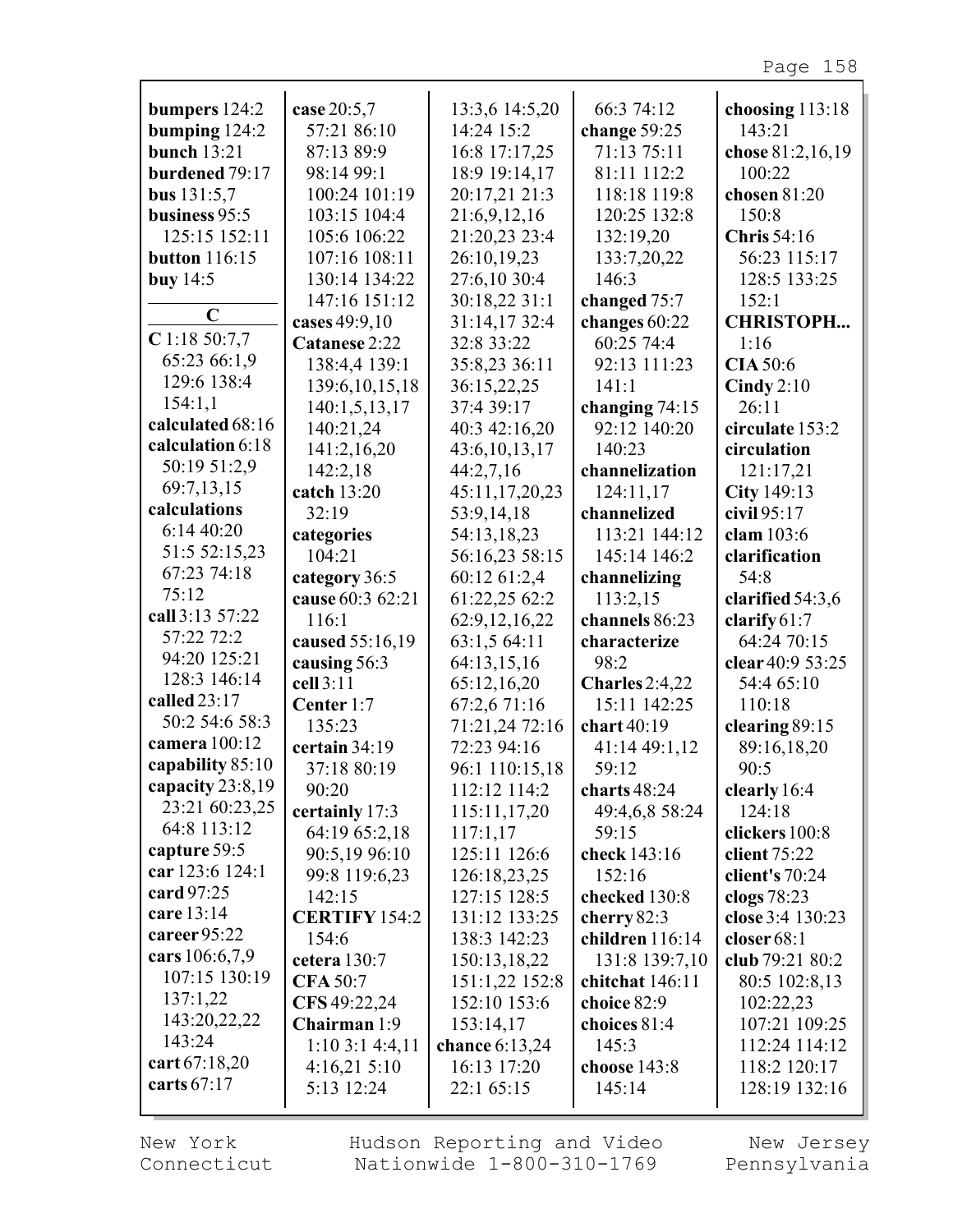| 134:8,14 140:6                 | comment 32:22              | 96:17 111:17                  | 108:23 109:2           | 102:3 113:7                 |
|--------------------------------|----------------------------|-------------------------------|------------------------|-----------------------------|
| clubhouse 8:18                 | commentary                 | compounding                   | 109:19 119:13          | 150:12                      |
| <b>COAH</b> 7:11,13            | 18:2                       | 143:21                        | 121:3 125:9            | consolidate 75:9            |
| 10:20,23 12:3                  | comments 60:23             | comprehensive                 | 142:9                  | consolidates                |
| 18:14                          | 75:8 91:2                  | 26:22                         | condo 79:9 80:1        | 130:4                       |
| coefficient 50:8               | commercial                 | comprised 65:5                | condominium            | constantly                  |
| coincidental                   | 104:2                      | computations                  | 64:22,25 65:8          | 117:13                      |
| 141:25                         | <b>COMMISSION</b>          | 97:24                         | 78:21 79:23            | construct 121:8             |
| collect 100:19                 | 154:18                     | computer 68:18                | conduct 17:19          | constructed                 |
| collected 99:3                 | common $50:23$             | 68:21                         | conducting             | 22:25                       |
| 101:22,24                      | 57:8 123:22                | conceded 14:17                | 152:11                 | construction                |
| 137:12                         | communities                | concentrated                  | conduit 114:21         | 11:25 56:12                 |
| collection 88:20               | 105:24 107:17              | 62:20                         | 115:1 142:13           | consultant 52:1             |
| 137:14 150:6                   | 137:15                     | concentration                 | 142:20                 | 52:4                        |
| collective 99:25               | community 1:7              | 40:23 88:16,17                | conduits 114:25        | consulting 11:10            |
| collisions 147:4               | 25:5 73:22                 | 88:18 89:1                    | confines 68:22         | contains 96:16              |
| combination                    | 104:6 121:24               | conceptualized                | confirm $67:22$        | contemplate                 |
| 37:13                          | 136:3,21                   | 110:25                        | confirmation           | 51:13                       |
| combined 11:3                  | 137:17                     | concern 27:24                 | 22:21                  | continuation                |
| 77:7 143:8                     | commuter 101:3             | 28:20 29:18                   | confirming 68:5        | 4:18                        |
| come 11:11                     | 138:24                     | 32:20 79:6                    | conflict 107:24        | continue 118:13             |
| 13:10 15:9                     | comparable                 | 127:11 129:16                 | 108:9 120:1            | 118:17                      |
| 20:24 43:7                     | 136:24                     | 131:6,21                      | 124:20                 | continued 69:2              |
| 49:8,9,10                      | compare 101:22             | concerned 17:6                | confusion 129:9        | 72:25                       |
| 53:19 96:5                     | 128:12                     | 32:16 59:22                   | congestion             | continuing                  |
| 97:18 119:21                   | compared 43:15             | 81:13 129:18                  | 132:25                 | 124:19 148:6                |
| 125:15 126:21                  | 81:7 106:7,10              | concerns 32:9                 | connected 66:11        | continuous                  |
| 131:17 132:10                  | 106:13,15,25               | 99:21                         | 131:13                 | 100:14                      |
| 132:11 143:13                  | 107:4,7 136:23             | concessions                   | connecting             | contributing                |
| 144:1 147:6                    | comparison<br>103:24 107:1 | 13:10                         | 98:19                  | 130:13                      |
| comes 128:8<br>130:4 144:12    |                            | conclusion<br>17:11 96:5      | connection 6:2<br>96:3 | control 78:22               |
| comfort 62:17                  | 128:12 131:13              | concrete 62:20                | connects 135:24        | 96:20,21 97:16              |
|                                | 136:12,22                  |                               | 135:25                 | 97:16,17,18                 |
| coming $32:17$<br>58:20 107:15 | complementary<br>38:12     | condition 24:19<br>55:3 84:22 | consent 153:18         | 99:10 111:24<br>112:2 123:6 |
| 112:17,22                      | complete 5:6               | 92:24 109:5                   | conservative           | 125:8 141:7                 |
| 114:4 116:5                    | completed 8:5              | 120:8 122:6                   | 131:1,14,15            | controls $13:16$            |
| 119:2 120:6                    | completely                 | 123:21                        | consider 66:3          | coordinated                 |
| 124:16 130:12                  | 62:12 98:8                 | conditions 24:19              | consideration          | 152:9,13                    |
| 130:15 131:22                  | complex 48:20              | 28:2 34:1,7                   | 67:8                   | copy 13:23                  |
| 132:3,4,6                      | 48:21 57:12,12             | 35:4,14 37:13                 | considered 26:6        | 127:17 153:1                |
| 133:5 134:11                   | 97:20 98:4                 | 37:14 44:13,15                | 68:20 94:11            | corner 9:2 111:6            |
| 135:16 137:2                   | 132:3                      | 44:25 47:21,22                | 115:15 121:4           | 141:4                       |
| 143:14,18,20                   | component 78:9             | 56:11 60:2,3                  | considering            | correct $6:12$              |
| 144:9 148:14                   | 90:18 105:11               | 76:19,22 81:8                 | 99:25 135:1            | 9:15 16:17,22               |
| Commencing                     | 105:18                     | 89:20 96:23                   | consistent 11:20       | 19:3 24:12                  |
| 1:8                            | components                 | 99:10,11                      | 101:12,23              | 25:23 27:4,5                |
|                                |                            |                               |                        |                             |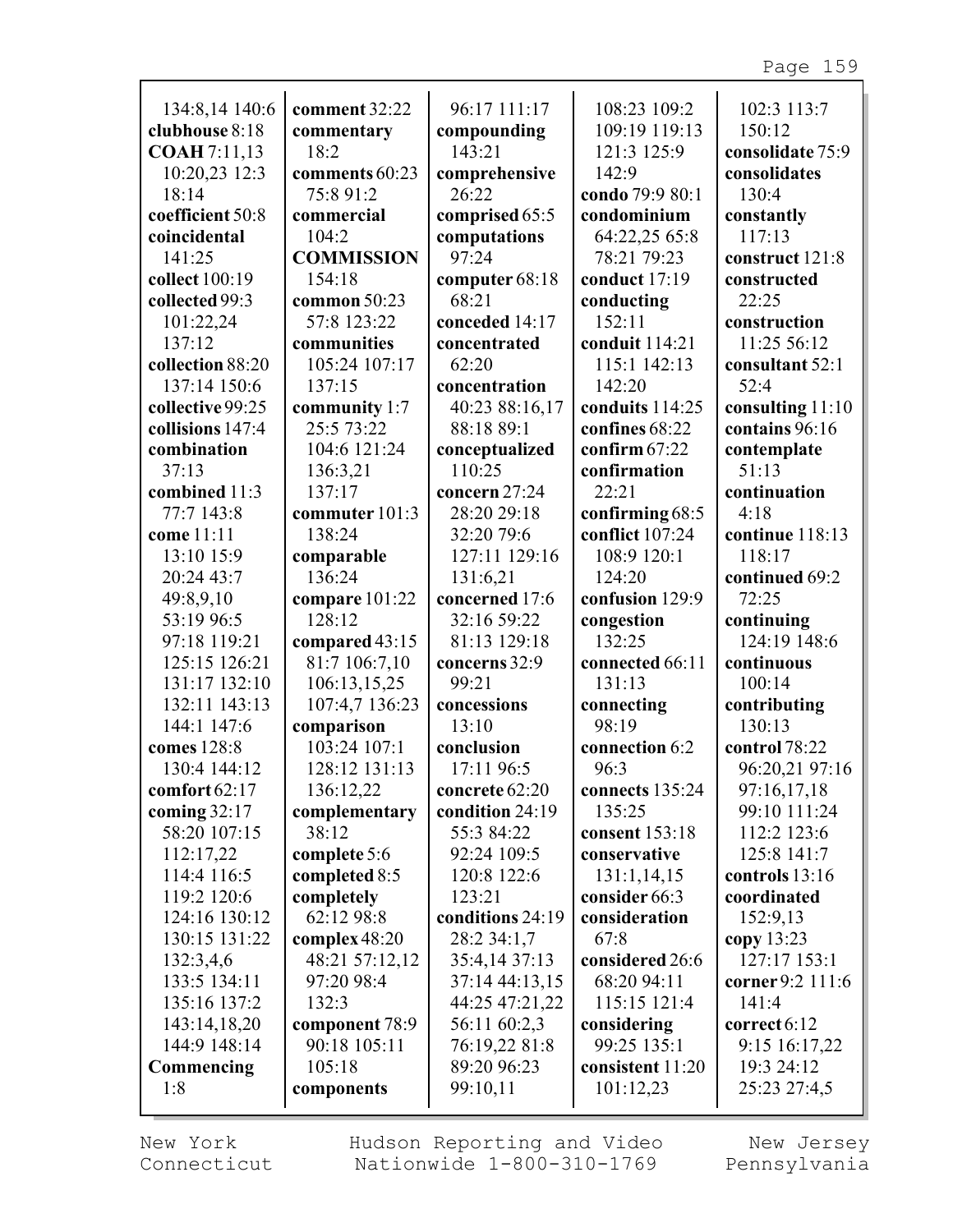| 33:7 35:17                  | 13:19 14:18                      | 7:14,19,22                      | cut 114:24             | Daphne's 12:25                 |
|-----------------------------|----------------------------------|---------------------------------|------------------------|--------------------------------|
| 41:22,25 42:1               | 20:20 60:17                      | 53:24,24 54:10                  | 146:11                 | Darsa 2:6 16:11                |
| 42:9 46:3 48:6              | 98:18,21 99:23                   | 82:18                           | cutting $150:14$       | 16:11,23 17:10                 |
| 49:19 52:14                 | 101:19 103:24                    | coverages 7:7                   | cycle 98:9,10          | 18:8,16 19:1,8                 |
| 55:22,23 57:16              | 108:21 109:9                     | 13:22 16:19                     | Cynthia 2:7            | 19:16                          |
| 63:11 64:7                  | 109:15,16,17                     | covered 31:9                    | 19:21                  | dashed 141:23                  |
| 66:16,21,22                 | 110:13,22,25                     | 48:4                            |                        | data 37:20 42:10               |
| 67:25 68:3                  | 111:11,22                        | CPS 128:3                       | D                      | 42:13 59:14                    |
| 69:5 70:25                  | 112:3 113:5                      | crazy $152:23$                  | D 16:11 32:25          | 97:4,10 99:2                   |
| 73:10 76:9,16               | 115:2,16 116:3                   | created 74:5                    | 33:24,24 53:21         | 99:13 100:18                   |
| 77:4,14,18                  | 116:8 117:3,6                    | 109:17                          | D'Alessandro           | 100:19 101:1                   |
| 80:22 81:16                 | 117:10 120:21                    | creates 145:16                  | 2:15 33:23,23          | 101:20,22,22                   |
| 82:9,25 83:1                | 121:8,12 122:4                   | creating 107:24                 | 34:5, 10, 14, 20       | 101:23 102:1                   |
| 83:12,16 86:22              | 124:24 125:6                     | 113:11,12                       | 34:24 35:6,10          | 103:24,24                      |
| 86:24 87:6,7                | 130:2,7,8,8                      | creation 112:25                 | 35:15,18 36:7          | 104:13,22,22                   |
| 88:1,22 116:11              | 134:16,19                        | creatures 101:8                 | 36:13,17,24            | 105:19,21                      |
| 116:12 131:3                | 141:9,12 142:3                   | credentials 96:2                | 37:2,6,19,23           | 106:22 107:10                  |
| 134:3,9,15                  | 143:11 144:14                    | criteria 39:4                   | 38:3,16,23             |                                |
| 140:17                      | 149:9                            | 149:24                          | 39:5,8,13,19           | 122:9, 10, 12, 12<br>131:13,14 |
|                             |                                  | cross $2:2\,5:6$                | 39:21 40:1,3,4         | 136:22,24                      |
| correctable<br>123:23 124:7 | couple $21:14$<br>111:17 123:5,7 | 80:4 116:19                     | 40:13 41:2,7           | 137:4,6,8,10                   |
| correction 64:24            | course 4:21 7:19                 |                                 | 41:17,20,23            |                                |
| <b>COUNCILM</b>             | 16:16 17:9                       | cross-examina<br>5:2 12:25 13:2 | 42:2,5,7,10,14         | 137:12,14<br>150:5             |
| 1:11 3:20 72:8              | 18:15 44:11                      | 65:17,22 72:25                  | 42:18,21,25            | date 41:9,10                   |
| 126:2                       | 45:5 57:11                       | cross-examine                   | 43:4,8,12,14           | 42:2 53:4,6,7                  |
| counsel 154:7,9             | 59:22 66:12,14                   | 65:15                           | 43:21,24 44:5          | 110:5 150:23                   |
| count 76:2 101:1            | 66:25 67:9,10                    | cross-examined                  | 44:8,14,20,23          | 153:11 154:5                   |
| 130:13,22                   | 67:19 77:22                      | 15:7                            | 45:1,3,9,14,18         | dated 53:4 96:12               |
| 135:19 138:16               | 78:1,3,6 79:10                   | crossing $115:5,8$              | 45:22 46:1,5           | 110:8                          |
| 138:18                      | 79:12,16,21                      | 116:13,16                       | 46:11,17,21            | dates 43:19                    |
| counted 131:5               | 85:1 87:19                       | crossings 115:9                 | 47:2,8,12,18           | 151:15 152:14                  |
| counting 137:9              | 89:22 105:15                     | crowd 151:12                    | 48:2,7,13,21           | 152:25                         |
| country 102:8               | 106:6,9 116:8                    | crunch 133:18                   | 49:3,7,13,17           | day 1:18 9:16                  |
| 102:13,22,23                | 116:21 119:4                     | cubic 49:25 50:7                | 49:21 50:1,12          | 100:6,11 101:7                 |
| 104:14 107:21               | 121:7 122:9,17                   | 83:19,20                        | 50:15,21 51:1          | 101:12 102:16                  |
| 109:25 112:24               | 133:22 134:8                     | curb 12:14,18                   | 51:8,13,22,25          | 102:17                         |
| 114:12 118:2                | courses 88:5                     | 141:25                          | 52:2,6,9,12,16         | day-to-day                     |
| 120:17 130:4                | court 1:23 2:6,9                 | curbing 71:8                    | 52:19,25 53:3          | 101:16,18                      |
| 132:16 134:7                | 2:15 12:21                       | current 38:24                   | 53:11                  | 103:11 104:6                   |
| 140:6 147:11                | 16:12 23:6                       | 41:15,17,20                     | daily 109:1            | <b>DCA 80:1</b>                |
| counts 100:10               | 31:3 33:24                       | 42:12,15,19                     | dam $59:1,2,4$         | dead 98:8                      |
| 100:17 102:17               | 61:6 131:20                      | 76:17,22 77:2                   | damage $81:12$         | deal 86:4 153:14               |
| 104:13 127:5                | 134:5                            | 83:18 84:22                     | Dana 2:22 138:4        | dealing $127:11$               |
| 127:10 130:17               | cover 37:14                      | 91:13 113:22                    | <b>Daphne 2:2 4:25</b> | deals 60:17                    |
| 131:4 137:5,15              | 47:22 48:17                      | 122:11 139:20                   | 5:12,23 6:6            | decided 54:15                  |
| 138:12,20                   | 50:9 86:5 89:4                   | currently 85:14                 | 18:5 24:1              | 138:18                         |
| county 1:2 13:15            |                                  | 129:9 148:24                    | 26:19,21               | decision 71:11                 |
|                             | coverage 6:22                    |                                 |                        |                                |

г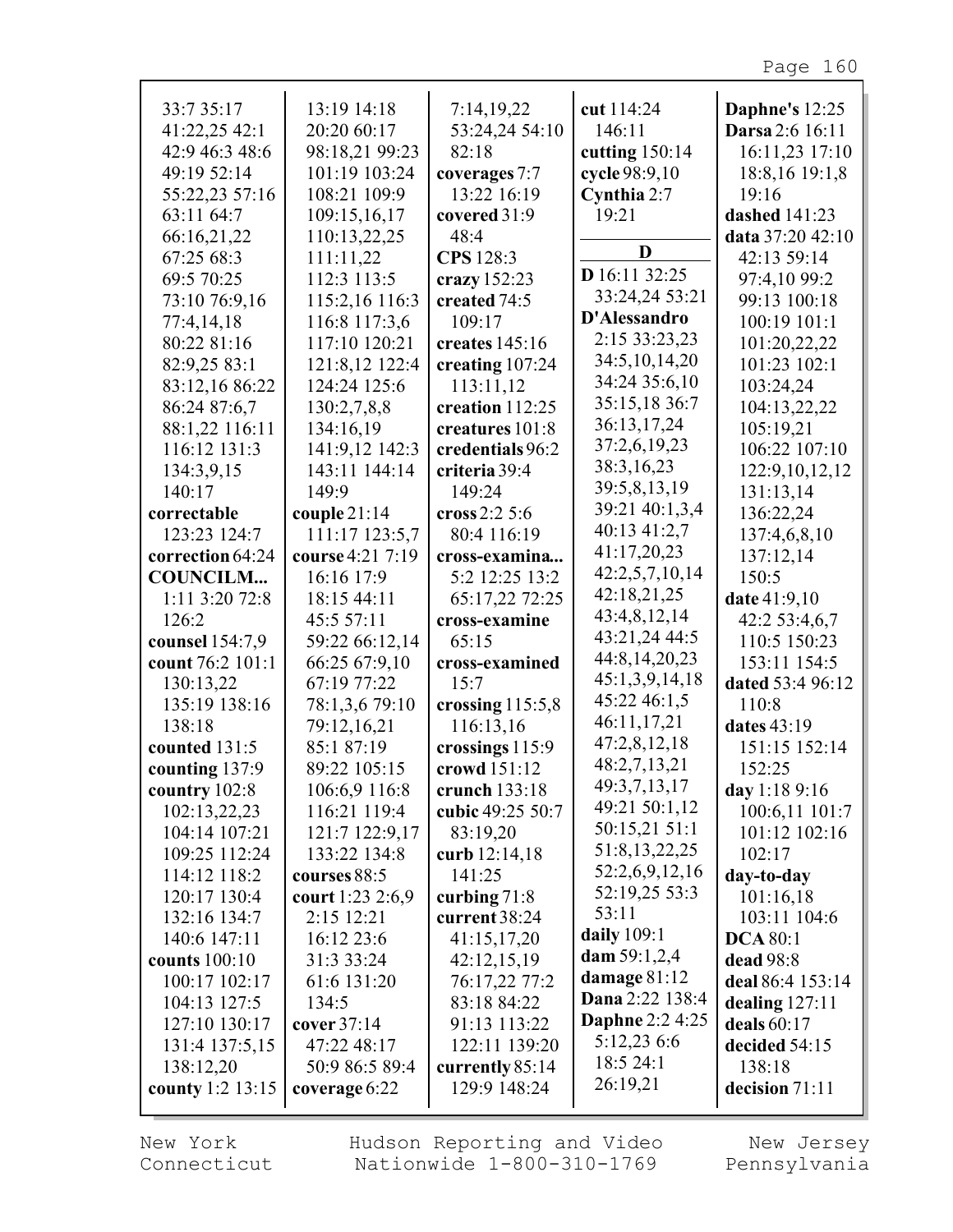| 71:13 73:14                 | design $6:3,17$                   | 150:3                           | DIRECT 2:2                   | document 38:4                     |
|-----------------------------|-----------------------------------|---------------------------------|------------------------------|-----------------------------------|
| 124:17 145:5                | 20:11 24:6                        | determining                     | 95:11                        | 38:12,14 40:2                     |
| 147:2                       | 25:6 27:2,14                      | 50:11                           | directed 29:14               | 40:14 47:3                        |
| decorum 17:19               | 38:10,13,15                       | develop 61:1                    | direction 56:19              | 51:4,4 104:11                     |
| decrease 9:17,19            | 39:4,641:12                       | 94:10 97:11                     | 135:9                        | 132:2                             |
| 88:15 113:24                | 47:15,24 49:11                    | developed 27:18                 | directional                  | documented                        |
| 113:25                      | 49:13 51:7                        | 97:14 100:18                    | 145:21                       | 105:1                             |
| defer 17:12                 | 53:2 54:17,19                     | 110:21 111:18                   | directions 58:20             | documents 38:8                    |
| deferred 115:13             | 56:12 58:18                       | developer 121:6                 | 136:5                        | 38:17,19 39:25                    |
| deficient 31:5              | 59:1,8,18,19                      | development                     | directly $73:9,10$           | 39:25 49:11                       |
| deficit 59:17               | 59:25 63:18                       | 12:11 17:6                      | disagree 116:1               | 80:1                              |
| definitely 102:2            | 75:781:21                         | 18:14 33:13,14                  | discern $124:18$             | dog 116:15                        |
| 135:1                       | 83:6 87:17,17                     | 48:9 54:7                       | discharge 28:1,9             | doing 79:13                       |
| definition 6:19             | 90:23 91:4                        | 62:20 67:12                     | discharging                  | 107:12 114:20                     |
| 34:20,21                    | 94:12 103:14                      | 82:8 90:7,15                    | 88:10                        | 132:9 142:19                      |
| degree 95:17                | 105:23 108:6                      | 94:7 104:20                     | disconnect 87:1              | 148:17                            |
| delay 129:6                 | 118:25 124:23                     | 105:13 106:7,9                  | discuss $35:14$              | donate 121:7                      |
| delays 98:9                 | 125:6 138:25                      | 106:19,24                       | 36:2 65:25                   | <b>DONNA</b> 154:17               |
| 109:5 113:23                | 141:18                            | 114:12 119:21                   | discussed 30:17              | draft $14:8$                      |
| 113:25 114:6,6              | designed 20:12                    | 127:6,7,7,12                    | 107:19 125:5                 | drainage 44:21                    |
| 114:15 136:17               | 24:9,1741:6                       | 128:13 129:21                   | discussing                   | 44:23 46:2,7                      |
| delineated 70:8             | 49:14,15 58:13                    | 131:10 135:21                   | 121:20                       | 46:10 47:13,17                    |
| 70:10                       | 63:9,13,20                        | 135:22,23,24                    | discussion 8:3               | 47:23,24 52:23                    |
| delineation                 | 67:18 79:8                        | 136:1,2,7                       | 16:15 66:17                  | 52:23 57:18                       |
| 22:19                       | 111:25 113:5                      | 139:11 148:8                    | 71:10,11                     | drains $26:17$                    |
| demands 151:12              |                                   |                                 | discussions 73:2             | draw 116:2                        |
|                             | designing 40:20<br>desire $87:13$ | 148:12,19<br>150:2              |                              |                                   |
| demographic<br>97:10 147:25 |                                   |                                 | dispositive<br>99:15         | drill 57:24,25                    |
|                             | desires 120:7                     | developments<br>60:20 104:14    |                              | drinking $20:3,25$<br>drive 66:24 |
| demographics                | detail 39:18,23<br>124:23         |                                 | disruption                   |                                   |
| 149:6<br>demonstrate        | detailed 34:16                    | 128:19 139:24                   | 114:23                       | 67:13 95:9<br>107:21 119:17       |
|                             |                                   | devices 96:20,20                | distance $10:2,7$            |                                   |
| 81:6<br>DEP 24:10 31:8      | 34:17<br>details 31:21            | 97:18 99:10<br>difference 43:12 | 10:9 109:7<br>distinct 101:2 | 135:25<br>driven 108:25           |
|                             | detention 33:5                    |                                 |                              |                                   |
| 32:11 37:21                 |                                   | different 18:17<br>24:2 37:14   | distracting<br>146:12        | driver $123:2,7$                  |
| 38:2,6 39:25                | 77:15,16                          |                                 |                              | 123:11 145:22                     |
| 47:25 49:10                 | determination                     | 58:16 62:13                     | distribution                 | 147:9<br>drivers 119:13           |
| 76:24                       | 83:6 139:20,22                    | 80:14 82:16                     | 133:21                       |                                   |
| <b>Department</b>           | 149:14                            | 85:4,23 105:20                  | district 139:14              | 129:8                             |
| 20:13 128:9                 | determinations                    | 106:3 130:5                     | disturbance                  | driveway 12:12                    |
| 135:6,7,8                   | 48:15                             | 136:9 145:12                    | 23:1 86:13                   | 12:15 28:17,19                    |
| department's                | determine 34:2                    | 148:7                           | 89:14                        | 109:22 112:24                     |
| 117:7                       | 34:18 37:8                        | difficult 108:23                | disturbances                 | 118:23 119:10                     |
| dependent 58:22             | 38:24 39:9                        | 109:20 132:6                    | 22:23                        | 119:18 120:5                      |
| depending                   | 42:14 46:6,10                     | diligence $60:1$                | disturbed 33:15              | 120:15,17                         |
| 150:11                      | 47:18                             | dilute 76:8                     | divert 32:13                 | 125:1,10                          |
| depends 45:18               | determined 34:7                   | dilutes 76:9                    | division 129:12              | 132:15,16                         |
| describe 88:17              | 50:8 78:2                         | dilution 76:7                   | doable 125:7                 | 148:21                            |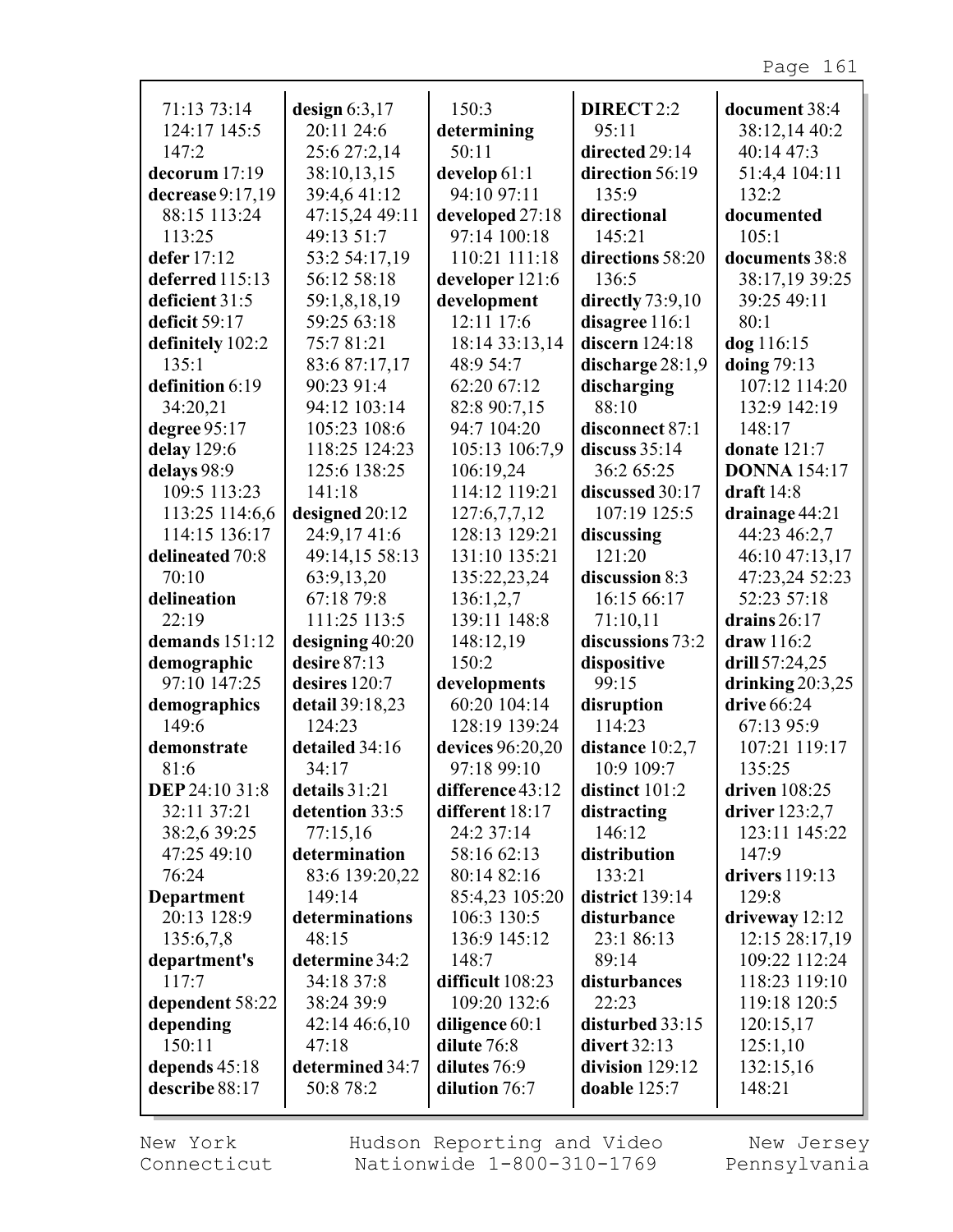| driveways 12:9               | 71:4,16,20,25      | enclosure 12:2     | entrance 9:10     | 102:14,15,15      |
|------------------------------|--------------------|--------------------|-------------------|-------------------|
| 108:8, 12, 14, 18            | 72:24,25 80:6      | encompass          | 28:17 73:22       | 102:18,24         |
| 125:2                        | 94:5,14            | 142:12             | entry $67:12$     | 103:5             |
| driving $129:12$             | edge 70:18,22      | endangered         | environmental     | everybody 3:11    |
| drop 88:19                   | 74:16 145:23       | 22:13 93:15,20     | 20:14 22:16       | 17:18 21:25       |
| 152:24                       | edges 70:4         | 94:8               | 93:16 95:9        | 51:10 57:1        |
| due 60:1                     | Edgewood 1:3       | ends 70:9          | 149:1             | 99:24 108:25      |
| dwellings 127:8              | 4:13 102:8,13      | engineer 4:25      | equals 50:6       | 117:17 149:22     |
|                              | 110:13             | 6:7 13:8,21        | equation 50:6     | 152:3             |
| E                            | education 95:14    | 15:24 35:8,11      | equipment         | everybody's       |
| E 1:9,9,18,18                | 139:20,23          | 35:13 57:17        | 142:13,16         | 151:13            |
| $2:1,1,23$ 23:6,6            | effect 28:24       | 60:13,16,19        | Eric 13:17        | everyday 119:14   |
| 26:12 30:25,25               | 30:12 56:11        | 95:18 99:20,24     | erosion $86:1,6$  | evidenced         |
| 32:25 33:24                  | 60:3 132:9         | 115:25 117:4       | error 123:2,7,11  | 103:23            |
| 53:21 95:7,7                 | effected 21:1      | 128:17 131:21      | escape 91:9       | evident 44:17     |
| 98:6 134:5,5                 | effecting 20:3     | engineering        | especially        | 109:16            |
| 138:4,5 154:1                | effectively 113:9  | 2:24 35:15         | 117:21            | exactly 39:11     |
| 154:1                        | effects 25:4,21    | 36:10 60:5         | ESQ 1:15,15,19    | 58:9 141:17       |
| eagle 94:2                   | 89:6               | 77:19 79:4         | 1:22              | examination       |
| earlier 18:11                | effort 90:6        | 82:11 94:6         | essential 92:20   | 5:16 45:13        |
| 40:24 49:2                   | efforts $31:12$    | 95:8,17,21         | establish 98:22   | 95:11             |
| 93:17 138:22                 | 87:11              | 97:22 107:22       | established       | example 28:13     |
| 151:9                        | egress $73:13$     | 108:5,17           | 78:11 103:17      | 59:1 82:16        |
| early 102:25                 | 119:17 120:17      | 110:11 118:24      | 111:21            | exceed 142:16     |
| 108:22                       | 132:2              | 119:7 121:3        | estimate 11:7     | exceeded 6:11     |
| earthen 91:19                | eight 130:19       | 127:12 137:16      | 37:17 105:8       | exceeds 64:8      |
| easement 141:2               | either 147:1       | 150:5              | estimated         | excess 6:16 69:2  |
| easements 80:4               | 148:14             | engineeringly      | 130:15            | exchange 134:1    |
| 121:11 141:8                 | elaborate 27:7     | 48:8               | et 130:7          | excuse 17:24      |
| 141:11,14                    | elected 97:23      | engineers 58:20    | evaluate 96:24    | 20:17 35:22,22    |
| 142:11                       | 138:15             | 104:12,16          | 97:15             | 44:17,17 83:9     |
| east 1:23 26:17              | element 91:12      | 105:23 107:11      | evaluating        | exempt $27:16$    |
| 29:6,7 108:11                | elementary         | 108:7 123:10       | 104:18            | 84:19,21          |
| 112:13                       | 139:11             | 123:19 127:9       | evening $5:17,18$ | exhibit 39:2      |
| east/west 136:14             | elements 48:22     | 128:16 138:10      | 67:21 70:16       | 110:2             |
| 147:14,17                    | 49:4               | enter 105:17       | 101:6 102:15      | exhibits 110:6    |
| eastbound                    | elevations 35:1    | 106:6 110:2        | 104:9 105:14      | exist 25:12 36:4  |
| 112:14,18                    | eliminate 10:23    | entering $105:3,8$ | 106:12,14         | 45:10 99:11       |
| 113:10 114:4,5               | eliminates 87:9    | 105:15 106:12      | evenings $102:10$ | 108:23            |
| 124:1 143:4                  | 88:11 114:15       | 106:23,24          | 103:1             | existing $8:39:1$ |
| 145:7                        | eliminating $87:7$ | 107:4 130:17       | event 24:11,12    | 11:16 24:19       |
| easy 77:5 137:18             | email 152:24       | entertainment      | 24:12,17 41:4     | 28:2,5,6,8        |
| ebb 109:7                    | embodied 98:12     | 104:8              | 41:4,4,6 50:9     | 29:12 34:1,2,2    |
| Eck 1:22 2:3                 | emergency          | entire 16:16,20    | 102:11            | 34:4,7,8,18       |
| 23:19 51:16                  | 146:19,20          | 17:9 18:23         | events 24:10,11   | 37:13,17 44:12    |
| 64:16,17,21<br>65:16,22 67:4 | employee 154:7     | entitled 110:12    | 37:15,16 46:13    | 44:15,25 47:22    |
|                              | 154:9              | entity $65:2,2$    | 81:10 102:8,12    | 67:15 76:19       |
|                              |                    |                    |                   |                   |

New York Connecticut Hudson Reporting and Video Nationwide 1-800-310-1769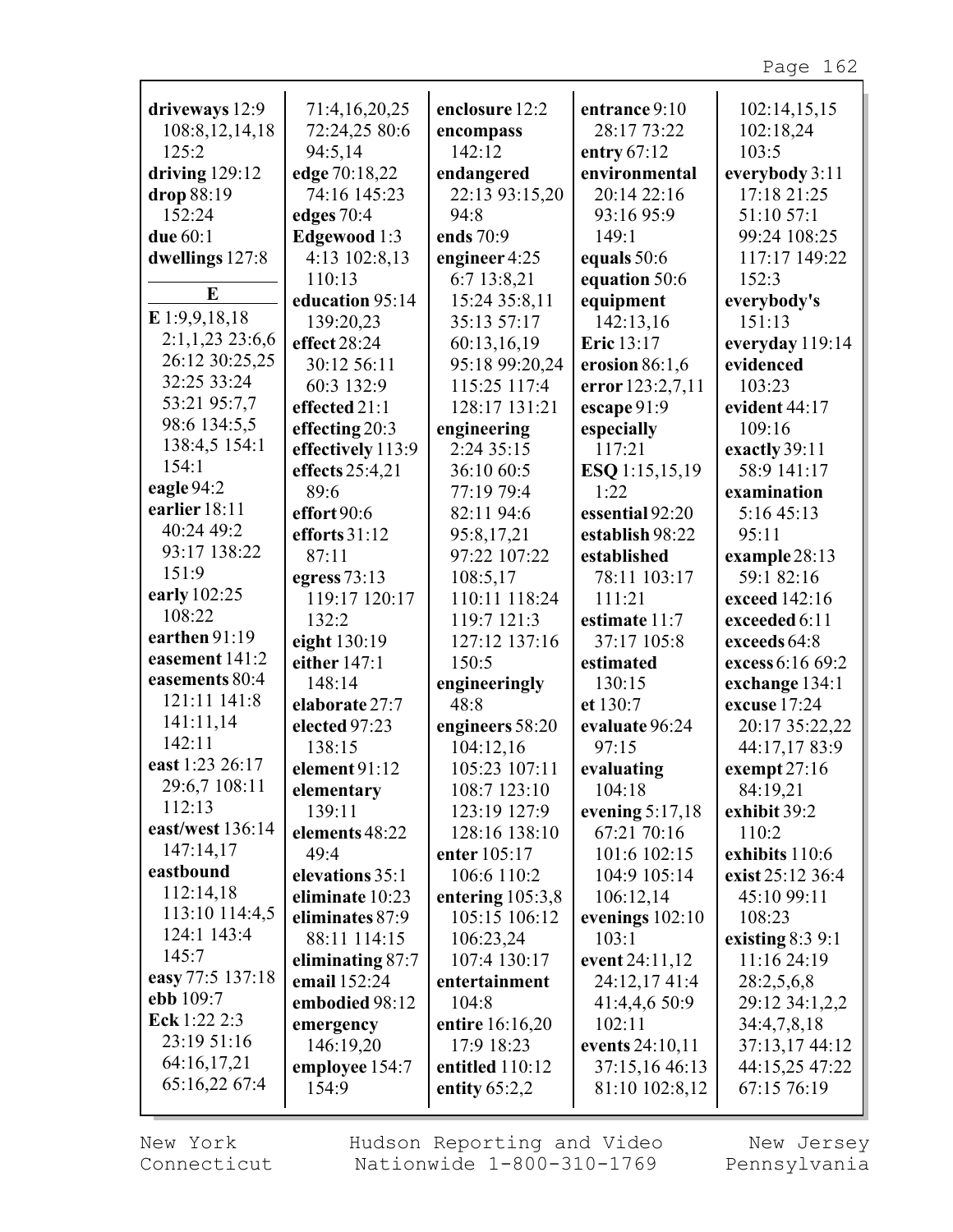| 86:23 89:20,20<br>96:17,23 97:10 | 54:3 94:21           | facts 5:4,21<br>failed 81:1 | 11:16,20 12:17<br>23:23 28:17 | 40:18 56:5<br>57:5,9 64:20 |
|----------------------------------|----------------------|-----------------------------|-------------------------------|----------------------------|
| 99:9 103:20                      | 96:2 117:7           |                             |                               |                            |
|                                  | 125:17 128:8         | failures 98:9               | 49:25 50:7                    | 85:24 95:25                |
| 107:21 108:23                    | 128:22               | fair $67:169:4$             | 69:2,9 74:16                  | 130:9 153:8                |
| 109:19 112:24                    | expertise 30:11      | 74:19 80:17                 | 74:17 75:24,25                | five 59:17,19              |
| 120:2,17                         | 32:10 36:1           | 83:21 85:21                 | 83:19,20 113:4                | 116:19 117:11              |
| 132:15 137:7                     | 95:21                | 90:21 128:12                | felt 81:20                    | 125:12,13,18               |
| 141:20,23,25                     | <b>EXPIRES</b>       | Fairways 1:3                | <b>FEMALE 17:14</b>           | <b>fixed</b> 123:5         |
| 142:12,17,21                     | 154:18               | 4:12 110:13                 | 17:15 62:25                   | fixing $123:23$            |
| 148:8                            | explain $26:25$      | faith 135:14                | 63:3 64:12                    | Flag 3:9,10                |
| exists 11:17 62:4                | 27:6 28:11           | fall 80:2 108:12            | fence 91:5                    | flashing $115:6,7$         |
| exit 73:12,17                    | 53:6 56:25           | 108:13                      | fertilizers90:9               | 116:9,20                   |
| 105:17 135:2                     | 60:12 141:5          | falls 37:16 58:25           | 90:15                         | flat $35:3$                |
| 136:6 146:6                      | explained 39:17      | familiar 109:2              | <b>Figure 30:15</b>           | flexibility 145:7          |
| exit/entrance                    | 87:3                 | 149:19                      | figures 42:3 68:5             | flood 22:20                |
| 135:13                           | explanation          | families 139:2              | 68:7,21 149:9                 | 28:15 81:12                |
| exited 106:9                     | 55:686:3             | family $127:8$              | <b>filled</b> 77:13           | flooded 56:21              |
| exiting 105:9,16                 | extend 109:6         | 129:22                      | fills $59:2$                  | flooding $62:11$           |
| 106:14 107:1,5                   | extended 11:22       | far 57:24 77:1              | final 73:21 90:18             | 82:24                      |
| 107:7,8 119:11                   | 138:20               | <b>Farms</b> 24:24          | 93:6,7 110:12                 | floor $31:10$              |
| 147:19,20                        | extension 153:7      | 61:9,16 64:22               | 125:6 147:2                   | Florence $2:9,21$          |
| 149:24                           | 153:9,11,19          | 64:25 106:1,2               | finalized 90:23               | 23:5 61:5                  |
| exits 86:14                      | extensive 12:25      | 106:5,12,15                 | finally $7:18$                | 134:4                      |
| expect 4:23 29:3                 | 36:25 37:3           | 108:4,16                    | financially                   | flow $24:1828:5$           |
| 31:22 45:13                      | 109:12               | 117:21 118:23               | 154:10                        | 28:6,8 34:2,3,5            |
| 63:14 74:3,22                    | extensively 15:7     | 119:12,24                   | find $20:4,6,25$              | 34:8 50:6,7,11             |
| 83:7 101:9                       | extent 6:1 22:24     | 122:19,24                   | 30:16 44:24                   | 63:21 67:9                 |
| 102:23 105:2                     | 32:11,14 79:10       | 128:12 131:22               | 101:9,10                      | 86:20 87:1,12              |
| 105:14 116:6                     | 85:20 149:16         | 132:6,8,22                  | 122:17 131:14                 | 101:14 102:5               |
| 119:3 123:14                     |                      | 133:9 135:12                | 142:6                         | 109:8 113:13               |
| 138:23                           | F                    | 137:12                      | finding $100:25$              | 113:16,19,19               |
| expectation 32:1                 | F 1:9 32:25,25       | Farms' 25:13                | findings $47:15$              | 119:2 133:9                |
| expected 59:13                   | 32:25 98:1,6         | faster $14:4$               | 96:9                          | 136:19                     |
| 102:1 122:14                     | 154:1                | 145:16                      | fine 19:16 42:21              | flowed 34:15               |
| 138:14                           | face 12:18           | favor $4:22$                | 42:22,22 62:24                | flowing $114:17$           |
| expensive 30:10                  | 119:13               | fear $60:962:8$             | 127:1 148:20                  | 118:16                     |
| 148:17                           | Facebook 19:25       | fears $60:8,9$              | 150:21 152:1                  | flows $29:12,16$           |
| experience                       | facilities 48:1      | feasible 92:21              | finish $39:20$                | 34:18 89:4                 |
| 95:15 98:25                      | 137:5                | federally 97:14             | 61:25 153:12                  | 96:25 97:21                |
| 113:24                           | facility $67:15$     | feel 17:2 21:19             | finite 133:16,18              | 104:19 107:16              |
| experienced                      | 77:11 78:3           | 62:19 105:25                | fire 14:17 135:6              | focus 44:4 105:5           |
| 113:25                           | 107:3 137:7          | 107:10 131:8                | 135:7                         | <b>focused</b> 100:13      |
| experiences                      | fact 24:18 38:1      | 150:15                      | firm $36:9$                   | follow $26:13,16$          |
| 114:6                            | 60:21 62:17          | feet 8:11,12,13             | first $1:158:18$              | 26:17 58:19,23             |
| experiencing                     | 83:4 84:14           | 8:14,15,16,17               | 8:21 13:3                     | 59:15 60:4                 |
| 60:10                            | <b>factor</b> 103:20 | 8:19,22,22                  | 19:24 20:8,23                 | 111:23                     |
| expert 5:7 53:23                 | factors 36:14        | 10:1, 5, 10, 12             | 36:15 38:10                   | follow-up $65:24$          |
|                                  |                      |                             |                               |                            |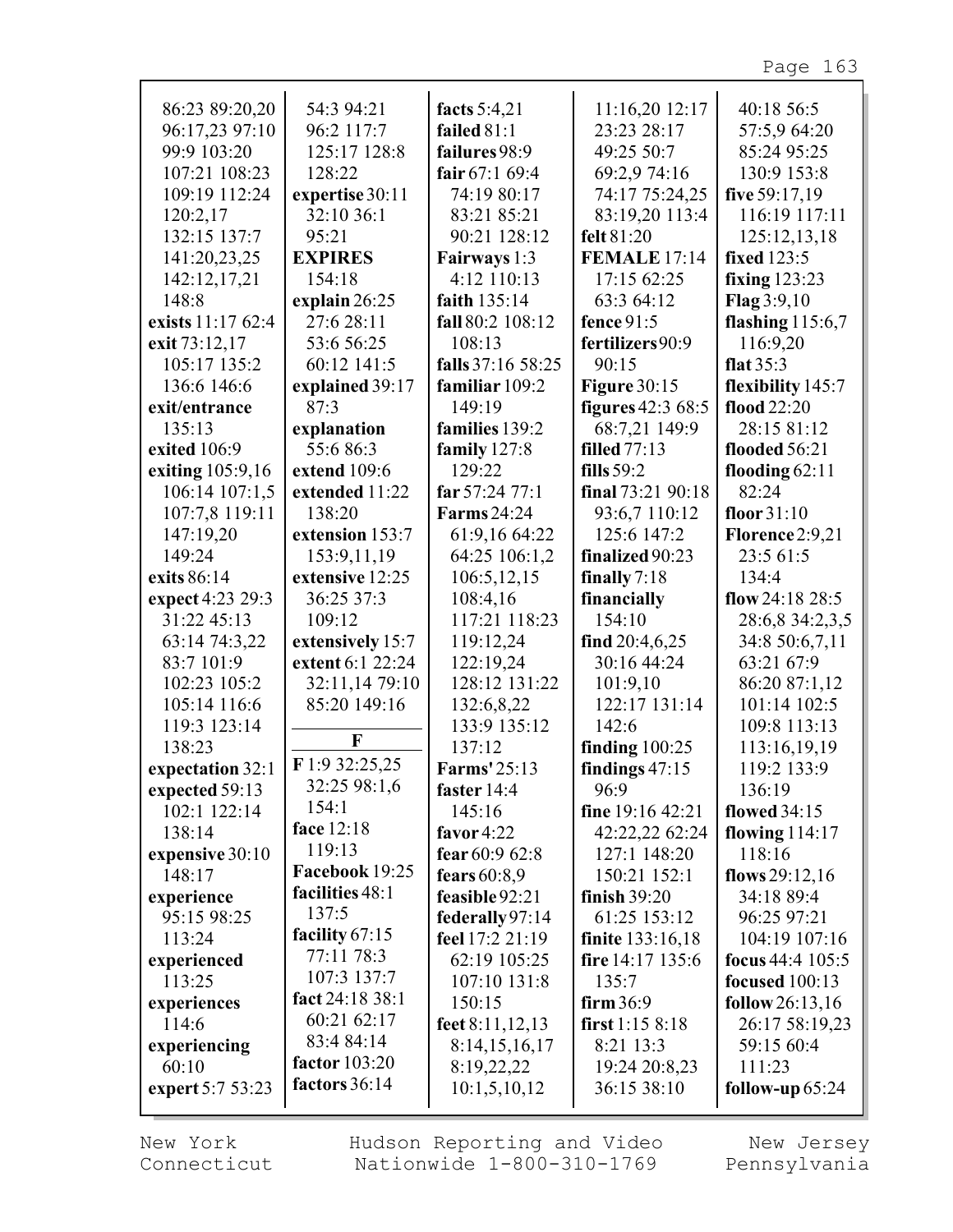| 73:21                 | frequently 109:2         | 121:19                    | 111:19,21               | going 5:6,24 6:6                |
|-----------------------|--------------------------|---------------------------|-------------------------|---------------------------------|
| following 31:24       | <b>Friday</b> 102:15     | gap 113:18,21             | 122:25 134:23           | 9:12 11:19                      |
| 73:1 78:16            | 103:1                    | 143:21 145:3              | geotechnical            | 12:6 14:20                      |
| foot 12:15 22:21      | <b>FRIEDHOFF</b>         | 145:14                    | 52:1,4                  | 15:17 16:1,5                    |
| 23:23 31:10           | 2:13 32:24               | gaps 145:18               | get-together            | 16:14 17:18                     |
| 70:3,7 91:18          | 33:21                    | Garrison 2:4,22           | 14:12                   | 18:4 19:14                      |
| footages 15:24        | Friedman 63:4,7          | 15:11,11,20               | getting $60:3$          | 20:2 21:1,14                    |
| 32:18                 | 63:12,18 64:1            | 16:4 142:25,25            | 91:15 93:13             | 22:15 25:22                     |
| footing $14:13$       | 64:10                    | 143:10,23                 | 145:18 146:6            | 26:20 27:2                      |
| foregoing 154:2       | front $83:22$            | 144:4,8,16,19             | 149:15 153:22           | 30:9,10 31:12                   |
| <b>Forest 135:23</b>  | 108:13 117:6             | 144:23 145:1,6            | give 19:6 28:12         | 32:13 33:2                      |
| form $59:8$           | 118:2 122:23             | 145:19 146:3,6            | 37:2 45:20              | 35:2 36:11                      |
| formal $104:6$        | 124:1                    | 146:10,13,22              | 48:13 75:3              | 40:6 44:18,19                   |
| 116:21                | frontage 10:14           | 147:3,12,18               | 82:10,16 83:24          | 54:11 55:5                      |
| forth 3:5 18:3        | 112:23                   | 148:2,10,23               | 94:25 95:4,13           | 56:2 59:4,23                    |
| 98:11 103:7           | frustrating 19:9         | 149:3,5,21                | 105:24 107:10           | 60:22 62:21,22                  |
| 104:9 114:24          | 19:13                    | 150:16,21,23              | 119:1 122:16            | 64:2,18 65:25                   |
| 123:24 154:5          | full 62:15 116:25        | gas 130:6                 | 125:13                  | 65:25 71:11,17                  |
| Fortsch 1:10          | 146:10,13                | gatehouse 9:9             | given $32:12$           | 73:15,16 75:9                   |
| 3:23,24 72:11         | fully 31:15              | 10:8                      | 36:25 101:7             | 75:24,24 77:1                   |
| 72:12 126:5,6         | function 76:5            | gathered 137:16           | gives $131:8$           | 77:6 78:15,22                   |
| forward $103:12$      | 79:8 121:24              | general 88:23             | 145:21                  | 80:7 83:3,11                    |
| 103:14                | functionality            | 92:6 96:18,19             | glad 128:11             | 84:15,25 85:9                   |
| found $46:1$          | 118:10                   | 96:24 100:25              | <b>GLEN</b> 1:12        | 86:4,5 87:21                    |
| 130:18,24             | functions 77:25          | 101:8,16 102:4            | go 7:11 13:9            | 88:14 89:16                     |
| 138:21                | 102:25                   | 102:12 142:8              | 20:21 25:22,22          | 90:11 91:1,5,7                  |
| foundation            | further $6:14$           | generally 34:8            | 29:13 32:18,22          | 93:4,23 94:3                    |
| 142:8<br>foundational | 10:18 32:23              | 64:7 75:23                | 34:12 37:9              | 104:8 110:2,8                   |
| 67:4                  | 58:1 71:10<br>90:15 92:2 | 101:4,10<br>102:23 107:13 | 44:3 56:21<br>59:6 64:4 | 116:4 119:7,21<br>120:16 124:12 |
| foundations           | 106:17 121:10            | 124:6 138:11              | 67:22 71:2              | 124:17,19                       |
| 55:13 141:15          | 124:23 152:6             | generate 68:21            | 73:18 76:18             | 125:12,14                       |
| 142:12                | 154:6                    | 68:22 105:2               | 83:9 85:22              | 129:11,11                       |
| four $8:9,239:1$      | future $15:19$           | 127:9 136:22              | 90:8 101:9              | 131:24 132:1,2                  |
| 43:3,4 45:2           | 30:1 103:14              | 147:20                    | 106:17 118:21           | 132:13,25                       |
| 46:1,7 116:19         | 114:22,23,25             | generated 63:21           | 125:14 131:24           | 133:8,17 134:6                  |
| 117:11 123:12         | 115:2,16                 | 97:6 104:24               | 133:16 134:13           | 134:12 136:15                   |
| 141:4 142:7           | 120:20 121:9             | 131:2 149:1               | 143:24,25               | 137:1,8 139:11                  |
| 146:13,14             |                          | generation                | 146:4 149:17            | 140:1,25                        |
| 147:11                | G                        | 104:11 127:4              | 152:23 153:13           | 141:13 143:15                   |
| frame 100:16          | G 15:11 23:6             | generations               | goal 66:24 67:7         | 143:24 144:23                   |
| <b>FRAN2:6</b>        | 30:25 134:5              | 130:5                     | 76:11 88:21             | 145:19 146:23                   |
| Francine 16:11        | 142:25                   | geometric                 | goals 82:22 83:5        | 147:18,22                       |
| frankly $122:12$      | gallons $83:25$          | 120:12,21                 | 87:17 88:9              | 148:24 149:12                   |
| free $30:14$          | 92:12                    | 121:5 124:9               | God 95:1                | 149:12,16,18                    |
| 150:15                | <b>Galvin 2:2 5:1</b>    | geometry 96:19            | goes 20:9 39:23         | 149:23,25                       |
| Freidhoff 32:25       | 5:12 107:19              | 97:17 110:24              | 97:3 149:6              | 150:2,24 151:5                  |
|                       |                          |                           |                         |                                 |

New York Connecticut Hudson Reporting and Video Nationwide 1-800-310-1769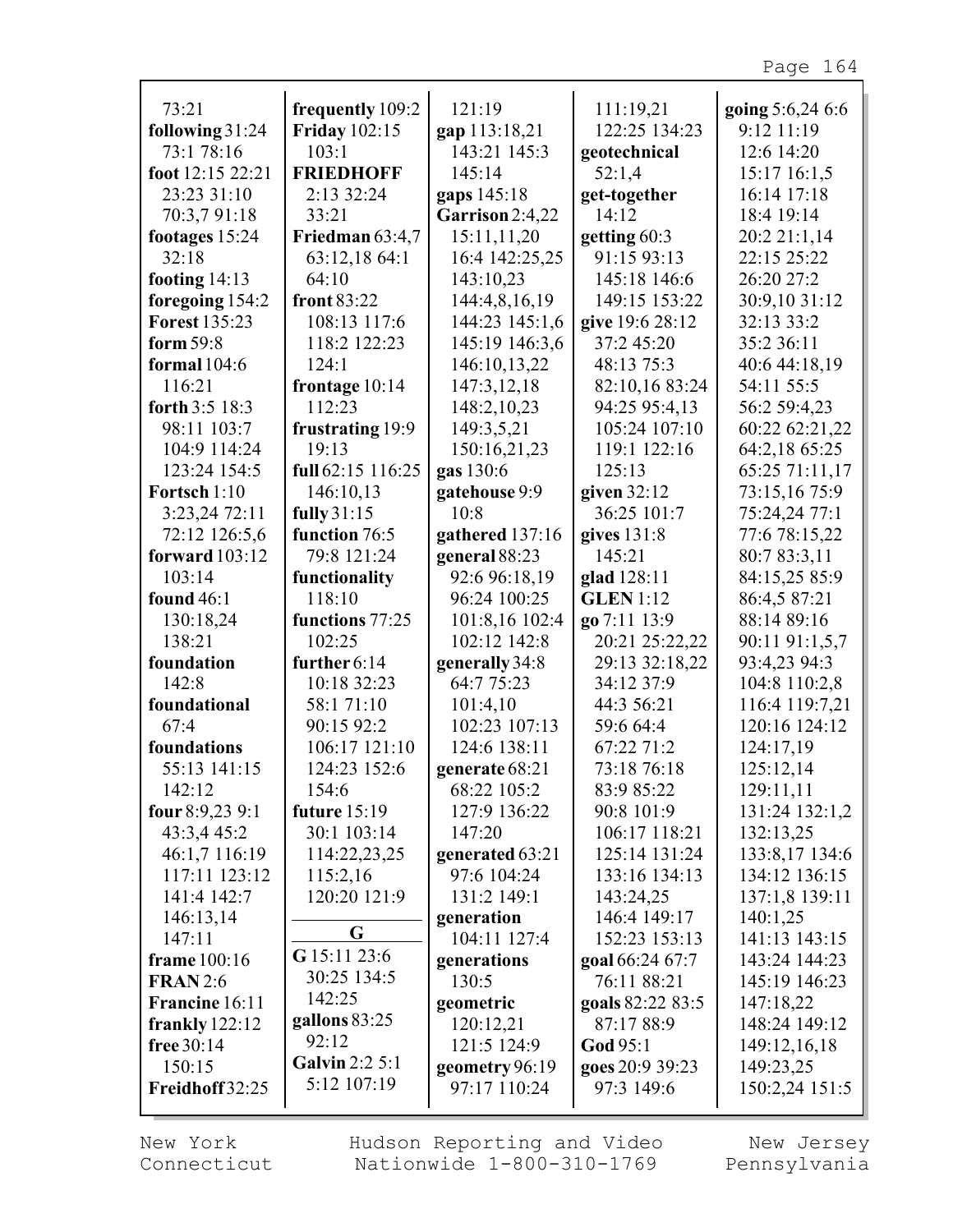| 152:5 153:12             | 88:11              | handling 86:6          | 103:22 131:7         | hopefully 5:5       |
|--------------------------|--------------------|------------------------|----------------------|---------------------|
| golf 7:19 16:16          | groundwater        | happen $29:25$         | 136:2 138:17         | hoping $117:22$     |
| 17:9 18:15               | 27:15,16 32:15     | 30:1 122:16            | 138:23 139:5         | hour 102:19,19      |
| 44:11 45:4               | 32:16 57:1,4       | 131:5 142:5            | higher 57:5          | 105:5,15 106:5      |
| 57:11 66:12,14           | 57:14,23 80:12     | happening              | 101:25 149:9         | 106:6,12,14         |
| 66:25 67:9,10            | 83:8 84:17,22      | 55:14 111:13           | 149:14               | 107:3,6 119:4       |
| 67:15,17,18,19           | 85:1               | 129:13                 | highest 58:8         | 130:19 132:18       |
| 67:20 77:22              | Group 5:8          | happens 15:18          | 101:3                | 132:19 133:19       |
| 78:1,3,6 79:10           | growth 103:17      | 78:24,24 79:8          | Hill 135:23          | 133:22 138:24       |
| 79:12,16,20,21           | 103:19,21,22       | 89:1                   | hit 123:6            | 138:25 143:20       |
| 84:25 87:19              | guard 116:13       | happy $4:24$           | hits 123:7           | 144:10 147:19       |
| 88:5 89:22               | guards 115:5,9     | 140:18 153:10          | hold 33:9 75:24      | hourly $105:3$      |
| 102:16 134:8             | guess 59:24        | hard $141:16$          | 95:16                | <b>hours</b> 100:21 |
| good 5:17,18             | 110:2 111:4        | hat $152:13$           | holding $23:8,10$    | 101:3,4,5,6,10      |
| 30:12 36:17              | guessing 150:19    | Haworth 2:8            | 23:12                | 104:7,9 109:4       |
| 102:4 105:19             | guidance 51:5      | 19:23 20:18            | <b>Holdrum</b> 22:22 | 115:6 121:1         |
| 107:23 108:6             | guy 147:13         | hazard 22:20           | 34:8 76:18           | 138:7,8 139:3       |
| 108:15,17                | guys 26:15         | he'll 17:12            | 84:8 86:12           | 148:13              |
| 119:1 120:5              |                    | head $148:1,4$         | hole 16:16 57:24     | house 8:14,16       |
| 121:19 123:24            | $\bf H$            | head-on $147:4$        | 57:25                | 12:16 15:16         |
| 135:14 145:20            | H 2:23 32:25       | heading $131:23$       | holes $17:2,4$       | 18:14 48:9          |
| 145:21                   | 95:7               | 148:5                  | 18:23                | 55:8 62:11          |
| governing 95:24          | <b>HAAG</b> 1:16   | healthier 104:22       | Holiday 2:6,9,15     | 64:23 65:4          |
| government               | 3:14,16,18,21      | hear 13:4 17:21        | 16:12 23:6           | 66:8,9 67:10        |
| 104:18                   | 3:23,254:3,5,7     | 19:9 20:1              | 24:24 25:13          | 67:19 77:20,23      |
| grade 66:1 97:24         | 4:9 72:3,5,7,9     | 126:20,21              | 31:3 33:24           | 78:5 105:13         |
| 97:25                    | 72:11,13,15,17     | 128:16                 | 61:6,9,16            | 106:19,21           |
|                          | 72:19,21           | <b>heard</b> 18:21     | 64:22,25 106:1       | 119:21 128:19       |
| grading $89:15$<br>89:17 | 125:22,24          |                        |                      |                     |
|                          | 126:1,3,5,7,10     | 19:24,25 134:1         | 106:2,5,12,15        | 132:3 136:1,2       |
| grand $7:25$             | 126:12,14,16       | hearing $4:195:5$      | 108:4,16             | 136:7,21            |
| grant 153:10             | 128:2 151:16       | 5:21,25 11:1,5         | 117:21 118:23        | housekeeping        |
| granted 92:22            | 151:20 152:18      | 70:17 153:25           | 119:11,24            | 13:13 64:19         |
| graphs $58:24$           | 152:20 153:8       | heavier 98:9           | 122:19,24            | houses 55:9,11      |
| grass 69:14 89:5         |                    | 145:4                  | 128:12 131:19        | 55:12 129:22        |
| 89:8,8,11                | <b>habit</b> 101:8 | heavy $113:15$         | 131:22 132:6,8       | 129:23 130:6        |
| grassed 35:4             | <b>Hackensack</b>  | 114:6 145:13           | 132:22 133:9         | 134:8 141:4         |
| great 6:21 30:23         | $1:24\,20:6,10$    | heights 66:2           | 134:5 135:11         | housing $66:1,15$   |
| 39:18,23                 | 28:18              | <b>Hello</b> 26:11     | 137:12               | 105:11 108:2        |
| greater 127:8            | half 1:15 143:15   | help 24:5 27:11        | holidays 103:6       | 118:23 119:25       |
| 149:16                   | 143:22             | 60:9,10 95:1           | home 28:13,13        | 137:2,21,24         |
| <b>GREGORY</b>           | hall 26:2 151:14   | 104:23 116:7           | 28:15 31:7           | human $16:4$        |
| 1:12                     | hand 94:22         | 124:20                 | 57:3 73:22           | hundred 24:12       |
| gross $150:10$           | 111:6,8 117:19     | <b>helps</b> 60:6 76:7 | 79:16 134:20         | 24:17 28:7,14       |
| ground $24:24$           | 134:7,11,13        | 115:24 120:22          | <b>homes</b> 108:14  | 41:4 46:13          |
| 34:25 35:2               | handle $77:17$     | $\textbf{Hi} 55:1$     | 133:21 150:1         | 58:25 59:7          |
| 55:18 57:4,8             | 84:2,8 85:9        | hiding $117:16$        | Honestly 79:19       | 63:9 83:21          |
| 57:15 58:20              | handles 20:11      | high $51:20$           | hope $60:6$          | hundreds 60:15      |
|                          |                    |                        |                      |                     |

New York Connecticut

г

Hudson Reporting and Video Nationwide 1-800-310-1769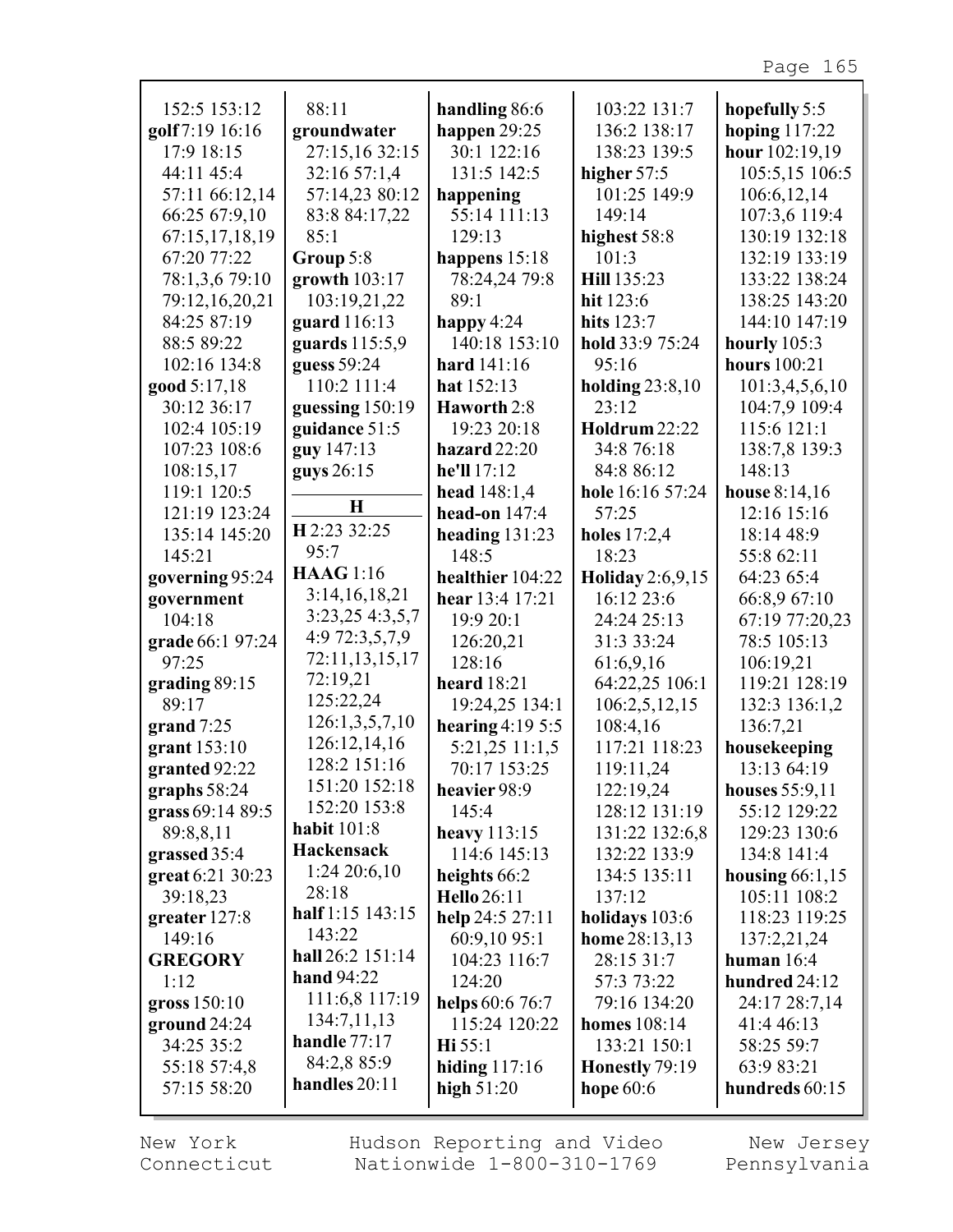| hydraulic 81:6            | 112:22 113:14   | 139:2              | inquiry $15:25$   | 121:1,11,13           |
|---------------------------|-----------------|--------------------|-------------------|-----------------------|
| hydrographs               | imposition      | increased 81:10    | inside 56:24      | 124:13,22             |
| 52:20,22                  | 142:14          | 83:14              | inspections       | 125:1,9 129:2         |
| hydrologic 81:6           | improve 14:18   | increases 89:12    | 43:20             | 129:7,9,10,14         |
|                           | 115:8 124:12    | 113:12             | install 86:5 91:5 | 130:21 132:14         |
| I                         | 133:10          | increasing 12:17   | 114:25 115:6      | 132:17 136:16         |
| Id $2:24$                 | improved        | independent        | 142:8,16          | 141:13 146:14         |
| idea 52:16                | 111:19,19       | 150:7,12           | installation      | 147:11 148:22         |
| 122:17 139:6              | 145:3           | indicate 103:1     | 116:4             | intersections         |
| <b>identify</b> 9:21      | improvement     | 122:8              | installations     | 97:1,15 98:23         |
| 15:9                      | 120:11,12,12    | indicated 6:9      | 114:22            | 99:13 100:13          |
| idle 44:3,7               | 121:22 141:10   | 10:17 11:6         | installed 100:12  | 122:15 136:6          |
| ignorant 55:14            | 148:18,21       | 16:1 64:17         | 115:12 118:4      | 147:8                 |
| ignore 144:19             | improvements    | 70:2 76:7          | installing 114:21 | interval 40:24        |
| ignoring 144:16           | 13:18 99:5      | 80:12 81:14        | 115:1             | introducing           |
| impact 22:17              | 107:25 109:11   | 83:10 84:18        | instance 74:15    | 108:9                 |
| 27:25 29:4                | 109:18,21       | 109:9 118:22       | 77:21 78:24       | inventory 96:17       |
| 31:11,23 47:14            | 110:14 114:19   | 121:6              | 137:11 143:18     | investigation         |
| 74:13,18 83:7             | 120:10,15,19    | indicates 94:1     | Institute 104:12  | 122:10                |
| 93:16 96:12,15            | 120:22 121:5,8  | indicating 124:8   | 104:16            | involved 36:14        |
| 96:16,22 98:13            | 122:3 124:10    | individual 6:23    | intend 4:22       | 49:18 68:5            |
| 98:15 100:2               | 124:22          | 11:2 16:20         | intended 83:5     | 73:9,11               |
| 102:6 105:1               | improving 125:8 | 18:13              | 84:14             | involvement           |
| 118:7,14                  | inappropriate   | industry $97:3,22$ | intense 62:8      | 99:6                  |
| 148:19 149:1              | 81:23           | 101:13 150:8       | intensity 50:9    | involves $111:4$      |
| 149:16                    | inches 57:16    | inevitably 56:1    | 59:11             | irrelevant 36:12      |
| impacted 32:2             | include 37:13   | inference 120:23   | intent 85:13      | 36:13 43:6,8          |
| 118:3                     | 69:8,22 111:24  | infiltrate 84:21   | 88:7              | 44:1                  |
| impactful                 | included 69:12  | influence 96:20    | intention 140:19  | irrigate 84:25        |
| 109:13                    | 69:14,20,25     | 102:18             | interested        | 87:19                 |
| <b>impacts</b> 111:15     | 70:1 104:23     | influenced         | 136:20 154:10     | irrigation 66:12      |
| 120:13 122:5              | includes 96:17  | 102:10             | interesting       | 75:25 78:1,6          |
| <b>impasse</b> 115:19     | 96:22           | information 6:7    | 106:22            | 79:18 85:14           |
| impervious 6:22           | including 39:24 | 26:7 37:20         | interim $142:20$  | 87:14 88:3,6          |
| 7:7,9,15,16,19            | 69:6 97:9       | 38:641:12          | internal 121:21   | island $73:23$        |
| 7:24,25 13:22             | 104:6,14        | 49:5 58:16         | intersection      | 113:2 116:18          |
| 16:15,19 17:1             | incorporate     | 77:3 92:23         | 99:4,5 100:13     | 116:22                |
| 17:4,8 18:12              | 114:10          | informed $93:1,1$  | 101:20 109:1      | <b>isolate</b> 138:10 |
| 20:2,2,12<br>32:20 33:19  | incorporated    | informs $58:14$    | 109:11,18         | issue $12:20$         |
|                           | 73:15,17 90:25  | ingress $120:16$   | 110:13 111:24     | 22:12 53:6            |
| 35:4 53:24<br>54:10 82:20 | 91:4 118:14     | initial $46:25$    | 111:25 112:8      | 62:13 64:20           |
| 86:5 87:1,2,4,9           | incorporating   | 47:6               | 112:15,18         | 73:4,4 79:5           |
| 87:12,22,25               | 125:4           | initially 110:24   | 113:7 115:23      | 117:15 123:22         |
| important 92:20           | increase 11:19  | <b>input 68:19</b> | 116:14,16,17      | 124:8 148:24          |
| 107:10 132:5              | 27:24 60:25     | 98:22 99:21        | 116:22 118:14     | issues $5:4,20$       |
| importantly               | 81:7,11 82:19   | 108:21 110:21      | 118:16,16         | 55:19 56:3            |
|                           | 84:15 129:4     | 125:6              | 119:9,22 120:2    | 60:18 65:24           |

New York Connecticut Hudson Reporting and Video Nationwide 1-800-310-1769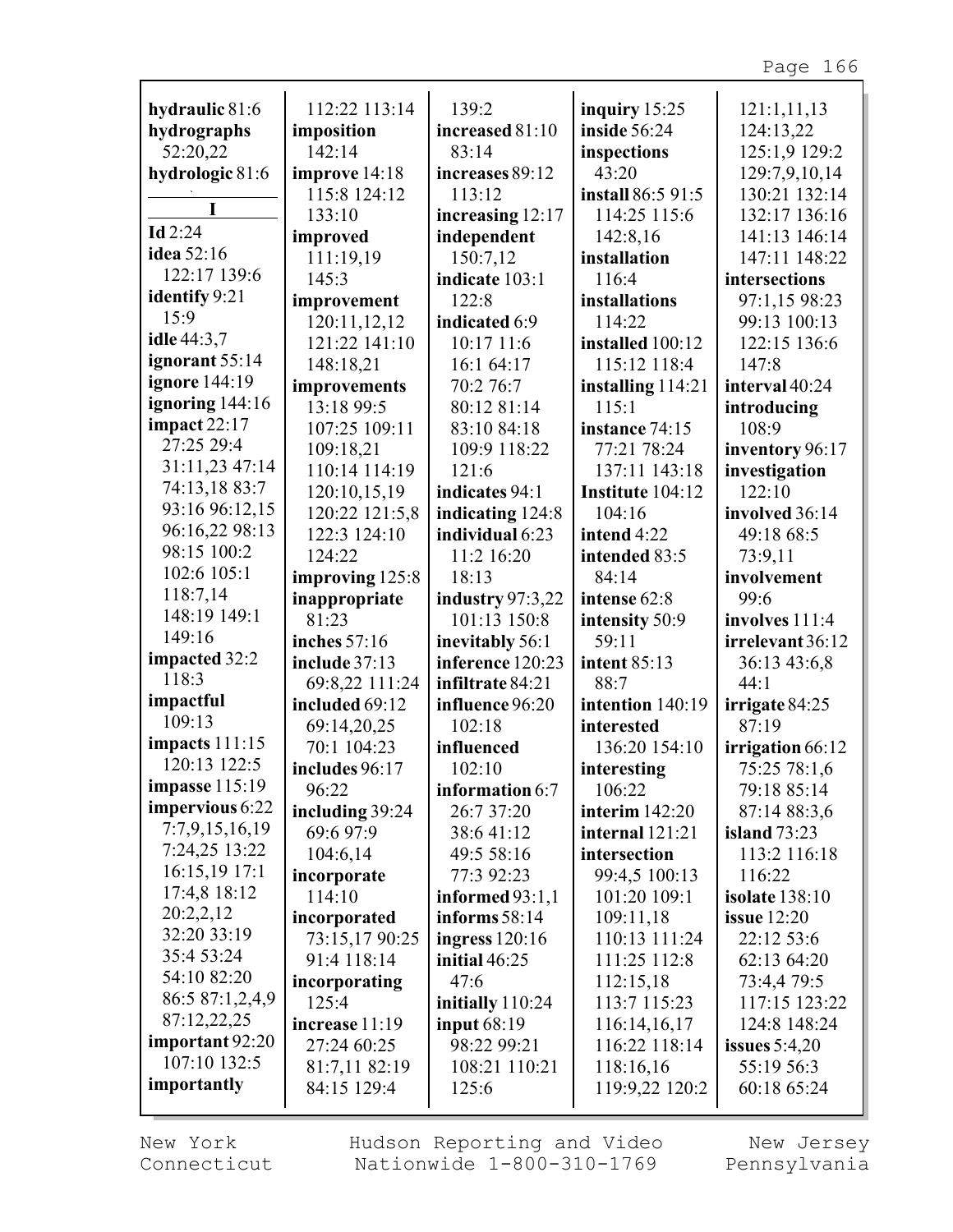| 71:6 96:6               | <b>Joy 57:24</b>  | 74:8,14 76:17     | 10:13,16 68:8           | 133:4, 12, 15, 24             |
|-------------------------|-------------------|-------------------|-------------------------|-------------------------------|
| 99:21                   | joyous $32:1$     | 76:21,24 77:22    | 69:1 70:3,5,13          | Lawrenceville                 |
| <b>ITE</b> 129:25       | joystick 59:23    | 79:3,7,12         | 70:18 90:2,16           | 95:10                         |
| 137:6,8,13              | judge 124:14      | 89:25 90:3        | 91:15,21,22             | lawsuit 79:9                  |
| item $12:2,8,19$        | judgement         | 92:10,15 93:22    | 92:3                    | lay 141:10                    |
| 73:12 86:25             | 147:10            | 101:15 110:3      | landscaped 6:10         | 143:12                        |
| <b>items</b> 11:11      | junction 142:21   | 120:9 126:19      | landscaping             | layman $30:10$                |
| 13:11 27:14             | <b>June 102:9</b> | 127:9 128:11      | 6:20 67:23              | layman's 28:11                |
|                         | 103:6             | 128:11,15,20      | 68:17,20,25             | layout 121:18,21              |
| J                       | jurisdiction      | 128:22 131:20     | 69:3 74:13              | 121:24                        |
| J 1:19 30:25            | 98:21             | 132:1,24 133:5    | lane 11:17,22           | lead 5:19 8:6                 |
| 154:17                  | jurisdictional    | 133:13 136:10     | 73:14 96:18             | 96:8                          |
| Jaeger $2:12$           | 104:17            | 138:10,22         | 108:13 111:1            | learn $37:11$                 |
| 30:25,25 31:2           |                   | 139:9, 10, 13, 17 | 111:13 112:6,8          | lease $150:10$                |
| 31:24 32:6,11           | K                 | 140:3,11          | 112:10,11,16            | <b>leave</b> 32:22            |
| 33:9,12,17              | K 55:1 95:7,7     | 147:12,22         | 112:16 113:1,3          | 90:16 122:5                   |
| <b>JAIME</b> 1:15       | 140:9             | 148:10,25         | 113:4, 11, 16, 19       | 133:21 139:8                  |
| <b>James</b> 2:12,15    | Karl 2:19 5:7     | 149:11 151:5,7    | 114:11 119:18           | 152:4,12 153:6                |
| 31:2 33:23              | 94:20 95:7        | 151:10 152:22     | 119:25 124:12           | leaving $81:9$                |
| <b>Jameson</b> 1:22     | 96:3              | knowing $31:20$   | 132:2,12,17             | 118:8 130:20                  |
| 64:21                   | keep 97:21        | 136:20            | 134:24 135:1            | 130:23 131:6                  |
| January 68:12           | 114:17 130:9      | knowledge         | 143:9,13,14             | left 71:23 111:8              |
| 69:11 70:17             | keeping 89:7      | 91:23 94:9        | 144:2,3,12,13           | 111:9 112:10                  |
| <b>Jasionowski</b>      | kept 15:22        | 98:25 99:25       | 144:14 146:2,8          | 112:15,19,21                  |
| $1:12$ 3:21,22          | 140:11            | knowledgeable     | 146:16 147:5            | 113:13,18                     |
| 72:9,10 117:5           | kids 131:7 140:8  | 58:10 99:20       | lanes 112:21            | 114:11,11,16                  |
| 126:3,4 129:15          | kind 59:24        | known 38:12       | 136:5,18                | 117:19 122:24                 |
| 129:19 139:19           | 129:24            | 50:6 100:5        | 143:13 144:12           | 123:4 124:4,15                |
| 140:3,7,14,18           | kindergarten      | 104:11 106:20     | Langan 95:8             | 131:22 132:6                  |
| 140:22                  | 48:14             | 135:19,23,25      | language 68:25          | 134:7,10,13,24                |
| Jefferson 1:19          | kinds $36:20$     | <b>KOKOWSKI</b>   | large 28:20             | 136:17 143:3                  |
| <b>Jersey</b> 1:8,20,24 | knew 57:19        | 1:17              | 55:11 71:10             | 143:19 145:17                 |
| 20:13 95:10,19          | know 17:17        |                   | 135:23 140:25           | 145:22                        |
| 95:20,25 98:6           | 18:19,20 19:12    | L                 | larger $102:24$         | lefts 146:25                  |
| 103:18 104:15           | 19:12 20:23,24    | L 33:24 53:21     | 131:10                  | $\text{legal } 32:4 \, 58:12$ |
| 105:20,20,22            | 26:4,16,23        | label 127:21      | Lastly $107:3$          | 79:5                          |
| 130:2 135:19            | 28:12,15 30:14    | labeled $127:19$  | 114:19                  | Leibman 1:15                  |
| 136:8,9 149:10          | 30:16 35:11       | lady $62:8$       | late 126:20             | 40:6 64:17                    |
| job $79:22$ $121:19$    | 37:11 41:10       | laid 124:22       | $\text{law } 27:760:20$ | 71:23 72:19,20                |
| jog $10:23$             | 42:2,6,743:2      | <b>Lake 40:15</b> | 62:3                    | 93:3 94:22                    |
| jogging $69:19$         | 43:14,24 44:5     | land 1:16 55:11   | lawn $15:22$            | 95:3 110:4                    |
| 87:20                   | 45:14 47:16       | 60:20 89:14       | 69:14                   | 126:14,15                     |
| John 1:13 2:16          | 53:5,8 55:14      | 121:7 129:12      | lawns 90:9,11,13        | 127:13,19,21                  |
| 53:20                   | 58:6 60:8         | 150:11            | Lawrence 2:13           | 127:24 128:3                  |
| <b>Joint 1:1 3:2</b>    | 65:23 66:10       | lands 88:2 89:10  | 2:21 32:24              | 139:16 146:11                 |
| <b>Jones 93:22 94:5</b> | 67:2 70:7,20      | 109:24            | 63:7 131:19,19          | 150:24 151:8                  |
| jotted 45:8             | 71:7,16 73:5,8    | landscape 5:9     | 132:20,23               | 151:19,21                     |
|                         |                   |                   |                         |                               |

г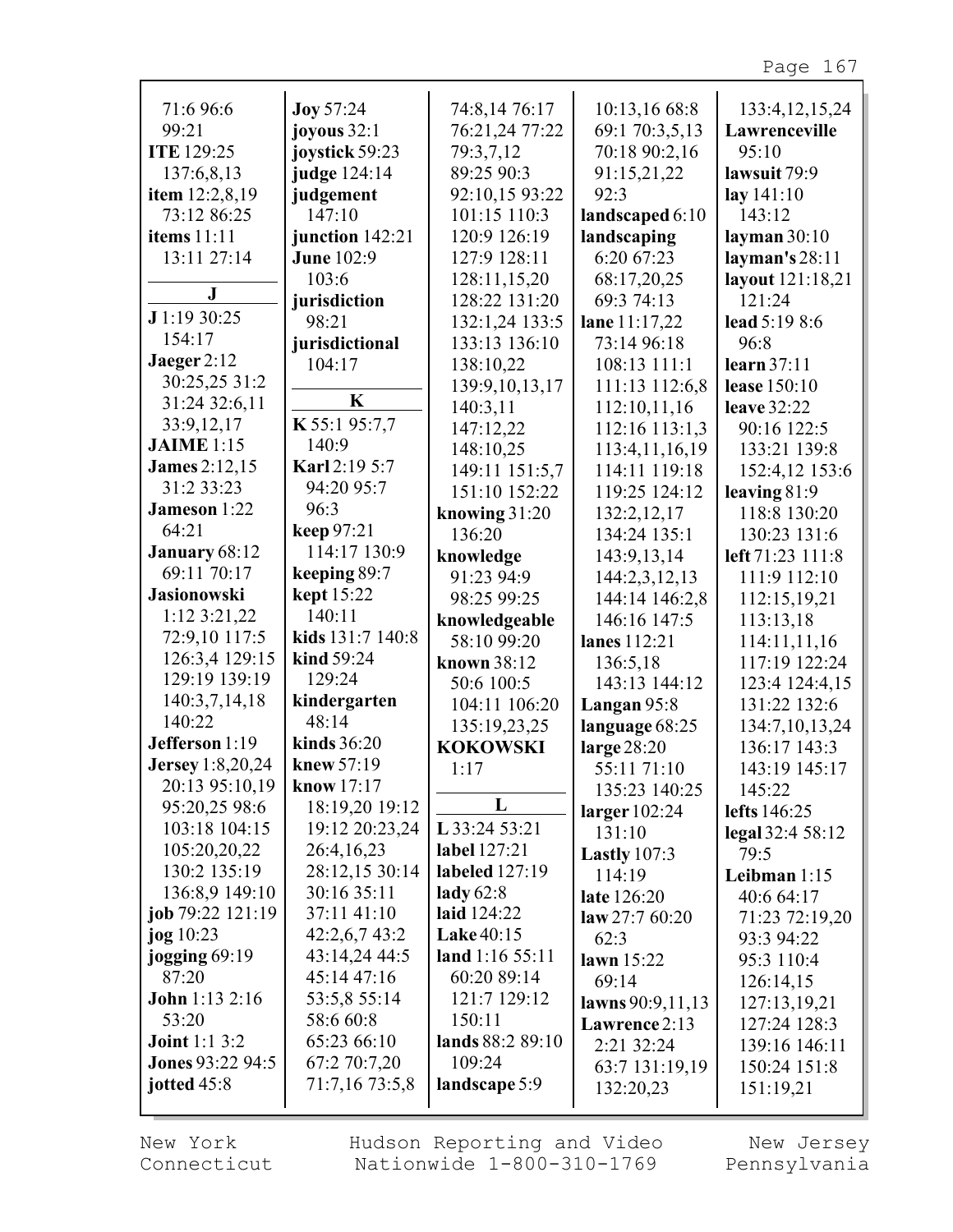| 152:1,17,22           | 124:25 140:10     | 102:7,20 103:1      | 47:23 48:9,14         | 66:798:5             |
|-----------------------|-------------------|---------------------|-----------------------|----------------------|
| 153:2, 12, 20, 22     | Lippert $1:93:1$  | listening $62:1$    | 48:18,18,22,22        | 101:23 117:8         |
| length $12:8$         | 4:3,4,11,21       | literally 136:13    | 49:3 61:10            | 130:18 139:4         |
| Lenox $95:9$          | 5:10,13 13:3      | little 5:3 28:11    | 71:4 100:24           | <b>LSRP</b> 73:4     |
| let's 3:8,13 7:11     | 14:5,20,24        | 55:6 58:1 63:8      | 103:7 105:25          | <b>LYNN</b> 154:17   |
| 16:8 59:19,24         | 15:2 16:8         | 75:1 87:17          | 123:19 130:9          |                      |
| 65:20 71:18           | 17:17,25 18:9     | 98:4 100:8          | 141:16 151:5          | M                    |
| 90:8 94:18            | 19:14,17 20:17    | 102:1 103:22        | looked 48:17          | M 23:6 55:1          |
| 125:18,20             | 20:21 21:3,6,9    | 105:24 125:14       | 61:9,12 100:23        | 134:5                |
| 127:13 137:7          | 21:12,12,13,16    | 130:18 142:11       | 102:20 109:10         | macadam 62:21        |
| 150:22,25             | 21:20,23 23:4     | 143:7 145:6,22      | 111:11 134:16         | machine 37:9         |
| 152:22 153:13         | 26:10,23 27:6     | 151:9               | 134:19                | magnitude            |
| letter $11:9$         | 27:10 29:21       | live 19:22 20:18    | looking $12:12$       | 96:24 97:5           |
| <b>letters</b> 119:16 | 30:4,18,22        | 20:19 28:16         | 17:11 26:6            | 101:16               |
| letting $18:10$       | 31:1,17 32:4,8    | 53:21 55:8          | 38:4,5,6 40:13        | mailboxes 123:5      |
| 19:12                 | 33:22 35:8,23     | 117:18              | 48:24,25              | main $1:23 \, 7:1,9$ |
| level 23:1 58:8       | 36:11,15,22,25    | living $62:14$      | 101:14 113:17         | 9:10 38:8            |
| 97:25 98:1            | 37:4 40:3         | 117:21              | 131:23                | 67:12 77:6,21        |
| 104:10 129:4,5        | 42:16,20 43:6     | LLC 1:3,22 4:13     | looks 38:25           | 125:10               |
| 133:10                | 43:10,13,17       | LLP1:18             | 40:14 131:21          | maintain $79:1,2$    |
| levels 91:3 98:5      | 44:2,7,16         | locate 78:3         | 131:24 142:15         | 80:5 90:6            |
| 104:23 118:17         | 45:11,17,20,23    | 119:25              | losing $123:6$        | maintained           |
| 119:1 120:5           | 53:9,14,18        | located 9:2         | loss 86:1             | 86:15 104:15         |
| <b>LICENSE</b>        | 54:13,18,23       | 27:17 65:8          | lot 7:1,3,8,9,11      | maintaining          |
| 154:18                | 56:16,23 58:15    | 95:9 119:18         | 7:13,20,21,22         | 79:22 80:8           |
| licensed 119:12       | 60:12 61:4,22     | location 9:21       | 16:20 18:14,14        | 120:2                |
| 147:9                 | 61:25 62:2,9      | 12:10,13 29:20      | 18:15 29:17           | maintenance          |
| lift $59:13$          | 62:12,16,22       | 55:9 108:5          | 45:18 53:24           | 7:208:10,10          |
| light $115:21$        | 63:1,5 64:11      | 119:10 124:10       | 54:7,11 55:12         | 8:11,12,13,24        |
| 117:12 118:10         | 64:13,16 65:12    | 141:15 142:7        | 55:19 57:18           | 9:1,7,23 10:4        |
| 118:10,11             | 65:20 67:2,6      | 146:18 151:4        | 59:16,24 60:8         | 66:7 77:10           |
| 123:8 136:16          | 71:16,21,24       | locations 37:18     | 60:10 65:18,23        | 78:9,12,14           |
| 142:3                 | 72:15,16,23       | 70:21 89:11         | 66:1,1,9 67:9         | 79:13,17 80:9        |
| lights $116:1,2$      | 94:16 96:1        | 113:8 142:14        | 67:10,11,19,19        | major 1:4,4 4:13     |
| 136:6                 | 110:15,18         | $\log 12:15\,45:13$ | 68:8 75:2             | 4:14 135:20          |
| limit $117:8$         | 112:12 114:2      | 45:16,19 59:3       | 77:20,22,24           | majority 61:16       |
| limited $15:5$        | 115:11,17,20      | 59:3,20 64:2        | 78:3,20 79:16         | 61:21 143:17         |
| 65:13 89:19,21        | 117:1,17          | 93:14 109:5         | 85:6,7,9 89:16        | making $45:4$        |
| limits $46:10$        | 125:11 126:10     | 113:23,23           | 104:22 128:10         | 75:21 87:4           |
| 69:12                 | 126:11,18,25      | 152:1               | 137:22                | 112:18 113:18        |
| line $10:6,19,22$     | 127:15 128:5      | longer $12:12$      | lots $1:44:13$        | 122:24 123:3         |
| 10:24,24,25           | 131:12 133:25     | 88:21,22            | $6:23$ 11:2           | 124:4,5,15,20        |
| 26:14,18              | 138:3 142:23      | longevity 63:23     | 18:13,13 79:19        | 131:22 132:4         |
| 123:21,23             | 150:13,18,22      | look $6:14,24$      | <b>Lowe</b> 1:12 3:14 | 133:5 143:17         |
| 124:8 130:10          | 151:22 152:10     | 19:1 26:8           | 3:1572:3,4            | 145:5 146:25         |
| 141:23,25             | 153:6, 14, 17     | 31:19 34:11,14      | 125:22,23             | <b>MALE</b> 53:16    |
| lines $10:20$         | list $73:2293:14$ | 44:20 47:22,23      | lower 65:25 66:6      | 64:15 127:24         |
|                       |                   |                     |                       |                      |

г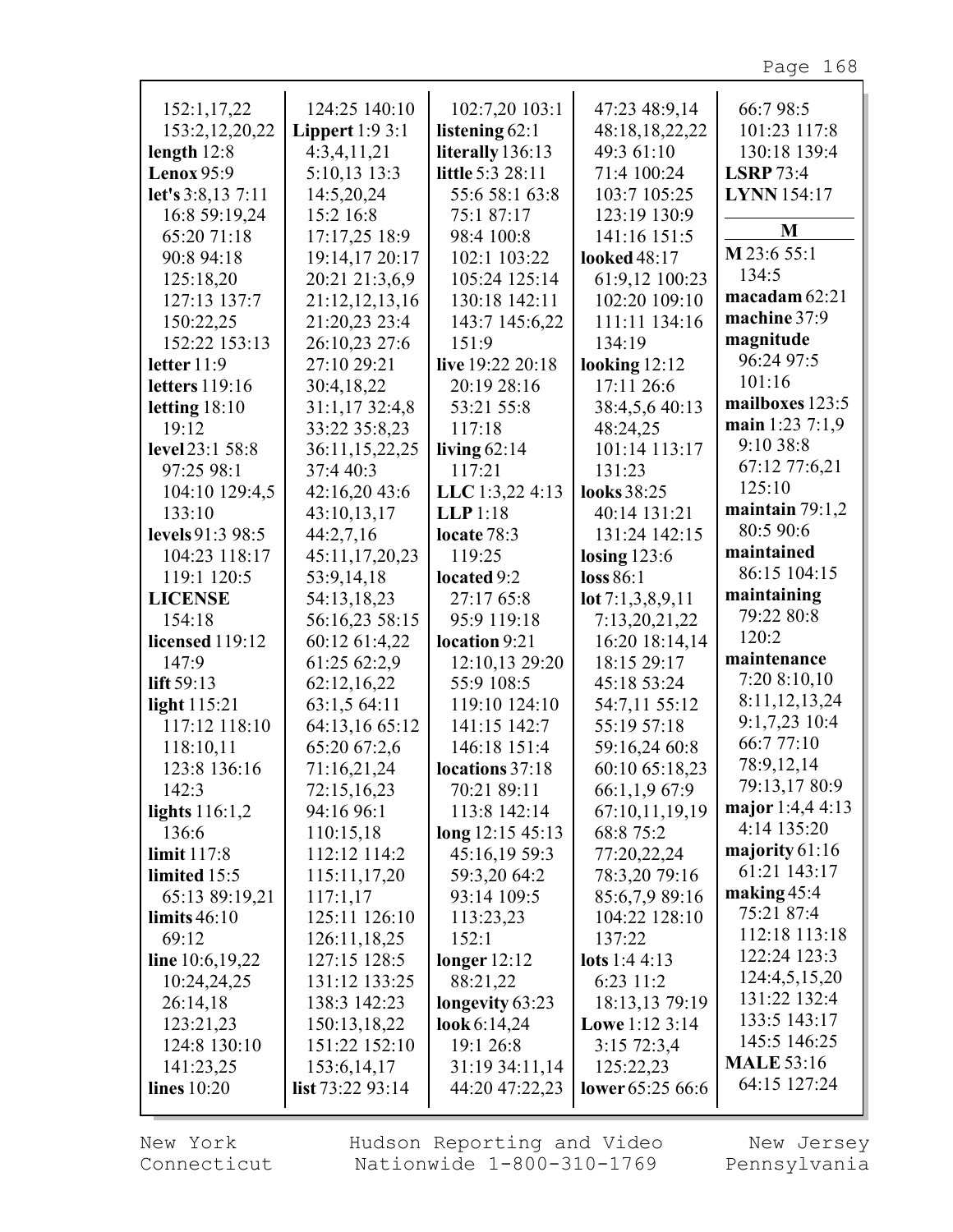| management                    | 116:7 117:5               | mentioned 34:1          | model 97:19                    | 114:17 121:25     |
|-------------------------------|---------------------------|-------------------------|--------------------------------|-------------------|
| 20:11,14 23:15                | 126:3,4 128:5             | 40:24 49:2              | 127:4                          | 129:7 145:15      |
| 24:9,20 25:8                  | 128:17 129:15             | 67:21 75:6              | modeling $97:13$               | 145:16            |
| 27:13,14,20                   | 129:19 139:19             | 108:19                  | modified 10:23                 | movements         |
| 29:15 34:18                   | 140:3,7,14,18             | merge 144:6             | 12:13 91:1                     | 114:11            |
| 38:9,10,13                    | 140:22                    | met 13:8 58:11          | modify $12:6$                  | movers 15:22      |
| 48:20 51:6,12                 | mean 19:2 34:11           | 83:3,4 98:18            | moment 108:1                   | moves 107:16      |
| 56:13 58:13                   | 38:3 39:5                 | method 50:2,4,5         | monitor 100:8                  | moving $74:15$    |
| 75:2 78:5                     | 44:15,18 63:14            | 50:17,18,19,22          | monitored                      | 83:20 103:12      |
| 82:23 83:6                    | 98:7 118:5                | 50:22,24                | 106:18                         | 124:3 139:7       |
| 87:16 90:20                   | 123:8 125:13              | 100:19                  | monitoring                     | 142:1,2 148:14    |
| managing 80:18                | 128:23 132:23             | methods 50:12           | 100:14                         | multiple 56:14    |
| manner $68:16$                | 132:25 149:7              | 50:16                   | month 18:17                    | 56:15             |
| manual $38:13$                | meaning $41:17$           | <b>MICHAEL 1:11</b>     | 19:9                           | municipal 3:8     |
| 78:14 129:25                  | 129:5                     | mid 65:7 128:13         | months $102:20$                | municipalities    |
| 130:3 131:4                   | means $24:14$             | 128:13                  | <b>Montvale 55:9</b>           | 60:17             |
| manually 100:9                | 42:15,19 98:8             | middle $65:17$          | Morganstein                    | <b>Muska</b> 2:18 |
| map 25:1 26:1                 | measure 37:9              | 69:20 138:17            | 23:5 61:5,6,15                 | 55:1,1,24         |
| mapping $46:9$                | 116:24                    | midway 8:17,18          | 61:24 62:1,7                   | 56:18 58:1,5      |
| 46:15                         | measured 12:18            | miles 144:9             | 62:10,14,19,24                 | 60:7 61:3         |
| maps 46:12                    | measuring 58:16           | million 83:25           | 63:6                           | mute 3:12         |
| <b>MARC</b> 1:15              | 58:17 70:18               | mind 146:3              | Morgenstein 2:9                | N                 |
| <b>March</b> 1:6 3:3          | median 73:23              | minimal $82:19$         | 2:21 23:5,12                   | N 1:18 2:1 15:12  |
| <b>Maria</b> 1:16             | 74:1                      | minimize 86:25          | 23:16,25 24:3                  | 23:6,6 33:24      |
| 151:15 152:24                 | meet 48:1 76:12           | 87:3 88:15              | 24:14,21 25:3                  | 95:7 134:5,5      |
| mark 1:11 11:17               | 76:24 80:15               | 89:14                   | 25:9,17,20                     | 138:4 143:1       |
| 11:22 73:14                   | 83:5 90:11,12             | minimizing 90:9         | 26:1,5,9 134:4                 | name 19:21        |
| 108:13 110:4,6                | 99:19                     | minimum $6:11$          | 134:4,10,25                    | 21:11 32:24       |
| 110:8 119:18                  | meeting 1:15 3:2          | 6:20 10:13              | 135:11 136:4                   | 36:8 53:20        |
| 119:25 127:13                 | 3:6 17:19                 | 12:15 87:4              | 136:10,25<br>137:18 138:1      | 95:3,4,6          |
| 132:2,12,17<br>135:1 146:8,16 | 21:18 23:7<br>25:10 29:24 | minute 36:18            |                                | 131:18            |
| 147:4                         | 31:5 53:23                | 125:12<br>minutes 30:18 | morning $101:5$                | nationally 97:3   |
| Marla $2:21$                  | 73:2 99:23                | 30:20 101:7             | 105:3 106:5,23<br>119:3 132:19 | naturally 86:20   |
| 131:19                        | 152:4, 14, 18, 23         | 119:5 125:13            | 133:18 138:8                   | nature $17:11$    |
| masonry $12:5,6$              | 153:13                    | 125:18 132:24           | 138:11 147:20                  | 57:19 103:4       |
| <b>match</b> 70:20            | meetings 3:5              | 149:8,12                | 147:21 149:24                  | 115:10            |
| materials 59:8                | 21:21,24 36:23            | miovision 100:6         | mother 57:19                   | near 73:13,22     |
| math 107:13                   | 153:4                     | 100:11                  | mouth 70:16                    | nearest 10:3      |
| matter 131:11                 | meets 75:16,20            | missed $31:6$           | move 57:14,15                  | necessary 6:2     |
| maximize $88:1,5$             | member 102:17             | mitigate 109:20         | 65:20 73:24                    | 11:25 89:23       |
| 89:10                         | 102:25                    | 122:4                   | 85:16 93:4                     | need 6:3,4 17:18  |
| maximum 54:10                 | members $4:17$            | mitigates 120:13        | 94:18 108:11                   | 18:1 48:1         |
| 54:11 85:20                   | 12:20,24 13:7             | Mitzvahs 103:3          | 116:15 140:10                  | 78:22 85:24       |
| 88:25 137:21                  | 13:7 56:7                 | 103:3                   | 142:4 144:14                   | 87:14 88:12       |
| <b>Mayor</b> 1:12 3:21        | 94:17                     | mix 127:8               | moved 139:21                   | 100:24 114:23     |
| $3:22$ 72:9,10                | memory 32:19              | mixed 135:23            | movement                       | 117:9 121:12      |
|                               |                           |                         |                                |                   |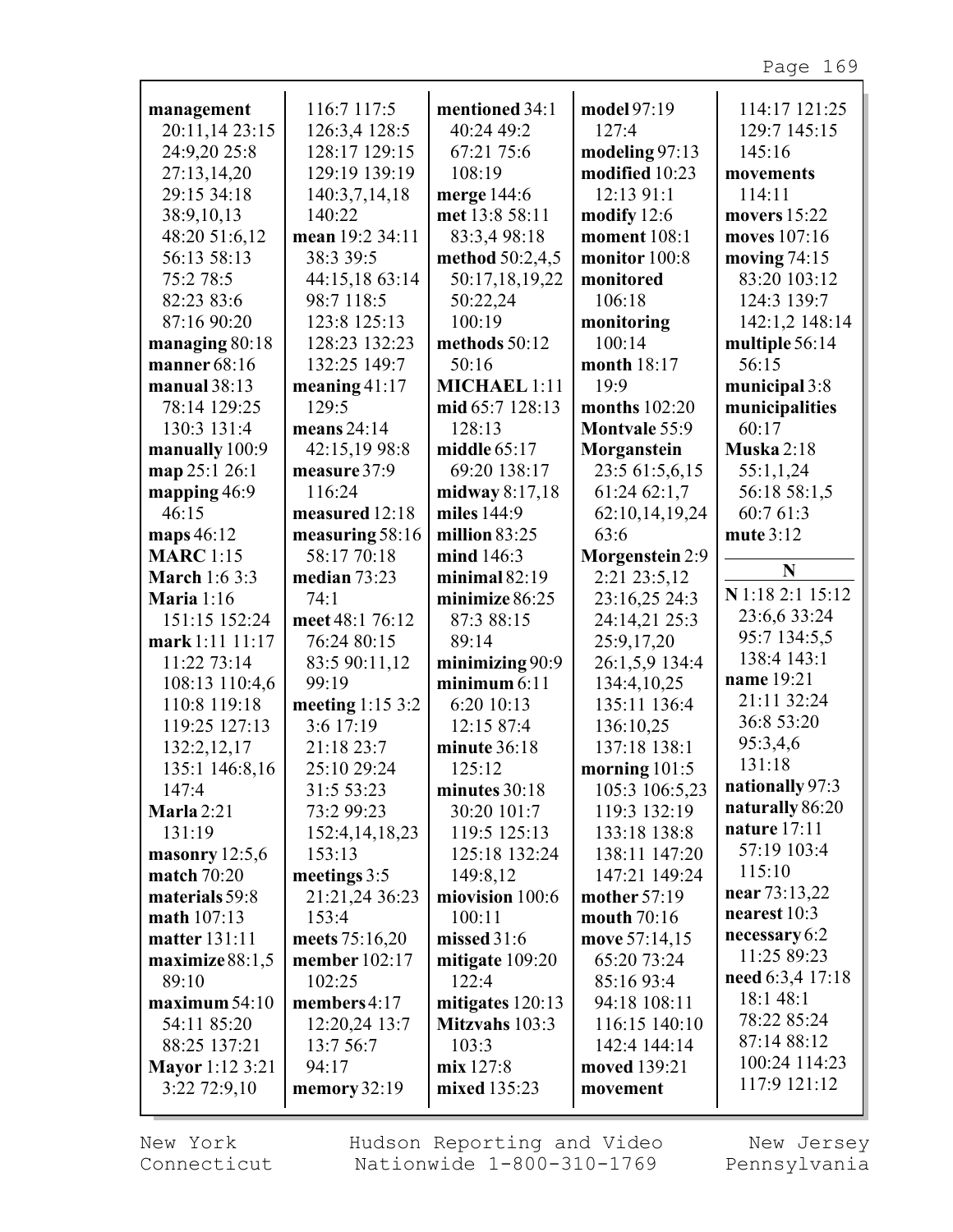| 142:6,7,16         | north/south           | obscured 122:22        | 30:23 33:17     | operations 9:14   |
|--------------------|-----------------------|------------------------|-----------------|-------------------|
| 153:7,9            | 136:15                | observations           | 40:22 41:1      | 16:2 78:13        |
| needed 99:16       | northbound            | 97:10                  | 43:17 44:6      | 97:15 98:2        |
| 119:19 141:14      | 114:9 143:2,5         | observe 47:14          | 54:15,18,20,24  | 102:21 103:11     |
| 142:11             | 143:8,14 144:2        | 99.9                   | 55:24 57:4      | 111:20 118:18     |
| negative 29:4      | 145:9,12              | observed 100:9         | 58:1 59:1 61:4  | 121:1 130:1       |
| 31:23 83:7         | nose 73:25            | 106:5, 13, 15, 24      | 62:24 64:11     | 148:13            |
| negligible 69:25   | notes 30:16 45:3      | 107:1,4,6              | 65:12 71:24     | opinion 26:21     |
|                    |                       | 114:1                  |                 |                   |
| neither 154:6,8    | 45:8,9 46:22          |                        | 72:23,24 79:6   | 121:16,23         |
| nesting $145:10$   | notice 53:3           | <b>obtain</b> 99:12    | 88:9 92:11      | 125:8 128:22      |
| nests 94:2         | 152:6,7               | 100:19 102:7           | 94:16 117:8     | 128:25            |
| net 9:17,19        | noticed 52:19         | 134:20                 | 128:4,5 131:16  | opportunity       |
| never 37:7         | notices 3:7           | obtained 12:1          | 132:23 133:24   | 67:22 98:17       |
| new 1:8,20,24      | notification          | 122:10                 | 134:25 137:18   | 99:8,19 102:7     |
| 9:4,6,11 20:13     | 115:9                 | obtaining              | 138:1 139:1,18  | 103:7 108:20      |
| 28:13 54:6         | notifications 3:6     | 141:11                 | 142:23 144:1    | 109:17 111:11     |
| 56:17 59:15        | <b>Nova</b> 95:17     | obvious 27:23          | 148:2,23        | 122:8 144:3       |
| 75:16,20 95:10     | November 43:11        | obviously 48:5         | 151:23          | 151:8             |
| 95:19,20,25        | nudge $75:4$          | 79:6 103:25            | Old $2:11,11$   | opposed 143:4     |
| 97:6 98:6          | number $9:17$         | 108:25 113:12          | 26:12,12 118:5  | opposite 108:4    |
|                    |                       |                        |                 |                   |
| 103:18 104:1,2     | 13:10 18:24           | 116:21                 | 118:19 123:8    | 108:16 118:23     |
| 104:15,19          | 49:22 55:10           | occupied 7:5           | 123:12 148:5    | 119:18,25         |
| 105:20,20,22       | 56:6 110:3            | occur 109:3            | older 102:1     | option 80:18      |
| 107:24 108:9       | 129:21 131:9          | 112:5                  | on-going $18:1$ | 81:5, 16, 18, 19  |
| 108:12 120:1       | 132:20 137:3          | occurrences            | 137:11          | 81:19,20,25       |
| 130:1 132:16       | 147:18 149:23         | 100:16                 | on-line 38:21   | 82:5,9,11,13      |
| 135:19 136:8,9     | 150:1,2,6,9           | occurring 102:8        | once 20:24      | 82:17,21          |
| 146:7 149:10       | numbers 13:25         | 102:13 111:2           | 22:11 59:10     | options 81:3      |
| newspapers 3:7     | 17:7 18:12            | 115:4,10               | 103:12          | 82:791:20         |
| night $44:19$      | 28:21 33:3            | occurs 112:7           | ones 139:25     | order 92:21 97:4  |
| 151:17,25          | 74:20 75:13           | October 43:11          | 140:7           | 97:5,14 98:2      |
| nights $107:12$    | 83:22 104:25          | 153:9                  | opaque $10:13$  | 99:24 101:16      |
| nine 17:2 119:3    | 111:3 131:24          | odd 90:4               | open 3:5 6:3    | 102:9 108:6,8     |
| <b>NJAC 38:11</b>  |                       |                        | 13:1 15:3       |                   |
|                    | O                     | <b>office</b> 3:8 12:1 |                 | 111:14,18         |
| <b>NJDEP 22:20</b> | O 1:9 15:12 23:6      | 14:7 47:11             | 68:11,17 71:7   | 114:21 142:15     |
| <b>NOAA 38:25</b>  |                       | 68:15,15 97:7          | 71:14 73:6,7    | ordinance 6:19    |
| 41:21              | 26:11 32:25           | officially 3:7         | 73:12 89:22     | 68:25 70:12       |
| non $80:1385:20$   | 33:24 134:5           | Oh 29:9 39:3           | 112:9 125:16    | 91:18             |
| 85:23              | 143:1                 | 92:10 144:21           | 147:3           | oriented 38:14    |
| normally 126:18    | <b>Oakland</b> 129:21 | okay 4:11 6:8,13       | operate 118:17  | 111:5             |
| 138:16             | oath 79:15            | 7:4 8:2 11:5           | 118:25 120:5    | originally 12:3,9 |
| north 112:5        | objection 35:24       | 13:5 16:8              | 144:15          | 75:5              |
| 134:12 140:12      | 146:24                | 19:16 20:16,22         | operates 113:23 | outflow 86:16,18  |
| 140:12,15,15       | Objector $1:25$       | 21:15,22 22:9          | operation 99:11 | outings 102:16    |
| 143:18 145:8       | objects $123:5$       | 23:2,19,25             | 119:8 133:10    | outline 77:12,12  |
| 147:23 148:6       | obligation 32:15      | 24:8 28:10             | operational     | outset 98:15,18   |
| 148:14             | 80:3                  | 29:9,21,25             | 79:18           | 108:19            |
|                    |                       |                        |                 |                   |

New York Connecticut

г

Hudson Reporting and Video Nationwide 1-800-310-1769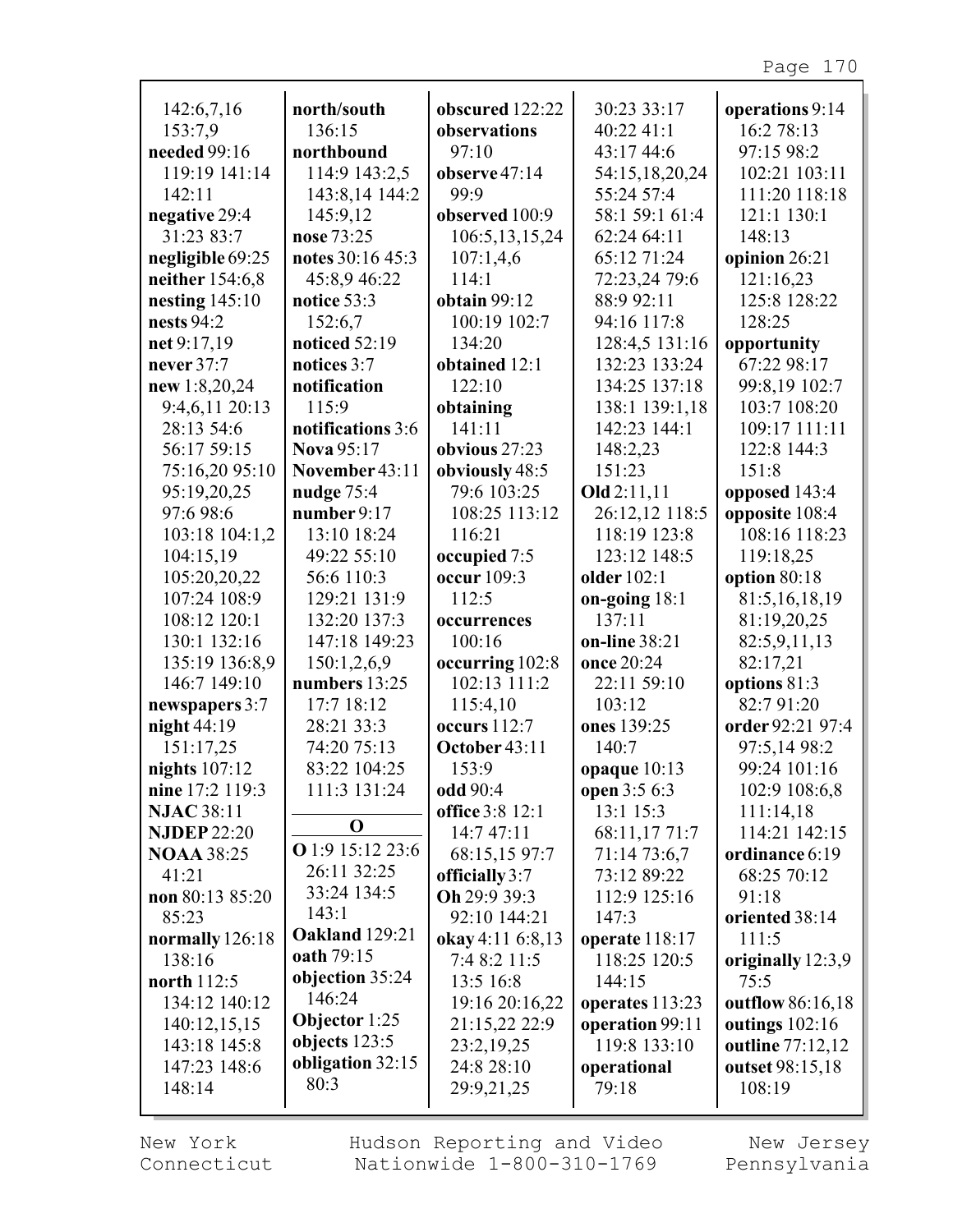| outside 69:7        | 86:7 90:1               | 138:8, 11, 13, 22 | 119:8            | 122:19 123:14          |
|---------------------|-------------------------|-------------------|------------------|------------------------|
| 142:17              | 91:18 94:11             | 148:13            | perfect 58:8     | 124:15 125:1,2         |
| overall 54:5        | 113:16 135:20           | peaking 138:21    | perform 38:14    | 131:23 132:4           |
| 121:15              | 137:10,11,13            | peaks 101:2       | 50:19 96:4       | 132:11 133:10          |
| overflow 23:13      | 145:20 148:11           | 109:7 139:5       | performed        | 134:11,13,17           |
| overflows 24:23     | 149:23                  | pedestrian        | 58:22            | 136:14 138:5           |
| overwhelmed         | particular 30:11        | 11:16 115:4,7     | period 100:23    | 140:12,12,13           |
| 63:15 64:4          | 98:14 99:1,16           | 115:10 125:5      | 105:8 106:10     | 140:15,15              |
| owned 28:15         | 102:10 113:6            | pedestrians 67:8  | 133:1,18         | 141:3,3,22             |
| owner 28:13         | 124:21 125:9            | 115:24            | 138:12,25        | 143:1,4,4,25           |
| 31:7                | 129:20                  | peel 143:24       | periods 105:7    | 145:7 148:1,22         |
| <b>owners</b> 79:16 | particularly            | Pehnke 2:19 5:7   | permeable 87:21  | pipe 50:20 63:23       |
| 80:7 134:20         | 86:1 99:3,16            | 94:21 95:7        | permits 11:24    | 63:24                  |
|                     | 104:7 109:3             | pending 92:14     | permitted 54:12  | pipes 63:15,19         |
| $\mathbf{P}$        | 124:11,13               | 93:8 117:10       | person $19:10$   | 63:20,22 64:2          |
| P 1:18,18,22        | parties 103:2           | people 18:21      | 122:24           | 64:3                   |
| 95:7                | 154:8                   | 22:7 60:8         | personally 68:4  | piping 40:21           |
| P.E 1:16            | <b>Partner</b> 2:24 5:8 | 66:24 67:14       | personnel 15:16  | 47:24 51:6             |
| p.m 1:8 3:3         | 36:8,10 110:11          | 91:9 93:4         | perspective      | 63:12                  |
| 100:21 102:19       | parts 39:3              | 101:8 104:7       | 128:17           | PITNEY 1:18            |
| 105:16 107:3,5      | party 121:10            | 107:14 112:12     | pervious 32:20   | pits 57:23             |
| 130:16,23           | pass 112:24             | 113:17 116:15     | pesticides 90:10 | place 57:2,4           |
| 152:5 153:25        | 127:10 132:22           | 117:21 119:10     | 90:16            | 120:22 154:4           |
| package 116:25      | passing 132:13          | 123:6,25          | Peter 1:14,19    | <b>Placek</b> 1:15 4:7 |
| packed 147:5        | 132:21                  | 124:14 126:19     | 4:17 95:7        | 4:8 71:23              |
| page 2:2,23 86:2    | passive 66:19           | 132:3 147:5,9     | phones $3:11$    | places 56:4            |
| 130:9 149:6         | path 11:16,19           | 147:19 149:11     | picked 82:3      | plain 28:15            |
| pages 2:25          | 11:21 69:19             | 149:15,17,24      | pie 73:21        | <b>Plainsboro</b>      |
| panacea 120:24      | 70:24 87:21             | percent 6:11,20   | piece 55:11 85:4 | 135:21 136:3           |
| parameters          | 125:5                   | 7:7,8,10,15,16    | 85:5             | plan 1:4 2:24          |
| 27:22               | paths 67:18,19          | 7:17,23,24 8:1    | Piermont 2:5     | 4:1421:1,2             |
| Pardon 21:9         | 67:20                   | 11:7 13:12        | 9:8,24 10:5      | 31:9 45:8 47:5         |
| parents 131:6       | patiently 56:15         | 14:19,21 28:4     | 11:15,22 13:16   | 47:9 55:24             |
| parked 122:22       | pattern 148:8           | 28:6,8 33:20      | 15:12 22:25      | 56:2 58:10,13          |
| parking $67:15$     | patterns 96:21          | 54:2,5,7,10       | 24:22 61:8,11    | 68:11,13 69:10         |
| 87:24 121:21        | 97:11 101:17            | 67:23 68:2        | 61:12,13 70:21   | 69:11,13 70:8          |
| 137:20,22,24        | 102:3                   | 76:12,14          | 71:8 73:13       | 75:16 78:9,9           |
| 137:25              | paved 89:5              | 103:19 112:17     | 92:1 98:20       | 78:11,12 80:9          |
| Parkway 2:17        | pavement 70:22          | 113:25 114:7      | 99:4 101:20      | 88:4 92:22             |
| 53:21               | 74:17 114:24            | 147:25 148:3,5    | 108:3,24 109:3   | 93:12 99:5             |
| Parsippany 1:20     | <b>paying</b> 123:3,25  | 148:6 149:9,14    | 109:14,25        | 110:10,12,21           |
| part 8:24 9:5       | peak 81:8 84:5          | percentage 6:10   | 111:10 112:3     | 110:24 111:5,6         |
| 28:14 32:15         | 101:10 102:19           | 6:167:4           | 113:3 114:20     | 111:7,18 112:2         |
| 39:6 40:19          | 102:19 104:7            | 123:24            | 115:21 117:8     | 140:23                 |
| 41:3 52:23          | 105:5 106:5             | percentages       | 117:20 118:22    | planner 5:23,24        |
| 76:1,2,4 78:18      | 107:3,6 109:4           | 17:8 80:20        | 119:11,22        | 14:8,11 17:13          |
| 80:9 84:5 86:4      | 132:19 133:1            | perceptible       | 120:10 122:18    | 19:6 151:24            |
|                     |                         |                   |                  |                        |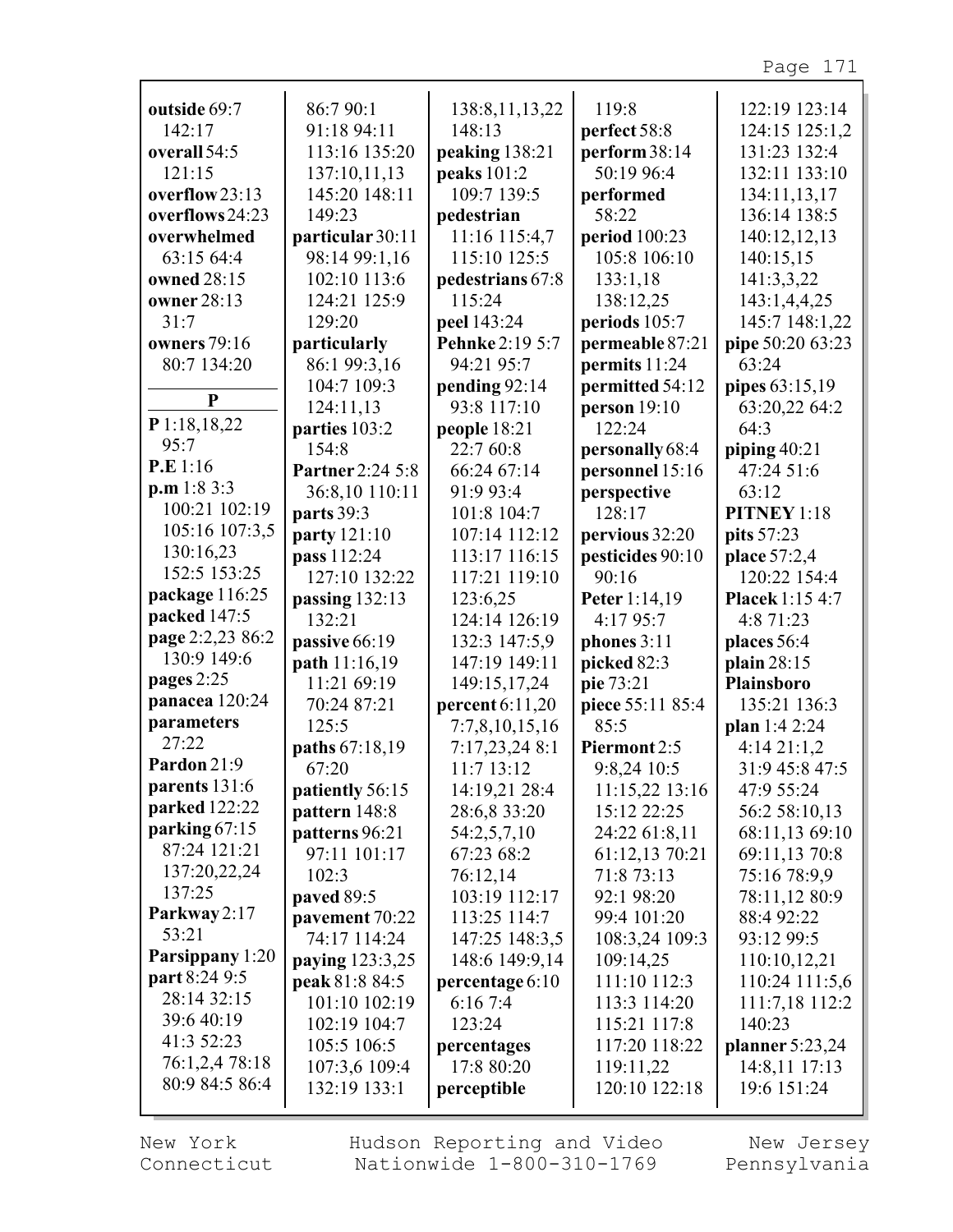| planners 14:13      | Pontell 1:22            | premises 43:15  | primary 78:4     | progress 14:25   |
|---------------------|-------------------------|-----------------|------------------|------------------|
| planning $1:1\,3:2$ | 64:21                   | preparation     | 86:10            | 125:3            |
| 6:4 13:15 14:8      | pool 8:21               | 98:16 100:1     | Princeton        | project $8:5,25$ |
| 17:12 27:17         | pop 56:1                | 102:14          | 106:20,20        | 9:5,16 22:18     |
| 47:10 95:24         | <b>Poplar</b> 139:25    | prepare 78:13   | 135:15,22        | 25:20 27:16      |
| 109:24 117:3        | 140:8                   | 96:12 97:4      | 136:3            | 29:3 31:22       |
| plans 14:2 74:3     | population              | 98:14,16        | prior 13:1 36:23 | 46:16,17 50:25   |
| 74:6 78:19          | 139:23                  | prepared 10:18  | 52:15 67:23      | 82:1,17,19       |
| 90:3 96:5           | portion 11:15           | 14:8 34:17      | 78:16 80:20      | 89:24 90:1       |
| 125:7               | pose 16:14 19:6         | 42:13 52:21     | 86:18,19 92:19   | 93:4 96:21       |
| planted $91:19$     | 19:10                   | 68:13,14 69:11  | 99:2,5,6         | 97:6,7,7,8,12    |
| plates 71:9         | positioning             | 96:15 110:10    | 111:15 121:5     | 98:15 99:7       |
| Plaza $1:23$        | 119:9                   | 121:7 122:3     | private 88:5     | 103:13,25        |
| please 3:11,13      | positive 88:8           | prepares 49:7   | probability      | 104:1,2,4,10     |
| 5:10 9:21           | possibility 25:3        | preparing 52:15 | 63:16            | 104:24,25        |
| 11:14 17:16         | possible 58:7           | 68:6 102:6      | probably 14:10   | 105:18 106:4     |
| 21:3 27:8 72:2      | 87:15 108:8             | preschool 48:14 | 45:6,8 57:11     | 107:18,20        |
| 95:3,13 131:18      | 130:10                  | 50:4            | 64:2 103:22      | 108:20 109:16    |
| 152:10,11           | possibly 20:3           | present 4:22    | 105:22 108:25    | 114:8 119:20     |
| pleases 5:2         | 26:5                    | 21:21 22:13     | 115:25 124:12    | 120:14 130:7     |
| pockets 69:1        | post 126:19             | 37:8 39:9 40:7  | 132:18           | 131:6 135:19     |
| podium 15:9         | posted 3:8              | 52:6 115:5      | problem 55:17    | 141:6 146:7      |
| point 6:5 13:1      | <b>potable</b> 85:15,16 | 126:24          | 59:21 128:20     | project's 109:20 |
| 26:20 29:24         | 88:12,12                | presented 78:16 | 128:21 134:17    | projected 47:19  |
| 35:16 50:10         | potential 98:9          | 93:16           | 143:3 145:8      | 47:20 103:16     |
| 52:14 56:19         | 104:19,23               | President 95:8  | problems 57:18   | 106:16 118:25    |
| 65:11 66:4          | 109:10 111:23           | press 116:15    | 117:20 120:24    | 130:11,16,21     |
| 67:14 73:13         | 152:14                  | pressure 57:7   | procedures       | 130:24 132:10    |
| 77:8 79:12          | potentially 29:2        | presumably      | 97:14            | 132:22 133:8     |
| 88:20 101:3         | 114:16 139:2            | 135:5           | proceed 5:10     | projecting 106:8 |
| 107:23,24           | practical 85:21         | presume 124:5   | 60:20 93:11      | 106:11,14,25     |
| 108:4 115:1         | 108:8                   | pretty 89:22    | 135:10           | 107:2,5          |
| 120:1 134:18        | practice 104:17         | 130:22,23       | proceedings      | projection 48:5  |
| 136:12,24           | 108:7,17                | 141:25 145:20   | 154:3            | projections 97:5 |
| pointing 141:17     | practices 38:13         | 145:21          | process $66:5$   | projects 97:2    |
| points 34:19        | practicing 95:22        | prevent 56:3    | 74:9,11,23       | promise 19:6     |
| 108:9               | precipitation           | 82:23           | 75:15,21 93:11   | pronounce        |
| pole 142:8          | 37:20                   | previous 42:5   | 97:13,19 99:18   | 21:10            |
| police 117:6        | preconstruction         | previously 5:13 | 137:11           | proof 56:9       |
| 128:9 135:8         | 81:8 83:19              | 27:18 64:24     | processed        | proper $15:13$   |
| policy 39:25        | 88:15                   | 109:24 119:15   | 100:17           | 120:16 124:25    |
| pollutants 76:9     | predict 59:4            | 134:16 141:9    | professional     | 147:8            |
| pond 63:19          | 137:1                   | price/guest     | 13:8 14:7 36:4   | properly 79:8    |
| 89:10               | predominantly           | 102:17          | 60:13,14 95:14   | 80:3 114:17      |
| ponds 23:9          | 128:14                  | pricing 30:9    | 95:18 135:4      | 121:24           |
| 51:21 60:23         | preliminary             | primarily       | professionals    | properties 25:15 |
| 63:9 64:4           | 110:12                  | 102:14 107:20   | 4:17 58:18       | 27:25 30:13      |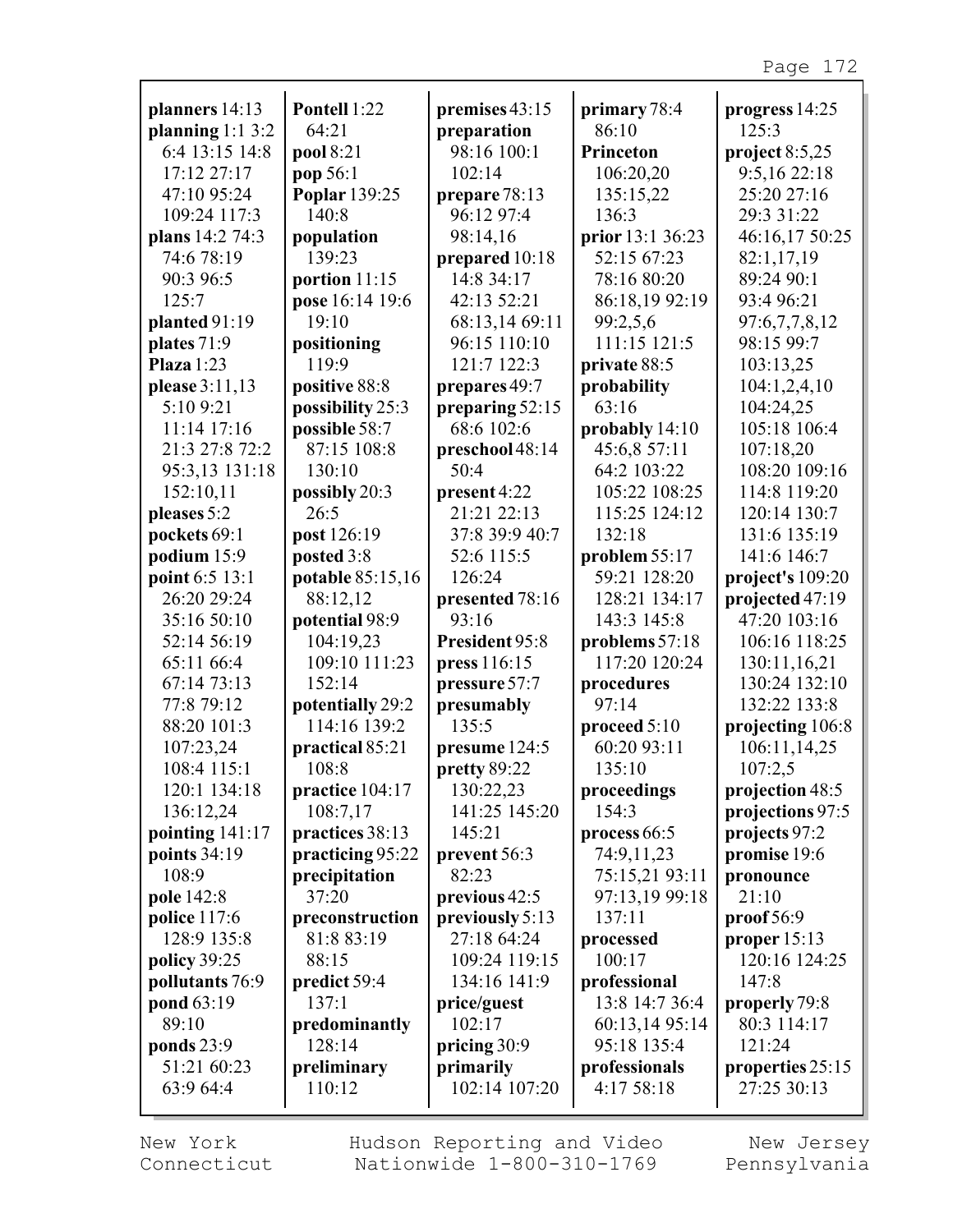| 31:23 56:14       | prove 56:20              | pumps 61:16,21   | 22:10,10 25:10   | quite 48:12         |
|-------------------|--------------------------|------------------|------------------|---------------------|
| 109:13 111:16     | 80:15                    | purpose $44:10$  | 26:13 28:21      | 109:1,7 122:12      |
| property $10:25$  | proven $150:7$           | 51:18 78:4       | 29:22,23 31:7    | 148:24              |
| 11:18,23 14:2     | proves 130:25            | 79:15 88:4       | 31:11,19,25      |                     |
|                   |                          |                  |                  | quoting 17:8        |
| 22:14 25:13,13    | provide 6:4 9:12         | purposes 75:25   | 32:4,23 36:3,6   | $\bf R$             |
| 26:18 29:4        | 10:18 46:21              | 103:15           | 36:17,19 37:5    |                     |
| 30:2,4,11 31:3    | 78:1 85:14,25            | pursue 121:12    | 37:10 40:16      | $R$ 1:9,15,18       |
| 31:8,21 33:6      | 86:8 99:2                | purview 32:9     | 42:17,20 43:18   | 15:11,11 16:11      |
| 35:1 40:21        | 104:25 109:21            | pushed 116:9     | 44:9 45:12,15    | 23:6 26:11,11       |
| 44:13 55:4,17     | 111:18 114:14            | pushes 57:7      | 53:10,11,19,25   | 30:25 32:25         |
| 57:6 59:22        | 115:9 116:24             | pushing 74:16    | 54:4,9,21 55:3   | 33:24 53:21         |
|                   | 119:20 120:16            |                  |                  | 134:5 142:25        |
| 60:2 61:18,19     |                          | put 3:11 6:6     | 55:6 56:17,18    | 142:25 154:1        |
| 70:13,24 85:4     | 135:18 142:3             | 24:1,6 55:12     | 58:2 61:7 63:4   | radius 127:7        |
| 85:5 111:14       | 146:17                   | 70:16 71:9       | 63:5 64:6,12     |                     |
| 112:5 134:20      | provided 9:8             | 77:20,23         | 67:5 71:14       | rain 24:23 37:15    |
| 134:22 141:7      | 10:14 18:6,12            | 135:12           | 79:4 84:7        | 37:20 50:9          |
| proportion        | 18:25 25:6               | putting 142:20   | 105:19 117:14    | 55:5,16 57:17       |
| 33:19             | 26:21 38:17,20           |                  | 117:25 128:6,7   | 58:6,22,25          |
| proposal $32:12$  | 46:15,25 47:3            | Q                | 133:13 134:6     | 59:7,12,16,17       |
| 75:20 121:16      | 58:24 85:15              | quadrants        | 137:19 138:6     | 88:19               |
| propose 118:22    | 92:19,23 108:3           | 121:11 142:7     | 139:15 151:3     | rained 59:18,24     |
|                   |                          | 142:10           |                  | rainfall 37:15      |
| 120:4             | 110:25 112:7             | qualifications   | questioning      | 59:11,14            |
| proposed 6:20     | 112:15 128:23            |                  | 26:14            |                     |
| 7:14 8:23 9:5,7   | 137:25                   | 36:6             | questions 15:4,4 | rainstorms 59:5     |
| 10:3,4,8,22       | provides 51:5            | qualified 5:23   | 15:9 17:20,21    | 59:10               |
| 12:4,9 24:19      | 76:5 111:19              | 32:5 35:13       | 21:3,7,16 22:3   | <b>Raise 94:22</b>  |
| 25:24 26:18       | 121:23 129:13            | 36:2 93:19       | 22:4,6 23:7      | raised 5:5,20       |
| 27:20 28:17       | providing 27:19          | qualify 28:14    | 26:20 29:25      | raising 36:3        |
| 29:14 33:13,14    | 27:21 85:2               | qualitative      | 30:2 40:9 44:3   | ramp 113:1          |
| 40:21 47:21       | <b>Provisions</b> 3:5    | 97:20            | 44:7 53:12,15    | ran 42:3            |
| 48:17 51:21       | <b>public</b> 2:4,20 3:5 | quality 27:15,19 | 56:10 65:13,19   | range 59:3 98:7     |
|                   |                          | 27:20 76:5,11    |                  | rapid 115:6,7       |
| 67:11 90:13       | 15:3 21:17               | 76:23,25 77:2    | 68:9 70:5 71:5   | rate 28:1,9         |
| 91:24 92:13       | 22:1 56:7                |                  | 75:2 92:2        |                     |
| 108:4,15          | 95:13 96:8,14            | 77:17 80:12      | 93:24 94:17      | 80:19,19,20         |
| 124:10 137:4      | 107:13 125:16            | 85:25 86:9,11    | 125:16 126:19    | 83:10 84:5,16       |
| 146:7 148:11      | 126:21 128:8             | 86:14            | 126:22 131:16    | 103:17              |
| proposes $141:12$ | 153:3                    | quantity 27:15   | 138:6 150:15     | rates 39:10 81:8    |
| proposing $12:14$ | published 41:11          | 27:21,22 37:15   | 150:19,19,20     | rating $97:25$      |
| 22:23 28:22       | 97:4 104:11              | 77:17 80:11,12   | queue 129:12     | rational $50:2,4,5$ |
| 94:10 141:7       | 105:22                   | 80:15            | queues 113:24    | 50:18,21            |
| Prospect 136:14   | <b>Puccio</b> 1:13 4:1   | question 6:21    | 114:1 129:5      | reached 28:19       |
|                   |                          | 15:13,13,23      |                  | reaches 101:3       |
| protect 71:9      | 4:272:13,14              | 16:7, 13, 18, 25 | queuing 98:11    | react 119:12        |
| 85:24             | 126:8,9                  | 17:7,14,15       | 114:16           | read 81:5 131:20    |
| protecting 86:8   | pull 57:3 73:25          |                  | quick 91:15      |                     |
| Protection 20:14  | <b>pump</b> $8:14,16$    | 18:4,5,19 19:5   | quickly 5:5 14:1 | real 135:14         |
| protocol 58:19    |                          | 19:10,15 20:8    |                  | realized 106:17     |
|                   | 66:9                     |                  | 107:13           |                     |
| 60:5              | pumping $55:13$          | 20:23 21:7,15    | quiet 152:11     | really 15:5 30:5    |

New York Connecticut

г

Hudson Reporting and Video Nationwide 1-800-310-1769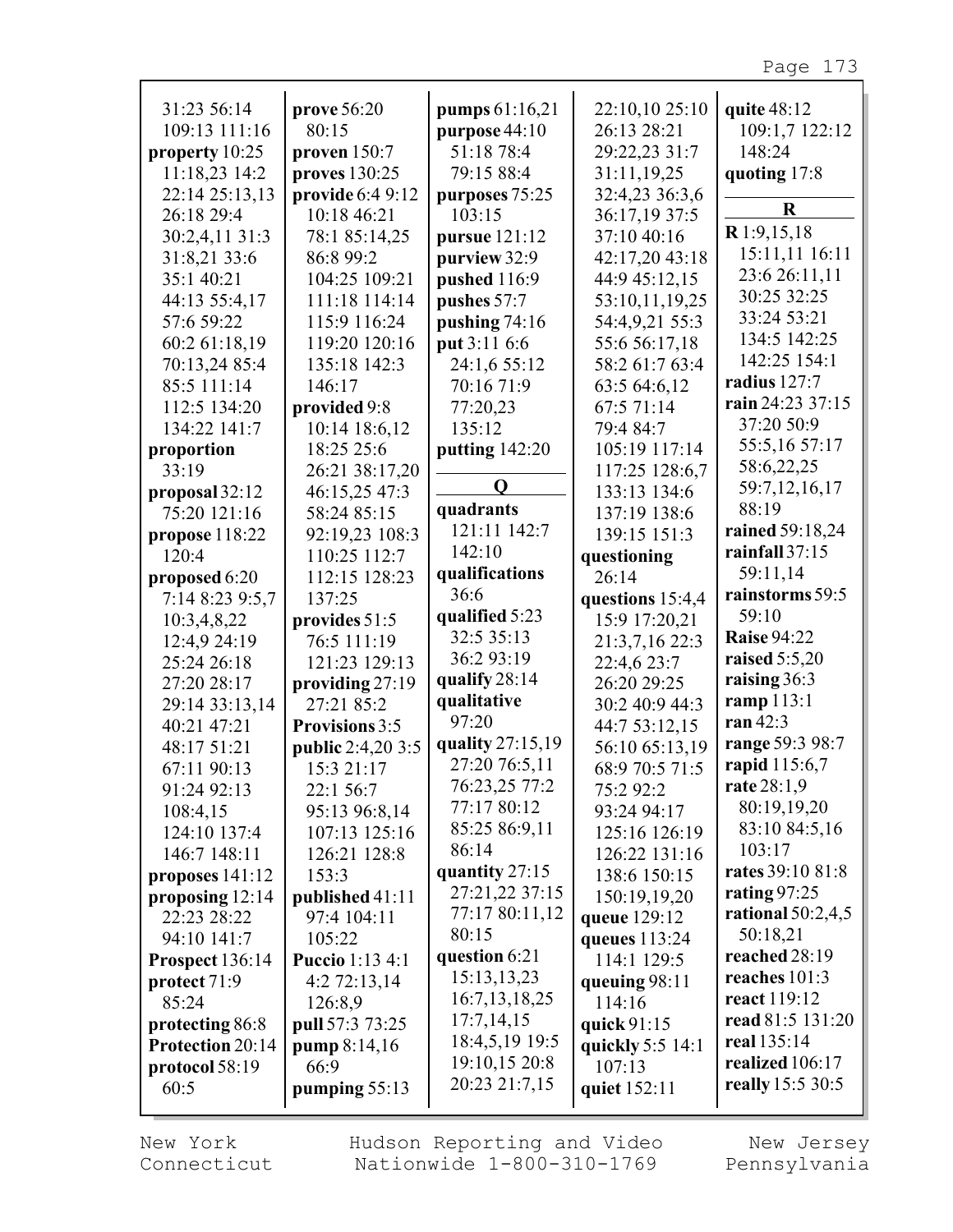| 78:21 87:14<br>97:22 123:25 | 5:16<br>redirected 29:12 | regrade 12:21     | 36:20 37:24      | 70:12 74:14<br>84:19 90:12 |
|-----------------------------|--------------------------|-------------------|------------------|----------------------------|
|                             |                          | regrading 89:23   | 38:1,17,20,21    |                            |
| 130:7,19                    | reduce 28:1,4,6          | regular 146:20    | 39:1,2,9,14,16   | requirements               |
| 140:10 143:2                | 28:7 29:1                | 152:18            | 40:2,7,8,12,14   | 38:1 48:1                  |
| 143:19                      | 59:19 61:23              | regularly 95:23   | 41:2,21 42:13    | 58:12 68:24                |
| realm $32:7$                | 62:3 114:6               | regulations 38:2  | 43:1,9,16 47:4   | 69:7 75:17,20              |
| rear 123:2 124:2            | 133:9                    | 38:11,15 39:24    | 51:16,17,19,23   | 78:8 85:19                 |
| reason $47:13$              | reduced 62:17            | 79:1 137:23       | 52:10,20 53:4    | 91:17                      |
| 74:12 77:19,23              | 83:11 113:19             | regulatory 96:20  | 58:4,5 83:17     | requires 27:7              |
| 78:7 134:16                 | 114:7                    | related 53:16     | 85:22 86:2       | rerouting 56:3             |
| reasonable                  | reduces 88:12            | 66:15 96:6        | 87:3 92:11       | rerun 74:19                |
| 63:15                       | reducing 28:9            | 102:16 103:5      | 93:20 97:25      | 75:12                      |
| recall 4:25 5:11            | 28:23 29:16              | 122:25,25         | reported 52:13   | research $51:4$            |
| 12:24 18:24                 | reduction 24:18          | 124:4 150:4,5     | 103:10 154:4     | <b>Reserve</b> 129:21      |
| 43:19                       | 84:16 112:20             | relates $12:10$   | reporter71:18    | reside 32:25               |
| received 13:23              | 129:1,3,4                | relative 11:25    | 125:13           | residence 31:13            |
| 99:21 113:2                 | reductions               | 12:8,14 86:10     | reports 38:7     | resident 135:11            |
| receiving 143:12            | 84:14                    | 91:21 154:7,9     | 124:7            | residential $7:1,3$        |
| receptive 114:22            | refer $91:21$            | relatively 97:21  | represent 65:3,4 | 9:3 97:7 104:1             |
| recess 71:22                | reference 37:25          | 101:17            | 78:20            | 104:4,5,21                 |
| 125:19                      | 135:18 141:12            | release 51:3      | representative   | 106:3,21                   |
| recharge 27:15              | referenced               | relevance 43:22   | 13:9 101:13      | 108:14 111:16              |
| 27:16 32:15,16              | 38:20                    | relevant $30:5,6$ | 103:10 105:21    | 114:12 121:22              |
| 80:13 83:8                  | referencing              | relieved 132:17   | 107:11           | 137:15 148:8               |
| 84:17 85:1,2                | 141:9                    | rely 38:23,24     | representing     | 150:9                      |
| 85:10                       | referring 16:21          | 128:9             | 79:7             | residents 31:15            |
| recharged 88:11             | 23:11 39:12              | remain $66:13$    | request 71:8     | 109:13 141:3               |
| recognized                  | 49:12 141:21             | remaining 14:21   | 135:12           | 150:1                      |
| 146:23                      | refine 6:14              | 15:15 18:14       | requested 12:5   | resolution 73:3            |
| recollection                | refined 6:18             | 85:5 105:12       | 117:7,11         | resolve 14:21              |
| $121 \cdot 20$              | 13:22                    | 126:21 148:6      | 146:17           | resource 49:10             |
| recommendati                | refining $124:24$        | remember 16:8     | requests $11:8$  | respect $13:14$            |
| 135:4                       | <b>reflect</b> 103:20    | 16:23 69:24       | 93:6 117:5       | 27:19 29:9,11              |
| reconstruct                 | reflected 14:1           | 116:16            | require $27:13$  | 88:8 89:18                 |
| 11:20                       | reflects 130:1           | remind 19:18      | 79:1 121:10      | 118:9                      |
| reconvene 71:18             | refuge 116:18,22         | removal 32:21     | required $24:10$ | respectfully               |
| record $5:4,21$             | regard 30:1 41:3         | 76:12             | 26:25 27:25      | 135:12                     |
| 15:10 45:24                 | 100:2 103:25             | remove 76:14      | 47:25 54:16      | respecting 22:14           |
| 55:4 56:5,8                 | 107:18 116:7             | removed 8:24      | 59:8 61:23       | response 31:21             |
| 65:10 71:25                 | 116:20 119:1             | 9:3 15:15 90:1    | 62:3 76:6        | responsibility             |
| 95:4,6,13                   | 120:9 122:14             | 145:4             | 78:14 85:2,3     | 78:25                      |
| 125:20 127:14               | 125:5 136:19             | repeat $31:21$    | 87:5 137:24      | rest 10:24                 |
| recording                   | regarding $10:18$        | 33:3              | 141:8            | restrictions 94:7          |
| 100:15                      | 36:3 56:11               | repeating 75:3    | requirement      | resubmitted                |
| records 48:24               | regional $103:17$        | repetitive 26:21  | 6:11 27:17       | 74:24                      |
| recourse 32:3               | registered 95:18         | report $13:10$    | 62:5,6 67:24     | result 27:1 63:25          |
| redirect $2:2 5:3$          | 95:20                    | 14:8 35:19        | 68:17 69:1       | 75:8 112:25                |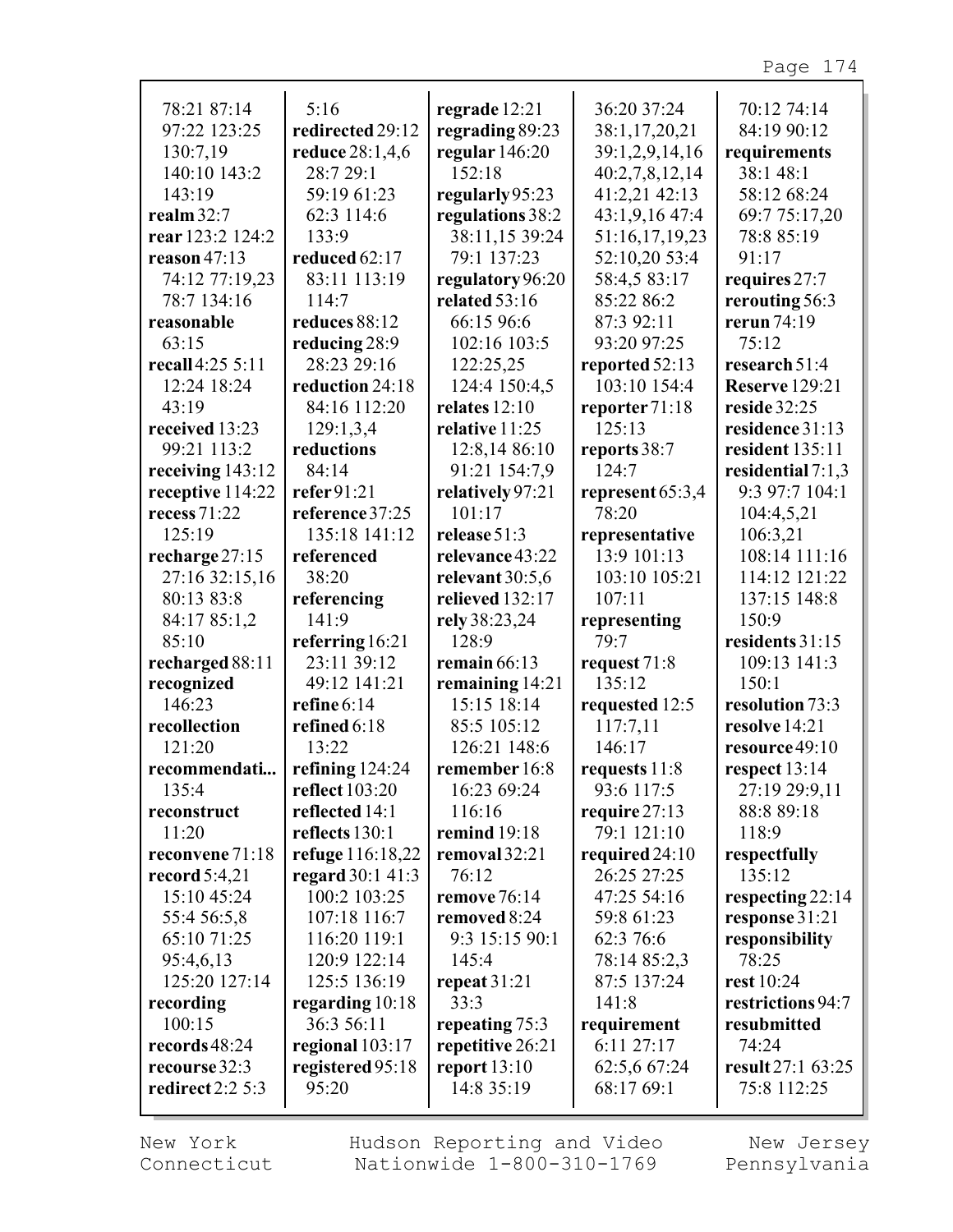| 113:22 119:8      | 124:5, 11, 15, 20   | rivers 55:17,25      | 143:5 148:5           | 84:24 87:2,15    |
|-------------------|---------------------|----------------------|-----------------------|------------------|
| 122:21 125:8      | 125:11,20           | 57:13                | <b>roads</b> 136:14   | 87:18 88:2,8     |
| resulted 122:20   | 128:16,21           | <b>Rivervale 1:7</b> | 138:12 146:14         | 88:10,23 89:2    |
| resulting 97:20   | 131:16 132:4        | 2:14,189:10          | roadway 96:18         | runs 11:21 61:18 |
| results 97:23     | 132:11,11           | 12:21 13:16          | 96:19,23 97:11        | 69:19            |
| 98:12 110:22      | 133:5,6 134:15      | 26:18 29:8,10        | 97:12 98:3,19         | rush 133:19      |
| 112:19            | 135:8 136:17        | 29:11 33:1           | 99:9 100:3,8          | 147:19           |
| retail 97:7 104:1 | 140:11,12           | 34:9 55:2 63:7       | 101:2 102:5           |                  |
| 130:6 150:10      | 141:4 143:9,10      | 98:20 99:4           | 103:11 104:2          | S                |
| retaining 69:22   | 143:13,18,21        | 101:21 107:20        | 105:5 108:10          | S1:182:1,1,1,23  |
| 69:23,24,25       | 143:25 144:12       | 107:24 108:24        | 111:19,21             | 15:12 16:11      |
| retention 41:12   | 145:3,13 146:1      | 109:6,14,22          | 112:8 115:5           | 23:6 26:12       |
| 47:15 63:9        | 146:5, 18, 19, 22   | 110:1 111:8,10       | 120:2,19 122:5        | 33:24,24 55:1    |
| 77:15 96:3        | 147:13 148:10       | 112:4,6,22           | 132:16 138:21         | 134:5 136:1      |
| reuse 88:7        | 149:11 150:25       | 114:3,9,18           | 141:24 148:18         | 138:5 143:1      |
| reused 87:19      | 151:22 152:3,3      | 115:21 118:19        | roadway's 97:17       | safe 114:14      |
| review 11:8       | 152:22              | 120:10 123:14        | roadways 96:25        | 120:16 124:25    |
| 35:18 60:22       | right-hand          | 125:2 132:10         | 101:1 138:10          | safely 121:25    |
| 96:4 99:14        | 111:5               | 132:13,16            | <b>Roberge 140:14</b> | safety 90:20,24  |
| 101:21 119:16     | right-of-way        | 133:11 134:7         | <b>ROBERT</b> 1:10    | 91:3,3 99:17     |
| 122:9 153:8       | 70:22 134:18        | 134:12 136:15        | 1:10                  | 115:8 120:12     |
| reviewed 37:7     | 141:23 142:10       | 143:5 148:7,22       | roll 3:13 72:2        | 121:1 124:12     |
| 60:14,15 81:2     | 142:12,22           | road $1:7,19$ 2:5    | 125:21                | safety/level     |
| reviewing 66:5    | 147:13,15,17        | 2:11,14,189:8        | room 91:12            | 91:10            |
| 122:12 123:18     | right-of-ways       | 9:24 10:5            | 108:25 151:3,6        | salute $3:9,10$  |
| revised 10:19,21  | 142:17              | 11:15 12:21          | 151:10,16             | sample 73:3      |
| 13:23 53:7        | riparian $22:21$    | 13:16 14:18          | 152:6                 | 100:3            |
| 74:3,6 78:19      | 86:11,13            | 26:12,18 29:8        | roundabouts           | sampled 103:13   |
| revisions 75:21   | rise 65:7 128:13    | 29:10,11 33:1        | 136:18                | samples 52:7     |
|                   | 128:14              | 34:9 55:2 63:7       | route 48:18           | sampling 96:22   |
| rig $57:24$       |                     |                      |                       | 101:12,13,25     |
| right $10:2,5,7$  | river $1:1,8,3:2,8$ | 70:4,19,21           | 136:1,5,16            | 103:10           |
| 17:4 20:21        | 10:9 11:21          | 73:19 87:4           | routes 47:23          | samplings 100:5  |
| 24:13 30:19       | 15:12 16:12         | 98:20,22,23          | rows 74:14            | Santola 66:24    |
| 32:14 41:6        | 20:6,10 22:22       | 99:4,14 101:21       | Rudy 2:12 30:25       | 79:14,14         |
| 44:6 56:19        | 28:18 29:13,16      | 107:20,25            | run 11:14 $25:14$     | sat 18:18        |
| 63:3,10 64:1      | 31:4 32:14          | 108:24 109:6         | 63:24 100:14          | saturation 88:25 |
| 66:6 70:22        | 33:24 53:22         | 109:14,22            | 121:18 131:12         | 88:25            |
| 74:6 75:22        | 55:2,8 56:1,20      | 110:1 111:8,10       | running $46:6$        |                  |
| 80:13 81:5        | 57:10,13 64:22      | 112:4,6,23           | 111:9                 | save 68:8 70:4   |
| 83:18 84:1        | 64:25 109:10        | 114:3,9,18           | runoff $20:5,9,12$    | saw 49:22 50:1   |
| 89:16 93:13       | 111:22 112:9        | 115:21 116:5         | 27:2 32:12            | 61:1,1 102:3     |
| 94:22 111:6       | 114:20 117:18       | 117:15,20            | 37:8,9,17             | 117:9 124:6      |
| 112:11,16,18      | 117:19 118:3        | 118:3,5,20           | 38:24 39:9,10         | 128:23           |
| 112:25 113:13     | 118:21 119:22       | 123:8,12 130:8       | 47:19,20 48:10        | saying $16:24$   |
| 113:15,16,17      | 140:6 143:3         | 134:7,12             | 49:22,23 50:8         | 28:25 45:15      |
| 113:20 115:19     | 145:9 148:4         | 135:16 136:15        | 62:4,18 76:10         | 81:24 112:12     |
| 115:20 116:22     | 149:7               | 139:25 140:8         | 81:8,11 83:19         | 136:11 139:1     |
|                   |                     |                      |                       |                  |

г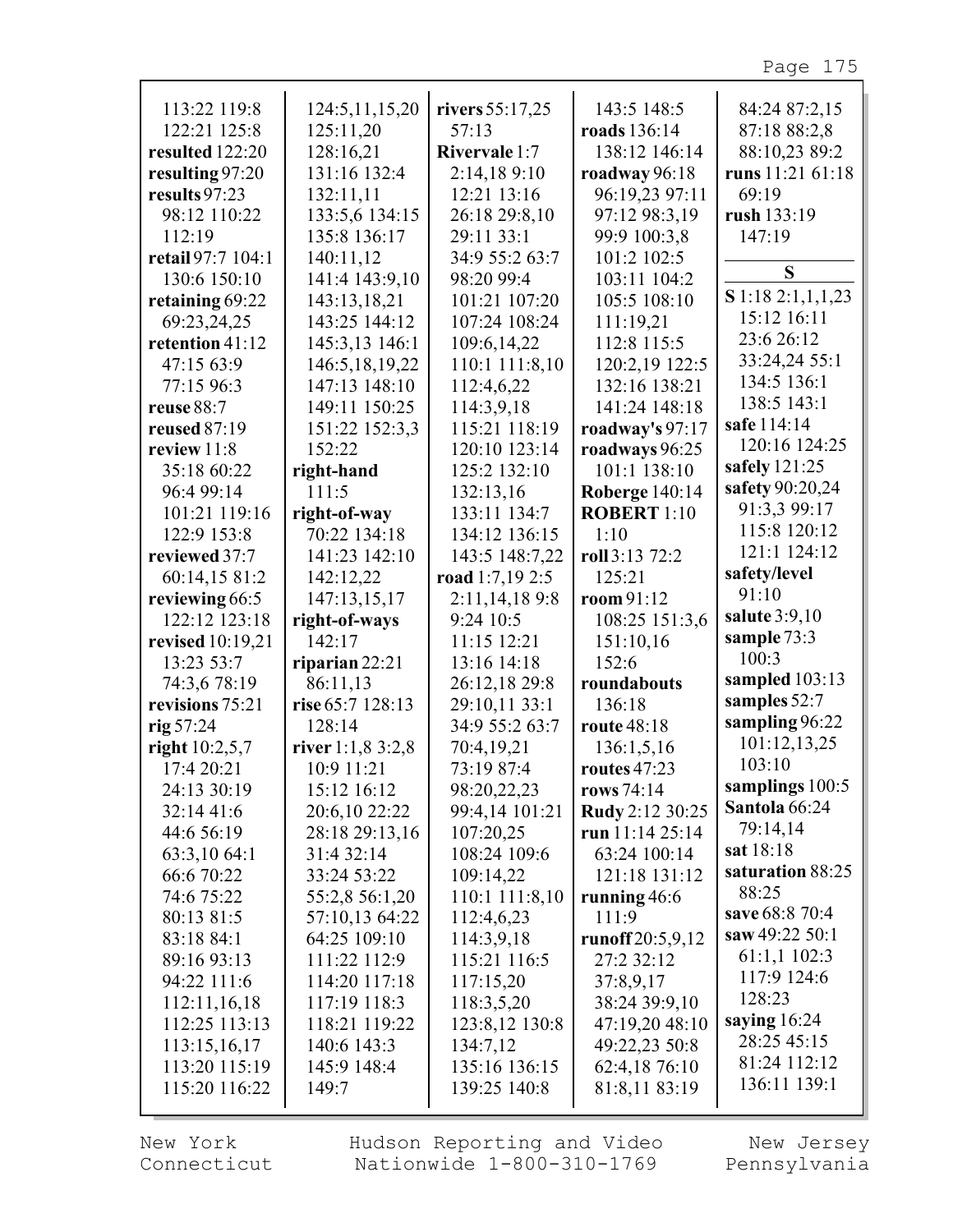| 148:18               | 92:6 99:14        | 15:25 150:15           | sidewalks 14:18    | sit 100:7         |
|----------------------|-------------------|------------------------|--------------------|-------------------|
| says 41:7 80:18      | 102:9 103:2       | 150:16                 | 54:2 69:17         | site 1:4 4:13     |
| 81:5 85:24           | 111:1,12 113:6    | set 3:5 48:8           | 73:18              | 6:10 8:4,7,9      |
| 86:25 88:15          | 115:23 119:12     | 60:23 111:22           | sight 123:21,23    | 15:15 27:3        |
| 89:14 148:11         | 120:22 122:14     | 121:8,13,14            | 124:8,25           | 28:2,9,10         |
| scenarios 105:6      | 122:23 123:9      | 154:5                  | sign 97:16 114:5   | 29:15 33:13,15    |
| scene 42:23          | 123:20 128:24     | seven 55:12            | signal $97:17$     | 34:12 43:20       |
|                      |                   | 137:1                  |                    |                   |
| scheduling           | 129:24 141:17     |                        | 98:10 116:17       | 45:7 62:18        |
| 150:25,25            | 141:22 145:1      | sewage 92:21           | 118:19 121:4       | 81:9,12 84:18     |
| 151:10               | 151:5             | sewer 29:13            | 121:13 141:19      | 84:21,24 89:17    |
| school 97:25         | seeing 29:2       | 40:21 41:5             | 142:6,8,9,13       | 92:22 93:12       |
| 104:8 115:6          | 94:18 143:19      | 50:20,24 93:5          | signalization      | 94:8 99:9         |
| 131:8 133:19         | sees 143:19       | shared 109:12          | 111:25 114:22      | 107:1 108:12      |
| 138:17,18,19         | selected 108:6    | sharing $107:23$       | 115:2,12,14        | 109:21 110:12     |
| 138:23 139:2,7       | 136:23 150:11     | She'll 40:12           | 120:20,23          | 112:23 118:8      |
| 139:12               | self 44:17        | sheet 71:4             | 121:5,9,10         | 121:18,22         |
| schools 100:22       | <b>Seminary</b>   | 110:16,17              | signalize $141:13$ | 122:1 130:17      |
| 128:20 139:17        | 135:25            | sheets 47:6,9          | signalized         | 130:24 131:3      |
| Science 2:25         | send 100:7        | shift 73:24            | 115:23 116:17      | 136:24            |
| 95:16 110:11         | sense 108:15      | 134:24                 | 116:25             | sites 99:14       |
| SCOTT <sub>1:9</sub> | 119:2 134:25      | shopping $104:9$       | signals $116:21$   | sitting $66:19$   |
|                      | 150:14            | shore 86:4             | 145:21             | 148:18            |
| scribble 14:3        |                   |                        |                    |                   |
| seasonal 51:20       | sent 3:6 128:10   | short $6:6$            | signed $41:23$     | situation 22:11   |
| seated 4:20          | separate 18:13    | shorter 133:1,15       | 43:15              | 22:14 123:1,15    |
| second 8:11,16       | 65:8 67:20        | shoulder 122:22        | significant 84:24  | 124:21            |
| 8:17,22 9:23         | 112:10,11,15      | show 64:18             | 113:24 117:9       | situations 20:2   |
| 12:2 38:12           | 112:16 113:1      | 111:3 122:2            | 117:15 120:11      | $\sin 55:9,12$    |
| 49:25 50:7           | 113:12 114:10     | 130:17 135:14          | 148:21             | 123:16            |
| 83:9 86:3,25         | 114:13 144:11     | showed 130:12          | significantly      | size 7:13 9:25    |
| 87:8 99:23           | separated         | 130:13,22              | 148:12             | 47:25 87:4        |
| 131:25               | 112:19            | showing 70:8           | signify $22:12$    | 106:4 127:6       |
| secondarily          | <b>Separately</b> | 74:3                   | signs $124:3$      | sizing $50:20,24$ |
| 108:2                | 114:9             | shown 69:10,13         | similar $47:21$    | skeptical 107:13  |
| secretary $1:17$     | separating        | shows $26:2$           | 49:1,12 97:25      | skip 71:3,4       |
| 151:9                | 113:14            | 111:7                  | 102:2 106:19       | 88:14 90:8        |
| section 64:23        | separation        | <b>side</b> 33:6 61:18 | 119:24 137:5       | slight $59:12$    |
| 65:4,7 132:15        | 112:20            | 87:8 111:5,9,9         | 137:15             | slip 113:1        |
|                      |                   |                        |                    |                   |
| 136:8,9 149:5        | September 53:4    | 116:23 134:23          | Similarly 105:14   | slope $35:3,3$    |
| sections 98:23       | series 47:5 49:3  | 140:15 141:22          | simple $48:12$     | slopes $35:5$     |
| 114:25               | 123:15 138:19     | 141:24                 | 97:22,24           | 48:18             |
| secure 145:25        | service 39:1 98:1 | sides 109:14           | simply $28:12$     | slower 89:4       |
| sediment 86:1        | 98:1,5 118:17     | 134:21                 | 29:23 45:15        | slowly $57:15$    |
| see 20:1 25:4,21     | 119:1 120:5       | sidewalk $12:10$       | 88:9 130:10        | small $21:14$     |
| 31:19 38:22          | 129:4,5 133:10    | 12:14,17,18            | single $127:8$     | smaller28:3       |
| 57:24 58:9           | Services 95:9     | 22:24 67:11            | 129:22             | smart 151:11      |
| 77:5 81:13           | serving $136:2$   | 70:23 74:15            | $\sin 31:145:12$   | snapshot $102:4$  |
| 85:8 90:24           | session 5:22 11:6 | 87:7                   | 53:15              | soaked 24:24      |
|                      |                   |                        |                    |                   |

г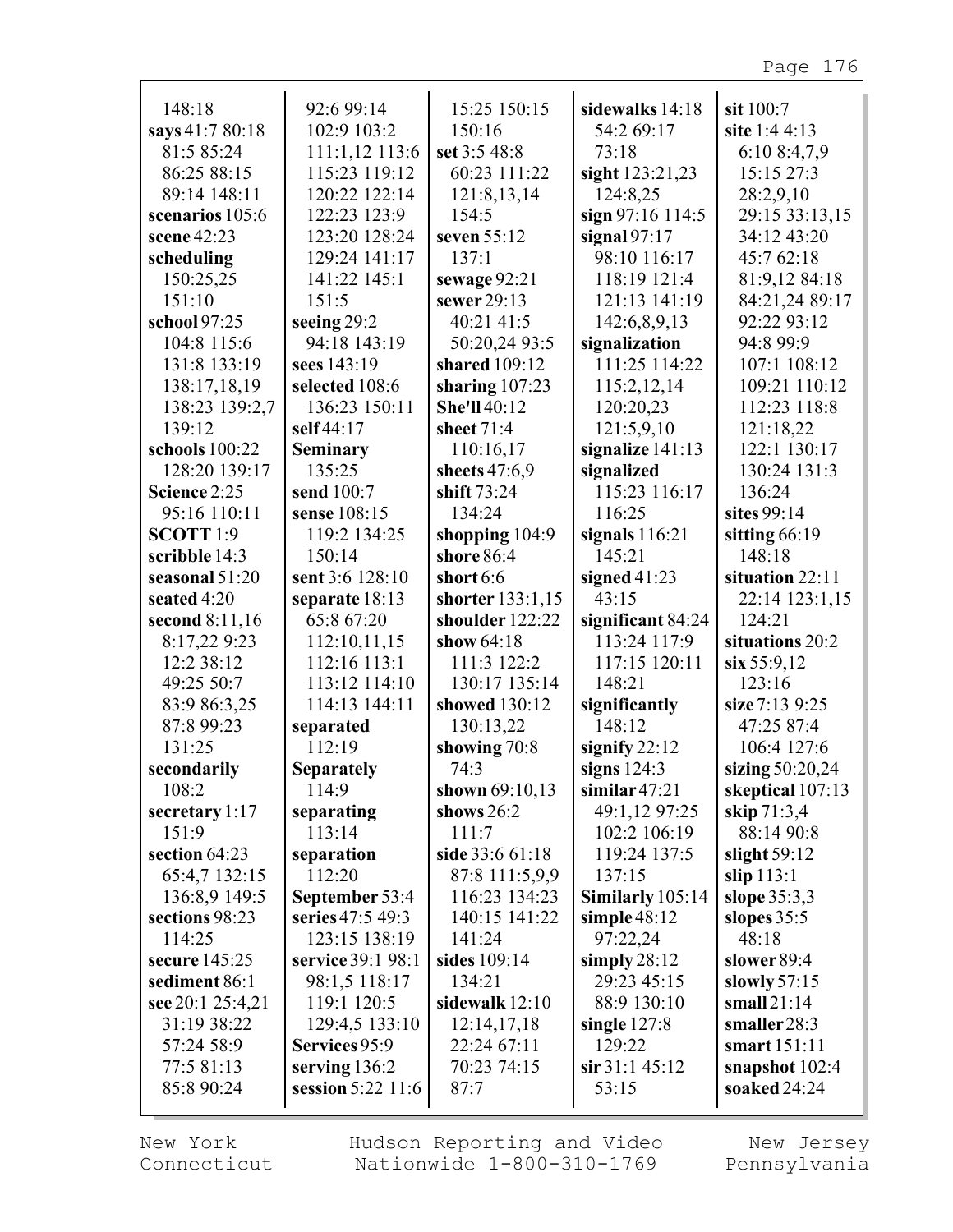| soccer 147:5      | southern 141:22    | 37:22 47:25                | 65:24 72:21,22        | 114:14           |
|-------------------|--------------------|----------------------------|-----------------------|------------------|
| soil 51:16,19,22  | space 68:11,17     | 48:8 51:14                 | 73:2,24 75:9          | storm $20:10,14$ |
|                   |                    |                            |                       |                  |
| 52:2,7 55:21      | 70:1               | 75:22 76:25                | 80:9 91:2             | 23:14 24:8,9     |
| 73:3 86:4,6       | spaces 137:20,25   | 78:14 80:15                | 108:21 115:19         | 24:10,11,20      |
| 88:25             | 137:25             | 88:9 90:20,24              | 115:22 116:13         | 25:7 26:17,17    |
| soils $57:5,6$    | speak 151:9        | 91:3 113:6                 | 117:3 118:5,7         | 27:1,12,14,20    |
| solid 87:23       | <b>SPEAKER</b>     | 121:23 130:6               | 118:11 119:16         | 27:22,24 28:3    |
| solids 76:13,15   | 17:14,15 53:16     | standing $116:19$          | 120:23 126:16         | 28:4,5,7,8 29:1  |
| 76:18             | 62:25 63:3         | standpoint                 | 126:17,23             | 29:13,14 34:5    |
| solution 119:19   | 64:12,15           | 82:11 94:6                 | 127:1 128:1           | 34:17 37:21      |
| 120:18            | 127:24             | 99:17 107:22               | 129:3,17,20           | 38:2,9,10        |
| solutions $121:4$ | speaking 65:6      | 108:5 110:25               | 134:2 135:6,18        | 40:21,24,25,25   |
| solve 116:2       | 83:8 114:2         | 118:24 119:7               | 146:17,24             | 40:25 41:5       |
| 123:10            | speaks $14:4$      | 121:15 150:5               | 151:24                | 48:19,19 50:19   |
| somebody 79:2     | special 3:2        | stands $115:18$            | <b>Statile's 11:8</b> | 50:24 51:6,12    |
| 100:7 122:21      | specialist 52:3    | start 3:9 103:6            | stating $64:25$       | 56:12,13 58:12   |
| 123:3,3 124:4     | species $93:15,20$ | 108:12,13                  | station $40:15$       | 58:13 59:7       |
| 124:5,14,19       | 94:8               | 150:17                     | stations 130:6        | 63:21,25 64:3    |
| 137:8 143:14      | specific 40:2      | started 82:4               | statistic 149:20      | 64:8 65:19       |
| 143:18 145:25     | 97:2 121:2         | 109:15                     | statistics 128:10     | 74:18,20 75:1    |
| 146:1             | specifically       | starting $7:1$             | 148:25                | 75:12,20,22      |
| somewhat 60:6     | 130:2,2 144:14     | 111:6                      | status 71:7           | 76:1,10 78:5,9   |
| Soroka-Dunn       | speeches 21:7      | starts 70:9,13             | stay 151:12           | 80:21 81:9,10    |
| 2:7 19:21,22      | speed 117:8        | 89:2 109:19                | staying $126:20$      | 82:14,23 83:5    |
| 20:16,19,22       | spell 95:4         | state 13:19 22:1           | stays $79:18$         | 83:10,13,21      |
| 21:5,8,10,13      | spoke 151:10       | 25:7 27:12                 | 118:11,11             | 85:10 87:14,15   |
| 21:17,22 22:9     | sports 147:5       | 59:9,13,15                 | steel 71:9            | 87:16,18 88:2    |
| 23:2              | spread 23:24       | 95:3,19,25                 | steep $35:3$          | 88:2,4,7 90:19   |
| sorry 10:11       | square 8:11,12     | 98:6 103:18                | <b>Steinberg 1:22</b> | storms $24:7$    |
| 29:10 33:2        |                    |                            | 64:21                 | story 131:11     |
|                   | 8:13,14,15,16      | 104:15,18<br>105:22 131:18 |                       |                  |
| 34:24 71:17       | 8:17,19,21,22      |                            | stenographica         | straight 10:24   |
| 126:25 142:24     | 10:1,10 15:24      | 149:7                      | 154:4                 | 143:24 146:4     |
| sort 26:13 59:23  | 32:18 69:2,9       | stated 21:23               | step $79:191:7$       | strategic 79:23  |
| 79:11             | 106:21 107:6       | 48:17                      | 91:10,11 93:11        | stream $25:22$   |
| sounds $83:23$    | 135:20,20,24       | statement 17:23            | 106:17                | 29:5 31:23       |
| 84:1              | stable 101:17      | 18:1 22:1,17               | Stephanie 2:18        | 32:13 57:22      |
| source $51:4$     | staff 14:9 49:15   | 148:11                     | 55:1                  | 60:2,8 61:9,10   |
| south 24:22 31:7  | 49:17 68:4         | statements 22:8            | stepped $91:8$        | 61:17 81:12,14   |
| 122:18 134:11     | stand 49:24        | 56:6 62:23                 | stepping $32:6$       | 81:15 82:18,23   |
| 134:17 140:13     | 118:10             | states $95:20$             | <b>Steve 79:14</b>    | 83:7 84:2,11     |
| 141:24 147:23     | standard 50:17     | <b>Statile</b> 1:16 4:9    | stop $44:253:12$      | 84:12 88:10      |
| 148:4,15          | 51:9 58:19         | 4:10 11:24                 | 71:17 97:16           | streams $25:12$  |
| southbound        | 60:4 83:5          | 12:5,12 13:4,6             | 114:5 124:3           | 25:14 26:2       |
| 112:22 113:14     | 90:12              | $14:6,22$ 15:1             | 131:7                 | 55:18 56:8       |
| 114:3 144:5,9     | standards 20:15    | 24:1,5 46:22               | stopped 98:8          | 57:1,10,13,14    |
| 144:17,20,21      | 24:10 25:8         | 54:17 56:25                | stops $131:5$         | street 1:23 2:8  |
| 145:9,20          | 27:13 28:1         | 58:18 60:21                | storage 9:22          | 2:12 19:22       |
|                   |                    |                            |                       |                  |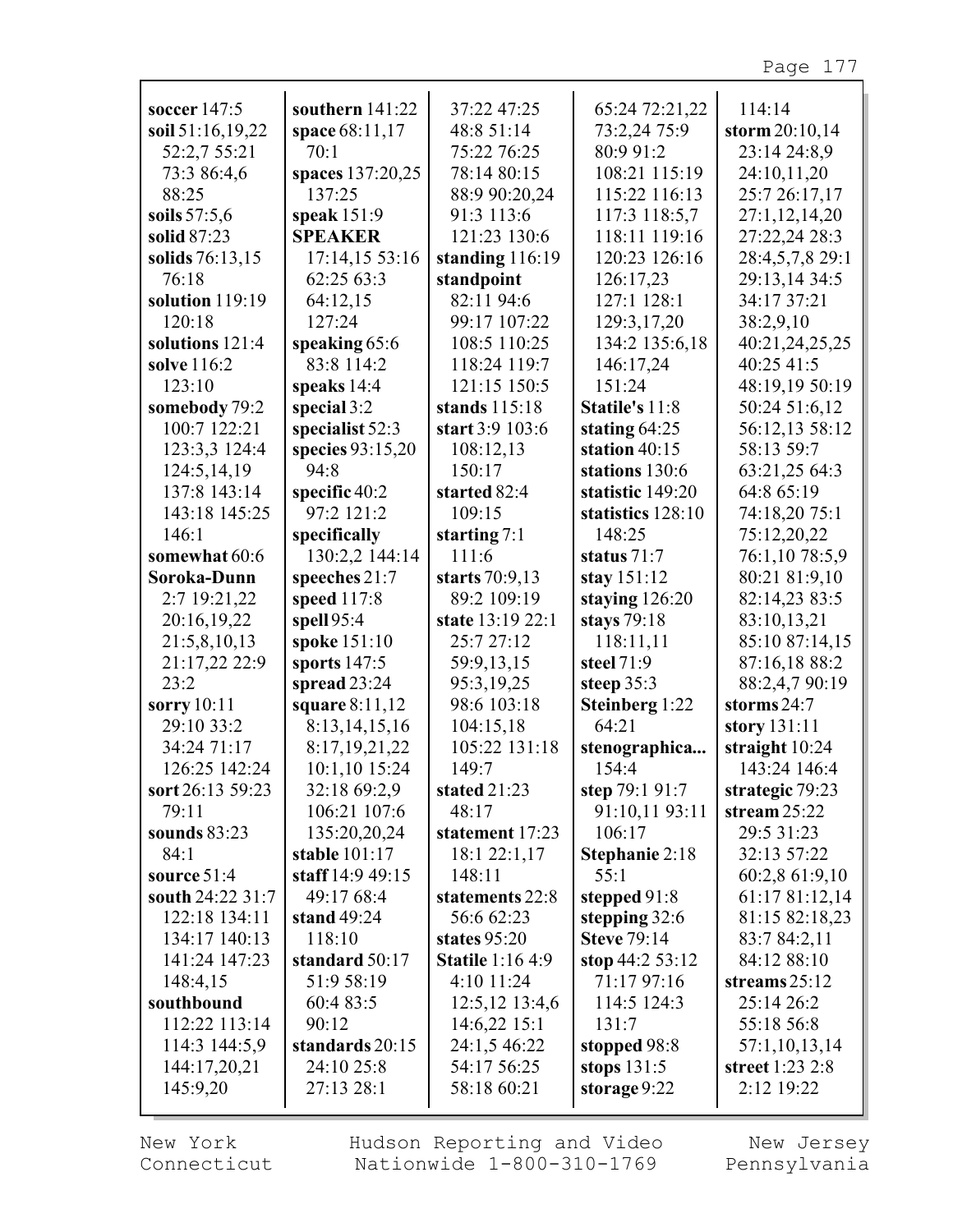| 31:2 128:15      | 148:17           | 87:10,21 89:4      | 26:11 134:5        | tell 4:22 30:8          |
|------------------|------------------|--------------------|--------------------|-------------------------|
| streets 108:7,18 | sudden 19:11     | 89:5,5             | 138:4 154:1,1      | 57:21 83:2              |
| stress $60:10$   | Suez 92:8,14,17  | surfaces $7:15,24$ | table 11:3 13:24   | temporary               |
| strips $69:2$    | suggest $119:6$  | 7:25 20:12         | 14:1 31:9,13       | 116:24                  |
| structural 80:13 | 124:9            | 35:2 86:5 87:2     | 41:15 51:20        | tenants 80:13           |
| 85:20,23 90:17   | suggesting       | 87:12              | 117:2 148:20       | tend 30:12              |
| structure 9:9    | 123:21 148:9     | surprises 14:14    | tables 11:2        | tennis $12:21$          |
| 10:3 12:6,7      | suggestions 11:8 | surprising         | take 13:14 45:3    | Terbell2:17             |
| 48:2             | 13:17            | 122:13             | 45:13,16,19        | 53:21                   |
| structures 8:20  | summarizes       | surrounding        | 62:17 88:21        | term 9:22 59:20         |
| 9:4,7,11,13,14   | 122:7            | 30:13 56:13        | 93:14 105:25       | terms $14:14$           |
| students 131:9   | summer 53:1      | survey $45:7$      | 125:12,18          | 22:14 24:2,6            |
| studied 26:15    | summertime       | 46:14,22,24        | 133:25 137:12      | 28:11 100:10            |
| 84:11            | 147:4            | surveyor 46:16     | 140:22             | 101:11 102:2            |
| studies 24:22,25 | sump $61:16,21$  | 46:18              | taken 71:22        | 103:12 107:16           |
| 60:13,15,16      | superintendent   | surveys $34:17$    | 104:13 124:18      | terrible 151:13         |
| 61:8 96:15       | 140:19,23        | 138:9              | 125:19             | test 57:23              |
| 121:3 130:3      | supply 92:8,15   | <b>SUSAN</b> 1:13  | takes 88:19,22     | 129:24                  |
| study 25:4,21,24 | 92:21 93:1       | susceptible 86:1   | 130:3              | testified 6:8           |
| 58:2 59:3        | support $22:17$  | suspect 30:7       | talk 62:25 66:23   | 15:24 35:21,22          |
| 93:16 96:12,16   | suppose $43:10$  | suspended 76:13    | 67:16 75:1,5       | 35:25 36:5              |
| 96:22 97:2       | supposed 20:5    | 76:15,17           | 80:11 107:25       | 92:25 93:17             |
| 98:13,15,16,24   | 21:18 50:22      | swales 89:12       | 118:21 150:24      | 119:15                  |
| 99:13,14,19      | 70:3 91:8,8      | swear 94:24        | 150:25             | testify 14:11           |
| 100:2 102:6,14   | 147:10           | <b>Sweet 103:2</b> | talked 18:22       | 16:2 46:19,19           |
| 105:1 118:15     | surcharge 64:9   | swell 14:15        | 141:2              | 67:3,6 93:19            |
| 122:2 131:20     | sure 7:13 8:8    | swim 128:19        | talking $15:21,22$ | 94:4 95:23              |
| 132:10 135:15    | 11:15 14:12      | sworn $5:14$       | 65:23 115:20       | testimonies 56:8        |
| 138:7 149:1,21   | 19:19 20:18      | 94:23              | 136:13             | testimony 6:4           |
| stuff $37:11$    | 27:9 31:8        | <b>SYLVIA</b> 1:17 | talks 90:9         | 9:8,13 10:18            |
| subdivision 1:5  | 35:12 36:16      | system $24:9,20$   | tanks 23:10,12     | 13:1,2 15:5,7           |
| 4:14 10:19,20    | 39:11 57:1,11    | 29:13,15 41:5      | taper $112:9$      | 15:18 18:6              |
| subject $22:19$  | 59:2 60:2        | 41:12 47:15        | 113:4              | 19:2 21:24              |
| 124:23           | 65:10 75:16      | 49:14 51:12        | Tappan $2:11,11$   | 22:4 27:1 30:8          |
| submission       | 79:18 80:7       | 56:13 63:13,23     | 26:12,12 118:5     | 37:1,3 58:2             |
| 46:25 78:19      | 83:18 88:18      | 63:25 64:8,9       | 118:19 123:8       | 65:14 66:18             |
| submit $11:1$    | 92:22 93:3       | 66:12 67:11        | 123:12 148:5       | 94:24 121:20            |
| 137:13           | 95:16 99:24      | 76:1,3,4 79:7      | team $152:14$      | 154:3                   |
| submitted 11:3   | 109:1 116:6      | 85:17 91:7         | technical 13:18    | <b>Thank</b> $3:124:16$ |
| 22:17 47:6       | 117:23 124:25    | 96:18,23 97:12     | 51:3               | 8:2 12:23 16:7          |
| 60:14 68:11      | 129:11 131:3     | 98:19,22 100:4     | technically        | 23:2 24:3 26:9          |
| 74:9,10 78:18    | 149:22           | 102:5 103:11       | 28:23              | 30:24 33:21             |
| 93:9,10 96:13    | surface 7:17     | 104:3 108:10       | techniques         | 39:22 40:11             |
| 137:9 149:21     | 35:1,4 37:14     | systems $86:16$    | 85:20,23 90:18     | 54:24 61:2              |
| substandard      | 47:22 48:17      |                    | 97:9               | 63:6 64:10              |
| 123:21           | 50:8 58:21       | T                  | technology         | 71:20,21,24             |
| substantial      | 82:20 87:1,4     | $T$ 2:1,23 23:6    | 100:6,11 127:5     | 72:24 94:15,20          |
|                  |                  |                    |                    |                         |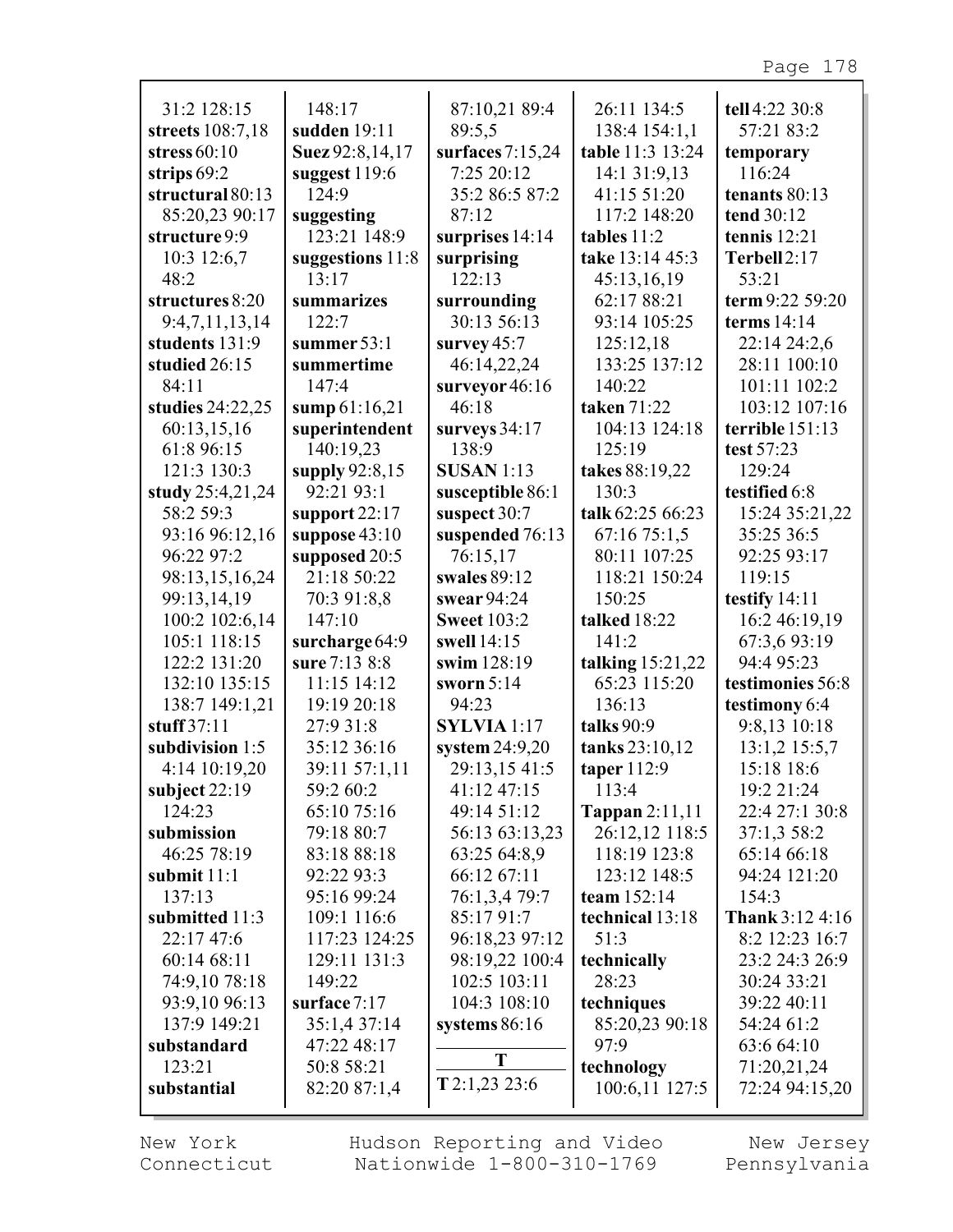| 96:1 129:19       | three 9:6,10     | told 18:17 25:11  | 142:3 149:15        | 136:17 137:14         |
|-------------------|------------------|-------------------|---------------------|-----------------------|
| 133:24 138:1      | 18:13 23:22      | 54:1              | townhouse           | 138:10 139:16         |
| 142:18 153:5      | 27:13 28:16      | tolerated 18:4    | 12:10               | 141:18 142:6,9        |
| 153:19            | 43:2,4 75:5,6    | tonight $4:12,23$ | towns 57:18         | 143:17 144:5          |
| Thanks $61:3$     | 80:14 82:6       | 10:17 18:11       | township $1:1\,3:7$ | 144:17,20,22          |
| 125:18 153:16     | 99:12 122:11     | 54:6 65:14        | 54:9,13 99:12       | 145:9,11,12,12        |
| 153:21            | 122:17 123:17    | 75:6 152:15       | 115:22 128:18       | 145:20 147:14         |
| theoretically     | 136:5            | top 130:10,10,10  | 149:8               | 147:17,25             |
| 147:14            | throw 152:15     | topographic       | TR55 51:1,3         | 148:4,12,23           |
| thing 57:9 93:5   | Thursday 1:6     | 34:17 35:14       | track 132:5         | 150:4,17              |
| 136:20            | 3:3 152:20       | 37:14 45:6        | traffic $5:794:21$  | trails $66:19$        |
| things $13:13$    | tight 142:10     | 46:8,11,14,15     | 95:21 96:2,6        | transcript 154:3      |
| 14:16 21:14       | till 45:20,22    | 46:22,24          | 96:12,15,16,19      | transcripts 19:2      |
| 30:2 70:23        | time 5:1 6:8 9:9 | topography        | 96:21,22,23,25      | transport 89:12       |
| 92:20 97:21       | 14:11 15:16      | 34:23,24,25       | 97:2,5,6,12,16      | <b>Transportation</b> |
| 98:17 108:19      | 16:5 18:22       | 36:21             | 97:18,21,22         | 104:12,16             |
| 108:22 113:10     | 19:24 21:4       | topologist 35:7   | 98:12,15 99:2       | transported           |
| 124:24 125:4      | 22:3,5,7 25:25   | 35:11,13,18       | 99:10,18 100:2      | 63.22                 |
| think 13:11,21    | 40:23 41:14,15   | 37:7,7            | 100:3,9,10,15       | trash $12:2$          |
| 13:25 15:13       | 42:13 45:7,16    | topologists 36:8  | 100:16,17,25        | travel $47:23$        |
| 17:10 26:25       | 47:6 58:8        | topology 34:21    | 101:3,11,14,15      | 67:17 98:10           |
| 27:10 31:15       | 60:18 64:2       | 34:21,22 36:14    | 101:17,19           | 113:3 149:7           |
| 37:4,5 44:16      | 74:25 79:20      | 36:16             | 102:2,4,6,16        | traveling $111:7$     |
| 44:17 48:16       | 88:16,17,18,19   | Torres $2:10$     | 103:9,13,20         | 112:13 119:11         |
| 56:16 59:24       | 89:1,6,13        | 26:11,11 28:10    | 104:2,5,10,13       | 149:13                |
| 62:7 63:1 70:2    | 95:25 100:16     | 29:6,8,17,21      | 104:19,24           | travels 48:19         |
| 71:1,17 73:7      | 102:13 103:2     | 30:15,20,23       | 105:1 107:16        | treatises 39:24       |
| 75:2 81:22        | 115:1 117:2      | total 7:8,16,21   | 107:22 108:5        | treatment 76:25       |
| 84:17 90:2        | 126:20 131:15    | 7:23,25 8:8 9:6   | 109:21 110:23       | treats $20:11$        |
| 91:25 92:12       | 131:15 133:1     | 76:13 103:16      | 111:23,24           | tree 69:1 71:9        |
| 94:1 120:21       | 133:16,18,19     | 105:12 106:4      | 112:2,14,17,19      | trees 55:12           |
| 121:19 122:7      | 134:18 139:22    | 140:8             | 112:20 113:19       | 71:10 89:25           |
| 127:22,24         | 149:7 151:13     | town $12:16$      | 114:3,4,8           | 90:4,7                |
| 128:12 135:13     | 153:7,21 154:4   | 18:13 20:24       | 115:12,14,21        | trenches 114:24       |
| 143:15 147:3      | times 42:25 43:3 | 26:2,8 48:9       | 115:25 116:1,1      | trends 103:18         |
| 147:19 151:11     | 43:4 56:14,15    | 57:17 64:23       | 116:2,17,21         | tributary $50:10$     |
| thinks 6:4        | 105:6 107:14     | 65:4 66:7         | 117:4,7,12          | tried 141:10          |
| third 8:12 12:8   | 109:7 113:23     | 67:10,19 73:22    | 118:7,14,15,19      | trip $104:11$         |
| 33:18,18 77:8     | timing $81:11$   | 77:20,23 78:5     | 119:7,13,20         | 127:3                 |
| 77:10 80:18       | Timsack $13:17$  | 79:1 105:13       | 120:14 121:15       | trips $104:9$         |
| 81:2 121:10       | today $8:4,7,9$  | 106:19,21         | 122:2,4 125:9       | 147:20                |
| thought 5:3       | 27:3 58:16       | 117:15 119:21     | 125:16 127:5,9      | truck 122:22,23       |
| 29:10 65:6        | 62:4 86:22       | 128:19 129:22     | 127:9,10,11         | trucks $14:17$        |
| 106:22 107:9      | 112:7 118:18     | 130:6 132:3       | 128:8, 15, 17       | true 83:15 136:4      |
| thousand $107:15$ | 122:6 140:12     | 134:8 136:1,2     | 129:1,9,18          | 149:20 154:2          |
| thousands 60:15   | 143:7,18         | 136:7,21          | 130:1,3 131:21      | trusting $146:1$      |
| threatened 94:8   | today's $110:5$  | 139:24 140:25     | 132:9,12 133:8      | truth $94:25,25$      |
|                   |                  |                   |                     |                       |

New York Connecticut Hudson Reporting and Video Nationwide 1-800-310-1769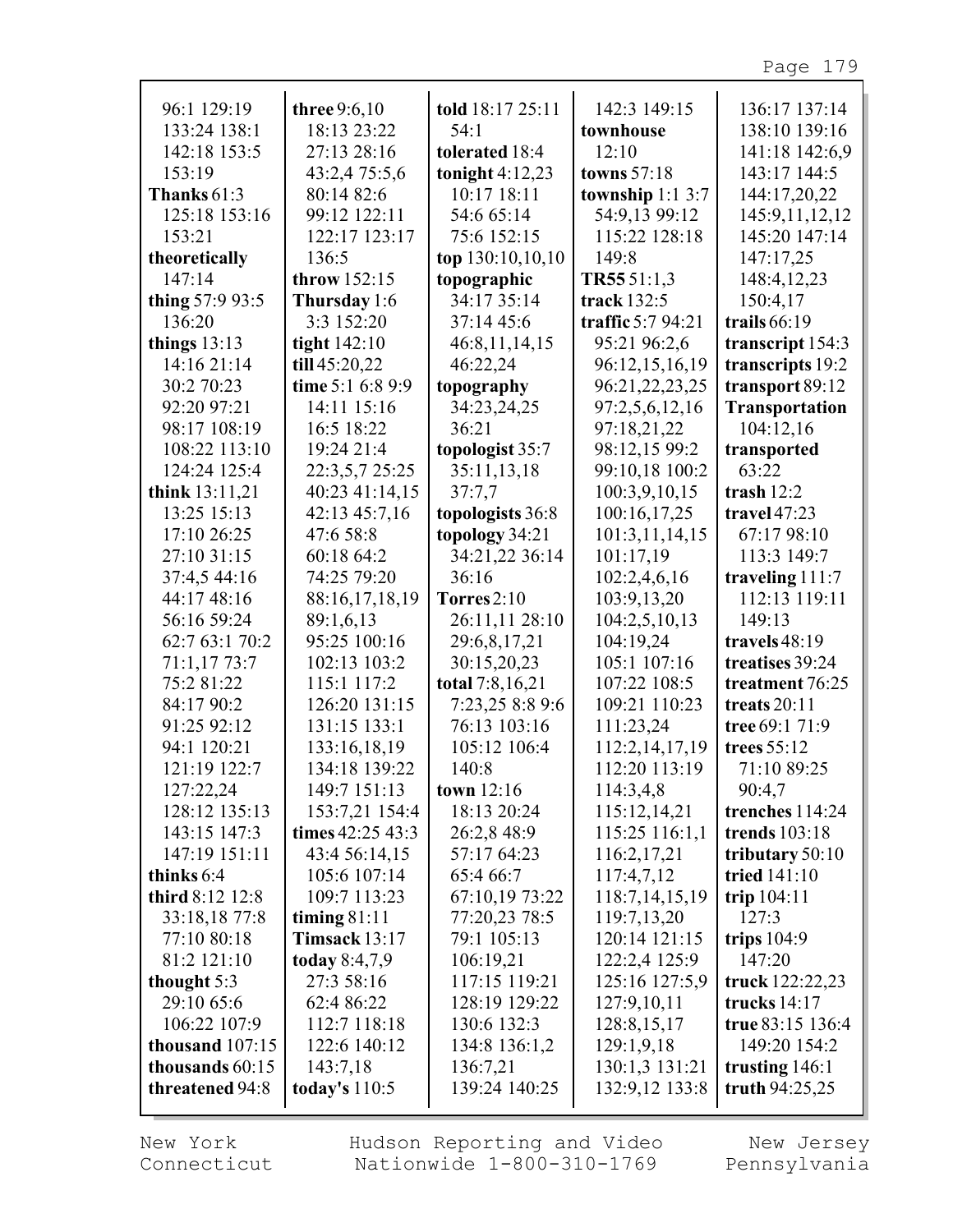| 95:1             | 113:11 117:5,7   | understood 64:5  | 87:14 89:11         | 37:16 39:24                     |
|------------------|------------------|------------------|---------------------|---------------------------------|
| try 65:20 66:1   | 122:19 128:19    | undertaken       | 97:3,13 104:10      | 49:4 59:5                       |
| 66:24 87:3       | 128:20 132:24    | 87:11            | utilized 39:4       | 96:25 97:9                      |
| 90:6,11 119:1    | 136:5,13         | unfortunately    | 50:19 51:19         | vary 101:6,15                   |
| 149:17 151:11    | 143:12 144:11    | 3:4 122:16       | 91:21 105:23        | VEDRAL 2:16                     |
| 153:2            | 150:20           | 123:10           | 121:3               | vegetated 35:3                  |
| trying $14:3$    | type 50:24 51:12 | unique $87:18$   | utilizing 80:17     | vegetation 89:19                |
| 37:11 42:14      | 57:5 80:4,20     | 123:1 128:15     | 97:9,19 100:5       | 89:20 90:5                      |
| 48:25 51:20      | 82:8,17 90:14    | unit 31:10       | 107:20 109:24       | vehicle 114:16                  |
| 60:7 85:16       | 112:1            | units 12:16 30:9 | 111:13 131:9        | 114:17 119:5                    |
| 88:1 89:9        | types 24:6 130:5 | 33:9 61:16       |                     | 144:2,13                        |
| 117:22 124:14    | typical $51:11$  | 65:5,5 105:2     | $\bf V$             | vehicles 105:3,9                |
| 136:12 145:13    | 98:6 101:4       | 105:11 106:3     | V 53:20             | 105:9,10,12,15                  |
| TSS 76:12        | 102:21 103:10    | 106:21,23        | Vaccaro 1:13        | 105:16 106:10                   |
| turn 3:11 7:11   | 104:5 121:23     | 107:14 129:22    | 4:5,6 72:17,18      | 106:13,13,15                    |
| 109:6 112:10     | 122:14 123:9     | 130:13 136:21    | 126:12,13           |                                 |
| 112:11,15,16     | 138:14 147:11    | 137:4,4 140:9    | Vale 1:1,8 3:2,8    | 106:16,24,25<br>107:1,2,4,5,6,7 |
| 112:21,25        |                  | 150:6,6,10       | 10:9 11:21          | 115:24 119:4                    |
| 113:13,13,15     | U                | University 95:18 | 15:12 16:12         | 121:25 128:14                   |
| 113:20 114:11    | U 55:1 135:25    | 135:22           | 22:22 29:13,16      | 129:10 130:12                   |
| 117:19 122:24    | ultimately 20:10 | unsignalized     | 31:4 33:25          | 130:15,17,20                    |
| 124:11 129:11    | 32:19 49:14      | 109:5            | 53:22 55:2,8        | 130:22,25                       |
| 131:22 134:7     | 112:1 125:6      | unsworn 56:6     | 56:1 57:10,13       | 131:2 132:18                    |
| 134:11,13,24     | underground      | update $92:7$    | 64:22,25            | 146:19,20,21                    |
| 136:17,17        | 25:12,15 26:2    | 132:1            | 109:10 111:23       | 148:14,16                       |
| 141:4 143:3,5    | 56:7 57:10,22    | upland 115:22    | 112:9 114:20        | 150:1,3                         |
| 143:9,13 144:3   | 58:7 114:21      | upper $111:6$    | 117:18,19           | <b>Verde</b> 1:22               |
| 144:8,12 145:3   | 142:13,20        | usage 92:8,9     | 118:3,21            | 64:21                           |
| 145:8,10,22      | underneath       | use 1:16 39:8    | 119:22 140:6        | verification                    |
| 146:1,23         | 55:18,18         | 50:13,22,24      | 143:3 145:9         | 22:20,21                        |
| 147:23           | understand       | 51:8 59:9,20     | 148:4 149:7         | verified 151:7                  |
| turning $114:11$ | 15:20,23 19:8    | 59:23 60:20      | value 49:23         | verify 127:3                    |
| 114:16           | 32:8 44:12,15    | 66:25 67:17      | 62:10               | version $41:8$                  |
| turnover 100:23  | 48:25 51:20      | 71:18 81:2,23    | values 30:2,4,11    | 50:4                            |
| turns 146:18     | 59:21,21 61:22   | 82:13 88:5,11    | <b>Van</b> 1:22 2:3 | versus $124:20$                 |
| twice 28:19      | 62:2,9 63:8      | 90:9,11,15       | 23:19 51:16         | vetted 60:18,24                 |
| 127:6 129:21     | 64:1 96:18,24    | 91:18 98:1       | 64:16,17,21         | <b>Vice</b> 1:10 95:7           |
| two 8:20 9:7     | 99:10 104:23     | 100:11 107:11    | 65:16,22 67:4       | 126:6                           |
| 11:2 23:7,8,21   | 117:20 120:19    | 129:12,24        | 71:4,16,20,25       | vicinity 94:2                   |
| 24:11 28:3       | 129:15 133:12    | 130:1,3 135:24   | 72:24,25 80:6       | <b>Victor 53:21</b>             |
| 38:8 40:24       | 133:13 145:15    | 137:5 138:24     | 94:5,14             | <b>video</b> 100:15             |
| 41:3 46:12       | understanding    | 149:25 150:8     | variable 150:7      | <b>Vidral</b> 53:20,20          |
| 55:11 58:23      | 73:16 92:17      | 150:11 151:13    | 150:12              | 54:20,24                        |
| 75:7,9 77:6      | 106:2 119:12     | uses 51:10 130:6 | variance 54:16      | view $35:16$                    |
| 80:23 81:9       | 151:2            | usually 27:23    | variances 6:1       | <b>Villa 95:17</b>              |
| 82:7 98:10       | understands      | utilize 38:9     | varied 123:24       | vinyl $12:4$                    |
| 102:20 113:9     | 117:18           | 40:20 49:11      | various 24:9        | violates 153:3                  |

Hudson Reporting and Video Nationwide 1-800-310-1769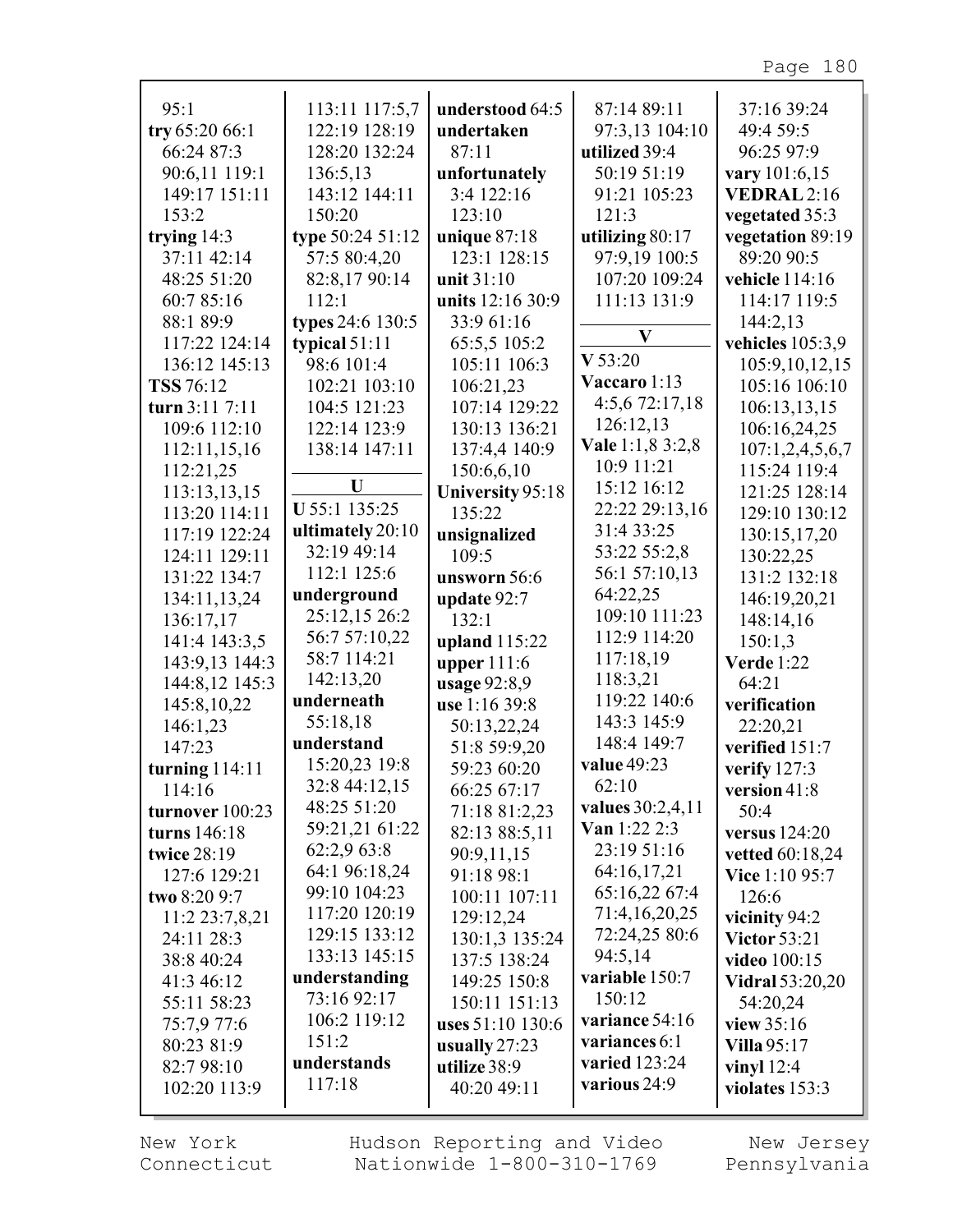Page 181

| 20:4,25 63:8<br>80:11,12,12,15<br>134:23 136:20<br>visit $99:8$<br>widen 109:25<br>73:24 98:21,24<br>81:9 82:14,23<br>volume 41:8<br>137:6 141:6<br>112:4,8<br>81:10 83:13,18<br>111:12 131:3<br>83:6, 10, 13, 25<br>148:19,20<br>widening $111:4$<br>84:3,9 85:9,15<br>111:12 112:23<br>84:3,5,8,15<br>135:17<br>149:14,16<br>101:20 113:15<br>wanting 143:5<br>85:16,25 86:8<br>150:24 151:2<br>112:25 114:10<br>113:20 130:11<br>145:8,22 147:6<br>86:11,14,20<br>152:10 153:12<br>124:12<br>130:20 143:16<br>wants $15:8$<br>87:14,15,16,18<br>we've 12:13,13<br>width 11:19<br>38:22 116:13<br>87:25 88:2,2,4<br>12:17<br>55:493:1<br>145:4,4<br>volumes 100:3<br>120:21 143:3<br>88:7,12,13<br>150:5<br>withdrawing<br>101:11 103:9<br>143:19 145:10<br>89:4,10,12<br>weather 38:6<br>44:8<br>103:13 105:4<br>147:25 148:4<br>90:19,19 92:8<br>39:1,9 40:14<br>witness 5:24<br>92:18,21 93:5<br>114:13<br>152:4<br>40:15<br>15:4,8,19<br>vote 54:19 92:20<br>way 10:2,6,7<br>website 30:19,21<br>16:18 18:3,6<br>warrants $121:2$<br>washout 12:20<br>11:23 28:25<br>weddings<br>18:11,24 20:9<br>W<br>60:19 70:19<br>102:25<br>22:3,5,16<br>wasn't 16:25<br>W2:1<br>25:10 29:23<br>79:24 83:24<br>week 14:10<br>23:10,14,18,21<br>wait 22:6 36:18<br>54:4 84:20<br>111:22 133:17<br>15:16 16:6<br>24:8,16 25:2,6<br>98:10<br>waste 151:13<br>136:9 143:11<br>58:23 127:18<br>25:16,19,24<br>waiting $116:19$<br>26:4,7,24 27:5<br>watching $55:15$<br>144:15 146:13<br>152:23<br>131:7,8<br>27:9,12 29:3,7<br>water 20:3,11,14<br>147:11<br>weekday 101:4<br>waived 54:22<br>20:25 23:13,14<br>29:9,19 31:20<br>Wayne $1:14$<br>102:15<br>waiver 54:17,19<br>3:25 126:7<br>23:23,24 24:8<br>33:8,11,14,20<br>weekdays 103:5<br>waiving $54:10$<br>24:10,20 25:7<br>ways 80:14<br>weekend 102:14<br>34:4,6,13,16<br>walk 34:12 45:7<br>25:21 26:16,16<br>we'll 12:21 15:3<br>102:24<br>34:23,25 35:9<br>67:14 116:21<br>27:1,12,14,14<br>35:12,17,20<br>74:1 96:1<br>weeks 151:11<br>walked $42:23$<br>27:15,19,20,20<br>36:10 37:12,21<br>107:25 128:3<br>weigh 115:18<br>43:15<br>27:21,22,22,24<br>37:25 38:8,19<br>150:16 153:2<br>welcome 3:1<br>walking $44:10$<br>28:18 29:1,14<br>153:14<br>138:2<br>39:3,6,11,15<br>45:4 66:19<br>31:9,13 32:13<br>we're 5:23 12:6<br>went 13:25<br>40:7,10,19<br>116:14<br>32:21 33:10<br>13:12 14:19<br>42:22 107:9<br>41:5,13,19,22<br>walkways 69:17<br>34:5,15,17<br>15:17 16:1<br>weren't 21:21<br>42:1,4,6,9,24<br>wall 69:25<br>37:21 38:2,9<br>17:18 19:14<br>30:7 50:15<br>43:2,19 44:12<br>walls 69:22,23<br>44:22,25 45:2<br>38:10 46:6<br>27:19 29:6<br>west 32:14 33:6<br>69:24<br>48:19,19 51:6<br>45:6 46:4,8,14<br>37:16 44:18<br>61:18 131:23<br>want 5:19 13:3<br>51:12,20 56:3<br>46:20,24 47:5<br>46:9 49:11<br>134:23 148:1<br>20:6 43:14,24<br>56:12,13 57:3<br>47:10,16,20<br>50:10 60:3<br>westerly 10:22<br>45:16 64:23<br>57:8,15,25<br>62:22 63:1<br>48:6,12,16<br>11:17,23<br>65:10 68:9<br>58:7,12,13,21<br>64:13 66:5<br>Westwood 2:12<br>49:1,5,9,15,20<br>70:5,16 77:23<br>71:25 75:9,21<br>49:25 50:5,14<br>58:21 59:3,4<br>31:3<br>80:7 83:9,18<br>50:17,23 51:3<br>60:9 61:17<br>81:13 88:1<br>wetland $22:19$<br>85:22 92:6,22<br>51:11,15,19,24<br>62:15 63:24<br>89:9 91:5<br>whatnot 97:8<br>93:5 108:7<br>64:4 65:19<br>93:13 94:10<br>white $12:4$<br>52:1,4,8,11,14<br>113:6 115:17<br>52:18,22 53:1<br>74:18,20 75:1<br>100:25 106:7<br>whiting $14:16$<br>125:11 128:7<br>53:5,23 54:3<br>75:12,20,22,24<br>110:3 113:11<br>Whitman 2:8<br>128:16 131:20<br>76:1,5,10,11<br>115:20 117:22<br>19:22<br>55:23 56:10 |                 |              |              | 129:17 131:24 | 89:22 121:2 |
|---------------------------------------------------------------------------------------------------------------------------------------------------------------------------------------------------------------------------------------------------------------------------------------------------------------------------------------------------------------------------------------------------------------------------------------------------------------------------------------------------------------------------------------------------------------------------------------------------------------------------------------------------------------------------------------------------------------------------------------------------------------------------------------------------------------------------------------------------------------------------------------------------------------------------------------------------------------------------------------------------------------------------------------------------------------------------------------------------------------------------------------------------------------------------------------------------------------------------------------------------------------------------------------------------------------------------------------------------------------------------------------------------------------------------------------------------------------------------------------------------------------------------------------------------------------------------------------------------------------------------------------------------------------------------------------------------------------------------------------------------------------------------------------------------------------------------------------------------------------------------------------------------------------------------------------------------------------------------------------------------------------------------------------------------------------------------------------------------------------------------------------------------------------------------------------------------------------------------------------------------------------------------------------------------------------------------------------------------------------------------------------------------------------------------------------------------------------------------------------------------------------------------------------------------------------------------------------------------------------------------------------------------------------------------------------------------------------------------------------------------------------------------------------------------------------------------------------------------------------------------------------------------------------------------------------------------------------------------------------------------------------------------------------------------------------------------------------------------------------------------------------------------------------------------------------------------------------------------------------------------------------------------------------------------------------------------------------------------------------------------------------------------------------------------------------------------------------------------------------------------------------------------------------------------------------------------------------------------------------|-----------------|--------------|--------------|---------------|-------------|
|                                                                                                                                                                                                                                                                                                                                                                                                                                                                                                                                                                                                                                                                                                                                                                                                                                                                                                                                                                                                                                                                                                                                                                                                                                                                                                                                                                                                                                                                                                                                                                                                                                                                                                                                                                                                                                                                                                                                                                                                                                                                                                                                                                                                                                                                                                                                                                                                                                                                                                                                                                                                                                                                                                                                                                                                                                                                                                                                                                                                                                                                                                                                                                                                                                                                                                                                                                                                                                                                                                                                                                                                               | vision $122:21$ | wanted 19:25 | 78:5,9 79:20 |               |             |
|                                                                                                                                                                                                                                                                                                                                                                                                                                                                                                                                                                                                                                                                                                                                                                                                                                                                                                                                                                                                                                                                                                                                                                                                                                                                                                                                                                                                                                                                                                                                                                                                                                                                                                                                                                                                                                                                                                                                                                                                                                                                                                                                                                                                                                                                                                                                                                                                                                                                                                                                                                                                                                                                                                                                                                                                                                                                                                                                                                                                                                                                                                                                                                                                                                                                                                                                                                                                                                                                                                                                                                                                               |                 |              |              |               |             |
|                                                                                                                                                                                                                                                                                                                                                                                                                                                                                                                                                                                                                                                                                                                                                                                                                                                                                                                                                                                                                                                                                                                                                                                                                                                                                                                                                                                                                                                                                                                                                                                                                                                                                                                                                                                                                                                                                                                                                                                                                                                                                                                                                                                                                                                                                                                                                                                                                                                                                                                                                                                                                                                                                                                                                                                                                                                                                                                                                                                                                                                                                                                                                                                                                                                                                                                                                                                                                                                                                                                                                                                                               |                 |              |              |               |             |
|                                                                                                                                                                                                                                                                                                                                                                                                                                                                                                                                                                                                                                                                                                                                                                                                                                                                                                                                                                                                                                                                                                                                                                                                                                                                                                                                                                                                                                                                                                                                                                                                                                                                                                                                                                                                                                                                                                                                                                                                                                                                                                                                                                                                                                                                                                                                                                                                                                                                                                                                                                                                                                                                                                                                                                                                                                                                                                                                                                                                                                                                                                                                                                                                                                                                                                                                                                                                                                                                                                                                                                                                               |                 |              |              |               |             |
|                                                                                                                                                                                                                                                                                                                                                                                                                                                                                                                                                                                                                                                                                                                                                                                                                                                                                                                                                                                                                                                                                                                                                                                                                                                                                                                                                                                                                                                                                                                                                                                                                                                                                                                                                                                                                                                                                                                                                                                                                                                                                                                                                                                                                                                                                                                                                                                                                                                                                                                                                                                                                                                                                                                                                                                                                                                                                                                                                                                                                                                                                                                                                                                                                                                                                                                                                                                                                                                                                                                                                                                                               |                 |              |              |               |             |
|                                                                                                                                                                                                                                                                                                                                                                                                                                                                                                                                                                                                                                                                                                                                                                                                                                                                                                                                                                                                                                                                                                                                                                                                                                                                                                                                                                                                                                                                                                                                                                                                                                                                                                                                                                                                                                                                                                                                                                                                                                                                                                                                                                                                                                                                                                                                                                                                                                                                                                                                                                                                                                                                                                                                                                                                                                                                                                                                                                                                                                                                                                                                                                                                                                                                                                                                                                                                                                                                                                                                                                                                               |                 |              |              |               |             |
|                                                                                                                                                                                                                                                                                                                                                                                                                                                                                                                                                                                                                                                                                                                                                                                                                                                                                                                                                                                                                                                                                                                                                                                                                                                                                                                                                                                                                                                                                                                                                                                                                                                                                                                                                                                                                                                                                                                                                                                                                                                                                                                                                                                                                                                                                                                                                                                                                                                                                                                                                                                                                                                                                                                                                                                                                                                                                                                                                                                                                                                                                                                                                                                                                                                                                                                                                                                                                                                                                                                                                                                                               |                 |              |              |               |             |
|                                                                                                                                                                                                                                                                                                                                                                                                                                                                                                                                                                                                                                                                                                                                                                                                                                                                                                                                                                                                                                                                                                                                                                                                                                                                                                                                                                                                                                                                                                                                                                                                                                                                                                                                                                                                                                                                                                                                                                                                                                                                                                                                                                                                                                                                                                                                                                                                                                                                                                                                                                                                                                                                                                                                                                                                                                                                                                                                                                                                                                                                                                                                                                                                                                                                                                                                                                                                                                                                                                                                                                                                               |                 |              |              |               |             |
|                                                                                                                                                                                                                                                                                                                                                                                                                                                                                                                                                                                                                                                                                                                                                                                                                                                                                                                                                                                                                                                                                                                                                                                                                                                                                                                                                                                                                                                                                                                                                                                                                                                                                                                                                                                                                                                                                                                                                                                                                                                                                                                                                                                                                                                                                                                                                                                                                                                                                                                                                                                                                                                                                                                                                                                                                                                                                                                                                                                                                                                                                                                                                                                                                                                                                                                                                                                                                                                                                                                                                                                                               |                 |              |              |               |             |
|                                                                                                                                                                                                                                                                                                                                                                                                                                                                                                                                                                                                                                                                                                                                                                                                                                                                                                                                                                                                                                                                                                                                                                                                                                                                                                                                                                                                                                                                                                                                                                                                                                                                                                                                                                                                                                                                                                                                                                                                                                                                                                                                                                                                                                                                                                                                                                                                                                                                                                                                                                                                                                                                                                                                                                                                                                                                                                                                                                                                                                                                                                                                                                                                                                                                                                                                                                                                                                                                                                                                                                                                               |                 |              |              |               |             |
|                                                                                                                                                                                                                                                                                                                                                                                                                                                                                                                                                                                                                                                                                                                                                                                                                                                                                                                                                                                                                                                                                                                                                                                                                                                                                                                                                                                                                                                                                                                                                                                                                                                                                                                                                                                                                                                                                                                                                                                                                                                                                                                                                                                                                                                                                                                                                                                                                                                                                                                                                                                                                                                                                                                                                                                                                                                                                                                                                                                                                                                                                                                                                                                                                                                                                                                                                                                                                                                                                                                                                                                                               |                 |              |              |               |             |
|                                                                                                                                                                                                                                                                                                                                                                                                                                                                                                                                                                                                                                                                                                                                                                                                                                                                                                                                                                                                                                                                                                                                                                                                                                                                                                                                                                                                                                                                                                                                                                                                                                                                                                                                                                                                                                                                                                                                                                                                                                                                                                                                                                                                                                                                                                                                                                                                                                                                                                                                                                                                                                                                                                                                                                                                                                                                                                                                                                                                                                                                                                                                                                                                                                                                                                                                                                                                                                                                                                                                                                                                               |                 |              |              |               |             |
|                                                                                                                                                                                                                                                                                                                                                                                                                                                                                                                                                                                                                                                                                                                                                                                                                                                                                                                                                                                                                                                                                                                                                                                                                                                                                                                                                                                                                                                                                                                                                                                                                                                                                                                                                                                                                                                                                                                                                                                                                                                                                                                                                                                                                                                                                                                                                                                                                                                                                                                                                                                                                                                                                                                                                                                                                                                                                                                                                                                                                                                                                                                                                                                                                                                                                                                                                                                                                                                                                                                                                                                                               |                 |              |              |               |             |
|                                                                                                                                                                                                                                                                                                                                                                                                                                                                                                                                                                                                                                                                                                                                                                                                                                                                                                                                                                                                                                                                                                                                                                                                                                                                                                                                                                                                                                                                                                                                                                                                                                                                                                                                                                                                                                                                                                                                                                                                                                                                                                                                                                                                                                                                                                                                                                                                                                                                                                                                                                                                                                                                                                                                                                                                                                                                                                                                                                                                                                                                                                                                                                                                                                                                                                                                                                                                                                                                                                                                                                                                               |                 |              |              |               |             |
|                                                                                                                                                                                                                                                                                                                                                                                                                                                                                                                                                                                                                                                                                                                                                                                                                                                                                                                                                                                                                                                                                                                                                                                                                                                                                                                                                                                                                                                                                                                                                                                                                                                                                                                                                                                                                                                                                                                                                                                                                                                                                                                                                                                                                                                                                                                                                                                                                                                                                                                                                                                                                                                                                                                                                                                                                                                                                                                                                                                                                                                                                                                                                                                                                                                                                                                                                                                                                                                                                                                                                                                                               |                 |              |              |               |             |
|                                                                                                                                                                                                                                                                                                                                                                                                                                                                                                                                                                                                                                                                                                                                                                                                                                                                                                                                                                                                                                                                                                                                                                                                                                                                                                                                                                                                                                                                                                                                                                                                                                                                                                                                                                                                                                                                                                                                                                                                                                                                                                                                                                                                                                                                                                                                                                                                                                                                                                                                                                                                                                                                                                                                                                                                                                                                                                                                                                                                                                                                                                                                                                                                                                                                                                                                                                                                                                                                                                                                                                                                               |                 |              |              |               |             |
|                                                                                                                                                                                                                                                                                                                                                                                                                                                                                                                                                                                                                                                                                                                                                                                                                                                                                                                                                                                                                                                                                                                                                                                                                                                                                                                                                                                                                                                                                                                                                                                                                                                                                                                                                                                                                                                                                                                                                                                                                                                                                                                                                                                                                                                                                                                                                                                                                                                                                                                                                                                                                                                                                                                                                                                                                                                                                                                                                                                                                                                                                                                                                                                                                                                                                                                                                                                                                                                                                                                                                                                                               |                 |              |              |               |             |
|                                                                                                                                                                                                                                                                                                                                                                                                                                                                                                                                                                                                                                                                                                                                                                                                                                                                                                                                                                                                                                                                                                                                                                                                                                                                                                                                                                                                                                                                                                                                                                                                                                                                                                                                                                                                                                                                                                                                                                                                                                                                                                                                                                                                                                                                                                                                                                                                                                                                                                                                                                                                                                                                                                                                                                                                                                                                                                                                                                                                                                                                                                                                                                                                                                                                                                                                                                                                                                                                                                                                                                                                               |                 |              |              |               |             |
|                                                                                                                                                                                                                                                                                                                                                                                                                                                                                                                                                                                                                                                                                                                                                                                                                                                                                                                                                                                                                                                                                                                                                                                                                                                                                                                                                                                                                                                                                                                                                                                                                                                                                                                                                                                                                                                                                                                                                                                                                                                                                                                                                                                                                                                                                                                                                                                                                                                                                                                                                                                                                                                                                                                                                                                                                                                                                                                                                                                                                                                                                                                                                                                                                                                                                                                                                                                                                                                                                                                                                                                                               |                 |              |              |               |             |
|                                                                                                                                                                                                                                                                                                                                                                                                                                                                                                                                                                                                                                                                                                                                                                                                                                                                                                                                                                                                                                                                                                                                                                                                                                                                                                                                                                                                                                                                                                                                                                                                                                                                                                                                                                                                                                                                                                                                                                                                                                                                                                                                                                                                                                                                                                                                                                                                                                                                                                                                                                                                                                                                                                                                                                                                                                                                                                                                                                                                                                                                                                                                                                                                                                                                                                                                                                                                                                                                                                                                                                                                               |                 |              |              |               |             |
|                                                                                                                                                                                                                                                                                                                                                                                                                                                                                                                                                                                                                                                                                                                                                                                                                                                                                                                                                                                                                                                                                                                                                                                                                                                                                                                                                                                                                                                                                                                                                                                                                                                                                                                                                                                                                                                                                                                                                                                                                                                                                                                                                                                                                                                                                                                                                                                                                                                                                                                                                                                                                                                                                                                                                                                                                                                                                                                                                                                                                                                                                                                                                                                                                                                                                                                                                                                                                                                                                                                                                                                                               |                 |              |              |               |             |
|                                                                                                                                                                                                                                                                                                                                                                                                                                                                                                                                                                                                                                                                                                                                                                                                                                                                                                                                                                                                                                                                                                                                                                                                                                                                                                                                                                                                                                                                                                                                                                                                                                                                                                                                                                                                                                                                                                                                                                                                                                                                                                                                                                                                                                                                                                                                                                                                                                                                                                                                                                                                                                                                                                                                                                                                                                                                                                                                                                                                                                                                                                                                                                                                                                                                                                                                                                                                                                                                                                                                                                                                               |                 |              |              |               |             |
|                                                                                                                                                                                                                                                                                                                                                                                                                                                                                                                                                                                                                                                                                                                                                                                                                                                                                                                                                                                                                                                                                                                                                                                                                                                                                                                                                                                                                                                                                                                                                                                                                                                                                                                                                                                                                                                                                                                                                                                                                                                                                                                                                                                                                                                                                                                                                                                                                                                                                                                                                                                                                                                                                                                                                                                                                                                                                                                                                                                                                                                                                                                                                                                                                                                                                                                                                                                                                                                                                                                                                                                                               |                 |              |              |               |             |
|                                                                                                                                                                                                                                                                                                                                                                                                                                                                                                                                                                                                                                                                                                                                                                                                                                                                                                                                                                                                                                                                                                                                                                                                                                                                                                                                                                                                                                                                                                                                                                                                                                                                                                                                                                                                                                                                                                                                                                                                                                                                                                                                                                                                                                                                                                                                                                                                                                                                                                                                                                                                                                                                                                                                                                                                                                                                                                                                                                                                                                                                                                                                                                                                                                                                                                                                                                                                                                                                                                                                                                                                               |                 |              |              |               |             |
|                                                                                                                                                                                                                                                                                                                                                                                                                                                                                                                                                                                                                                                                                                                                                                                                                                                                                                                                                                                                                                                                                                                                                                                                                                                                                                                                                                                                                                                                                                                                                                                                                                                                                                                                                                                                                                                                                                                                                                                                                                                                                                                                                                                                                                                                                                                                                                                                                                                                                                                                                                                                                                                                                                                                                                                                                                                                                                                                                                                                                                                                                                                                                                                                                                                                                                                                                                                                                                                                                                                                                                                                               |                 |              |              |               |             |
|                                                                                                                                                                                                                                                                                                                                                                                                                                                                                                                                                                                                                                                                                                                                                                                                                                                                                                                                                                                                                                                                                                                                                                                                                                                                                                                                                                                                                                                                                                                                                                                                                                                                                                                                                                                                                                                                                                                                                                                                                                                                                                                                                                                                                                                                                                                                                                                                                                                                                                                                                                                                                                                                                                                                                                                                                                                                                                                                                                                                                                                                                                                                                                                                                                                                                                                                                                                                                                                                                                                                                                                                               |                 |              |              |               |             |
|                                                                                                                                                                                                                                                                                                                                                                                                                                                                                                                                                                                                                                                                                                                                                                                                                                                                                                                                                                                                                                                                                                                                                                                                                                                                                                                                                                                                                                                                                                                                                                                                                                                                                                                                                                                                                                                                                                                                                                                                                                                                                                                                                                                                                                                                                                                                                                                                                                                                                                                                                                                                                                                                                                                                                                                                                                                                                                                                                                                                                                                                                                                                                                                                                                                                                                                                                                                                                                                                                                                                                                                                               |                 |              |              |               |             |
|                                                                                                                                                                                                                                                                                                                                                                                                                                                                                                                                                                                                                                                                                                                                                                                                                                                                                                                                                                                                                                                                                                                                                                                                                                                                                                                                                                                                                                                                                                                                                                                                                                                                                                                                                                                                                                                                                                                                                                                                                                                                                                                                                                                                                                                                                                                                                                                                                                                                                                                                                                                                                                                                                                                                                                                                                                                                                                                                                                                                                                                                                                                                                                                                                                                                                                                                                                                                                                                                                                                                                                                                               |                 |              |              |               |             |
|                                                                                                                                                                                                                                                                                                                                                                                                                                                                                                                                                                                                                                                                                                                                                                                                                                                                                                                                                                                                                                                                                                                                                                                                                                                                                                                                                                                                                                                                                                                                                                                                                                                                                                                                                                                                                                                                                                                                                                                                                                                                                                                                                                                                                                                                                                                                                                                                                                                                                                                                                                                                                                                                                                                                                                                                                                                                                                                                                                                                                                                                                                                                                                                                                                                                                                                                                                                                                                                                                                                                                                                                               |                 |              |              |               |             |
|                                                                                                                                                                                                                                                                                                                                                                                                                                                                                                                                                                                                                                                                                                                                                                                                                                                                                                                                                                                                                                                                                                                                                                                                                                                                                                                                                                                                                                                                                                                                                                                                                                                                                                                                                                                                                                                                                                                                                                                                                                                                                                                                                                                                                                                                                                                                                                                                                                                                                                                                                                                                                                                                                                                                                                                                                                                                                                                                                                                                                                                                                                                                                                                                                                                                                                                                                                                                                                                                                                                                                                                                               |                 |              |              |               |             |
|                                                                                                                                                                                                                                                                                                                                                                                                                                                                                                                                                                                                                                                                                                                                                                                                                                                                                                                                                                                                                                                                                                                                                                                                                                                                                                                                                                                                                                                                                                                                                                                                                                                                                                                                                                                                                                                                                                                                                                                                                                                                                                                                                                                                                                                                                                                                                                                                                                                                                                                                                                                                                                                                                                                                                                                                                                                                                                                                                                                                                                                                                                                                                                                                                                                                                                                                                                                                                                                                                                                                                                                                               |                 |              |              |               |             |
|                                                                                                                                                                                                                                                                                                                                                                                                                                                                                                                                                                                                                                                                                                                                                                                                                                                                                                                                                                                                                                                                                                                                                                                                                                                                                                                                                                                                                                                                                                                                                                                                                                                                                                                                                                                                                                                                                                                                                                                                                                                                                                                                                                                                                                                                                                                                                                                                                                                                                                                                                                                                                                                                                                                                                                                                                                                                                                                                                                                                                                                                                                                                                                                                                                                                                                                                                                                                                                                                                                                                                                                                               |                 |              |              |               |             |
|                                                                                                                                                                                                                                                                                                                                                                                                                                                                                                                                                                                                                                                                                                                                                                                                                                                                                                                                                                                                                                                                                                                                                                                                                                                                                                                                                                                                                                                                                                                                                                                                                                                                                                                                                                                                                                                                                                                                                                                                                                                                                                                                                                                                                                                                                                                                                                                                                                                                                                                                                                                                                                                                                                                                                                                                                                                                                                                                                                                                                                                                                                                                                                                                                                                                                                                                                                                                                                                                                                                                                                                                               |                 |              |              |               |             |
|                                                                                                                                                                                                                                                                                                                                                                                                                                                                                                                                                                                                                                                                                                                                                                                                                                                                                                                                                                                                                                                                                                                                                                                                                                                                                                                                                                                                                                                                                                                                                                                                                                                                                                                                                                                                                                                                                                                                                                                                                                                                                                                                                                                                                                                                                                                                                                                                                                                                                                                                                                                                                                                                                                                                                                                                                                                                                                                                                                                                                                                                                                                                                                                                                                                                                                                                                                                                                                                                                                                                                                                                               |                 |              |              |               |             |
|                                                                                                                                                                                                                                                                                                                                                                                                                                                                                                                                                                                                                                                                                                                                                                                                                                                                                                                                                                                                                                                                                                                                                                                                                                                                                                                                                                                                                                                                                                                                                                                                                                                                                                                                                                                                                                                                                                                                                                                                                                                                                                                                                                                                                                                                                                                                                                                                                                                                                                                                                                                                                                                                                                                                                                                                                                                                                                                                                                                                                                                                                                                                                                                                                                                                                                                                                                                                                                                                                                                                                                                                               |                 |              |              |               |             |
|                                                                                                                                                                                                                                                                                                                                                                                                                                                                                                                                                                                                                                                                                                                                                                                                                                                                                                                                                                                                                                                                                                                                                                                                                                                                                                                                                                                                                                                                                                                                                                                                                                                                                                                                                                                                                                                                                                                                                                                                                                                                                                                                                                                                                                                                                                                                                                                                                                                                                                                                                                                                                                                                                                                                                                                                                                                                                                                                                                                                                                                                                                                                                                                                                                                                                                                                                                                                                                                                                                                                                                                                               |                 |              |              |               |             |
|                                                                                                                                                                                                                                                                                                                                                                                                                                                                                                                                                                                                                                                                                                                                                                                                                                                                                                                                                                                                                                                                                                                                                                                                                                                                                                                                                                                                                                                                                                                                                                                                                                                                                                                                                                                                                                                                                                                                                                                                                                                                                                                                                                                                                                                                                                                                                                                                                                                                                                                                                                                                                                                                                                                                                                                                                                                                                                                                                                                                                                                                                                                                                                                                                                                                                                                                                                                                                                                                                                                                                                                                               |                 |              |              |               |             |
|                                                                                                                                                                                                                                                                                                                                                                                                                                                                                                                                                                                                                                                                                                                                                                                                                                                                                                                                                                                                                                                                                                                                                                                                                                                                                                                                                                                                                                                                                                                                                                                                                                                                                                                                                                                                                                                                                                                                                                                                                                                                                                                                                                                                                                                                                                                                                                                                                                                                                                                                                                                                                                                                                                                                                                                                                                                                                                                                                                                                                                                                                                                                                                                                                                                                                                                                                                                                                                                                                                                                                                                                               |                 |              |              |               |             |
|                                                                                                                                                                                                                                                                                                                                                                                                                                                                                                                                                                                                                                                                                                                                                                                                                                                                                                                                                                                                                                                                                                                                                                                                                                                                                                                                                                                                                                                                                                                                                                                                                                                                                                                                                                                                                                                                                                                                                                                                                                                                                                                                                                                                                                                                                                                                                                                                                                                                                                                                                                                                                                                                                                                                                                                                                                                                                                                                                                                                                                                                                                                                                                                                                                                                                                                                                                                                                                                                                                                                                                                                               |                 |              |              |               |             |
|                                                                                                                                                                                                                                                                                                                                                                                                                                                                                                                                                                                                                                                                                                                                                                                                                                                                                                                                                                                                                                                                                                                                                                                                                                                                                                                                                                                                                                                                                                                                                                                                                                                                                                                                                                                                                                                                                                                                                                                                                                                                                                                                                                                                                                                                                                                                                                                                                                                                                                                                                                                                                                                                                                                                                                                                                                                                                                                                                                                                                                                                                                                                                                                                                                                                                                                                                                                                                                                                                                                                                                                                               |                 |              |              |               |             |
|                                                                                                                                                                                                                                                                                                                                                                                                                                                                                                                                                                                                                                                                                                                                                                                                                                                                                                                                                                                                                                                                                                                                                                                                                                                                                                                                                                                                                                                                                                                                                                                                                                                                                                                                                                                                                                                                                                                                                                                                                                                                                                                                                                                                                                                                                                                                                                                                                                                                                                                                                                                                                                                                                                                                                                                                                                                                                                                                                                                                                                                                                                                                                                                                                                                                                                                                                                                                                                                                                                                                                                                                               |                 |              |              |               |             |
|                                                                                                                                                                                                                                                                                                                                                                                                                                                                                                                                                                                                                                                                                                                                                                                                                                                                                                                                                                                                                                                                                                                                                                                                                                                                                                                                                                                                                                                                                                                                                                                                                                                                                                                                                                                                                                                                                                                                                                                                                                                                                                                                                                                                                                                                                                                                                                                                                                                                                                                                                                                                                                                                                                                                                                                                                                                                                                                                                                                                                                                                                                                                                                                                                                                                                                                                                                                                                                                                                                                                                                                                               |                 |              |              |               |             |
|                                                                                                                                                                                                                                                                                                                                                                                                                                                                                                                                                                                                                                                                                                                                                                                                                                                                                                                                                                                                                                                                                                                                                                                                                                                                                                                                                                                                                                                                                                                                                                                                                                                                                                                                                                                                                                                                                                                                                                                                                                                                                                                                                                                                                                                                                                                                                                                                                                                                                                                                                                                                                                                                                                                                                                                                                                                                                                                                                                                                                                                                                                                                                                                                                                                                                                                                                                                                                                                                                                                                                                                                               |                 |              |              |               |             |
|                                                                                                                                                                                                                                                                                                                                                                                                                                                                                                                                                                                                                                                                                                                                                                                                                                                                                                                                                                                                                                                                                                                                                                                                                                                                                                                                                                                                                                                                                                                                                                                                                                                                                                                                                                                                                                                                                                                                                                                                                                                                                                                                                                                                                                                                                                                                                                                                                                                                                                                                                                                                                                                                                                                                                                                                                                                                                                                                                                                                                                                                                                                                                                                                                                                                                                                                                                                                                                                                                                                                                                                                               |                 |              |              |               |             |
|                                                                                                                                                                                                                                                                                                                                                                                                                                                                                                                                                                                                                                                                                                                                                                                                                                                                                                                                                                                                                                                                                                                                                                                                                                                                                                                                                                                                                                                                                                                                                                                                                                                                                                                                                                                                                                                                                                                                                                                                                                                                                                                                                                                                                                                                                                                                                                                                                                                                                                                                                                                                                                                                                                                                                                                                                                                                                                                                                                                                                                                                                                                                                                                                                                                                                                                                                                                                                                                                                                                                                                                                               |                 |              |              |               |             |
|                                                                                                                                                                                                                                                                                                                                                                                                                                                                                                                                                                                                                                                                                                                                                                                                                                                                                                                                                                                                                                                                                                                                                                                                                                                                                                                                                                                                                                                                                                                                                                                                                                                                                                                                                                                                                                                                                                                                                                                                                                                                                                                                                                                                                                                                                                                                                                                                                                                                                                                                                                                                                                                                                                                                                                                                                                                                                                                                                                                                                                                                                                                                                                                                                                                                                                                                                                                                                                                                                                                                                                                                               | 132:1 146:14    |              |              |               |             |
| 76:22,25 77:2<br>wide 11:16,20<br>125:13,20<br>58:4 59:23                                                                                                                                                                                                                                                                                                                                                                                                                                                                                                                                                                                                                                                                                                                                                                                                                                                                                                                                                                                                                                                                                                                                                                                                                                                                                                                                                                                                                                                                                                                                                                                                                                                                                                                                                                                                                                                                                                                                                                                                                                                                                                                                                                                                                                                                                                                                                                                                                                                                                                                                                                                                                                                                                                                                                                                                                                                                                                                                                                                                                                                                                                                                                                                                                                                                                                                                                                                                                                                                                                                                                     |                 |              |              |               |             |

Connecticut Nationwide 1-800-310-1769 Pennsylvania New York **Hudson Reporting and Video** New Jersey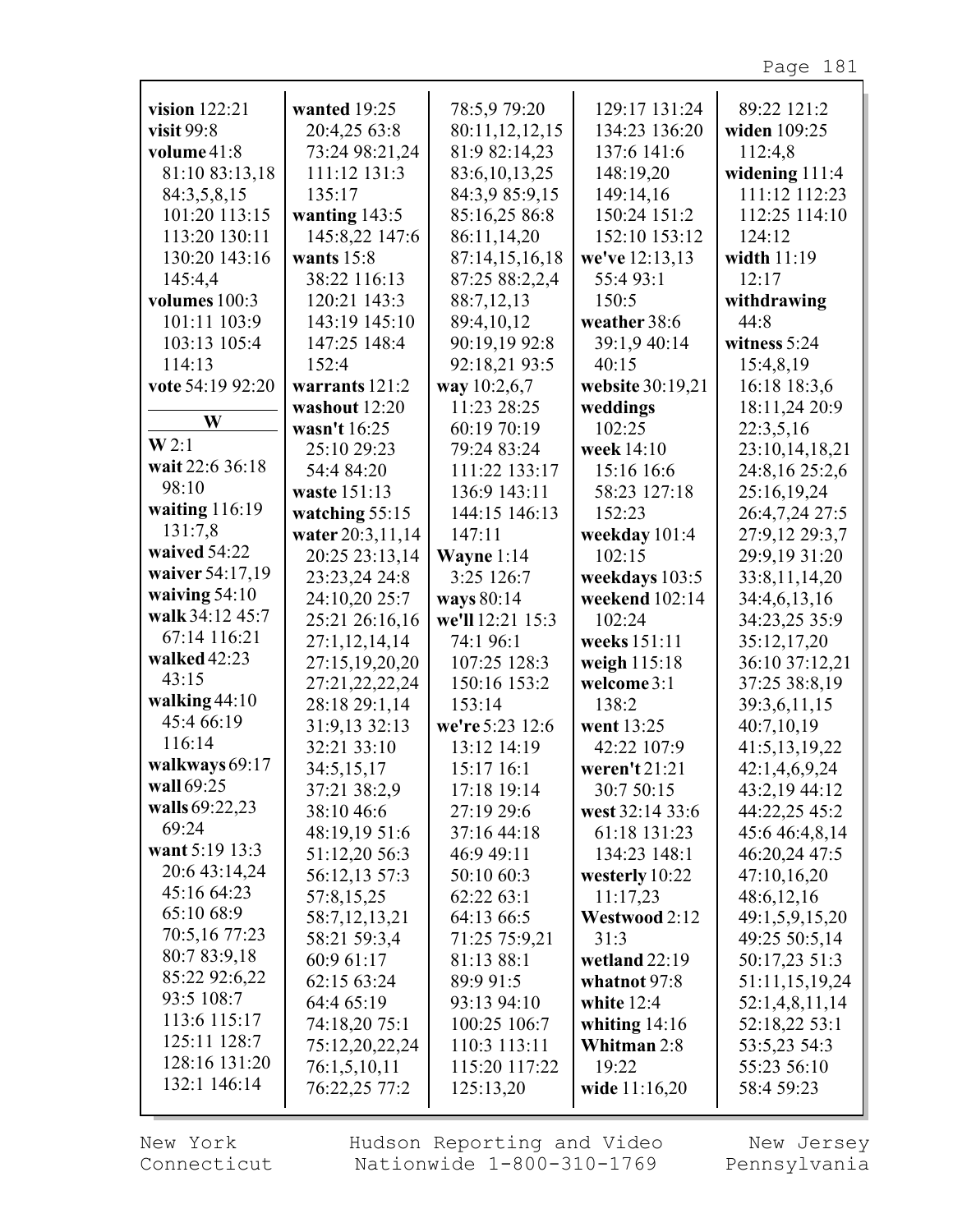Page 182

| 61:12,20 63:2     | 127:20 151:1      | veah 34:16       | 127:18 28:16    | 165 10:9,12      |
|-------------------|-------------------|------------------|-----------------|------------------|
| 63:11,17,20       | 152:8,13 153:1    | 42:21 45:1,23    | 103:19 136:1,5  | 16s 103:2        |
| 64:7 65:13        | 153:5, 10, 16, 18 | 52:12,24 58:15   | 136:16          | 16th 152:20      |
| 67:2 73:10        | 153:21,24         | 60:7 66:11       | 1,201,571 83:20 | 177:15 105:17    |
| 94:17,19 95:2     | wondering         | 117:17 133:14    | 1,389 8:15      | 17th 151:4,6,16  |
| 95:6 110:7,10     | 26:15             | 135:17 144:4     | 1,659 10:1      | 18 17:3 57:16    |
| 110:17,20         | Woodcliff 40:15   | 147:16 151:21    | 1.37:23         | 131:25           |
| 114:4 115:14      | wooded 35:3       | 153:10           | 1.317:13        | 187 16:20        |
| 116:12 117:15     | Woodside          | year 24:11,11,12 | 1.47:24         | 19 1:23          |
| 118:1,13          | 140:16            | 24:17 28:3,5,7   | 1.557:22        | 1992 95:21       |
| 131:17 132:7      | word 91:11        | 28:14 40:25,25   | 1/2 12:17 28:16 | 19th 68:12 69:11 |
| 132:21 133:3,7    | worded 70:14      | 40:25 41:3,4,4   | 74:17 103:19    | 1st 100:20       |
| 133:14,20         | words 18:18       | 41:6 42:8        | 108:8 14:21     |                  |
| 134:9,15 135:3    | 23:23 70:16       | 46:12,13 55:5    | 24:11 28:5      | $\boldsymbol{2}$ |
| 135:7,17 136:8    | 117:23            | 57:16,17 58:23   | 40:25 41:4      | 241:881:5,18     |
| 136:19 137:3      | work 14:22,24     | 59:6,7,16 63:9   | 46:12 81:9      | 81:23 82:17,21   |
| 137:23 138:2,9    | 59:9 60:1,18      | 63:21 64:3       | 10,893 8:17     | 128:2            |
| 139:4,8,13        | 74:6 79:20        | 81:10 83:21      | 10:45 125:14    | 2.283:25         |
| 141:6,18,21       | 104:8 109:15      | 103:16,19        | 10:53 153:25    | 2.7 131:25       |
| 142:5,19 143:6    | 121:17 134:24     | 116:5,5          | 10081:10        | 2:00 100:21      |
| 143:11 144:1,6    | 149:7,17          | year's 99:12     | 103 105:12      | 138:18,20        |
| 144:11,18,21      | worked 13:17      | years 28:16,16   | 106 10:5        | 20 2:7 12:15     |
| 144:25 145:2      | 68:6 125:3        | 55:10 58:23,25   | 10765:5,5       | 18:23 131:25     |
| 145:11,24         | working 14:9      | 59:7,11,17,19    | 11 140:8        | 149:8,14         |
| 146:5,9,15        | 49:11 52:5        | 63:13,14 117:7   | 11.28:1         | 200 28:17        |
| 147:1,7,16,24     | 80:3 109:10       | 117:11,11        | 11:00 65:18     | 149:25           |
| 148:3,16 149:2    | 116:3             | 122:11,18        | 11:45 150:14    | 2011:24          |
| 149:4,19 150:4    | works 139:14      | 123:7 140:8      | 110 2:24        | 2010 42:11       |
| witness's $32:10$ | worry 14:23       | yelling 17:18    | 115.657:21      | 2011 42:11       |
| witnesses 21:25   | 144:5,23          | Yep 30:22        | 12 105:10 140:9 | 2012 42:11       |
| Wolfson 1:19      | 153:20            | 126:15           | 12.98:1         | 2016 122:11      |
| 2:3,204:15,16     | worse 105:6       | yield 48:10      | 1201 1:4 4:13   | 123:16           |
| 4:17,24 5:11      | worth 99:12       | 97:16            | 128 2:17 53:21  | 2017 122:20      |
| 5:15,16,19        | wouldn't 64:4     |                  | 13.27:8         | 123:12,17        |
| 10:16 12:23       | write 100:9       | Z                | 1312:20,21      | 2018 41:21,24    |
| 13:5 15:17,23     | wrong $32:2$      | zone $11:2,3$    | 1342:21         | 42:15 57:17      |
| 17:10,23 19:4     | 61:10 131:23      | 86:11,13         | 1382:22         | 68:12 96:13      |
| 26:19 31:14       | wrote 13:21 19:4  | zoning 30:5      | 1441:8          | 100:4,20         |
| 35:21,25 39:17    | 19:5 58:3         |                  | 142 2:22        | 106:19 123:13    |
| 39:20,22 40:11    | ws 87:16          | $\boldsymbol{0}$ | 14th 152:16     | 123:17           |
| 40:17 42:12       |                   | 0.677:17         | 15 2:4 23:22,24 | 2019 1:6         |
| 43:22 44:1        | X                 | 07054 1:20       | 33:9,18 101:7   | 2021 103:16      |
| 45:24 56:5        | $X$ 1:3,5 2:23    | 07601 1:24       | 150 113:4       | 21 106:24        |
| 58:11 71:3        | XI00991 154:18    | 076751:8         | 156 140:9       | 21.47:7          |
| 73:8 92:25        |                   | 08/04/19 154:18  | 15th 152:19     | 227:14           |
| 94:3,20 95:11     | Y                 |                  | 162:6           | 22.47:9          |
| 110:9 127:17      | yard 56:20,21     |                  | 160 123:12      | 220 106:21,23    |
|                   |                   |                  |                 |                  |

New York Connecticut Hudson Reporting and Video Nationwide 1-800-310-1769

New Jersey Pennsylvania